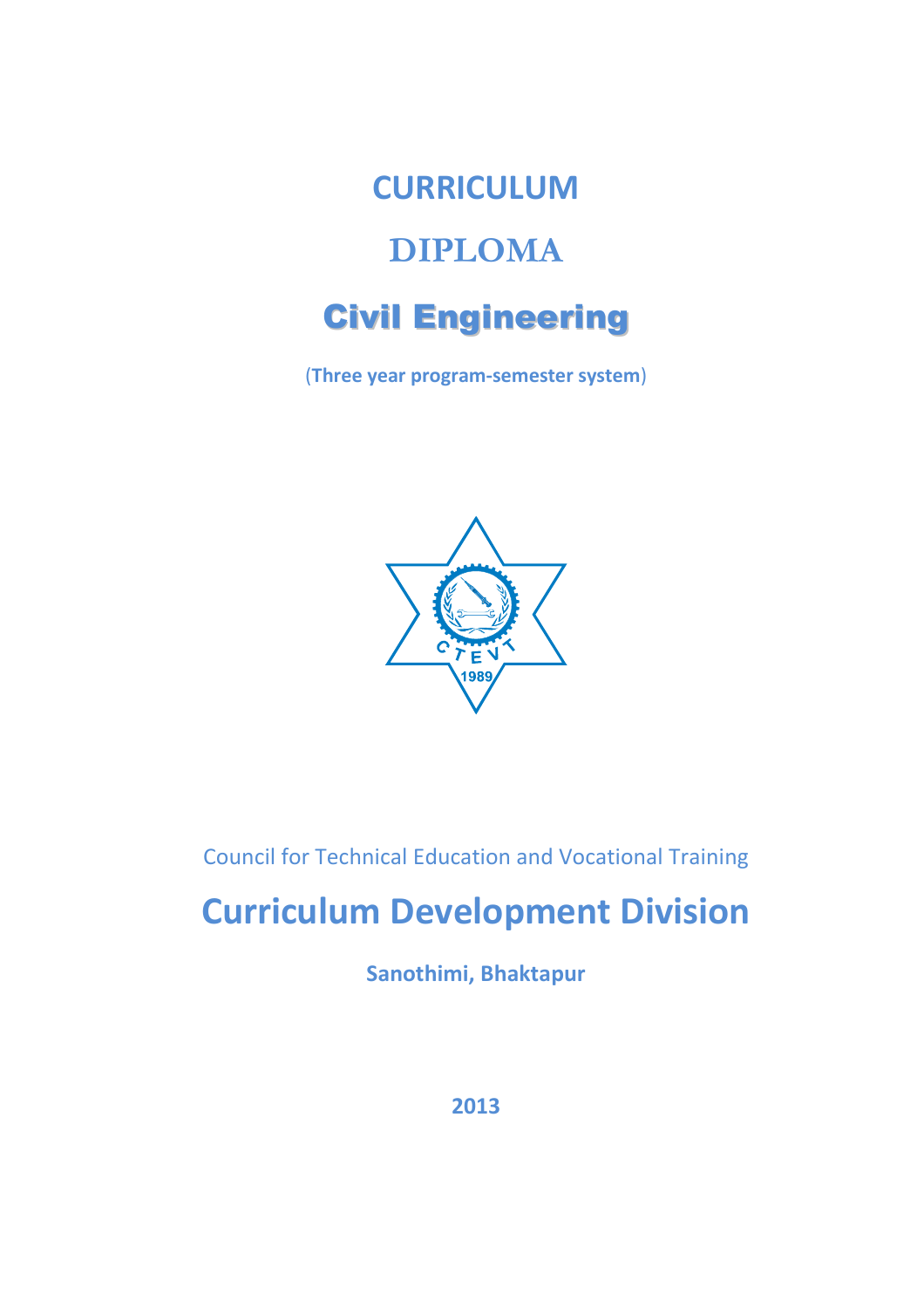# **Table of Contents**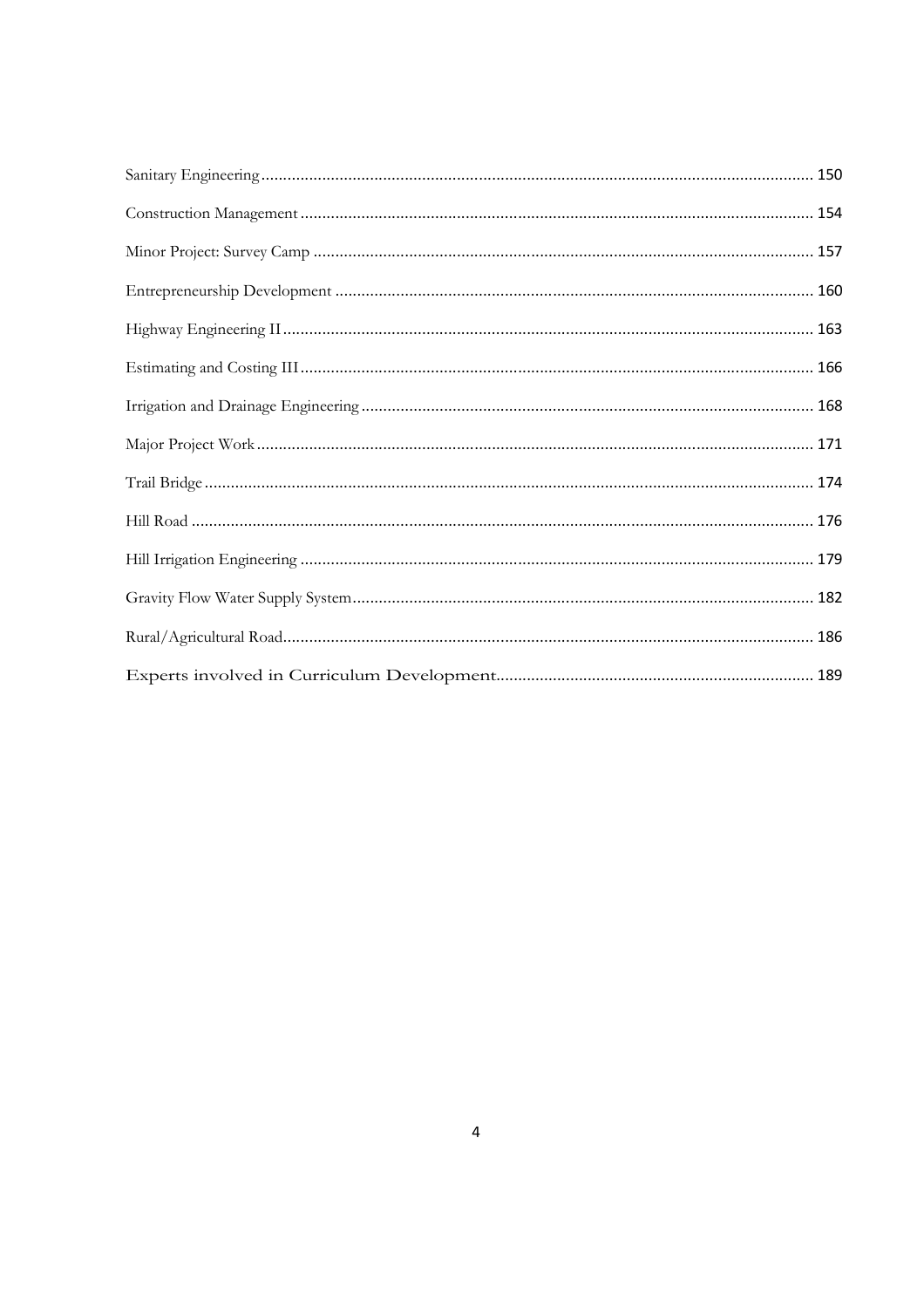#### **1. Introduction:**

Civil Engineering is one of the prominent and popular disciplines within engineering. Many people in the developed countries, developing countries and under developed countries have given emphasis for the broader application of Civil Engineering. This field has been helping the world for the all-round physical infrastructure development and it has been creating wage and self employment opportunities both in public and private sectors. This curriculum is designed with the purpose of producing middle level technical workforce equipped with knowledge and skills related to the field of Civil Engineering so as to meet the demand of such workforce in the country to contribute in the national economic development of Nepal. The knowledge and skills incorporated in this curriculum will be helpful to deliver the individual needs as well national needs in the field of Civil Engineering.

#### **2. Curriculum title:**

Diploma in Civil Engineering (DCE)

#### **3. Programme objectives:**

This curriculum has following objectives to:

- 1. Prepare technicians who are capable of undertaking works in civil engineering field as Civil Engineering Technicians under Road, Irrigation, Water supply, Urban Development and Building Construction and other civil infrastructures development related departments and sectors;
- 2. Produce middle level competent technical workforce/human resources that could provide supervisory works of civil engineering;
- 3. Prepare technical workforce who will demonstrate positive attitude and respect for the profession and socio-cultural values;
- 4. Help in meeting the demand of required Civil Engineering Technicians for the public and private infrastructure development sector of Nepal;
- 5. Reduce the dependence on employing such technicians from foreign countries and
- 6. Create self employment opportunities.

#### **4. Programme description:**

This course is based on the job required to perform by the Civil Engineering Technicians (Civil Overseer) at different levels of public and private sectors physical infrastructures development related civil engineering works in Nepal. Therefore, this curriculum is designed to provide knowledge and skills focusing on Civil Engineering related to the occupation. There are six semesters in total within the period of three years. The first year courses are offered focusing on foundational and core subjects of engineering; the second year courses are focused on basic disciplinary subjects of Civil Engineering. Similarly, the third year whole courses comprise of the disciplinary subjects including provision of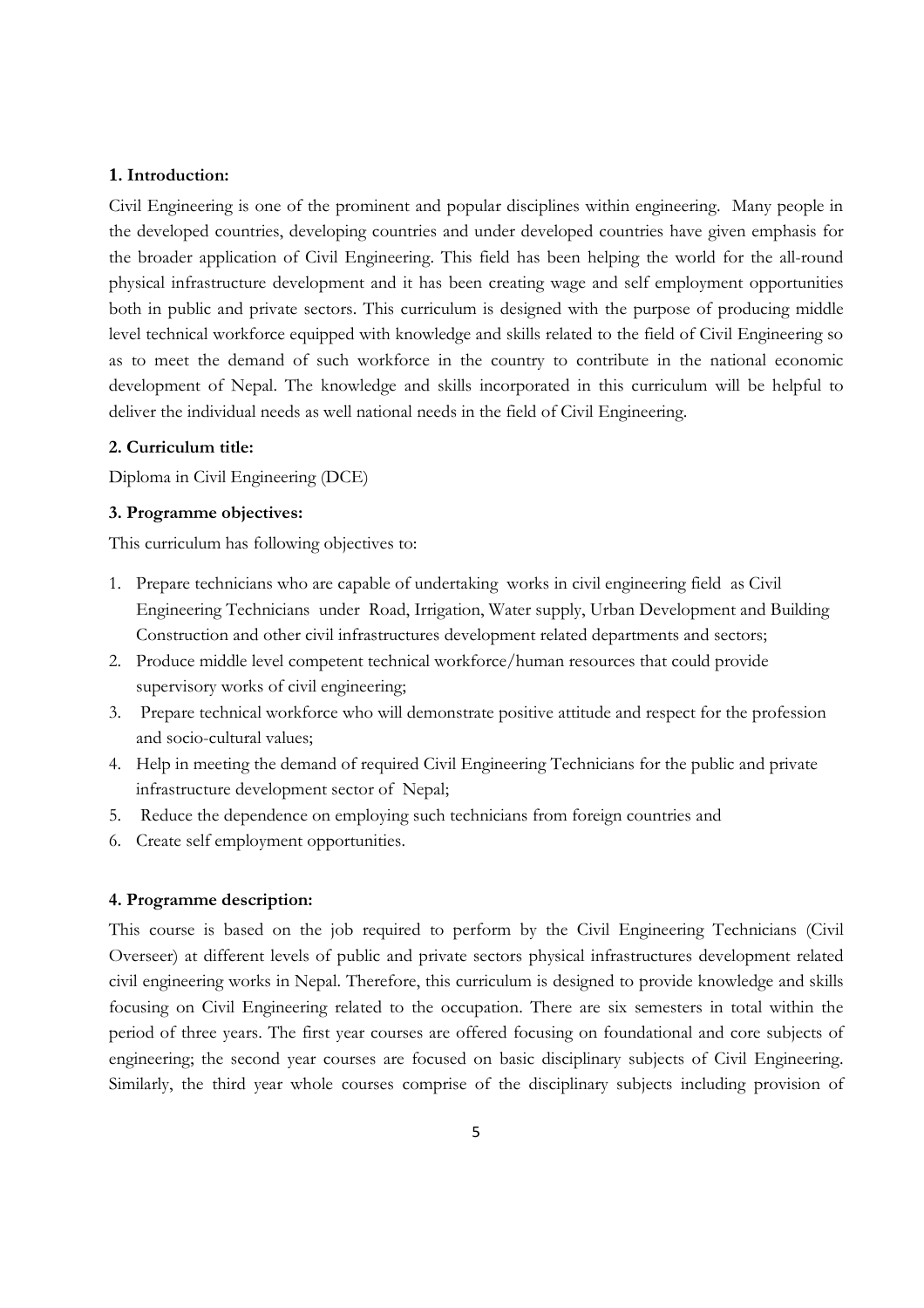elective subjects. Moreover, the third year insists on the application of learned skills and knowledge through the Minor Project and Major Project.

 The foundational subjects like Physics, Chemistry, and Mathematics are offered in diffusion model of curricular programme are applicable in the field of Civil Engineering. It also includes language subjects like Nepali and English applicable for the communication in the same area. The disciplinary subjects of Civil Engineering are offered in this programme are included in all semesters. This curricular programme also makes provision of project works as well as elective subjects in the specific areas of Civil Engineering. The curriculum structure and the subject wise content that reflect the details of this curriculum. In brief, this curriculum will guide to its implementers to produce competent and highly employable middle level technical workforces in the field of civil engineering.

The content of individual subjects prescribed in the curriculum are incorporated in the light of "must know and must do" principle of knowledge and skills for this level.

#### **5. Duration:**

The total duration of this curricular program is three years. Each year consists of two semesters of six months each. Moreover, one semester consist of 19.5 academic weeks including evaluation period. Actual teaching learning hours will be not less than 15 weeks in each semester.

#### **6. Target group:**

The target group for this programme will be all interested individuals who passed School Leaving Certificate (SLC) with English, Science, and Mathematics or equivalent and related Technical School Leaving Certificate (TSLC).

#### **7. Group size:**

The group size will be maximum of 48 (Forty eight) in a batch.

#### **8. Target location:**

The target location will be all over Nepal.

#### **9. Entry qualification:**

Entry qualification of the applicant for diploma in civil engineering programme should be SLC pass or equivalent or Technical SLC (TSLC) in related subject. S/he should have English, Science, and Compulsory Mathematics in SLC or as per provisions mentioned on CTEVT admission guidelines.

#### **10. Entry criteria:**

- Should submit SLC or equivalent certificate
- Should pass entrance examination as administered by CTEVT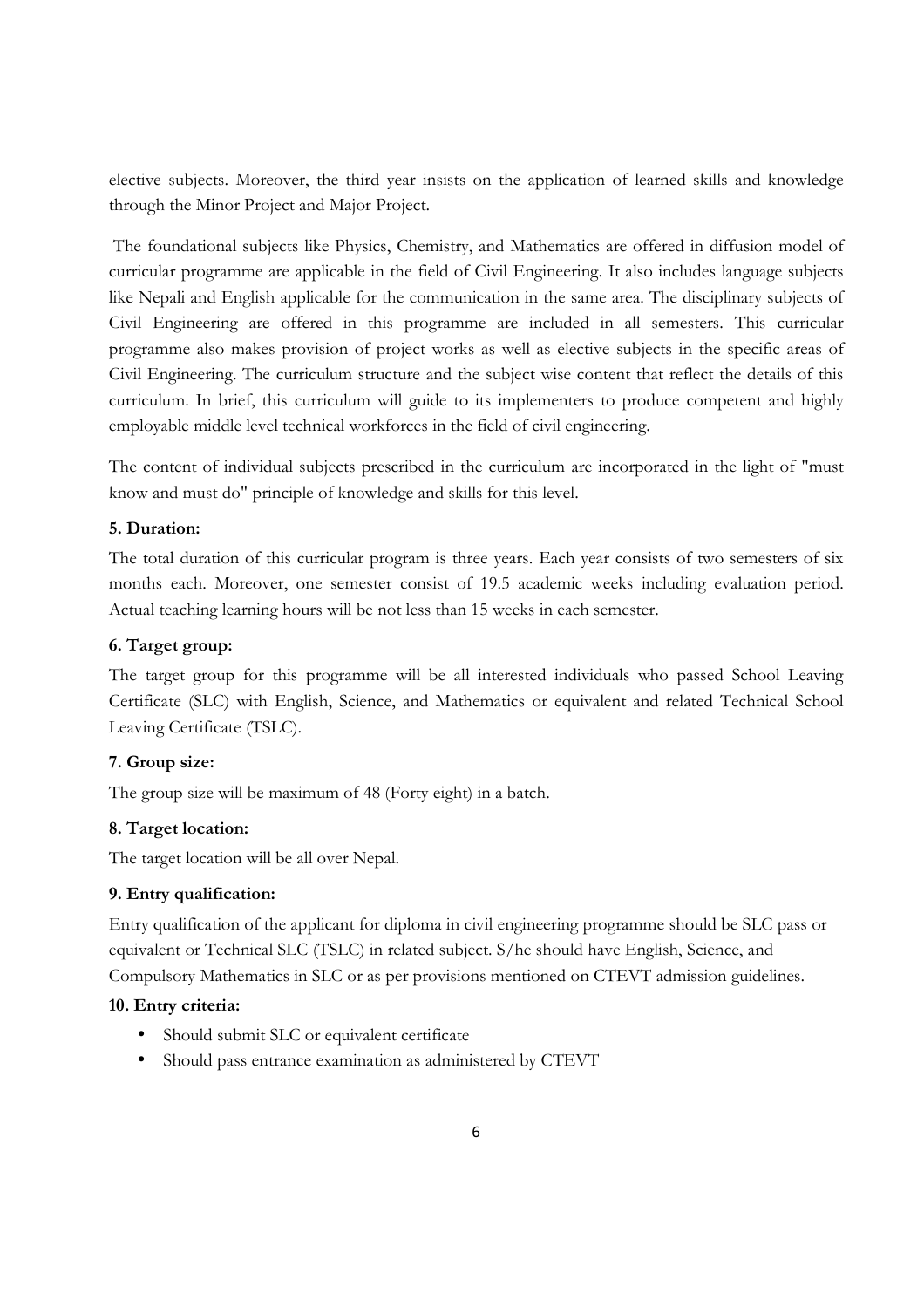#### **11. Selection:**

Applicants fulfilling the entry criteria will be selected for admission on the basis of merit.

#### **12. Medium of instruction:**

The medium of instruction will be in English and/or Nepali.

#### **13. Pattern of attendance:**

Minimum of 90% attendance in each subject is required to appear in the respective final examination.

#### **14. Teacher and student ratio:**

- For theory: As per the nature of the course
- For practical / demonstration: 1:10
- For bench work: 1:8

#### **15. Teachers and demonstrators:**

- The disciplinary subjects' related teachers should be a bachelor's degree holder in the related area with three years experience in the related field.
- The demonstrators should be bachelor's degree holder in the related area with two years experiences in training activities.
- The foundational subjects' related teachers (refer to course code SH and MG) should be master's degree holder in the related area.

#### **16. Instructional media and materials:**

The following instructional media and materials are suggested for the effective instruction and demonstration.

- **Printed Media Materials** (Assignment sheets, Case studies, Handouts, Information sheets, Individual training packets, Procedure sheets, Performance Check lists, Textbooks etc.).
- **Non-projected Media Materials** (Display, Models, Flip chart, Poster, Writing board etc.).
- **Projected Media Materials** (Opaque projections, Overhead transparencies, Slides etc.).
- **Audio-Visual Materials** (Audiotapes, Films, Slide-tape programs, Videodiscs, Videotapes etc.).
- **Computer-Based Instructional Materials** (Computer-based training, Interactive video etc.).

#### **17. Teaching learning methodologies:**

The methods of teachings for this curricular program will be a combination of several approaches. Such as Illustrated Lecture, Tutorial, Group Discussion, Demonstration, Simulation, Guided practice, Practical experiences, Fieldwork, Report writing, Term paper presentation, Case analysis, Tutoring, Role-playing, Heuristic, Project work and Other Independent learning.

- Theory: Lecture, Discussion, Seminar, Interaction, Assignment, Group work.
- Practical: Demonstration, Observation, Guided practice, Self-practice, Project work, Industries practice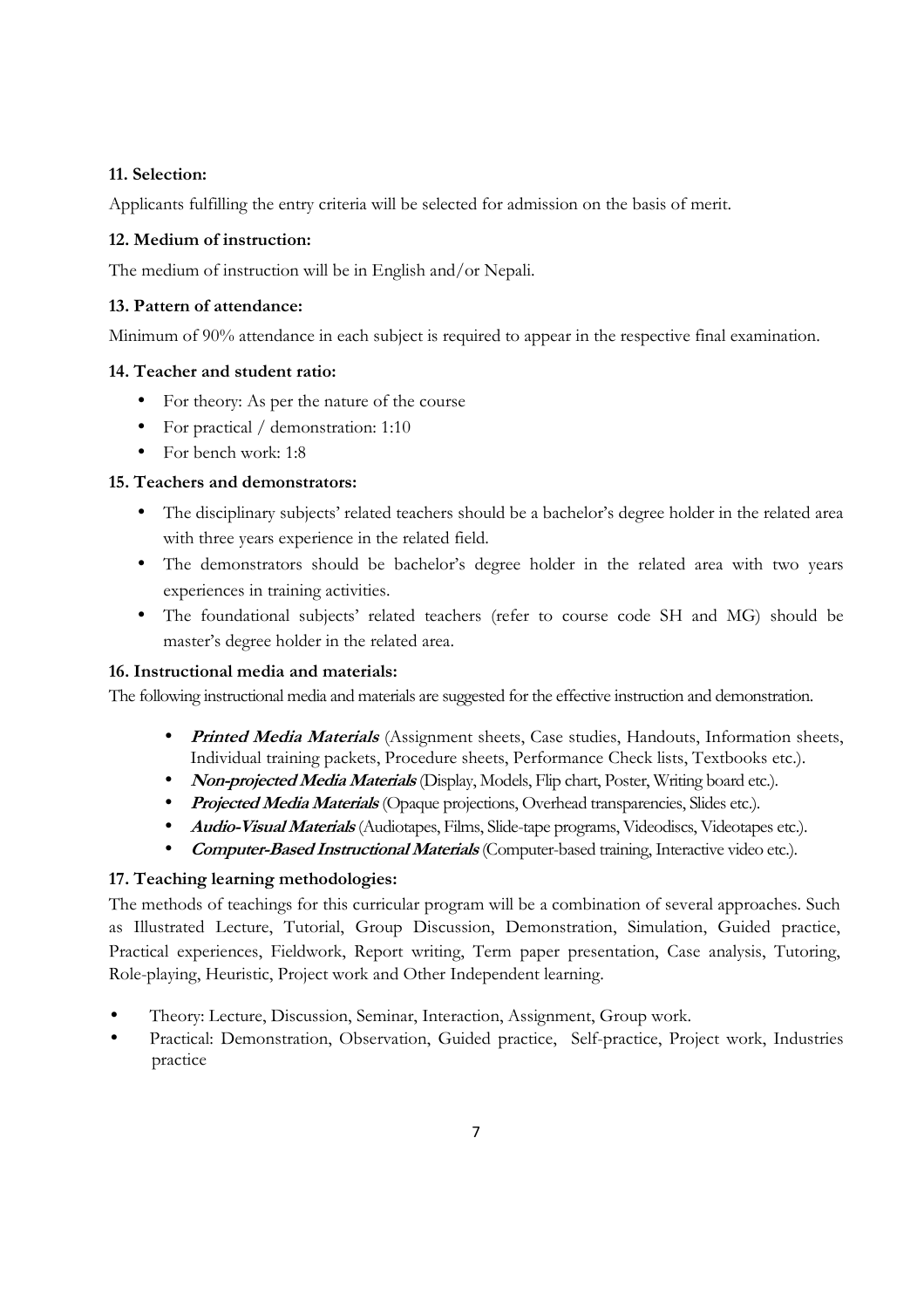#### **18. Mode of education:**

There will be inductive and deductive mode of education

#### **19. Examination and marking scheme:**

- The subject teacher will internally assess the students' achievement in each subject during the course followed by a final examination at the end of each semester.
- A weightage of 20% for the internal assessment and 80% for the semester wise final examination will be allocated for theoretical components of a subject.
- The final semester examinations of all theory components will be administered through written tests.
- Generally the method of continuous assessment will be adopted for practical components.
- In some cases semester final examinations are also conducted for practical components as per needs.
- Student who fails in the internal assessment will not be allowed to sit in the semester final examination and will also be not allowed continuing the following semester.

#### **20. Provision of back paper:**

There will be the provision of back paper but a student must pass all the subjects of all six semesters within six years from the enrolment.

#### **21. Disciplinary and ethical requirements:**

- Intoxication, insubordination or rudeness to peers will result in immediate suspension followed by review by the disciplinary review committee of the institute.
- Dishonesty in academic or practice activities will result in immediate suspension followed by administrative review, with possible expulsion.
- Illicit drug use, bearing arms at institute, threats or assaults to peers, faculty or staff will result in immediate suspension, followed by administrative review with possible expulsion.

#### **22. Pass marks:**

The students must secure minimum of 40% marks both in theory and practical (Lab). Moreover, the students must secure minimum of 40% marks in the internal assessment and 40% in the final semester examination of each subject to pass all subjects offered in each semester.

#### **23. Grading system:**

The overall achievement of each student will be measured by a final aggregate percentage of all final semester examinations and graded as follow: -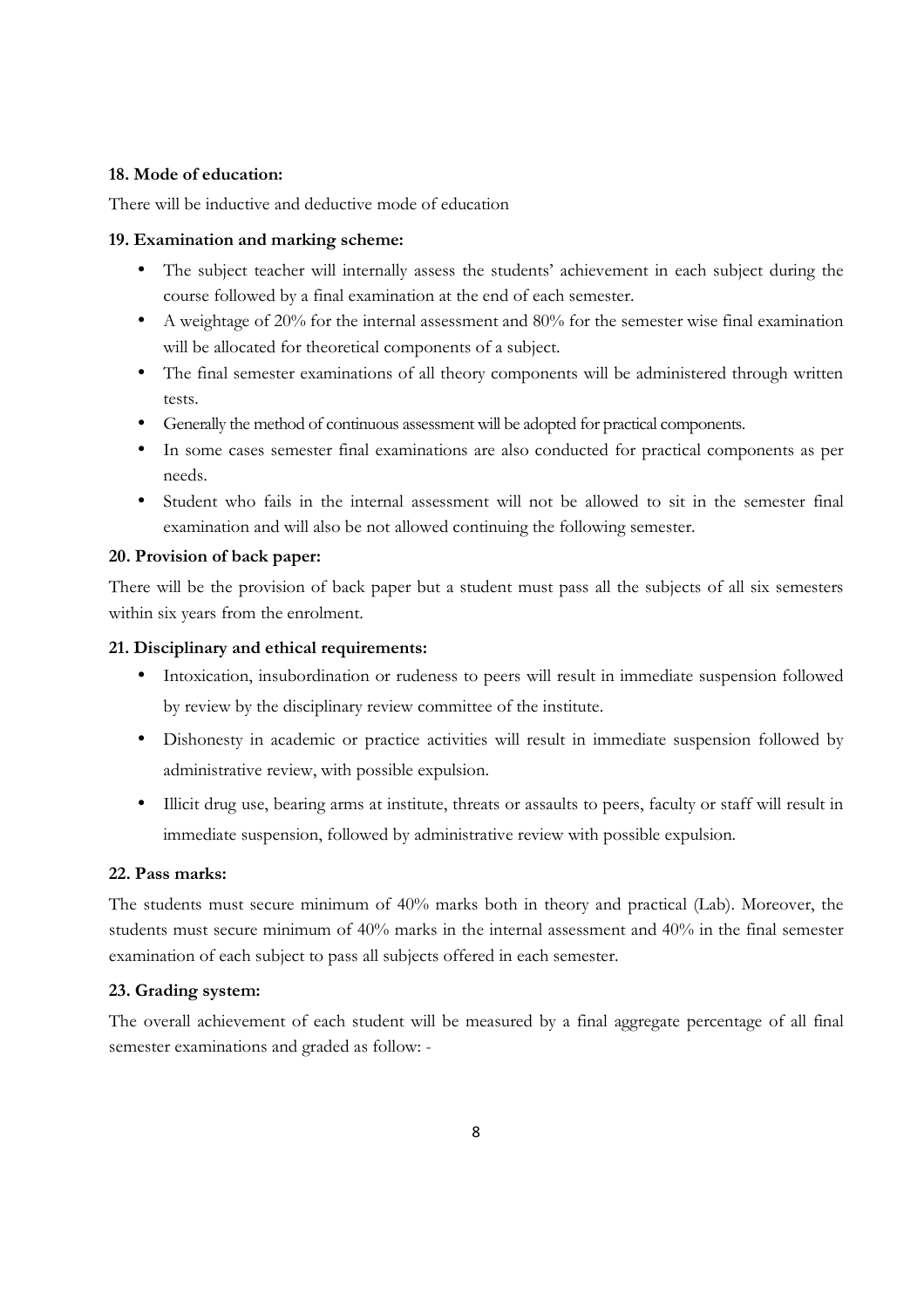#### **Marks division:**

- Distinction :  $>$  or  $=80\%$
- First division :  $65\%$  to  $\lt 80\%$
- Second division :  $50\%$  to  $\lt 65\%$
- Pass :  $40\%$  to  $\leq 50\%$

#### **24. Certification and degree awards:**

- Students who have passed all the components of all subjects of all six semesters are considered to have successfully completed the course.
- Students who have successfully completed the course will be awarded with a degree of **Diploma in Civil Engineering**.

#### **25. Career path:**

The graduates will be eligible for the position equivalent to Non-gazetted 1st class (technical) as Civil Sub-engineer (Civil Overseer) or as prescribed by the Public Service Commission of Nepal. The graduate will be eligible for registration with the related Council in the grade as provisioned in the related Council Act (if any).

#### **26. Curriculum and credits:**

In this curriculum each subject has its code; full marks; and credit hours divided into lecture hours, tutorial hours, and practical hours.

#### **27. Subjects codes**

Each subject is coded with a unique number preceded and followed by certain letters as mentioned in following chart:



#### **Offering Departments:**

AR: Architecture EE: Electrical Engineering ME: Mechanical Engineering EX: Electronics Engineering CT: Computer Engineering CE: Civil Engineering SH: Science and Humanities MG: Management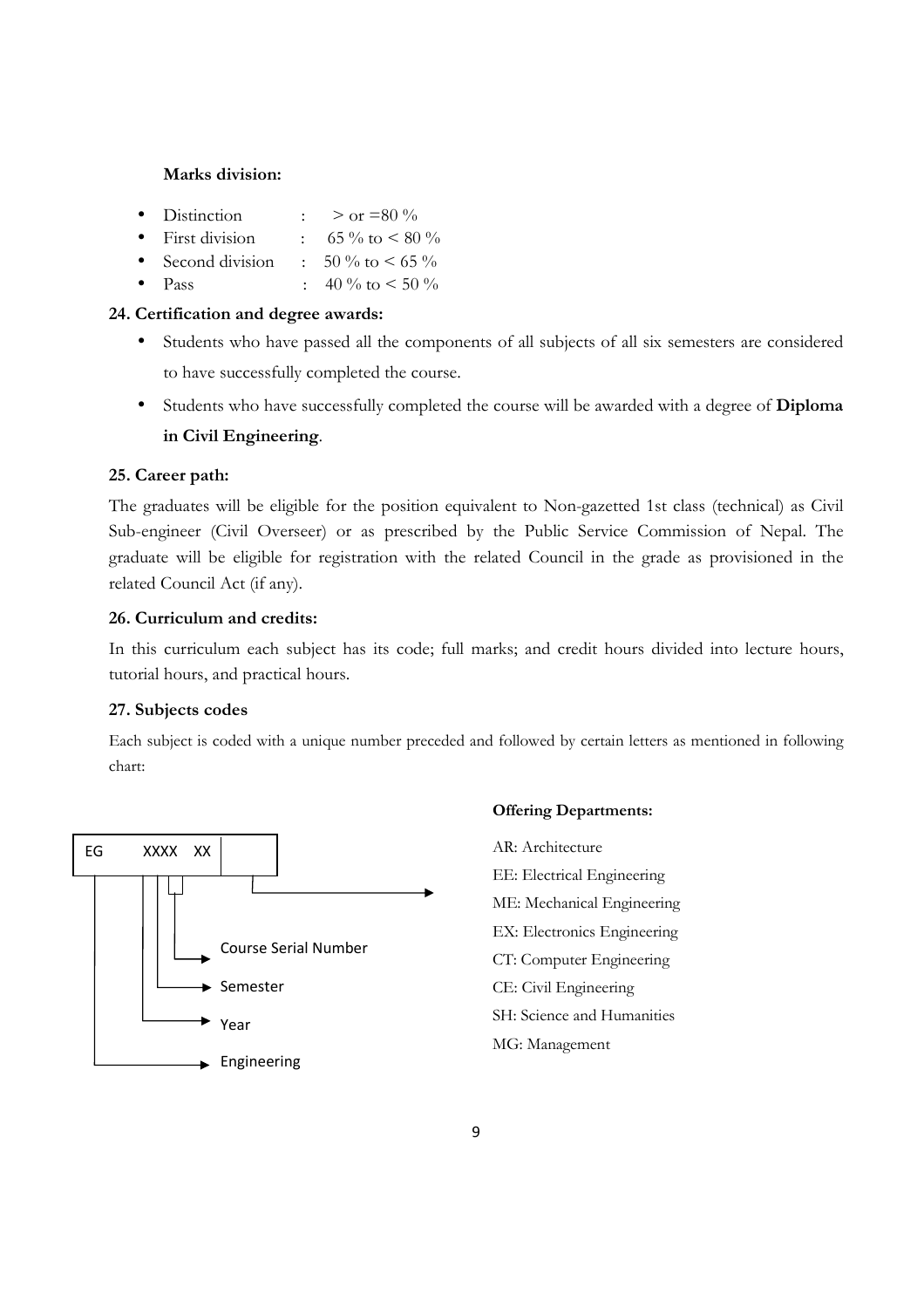#### **28. Provision of elective subjects:**

There will be provision of elective subjects in final semester of this curricular programme. Some subjects of civil engineering discipline are offered here with provision of the elective; viz Trail Bridge, Hill Road, Hill Irrigation, Gravity Flow water Supply System and Rural/Agriculture Road.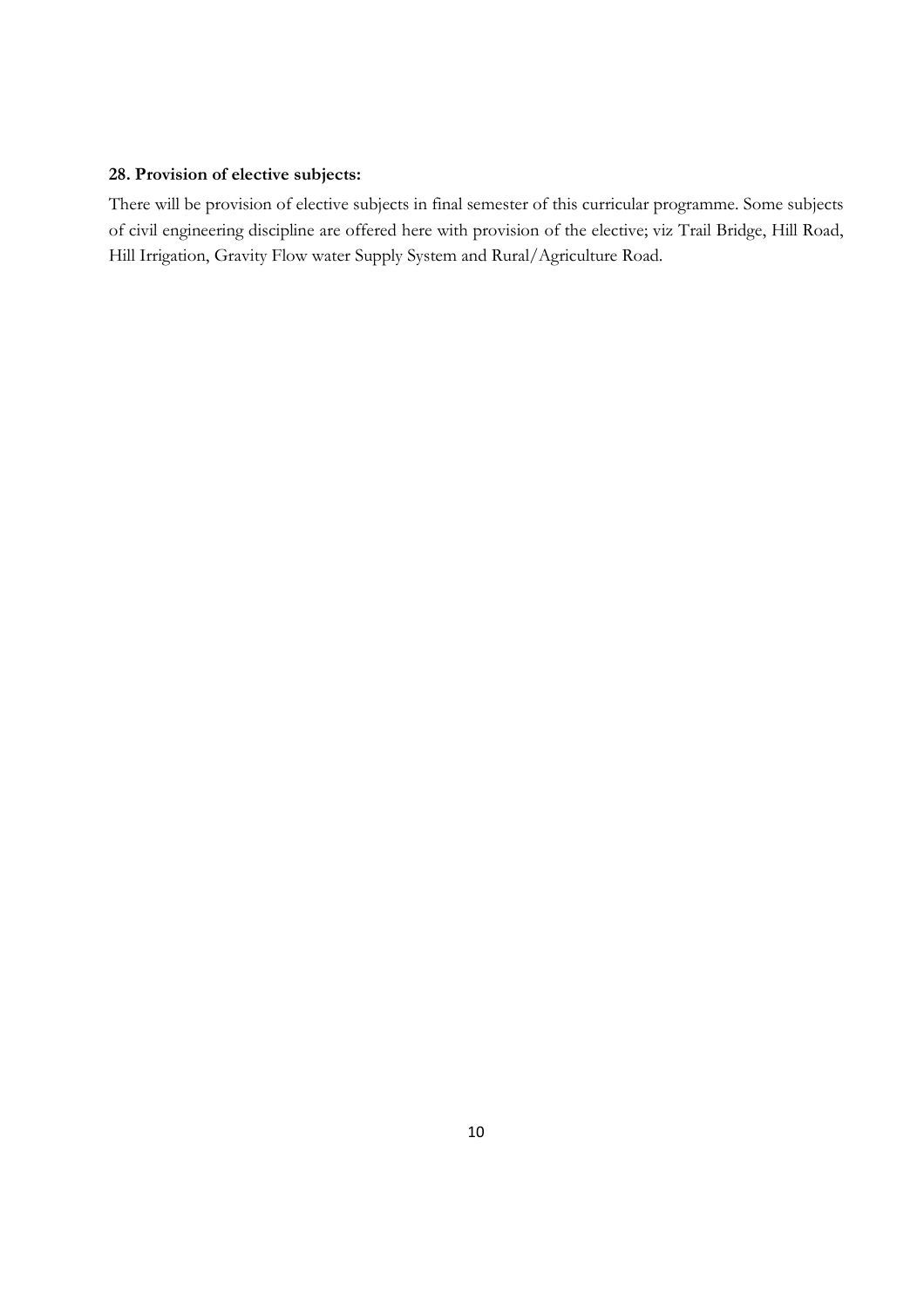#### **29. Curriculum structure:**

### **Curriculum Structure of Diploma in Civil Engineering**

| YEAR: I       |            |                           |                     |           |    |     |            |                        |                |               |                              |                |               |       |             |
|---------------|------------|---------------------------|---------------------|-----------|----|-----|------------|------------------------|----------------|---------------|------------------------------|----------------|---------------|-------|-------------|
|               |            | Subjects                  |                     |           |    |     |            |                        |                |               | <b>DISTRIBUTION OF MARKS</b> |                |               |       |             |
| S.N.          | Code No.   |                           | Mode                |           |    |     | Total      |                        | Theory         |               | Practical                    |                |               | Total | Remarks     |
|               |            |                           | L.                  | <b>TT</b> | D  | Lab | Hours      | Assmt.<br><b>Marks</b> | Final<br>Marks | Time<br>Hours | Assmt.<br>Marks*             | Final<br>Marks | Time<br>Hours | Marks |             |
|               | EG 1101 SH | Communication Nepali      | $\overline{ }$<br>∠ |           |    |     | $\sim$     | 10                     | 40             | 1.5           |                              |                |               | 50    |             |
|               | EG 1102 SH | Communication English     | $\sim$<br>∠         |           |    |     | $\sim$     | 10                     | 40             | 1.5           |                              |                |               | 50    |             |
| 3             | EG 1103 SH | Engineering Mathematics I | 4                   |           |    |     |            | 20                     | 80             | 3             |                              |                |               | 100   | *Continuous |
| 4             | EG 1104 SH | Engineering Physics I     | $\sim$              |           |    | 2   | $^{\circ}$ | 20                     | 60             |               | 10                           | 10             | 1.5           | 100   | assessment  |
| $\mathcal{D}$ | EG 1105 SH | Engineering Chemistry I   |                     |           |    | 2   | $^{\circ}$ | 20                     | 60             |               | 10                           | 10             | 1.5           | 100   |             |
| -6            | EG 1101 CE | Workshop Practice I       |                     |           | 10 |     | 12         |                        |                |               | 120                          | 80             |               | 200   |             |
|               | EG 1101 AR | Engineering Drawing I     |                     |           |    | h   |            |                        |                | 60            | 40                           |                | 100           |       |             |
|               |            | <b>TOTAL</b>              | 17                  |           | 14 |     | 38         | 80                     | 280            |               | 200                          | 140            |               | 700   |             |

**YEAR: I** 

| .    |            |                               |    |              |        |             |          |              |              |       |                              |              |        |       | .           |
|------|------------|-------------------------------|----|--------------|--------|-------------|----------|--------------|--------------|-------|------------------------------|--------------|--------|-------|-------------|
|      |            |                               |    |              | Mode   |             |          |              |              |       | <b>DISTRIBUTION OF MARKS</b> |              |        |       |             |
|      |            |                               |    |              |        |             | Total    |              | Theory       |       | Practical                    |              |        | Total |             |
| S.N. | Code No.   | <b>Subjects</b>               |    | $\mathbf{H}$ |        |             | Hours    | Assmt.       | Final        | Time  | Assmt.                       | Final        | Time   | Marks | Remarks     |
|      |            |                               | ┻  |              | P      | Lab         |          | <b>Marks</b> | <b>Marks</b> | Hours | Marks*                       | <b>Marks</b> | Hours  |       |             |
|      | EG 1201 SH | Engineering Mathematics II    | 3  |              |        |             |          | 20           | 80           | 3     |                              |              |        | 100   |             |
|      | EG 1202 SH | <b>Engineering Physics II</b> |    |              |        | $\sim$<br>∠ | $\Omega$ | 20           | 60           |       | 10                           | 10           | 1.5    | 100   | *Continuous |
|      | EG 1203 SH | Engineering Chemistry II      | 3  |              |        | $\sim$<br>∠ | $\Omega$ | 20           | 60           | 3     | 10                           | 10           | 1.5    | 100   | assessment  |
|      | EG 1201 CE | Workshop Practice II          | 2  |              | 8      |             | 10       |              |              |       | 120                          | -80          | 4      | 200   |             |
|      | EG 1202 CE | <b>Engineering Materials</b>  |    |              |        | 2/2         | $\Omega$ | 20           | 80           | 3     | 25                           |              |        | 125   |             |
|      | EG 1201 AR | Engineering Drawing II        |    |              |        |             | 4        |              |              |       | 60                           | 40           | 4      | 100   |             |
|      | EG 1211 CT | Computer Application          |    |              | $\sim$ |             | 4        | 10           | 40           | 1.5   | 30                           | 20           | $\sim$ | 100   |             |
|      |            | <b>TOTAL</b>                  | 18 |              | 14     |             | 40       | 90           | 320          |       | 255                          | 160          |        | 825   |             |

**SEMESTE** 

# **SEMESTE R II**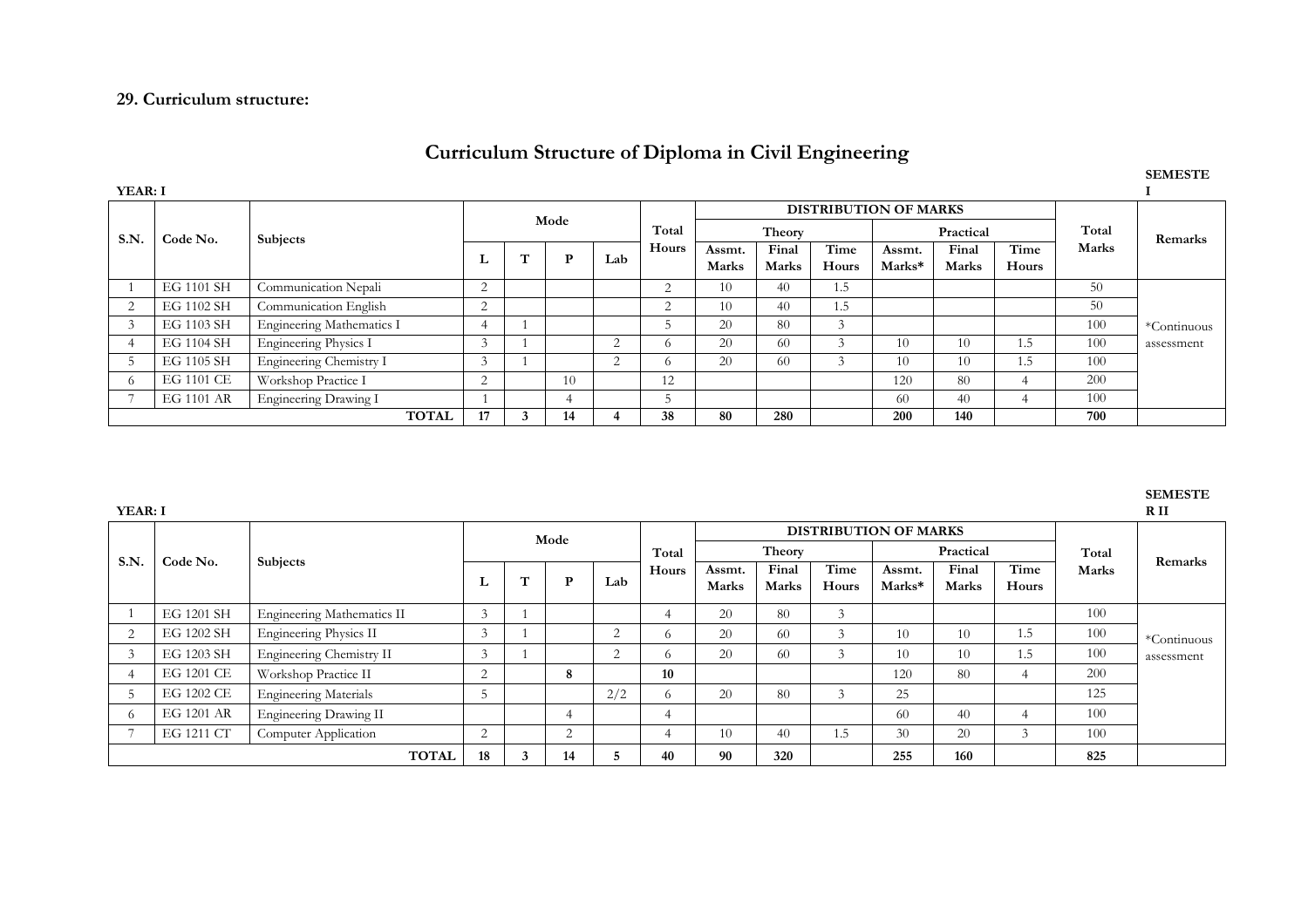# **Curriculum Structure of Diploma in Civil Engineering**

| YEAR: II       |                  |                                          |                      |   |                |     |                |           |                 |                |                              |           |                |                    | R I             |
|----------------|------------------|------------------------------------------|----------------------|---|----------------|-----|----------------|-----------|-----------------|----------------|------------------------------|-----------|----------------|--------------------|-----------------|
|                |                  |                                          |                      |   | Mode           |     |                |           |                 |                | <b>DISTRIBUTION OF MARKS</b> |           |                |                    |                 |
|                |                  | Subjects                                 |                      |   |                |     | Total          |           | Theory          |                |                              | Practical |                |                    |                 |
| S.N.           | Code No.         |                                          |                      |   | P              |     | Hours          | Assmt.    | Final           | Time           | Assmt.                       | Final     | Time           | <b>Total Marks</b> | Remarks         |
|                |                  |                                          | L                    | T |                | Lab |                | Marks     | Marks           | Hours          | Marks*                       | Marks     | Hours          |                    |                 |
|                | EG 2104 SH       | <b>Engineering Mathematics III</b>       | 3                    |   |                |     | $\overline{4}$ | 20        | 80              | $\mathfrak{Z}$ |                              |           |                | 100                | *Continuou      |
| $\overline{2}$ | <b>EG 2101CE</b> | Surveying I                              | 3                    |   | 5              |     | 8              | 20        | 80              | $\overline{3}$ | 60                           | 40        | $\overline{4}$ | 200                | S               |
| 3              | EG 2102 CE       | Applied Mechanics                        | 3                    | 2 |                | 2/2 | 6              | 20        | 80              | 3              | 25                           |           |                | 125                | assessment      |
|                | EG 2103 CE       | <b>Basic Hydraulics</b>                  | 3                    |   |                | 2/2 | 5              | 20        | 80              | 3              | 25                           |           |                | 125                |                 |
| -5             | EG 2104 CE       | <b>Building Construction</b>             | 5                    |   |                | 2/2 | 8              | 20        | 80              | 3              | 30                           | 20        | 3              | 150                |                 |
| -6             | EG 2105 CE       | Construction Drawing                     |                      |   | $\overline{4}$ |     | $\overline{4}$ |           |                 |                | 60                           | 40        | $\overline{4}$ | 100                |                 |
|                | EG 2106 CE       | Computer Aided Drafting                  | 2                    |   | $\mathfrak{Z}$ |     | 5              | 10        | 40 <sup>°</sup> | 1.5            | 30                           | 20        | 3              | 100                |                 |
|                |                  | <b>TOTAL</b>                             | 19                   | 5 | 13             | 3   | 40             | 110       | 440             |                |                              | 900       |                |                    |                 |
|                |                  |                                          |                      |   |                |     |                |           |                 | <b>SEMESTE</b> |                              |           |                |                    |                 |
|                |                  |                                          |                      |   |                |     |                |           |                 |                |                              |           |                |                    |                 |
| YEAR: II       |                  |                                          |                      |   |                |     |                |           |                 |                |                              |           |                |                    | R <sub>II</sub> |
|                |                  |                                          |                      |   |                |     | Total          |           |                 |                | <b>DISTRIBUTION OF MARKS</b> |           |                |                    |                 |
|                |                  |                                          |                      |   | Mode           |     | Hours          |           | Theory          |                |                              | Practical |                | <b>Total Marks</b> |                 |
| S.N.           | Code No.         | Subjects                                 |                      |   |                |     |                | Assmt.    | Final           | Time           | Assmt.                       | Final     | Time           |                    | Remarks         |
|                |                  |                                          | L                    | T | P              | Lab |                | Marks     | Marks           | Hours          | Marks*                       | Marks     | Hours          |                    |                 |
|                | EG 2206 SH       | Social Studies                           | 2                    |   |                |     | 2              | 10        | 40 <sup>°</sup> | 1.5            |                              |           |                | 50                 | *Continuou      |
| 2              | EG 2201 MG       | Management                               | 3                    |   |                |     | 3              | 20        | 80              | 3              |                              |           |                | 100                | S               |
| 3              | EG 2201 CE       | Surveying II                             | 3                    |   | 5              |     | 8              | 20        | 80              | 3              | 60                           | 40        | $\overline{4}$ | 200                | assessment      |
| $\overline{A}$ | EG 2202 CE       | Estimating and Costing I                 | 3                    |   | $\overline{4}$ |     | $\overline{7}$ | 20        | 80              | 3              | 60                           | 40        | $\overline{4}$ | 200                |                 |
| -5             | EG 2203 CE       | Mechanics of Structure                   | $\overline{4}$       | 2 |                | 2/2 | $\overline{7}$ | 20        | 80              | 3              | 25                           |           |                | 125                |                 |
| -6             | EG 2204 CE       | Soil Mechanics                           | $\overline{4}$       | 2 |                | 2/2 | $\overline{7}$ | 20        | 80              | 3              | 25                           |           |                | 125                |                 |
|                | EG 2205 CE       | Water Supply Engineering<br><b>TOTAL</b> | $\overline{4}$<br>23 |   |                | 2/2 | 6              | 20<br>130 | 80<br>520       | 3              | 25<br>195                    | 80        |                | 125<br>925         |                 |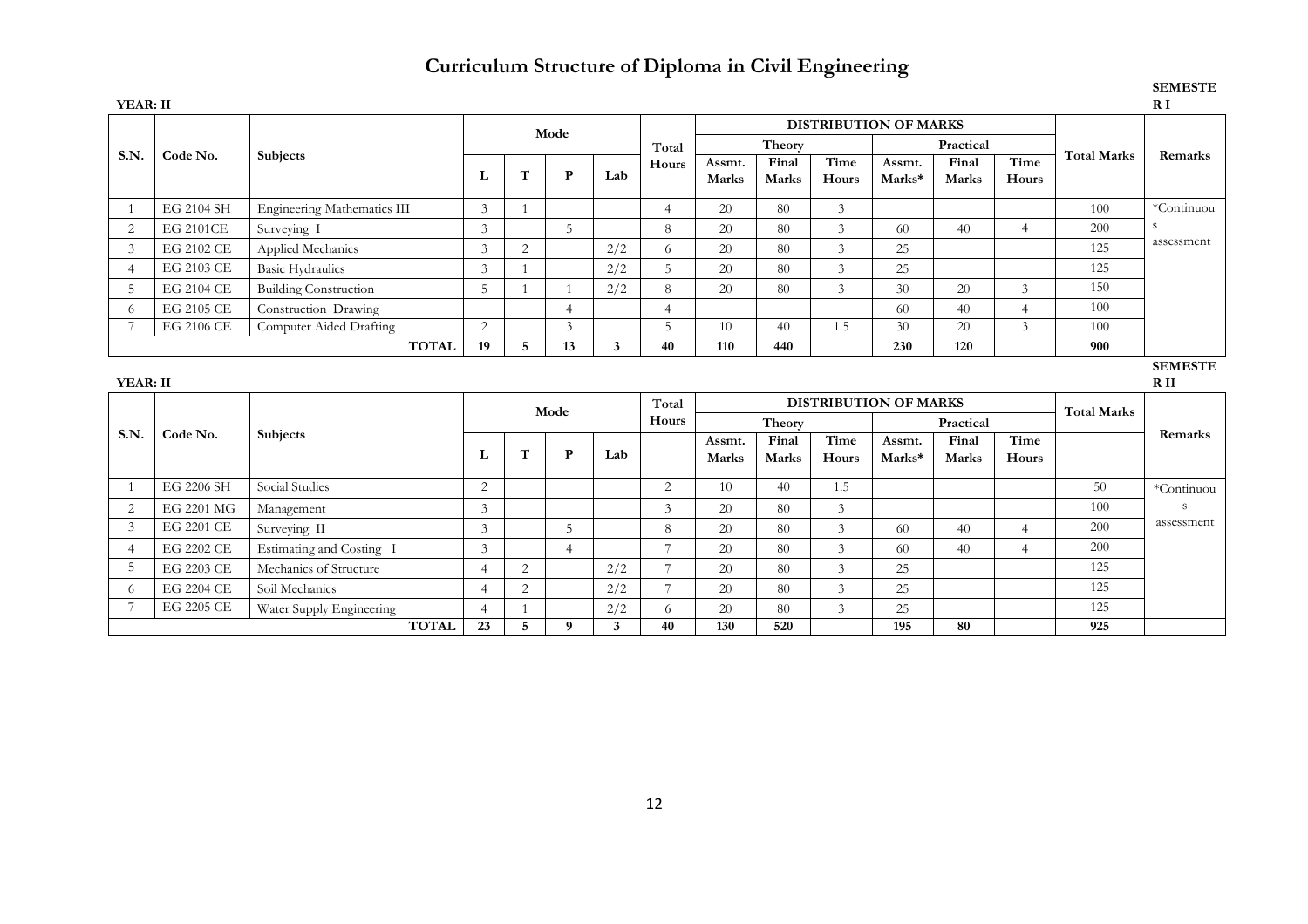# **Curriculum Structure of Diploma in Civil Engineering**

|            |            | <b>Subjects</b>                |               |              | Mode |     |            |                 |                       |               | <b>DISTRIBUTION OF MARKS</b> |                       |               |       |             |
|------------|------------|--------------------------------|---------------|--------------|------|-----|------------|-----------------|-----------------------|---------------|------------------------------|-----------------------|---------------|-------|-------------|
|            |            |                                |               |              |      |     | Total      |                 | <b>Theory</b>         |               | Practical                    |                       |               | Total |             |
| S.N        | Code No.   |                                | л.            | $\mathbf{H}$ | D    | Lab | Hours      | Assmt.<br>Marks | Final<br><b>Marks</b> | Time<br>Hours | Assmt.<br>Marks*             | Final<br><b>Marks</b> | Time<br>Hours | Marks | Remarks     |
|            |            |                                |               |              |      |     |            |                 |                       |               |                              |                       |               |       |             |
|            | EG 3101 CE | Surveying III                  | 3             |              |      |     | $^{\circ}$ | 20              | 80                    | 3             | 30                           | 20                    | 3             | 150   |             |
| ∠          | EG 3102 CE | Estimating and Costing II      | 3             |              |      |     |            | 20              | 80                    | 3             | 60                           | 40                    |               | 200   |             |
|            | EG 3103 CE | Structural Design and Drawing  | $\mathcal{D}$ |              |      |     | 10         | 20              | -80                   | $\sim$        | 30                           | 20                    | 3             | 150   |             |
|            | EG 3104 CE | Highway Engineering I          | 3             |              |      |     |            | 20              | 80                    | $\sim$        |                              |                       |               | 100   | *Continuous |
|            | EG 3105 CE | Sanitary Engineering           | 3             |              |      |     |            | 20              | 80                    | $\sim$        |                              |                       |               | 100   | assessment  |
| $^{\circ}$ | EG 3106 CE | <b>Construction Management</b> |               |              |      |     |            | 20              | 80                    | $\sim$        |                              |                       |               | 100   |             |
|            | EG 3107 CE | Minor Project (Survey Camp)    |               |              |      |     | 4          |                 |                       |               | 60                           | 40                    |               | 100   |             |
|            |            | <b>TOTAL</b>                   | 21            | 6            | 13   |     | 40         | 120             | 480                   |               | 180                          | 120                   |               | 900   |             |

**YEAR: III SEMESTER II** 

|                |            |                                     |    |   | Mode           |     |       | <b>DISTRIBUTION OF MARKS</b> |                |               |                  |                       |                |       |             |
|----------------|------------|-------------------------------------|----|---|----------------|-----|-------|------------------------------|----------------|---------------|------------------|-----------------------|----------------|-------|-------------|
| S.N            | Code No.   | <b>Subjects</b>                     |    |   |                |     | Total |                              | Theory         |               |                  | Practical             |                | Total | Remarks     |
|                |            |                                     | L  | T | $\mathbf{P}$   | Lab | Hours | Assmt.<br>Marks              | Final<br>Marks | Time<br>Hours | Assmt.<br>Marks* | Final<br><b>Marks</b> | Time<br>Hours  | Marks |             |
|                | EG 3201 MG | Entrepreneurship Development        | 3  |   | $\overline{2}$ |     | 5     | 20                           | 60             | 3             | 10               | 10                    | 1.5            | 100   |             |
| $\overline{2}$ | EG 3202 CE | Highway Engineering II              | 3  |   |                | 2/2 | 5     | 20                           | 80             | 3             | 25               |                       |                | 125   |             |
| 3              | EG 3203 CE | Estimating and Costing III          | 3  |   | $\mathfrak{Z}$ |     | 6     | 20                           | 80             | 3             | 30               | 20                    | 3              | 150   | *Continuous |
| $\overline{4}$ | EG 3204 CE | Irrigation and Drainage Engineering |    | 2 | 2              |     | 8     | 20                           | 80             | 3             | 30               | 20                    | 3              | 150   | assessment  |
| 5              | EG 3205 CE | Major Project                       |    |   | 10             |     | 10    |                              |                |               | 120              | 80                    | $\overline{4}$ | 200   |             |
| -6             | EG 3206 CE | Elective (One of the followings)    | 3  |   | 3              |     | 6     | 20                           | 80             | 3             | 30               | 20                    | 3              | 150   |             |
|                |            | A: Trail Bridge                     |    |   |                |     |       |                              |                |               |                  |                       |                |       |             |
|                |            | <b>B:</b> Hill Road                 |    |   |                |     |       |                              |                |               |                  |                       |                |       |             |
|                |            | C: Hill Irrigation Engineering      |    |   |                |     |       |                              |                |               |                  |                       |                |       |             |
|                |            | D: Gravity Flow Water Supply        |    |   |                |     |       |                              |                |               |                  |                       |                |       |             |
|                |            | System                              |    |   |                |     |       |                              |                |               |                  |                       |                |       |             |
|                |            | E: Rural/Agriculture Road           |    |   |                |     |       |                              |                |               |                  |                       |                |       |             |
|                |            | <b>TOTAL</b>                        | 16 | 3 | 20             |     | 40    | 100                          | 380            |               | 245              | 150                   |                | 875   |             |

#### **YEAR: III SEMESTER I**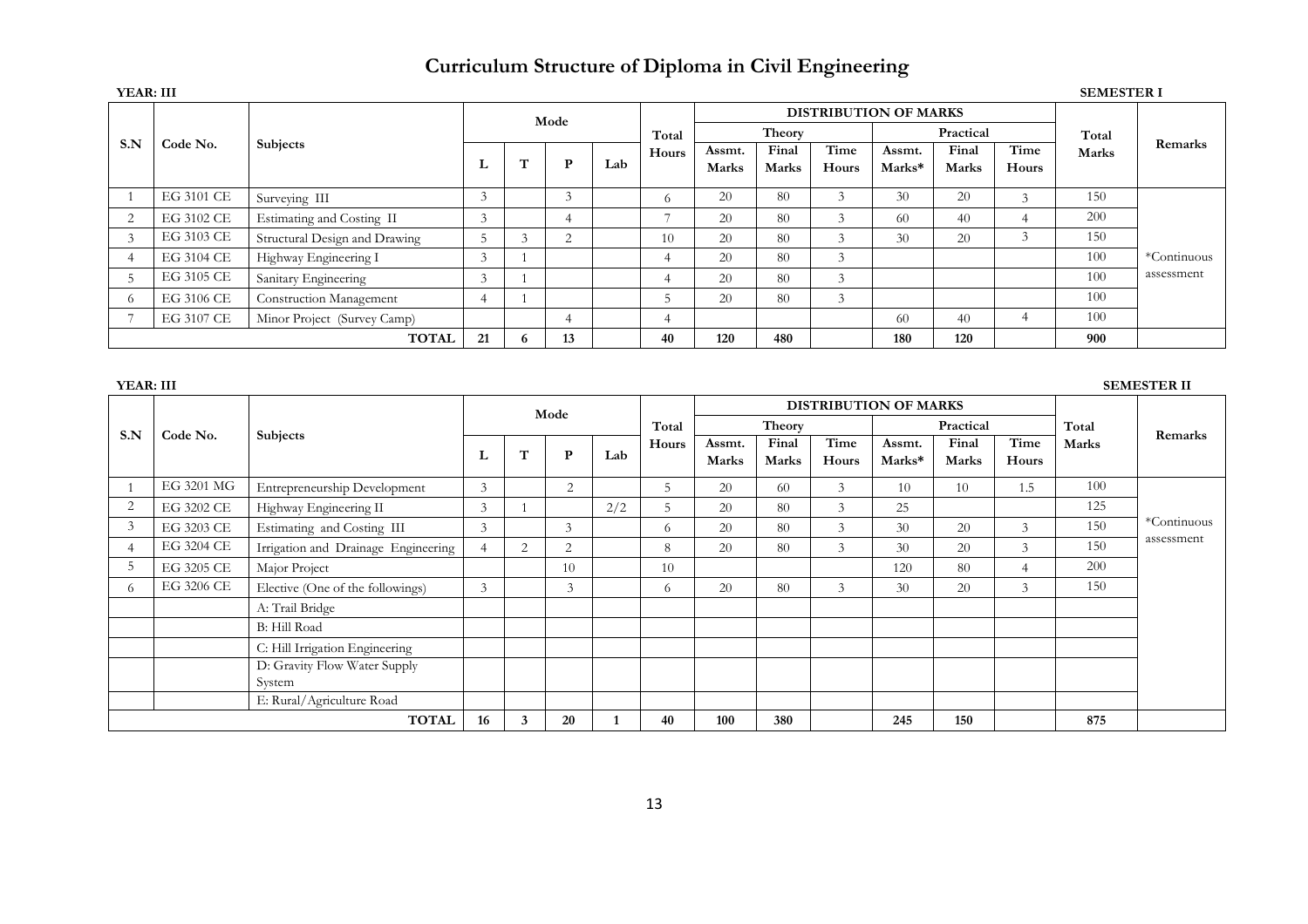# First Year

# (First and Second Semesters)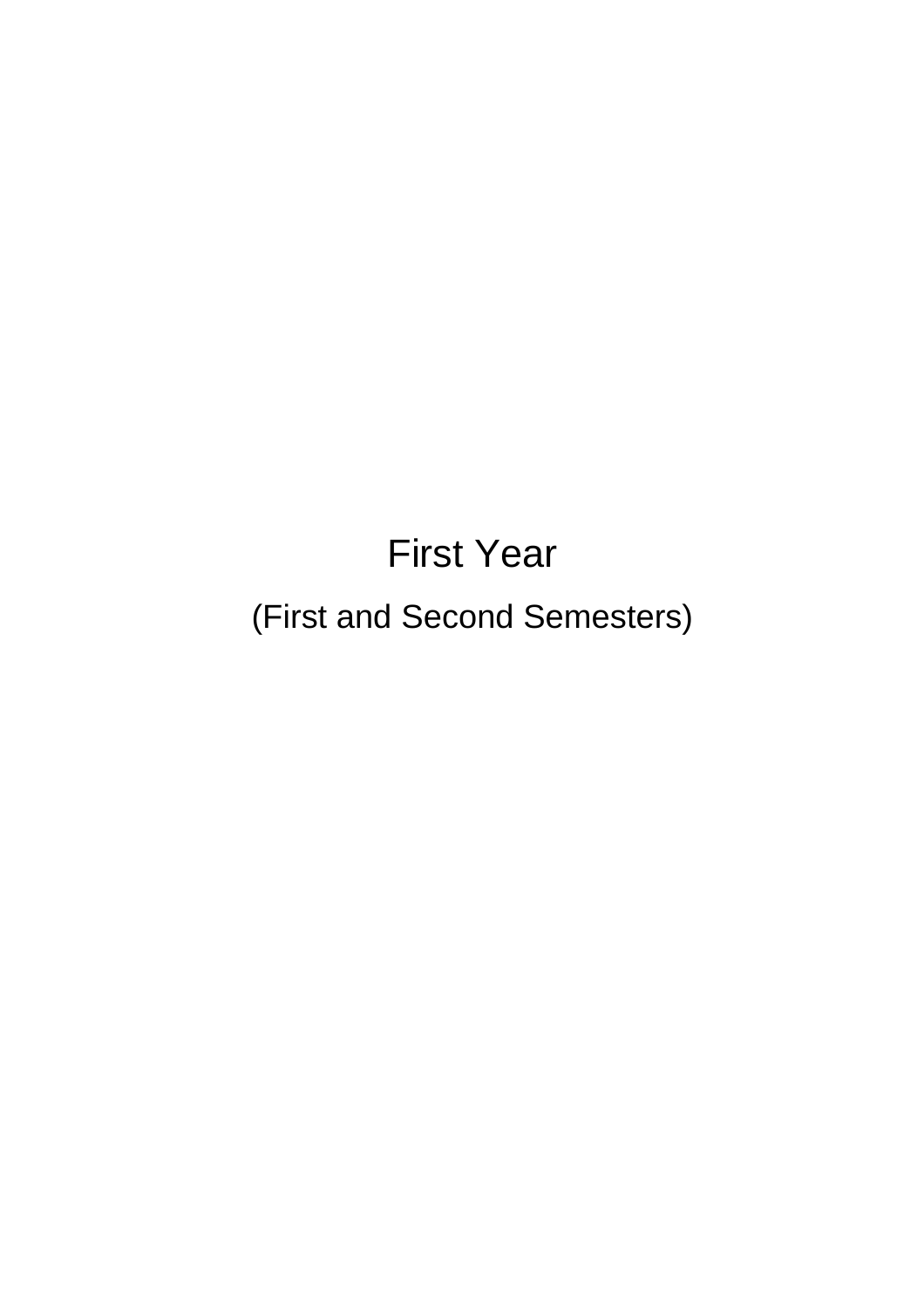# First Semester

# **Subjects:**

- 1 EG 1101 SH Communication Nepali
- 2 EG 1102 SH Communication English
- 3 EG 1103 SH Engineering Mathematics I
- 4 EG 1104 SH Engineering Physics I
- 5 EG 1105 SH Engineering Chemistry I
- 6 EG 1101 CE Workshop Practice I
- 7 EG 1101 AR Engineering Drawing I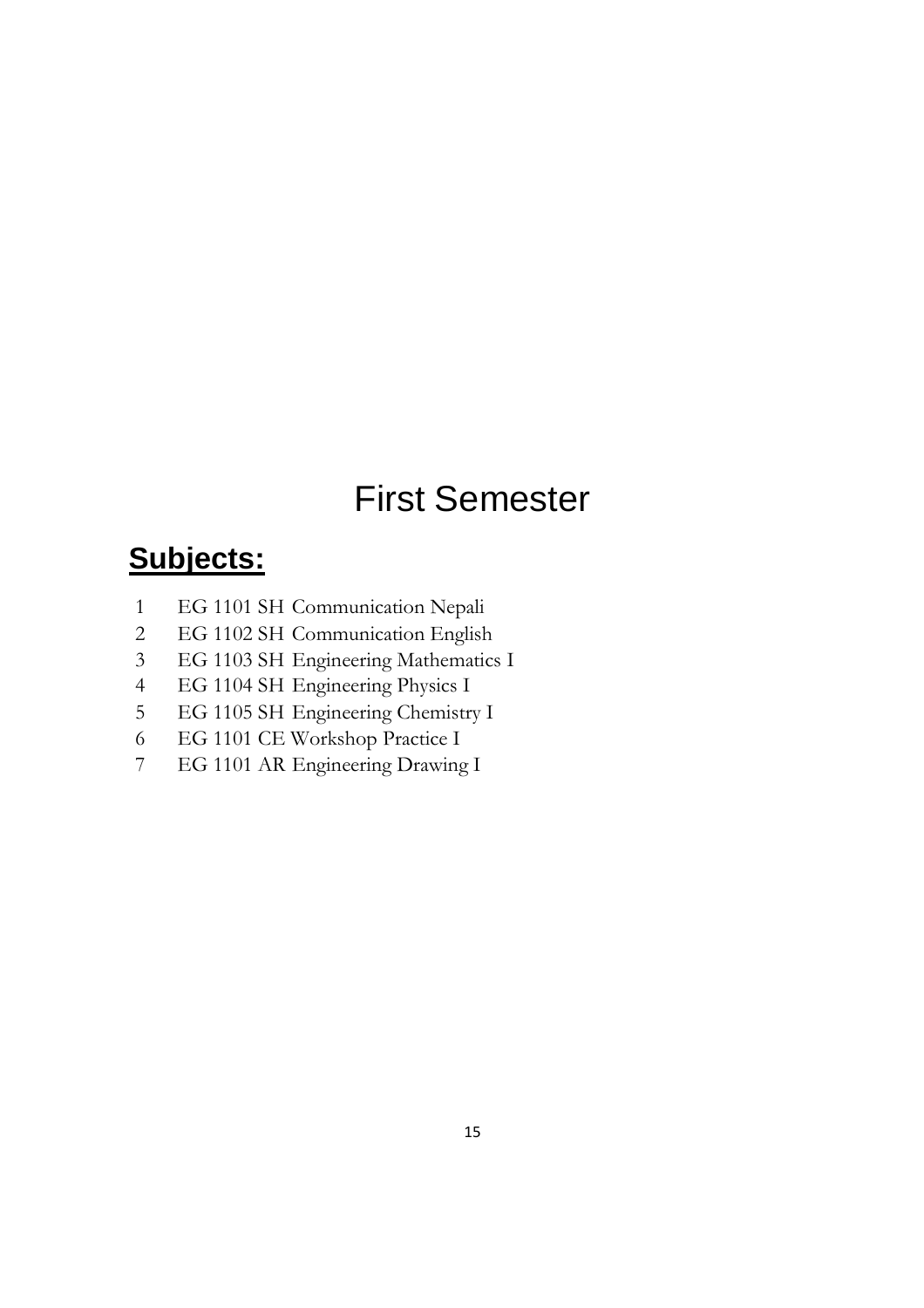# कम्युनिकेसन नेपाली

## ई.जी. ११०१ एस.एच.

वर्ष: प्रथम

सेमेष्टर: प्रथम

जम्मा: २ घण्टा/ हप्ता प्रवचन: २ घण्टा/ हप्ता

पूर्णांक : ५०

#### कोर्षको परिचय

यस विषयमा विद्यार्थीहरूले भावी व्यवसायमा प्रभावकारी ढङ्गले सञ्चार गर्नका लागि आवश्यक पर्ने ज्ञान र सीपसँग सम्बन्धित नेपाली सञ्चारात्मक भाषा, लेखन सीप, र कृति परिचयको ढाँचा गरी जम्मा ३ वटा एकाईहरू सभावेश गरिएका छन्।

#### कोर्षको उद्देश्य :

यस पाठ्यांशको अध्ययनबाट विद्यार्थीहरूले निम्नलिखित भाषिक क्षमता विकास गर्न सक्नेछन्:-

- आफ्नो व्यावसायिक कार्य क्षेत्रमा प्रभावकारी सञ्चार गर्न  $\mathsf{P}$
- आफ्नो व्यवसायसँग सम्बन्धित विविध लेखन सीप प्रदर्शन गर्न २
- कार्य सम्पादनमा आवश्यक परिस्थितिजन्य संवाद गर्न ।  $\overline{\mathbf{3}}$

#### पाठचांशको विषयवस्तु

#### एकाइ १: संचारात्मक नेपाली भाषा

#### १.१ भाषिक भेदको परिचय

- मौखिक र लिखित
- औपचारिक र अनौपचारिक
- अमानक र मानक
- सामान्य र प्रयोजनपरक (विशिष्ट) भेदको सोदाहरण परिचय

 $(9)$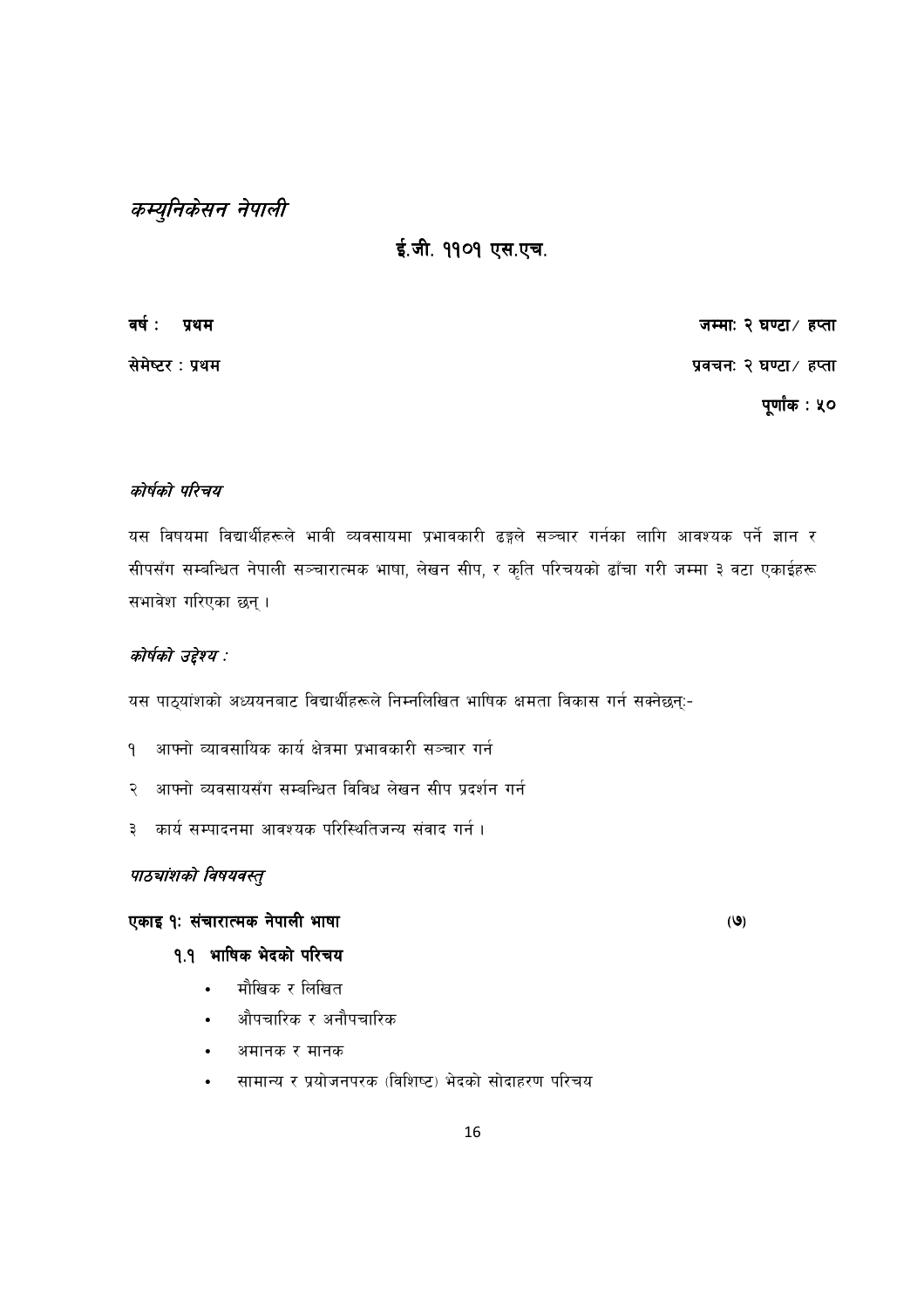#### दैनिक कार्यमा प्रयोग हुने भाषाको ज्ञान र प्रयोग  $9.8$

- अनुरोध तथा आदेश /निर्देशन गर्ने भाषाको ज्ञान र प्रयोग  $\bullet$
- सोभै गरिने कामहरूमा प्रयोग हुने भाषाको ज्ञान र प्रयोग  $\bullet$
- प्रश्नात्मक र वर्णनात्मक भाषाको ज्ञान र प्रयोग

#### एकाइ २: लेखन सीप

## $(95)$

#### बोध, शब्दनिर्माण र शब्दभण्डारको ज्ञान र अभ्यास २.१

- शब्द भण्डार निर्माण र अभ्यास क)
- उपसर्ग
- प्रत्यय, (कृत् तथा तद्धित)
- समास
- प्राविधिक तथा पारिभाषिक शब्दहरूको ज्ञान र प्रयोग
- प्राविधिक⁄पारिभाषिक शब्दहरूको शब्दस्रोत, ख)
- वर्णविन्यास (प्राविधिक शब्दका सन्दर्भमा आवश्यक मात्र)
- अर्थ र व्युत्पत्तिका लागि शब्दकोशको प्रयोगको अभ्यास
- बुंदाटिपोट, सङ्क्षेपीकरण २.२
	- बुँदा लेखन  $\bullet$
	- सारांश लेखन
- *अनुच्छे*द लेखन ∕प्रतिवेदन लेखन  $7.7$
- निबन्ध लेखन  $7x$
- पत्र लेखन (निमन्त्रणा पत्र, सूचना, सम्पादकलाई चिट्ठी र निवेदन आदि) २.५
- संवाद लेखन २.६

### एकाइ ३: कृति परिचय : निम्न लिखित ढाँचामा तलका कृतिको परिचय लेख्ने अभ्यास

 $(2)$ 

- कृति परिचयको ढांचा : ३.१
- कृतिको नाम :  $\bullet$
- कृतिकारको नाम :
- कृतिका मूल विषयवस्तु : (एक अनुच्छेद)
- कृतिको महत्व : (एक अनुच्छेद)
- कृतिले आफूलाई पारेको प्रभाव : (छोटो एक अनुच्छेद)
- कृतिको भाषा शैली : (छोटो एक अनुच्छेद)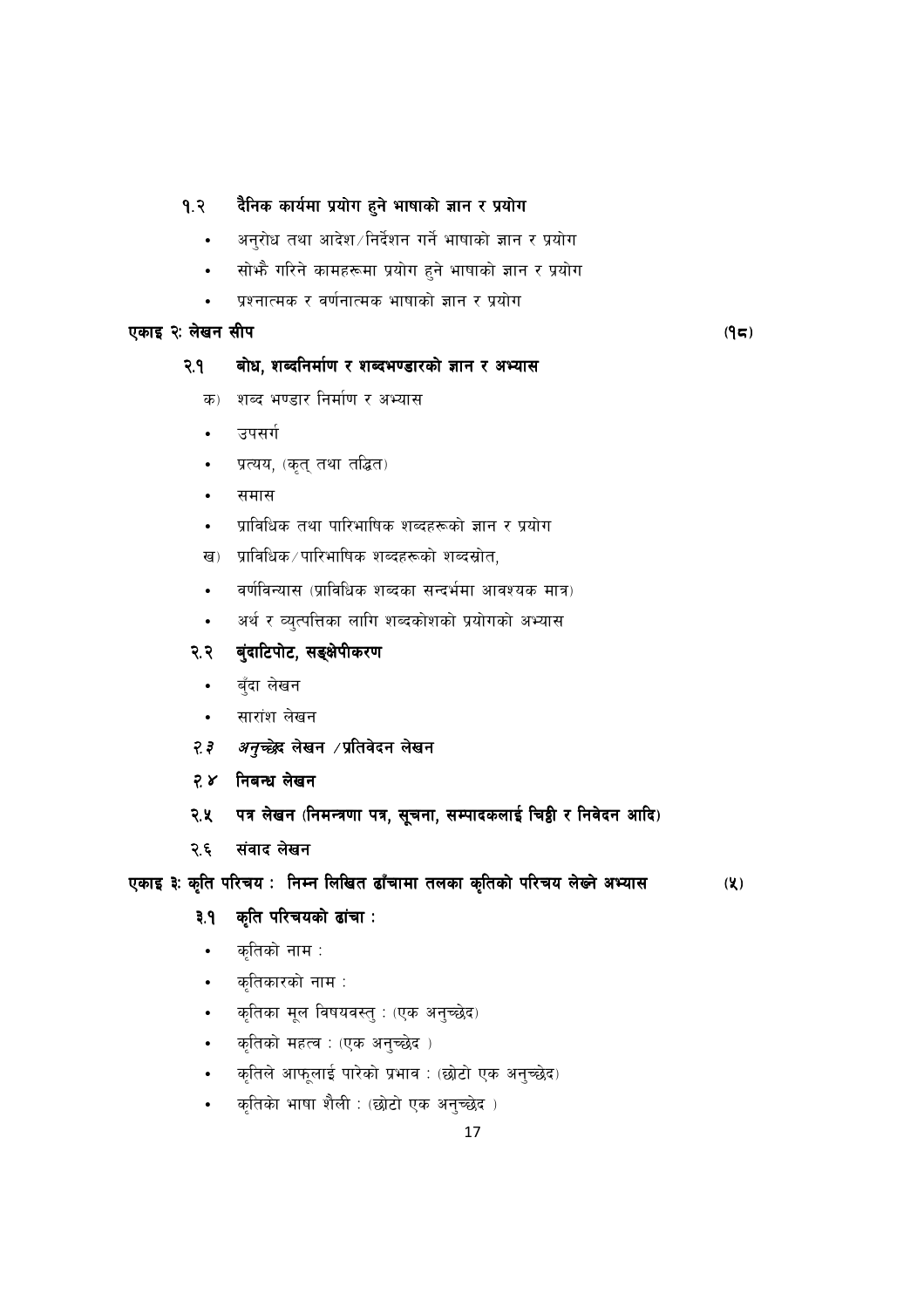- कृतिको कमी, कमजोरी र सुभ्राव : (छोटो एक अनुच्छेद)  $\bullet$
- निष्कर्ष

#### ३.२ कृतिहरू :

- सौर्य उर्जा
- टेड कोर्श (कालिगढ़ तालिम) : एक परिचय : इ.अ.सं. पश्चिमाञ्चल क्याम्पस पोखरा ।
- भूकम्पबाट सुरक्षित रहन गर्नु पूर्व तयारी: भूकम्प प्रविधि राष्ट्रिय समाज नेपाल ।
- इन्जिनियरिड नेपाली: लालानाथ सुवेदी।
- सिंचाई प्रविधि ज्ञान : भोजराज रेग्मी, त्रि. वि. पाठयकम विकास केन्द्र

#### सिकाई सामग्रीहरू

- त्रि. वि. पाठुयक्रम विकास केन्द्र, अनिवार्य नेपाली शिक्षण निर्देशन, काठमाण्डौं
- लालानाथ सुवेदी, इन्जिनीयरिड नेपाली विद्यार्थी पुस्तक भण्डार, भोटाहिटी, काठमाण्डौं ।
- लालानाथ सुवेदी, नेपाली व्याकरण, बोध⁄रचना (सम्बन्धित अंश मात्र) विद्यार्थी पुस्तक भण्डार, भोटाहिटी. काठमाण्डौं ।
- गोरखापत्र, कान्तिपुर आदि पत्रिका सम्पादकीय, टिप्पणी र लेखहरू।
- प्रशिक्षकहरूले आफ्नो पुस्तक तयार गर्न वा बजारमा पाइने सामग्री छानेर पढाउन सक्ने, तर परीक्षा महाशाखालाई यसको पूर्व जानकारी दिनुपर्ने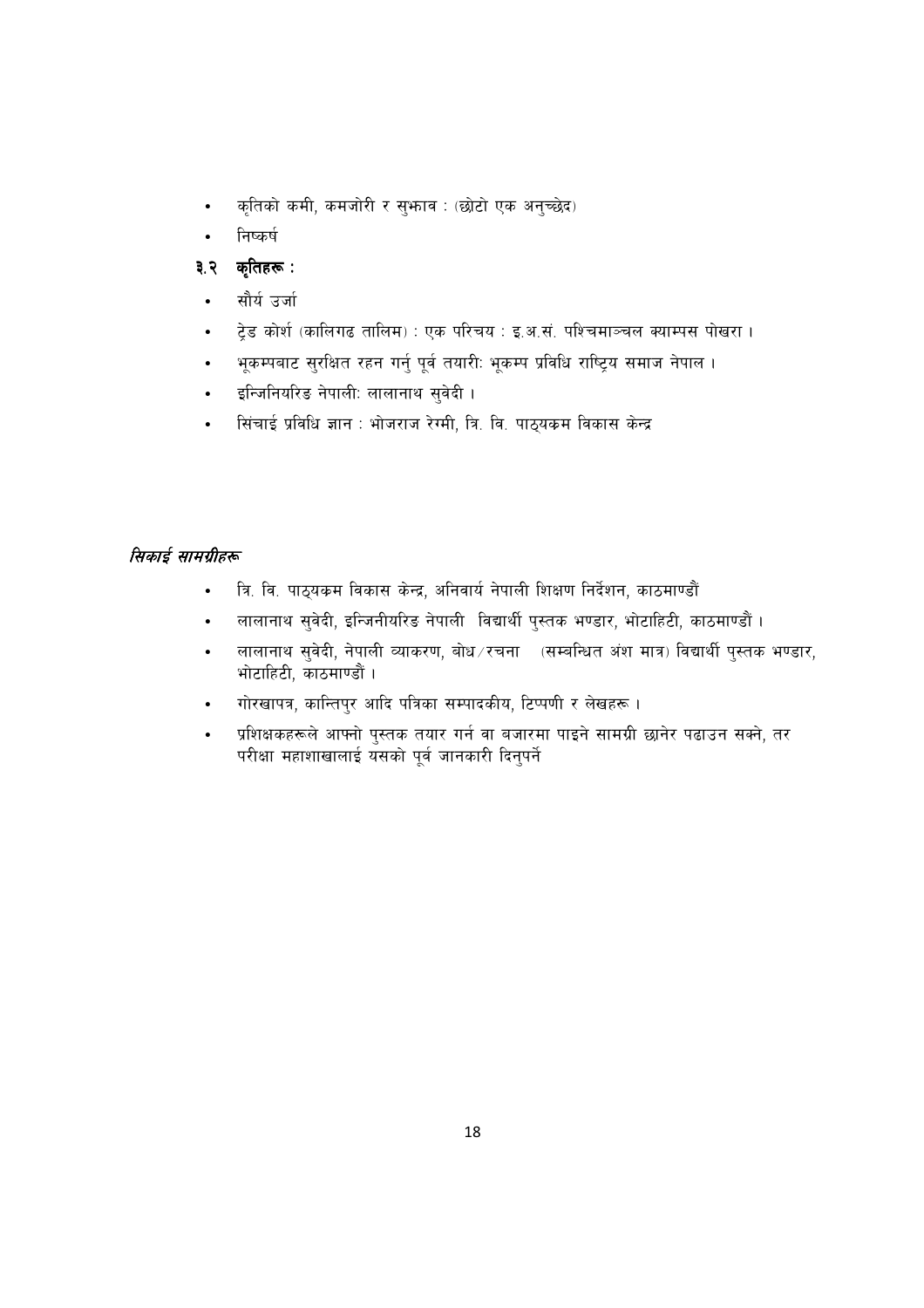# *Communication English*  **EG 1102 SH**

Semester: ITutorial: hours/week

 **Total: 2 hour/week** 

**Year:** I **I Lecture: 2 hours/week** *Network Network Lecture: 2 hours/week <b>Propose* 

 **Practical: hours/week** 

**Lab: hours/week** 

#### *Course Description:*

This subject consists of four units related to communicative English; writing skills in English; English sounds and structures; and English conversation practices so as to equip the students with the skills and knowledge of communication in English language in order to have an effective and efficient job performance through occupational communication in the workplace.

#### *Course Objectives:*

After the completion of this subject, students will be able to:

- 1. Familiarize with English sound and basic structures.
- 2. Communicate in English language at work/job environment
- 3. Define and use trade related technical terminologies
- 4. Demonstrate situational/structural conversation essential for job performance
- 5. Demonstrate various writing skills

#### *Course Contents:*

| Unit 1. | <b>English sound and basic structures:</b> |                                               |       |  |  |  |  |  |  |  |
|---------|--------------------------------------------|-----------------------------------------------|-------|--|--|--|--|--|--|--|
|         | 1.1.                                       | Define with examples:                         |       |  |  |  |  |  |  |  |
|         | $\blacksquare$                             | Phonemes                                      |       |  |  |  |  |  |  |  |
|         | $\blacksquare$                             | Morphemes                                     |       |  |  |  |  |  |  |  |
|         | 1.2.                                       | Introduction to English sounds with examples: | $[2]$ |  |  |  |  |  |  |  |
|         | ٠                                          | The Vowels                                    |       |  |  |  |  |  |  |  |
|         |                                            | The Consonants                                |       |  |  |  |  |  |  |  |
|         | 1.3.                                       | Dictionary skills                             | [3]   |  |  |  |  |  |  |  |
|         | ٠                                          | Alphabetical order                            |       |  |  |  |  |  |  |  |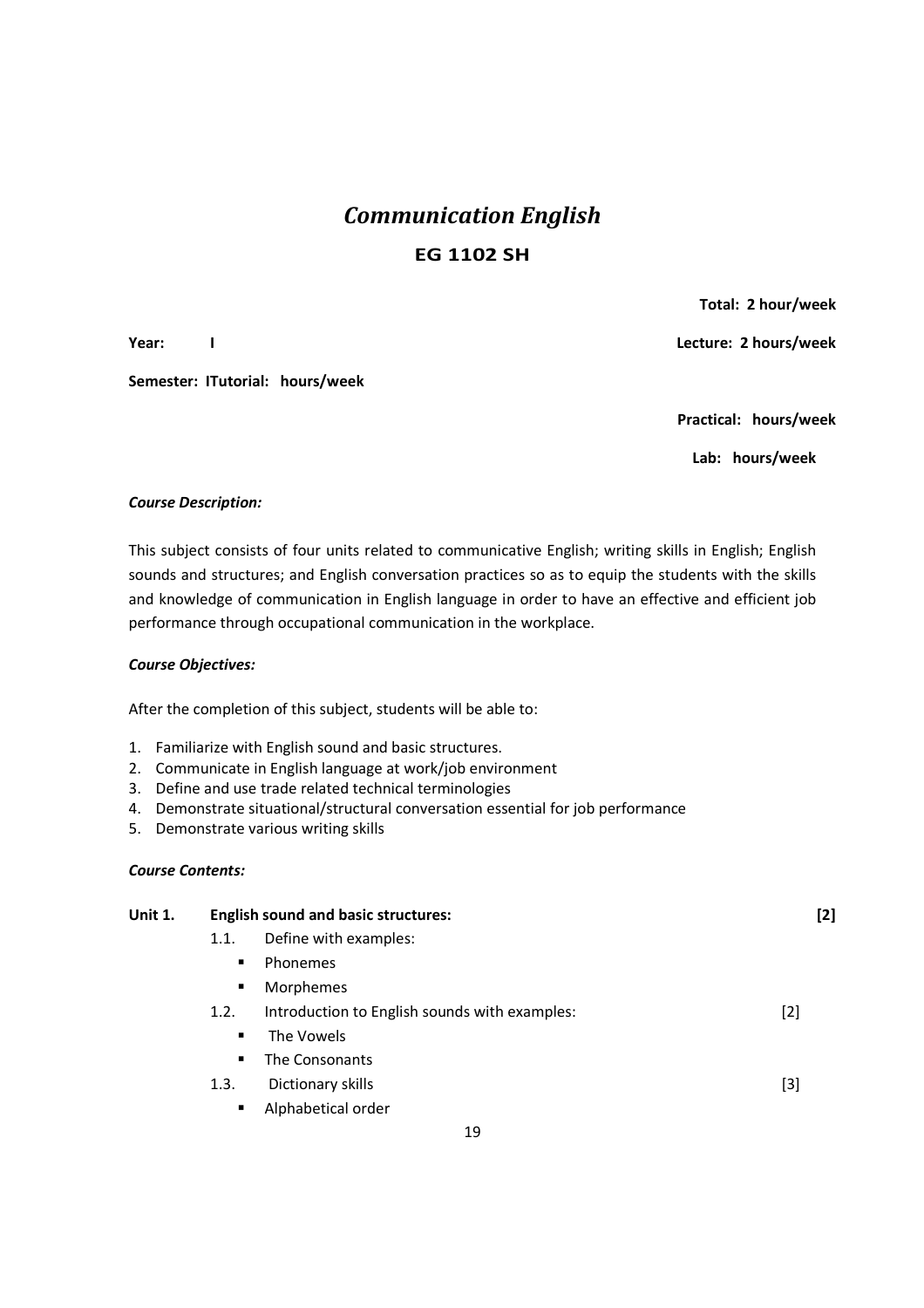|         | ٠               | Dictionary entry                                 |        |
|---------|-----------------|--------------------------------------------------|--------|
|         | ٠               | Guide words, head words                          |        |
|         | 1.4.            | Spellings                                        | $[1]$  |
|         | ٠               | British and American English spelling            |        |
| Unit 2. |                 | Introduction to grammatical units with examples: |        |
|         | 2.1             | <b>Grammatical units</b>                         | $[2]$  |
|         | ٠               | The word                                         |        |
|         | ٠               | The phrase                                       |        |
|         | ٠               | The clause                                       |        |
|         | ٠               | The sentence                                     |        |
|         | 2.2             | Types of sentence                                | $[2]$  |
|         | ٠               | Forms                                            |        |
|         | ٠               | Function                                         |        |
|         | 2.3             | <b>Communicative functions</b>                   | $[4]$  |
|         | ٠               | Introducing                                      |        |
|         | ٠               | Requests and offers                              |        |
|         | ٠               | <b>Expressing gratuities</b>                     |        |
|         | ٠               | Expressing likes/dislikes                        |        |
|         | ٠               | Asking for permission                            |        |
|         | ٠               | Agreeing/disagreeing                             |        |
|         | ٠               | Encouraging/discouraging                         |        |
|         | ٠               | Inviting/making invites                          |        |
|         | ٠               | Accepting/decling                                |        |
|         | ٠               | Suggesting/advising                              |        |
|         | ٠               | Making and receiving telephone calls             |        |
|         | ٠               | Group discussing and presentation                |        |
| Unit 3. | <b>Reading:</b> |                                                  | $[2]$  |
|         | п               | Reading comprehension                            |        |
|         |                 | Defining trade related terminologies             |        |
| Unit 4. |                 | <b>Writing skills in English:</b>                | $[12]$ |
|         | 4.1.            | Writing paragraphs                               |        |
|         | 4.2.            | Writing dialogues                                |        |
|         | 4.3.            | Writing precies/summaries                        |        |
|         | 4.4.            | Writing letters                                  |        |
|         | ٠               | Job application with resumes                     |        |
|         | ٠               | Leave application                                |        |
|         | ٠               | <b>Business letters</b>                          |        |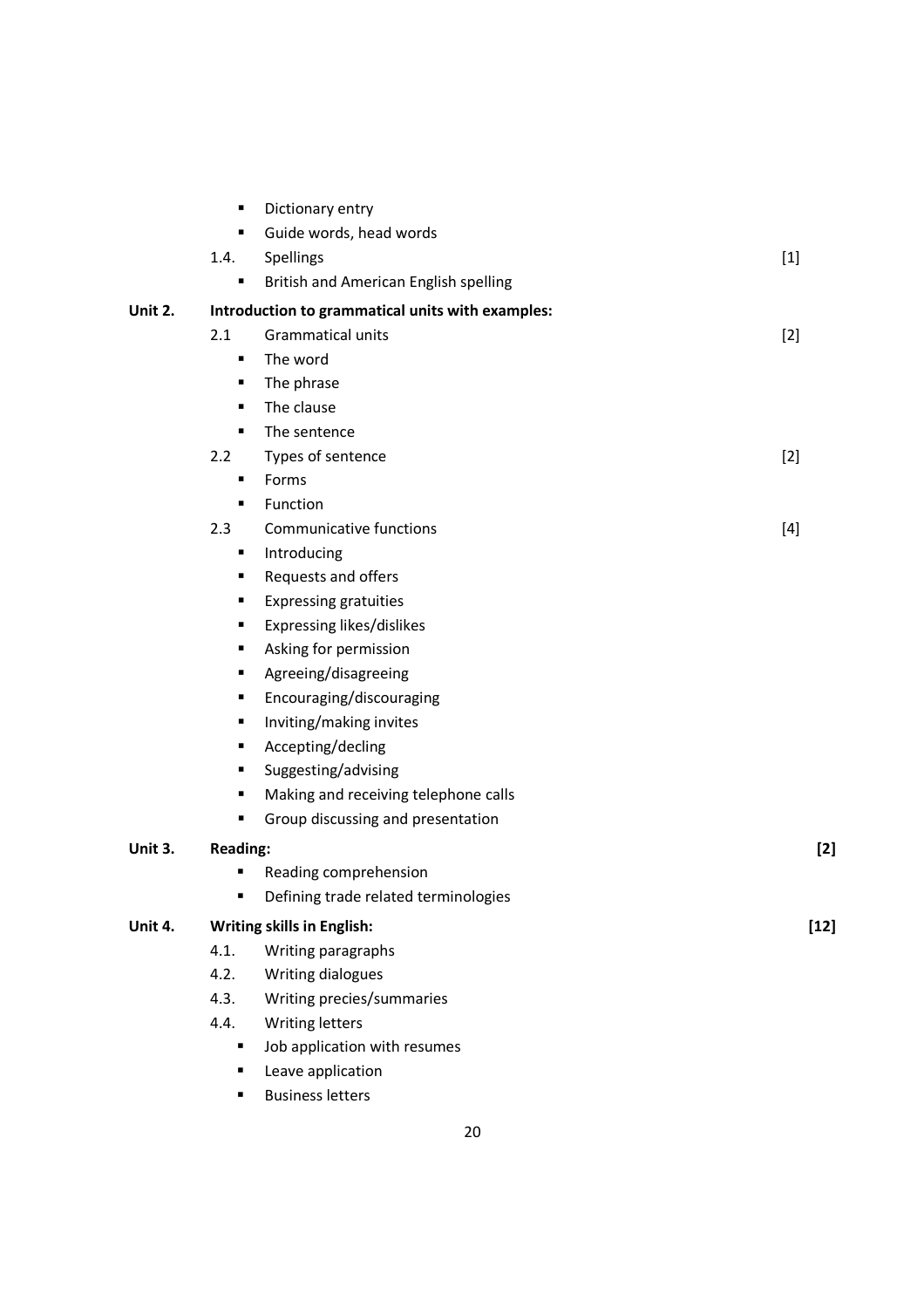- **Orders**
- **Complains**
- 4.5. Writing essays
- 4.6. Writing technical reports
- 4.7. Writing meeting minutes
- 4.8. Writing notices
- 4.9. Writing notices
- 4.10. Writing instructions
- 4.11. Writing technical proposal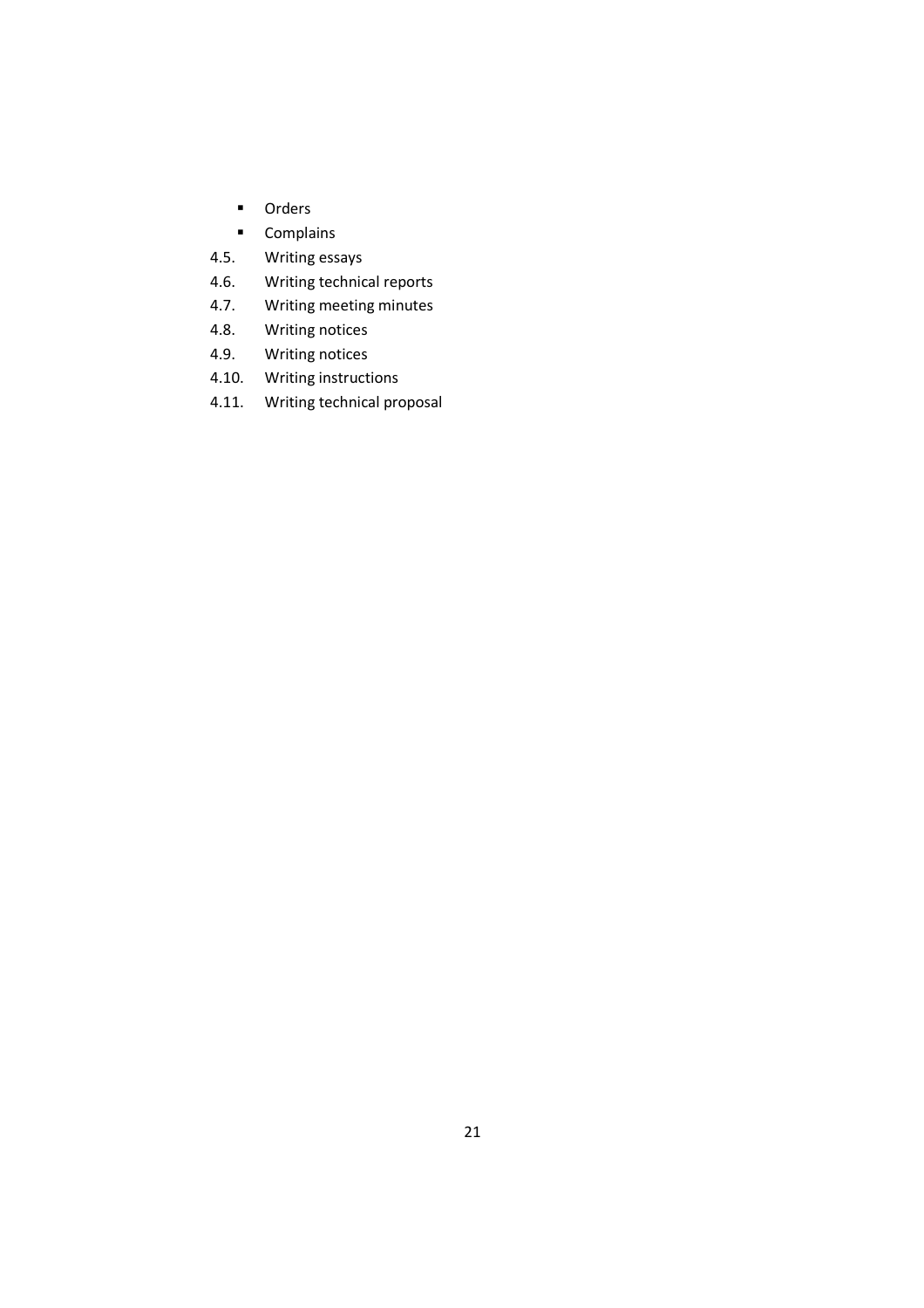#### *Learning materials:*

- 1. Poudel, R.C., A Manual to Communicative English, K.P. Pustak Bhandar, Kathmandu, 1956/57.
- 2. Shah, B.L.,A text book of writing skills in English, First edition Hira Books Enterprises, Kathmandu,
- 3. Fruehling, R. T. and Oldham N. B., Write to the point, McGraw- Hill, Inc. New York NY 10020
- 4. Tayior, G., English conversation practice, 1975.
- 5. Maharjan L. B., A textbook of English sounds and Structures, Vidyarthi Pustak Bhandar, Kathmandu, 2000.
- 6. Todd, LAN introduction to Linguistics, Longman York press, 1991.
- 7. Blundell, Jon, Higgens, Jonathan & Middlemiss, Nigel, Function of English, Oxford University Press
- 8. Naterop, Jean, Reuell, Rod, Telephoning in English, Cambridge Universuty Press,
- 9. ……., Better English Pronounciation, Cambridge University Press, New edition
- 10. …….. Link English, Central Department of English, Tribhuvan University
- 11. References to be selected by the related lecturer(s) from among the texts available in the market that meet the content needs of this subject.
- 12. The related institute may develop its own textbook and approve from the related authority so as to have a prescribed textbook of this subject.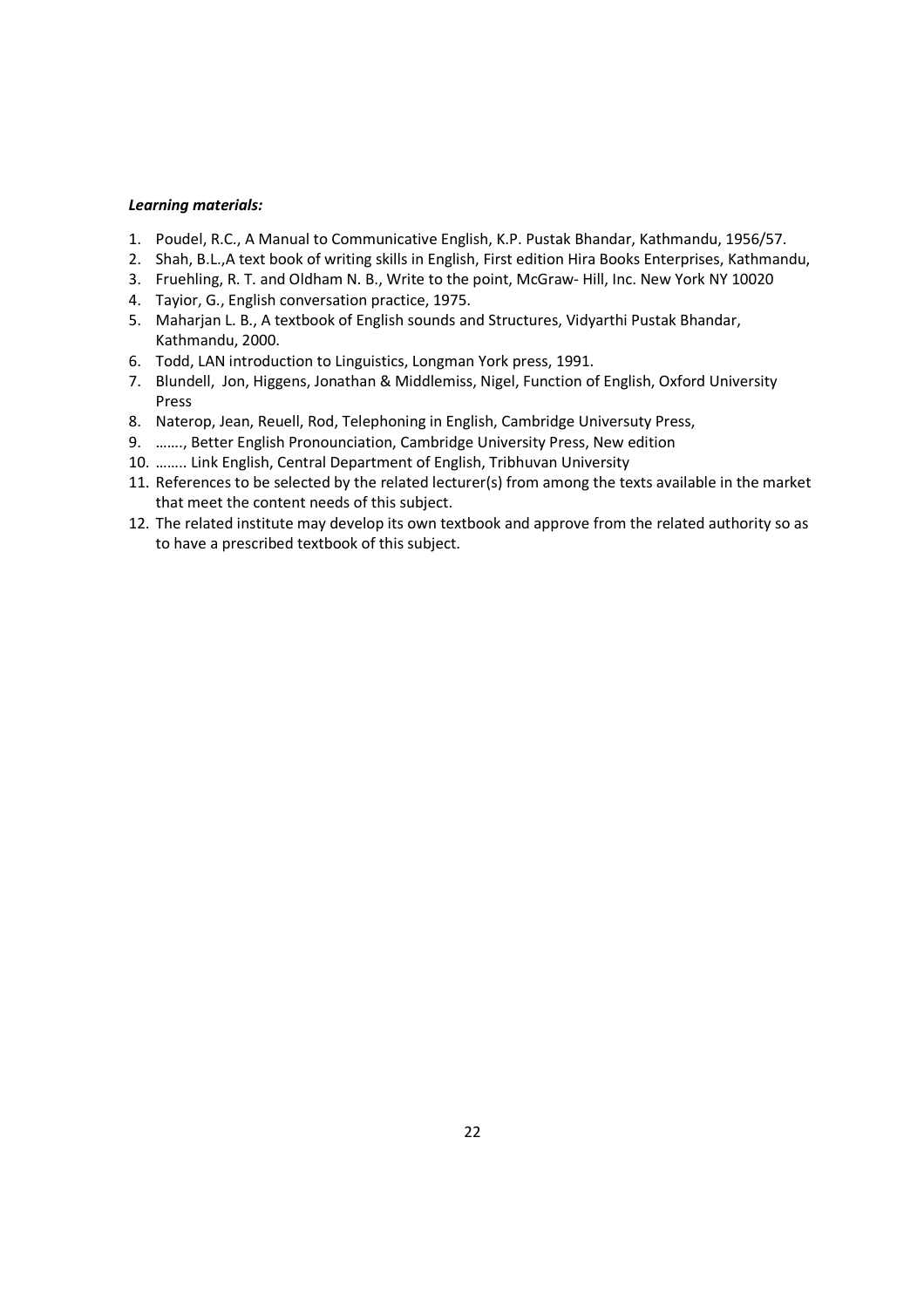## *Engineering Mathematics I*

#### **EG 1103 SH**

**Year: I Lecture: 4 hours/week** 

Semester: ITutorial: 1 hours/week

 **Total: 5 hour /week** 

**Practical: hours/week** 

**Lab: hours/week** 

#### *Course Description:*

This subject consists of four units related to trigonometry; coordinate geometry; algebra; and calculus necessary to develop mathematical background helpful for the understanding and practicing the related engineering works.

#### *Course Objectives:*

After the completion of this course, students will be able to explain the concepts of the followings and apply them in the field of related engineering area

- 1. Trigonometric ratios and equations, inverse circular functions and properties of triangles
- 2. Straight lines, angle between lines, circle and parabola
- 3. The progressions, permutations and combinations, binomial theorem, exponential and logarithmic series as well as the quadratic and polygonal equations
- 4. Sets, limit and continuity, derivatives, integration and integrals.

#### *Course Contents:*

#### Unit 1. **Trigonometry: [12]**

- 1.1. Review of trigonometric ratios:
	- **Basic trigonometric formulae**
	- Identities and conditional identities.
- 1.2. Trigonometric equations:
	- **Periodicity of trigonometric functions**
	- General solutions of the following equations: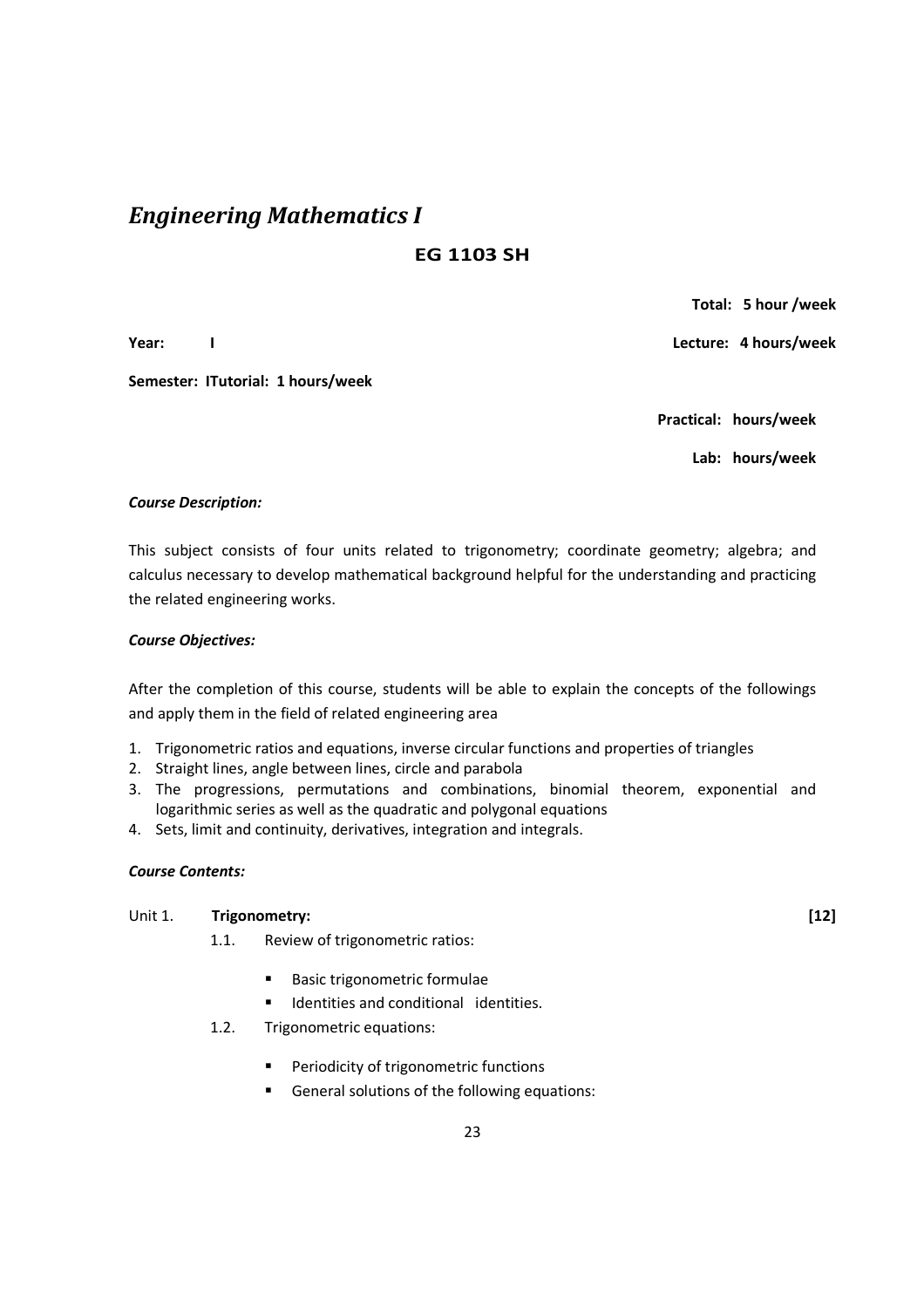- Sin  $x = k$ , cos  $x = k$  and Tan  $x = k$  and using trigonometric equations.
- 1.3. Inverse circular functions:
	- Domain and their graphs
	- **Formulae involving inverse circular functions**
	- Simple identities and equations involving circular functions
- 1.4. Properties of triangles:
	- **The sin law**
	- **The cosine law**
	- **The projection law**
	- **The half angle formulae**
	- **The area of a triangle**
	- The encircles and ex-circles of a triangle

#### **Coordinate Geometry: [12]**

- 2.1 Straight lines:
	- **The three standard forms of equations of a line.**
	- The linear equation:  $ax + by + c = 0$ .
	- Any line through the intersection of two lines.
	- **Concurrency of lines.**
- 2.2 Pair of straight lines:
	- **Angle between two lines**
	- Bisectors of angles between two lines
	- **Pair of lines**
	- **Homogeneous equation of second degree**
	- General equation of second degree representing two lines
	- **Angle between a pair of lines**
	- Bisectors of the angles for a line pair
	- **EXTE:** Lines joining the origin to the points of intersection of a curve and a line
- 2.3. Circle:
	- **Standard equation**
	- General form
	- **Tangents and normal**
- 2.4. Parabola: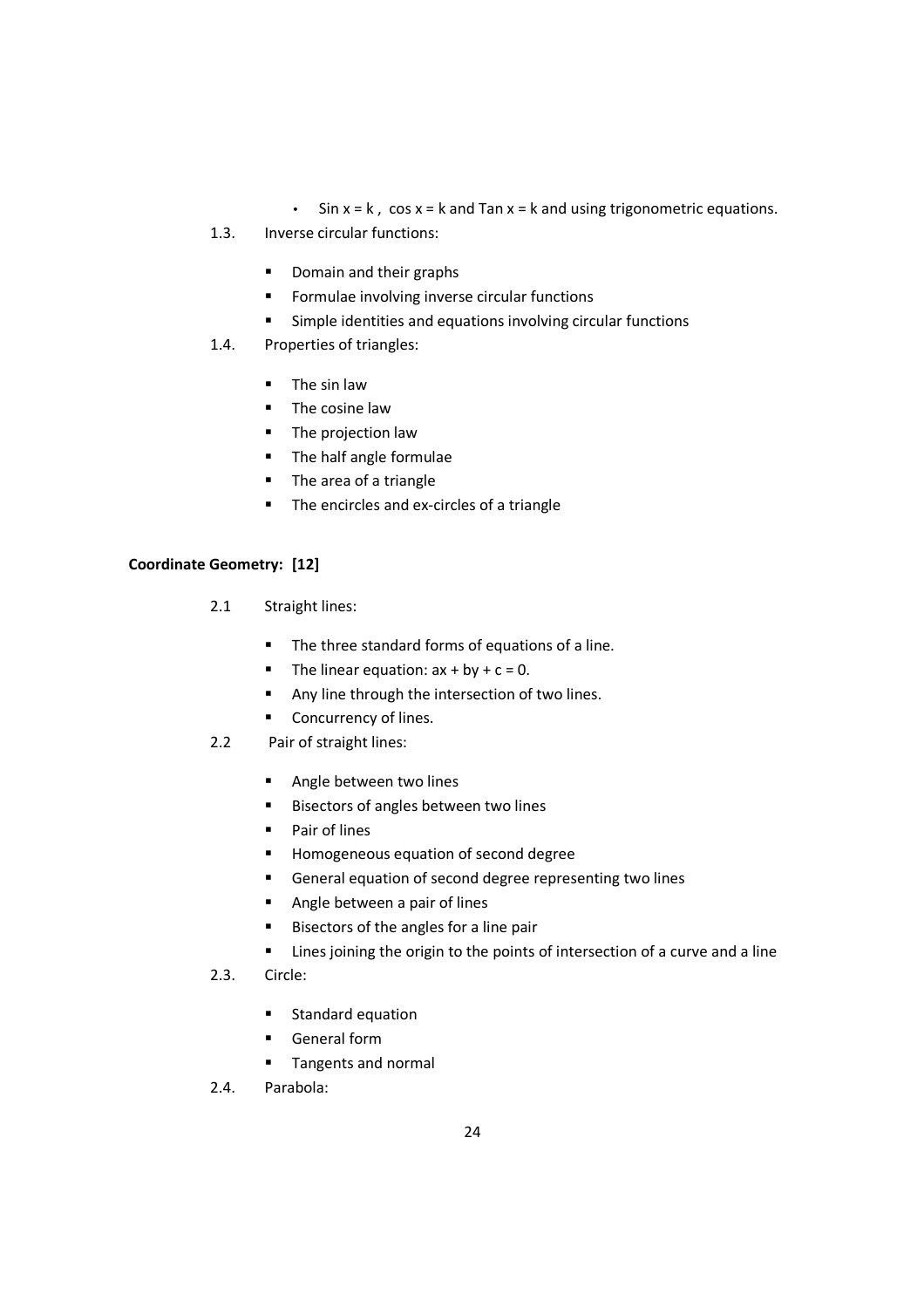- **Standard equation**
- Tangents and normal

|         |                  | Tangents and normal                                                                                                                                                                      |        |
|---------|------------------|------------------------------------------------------------------------------------------------------------------------------------------------------------------------------------------|--------|
| Unit 2. | Algebra:         |                                                                                                                                                                                          | $[12]$ |
|         | 3.1.             | Progressions:                                                                                                                                                                            |        |
|         |                  | A.P., G.P. and H.P.<br>п                                                                                                                                                                 |        |
|         | 3.2.             | Permutations and combinations                                                                                                                                                            |        |
|         | 3.3.             | The binomial theorem for any index                                                                                                                                                       |        |
|         | 3.4.             | Series:                                                                                                                                                                                  |        |
|         | 3.4.             | Exponential & logarithmic<br>Equations:                                                                                                                                                  |        |
|         |                  | Quadratic & polynomial<br>٠                                                                                                                                                              |        |
| Unit 3. |                  | Set relation and function:                                                                                                                                                               | [8]    |
|         | 4.1              | Idea of set, set notations, set operations,                                                                                                                                              |        |
|         | 4.2.             | Venn diagram,                                                                                                                                                                            |        |
|         | 4.3.             | The set of real members and its subsets.                                                                                                                                                 |        |
|         | 4.4.             | The absolute value of a real number.                                                                                                                                                     |        |
|         | 4.5.             | Functions- algebraic and transcendental.                                                                                                                                                 |        |
|         | 4.6.             | Graphs of simple function.                                                                                                                                                               |        |
| Unit 4. | <b>Calculus:</b> |                                                                                                                                                                                          | $[16]$ |
|         | 5.1.             | Limit of community.                                                                                                                                                                      |        |
|         | 5.2.             | Derivatives from definition of simple functions like:                                                                                                                                    |        |
|         | 5.3.             | xn, $(ax+b)n$ , sin $(ax+b)$ , $e^{ax}$ , $a^x$ , and log x.<br>٠<br>Derivatives of sum, difference, product and quotient of functions, chain rule,<br>parametric and implicit functions |        |
|         | 5.4.             | Integration, Rules for finding integrals.                                                                                                                                                |        |
|         | 5.5.             | Standard integrals and their uses.                                                                                                                                                       |        |
|         | 5.6.             | Definite integrals- definition and evaluation.                                                                                                                                           |        |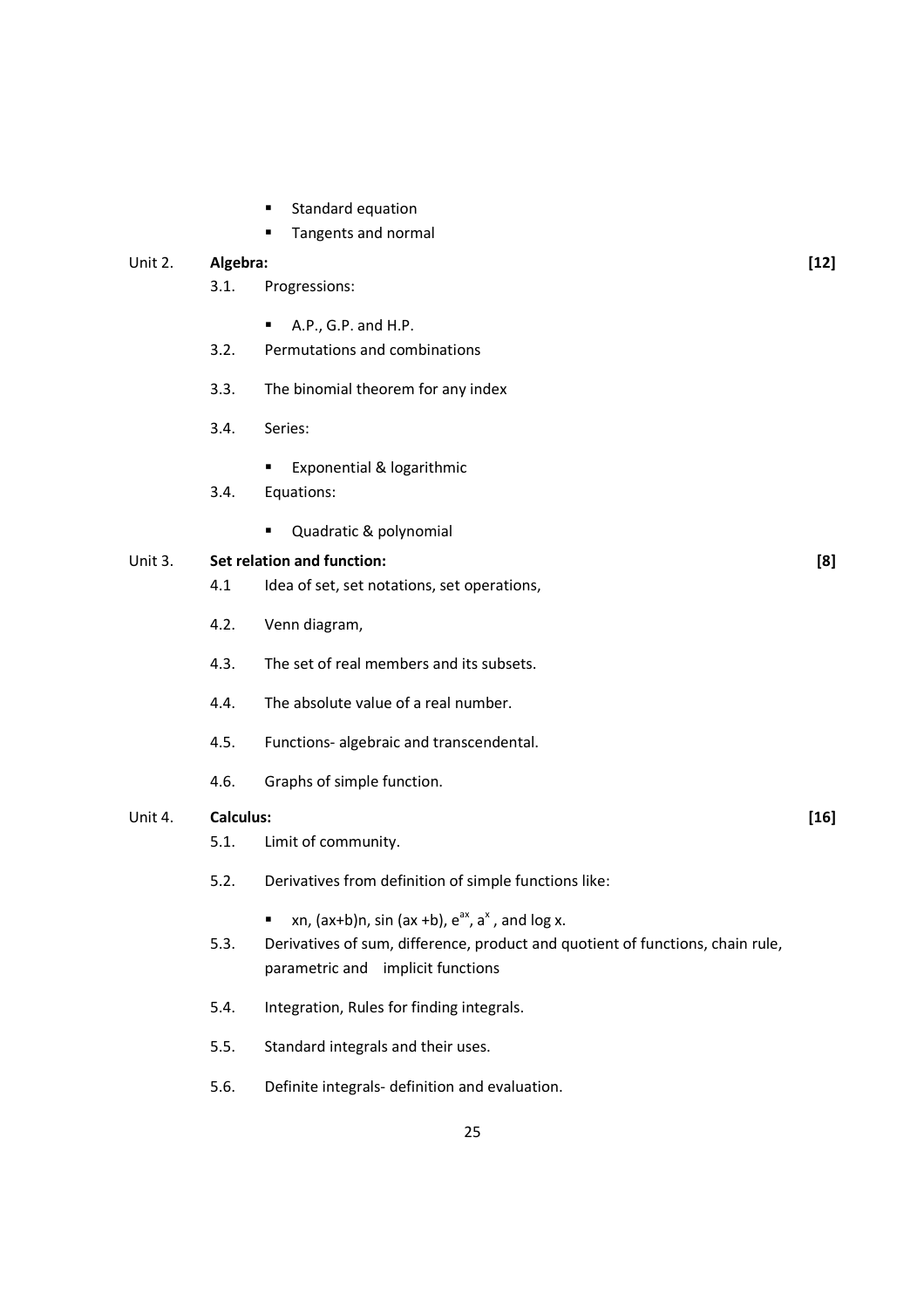#### 5.7. Definite integral as limit of sum.

#### *Learning materials:*

- 1. A Textbook on Engineering mathematics (for Diploma Engineering) part I, Bhim Prasad kafle, Makalu Publicartion House, Dillibazar, Kathmandu
- 2. A Text book of Statistics B.C. Bajracharya
- 3. Elementary Statistics H. C. Saxena
- 4. Statistical Methods Mrigendralal Singh
- 5. Engineering Mathematics I, Hari Nandan Nath, Parishowar Acharya, Vudhyarthi Publisher and distributors, Bhotahity, Kathmandu
- 6. References to be selected by the related lecturer(s) from among the texts available in the market that meet the content needs of this subject.
- 7. The related institute may develop its own textbook and approve from the related authority so as to have a prescribed textbook of this subject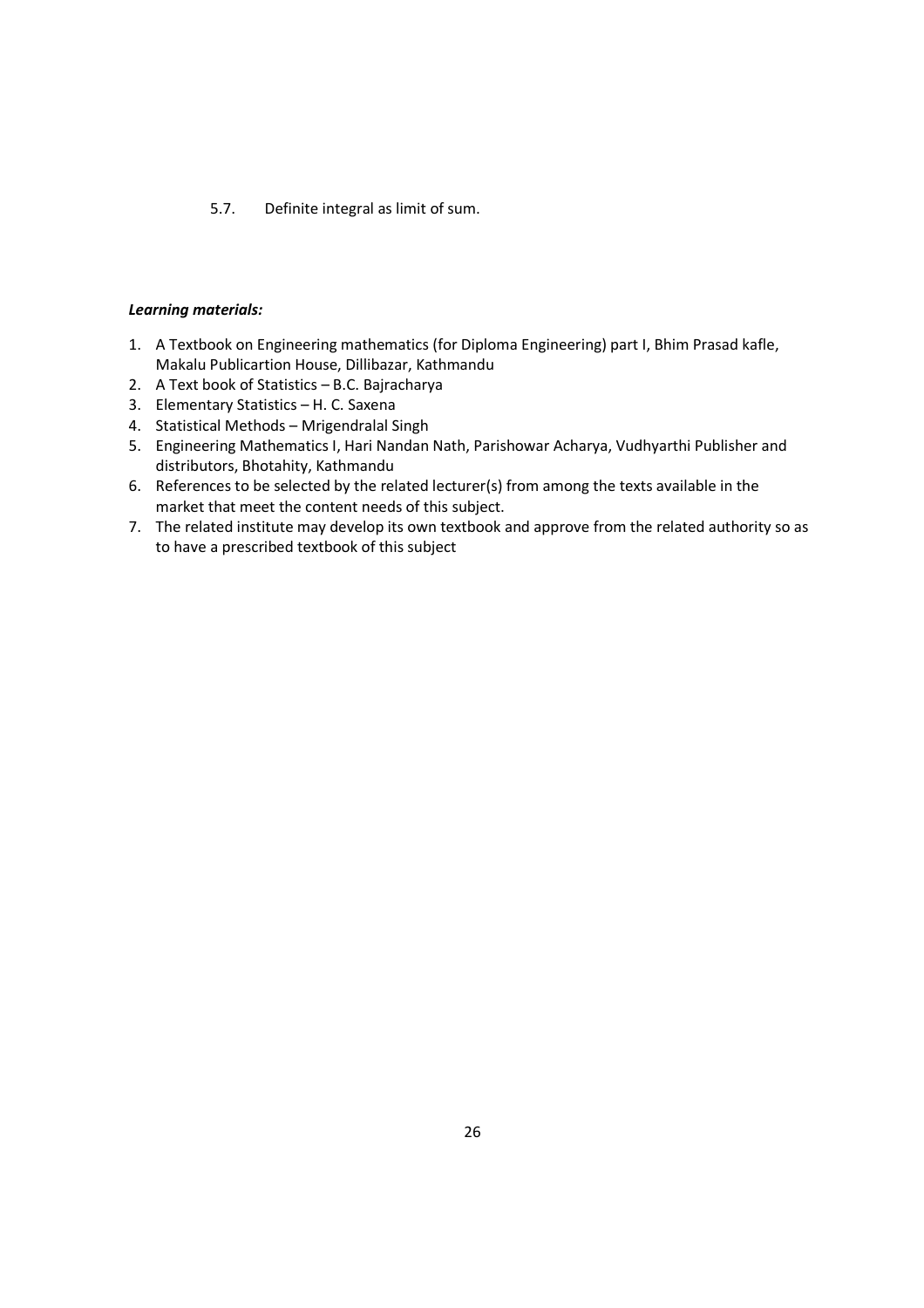# *Engineering Physics I*

### **EG 1104 SH**

**Semester: ITutorial: 1 hours/week** 

 **Total: 6 hour /week** 

**Year: I Lecture: 3 hours/week** 

**Practical: hours/week** 

**Lab: 2 hours/week** 

#### *Course Description:*

This subject consists of four units related to mechanics, heat and thermodynamics, optics, and magnetism necessary to develop background in physics that supports for the understanding and practicing the related engineering works.

#### *Course Objectives:*

After the completion of this course, students will be able to explain the basic concepts related to the followings and apply them in the field of the related engineering area.

- 1. Mechanics.
- 2. Heat and thermodynamics.
- 3. Optics.
- 4. Magnetism.

#### *Course Contents:*

#### **Unit 1. Mechanics: [15]**

- 1.1 Basic units and measurements:
	- **EXEC** Measurement of physical quantities
	- **Introductory ideas abut dimensions of physical quantities.**
	- Scalar and Vector: definitions and examples, dot and cross product of two vectors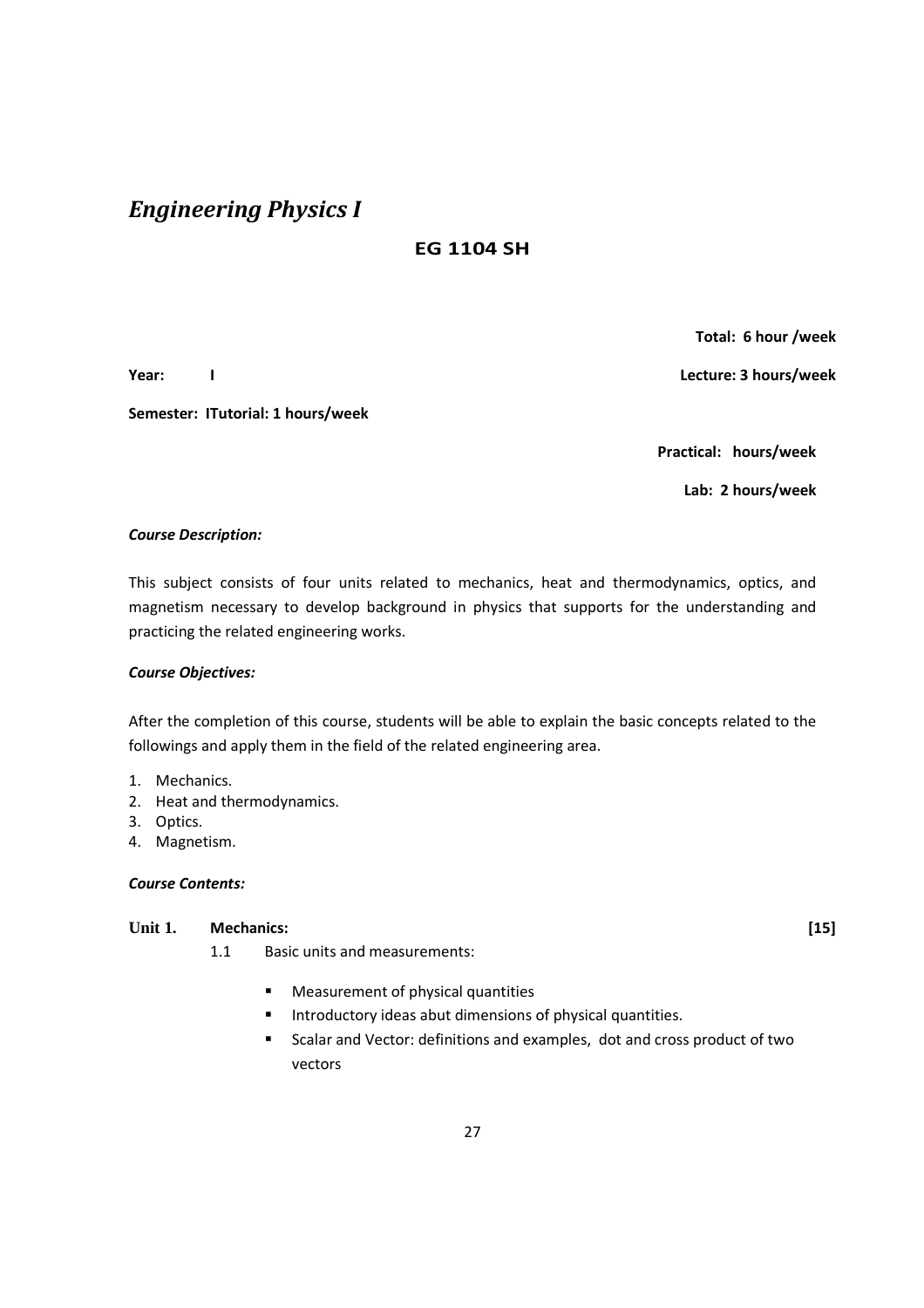- **EXECOM** Composition and resolution of vectors (Triangle law and parallelogram law of vectors)
- 1.2 Newton's laws of motion:
	- Newton's laws of motion (First, second and third laws)
	- **Principle of conservation of linear momentum**
	- **Solid friction: Dynamic and rolling friction, laws of solid friction and its** verification
- 1.3. Uniform circular motion:
	- **Angular displacement and velocity.**
	- **EXEC** Centripetal force and acceleration.
	- **Motion of bicycle rider**
- 1.4. Gravitation:
	- **Newton's law of universal gravitation.**
	- Gravitational attraction of earth:
	- **Acceleration due to gravity.**
	- **•** Variation of acceleration due to gravity with height, depth, and latitude.
	- **Motion of satellites:** 
		- Orbital velocity,
		- Geostationary satellites.
	- Weightlessness, motion of lift
- 1.5. Work, energy, and power:
	- **•** Definition and units of work, energy and power.
	- **Potential and kinetic energy.**
	- Conservation of energy.
	- **Conservative forces.**
- 1.6. Simple harmonic motion (SHM):
	- **Simple harmonic motion and its characteristics.**
	- **Energy of simple harmonic motion.**
	- **Simple pendulum.**
- 1.7. Equilibrium and rotation of rigid bodies:
	- **FIOR FORCES IN EQUILIBRIUM**, torque, couple, C.G. and center of mass.
	- **Moment of inertia.**
	- **Angular momentum and**
	- **Its conservation.**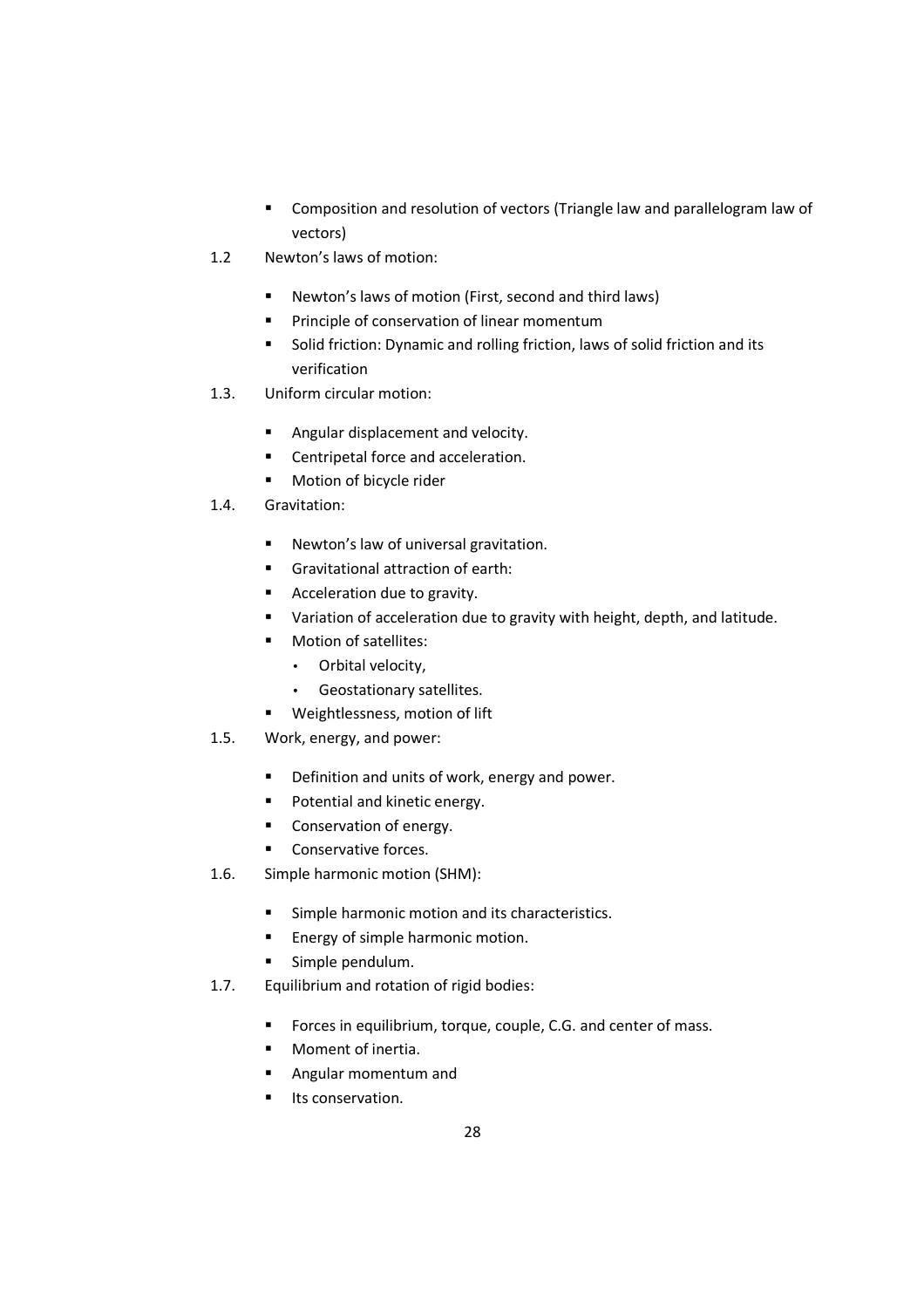Work done by torque.

#### Unit 2. **Heat and thermodynamics:** [12]

- 2.1 Heat Phenomena and Quantity of Heat:
	- **Concept of temperature and thermal equilibrium.**
	- **Temperature of scales.**
	- **Quantity of heat gain or heat loss.**
	- **Specific heat capacity.**
	- **•** Determination of heat capacity by the method of mixtures.
	- Newton's law of cooling.
- 2.2 Change of Phase:
	- **States of matter.**
	- **Fusion and vaporization.**
	- **Evaporation and boiling.**
	- **Specific latent heats of fusion and vaporization.**
	- Melting and boiling points.
	- **Introduction of Saturated and unsaturated vapors.**
	- **Variation of melting and boiling points with pressure.**
	- **Triple point and critical point.**
	- Dew point and humidity.

#### 2.3 Thermal Expansion:

- Coefficients of linear, superficial and cubical expansions of solid and relation between them.
- **Cubical expansion of liquids.**
- Real and apparent expansions.
- **Variation of density due to expansion.**
- 2.4 Heat Transfer:
	- Thermal conduction and thermal conductivity
	- **Convection**
	- **Radiation.**
	- **Perfectly black body.**
	- Stefan-Boltzman's law of black body radiation.
- 2.5 Gas Laws:
	- Boyle's law,
	- Charles law and ideal gas equation.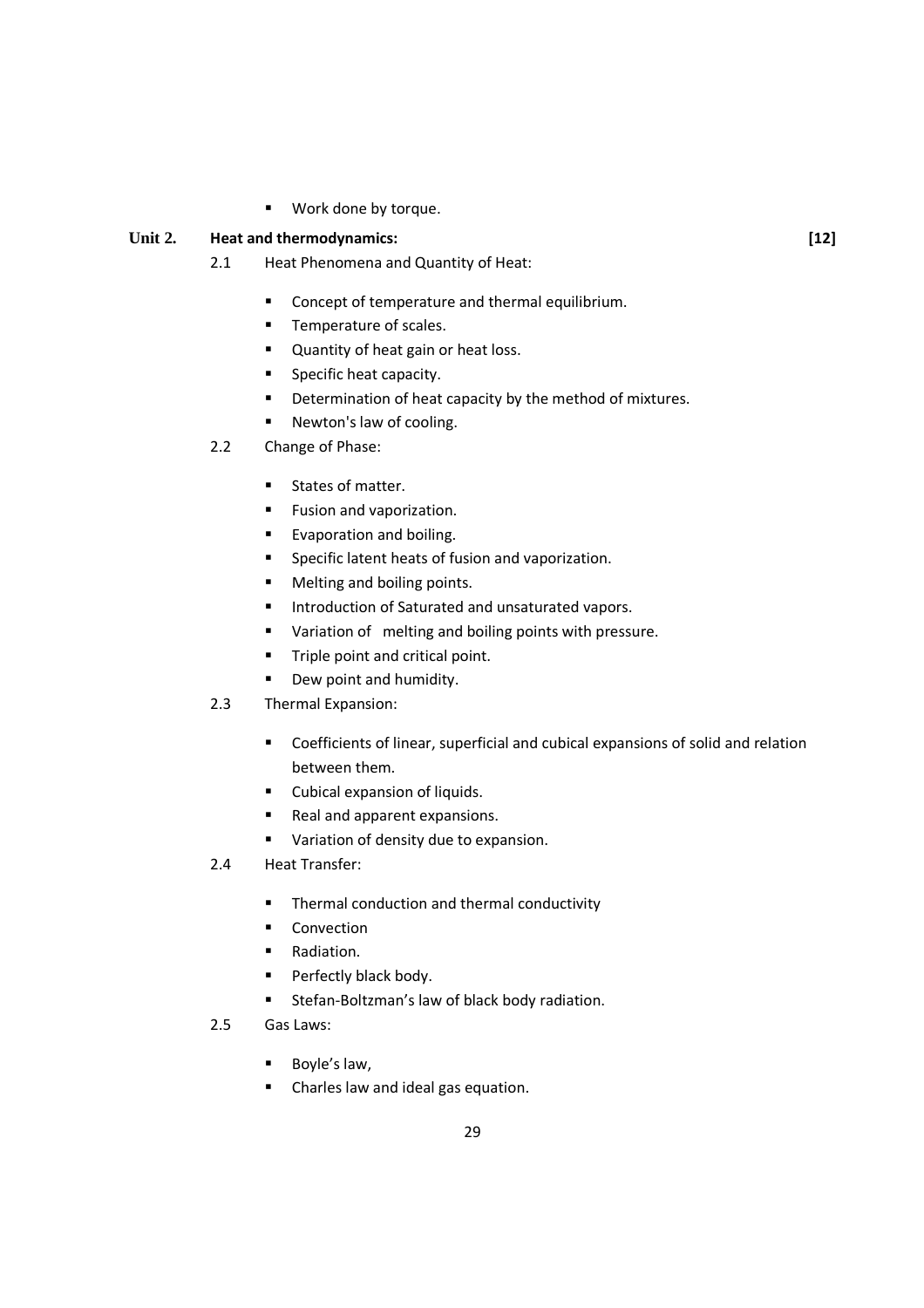- **Universal gas constant,**
- Avogadro number and Boltzman constant.
- **Volume and pressure coefficients of ideal gas.**
- 2.6 Kinetic Theory of Gases:
	- **Pressure in an ideal gas from molecular point of view.**
	- RMS speed, mean energy of a molecule of an ideal gas.
- 2.7 Thermodynamics:
	- First law of thermodynamics.
	- **•** Different thermodynamic process:
		- Adiabatic (equation and work done)
		- isothermal (equation and work done)
		- Isobaric and Isochoric
	- **Specific and molar heat capacities for different thermodynamic processes,** Cp-Cv =R.
	- Second law of thermodynamics.
	- **Efficiency of heat engine**

#### **Unit 3. Optics: [8]**

- 3.1 Reflection by plane surfaces
	- Nature of light, sources of light
	- **Review of reflection by plane surfaces**
	- **•** Deviation due to reflection
		- Deviation of light due to plane mirror
		- Deviation of light due to rotating mirror
- 3.2 Refraction by plane Surfaces:
	- **Review of refraction by plane surfaces.**
	- **Lateral shift**
	- **Total internal reflection, critical angle**
	- Real and apparent depth.
- 3.3 Reflection by Spherical Surfaces:
	- Review of reflection by spherical surfaces.
	- Construction of image by ray diagrams and nature of images
	- Real and virtual images.
	- Nature of images formed by spherical mirrors.
	- Mirror formula for concave and convex mirror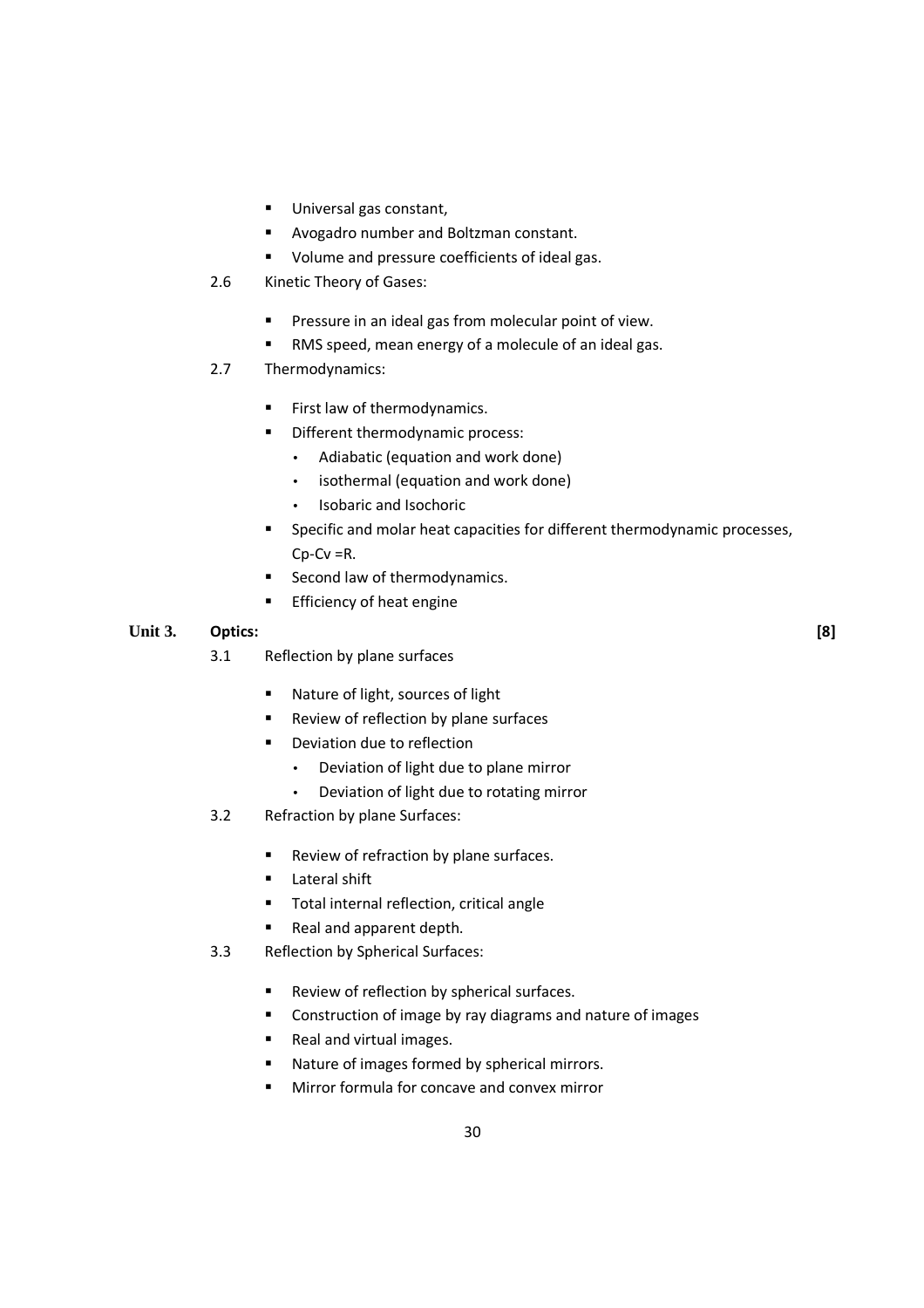#### 3.4 Refraction through Prisms and Lenses:

- **•** Deviation due to prism and minimum deviation.
- Refraction through lenses.
- **Lens maker equation.**
- **EXECT:** Lens formula for converging lens, diverging lens
- **Formation of images by lenses.**
- **Combination of lenses.**
- **•** Magnification,
- Power of a lens.

#### **Unit 4. Magnetism: [10]**

- 4.1 Magnets and Magnetic fields:
	- Magnetic poles, magnetic moment, magnetic axis, and magnetic meridian.
	- **Magnetic field.**
	- **Coulomb's law for magnetism.**
	- **Magnetic field due to magnetic poles and bar magnets.**
	- **Intensity and flux density of magnetic field.**
	- **Neutral point.**
	- **Tangent law.**
- 4.2. Earth's Magnetism:
	- **Horizontal and vertical components of earth's magnetic field.**
	- **•** Declination and angle of dip.
- 4.3. Magnetic properties of materials;
	- **Molecular and modern theory of magnetism.**
	- Para magnetism and diamagnetism:
		- Permeability and
		- Susceptibility.
	- **Intensity of magnetization.**
	- Domain theory of ferromagnetism.
	- **Hysterisis**

#### **Engineering Physics Practical I** *[30]*

1. Determine volume of hallow cylinder by using vernier calipers.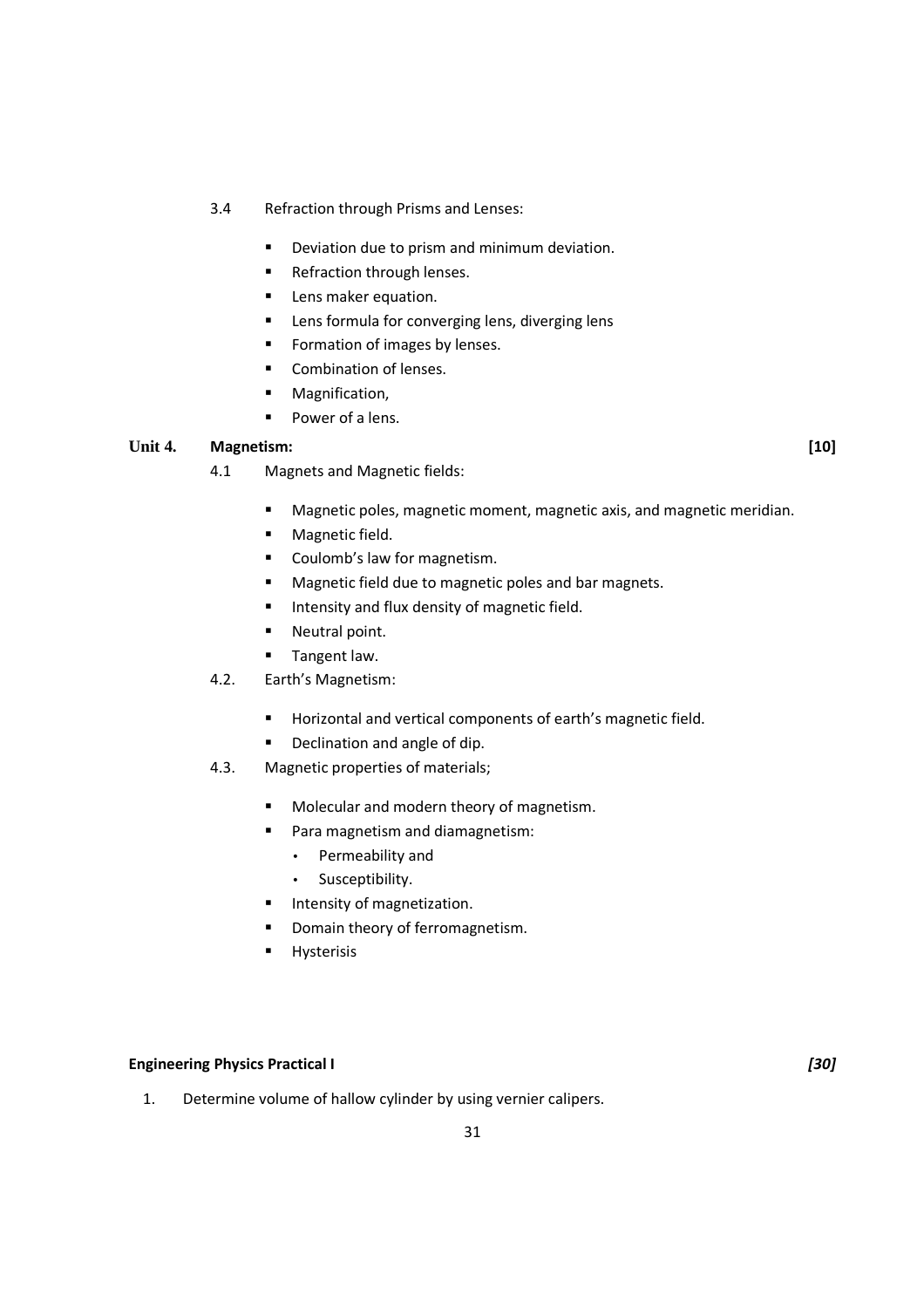- 2. Determine density of a steel / glass ball by using screw gauge.
- 3. Determine thickness of glass plate using spherometer and calculate the area by using millimeter graph paper.
- 4. Determine the acceleration due to gravity by using simple pendulum.
- 5. Determine the magnetic movement of a bar magnet by using deflection magnetometer.
- 6. Determine the refractive index of the material of prism.
- 7. Determine specific heat capacity of solid by the method of mixtures.
- 8. Determine specific latent heat of ice by the method of mixtures.
- 9. Determine specific gravity of different solids by up thrust method.
- 10. Determine focal length of a converging lens by displacement method.

#### *Learning materials:*

- 1. Advanced level physics by Nelkon and Parker
- 2. A textbook of physics, part I and part II by Gupta and Pradhan
- 3. Numerical problems in Engineering Physics for Diploma in Engineering I & II, Pankaj Sharma Ghimire & Krishna Shrestha, S.K. Books, Dhapasi, Kathmandu
- 4. Engineering Physics I, Diploma in Engineering (first Year, First part) by Dhan Prasad Poudyal, Khemnath Poudyal, Suresh Prasad Gupta, Binaya Devkota, Laxmi Pustak Bhandar
- 5. Physics Practical Guide by U.P. Shrestha, RPB

#### *Other learning materials:*

- 1. References to be selected by the related lecturer(s) from among the texts available in the market that meet the content needs of this subject
- 2. The related institute may develop its own textbook and approve from the related authority so as to have a prescribed textbook of this subject.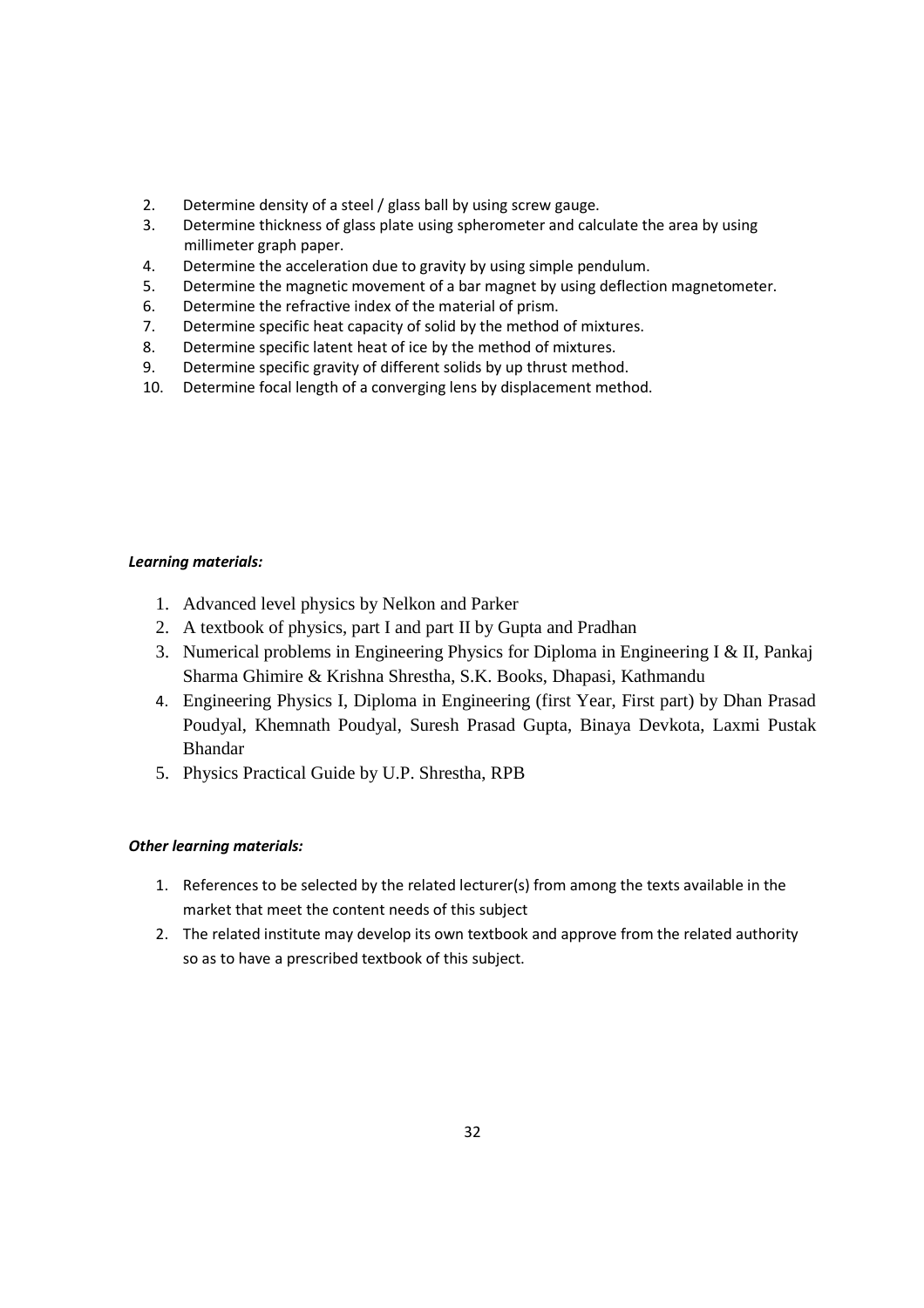# *Engineering Chemistry I*

### **EG 1105 SH**

**Semester: ITutorial: 1 hours/week** 

**Year: I Lecture: 3 hours/week** 

 **Total: 6 hour /week** 

 **Practical: hours/week** 

**Lab: 2 hours/week** 

#### *Course Description:*

This subject consists of three units related to general chemistry, language of chemistry, and system of classification necessary to develop background in chemistry that supports for the understanding and practicing related engineering works.

#### *Course Objectives:*

After the completion of this subject, students will be able to explain the basic concepts related to the followings and apply them in the field of related engineering works:

- 1. General chemistry
- 2. Language of chemistry
- 3. System of classification

#### *Course Content:*

#### **Unit: 1: Language of chemistry: [4]**

- 1.1 Symbol:
	- **•** Definition
	- **Significance (qualitative and quantitative)**
- 1.2 Formula:
	- **Definition**
	- **Significance (qualitative and quantitative)**
	- Concept of valency in terms of combining capacity with  $H_2$ ,  $O_2$ , and Cl<sub>2</sub>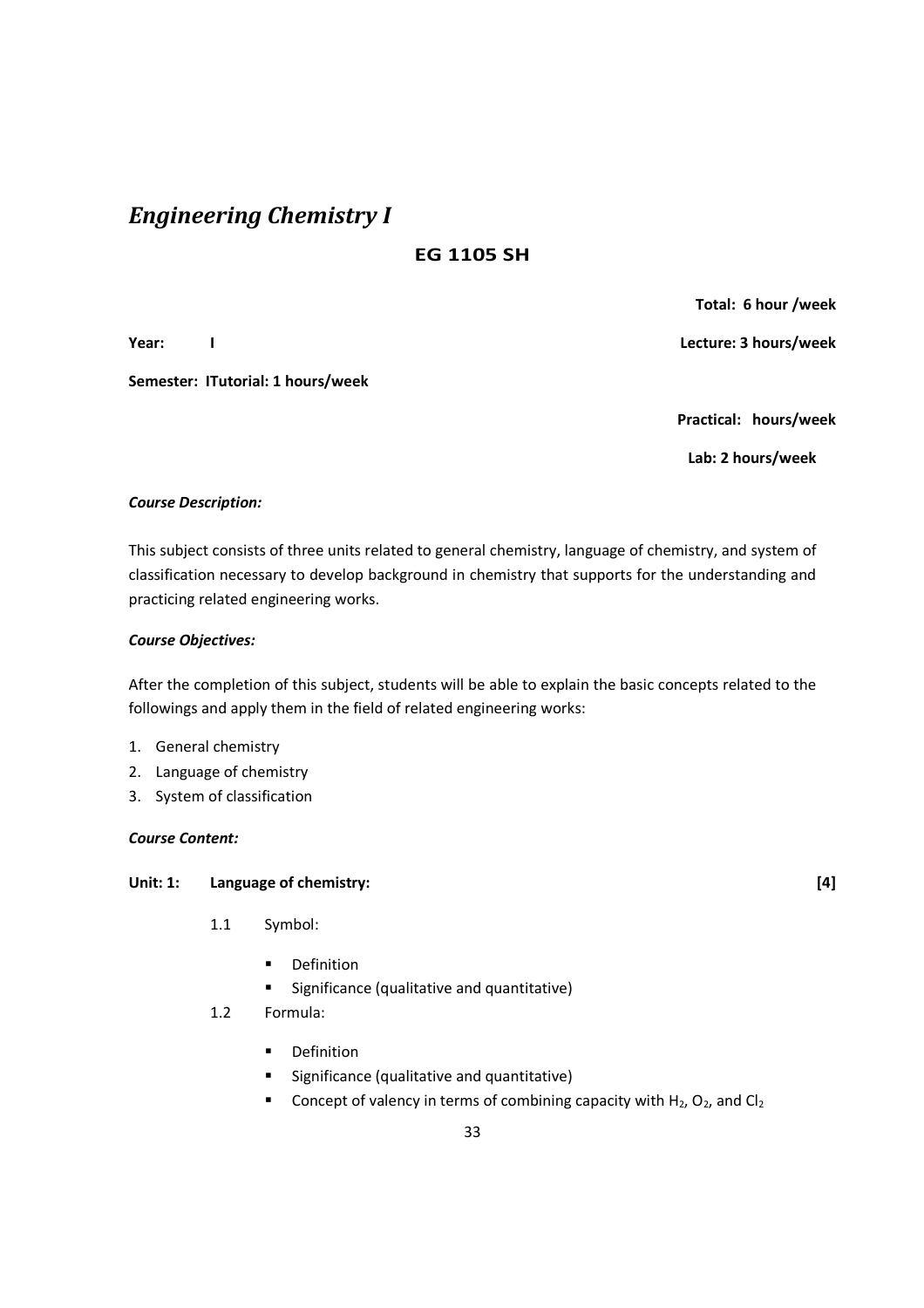- **Variable valency (ref. Fe, Sn, Pb, Cu, Hg, S and N)**
- Radicals (electro- positive and electro negative)
- Writing a formula
- 1.3 Chemical equation:
	- **•** Definition
	- **Types requisites**
	- **Significance and limitation**
	- Balancing of chemical equation by hit and trial method and Partial equation method

#### **Unit: 2: General chemistry: [8]**

- 2.1 Atom and molecule:
	- **•** Definition
	- Dalton's atomic theory and modern position of the theory
- 2.2 Atomic weight:
	- **•** Definition
	- **•** Determination of atomic weight by Dulong and Petit's method and Related numerical problems
- 2.3 Molecular Weight:
	- **•** Definition
	- **Avogadro's hypothesis**
	- Application of Avogadro's hypotheses (Mol. Wt=2×V.D., in the deduction of atomicity of elementary gases  $H_2$ , Cl<sub>2</sub>, O<sub>2</sub>, and N<sub>2</sub>)
	- Molecular weight determination by Victor Meyer's method and Related numerical problems
- 2.4 Equivalent weight:
	- **•** Definition
	- **Equivalent weight of element, acid, base and salt**
	- **Equivalent weight determination by hydrogen displacement method and** oxide method.
	- Numerical relation between equivalent weight, atomic weight and valency
	- Some related problems of equivalent wt. (From Hydrogen displacement method and oxide method)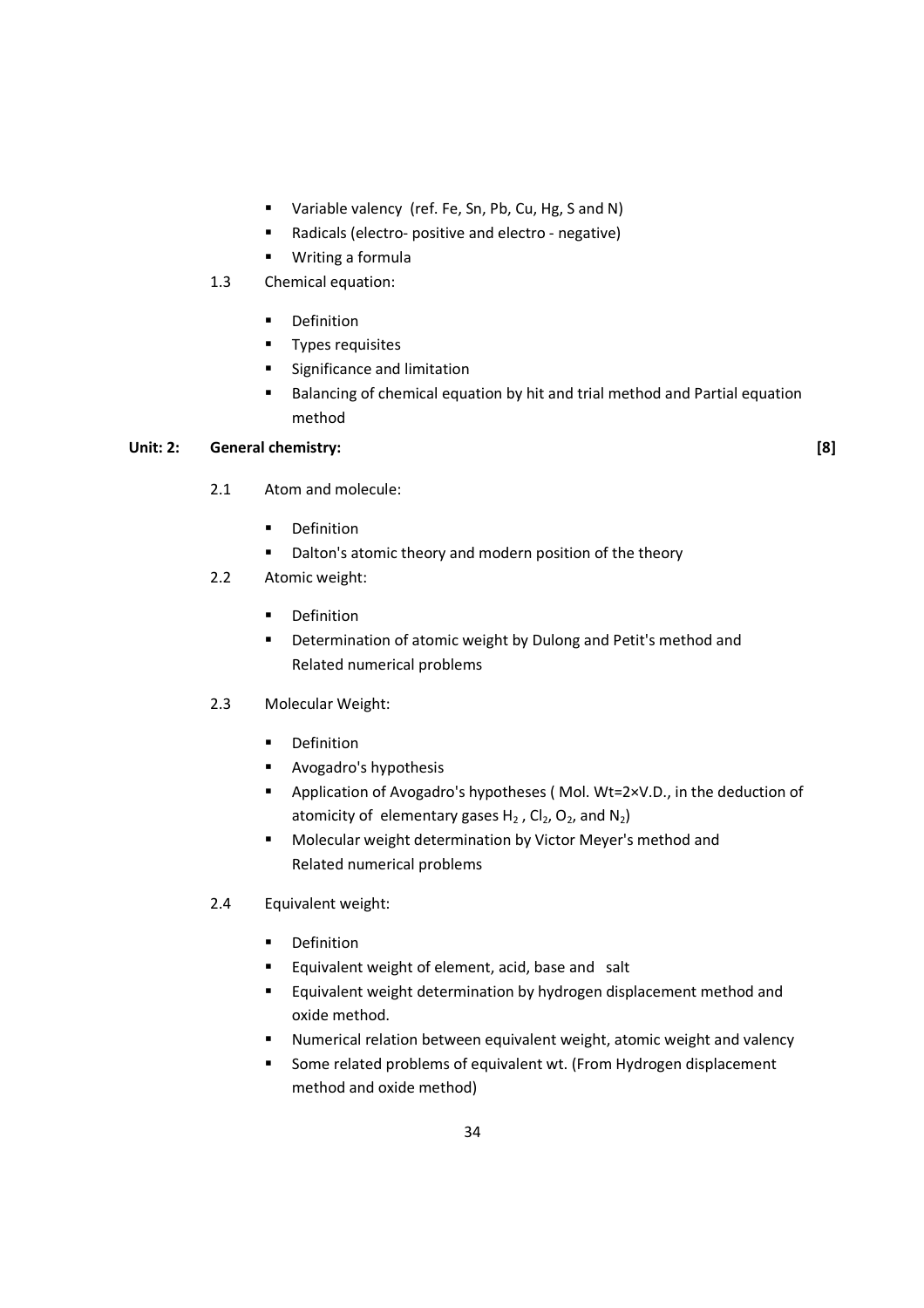#### 2.5 Simple mole concept:

- Mole of an atom
- Mole of a molecule
- **Molar volume and**
- **Simple calculation on mole concept**

#### Unit: 3: System of classification: [33]

- 3.1 Acid, Base and Salt:
	- **EXTED Arrhenius concept of acid and base**
	- **EXECUTE:** Lowry and Bronsted concept of acid and base
	- Conjugate acid and base
	- **Amphoteric nature of water**
	- **Lewis concept of acid and base**
	- **Properties of acid and base.**
	- **•** Definition of Salt
	- **Types of salt (normal, acidic and basic)**
	- Concept of hydrogen ion concentration, pH value and pH Scale
	- Buffer solution.
- 3.2 Volumetric analysis:
	- **•** Definition of titration (acidimetry and alkalimetry),
	- **Indicator**
	- **End-point (neutralization point)**
	- **EXTERGHTM** Standard solution (primary and secondary standard solution), Normal, Decinormal, Molar, Molal solution
	- Requisites of primary standard substance
	- **v** Volumetric equation,
	- Express the strength of solution Normality, Molarity, Molality, gram per litre and percentage and related numerical problems
- 3.3 Periodic table:
	- **Mendeleef's periodic law**
	- Mendeleef's periodic table
	- Characteristics of groups and periods in the table
	- Advantages and anomalies of the periodic table
	- **Modern periodic law**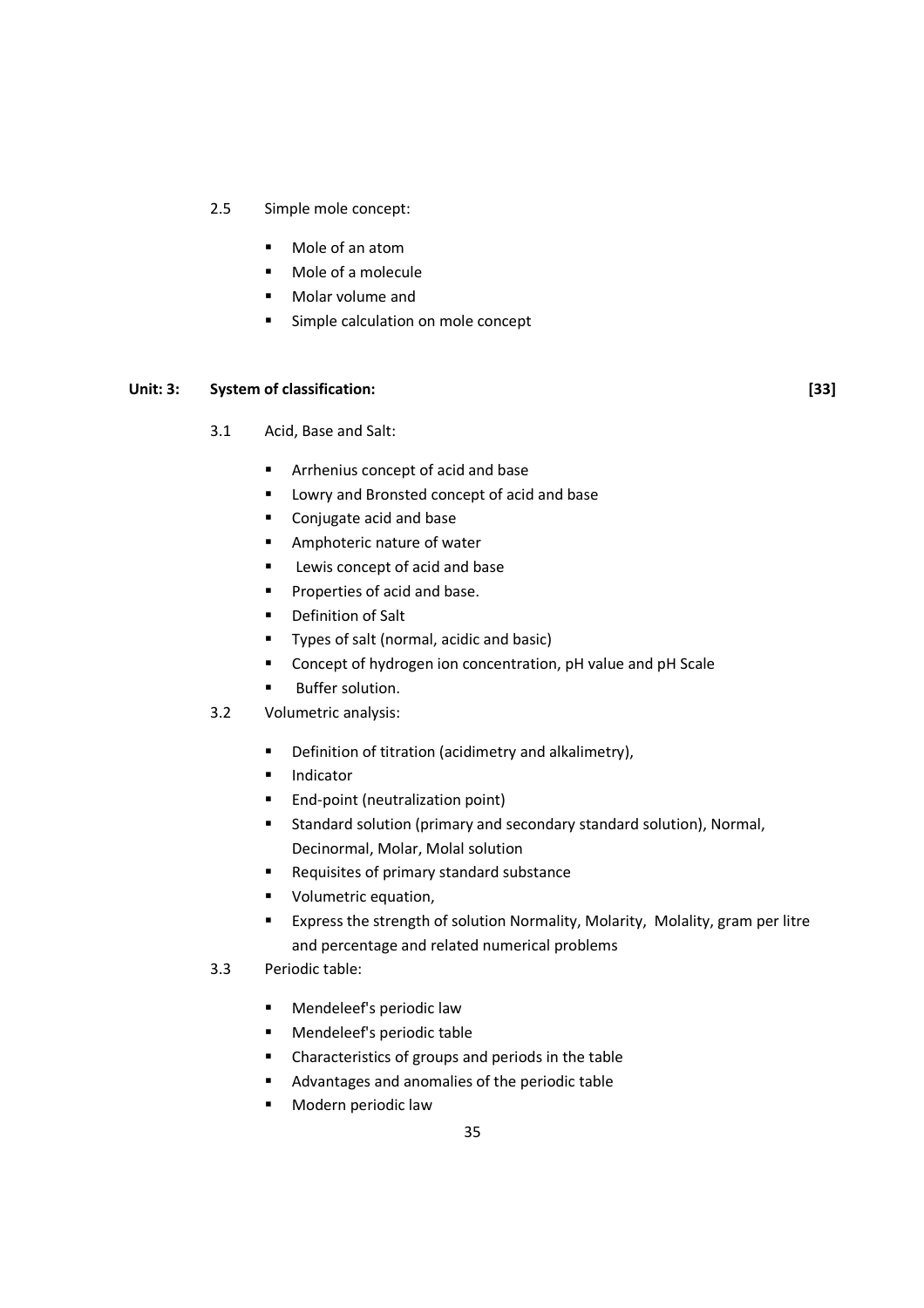- 3.4 Electronic theory valency:
	- **Assumptions**
	- **Types**
	- **Electrovalency eg. NaCl, MgO, CaS**
	- Covalency eg.  $H_2$ , O<sub>2</sub>, N<sub>2</sub>, CH<sub>4</sub>, H<sub>2</sub>O, NH<sub>3</sub>, C<sub>2</sub>H<sub>2</sub>
	- Coordinate co-valency eg.  $H_2O_2$ ,  $SO_2$ ,  $O_3$ ,  $SO_3$ )
	- Electronic dot structure of some compounds eg.H<sub>2</sub>SO<sub>4</sub>, CaCO<sub>3</sub>, K<sub>2</sub>SO<sub>3</sub>
- 3.5 Electrolysis:
	- **•** Definition of electrolyte, non-electrolyte and electrolysis
	- **Faraday laws of electrolysis,**
	- **Application of electrolysis (electroplating and electro refining)**
	- **Electrolysis of acidulated water**
- 3.6 Oxidation and reduction:
	- **Classical definition**
	- **Electronic interpretation**
	- **Dxidizing agent: Definition and eg O<sub>2</sub>, O<sub>3</sub>, oxyacids, halogens, K<sub>2</sub>Cr<sub>2</sub>O<sub>7</sub>, KMnO<sub>4</sub>**
	- Reducing agent: Definition and eg.  $H_2$ ,  $H_2S$  with some examples,
	- ullet auto-oxidation eg.  $H_2O_2$ , HNO<sub>2</sub>, SO<sub>2</sub>
	- **IDEA** Idea of oxidation number
	- Balancing chemical equation by oxidation number method
- 3.7 Atomic structure:
	- **Subatomic particles (electron, proton and neutron)**
	- **-** Classical  $\alpha$  rays scattering experiment
	- Rutherford's atomic model and its drawbacks
	- Bohr's atomic model (postulates only)
	- **Composition of nucleus**
	- **Mass number and atomic number**
	- **ISOTOPES and isobar**
	- **EXPLORED Arrangement of electron (Bohr Bury Scheme)**
	- Concept of shell and sub shell,
	- **Electronic Configuration and atomic structure of Some elements (Atomic no.** 1 to 30)
	- **Hund's rule**
	- General idea of quantum number and Pauli's exclusion principle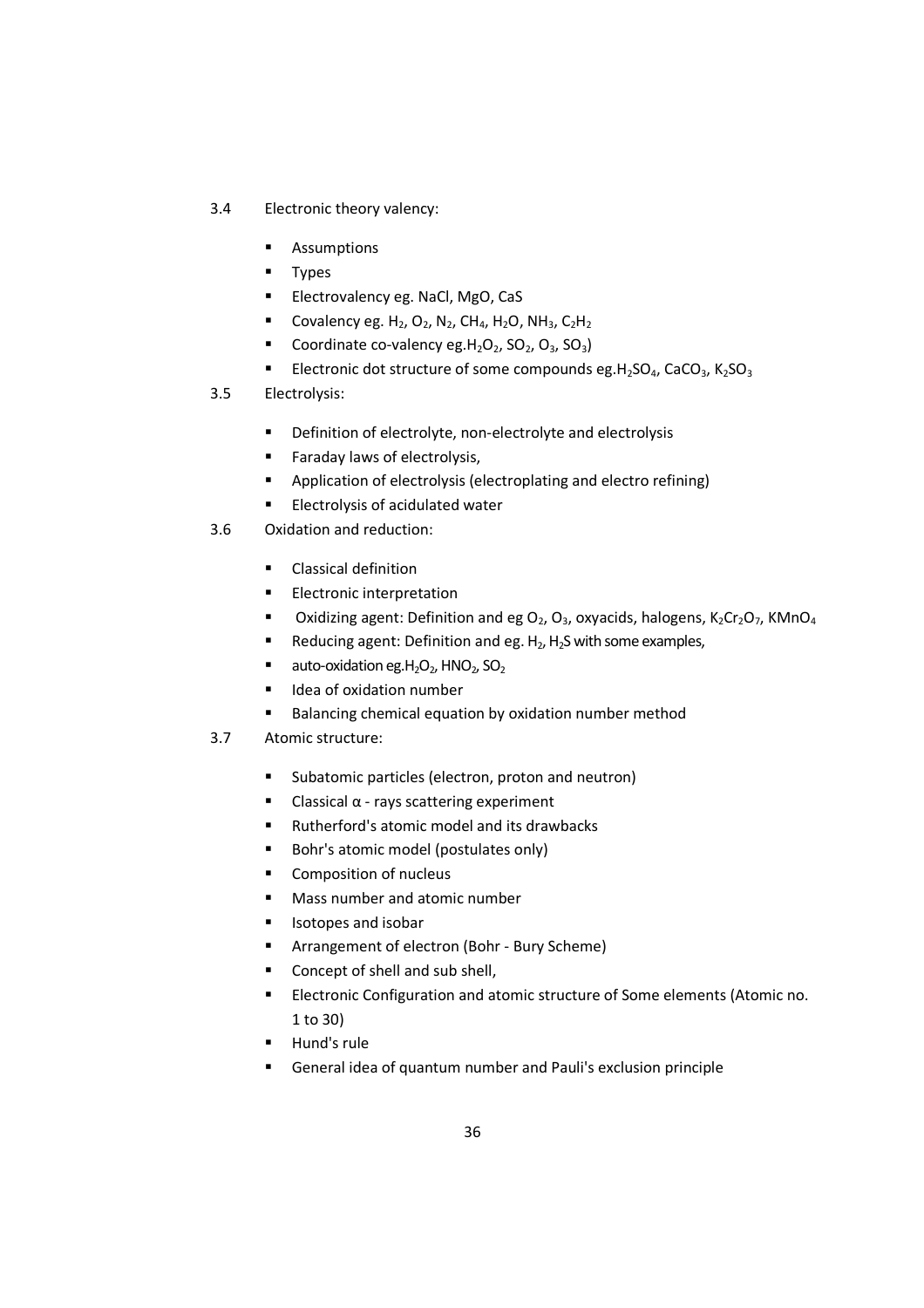- 3.8 Corrosion:
	- **•** Definition
	- **Types**
	- Direct and indirect method and prevention against corrosion
- 3.9 Activity and electrochemical series:
	- **•** Definition
	- Action of water, acid and oxygen on metals.

### **Engineering Chemistry Practical I** *Channel Community Chemistry Practical I* **<b>***Capacity Chemistry Practical I Capacity Chemistry Practical I Capacity Chemistry Practical I* **<b>***Capacity Chemistry Practical I Ca*

- 1. Simple Glass Working [6]
	- a. to cut the glass tube into three equal parts and round up their shape edges
	- b. to bore a hole through a cork
	- c. to bend the glass tubing into acute, obtuse and right angle
	- d. to draw a jet and capillary tube
	- e. to fit up a wash bottle

| To separate sand and copper sulphate crystals in pure and dry state from the mixture of sand<br>2. |                                                                                           |  |
|----------------------------------------------------------------------------------------------------|-------------------------------------------------------------------------------------------|--|
|                                                                                                    | and copper sulphate                                                                       |  |
| 3.                                                                                                 | To separate sand and calcium carbonate in pure and dry state from the mixture of sand and |  |
|                                                                                                    | calcium carbonate                                                                         |  |

- 4. To prepare pure water from supplied impure water by distillation and o test the purity of the sample prepared [2]
- 5. To neutralize dilute sulphuric acid with sodium carbonate solution, and to recover crystals of sodium sulphate [2]
- 6. To obtain pure and dry precipitate of barium sulphate by treating excess of dilute sulphuric acid with barium chloride solution and the state of the state of  $[2]$
- 7. To investigate the composition of water by electrolysis by using Hofmann's apparatus [2]
- 8. To determine the equivalent weight of reactive metal by hydrogen displacement method. [2]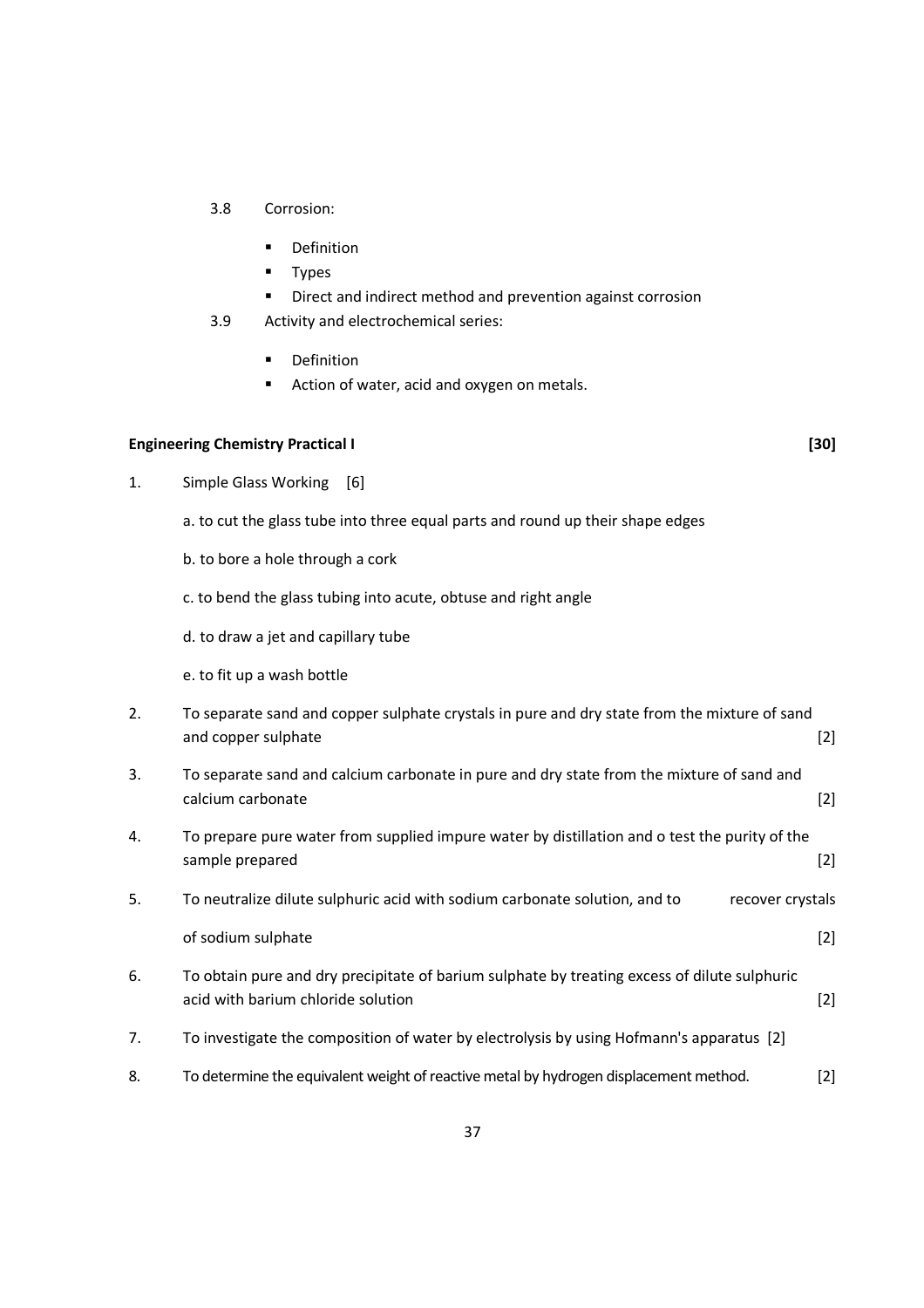| 9.  | To determine the pH of different unknown solution and using pH paper and universal<br>indicator                                                                       | $[2]$ |
|-----|-----------------------------------------------------------------------------------------------------------------------------------------------------------------------|-------|
| 10. | To prepare primary standard solution of sodium carbonate and to use it to standardize an<br>approximate decinormal acid solution                                      | $[2]$ |
| 11. | To standardize given unknown acid (Approx N/10) solution by preparing standard alkali<br>solution. (Expression of strength in different ways)                         | $[2]$ |
| 12. | To standardize given unknown alkali (approximately N/10) solution with the help of by<br>preparing standard acid solution. (Expression of strength in different ways) | [2]   |
| 13. | To carry out conductivity experiments on solids and liquids (CuSO4, Zn, Mg, Al, Fe, CCl <sub>4</sub> , C <sub>6</sub> H <sub>6</sub> ,<br>$C_2H_5OH$                  | [2]   |

### *Text books:*

- 1. A Text book of Chemistry, Jha and Guglani
- 2. Foundations of Chemistry, Vol. 1, M.K. Sthpit and R.R. Pradhananga

### *Reference books:*

- 1. Fundamentals of Chemistry, K.R. Palak
- 2. Inorganic Chemistry, Bahl and Tuli
- 3. A Text book of Engineering Chemistry, R.S. Sharma
- 4. A Textbook of Inorganic Chemistry, L.M. Mitra
- 5. Elementary practical chemistry, M.K Sthapit
- 6. Engineering Chemistry, M.L. Sharma, K. M. Shrestha, PN, Choudhary
- 7. A Textbook of Engineering Chemistry, Prakash Poudel

### *Other learning materials:*

- **1.** Other references to be selected by the related lecturer(s) from among the texts available in the market that meet the content needs of this subject
- **2. Note:** The related institute may develop its own textbook and approve from the related authority so as to have a prescribed textbook of this subject.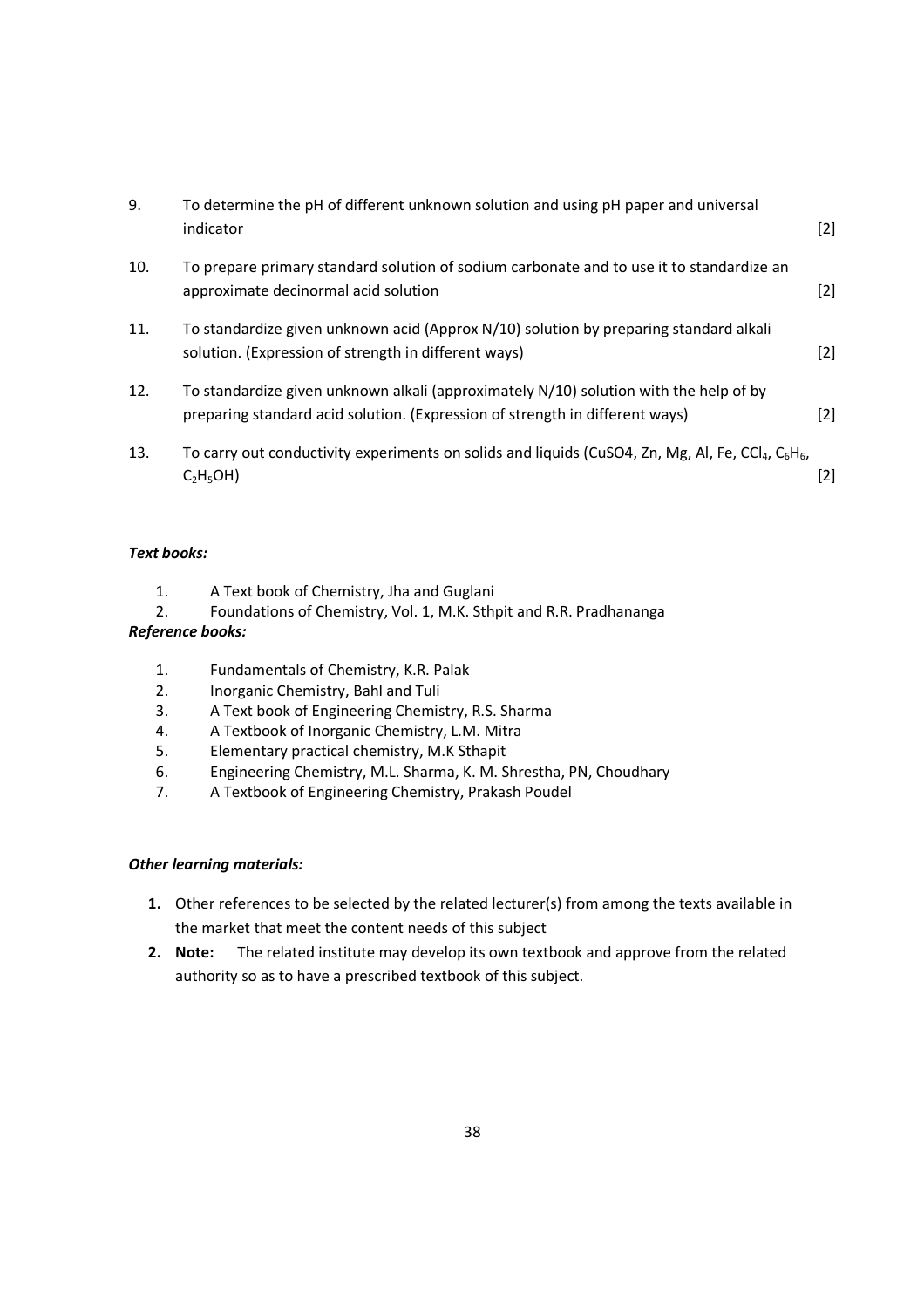# **Workshop Practice I EG 1101 CE**

**Year: I Total: 12 hours /week Semester: I Lecture: 2 hours/week Tutorial: hours/week Practical: 10 hours/week Lab: hours/week**

### **Course description:**

This course intends to impart basic knowledge and skills on bricklaying and plumbing works.

### **Course objectives:**

After the completion of this course students will be able to:

- 1. Understand the basic concept of brick laying;
- 2. Understand the basic concept of household plumbing:
- 3. Perform different bricklaying works and
- 4. Learn simple plumbing joining and installation works.

# **Part 1: Bricklaying**

**Total: 6 hours /week Lecture: 1 hour/week Tutorial: hours/week Practical: 5 hours/week**

### **Course description:**

This part of the course focuses on familiarization of bricklaying and its standard requirements to be used on to-days construction. It also deals with pointing and curing works.

### **Course objectives:**

After the completion of this course students will be able to:

- 1. Understand the concept of bricklaying;
- 2. Identify major operation related to civil engineering works;
- 3. Identify and select the tools and equipment required for bricklaying and
- **4.** Perform different bricklaying works on different bonding patterns.

### **Course Contents:**

### **Theory**

### Unit 1 Introduction of Bricklaying: [1 Hour]

- 1.1. History of Bricklaying
- 1.2. Importance of Bricklaying
- 1.3. Scope of Bricklaying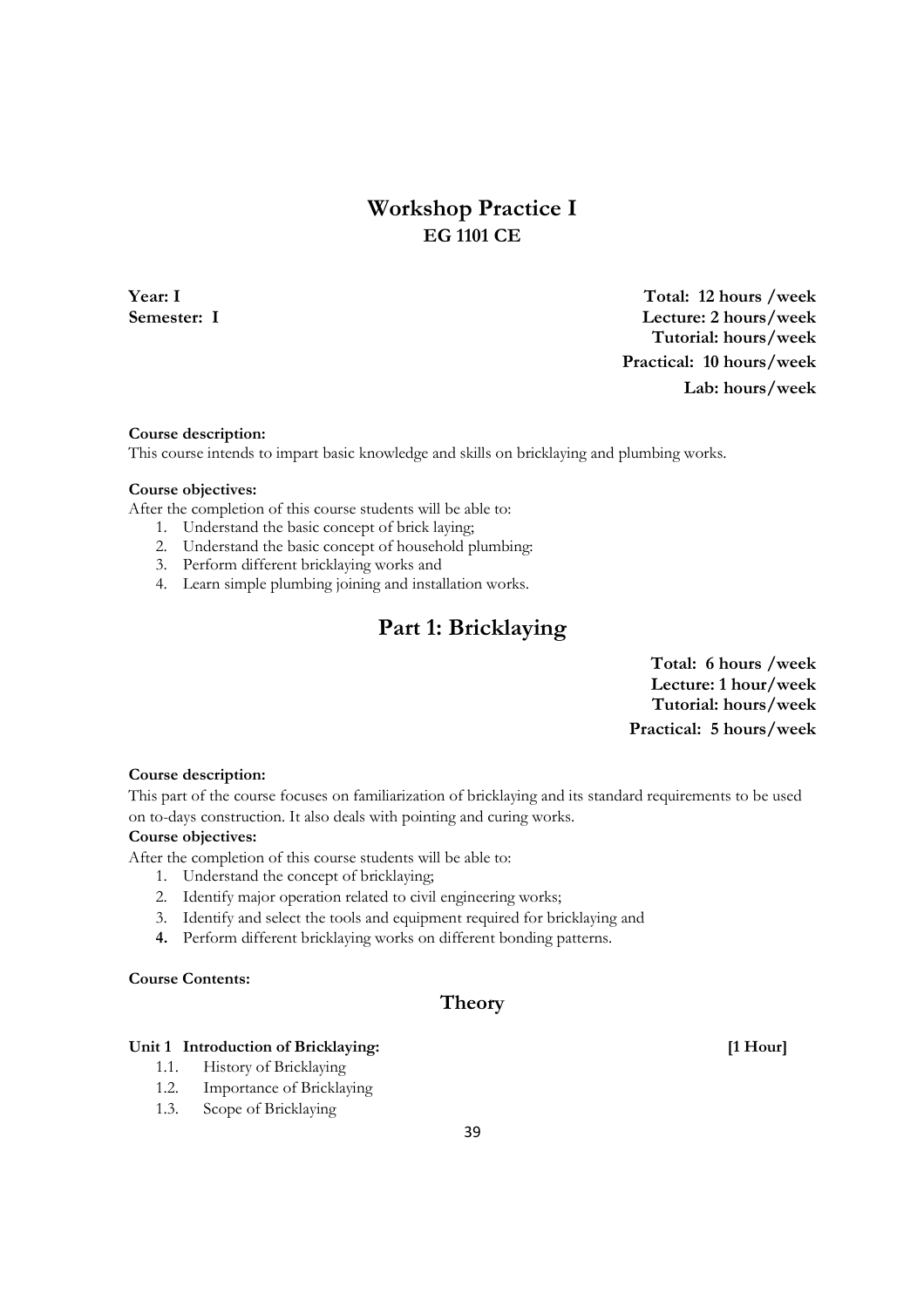- 1.4. Types of Walling (Bricklaying)
- 1.5. Beauty of Bricklaying (Aesthetics of Bricklaying)

### **Unit 2 Observation of Safety Precaution: [1 Hour]**

- 2.1. Use of protective clothing and equipments
- 2.2. Demonstration of safe working habits
- 2.3. Maintaining tools and equipment
- 2.4. Awareness of personal safety and safety of others in all aspects of works
- 2.5. Observation of workshops safety rules and regulations
- 2.6. Fire safety and electrical shocks protection

### **Unit 3 Identifying Bricklaying Materials: [2 Hours]**

- 3.1. Identifying Bricks in common use
- 3.2. Identifying Bricks in Chinese bricks/Dachi Bricks
- 3.3. Identifying Bricks in hand made bricks
- 3.4. Identifying Bricks in 5% cement added sun dried soil bricks
- 3.5. Identifying various types of tiles used in flooring and paving outside of buildings
- 3.6. Identifying sand used in Bricklaying
- 3.7. Identifying Lime/Cement used in Bricklaying
- 3.8. Identifying Portland cement used in Masonry
- 3.9. Identifying amount of water used in mixing Mortar/concrete
- 3.10. Identifying admixture and their properties.

### Unit 4 Proper use of Hand Tools: *I* **leading** *I I Hour*

4.1. Bricklaying Hand tools :- trowel, pointing trowel, plum bob, sprit level, line and pin/corner block, Mason's line, Straight edge/storey rod, Gang rod, Club Hammer, Bolster and closer or bat gauge etc.

### **Unit 5 Proper use of Bricklaying Equipment/Machines: [1 Hour]**

- 5.1. Shovel, spade, wheel barrow, buckets, jugs, sponge, Hesign Rags, Foam, Runner/Jointer, Mortar Boards, Mortar pan and Brooms for cleaning floor
- 5.2. Protective equipment e.g. Hand gloves Goggles ear plugs and Mask etc
- 5.3. Mortar mixer, electric drill and bits, rope and nails
- 5.4. Bamboo and rope
- 5.5. Tubular scaffolding pipe and fittings

### **Unit 6 Constructing Walls using Bricks in lime mortar English Bond: [2 Hours]**

- 6.1. Building ½ Brick (4.5" thick wall) to stretcher Bond
- 6.2. Building 1 Brick (9" thick wall) to English Bond
- 6.3. Building 1.5 Brick (14" thick wall) to English Bond
- 6.4. Building 2 Brick (18" thick wall) to English Bond

### **Unit 7 Constructing Walls in Various types of Bond: [2 Hours]**

- 7.1. Flemish Bond-1 Brick thick, 1.5 Brick and 2 brick thick double Flemish bond wall.
- 7.2. Making of one end stopped and other end racked back.

### 40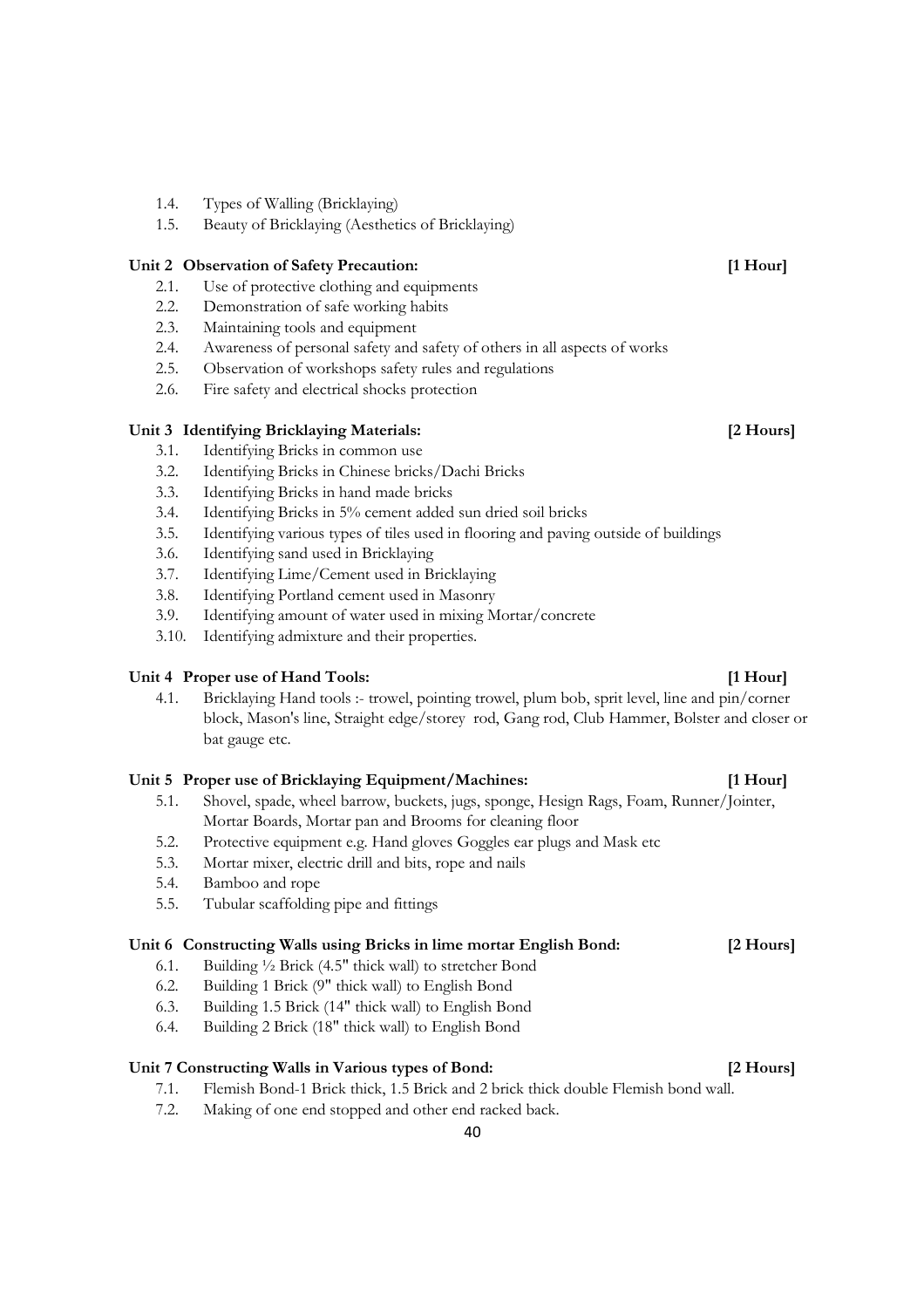|       | Unit 8 Demonstrating various Types of Bond:                                                | [2 Hours]  |
|-------|--------------------------------------------------------------------------------------------|------------|
| 8.1.  | Function of Bond                                                                           |            |
| 8.2.  | Bond types                                                                                 |            |
| 8.3.  | Design of Bond patterns                                                                    |            |
| 8.4.  | Designs of wall faces showing various wall textures                                        |            |
| 8.5.  | Design of wall faces using various types of bricks                                         |            |
|       | Unit 9 Demonstrating various Types of Pointing:                                            | $[1$ Hour] |
| 9.1.  | Mortar for pointing/Ratio and proportion                                                   |            |
| 9.2.  | Pointing procedure                                                                         |            |
| 9.3.  | Pointing as the work proceeds                                                              |            |
| 9.4.  | Pointing after the Brick work is completed                                                 |            |
| 9.5.  | Types of pointing:                                                                         |            |
|       | (a) flush pointing                                                                         |            |
|       | (b) Struck joint or pointing                                                               |            |
|       | (c) Weather struck and cut pointing                                                        |            |
|       | (d) Rounded or tooled pointing                                                             |            |
|       | (e) Recessed pointing                                                                      |            |
|       | (f) Tuck pointing                                                                          |            |
|       | (g) V-joint pointing                                                                       |            |
|       | (h) Purpose of pointing                                                                    |            |
|       | Advantage of pointing.<br>(i)                                                              |            |
|       | Unit 10 Curing Walls:                                                                      | $[1$ Hour] |
|       | 10.1. Curing wall both side by water pouring from top                                      |            |
|       | 10.2. Curing wall both side by sprinkling water at face                                    |            |
| 10.3. | Temporary covering wall by heavy rain, frost and dirty materials nearby building operation |            |
| 10.4. | Liquid curing in hot climate                                                               |            |
|       |                                                                                            |            |

10.5. Cleaning wall by chemicals and acids

### **Unit 11 Building Foundation Footing Courses Wall (Square footing): [1 Hour]**

7.3. Constructing cavity wall, 12" thick making cavity of 3" wide. 7.4. Constructing rat trap bond 1 brick thick (9" thick wall)

- 11.1. 2.5 Bricks\*2.5 Bricks square footing
- 11.2. 3.5 Bricks\*3.5 Bricks square footing
- 11.3. 3.0 Bricks\*3.0 Bricks square footing
- 11.4. Purpose and advantage of foundation footing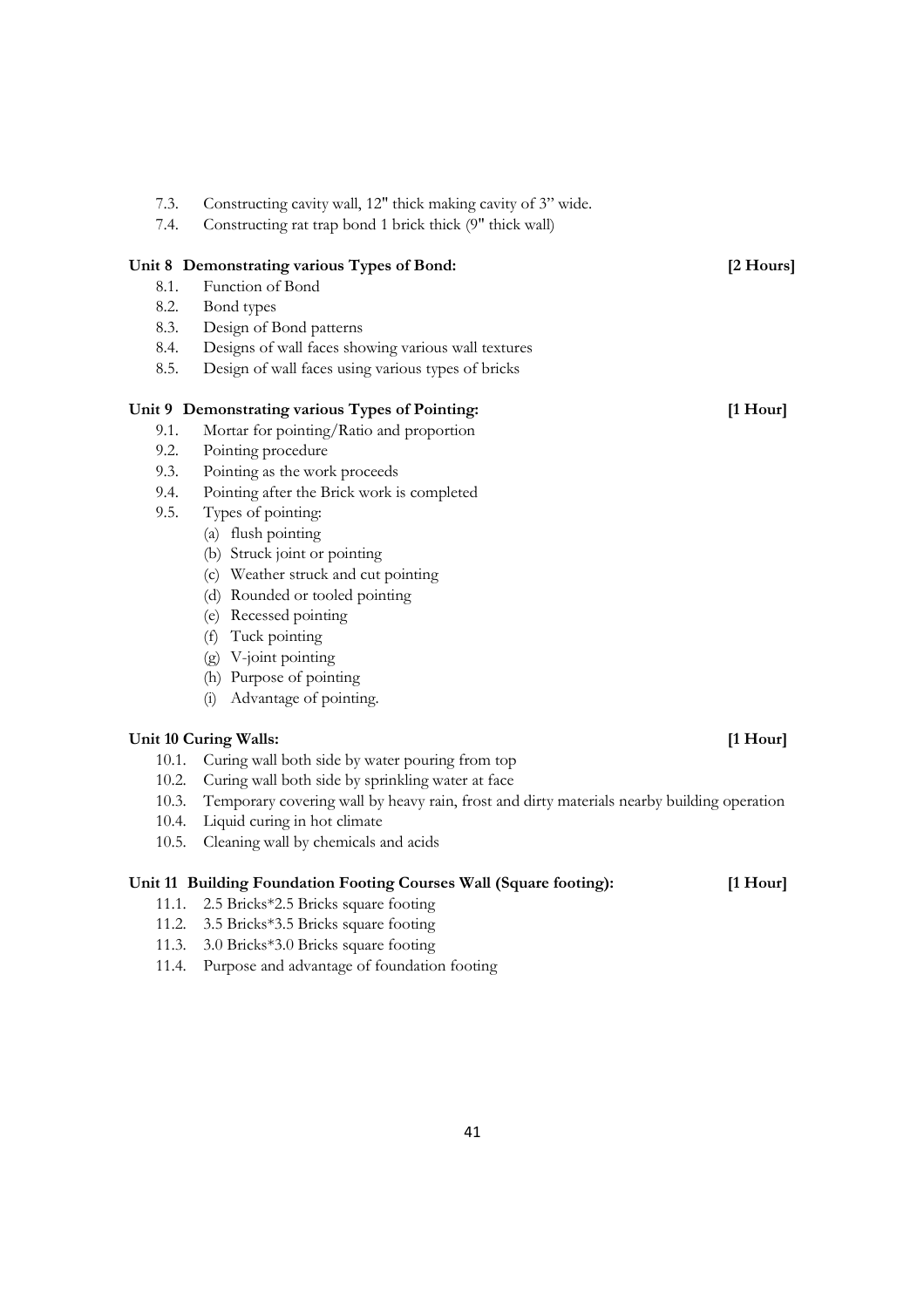### **Practical**

Identify/enumerate/ handle tools/equipments/materials related to bricklaying. **[3 Hours] Project-2** [6 Hours]

2.1. Prepare workshop floor areas

2.2. Set out work area

2.3. Position materials/tools

2.4. Prepare mortar

### **Project -3** [8 Hours]

**Project-1** 

3.1. Handle motor, pick up motor, handling brick trowel properly positioning yourself, layout line spread motor, furrow mortar, pick up bricks and lay bricks to line. Watch bond.

### **Project -4** [6 Hours]

4.1. Lay stretcher bond wall making 4 bricks long and 6 courses high using gangue rod properly.

### Project -5 [6 Hours]

6.1. Build English bond wall 1 brick thick (9" ) up to 7 courses high to gauge and pointing to appropriate dimensions.

### **Project -6** [6 Hours]

6.1. Build Flemish bond wall up to 6 courses high to gauge and pointing to appropriate dimensions.

### **Project -7** [10 Hours]

### 7.1. Build 1.5 brick thick (14" ) wall to English bond return corner of English bond. One end ranked back and other end completely stopped as per given dimensions, up to five courses high.

### **Project -8** [6 Hours]

8.1. Build a T-junction wall of English Bond pattern as per given dimensions up to 6 courses high.

### **Project -9** [12 Hours]

9.1. Construct cavity wall showing 3" thick cavity using butterfly wall ties providing cavity clean using cavity clean batten or board, dry bond only.

10.1. Construct a rattrap bond wall making 9" thick (1 brick thick wall) up to 6 courses high showing internal trap clear, dry bond only.

### **References:**

- 1. Brick work vol 1 -W.G. Hash, A.L.O.B. M.R.S.H, Senior lecturer in building Collage of Technology Southampton, England, Hutchinson Technical Education Press.
- 2. *uf/f] nufpg] k|ljlw– df]xgdfg JoGhgsf/*

### 42

### **Project -10** [12 Hours] *Secure 20 Project -10* **[12 Hours]**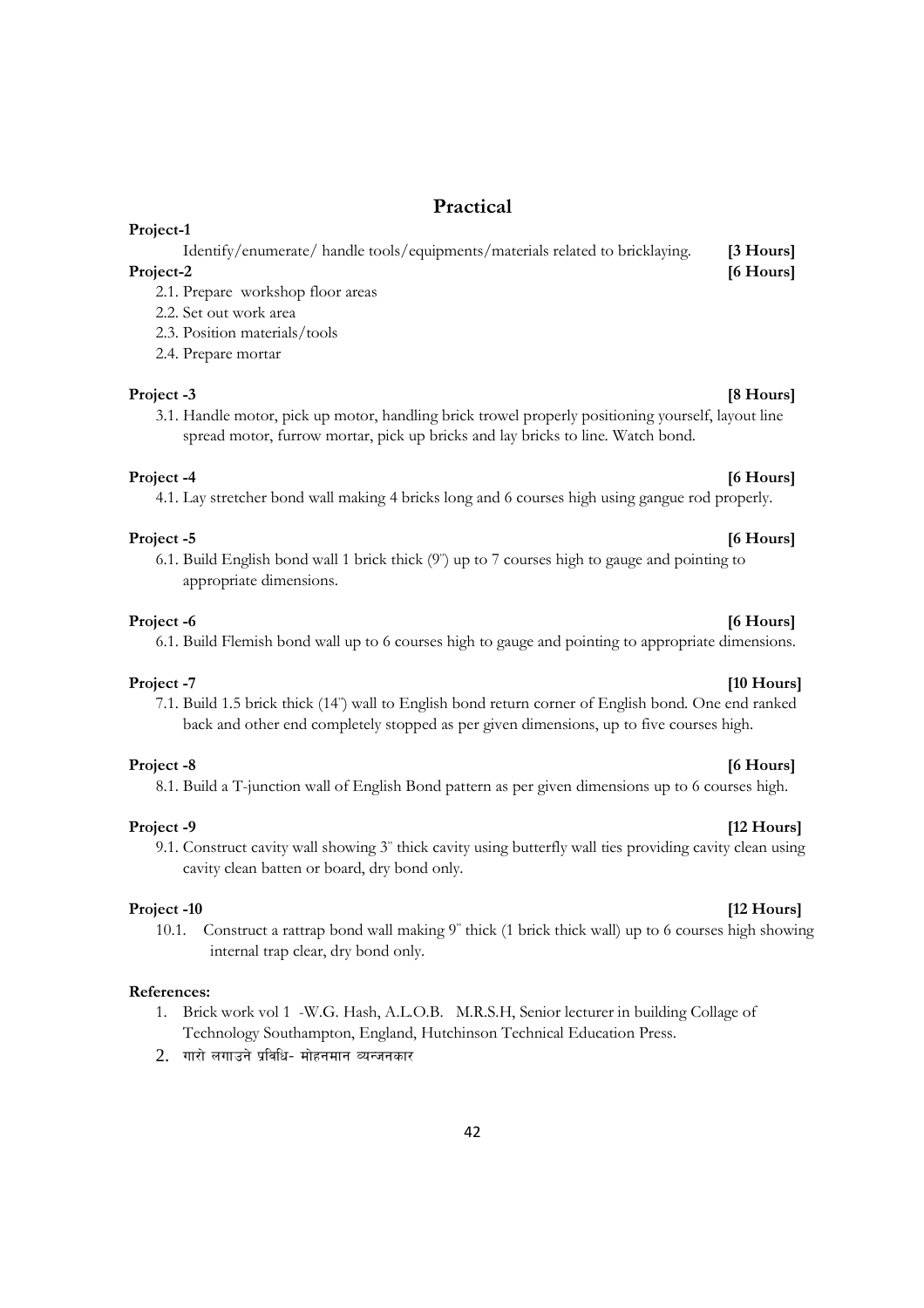# **Part II: Plumbing**

**Total: 6 hours /week Lecture: 1 hour/week Tutorial: hours/week Practical: 5 hours/week**

### **Courses description:**

This part of the course focuses on familiarization of plumbing works related to civil constructions. It also includes basic knowledge and skills on welding and bar bending.

### **Course objectives:**

After the completion of this course students will be able to:

- 1. Apply operating systems of plumbing works;
- 2. Identify the tools and equipment required to plumbing works;
- 3. Perform simple pipe fittings works and
- 4. Prepare the PVC fittings.

### **Course Contents:**

### **Theory**

### **Unit 1 Introduction of Plumbing: [1 Hour]**

- 1.1. History of plumbing.
- 1.2. Importance of plumbing
- 1.3. Plumbing and sanitary
- 1.4. Scope of plumbing

### **Unit 2 Plumber's Hand Tools: [2 Hours]**

- 2.1. Pipe wrench of size 12", 9", and up to 18" long.
- 2.2. Pair of footprints.
- 2.3. Stocks and dies, up to 2" diameter, replacement of cutters
- 2.4. Wrench chain
- 2.5. Hack's saw frame and blade
- 2.6. Measuring tape
- 2.7. Soldering iron
- 2.8. Tin snips
- 2.9. Rasp
- 2.10. Caulking iron
- 2.11. Adjustable wrench up to 12 long.
- 2.12. Claw hammers /Ball pin hammer/Claw hammer
- 2.13. Pipe cutter-use and care adjustment of cutting wheels.
- 2.14. Drilling machine and its bits.
- 2.15. Pipe vise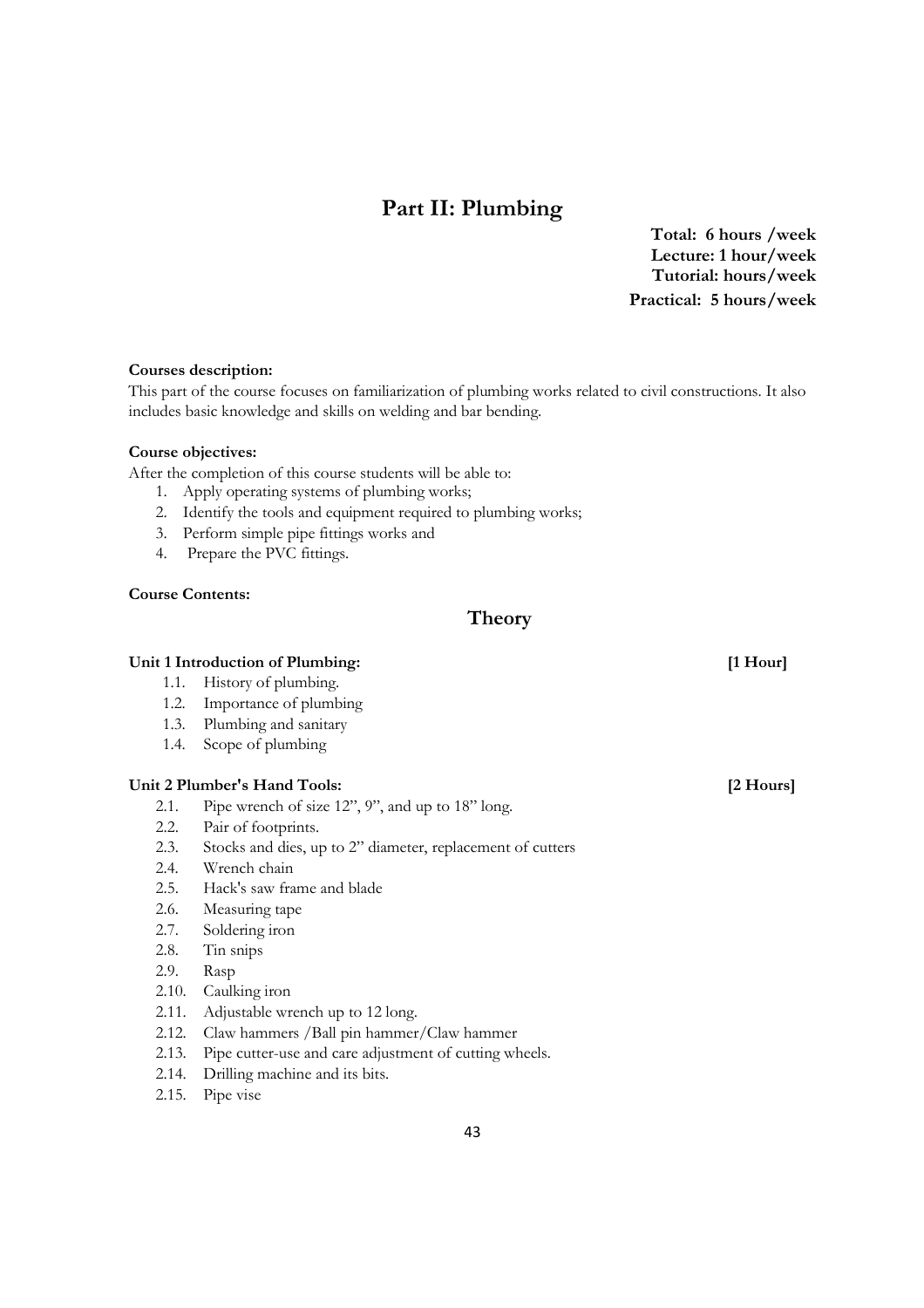- 2.16. Bench vice
- 2.17. Spanners of various size
- 2.18. Folding rules metallic/steel
- 2.19. Try square, Vernier caliper joining elements:- Nuts, bolts, washer, pins, screws and rivets and jute/pipe tape and lead.

### **Unit 3 Galvanized Pipe Fittings/PVC fittings: [2 Hours]**

- 3.1. G.I pipe nipples
- 3.2. G.I. elbows
- 3.3. G.I tee
- 3.4. G.I cross
- 3.5. G.I reducing elbow
- 3.6. G.I reducing tee and reducing cross
- 3.7. G.I sockets
- 3.8. G.I reducing sockets
- 3.9. G.I lock nut
- 3.10. G.I plugs or caps
- 3.11. Flange unions (Gasket)
- 3.12. G.I gate valve (heavy and light)
- 3.13. Foot valve/Glove valve
- 3.14. Pipe tape
- 3.15. Float valve or ball valve.

### **Unit 4 Pipe Threading to Dimension: [2 Hours]**

- 4.1. Fixing pipe to pipe vice
- 4.2. Measuring pipe to millimeter
- 4.3. Measuring methods
- 4.4. Die holding/threading methods
- 4.5. Die checking/cleaning/oiling
- 4.6. Die tightening and loosing/fixing cutter
- 4.7. Checking accurate threading and its sharpness
- 4.8. Doing loosen the die fixing the pipe to die and repeat the threading twice for sharpness. (Repeat)

### **Unit 5 Assembling the Threaded Pipe to Fittings with Pipe Tape as per Drawing: [2 Hours]**

- 5.1. Visualization of drawing in detail
- 5.2. Collecting the fittings
- 5.3. Collecting the threaded pipes in position
- 5.4. Fixing the fittings with pipe tape to pipe in position
- 5.5. checking the tightness/testing pipe joints
- 5.6. Adjusting measurement
- 5.7. Marking, laying, using chalk line to wall/floor/ceiling
- 5.8. Accurate pipe cutting with margin of necessary threads to pipe
- 5.9. Fixing pipe to pipe vice
- 5.10. Positioning techniques.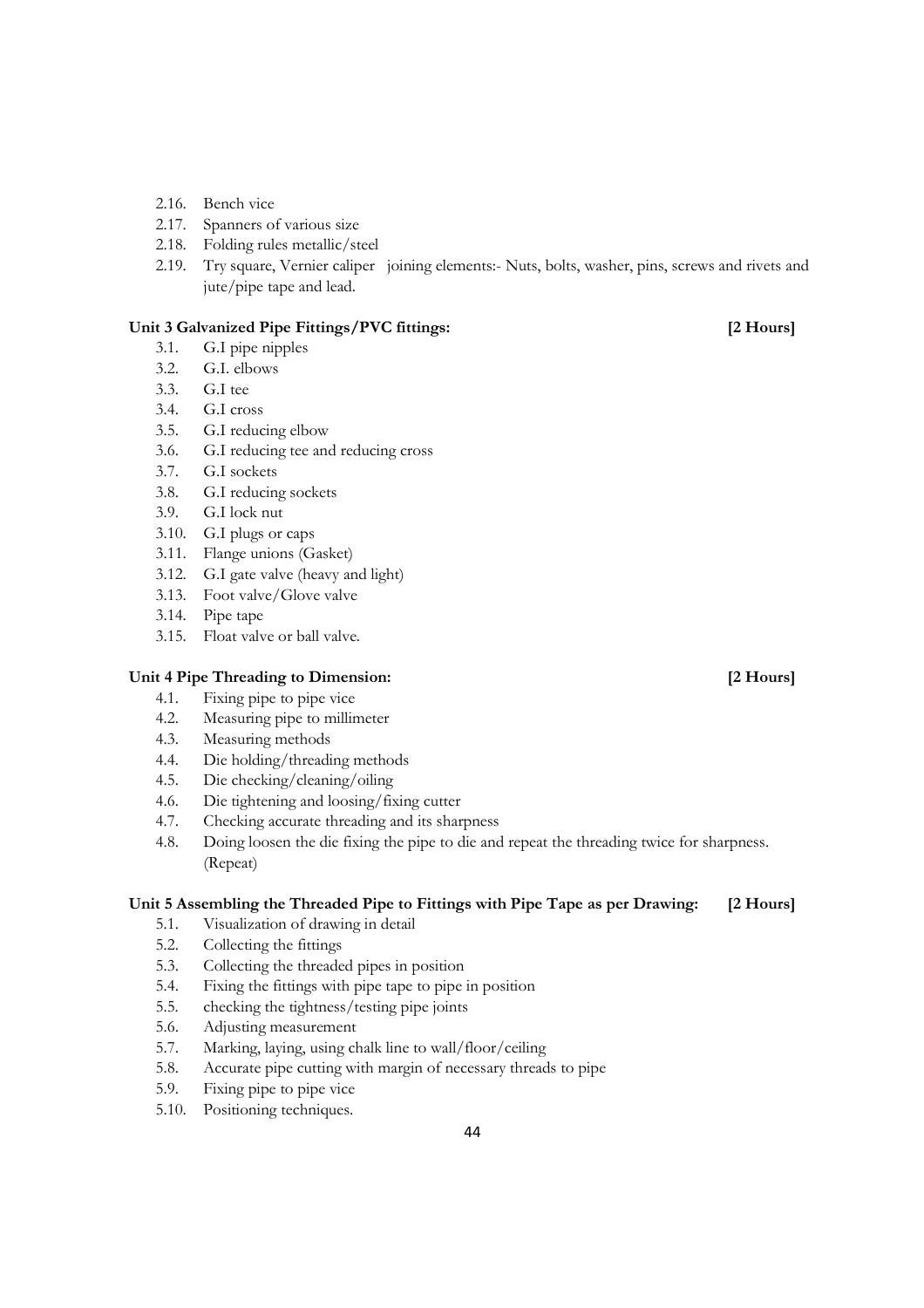| 6.1. | Definition of HDP pipe and fittings                                       |             |
|------|---------------------------------------------------------------------------|-------------|
| 6.2. | Collecting hot plate with power                                           |             |
| 6.3. | Collecting HDP pipe with necessary diameters                              |             |
| 6.4. | using miter box cutting pipe to 90 <sup>0</sup>                           |             |
| 6.5. | Clean, trim and weld the two halves of pipe to form 900 elbow (L)         |             |
| 6.6. | Making Tee                                                                |             |
| 6.7. | Making Wyes (Y)                                                           |             |
|      | Unit 7 Introduction of Welding:                                           | [2 Hours]   |
| 7.1. | Electric power needed for welding                                         |             |
| 7.2. | Welding rods                                                              |             |
| 7.3. | Welding safety rules                                                      |             |
| 7.4. | Arc welding equipments, accessories and protective gear                   |             |
| 7.5. | Welding Techniques                                                        |             |
| 7.6. | Types of welding                                                          |             |
| 7.7. | Principles of gas opening and its use                                     |             |
| 7.8. | Gas welding techniques                                                    |             |
| 7.9. | Forging techniques                                                        |             |
|      | Unit 8 Bar Bending Works:                                                 | $[1$ Hour]  |
| 8.1. | Straight making bars methods                                              |             |
| 8.2. | Bar tying methods.                                                        |             |
| 8.3. | Categories of bars, e.g. Mild steel bar T.O.R steel bar and TORKARI bars. |             |
| 8.4. | Making L(Hook) procedure to Hook making die and bench                     |             |
| 8.5. | Making 45 degrees crank procedure                                         |             |
| 8.6. | Making chair to fix reinforcement methods                                 |             |
| 8.7. | Making overlaps to steel bars.                                            |             |
|      | Unit 9 Fixing or Fastening Rods to Wire:                                  | $[1$ Hour]  |
| 9.1. | Single knot tying to slab methods                                         |             |
| 9.2. | Double knot tying to slab methods                                         |             |
| 9.3. | Tying to beam methods                                                     |             |
| 9.4. | Tying to column methods                                                   |             |
| 9.5. | Checking tightness of stirrups to main bar loops                          |             |
| 9.6. | Making stirrups or rings                                                  |             |
|      | Practical                                                                 |             |
| 1.   | Identify/enumerate/use hand tools and equipments                          | $[3$ Hours] |
| 2.   | Demonstrate pipes, plates to shape and size.                              | [3 Hours]   |
| 3.   | File to clean pipe end (mouth).                                           | [3 Hours]   |
|      |                                                                           |             |

**Unit 6 Making up H.D.P fittings: [2 Hours]**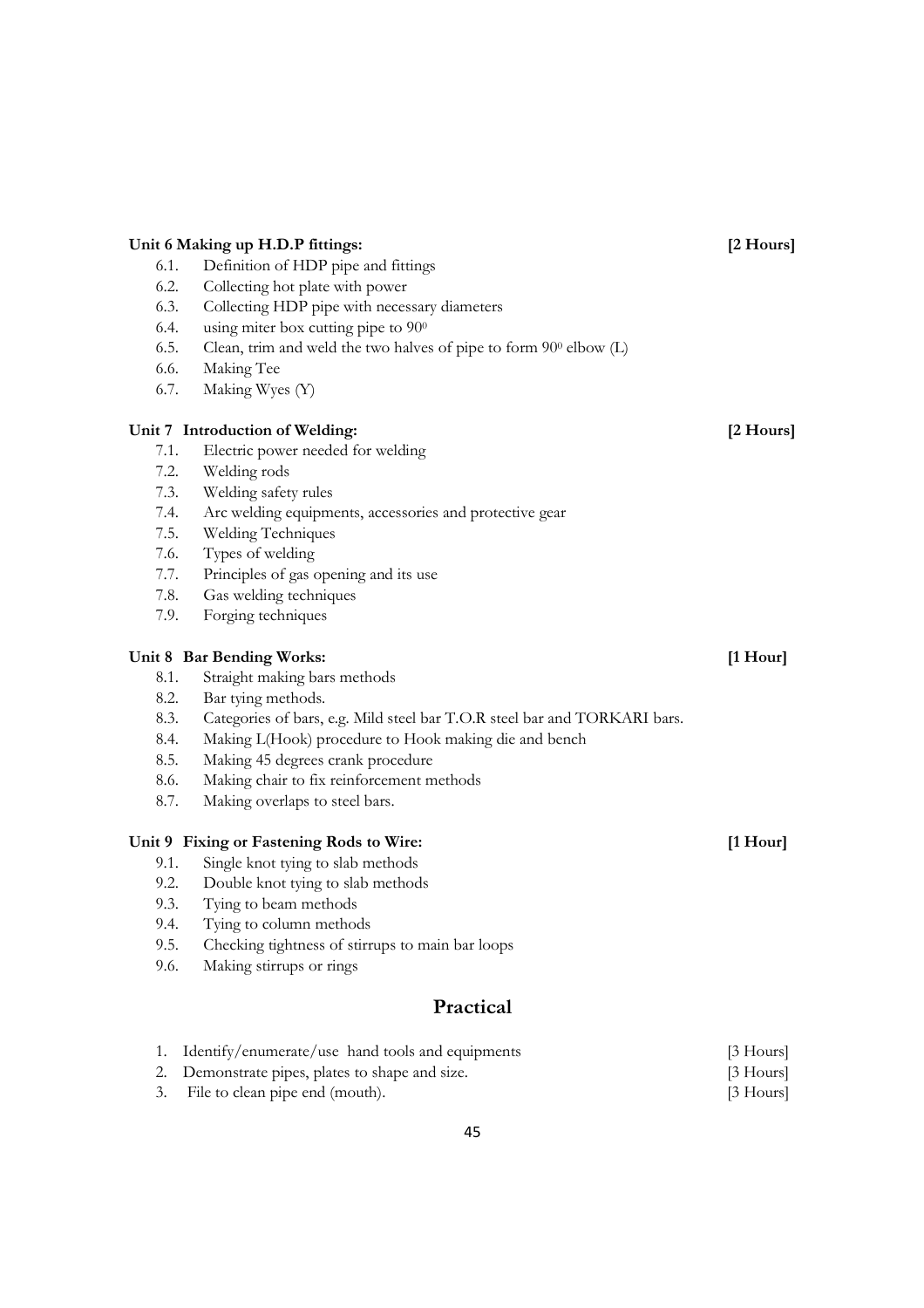|    | 4. Cut/thread G.I pipe to given dimensions.                                                        | $[4$ Hours]    |
|----|----------------------------------------------------------------------------------------------------|----------------|
| 5. | Make nipples to appropriate standard.                                                              | $[2$ Hours $]$ |
| 6. | Make and assemble using various pipes as Elbow, Union and tee in a Rectangular Loop. [4 Hours]     |                |
| 7. | Cut /join H.D.P. pipe and PVC pipe.                                                                | $[4$ Hours]    |
| 8. | Make L, cross and T bends project of PVC pipe                                                      | $[4$ Hours]    |
|    | 9. Join PVC fittings with PVC pipe.                                                                | $[4$ Hours]    |
|    | 10. Install PPR pipe with fittings.                                                                | $[4$ Hours]    |
|    | 11. Install CPVC pipe with fittings.                                                               | [4 Hours]      |
|    | 12. Perform internal (below ground level) pipe layout and assembling fittings using pipe tape for  |                |
|    | water supply or sanitation works.                                                                  | $[12$ Hours]   |
|    | 13. Perform external (wall) pipe layout and joining fittings for water supply.                     | $[12$ Hours]   |
|    | 14. Tie reinforcement of 12 mm ø rods of tor steel @ 6"c/c spacing for a basement RCC footing slab |                |
|    | of 1 mx1m size showing 15cm (L) at its ends, and tie the rods in a double knot method.             |                |
|    |                                                                                                    | $[6$ Hours $]$ |
|    | 15. Weld two plates of 10 mm thick together making butt joint, do filing on it.                    | [6 Hours]      |

### **References:**

- 1. Birdie G.S., Birdie J.S. *Water Supply and Sanitary Engineering*,
- 2. Deolakar S.G., *Plumbing Design and Practice*, Tata Mc Graw-Hill Publishing Company Limited, 1994.
- 3. McConnell, Charles, *Plumbers and pipe Fitters Library, volume I, II, and III*, Macmillan Publishing Company, 1986.
- 4. Plumbing practice book ( vol. 1) by James D. Tailor, I.L.O. expert 1975.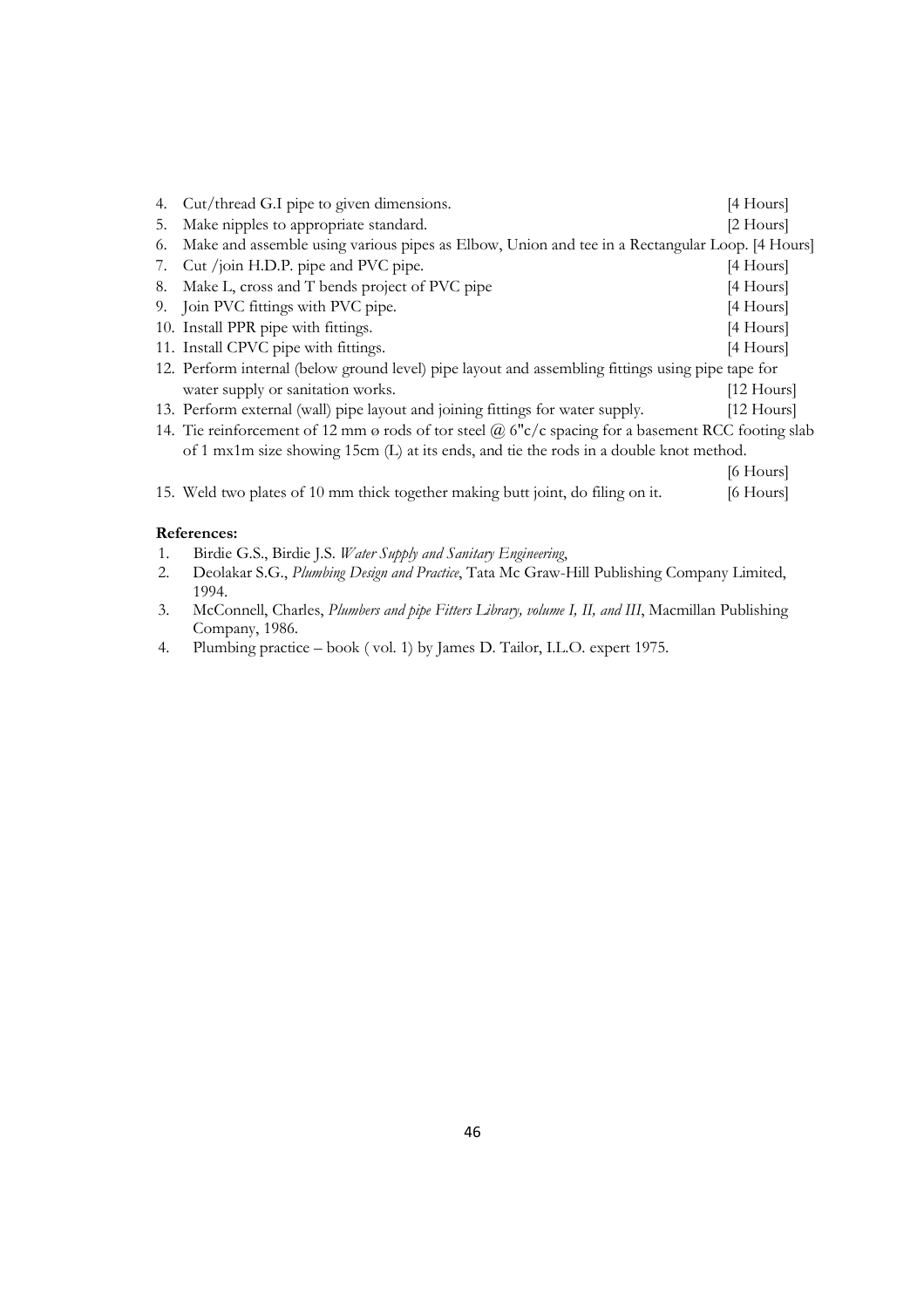# **Engineering Drawing I EG 1101 AR**

**Year: I Total: 5 hours /week Semester: I Lecture: 1 hour/week Tutorial: hours/week Practical: 4 hours/week Lab: hours/week**

### **Course description:**

This course is designed to provide knowledge and skills on geometrical shapes, and its construction procedure, and interpretation of the views of objects by orthographic projection.

### **General objectives:**

After the completion of this course students will be able to:

- 1. Handle drawing instruments and materials;
- 2. Identify Geometrical construction and shape;
- 3. Describe the scale, its type and construction;
- 4. Draw different types of engineering curves and
- 5. Draw and interpret the multi view of solids with scale and dimensioning.

### **Course Contents:**

## **Theory**

### Unit 1: Introduction of Engineering Drawing: **[2 Hours] [2 Hours]**

- 1.1 Types of drawing i. e. Engineering drawing and Artistic drawing and Engineering drawing define as Graphical language or universal language of engineering technical persons.
- 1.2 Introduction of drawing material i.e. drawing as drawing paper, drawing board, adhesive tape pencil, eraser, sharpener etc.
- 1.3 Drawing tools like set square, compass divider etc.
- 1.4 Conventional line and its type and their uses and line weight
- 1.5 Drawing paper size and simple graphical symbols of civil works (at least 10 symbols).
- 1.6 Practical exercise of horizontal , vertical, inclined line using the Drawing tools and material with symbols and paper sizes.(Sheet No. 1)

### Unit 2: Lettering, scales and dimensions: [1 Hour]

### **2.1 Lettering**

- 2.1.1 Introduction of single stroke letter and their ratio between height and breadth.
- 2.1.2 Introduction of upper and lower case letter.
- 2.1.3 Introduction of Vertical and inclined (*italic*) letter (with inclined angle).
- 2.1.4 Practical exercise of letter writing using the guide lines of vertical and italic letter, (Sheet No 2).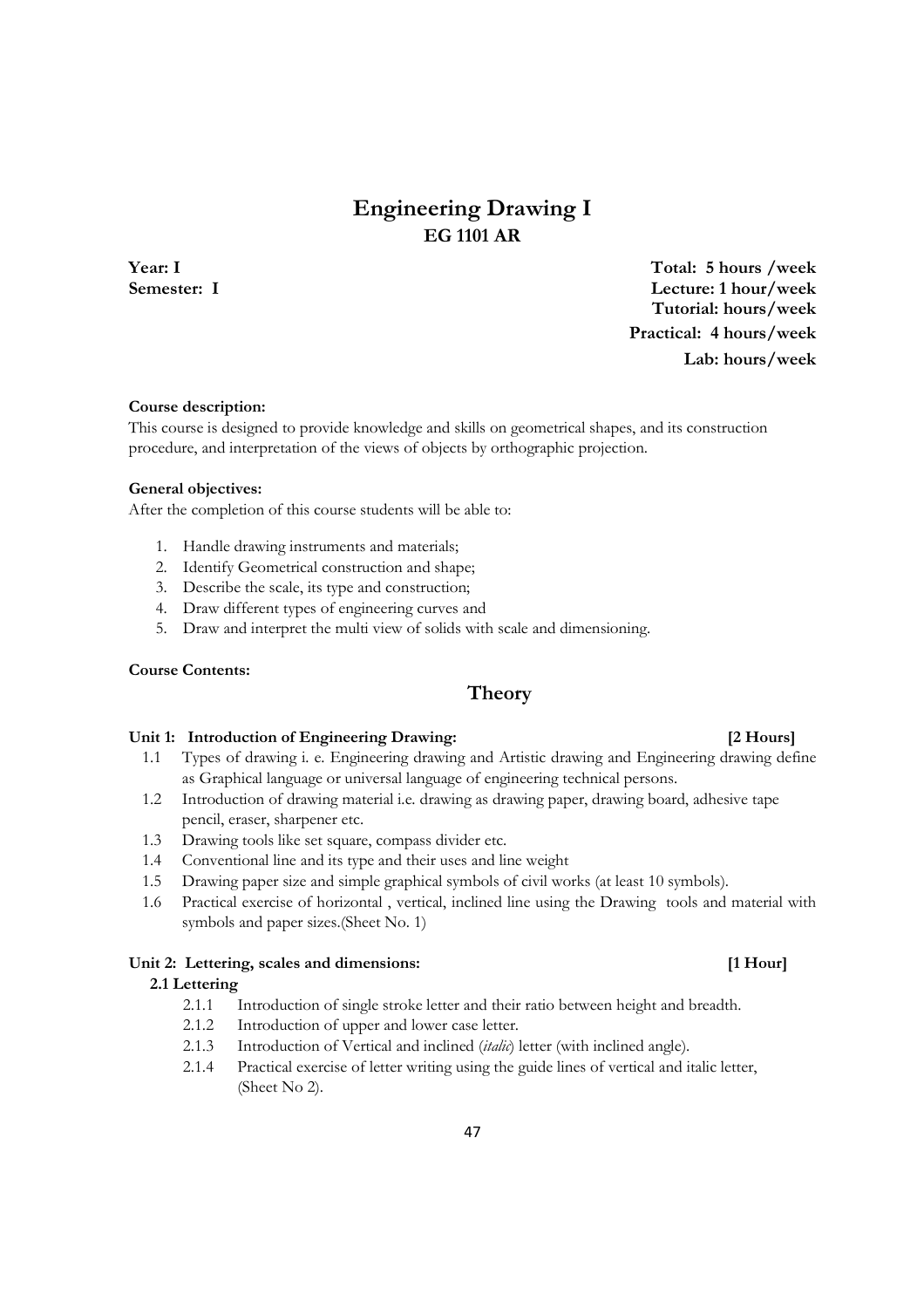3.4 Inscribing and describing of circle in/on triangle or polygons.

### Unit 4: Engineering Curve: *If* 1 Hour

- 4.2 Spiral
- 4.3 Cycloid
- 4.4 Helices

### **Unit 5: Conic- Section**: **[1 Hour]**

- 5.1 Cone and its parts name
- 5.2 Introduction of sectional plane
- 5.3 Definition of conic section
- 5.4 Terminology of conic section after the cut by sectional plane (As ellipse, Parabola and Hyperbola)

### **Unit 6: Orthographic Projection:**

### **6.1 Introduction of orthographic projection [2 Hours]**

- 6.1.1. Theory of projection
- 6.1.2. Four quadrant, plane of projection
- 6.1.3. Introduction of co-ordinate or three dimensional axis
- 6.1.4. System of orthographic projection

- 2.2.1 Introductions of scale and importance
- 2.2.2 Types of scale (full, reducing and enlarge)
- 2.2.3 Construction of scale using the representative factor.

### **2.3 Dimensioning** [1.5 Hour] **[1.5 Hour] 1.5 Hour]**

- 2.3.1 Introduction of dimensioning.
- 2.3.2 Terminology of dimensioning i. e. Dimension line, extension line leaders line etc.
- 2.3.3 Termination of dimension line using arrowhead, slash and dot.
- 2.3.4 Dimensioning system-Aligned system, unidirectional system and base line dimensioning.
- 2.3.5 Principles of dimensioning.
- 2.3.6 Dimensioning pictorial views and orthographic view

# Unit 3: Geometrical constructions: **[2 Hours]**

**3.1 Geometric primitives** *(line, triangle, quadrilateral, regular polygons and circle and its name of its parts).*  **3.2 Division** 

- 3.2.1 Division of line Bi-section of line, tri-section of line, division of line in any number of parts and division of the line in proportionally
- 3.2.2 Division of circle- Division of circle in three, four, five, six, seven and eight parts.
- 3.2.3 Division of angle- bi-section and trisection.
- 3.2.4 Division of triangle and trapezium in any number of equal parts of area.
- 3.3 Construction of triangle, square and regular polygons.
- 
- 3.5 Tangency- open and crossed line tangent, Arc tangent –internal, external and combined Arc tangent.

Introduction of following curves:

- 4.1 Involutes
- 
- 
- 

# **2.2 Scale [1.5 Hours]**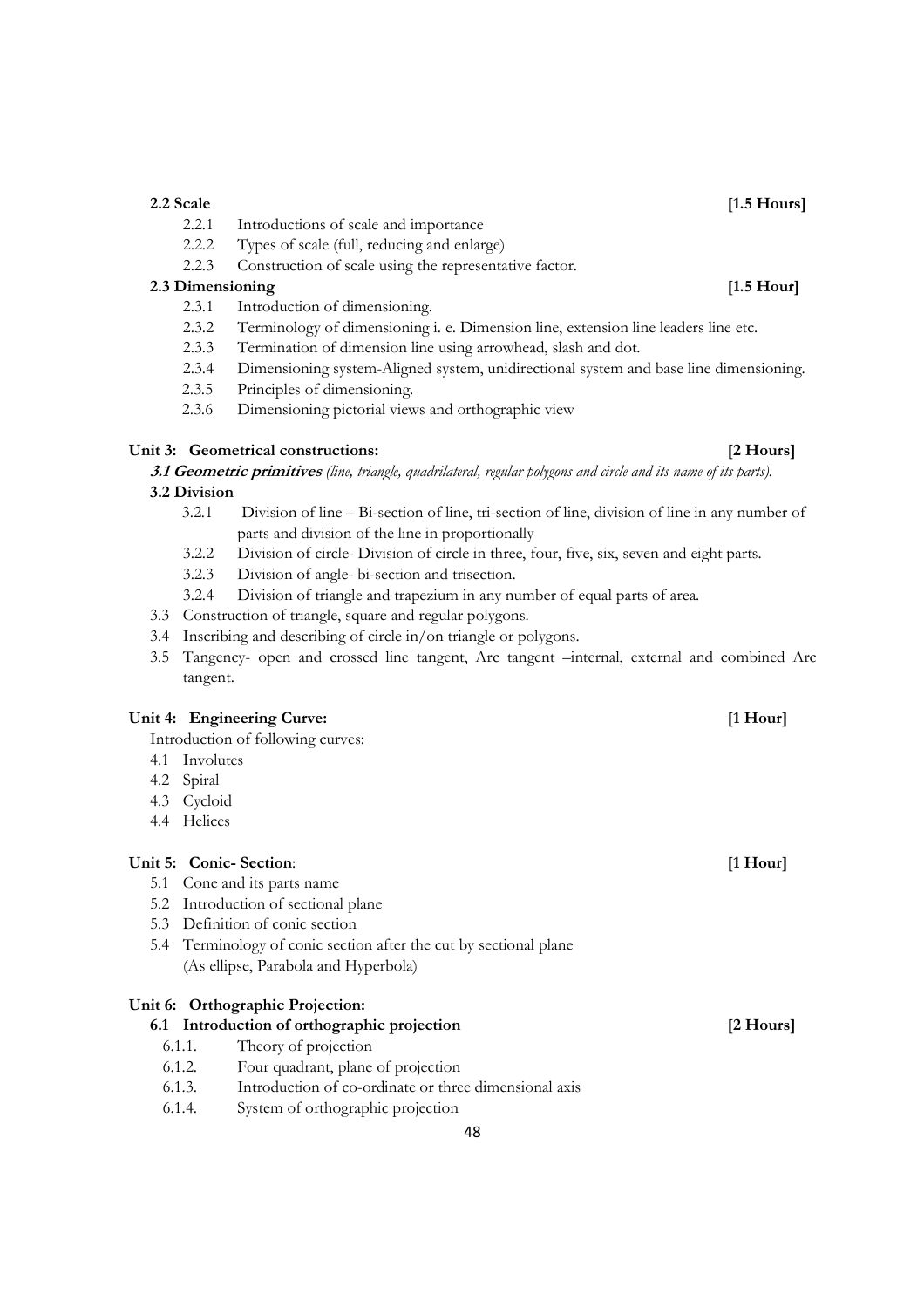- 6.1.5. Making of orthographic view
- 6.1.6. Analysis of object and its view

### **6.2 Point and line projection 10.5 Hour] 10.5 Hour**

- 6.2.1. Notation system on HP, VP and PP
- 6.2.2. Location of point /line i, e. where it is and projection on plane of projection
- 6.2.3. Position of line:- Perpendicular to one plane and parallel to the other, parallel to both plane and inclined to one or both planes

### **6.3 Plane projection [0.5 Hour]**

6.3.1. Perpendicular to one plane and parallel to the other, perpendicular to both planes, perpendicular to one plane and inclined to the other

### **6.4 Projection of solids [2 Hours]**

- 6.4.1. Orthographic projection of geometrical solid i.e. prism, cylinder and cone in simple Position.(simple position means axis- perpendicular to one plane(HP) and parallel to (VP) axis parallel to both planes
- 6.4.2. Orthographic projection of different model or work pieces. (at least 10 to 15 model pieces)

# **Practical (Class work sheet)**

### **Sheet No: 1** [6 Hours]

- **1.** Draw horizontal, vertical, inclined (45°, 135°, 30°,60°,120°,150°,75°,105° degree)line and circle using the drawing tools**,**
- **2.** Draw line type-visible (boarder), construction, dashed, (thick and thin), centre line, dimension, extension, leader line, section line, wavy line, continuous or short/break up line.

### **Sheet No: 2** [6 Hours]

- **1.** Practice free hand lettering exercise on upper and lower case vertical letter using horizontal and vertical guide line (at least one set).
- 2. Practice free hand lettering exercise on upper and lower case inclined letter with numerical using the horizontal and vertical guide line (at least one set).
- **3.** Practice free hand lettering exercise on upper case letter using horizontal guide line of different height letter of 10 to 3mm height.
- 4. Draw symbols of general civil /electrical/ plumbing work.
- 5. Perform paper size scheduling work (A0 to A4 size).

### **Sheet No: 3** [3 Hours]

- 1. Perform dimensional practicing exercise on aligned, unidirectional and base line dimension
- 2. Perform scale construction

### **Sheet No: 4 [9 Hours]**

1. Perform Line- bisection, trisection, line division any number of parts, with proportional division, circle division in three, four five, six, seven and eight parts, area of triangle and trapezoid division any number of equal parts.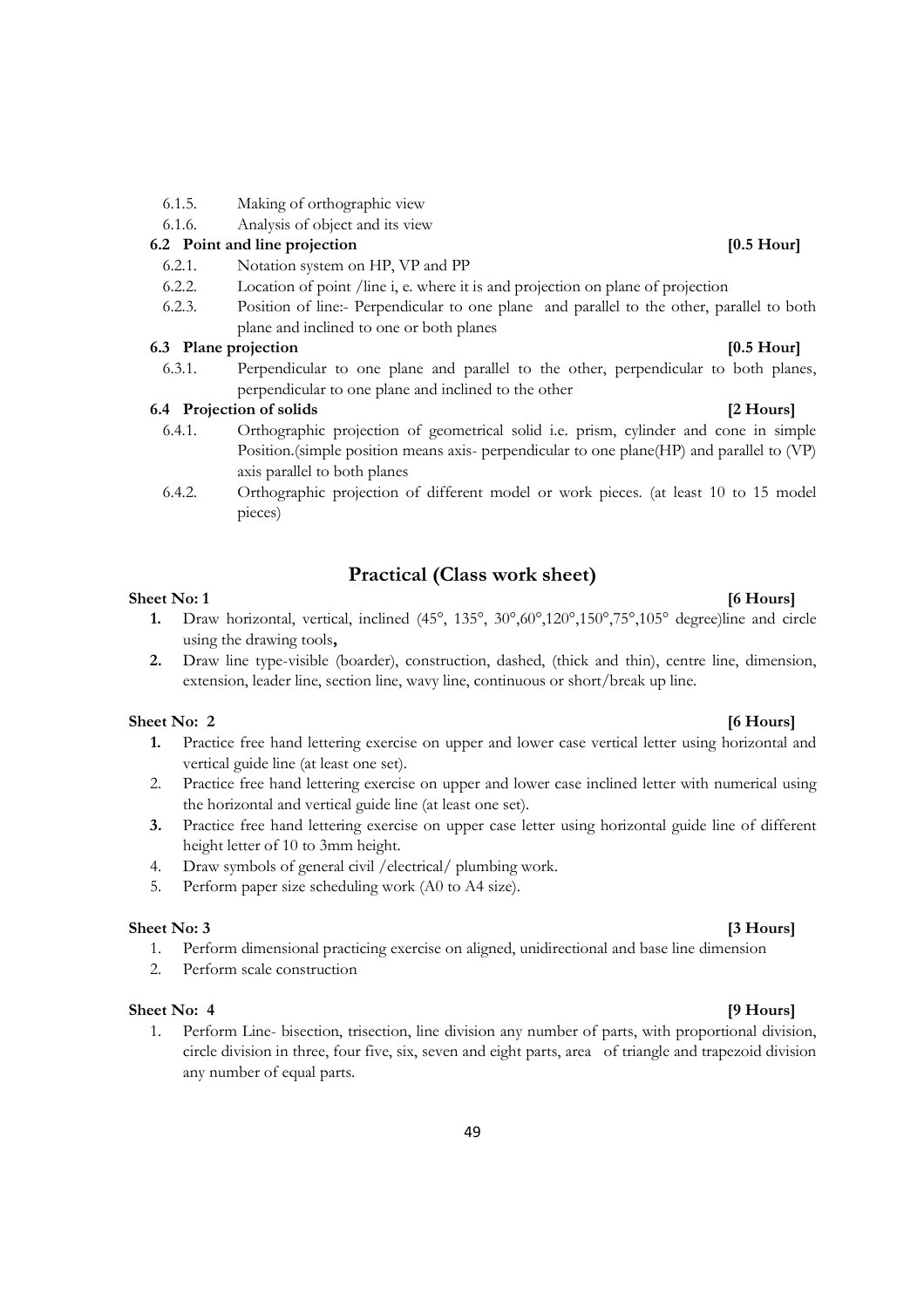- 2. Construct triangle by given sides, making equilateral triangle/square and regular Polygons (pentagon, hexagon, heptagon etc.)
- 3. Find the centre of Arc, making the circle touching the three points. Describing the circle on triangle, inscribe the circle in right angle triangle, Equilateral triangle, and scalene triangle and inscribing the circle in a sector.
- 4. Draw tangent from any point on circle, open and crossed line (belt) tangent. Arc Tangent-Internal, External and combined.

### **Sheet No: 5**

### Draw: **[6 Hours]**

- 1. Involutes- Line, triangle and circular involutes with tangent.
- 2. Spiral construction (mentioning the pole, vector radius, vector angle and Convolution)
- 3. Cycloid Cyclodical curve with tangent
- 4. Helices- Cylindrical helix with pitch angle, conical helix.

### **Sheet No: 6**

- 1. Ellipse-Concentric circle, oblong (Rectangle), Foci and Eccentricity method.
- 2. Parabola-Rectangle, offset, Tangent and Eccentricity method.
- 3. Hyperbola- Rectangle and Transverse axis method.

### **Sheet No: 7**

Perform/draw: **[6 Hours]** 

- 1. Point projection- Point projection by given location by first and third angle projection (At least two exercise)
- 2. Line projection-perpendicular to one plane and parallel to other plane, parallel to both planes, parallel to both plane inclined to one or both planes.

### **Sheet No: 8**

Perform/draw**: [3 Hours]** 

1. Plane of projection-Perpendicular to one plane and parallel to other, perpendicular to both the planes, perpendicular to one plane and inclined to other(At least three exercise)

### **Sheet No: 9**

Perform/draw: **[3 Hours]** 

1. Solid projection-Orthographic projection of simple geometrical solid in first and third angle projection.

### **Sheet No: 10 [12 Hours]**

1. Analyze the view and draw orthographic projection of flat, inclined and circular surfaced model (At least 15 exercises) of the given objects.

# Draw: **[6 Hours]**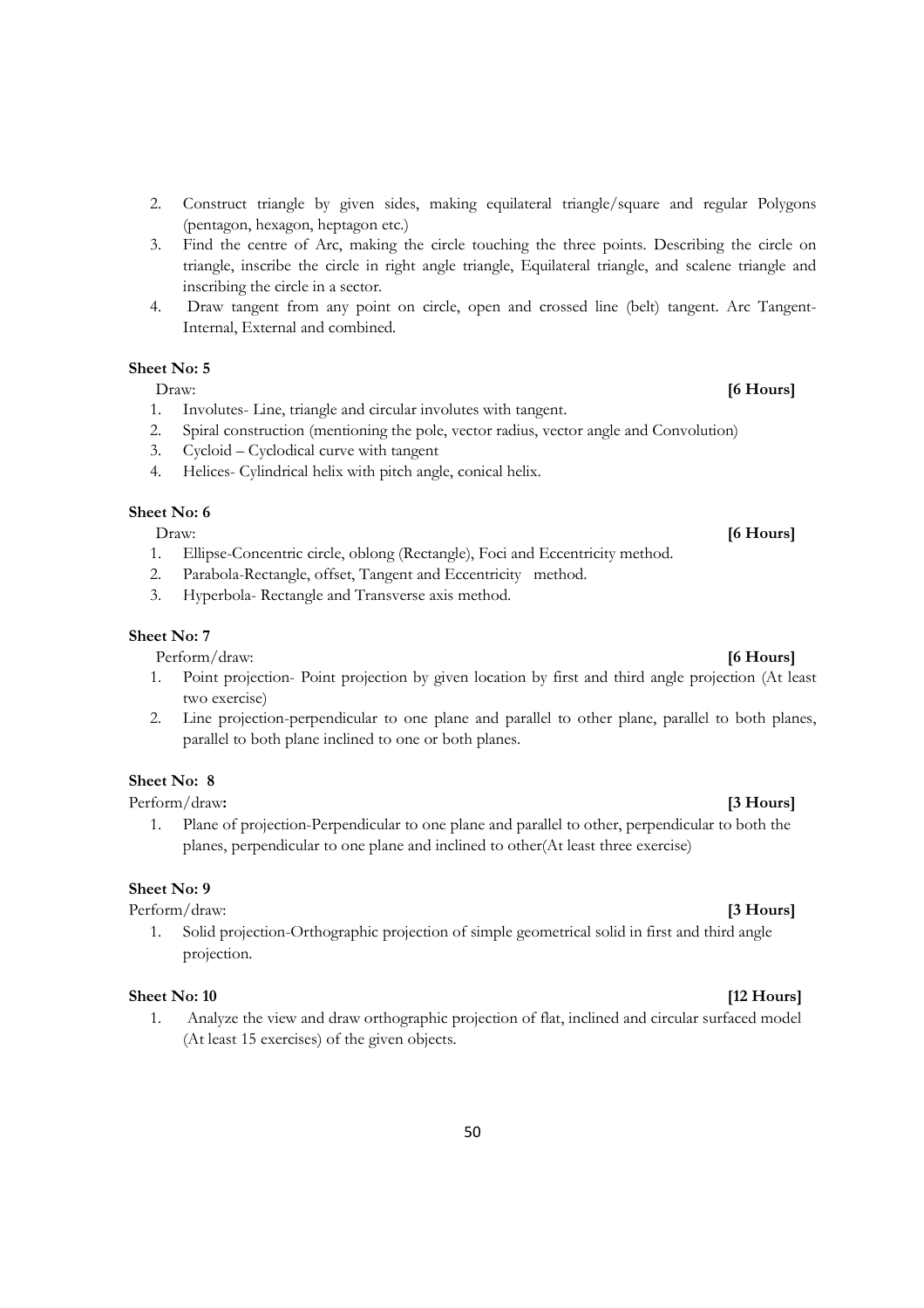### **References:**

- 1. Luzzadar W. I Fundamental of Engineering drawing. Prentice-Hall of India
- 2. S. Bogolyubov and A. Voinov, Engineering drawing. Mir Publishers, Moscow.
- 3. S. K Bogolyubov, Exercises in Machine Drawing. Mir publishers, Moscow.
- 4. K. Venugopal Engineering Drawing and Graphics, New age international (p) Ltd. India
- 5. Gill. P. S. Engineering Drawing, S. K. Kataria and sons India.
- 6. M. B. Shah and B.C. Rana, Engineering Drawing, Pearson India,
- 7. N. D. Bhatta and Panchal V.M. Engineering Drawing Charotar publishing House India.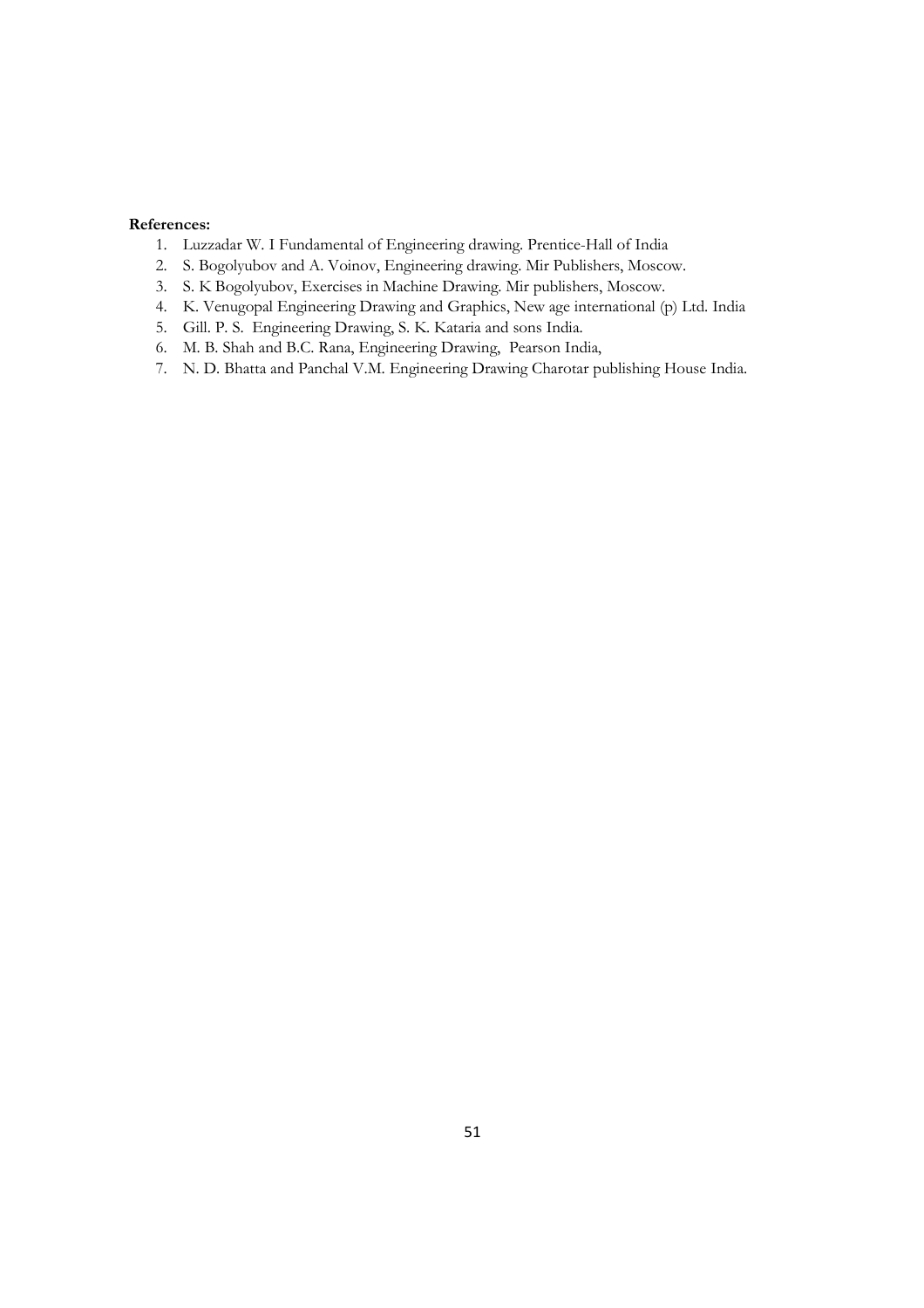# Second Semester

# **Subjects:**

- 1 EG 1201 SH Engineering Mathematics II
- 2 EG 1202 SH Engineering Physics II
- 3 EG 1203 SH Engineering Chemistry II
- 4 EG 1201 CE Workshop Practice II
- 5 EG 1202 CE Engineering Materials
- 6 EG 1201 AR Engineering Drawing II
- 7 EG 1211 CT Computer Application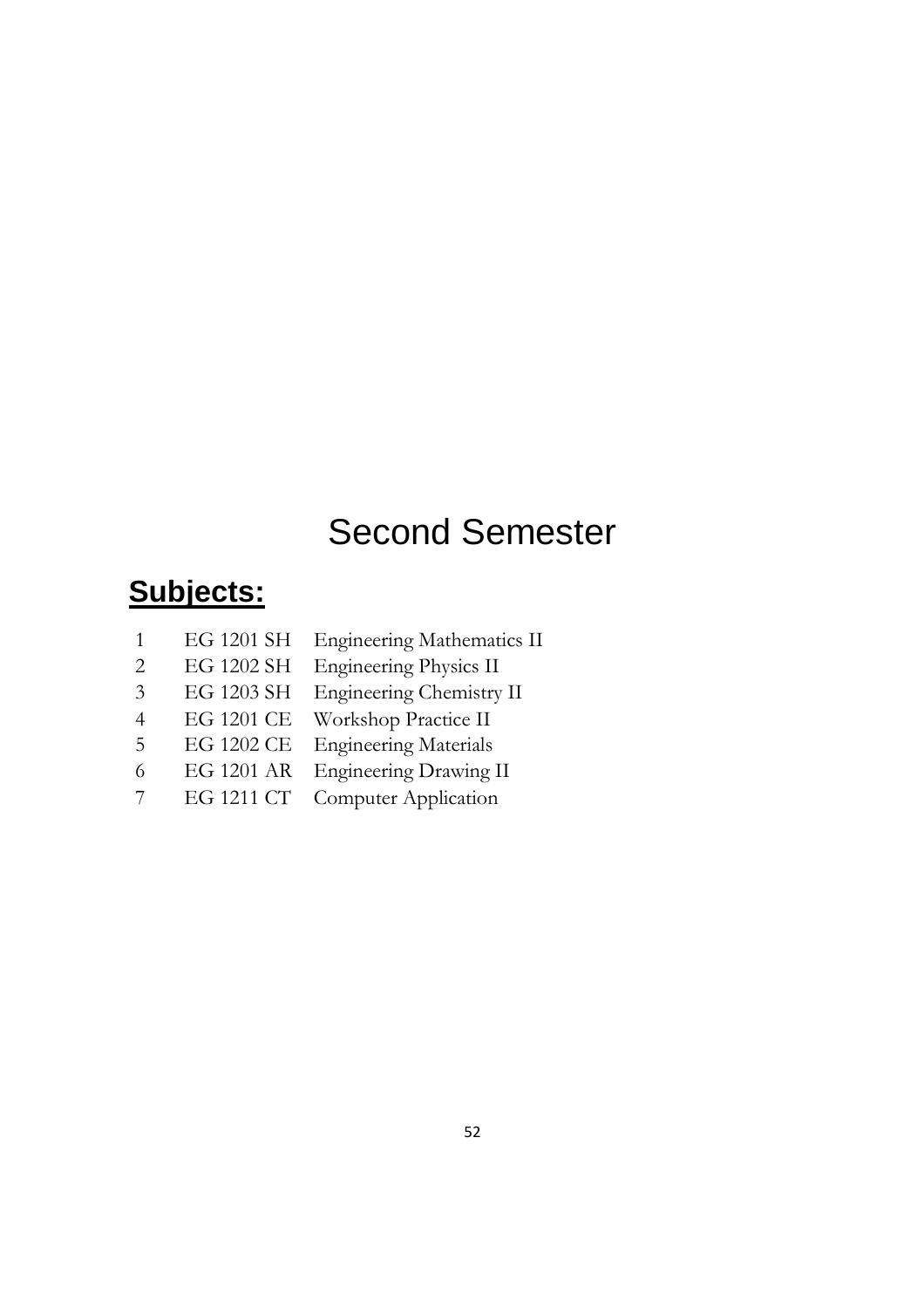# *Engineering Mathematics II*

**EG 1201 SH** 

 **Total: 4 hour /week Year: I Lecture: 3 hours/week Semester: II** Tutorial: 1 hours/week  **Practical: hours/week Lab: hours/week** 

### *Course Description:*

This subject consists of five units related to vectors; algebra; calculus; geometry; and statistics necessary to develop mathematical background helpful for the understanding and practicing the related engineering works.

### *Course Objectives:*

After the completion of this course, students will be able to:

- 1. Explain the concepts of vectors in plain and vectors in space and apply them in the field of the related engineering area
- 2. Explain the concepts of the complex numbers, linear inequalities and programming apply them in the field of the related engineering area.
- 3. Explain the concepts of determinants and matrices and apply them in the field of the related engineering area
- 4. Explain the concepts of determinants and matrices and apply them in the field of the related engineering area
- 5. Explain the concepts of applications of derivatives and areas of curves and apply them in the field of the related engineering:
- 6. Explain the concepts of coordinates in space and planes and apply them in the field of the related engineering area
- 7. Explain the concepts of statistics and apply them in the field of the related engineering area.

### *Course Contents:*

**Unit 1. Vectors: [9]**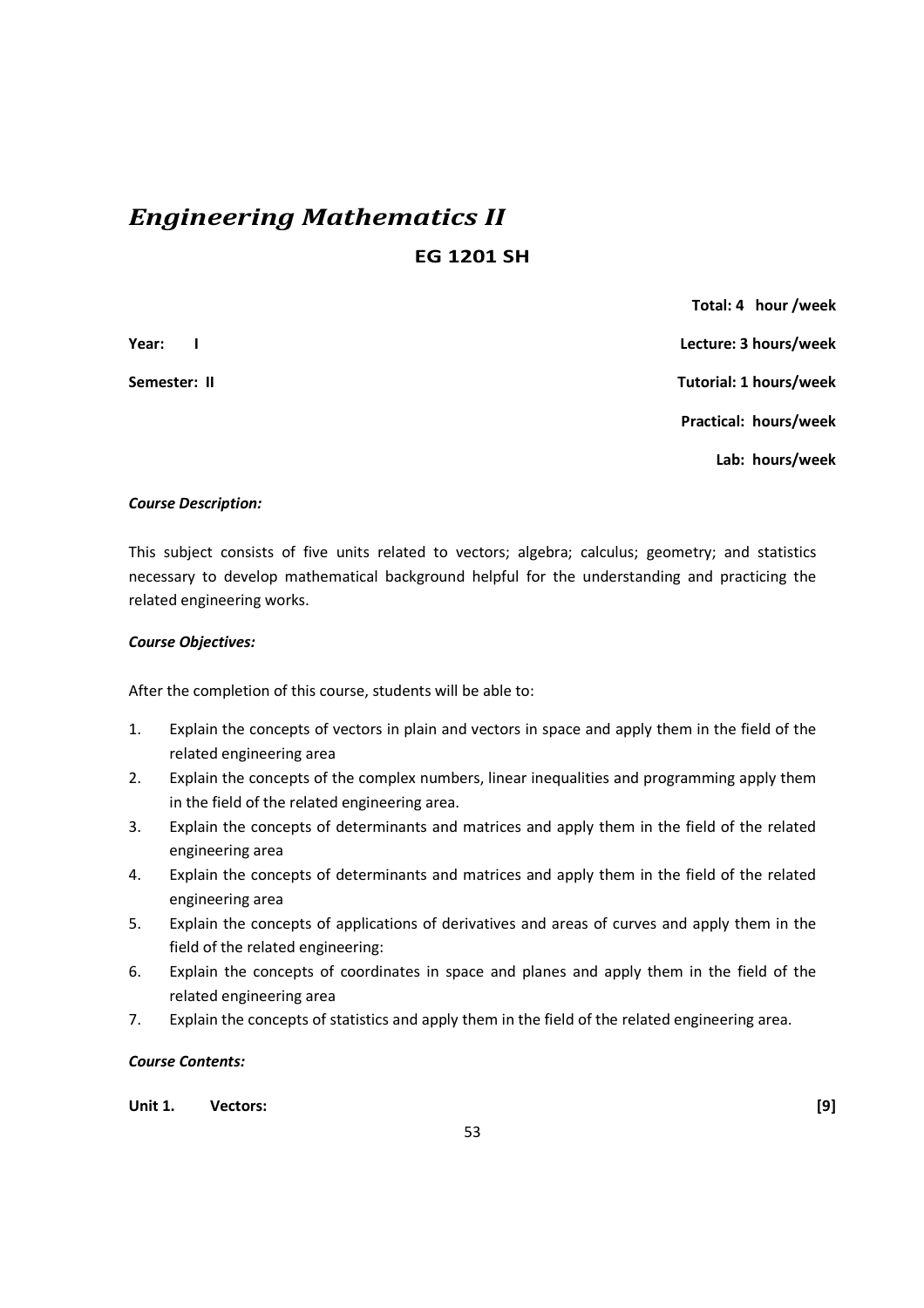- 1.1. Vectors in plane, addition and subtraction.
- 1.2. Composition and decomposition of vectors.
- 1.3. Vectors in space.
- 1.4. The unit vectors i, j, k
- 1.5. Product of two vectors-
	- dot product,
	- cross product,
- 1.6. Simple applications.

### **Unit 2. Algebra: [15]**

- 2.1. Complex number in the from A+ ib.
	- Algebra of complex numbers.
	- Polar representation of complex numbers.
- 2.2. De Moivre's theorem and its applications
- 2.3. Linear inequalities and their graphs.
	- System of linear inequalities in two variables,
	- System of linear inequalities in two variables,
	- Linear programming: Problems involving two variables under given linear constraints
- 2.4. Determinants and matrices,
	- Algebra of matrices,
	- Properties of determinants,
	- Ad joint and inverse of matrices.
	- Solution of linear equations using cramers' rule
	- Row equivalent matrices
	- Idea of polynomial equations

### **Unit 3. Calculus: [9]**

- 3.1. Applications of derivatives-
	- Tangents and normal to a curve taking slope as derivative
	- Maxima and minima of a function
	- Derivative as rate of change
- 3.2 Areas under curves:
	- Use of definite integral as limit of a sum to find areas under curves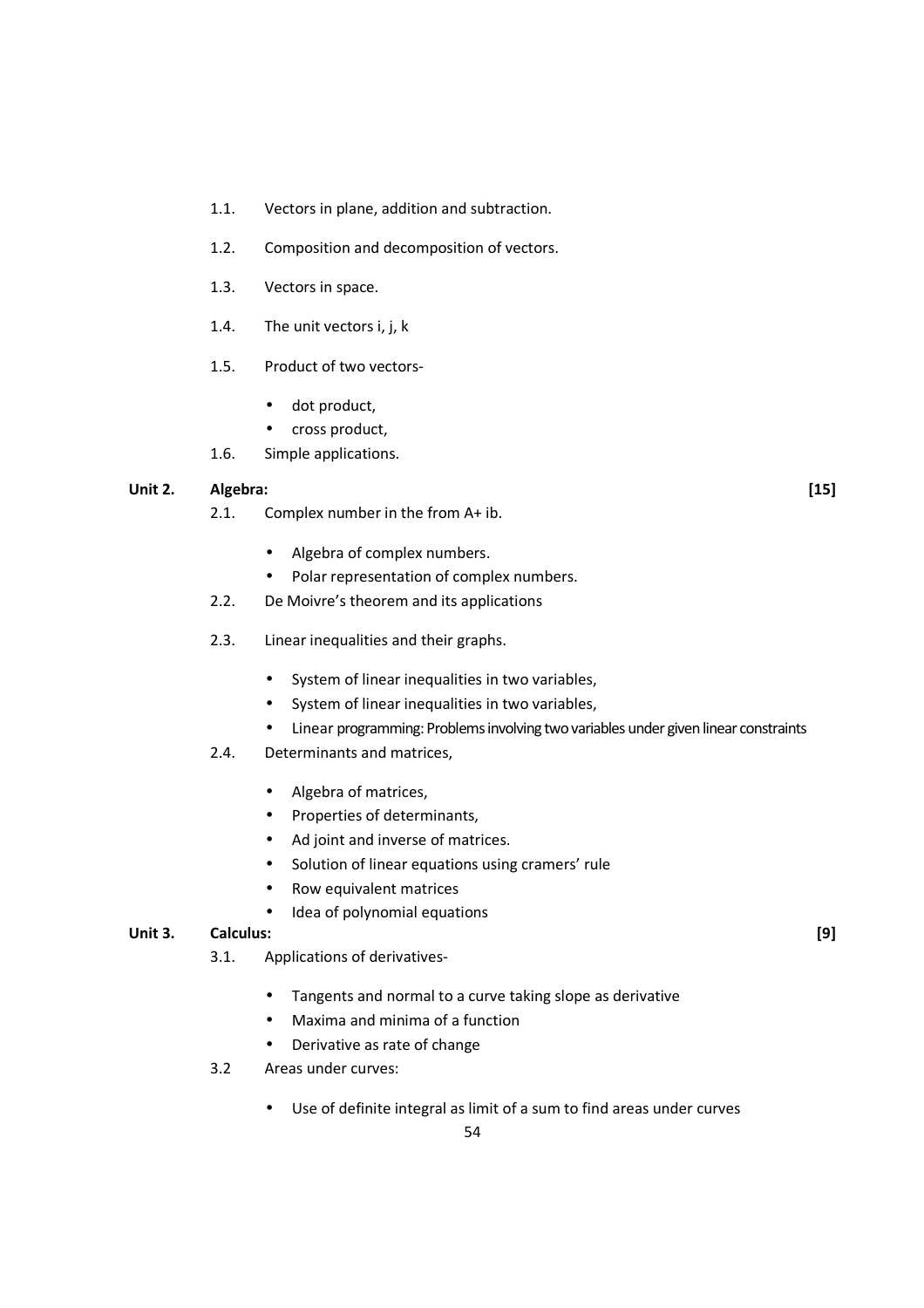- Areas of closed curves and
- Areas between curves.
- 3.3 Antiderivatives:
	- Curve tracing, maxima and minima
	- Rieman sums & integral
	- Application of fundamental theorem

### **Unit 4. Geometry: [6]**

- 4.1. Coordinates in space,
- 4.2. Coordinates in planes.

### **Unit 5. Statistics: [6]**

- 5.1. Statistics:
	- Introduction to statistics
	- Measures of Central Tendency
	- Measures of Dispersion
	- Moments, Skew ness and Kurtosis
	- Correlation and Regression
- 5.2. Probability:
	- Concept of Probability
	- Concept of conditioned probability
	- Concept of independent and dependent events
	- Concept of mutually exclusive events

### *Learning materials:*

- 1. A Textbook on Engineering mathematics (for Diploma in Engineering) part II, Bhim Prasad kafle, Makalu Publicartion House, Dillibazar, Kathmandu
- 2. A Text book of Statistics B.C. Bajracharya
- 3. Elementary Statistics H. C. Saxena
- 4. Statistical Methods Mrigendralal Singh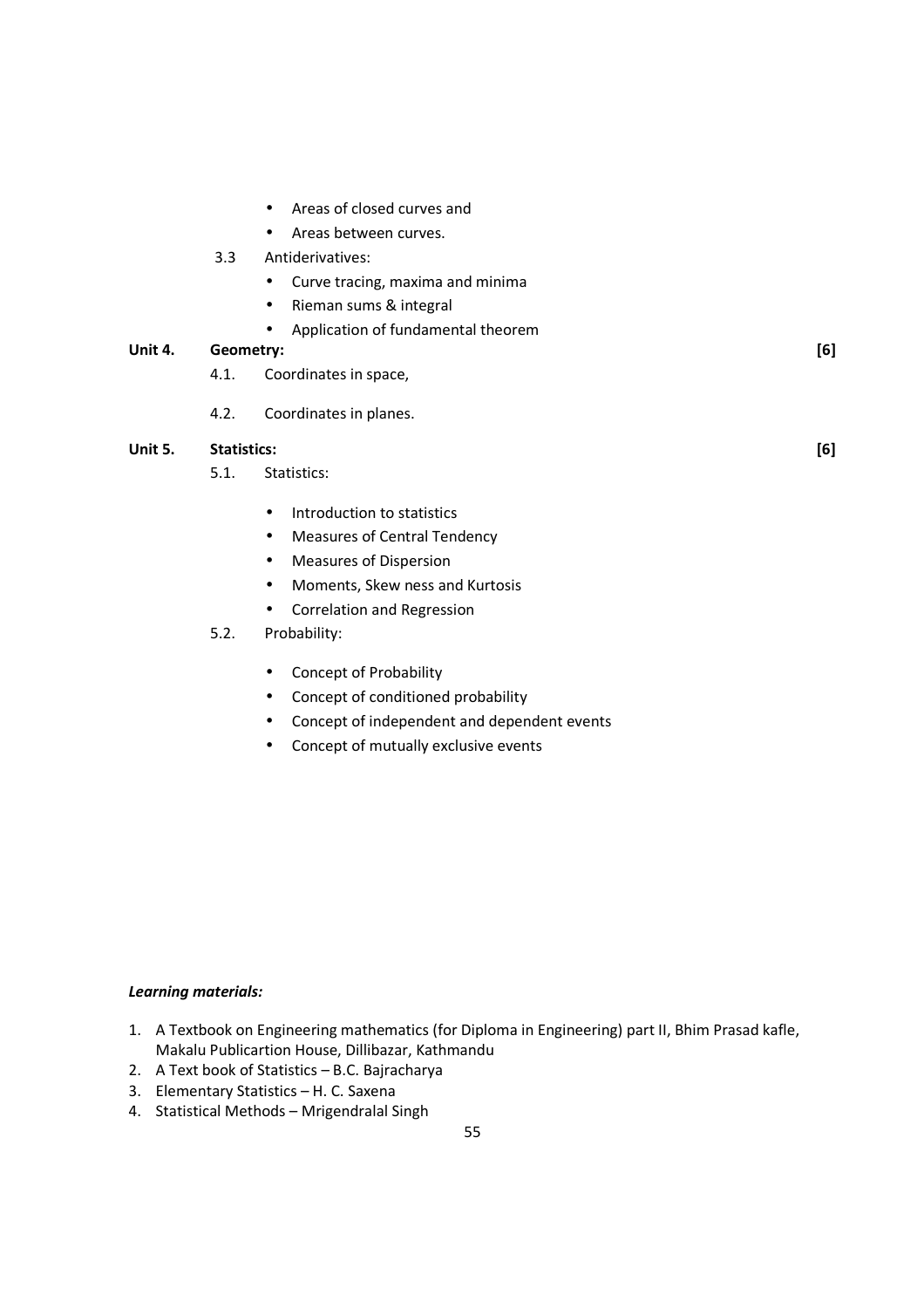- 5. Engineering Mathematics I, Hari Nandan Nath, Parishowar Acharya, Vudhyarthi Publisher and distributors, Bhotahity, Kathmandu
- 6. References to be selected by the related lecturer(s) from among the texts available in the market that meet the content needs of this subject.
- 7. The related institute may develop its own textbook and approve from the related authority so as to have a prescribed textbook of this subject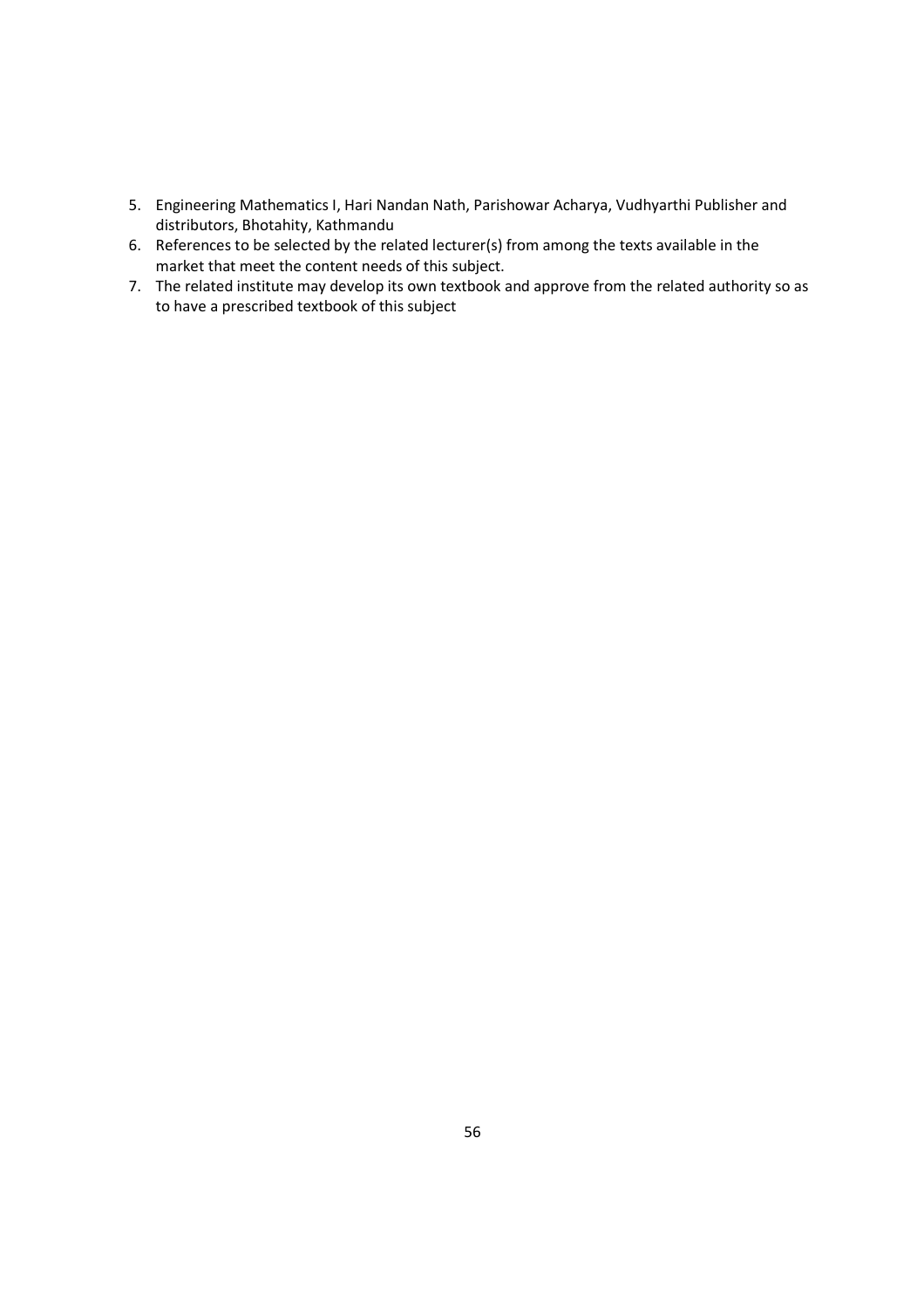# *Engineering Physics II*

# **EG 1202 SH**

 **Total: 6 hour /week Year: I Lecture: 3 hours/week Semester: II Tutorial: 1 hours/week Practical: hours/week Lab: 2 hours/week** 

### *Course Description:*

This subject consists of four units related to electricity, waves, properties of matter, and modern physics necessary to develop background in physics that supports for the understanding and practicing the related engineering works.

### *Course Objectives:*

After the completion of this course, students will be able to:

- 1. Explain the basic concepts related to the electricity and apply it in the field of the related engineering area
- 2. Explain the basic concepts related to the waves and apply it in the field of the related engineering area
- 3. Explain the basic concepts related to the properties of matter and apply it in the field of the related engineering area
- 4. Explain the basic concepts related to the modern physics and apply it in the field of the related engineering area.

### *Content Contents:*

### **Unit 1. Electricity: [16]**

- 1.1. Electrostatics:
	- Elementary charge, charging and induction.
	- Faraday's ice-pail experiment.
	- Idea of electric field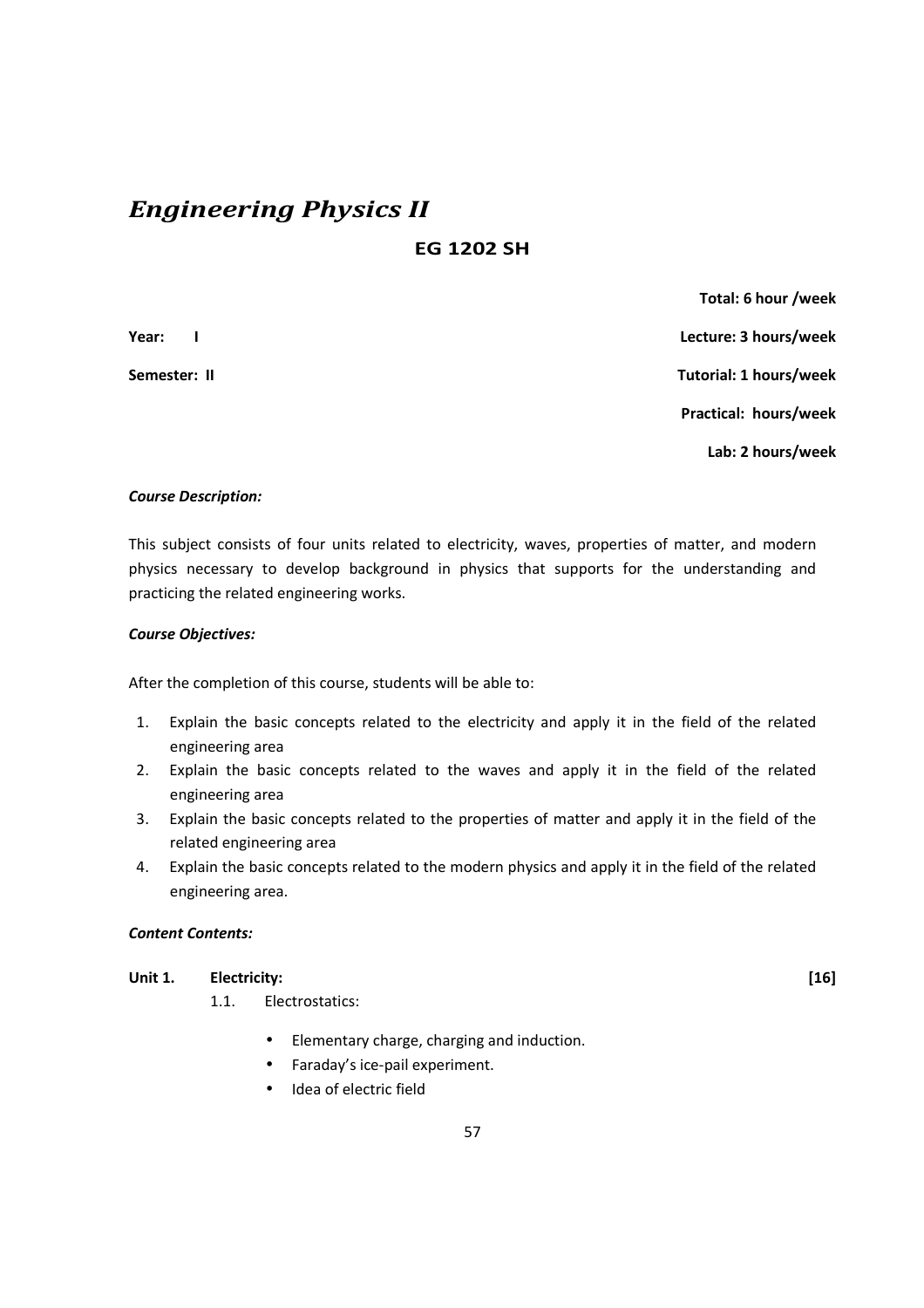- Lines of forces.
- Coulomb's law.
- Intensity of electric field.
- Electrostatic potential, equipotential.
- Surfaces.
- Potential and field strength.
- Potential gradient.
- Action of point.
- Van de Graaf generator.
- Capacitors.
- Different types of arrangement of capacitors.
- Energy storage.
- Action of dielectrics
- 1.2. Current electricity:
	- Basics:
	- D.C. Current.
	- Strength of Current.
	- Potential difference across a conductor.
	- Ohm's law and its verification.
	- Resistance and resistivity.
	- Electrical measurements:
	- Galvanometer, Ammeter and voltmeter
	- Conversion of Galvanometer into Ammeter and voltmeter
	- Potentiometer and comparison of emf and measurement of internal resistance
	- Kirchhoff's law and their use to analyze simple circuits, Whitestone bridge
	- Heating effect of current:
	- Joules law and it's verification, electric power, maximum power theorem
	- The rate of heating from the concept of p.d.
	- Thermoelectricity:
	- See-beck effect, variation of thermo e.m.f. with temperature
	- Peltier effect and
	- Thomson effect.
- 1.3. Magnetic effect of current and electromagnetism:
	- Magnetic forces and magnetic field of current:
	- Force experienced by charge moving in magnetic field.
	- Maxwell's crockscrew rule.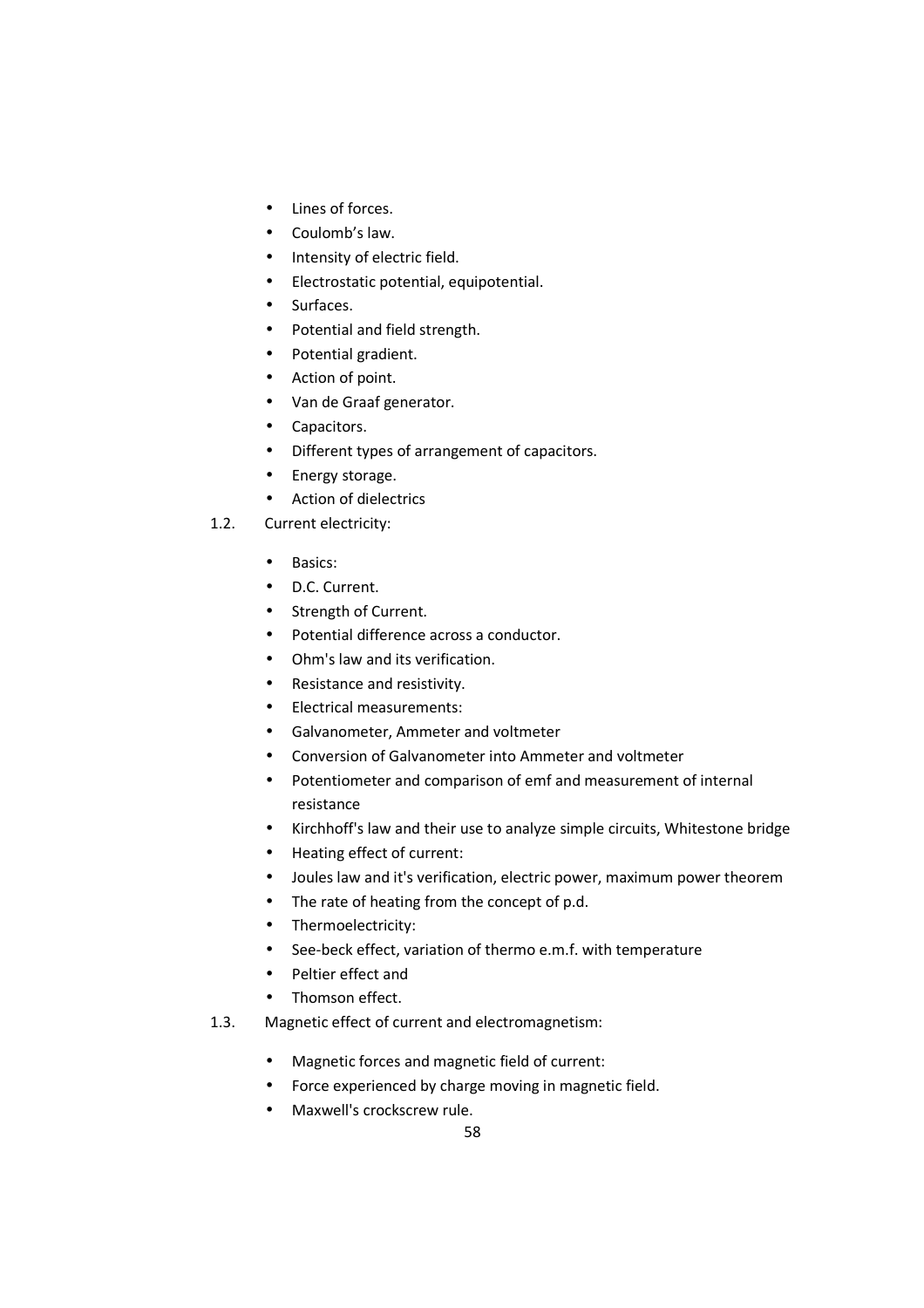- Force applied by magnetic field on current carrying conductor.
- Torque on current carrying coil in magnetic field.
- Theory of moving coil galvanometer.
- Biot-Savart's Law
	- Field due to a long straight conductor and due to circular coil.
	- Force between two parallel conductors carrying current.
- Ampere's law
	- Magic field due to the solenoid and long straight conductor.
- Electromagnetic induction:
- Faraday's law of electromagnetic induction and Lenz's law.
- Phenomenon of self-induction.
- A.C. generator.
- D.C. generator.
- Transformer.
- 1.4 Alternating current:
	- Instantaneous and effective values of current and voltage.
	- Phase between current and voltage across different elements of circuit.
	- Capacitive and inductive reactance.
	- Impedance.
	- Resonance.
	- Power in a.c. circuit

### **Unit 2. Waves: [9]**

- 2.1. Wave motion:
	- Wave motion.
	- Types of wave motion
	- Characteristics of wave motion
	- Wavelength, frequency and speed of waves
	- Speed of waves in different media.
	- Velocity of sound in air.
- 2.2. Wave phenomena:
	- Sound waves.
	- Beats and their formation.
	- Progressive waves.
	- Stationary waves.
	- Waves in strings and pipes: fundamental vibrations and overtones.
	- Intensity of sound.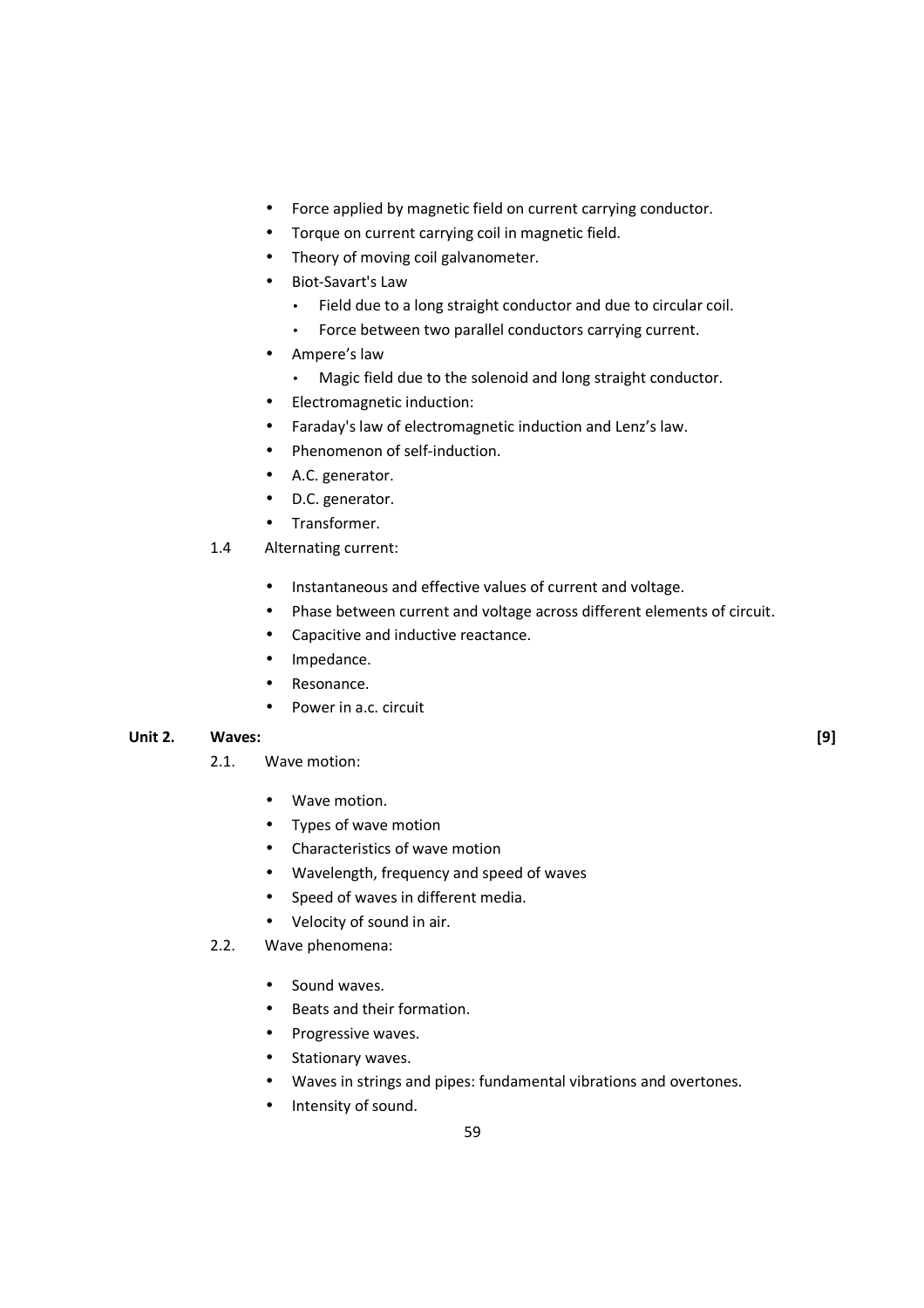- Intensity level.
- Inverse square law.
- 2.3. Physical optics:
	- Interference of light waves and coherent sources.
	- Phase difference and path difference. Young's double slit experiment.
	- Introduction of Diffraction of light waves.
	- Introduction of of Huygen's principle.
	- Polarization and un polarized lights, polarization by reflection(Brewster's law)

### **Unit 3. Properties of matter: [10]**

- 3.1 Elasticity:
	- Elasticity, Hook's law, Young's modules, Bulk modulus
	- Elasticity of shear.
- 3.2 Surface tension:
	- Intermolecular attraction in liquid, surface tension.
	- Cohesion and adhesion, angle of contact, capillary action
	- Coefficient of surface tension and surface energy (Only introduction).
- 3.3 Viscosity:
	- Stream line and turbulent flows.
	- Idea of liquid layer, Velocity gradient, Viscosity and its coefficient.
	- Comparison of viscosity with solid friction, Viscous forces, Stoke's law, Terminal velocity, determination of coefficient viscosity

### Unit 4. Modern physics: [10]

- 4.1 Atomic physics:
	- Photons, Photoelectric effect, Einstein's photoelectric equation and stopping potential for photoelectrons.
	- Motion of charged particles in simultaneously applied electric and magnetic fields, e/m for electron, Milliken's oil drop experiment. Bohr model for hydrogen atom. Energy level diagrams and spectral series.
	- X-rays: Production, nature and uses.
	- Laser (introduction only)
- 4.2 Semiconductors:
	- Energy states of valent electrons in solids, energy bands.
	- Semiconductors, intrinsic and doped, p-type and n-type semiconductors.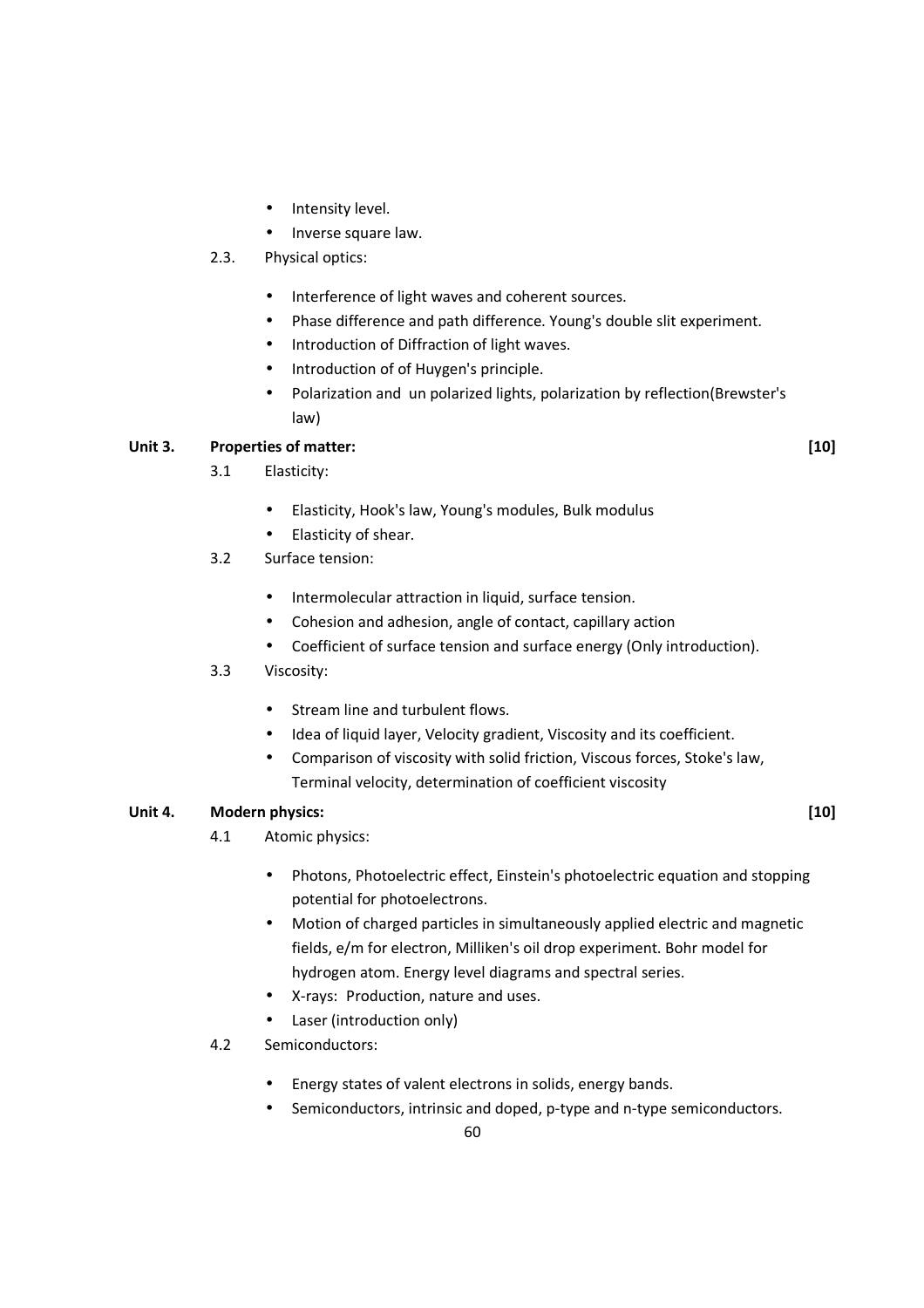- Majority and minority carries.
- Acceptors and donors, p-n junction, diode and depletion layer, forward and reverse bias.
- Rectifying property of diode
- Transistor and it's uses

### 4.3 Nuclear physics:

- Laws of radioactive disintegration: half life, mean life, and decay constant.
- Stable and radioactive nuclei.
- Binding energy and mass defect
- Fission and fusion.

### **Engineering Physics Practical II:** *[30]*

- 1. Determine specific resistance of a wire.
- 2. Determine the frequency of A.C. mains.
- 3. Study current voltage characteristics of a junction diode.
- 4. Determine speed of sound by resonance air column method.
- 5. Determine Young Modulus.
- 6. Verify Ohm's law.
- 7. Determine force constant of a helical spring oscillation method.
- 8. Compare Emfs of two cells by using potentiometer.
- 9. Study characteristic curves of npn transistor.
- 10. Determine unknown resistance by Wheatstone bridge method.

### *Learning materials:*

### *Text books:*

- 1. Advanced level physics by Nelkon and Parker Vth and later editions
- 2. A textbook of physics, part I and part II by Gupta and Pradhan
- 3. Numerical problems in Engineering Physics for Diploma in Engineering I & II, Pankaj Sharma Ghimire & Krishna Shrestha, S.K. Books, Dhapasi, Kathmandu

### *Text book for laboratory work:*

1. Physics Practical Guide by U.P. Shrestha, RPB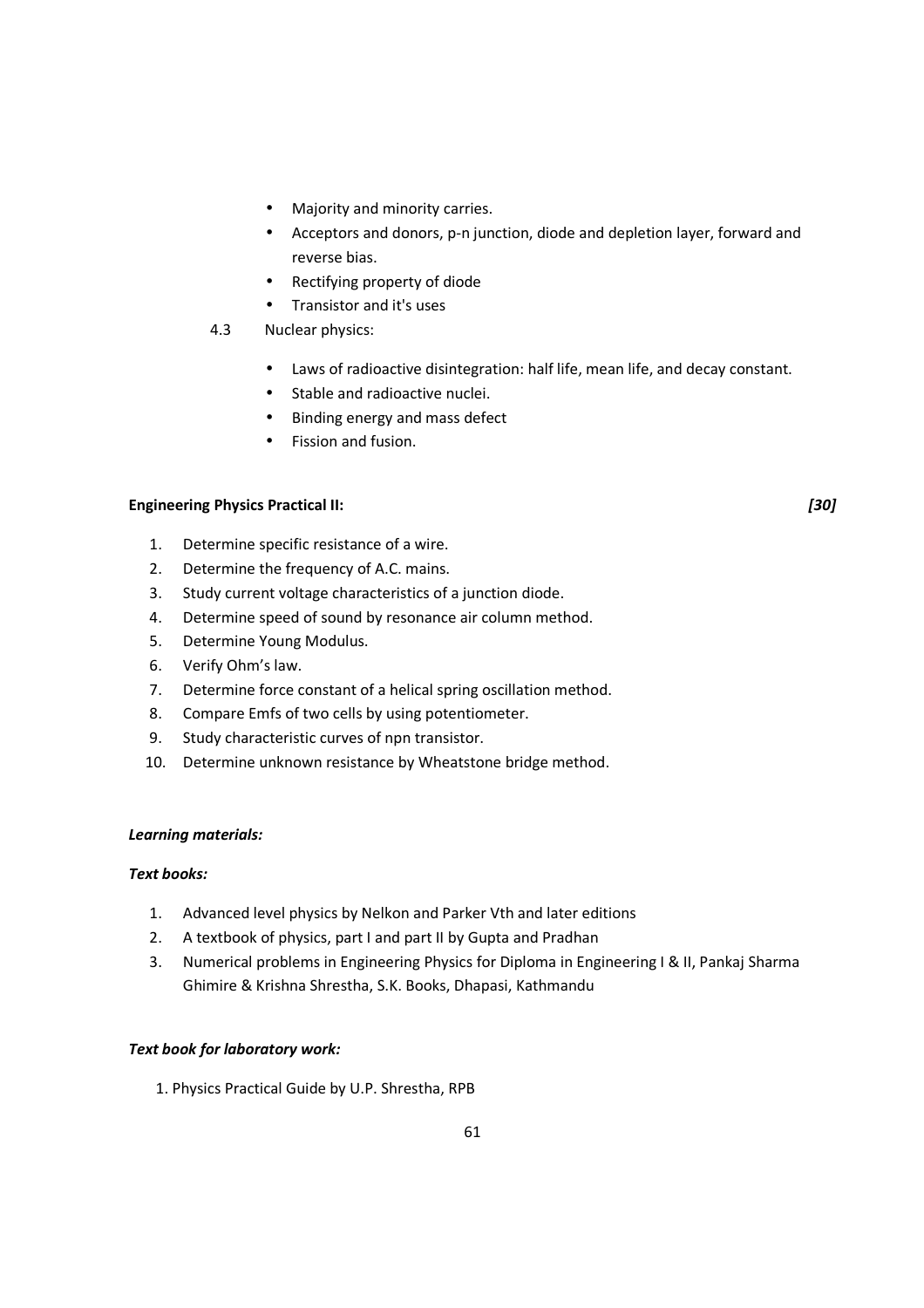### *Other learning materials:*

- 3. References to be selected by the related lecturer(s) from among the texts available in the market that meet the content needs of this subject
- 4. The related institute may develop its own textbook and approve from the related authority so as to have a prescribed textbook of this subject.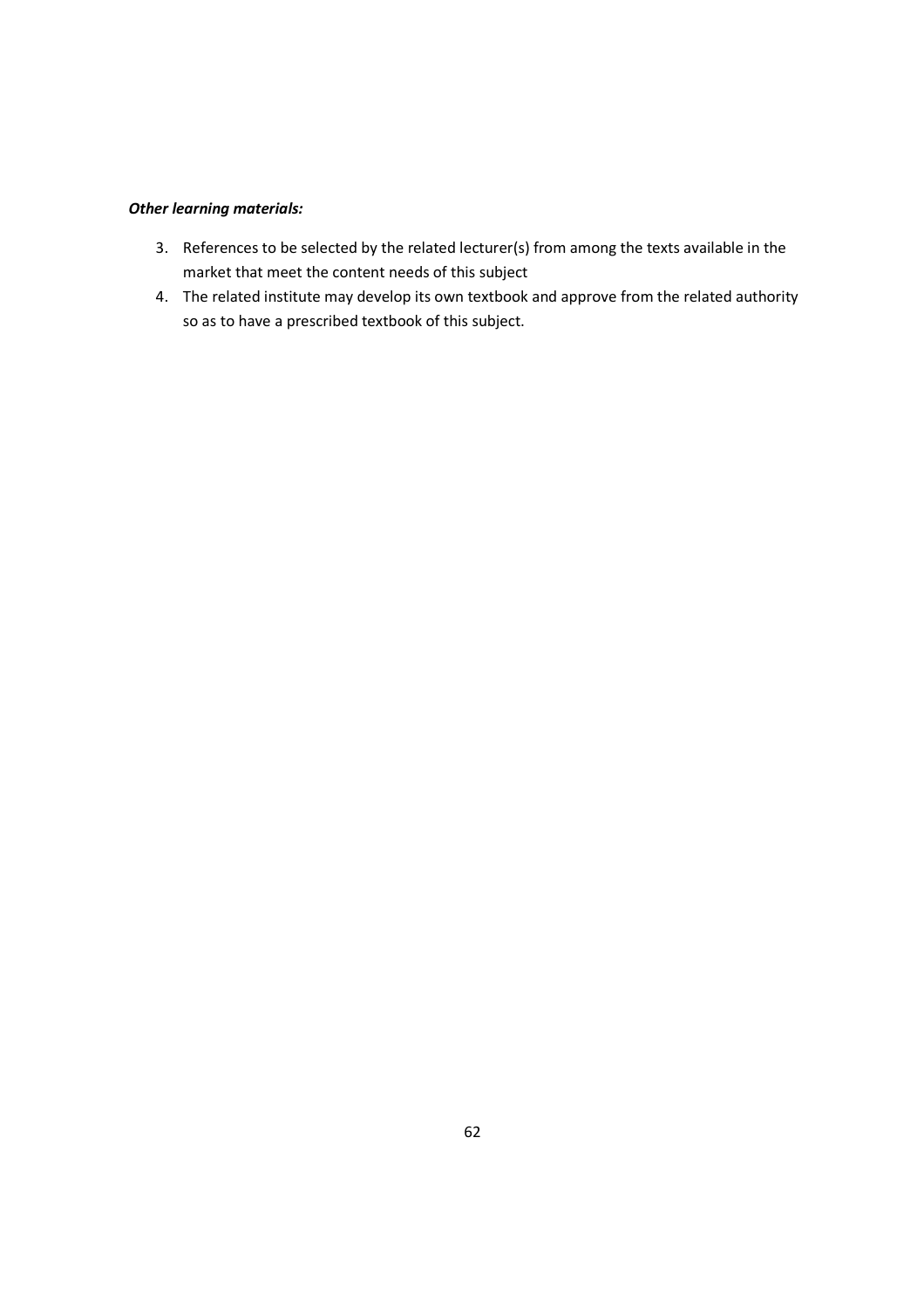# *Engineering Chemistry II*  **EG 1203 SH**

 **Total: 6 hour /week Year: I Lecture: 3 hours/week Semester: II Tutorial: 1 hours/week Practical: hours/week Lab: 2 hours/week** 

### *Course Description:*

This subject consists of three units related to nonmetals and their compounds; metals and their compounds; and organic compounds and synthetic materials necessary to develop background in chemistry that supports for the understanding and practicing related engineering works.

### *Course Objectives:*

After the completion of this subject, students will be able to explain the basic concepts related to the followings and apply them in the field of related engineering works:

- 1. Nonmetals and their compounds
- 2. Metals and their compounds
- 3. Organic compounds and synthetic materials

### *Course Content:*

### **Unit: 1: Non-metals and their compounds: [20]**

- 1.1 Water:
	- **Source of water**
	- Hard and soft water
	- Removal of temporary and permanent hardness of water
	- Water treatment of domestic and industrial purpose
- 1.2 Ammonia: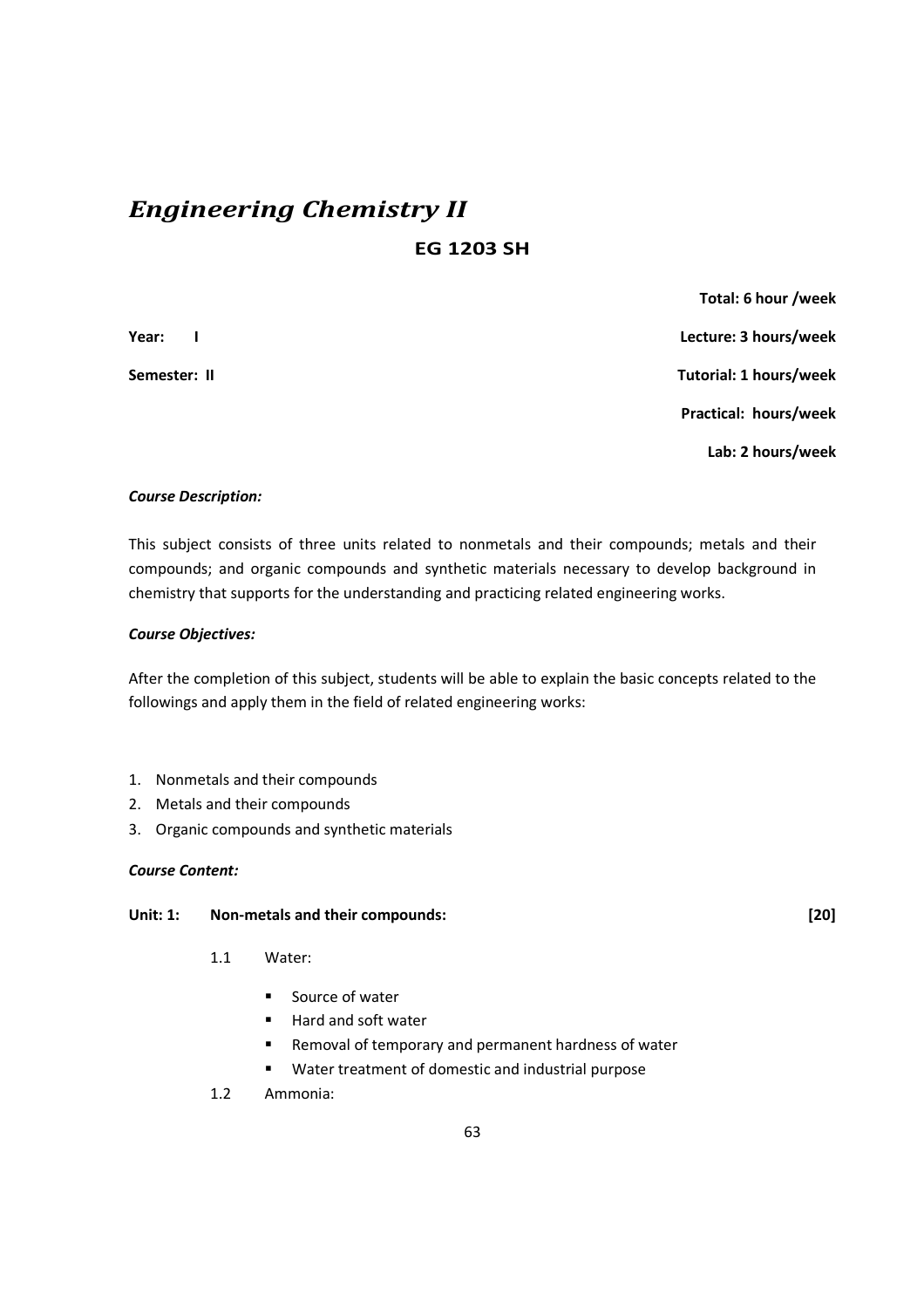- **Lab preparation**
- **Manufacture by Haber's process**
- **Properties and uses**
- 1.3 Nitric acid:
	- **Manufacture by Ostwald's process**
	- **Properties and uses.**
	- **Nitrogen cycle**
	- **Fixation of Nitrogen**
	- **•** Chemical fertilizers
	- Oxides of nitrogen as pollutant (general concept)
	- Acid rain (due to oxides of nitrogen and oxide of Sulphur "Sulpher dioxide")
- 1.4 Halogens (Chlorine):
	- **Lab preparation**
	- **Properties and uses**
- 1.5 Hydrochloric acid:
	- **Lab preparation**
	- **Properties and uses**
- 1.6 Hydrogen Sulphide:
	- **Lab preparation**
	- **Properties and uses**
- 1.7 Sulphuric acid:
	- **Manufacture by contact process)**
	- **Properties and uses**
- 1.8 Carbon and its compounds:
	- Allotropes of carbon (reference of diamond & graphite & their structure).
	- Oxides of carbon (Ref. carbon dioxide & carbon mono oxide as pollutants) general idea only

### Unit: 2: Metals and their compounds: *If a set of a set of a set of a set of a set of a set of a set of a set of a set of a set of a set of a set of a set of a set of a set of a set of a set of a set of a set of a set of*

- 2.1 General study of metals and their components:
	- Difference between metal and non metal
	- Combined & free state of metals
	- Chemistry of Metallic Carbonates, Sulphates, Chlorides and Nitrates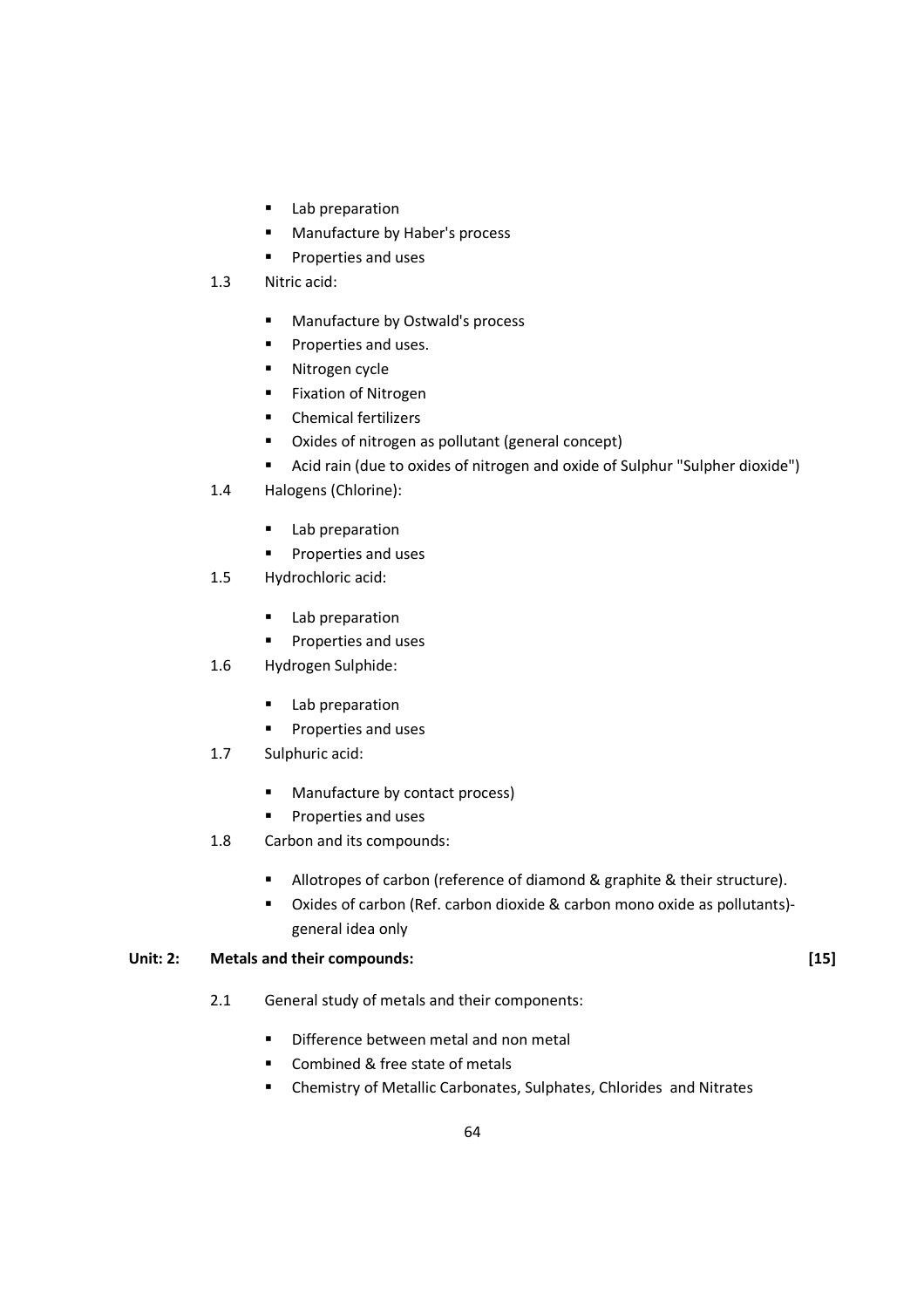- 2.2 Alkali metals:
	- General characteristics of Alkali metals
	- **Properties & uses of sodium**
- 2.3 Alkaline earth metals:
	- General characteristics of the Alkaline earth metals
	- **Properties & uses of calcium**
- 2.4 Aluminum:
	- Properties and uses
- 2.5 Coinage metals:
	- General properties of coinage metals
	- **Properties and uses of cupper**
- 2.6 Zinc:
	- Properties & uses
- 2.7 Iron:
	- Properties & uses
- 2.8 Lead:
	- Properties & uses
- 2.9 Alloys:
	- **•** Definition
	- **Purpose of making alloys**
	- **Types of alloys**

### Unit: 3: Organic compounds and synthetic materials: [10]

- 3.1. Organic compounds
	- Organic compounds:
		- **Historical background, classification, and nomenclature**
		- **Functional groups and homologous series**
	- Saturated hydrocarbon: Properties of Methane
	- Unsaturated hydrocarbon: Properties of Ethylene and Acetylene
	- Aromatic compounds:
		- **•** Definition
		- **EXECOMPARISON OF ALIPTANIE AND AT ADDET** Compounds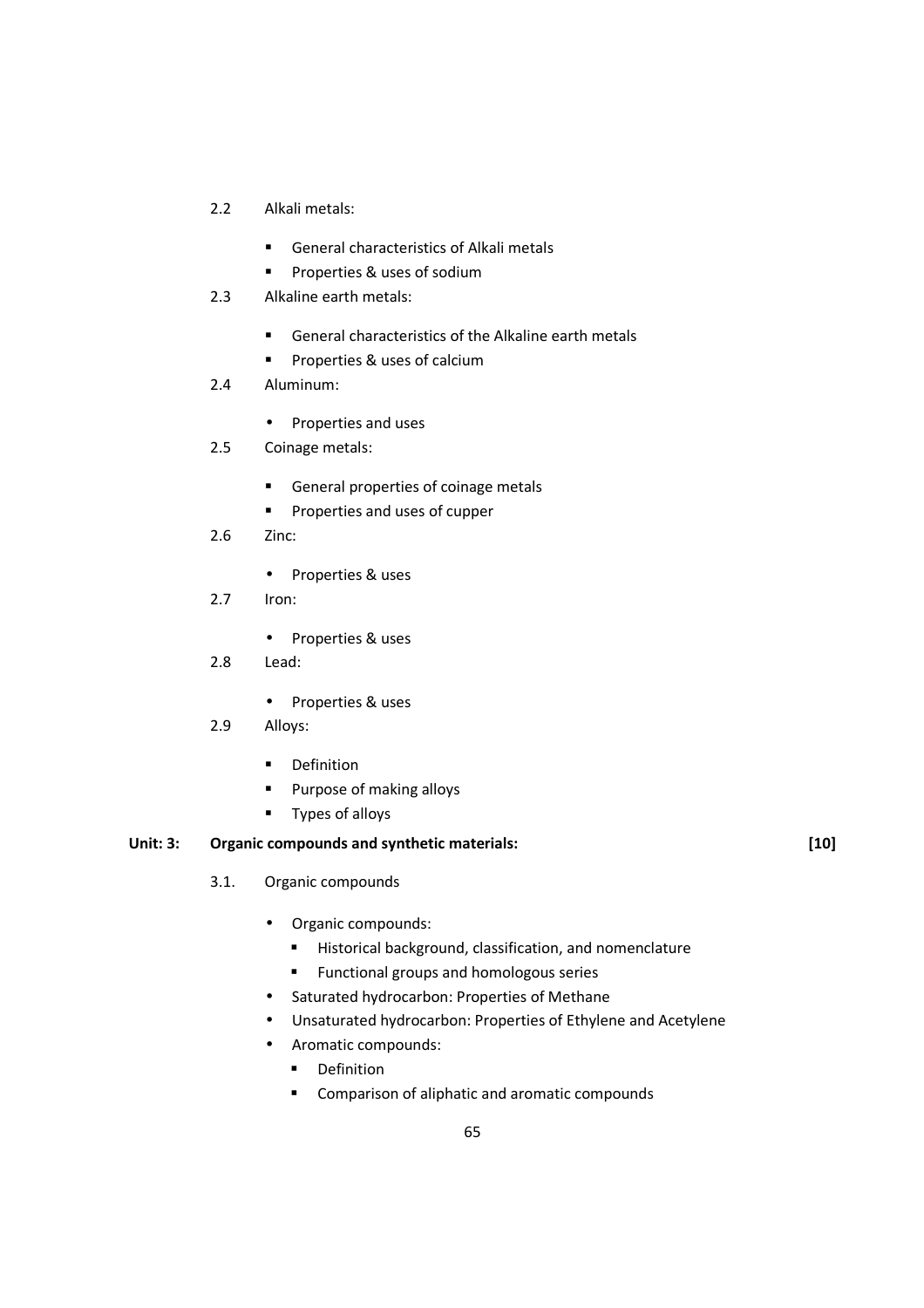**Properties of Benzene** 

# 3.2. **Synthetic materials:**

- Polymer and polymerization
	- **•** Definition
	- **Types of polymer**
- Rubber:
	- **Types (Natural and Synthetic)**
	- **Preparation and uses.**
- Polyvinyl chloride (PVC):
	- **Preparation and uses**
- Polythene:
	- **Preparation and uses**

### **Engineering Chemistry Practical II:**

| 1.  | To compare the hardness of different types of water                                                                                                                                                                   | $[2]$        |
|-----|-----------------------------------------------------------------------------------------------------------------------------------------------------------------------------------------------------------------------|--------------|
| 2.  | To prepare Bakelite (resin) in the laboratory                                                                                                                                                                         | $[2]$        |
| 3.  | To determine the condition in which corrosion takes place                                                                                                                                                             | $[2]$        |
| 4.  | To investigate the action of acids on some metals (Zn, Mg, Fe, Al, Sn                                                                                                                                                 |              |
|     | & Cu) (acids: HCl, $H_2SO_4$ (dil.)& HNO <sub>3</sub> (dil)                                                                                                                                                           | $[2]$        |
| 5.  | To prepare and study the properties of hydrogen gas                                                                                                                                                                   | $[2]$        |
| 6.  | To prepare and study the properties of ammonia gas                                                                                                                                                                    | $[2]$        |
| 7.  | To prepare and study the properties of hydrogen Sulphide gas. (This gas should<br>be prepare individually in woulf bottle but in Kipp's apparatus commonly)                                                           | not<br>$[2]$ |
| 8.  | To detect the acid radicals (CI, $NO_3^-$ , $SO_4^-$ , $CO_3^-$ ) by dry and wet ways                                                                                                                                 | (4)          |
| 9.  | To detect the basic radicals (Cu <sup>++</sup> , Al <sup>+++</sup> , Fe <sup>+++</sup> , Zn <sup>++</sup> , CO <sup>++</sup> , Ni <sup>++</sup> , Ca <sup>++</sup> , Ba <sup>++</sup> , Mg <sup>++</sup> )by wet ways | [6]          |
| 10. | To detect the acid and basic radicals (complete salt analysis)                                                                                                                                                        | [6]          |

### *Textbooks:*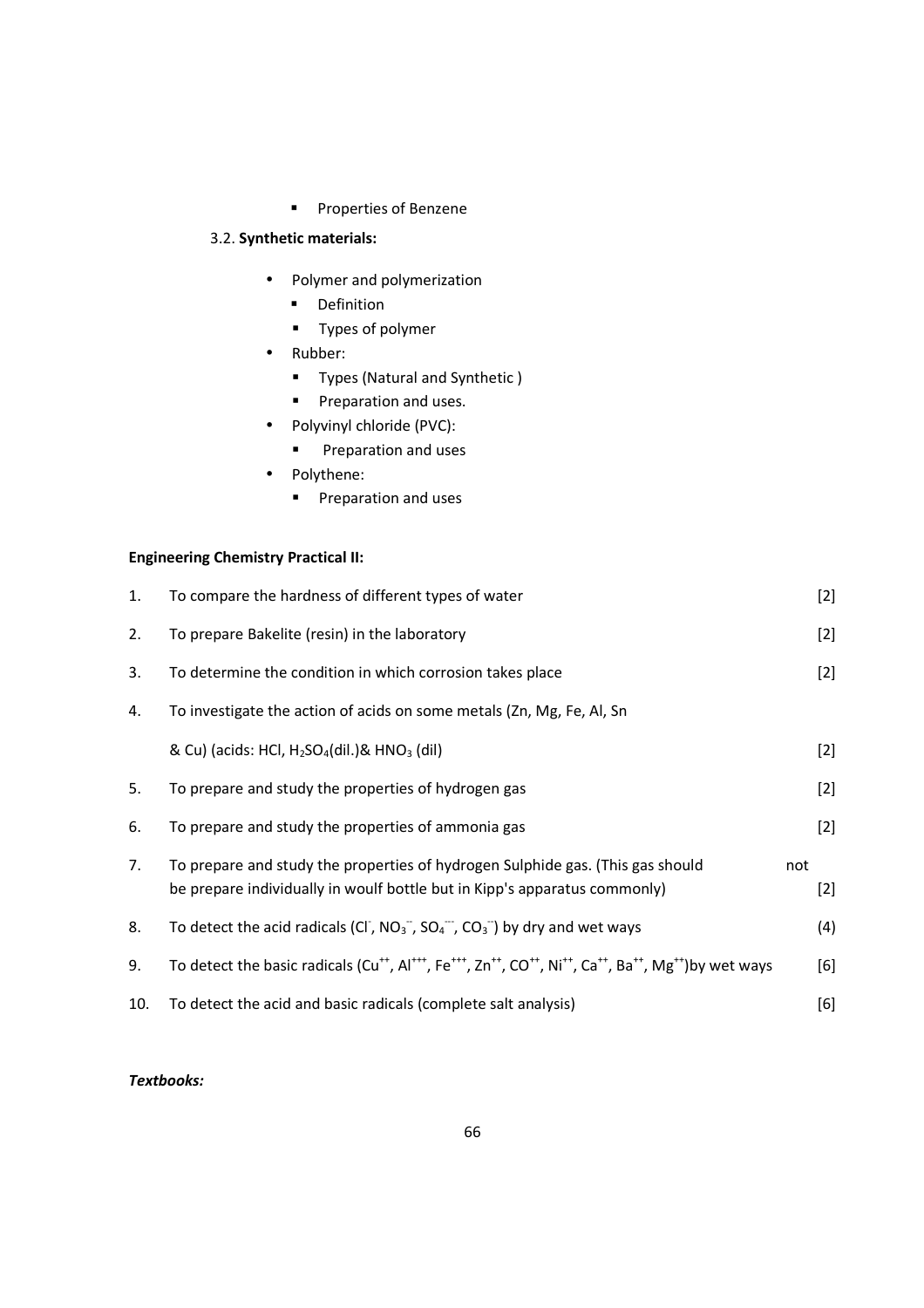- 1. Foundations of chemistry, Vol-2, M.K. Sthapit and R.R. Pradhananga
- 2. A text Book of chemistry, Jha & Guglani
- 3. A text Book of Organic Chemistry, B.S. Bahl & Arun Bahl
- 4. Elementary qualitative analysis, M.K.Sthapit and C.B.Tuladhar
- 5. Elementary practical chemistry, MK.Sthapit

### *Reference books:*

- 1. Inorganic chemistry, Bahl & Tuli
- 2. Elementary Organic Chemistry, P.N. Bargava
- 3. Fundamentals of chemistry, K.R. Palak
- 4. A text Book of Inorganic Chemistry, L.M. Mitra
- 5. Engineering Chemistry, M.L. Sharma, K.M. Shrestha, P.N. Choudhary
- 6. A Text book of Engineering Chemistry, Prakash Poudel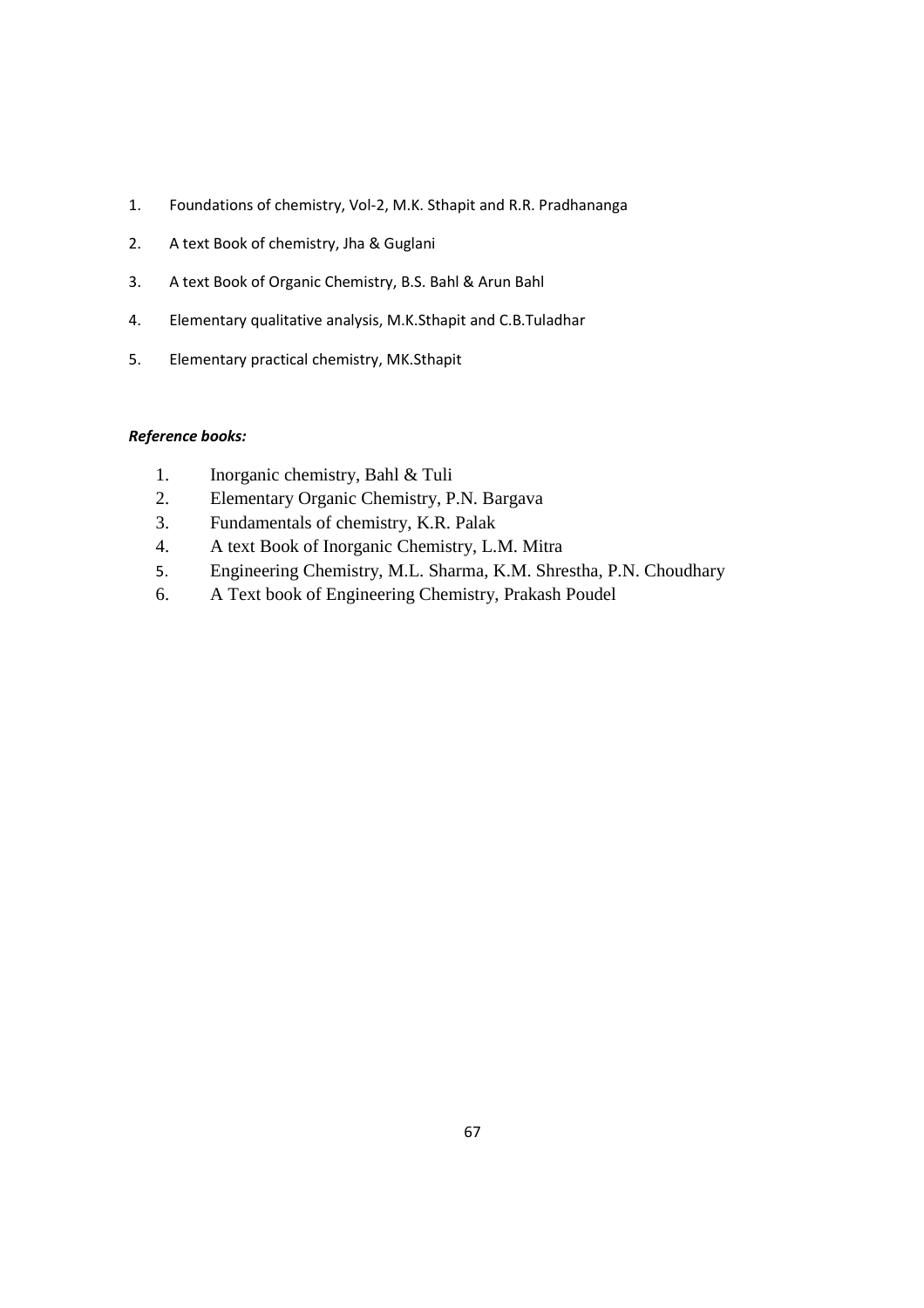# **Workshop Practice II EG 1201 CE**

**Year: I Total: 10 hours /week Semester: II Lecture: 2 hours/week Tutorial: hours/week Practical: 8 hours/week Lab: hours/week**

### **Course description:**

This course intends to impart basic knowledge and skills on electricity and carpentry works.

### **Course objectives:**

After the completion of this course students will be able to:

- 1. Understand the basic concept of electricity;
- 2. Understand the basic concept of wood work;
- 3. Perform house wiring works and
- 4. Perform simple wood works.

# **Part 1: Electricity**

**Total: 5 hours /week Lecture: 1 hour/week Tutorial: hours/week Practical: 4 hours/week**

### **Course description:**

This part of the course focuses on familiarization of electricity and its application. It intends to impart knowledge and skills on Electrical accessories, Electrical energy, Electric symbols, House appliances and building wiring.

### **Course objectives:**

After the completion of this course, students will be able to:

- 1. Understand the concept of electricity;
- 2. Identify electric symbols and accessories;
- 3. Identify tools/equipment and its safety requirement of wiring system;
- 4. Identify major components of electrical system and its installation procedure and
- **5.** Connect lighting circuits and signal circuits.

### **Course Contents:**

### **Theory**

Unit 1 Introduction of electricity **and a set of the COV [1 Hour] [1 Hour]** 

- 1.1. History of electricity
- 1.2. Generation of electricity
- 1.3. Scope of electricity
- 1.4. Types of current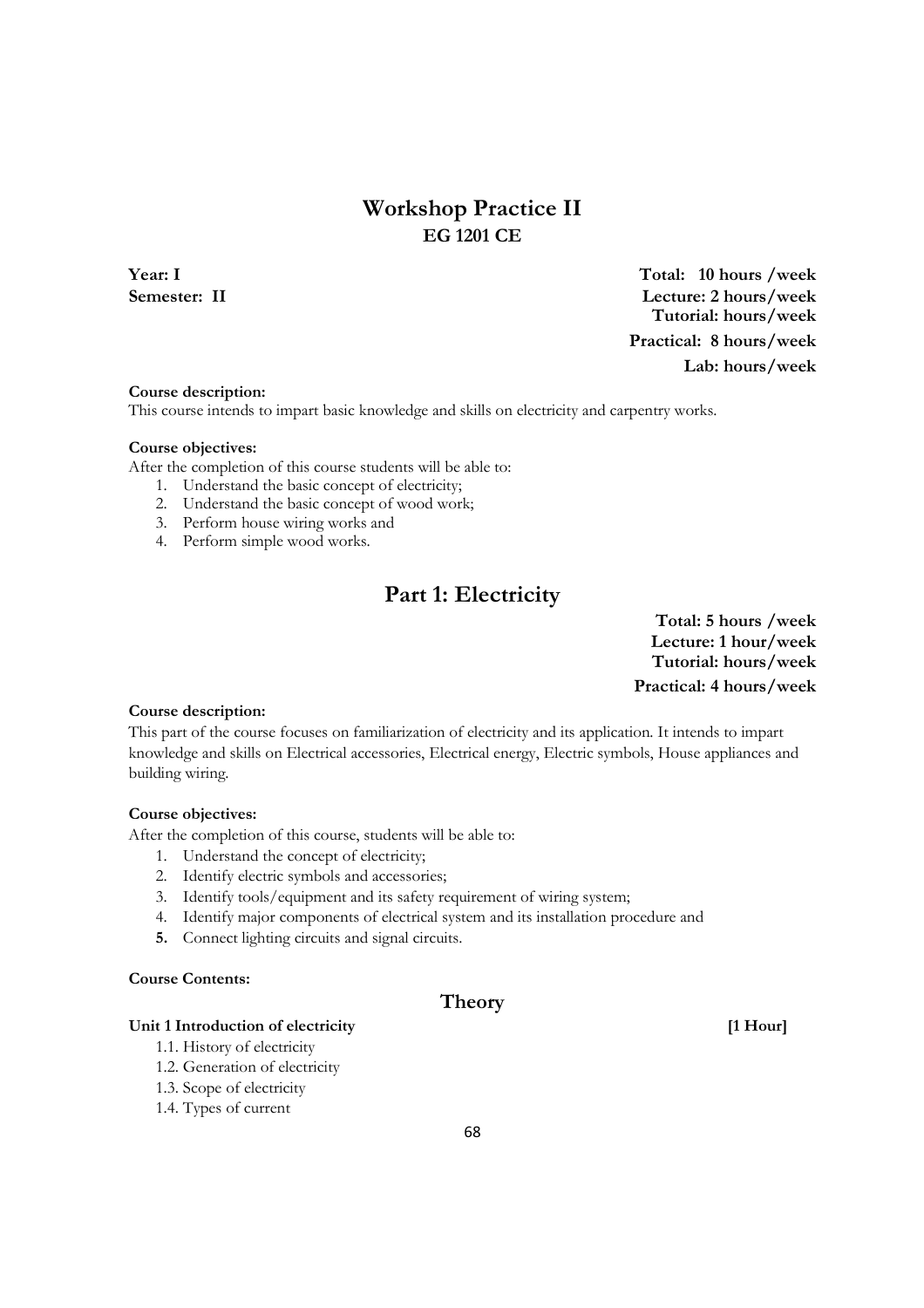|                 | Unit 2 Fundamentals of electric circuits                               | [4 Hours]           |
|-----------------|------------------------------------------------------------------------|---------------------|
|                 | 2.1. Definition of voltage, current, resistance and their relationship |                     |
|                 | 2.2. Types of conductors                                               |                     |
|                 | 2.3. Types of circuits                                                 |                     |
|                 | 2.3.1. Series circuit                                                  |                     |
|                 | 2.3.2. Parallel circuit                                                |                     |
|                 | 2.4 Measurement of current, voltage, resistance and power              |                     |
| 2.4.1.          | Ampere meter                                                           |                     |
|                 | 2.4.2. Volt meter                                                      |                     |
|                 | 2.4.3. Ohm meter                                                       |                     |
|                 | 2.4.4. Power meter/Watt meter/Energy meter                             |                     |
|                 | 2.5 Related numerical problems on circuits                             |                     |
|                 | Unit 3 Electrical Energy Transformation                                | $[2 \text{ Hours}]$ |
|                 | 3.1. Transformer, its function and application                         |                     |
|                 | 3.2. Isolator, its function and application                            |                     |
|                 | 3.3. Electric poles, its function and application                      |                     |
|                 | 3.4. Safety and precautions                                            |                     |
|                 | Unit 4 Measuring Instruments and Protecting Devices                    | $[1$ Hour]          |
|                 | 4.1. Foot and meter/scale (Linear measuring instruments)               |                     |
|                 | 4.2. Vernier caliper/caliper                                           |                     |
|                 | 4.3. Standard wire gauge                                               |                     |
|                 | 4.4. Feeler gauge/radius gauge                                         |                     |
|                 | 4.5. Micrometer/voltmeter                                              |                     |
|                 | 4.6. Miniature Circuit breaker (MCB)                                   |                     |
|                 | 4.7. Fuses and fuse types                                              |                     |
|                 | 4.8. Check line with color chalk dust powder                           |                     |
|                 | 4.9. Straightedge and line                                             |                     |
|                 |                                                                        |                     |
|                 | Unit 5 Source of Power                                                 | $[2 \text{ Hours}]$ |
| 5.1. Definition |                                                                        |                     |
|                 | 5.2. D.C. system                                                       |                     |
|                 | 5.3. A.C. system                                                       |                     |
|                 | 5.4. Phases (single and three phases lines)                            |                     |
|                 | 5.5. Inverter system                                                   |                     |
|                 | 5.6. Solar power system                                                |                     |
|                 | Unit 6 Electric Symbols                                                | [1 Hour]            |
|                 | 6.1. Introduction                                                      |                     |
|                 | 6.2. Types of symbols                                                  |                     |
|                 | 6.3. Identification                                                    |                     |
|                 | 6.4. Application                                                       |                     |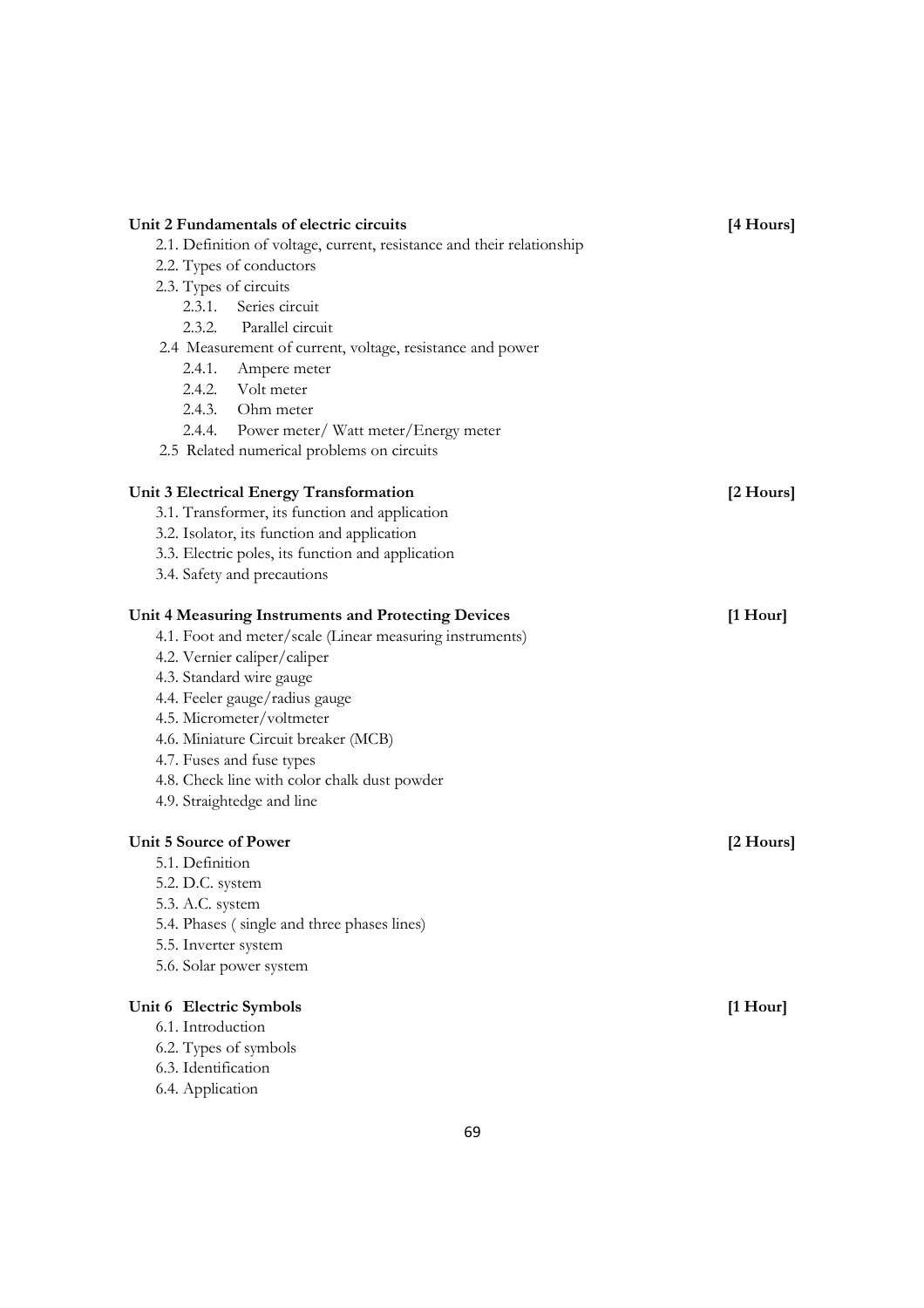| [2 Hours]<br>Unit 7 Earthing                                                       |                |
|------------------------------------------------------------------------------------|----------------|
| 7.1. Definition of electric shock                                                  |                |
| 7.2. Effects of electric shock on human body                                       |                |
| 7.3. Levels of electric shock                                                      |                |
| 7.4. Introduction of earthing                                                      |                |
| 7.5. Function and application                                                      |                |
| 7.6. Earthing methods and testing                                                  |                |
| 7.7. Safety and precaution in earthing                                             |                |
| <b>Unit 8 Electric Wiring Procedure</b>                                            | [2 Hours]      |
| 8.1. Marking procedure and interpolation of wiring diagram                         |                |
| 8.2. Setting out back ground on wall surface                                       |                |
| 8.3. Drilling holes for fixing wire and cables and switch boxes                    |                |
| 8.4. Fixing accessories components or position                                     |                |
| 8.5. Installation of wires/cables to masonry wall by placing safety foundation     |                |
| 8.6. Fixing PVC insulated wires and cables branching boxes using clips and saddles |                |
| 8.7. Fixing accessories on position                                                |                |
| Practical                                                                          |                |
| Project 1: Draw/interpret Drawings and Diagrams:                                   |                |
| 1.1 Simple electrical drawings                                                     | [6 Hours]      |
| 1.2 Free hand plan/schematic diagram                                               |                |
| 1.3 Layout diagram                                                                 |                |
| 1.4 Wiring diagram.                                                                |                |
| Project 2: Connect Lighting Circuits on Board:                                     |                |
| 2.1. With one-way switch one light and one socket                                  | [6 Hours]      |
| 2.2. With two-way switch two lights and two sockets                                | $[6$ Hours $]$ |
| 2.3. With intermediate switches, two fluorescent lamps                             | $[6$ Hours $]$ |
| 2.4. With multi-position switches and incandescent lamps                           | $[9$ Hours]    |
| 2.5. With Dimmer switches and incandescent lamps.                                  | $[9$ Hours]    |
| 2.6. With time switches and lamps                                                  | [6 Hours]      |
| Project 3: Connect the Following Signal Circuits:                                  |                |
| 3.1. With electrical bell                                                          | [4 Hours]      |
| 3.2. With electric door opener                                                     |                |
|                                                                                    | [4 Hours]      |
| 3.3. Ceiling fan with fan regulator                                                | [4 Hours]      |

- **References:** 
	- 1. Introduction of Electricity Vol. I, by N.B. Malla
	- 2. S. K. Malice, *Electric Trade Theory and Practical*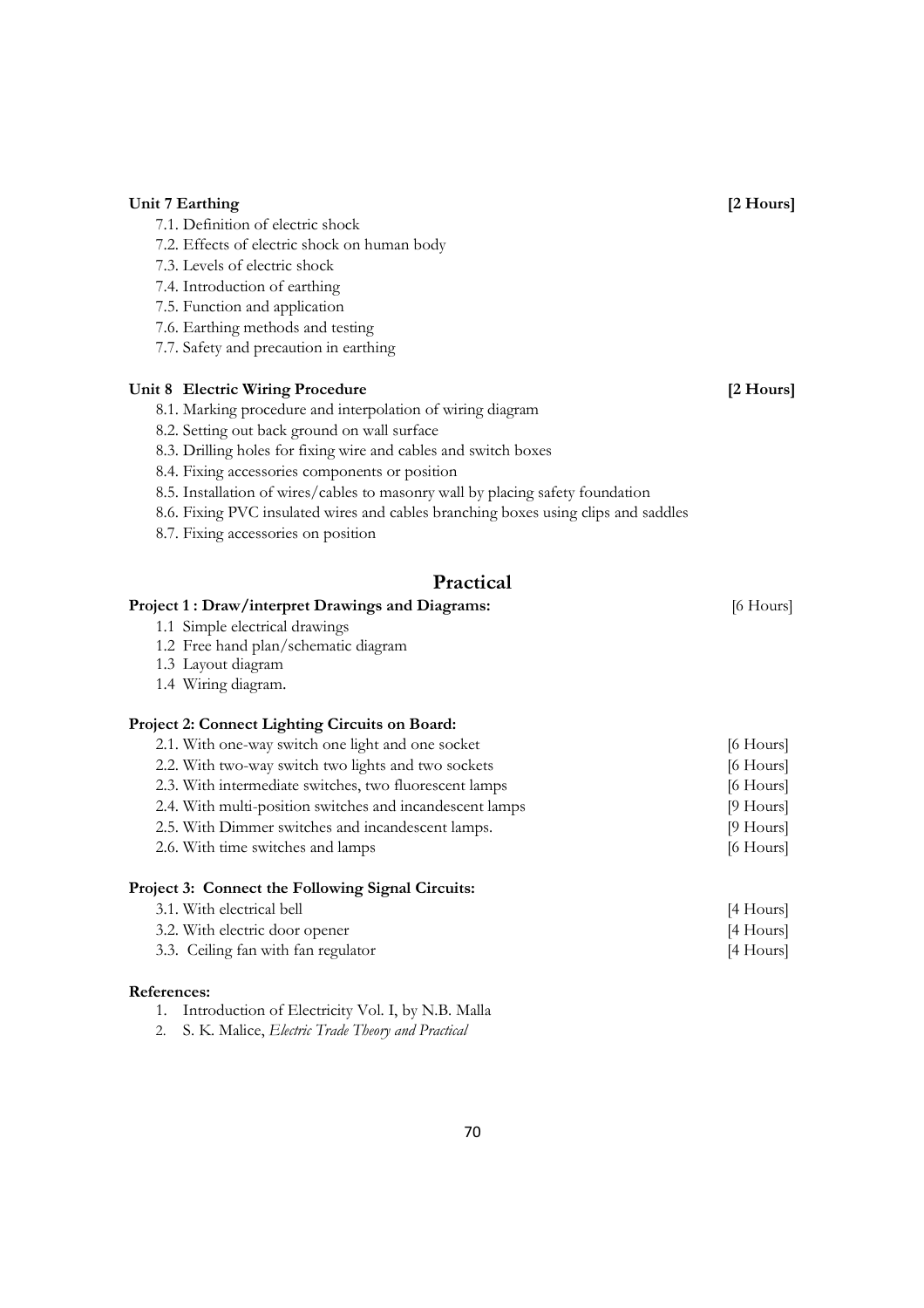# **Part II: Carpentry**

**Total: 5 hours/week Lecture: 1 hour/week Tutorial: hours/week Practical: 4 hours/week**

### **Course description:**

This part of the course focuses on familiarization of carpentry work and its tools and equipment required. It intends to provide knowledge and skills on Timber seasoning, Detecting timber defects and joints and Wood carving techniques.

### **Course objectives:**

After the completion of this course, students will be able to:

- 1. Understand the principles of carpentry works;
- 2. Select and collect the hand tools required for conduction of carpentry works;
- 3. Understand the concept on technology of wood and its conversion techniques and
- **4.** Perform shaving and joints making**.**

### **Course Contents:**

### **Theory**

### Unit 1 Introduction of Carpentry: *I* **Hour** *I Hour*

- 1.1. Introduction of hand tools/equipment
- 1.2. The importance of tools/equipment in carpentry trade made of stones in stone age
- 1.3. Types of carpentry trades as per
	- 1.3.1. Carpenter
		- 1.3.2. Joiner
		- 1.3.3. Cabinet and furniture maker
		- 1.3.4. Tree cutter and lumber products or (Producer)
		- 1.3.5. Wood working machine setter-operator

### **Unit 2 Wood as Construction Materials: [1 Hour]**

- 2.1. Temporary structure
- 2.2. Structural medium(permanent structure)
- 2.3. Joinery works
- 2.4. Furniture making
- 2.5. Tools handle making
- 2.6. Sport goods
- 2.7. Paper and cardboards
- 2.8. Plywood makings
- 2.9. Miscellaneous works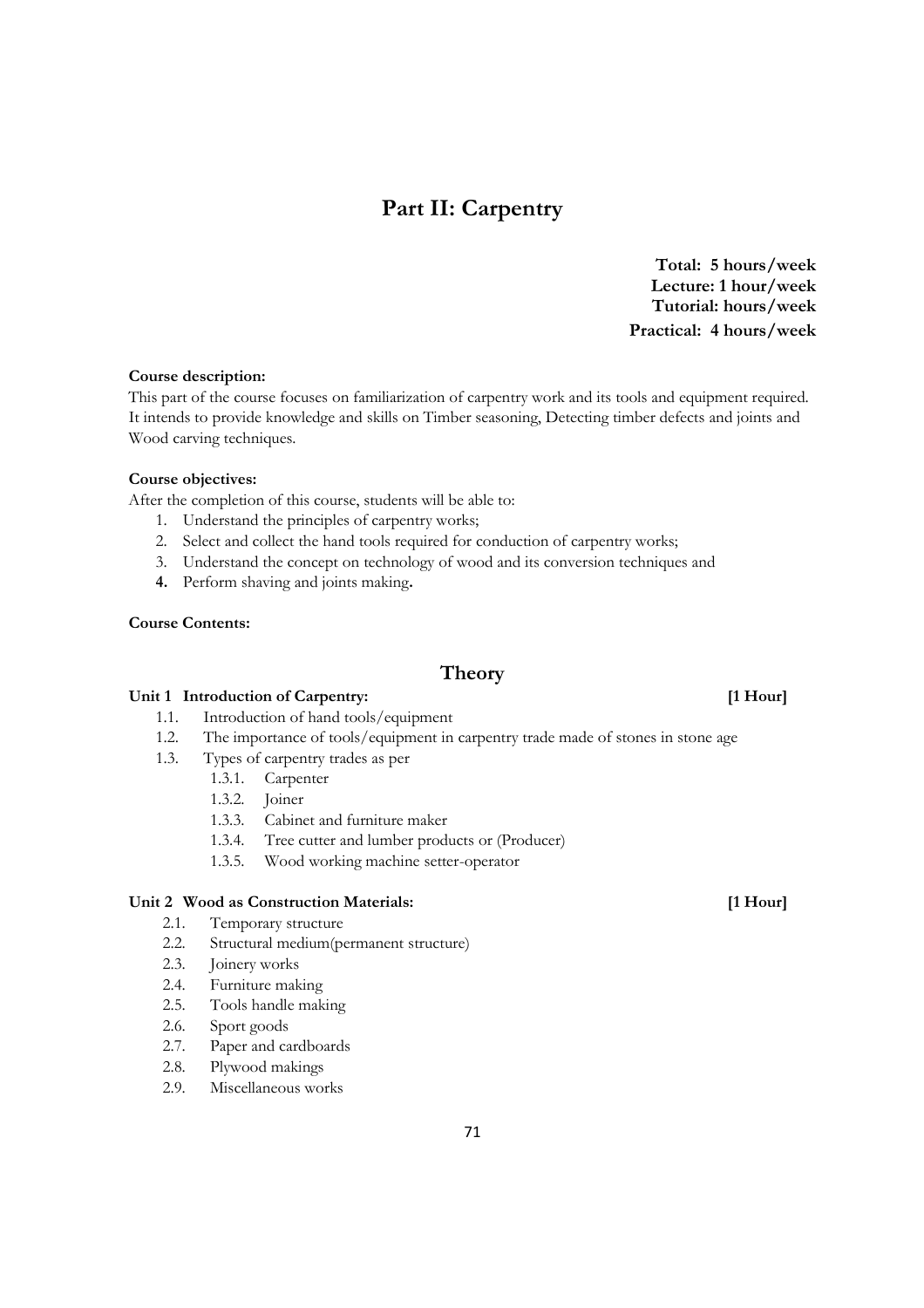### Unit 3 Tree and its Growth: *If* Hour

- 3.1. Importance of trees
- 3.2. Enemies of tree
- 3.3. Conservation of forest
- 3.4. Plantation of a tree
- 3.5. How a tree grows
- 3.6. Kinds of trees
- 3.7. Soft wood trees
- 3.8. Hard wood trees
- 3.9. Characteristics of a good timber

### **Unit 4 Methods Conservations of Lumber (Log): [1 Hour]**

- 4.1. Through and through sawn(T and T)
- 4.2. Tangential sawn
- 4.3. Quarter or rift sawn
- 4.4. Cross-sections of a Trunk

### **Unit 5 Identifying and Enumerating and Hand and Power Tools: [1 Hour]**

- 5.1. Different hand tools (Lay Out Tools, Tooth edge cutting tools (Straight line cutting saw, Curve line cutting saw, Saving Tools, Shaping Tools, Drilling and Boring, Striking and Driving)
- 5.2. Different types of power tools
- 5.3. The wood lathe machine

# Unit 6 Timber Seasoning: *I* **I** Hour] *I* **I** Hourl

- 6.1. Definition of seasoning
- 6.2. Object of seasoning
- 6.3. Methods of seasoning
- 6.4. Calculation of moisture content in timber

### **Unit 7 Timber Defects: [1 Hour]**

- 7.1. The defects caused by shrinkage
- 7.2. The defects caused by nature(Natural)
- 7.3. The defects caused by man made
- 7.4. Reasons of timber decaying

# Unit 8 Insects and Wood borers: *I* **leads Example 2 I I** Hour]

- 8.1. Define Borers?
- 8.2. Identify termites or white ants
- 8.3. Removal of termites
- 8.4. Reason of termites develop in home
- 8.5. Wood preservatives
- 8.6. Hot and cold both method
- 8.7. Pressure method
- 8.8. Defects caused by dampness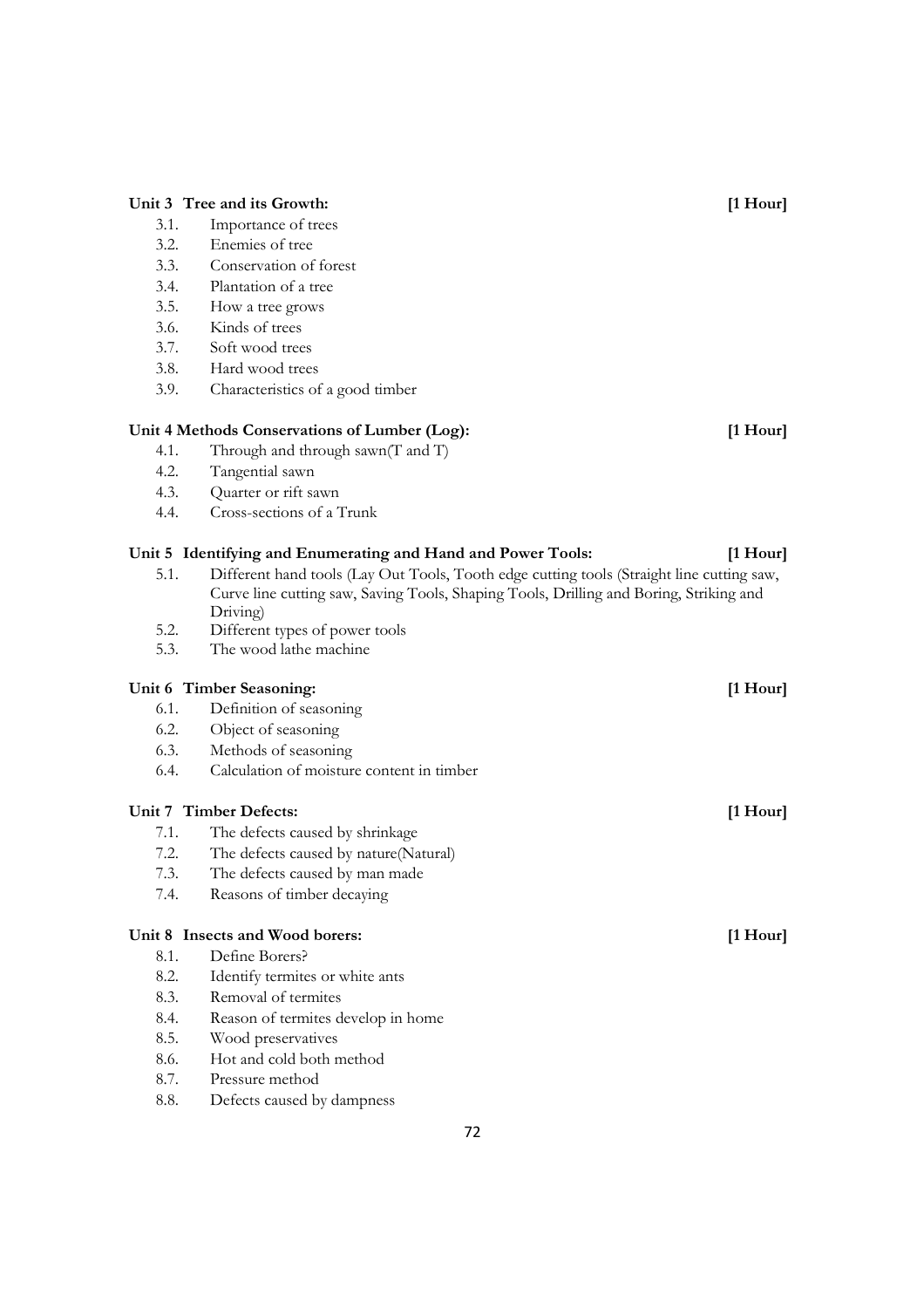|                  | Unit 9 Wood Carvings:                                          | $[1$ Hour]           |
|------------------|----------------------------------------------------------------|----------------------|
| 9.1.             | Definition of carvings                                         |                      |
| 9.2.             | Process of carvings(Method)                                    |                      |
| 9.3.             | Illustration of ancient carving of Tundal and Shutters         |                      |
|                  | Unit 10 Painting on Wooden Surfaces:                           | $[1$ Hour]           |
| 10.1.            | Definition of wood primer                                      |                      |
| 10.2.            | Definition of wood varnishes/enamel and chapra (French polish) |                      |
| 10.3.            | Identification of painting brushes/rollers                     |                      |
| 10.4.            | Safety precautions                                             |                      |
|                  | Unit 11 Simple and Complicated Wood joints:                    | $[1$ Hour $]$        |
| 11.1.            | Function of joint                                              |                      |
| 11.2.            | Types of joints (Lengthening, widening and framing joints)     |                      |
| 11.3.            | Miscellaneous joints                                           |                      |
| 11.4.            | Types of beam hangers                                          |                      |
| 11.5.            | Use of gusset plates in framings of frame construction         |                      |
| 11.6.            | Uses and application of;                                       |                      |
|                  | A. Lengthening joint                                           | $[1$ Hour]           |
|                  | Table scarf joint<br>a.                                        |                      |
|                  | Spliced joint<br>b.                                            |                      |
|                  | Widening joint<br>В.                                           | $[1$ Hour]           |
|                  | Butt joint<br>a.                                               |                      |
|                  | Tongued and grooved joint<br>b.                                |                      |
|                  | Dowel joint<br>c.                                              |                      |
|                  | Tongued and grooved joint with chips<br>d.                     |                      |
|                  | Framing joint<br>C.                                            | $[0.5 \text{ Hour}]$ |
|                  | Dovetail bridle joint<br>a.                                    |                      |
|                  | Tusk tenon joint<br>b.                                         |                      |
|                  | D. Rail joint                                                  | $[0.5 \text{ Hour}]$ |
|                  | Stub mortise and tenon joint with hunch<br>a.                  |                      |
|                  | Housing joint<br>b.                                            |                      |
| Unit 12 Plywood: |                                                                | [1 Hour]             |
| 12.1.            | Definition                                                     |                      |
| 12.2.            | Types                                                          |                      |
| 12.3.            | Sanding                                                        |                      |

12.4. Properties of plywood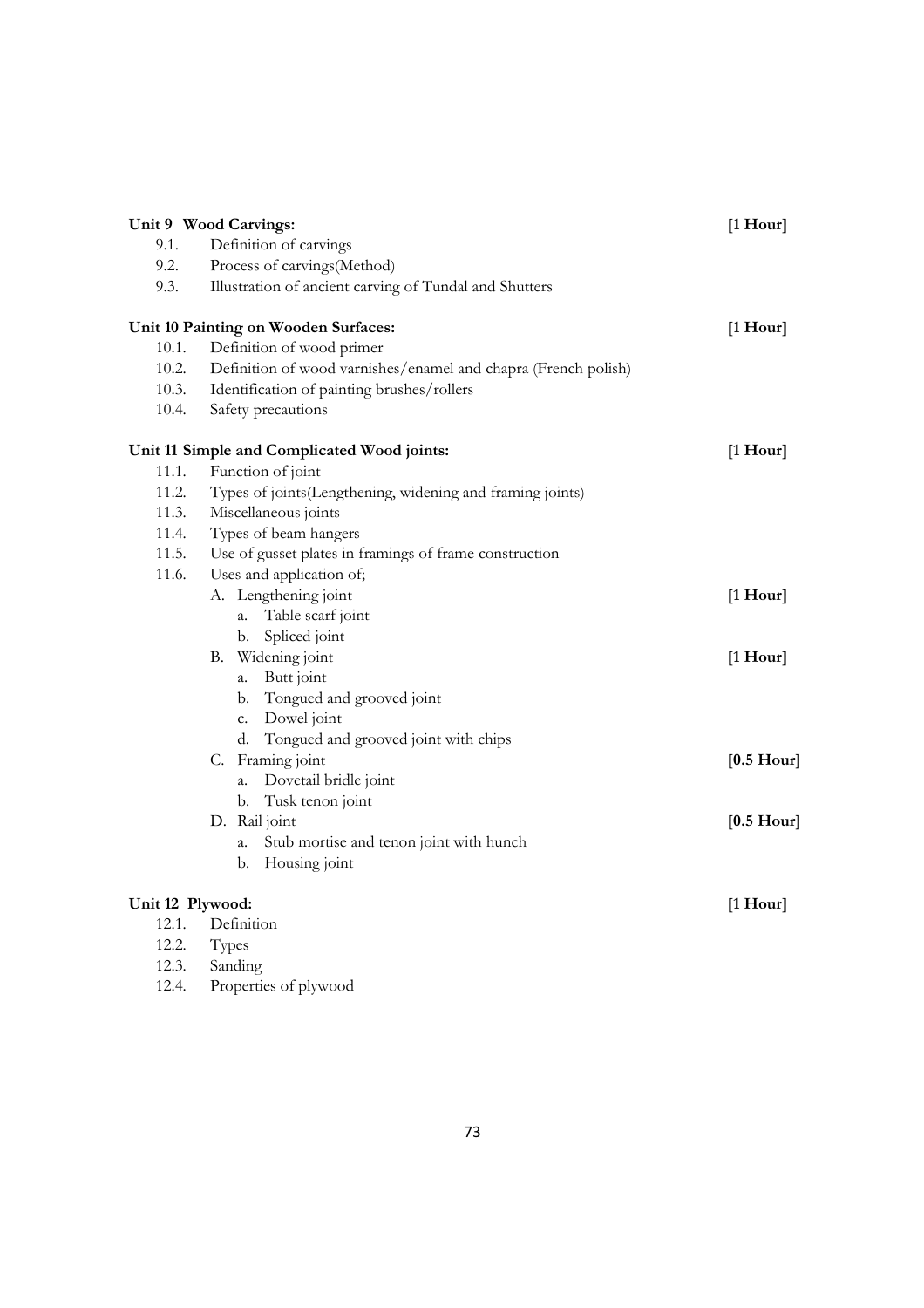### **Practical [60 Hours]**

- 1. Shave timber by hand to the size and shape (size making to the given dimensions)
- 2. Make cross half lap joint and its function
- 3. Make dovetail half lap joint and its function
- 4. Make mortise and tenon joint and its function
- 5. Make dovetail bridle joint and its function
- 6. Make a stopped housing joint and its function(stopped dado joint)
- 7. Make small stool
	- a. use of stool
		- b. materials selection
		- c. joints used
		- d. different component parts
	- e. work procedure
- 8. Apply putty/primer and varnish to the small stool
	- a. application procedure
	- b. glazing procedure
	- c. safety precaution

### *kf7\ok':tsx? M ok':tsx? M ok':tsx? M*

- 1. चिनिकाजी स्थापित र केशब दास बैद्य *सिकर्मी ब्यवसाय*
- 2. *lznfsf/, bf]Aa/nfn, sfi7sfo{sf] kl/ro (An Introduction of Wood Work), k|yd ;+:s/0f @)%\$ .*
- 3. Singh Surendra, Engineering Materials (Latest Edition), Vikas Publishing House Pvt. .Ltd.
- 4. Byanjankar, Mohan Man, The Essential Views in Carpentry and Masonry, Nepal Engineering College, 1996.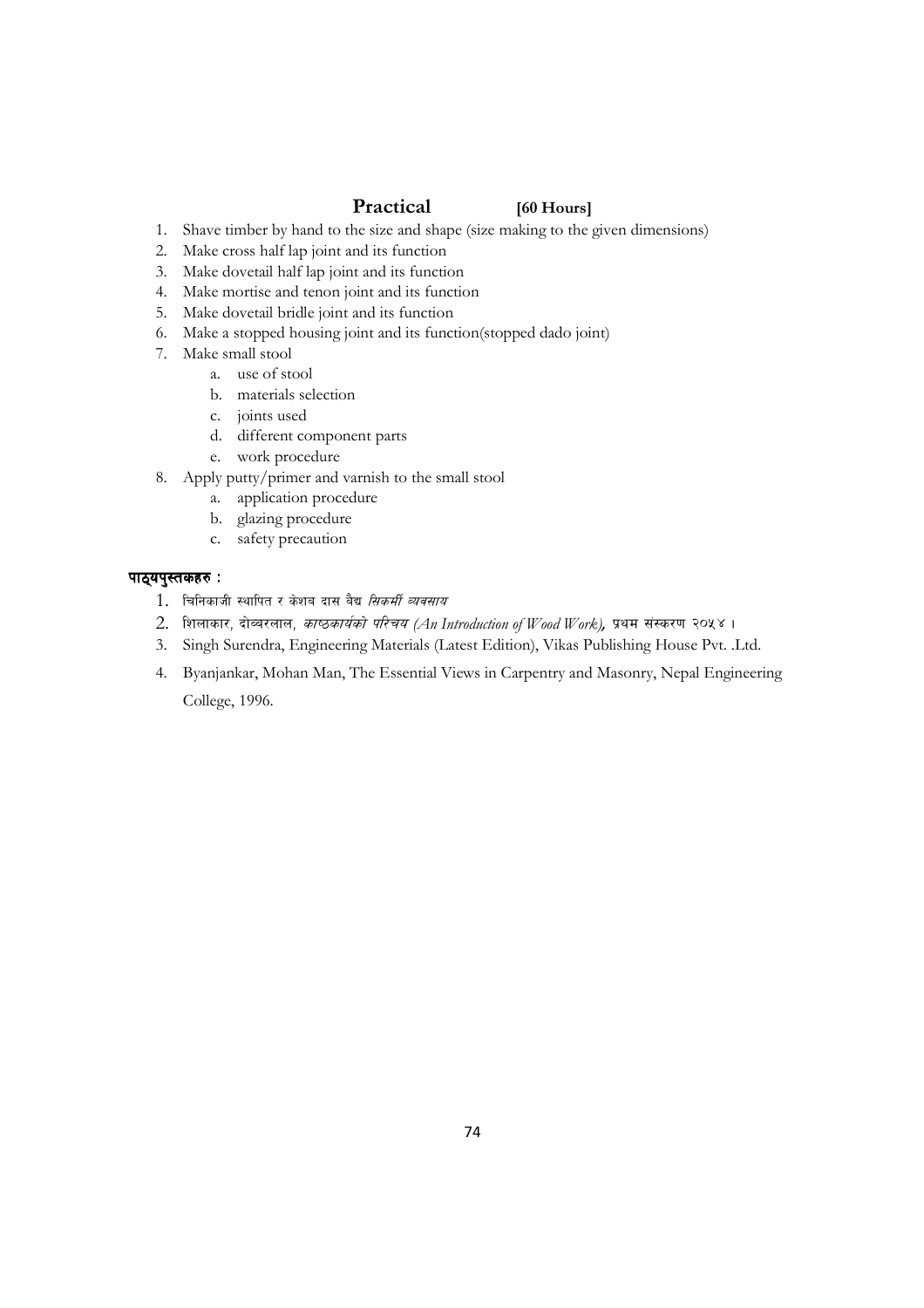# **Engineering Materials EG 1202 CE**

**Year: I Total: 6 hours /week Semester: II Lecture: 5 hours/week Tutorial: hours/week Practical: hours/week Lab: 2/2 hours/week**

#### **Course description:**

This course is designed to help students on using various construction materials in construction works.

#### **Course objectives:**

After the completion of this course, students will be able to:

- 1. Recognize various construction materials that are essential in construction;
- 2. Select the quality materials for the use in construction;
- 3. Test materials for quality, strength and durability and
- 4. Use available materials in their proper position and state.

### **Course Contents:**

## **Theory**

### Unit 1 Stones: [10 Hours]

- 1.1 Introduction to stones as building units
- 1.2 Stones as various forms of engineering materials
- 1.3 Formation of rocks and its classification
- 1.4 Geological classification of stones
- 1.5 Availability of stones in Nepal
- 1.6 Physical and Chemical properties of stones
- 1.7 Quarrying of stones Excavation, wedging and blasting,
- 1.8 Blasting of stones Precautions
- 1.9 Preparing building units from stones- Dressing, Sawing, Polishing, and seasoning.
- 1.10 Method of laying stones as building units-natural bed of stones and construction technique with various stones
- 1.11 Testing of stones for-
	- 1.11.1 Weathering
	- 1.11.2 Durability,
	- 1.11.3 water absorption and porosity,
	- 1.11.4 specific gravity,
	- 1.11.5 Compressive strength
- 1.12 Characteristics of good building stones.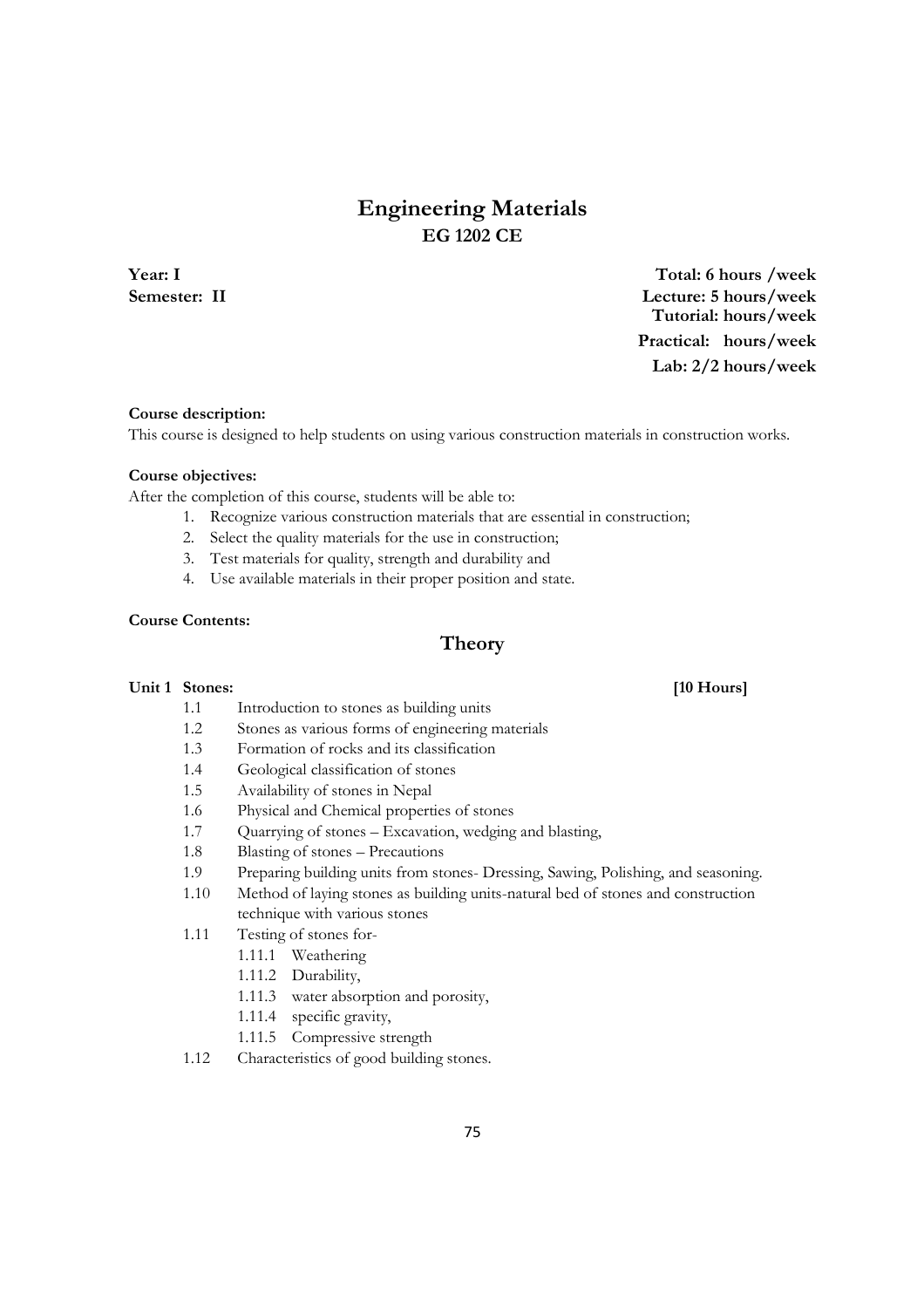### Unit:2 Bricks: [10 Hours]

- 2.1 Introduction
- 2.2 Classification
- 2.3 Brick earth: Composition of brick earth, functions of various constituent of brick earth, harmful constituents.
- 2.4 Preparation of brick earth for making bricks: digging, weathering, blending and temping.
- 2.5 Moulding of bricks and various methods of moulding
- 2.6 Drying of moulded bricks,
- 2.7 Burning of bricks: Intermittent and continuous kilns
- 2.8 Quality of good bricks
- 2.9 Tests of bricks: Compressive strength, Water absorption and Efflorescence.

### Unit:3 Clay and Clay Products: *6 Hours*

- 3.1 Various clay products: Roofing Tiles, wall tiles, clay pipes etc
- 3.2 Tiles: different types and uses in construction
- 3.2 Types of tiles: Roofing and Paving tiles.
- 3.4 Manufacturing of tiles
- 3.5 Properties of tiles
- 3.6 Characteristics of machine made tiles

#### Unit:4 Lime: **[8 Hours]**

- 4.1 Introduction
- 4.2 Properties of limes
- 4.3 Classification of limes: Fat Lime (white lime), Lean lime, and Hydrated lime.
- 4.4 Setting action of lime
- 4.5 Manufacturing of lime
- 4.6 Raw materials, burning, slaking and setting.
- 4.7 local and other methods of manufacture
- 4.8 Testing of Limes: Visual examination test, acid test, ball test, impurity test and working test

### Unit: 5 Cement: [10 Hours]

- 5.1 Introduction
- 5.2 Uses of Cement in Construction
- 5.3 Raw materials (Ingredients) of Cement
- 5.4 Manufacturing process
- 5.5 Wet process of manufacturing
- 5.6 Flow diagram of wet process manufacturing
- 5.7 Various types of cement and their properties
- 5.8 Storage and transportation
- 5.9 Various admixtures
- 5.10 Standards test on Cement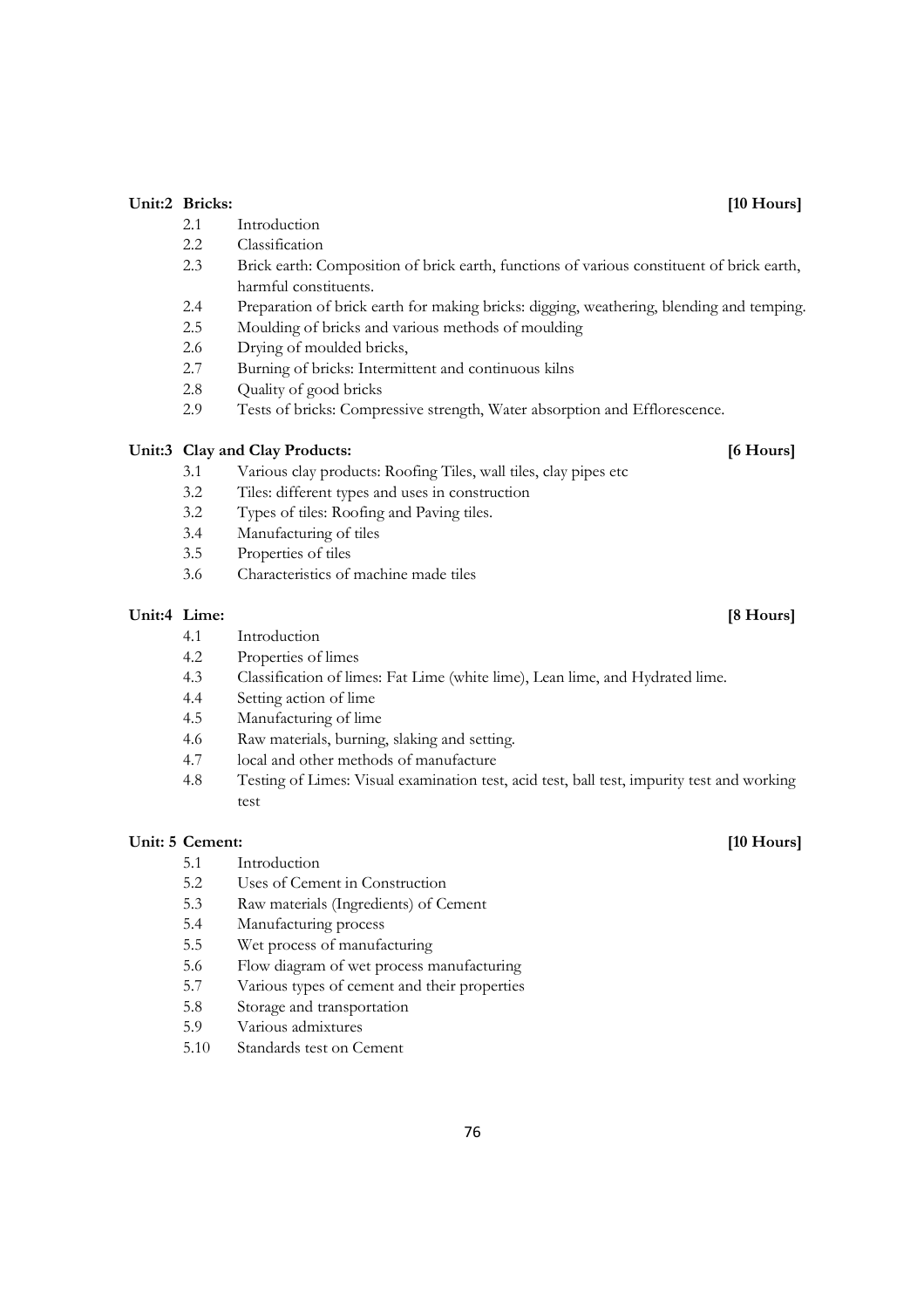### Unit: 6 Timber and Timber products: *If*  $\begin{bmatrix} 10 \text{ Hours} \\ 10 \text{ Hours} \end{bmatrix}$

- 6.1 Introduction
- 6.2 Definition and sources of timber
- 6.3 Classification of trees
- 6.4 Growth of trees
- 6.5 Structure of tree, hard wood and soft wood and their characteristics,
- 6.6 Defects in timber, Felling of timber, Conversion of Timber,
- 6.7 Various method of Sawing,
- 6.8 Seasoning of Timber, Objectives of Seasoning, Various methods of seasoning, Prevention of drying of logs, Preservation of Timbers,
- 6.9 Plywood, Lamina Boards, Block boards, Hard boards, Fiber boards

### **Unit: 7 Metals and Alloys: [10 Hours]**

- 7.1 Ferrous and Non-ferrous metals
- 7.2 Uses of different metals in construction
- 7.3 Occurrence of Iron: Pig iron
- 7.4 Properties and uses of:
	- Cast iron
	- Wrought iron
- 7.5 Comparison with wrought iron with cast iron in similar headings
- 7.6 Steel: Composition, properties and uses, different types of steels
- 7.7 Corrosion in ferrous metals
- 7.8 Protection of ferrous metals
- 7.9 Alloys: composition, properties and uses.

### Unit: 8 Paints and Varnishes: [6 Hours]

- 8.1 Introduction Paints and Varnishes
- 8.2 Uses of Paints and Varnishes
- 8.3 Types of Paints
- 8.4 Composition of various types of Paints: Oil paint, Water Paint, Cement paints and Acrylic paints
- 8.5 Preparation techniques of various paints
- 8.6 Methods of application on various construction locations

#### **Unit: 9 Miscellaneous Materials: [5 Hours]**

- 9.1 Asbestos (source, properties, types and hazards)
- 9.2 Glass (Constituents, types, properties, applications and limitation in use)
- 9.3 Plaster of Paris
- 9.4 Insulation Boards
- 9.5 Terrazzo tiles
- 9.6 Vinyl tiles

### 77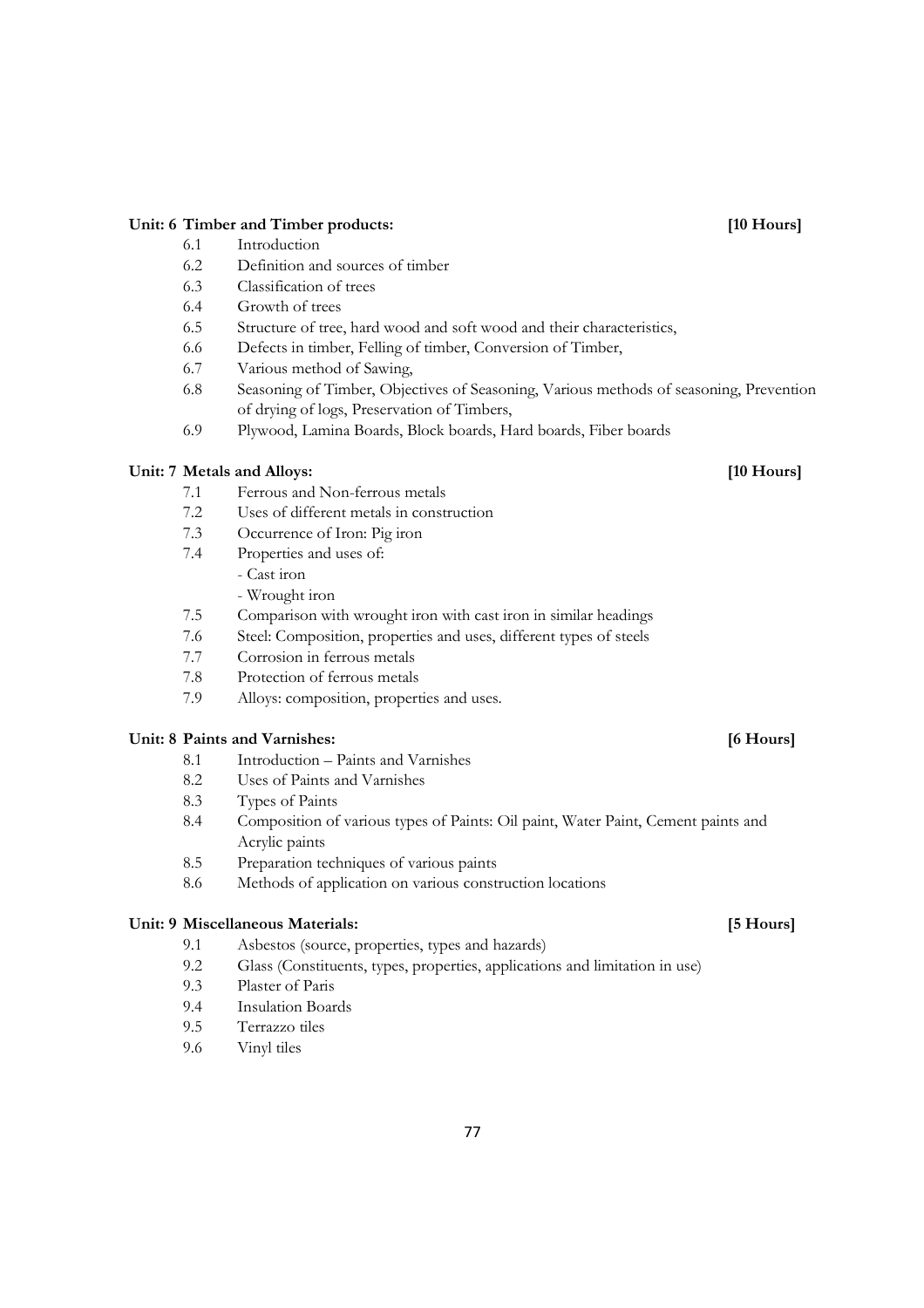# **Practical (Laboratory) (15 Hours)**

- 1. Test fineness of cement
- 2. Test consistency of cement
- 3. Determine initial and Final setting time of cement
- 4. Perform compressive test of cement
- 5. Perform tensile test of cement

- 1. Chong, C.V.Y., (1977). Properties of Materials, MacDonald and Evans Ltd. Estover, Plymouth, UK
- 2. Gupta, R. B. , (1974). Material Science and Processes, Satya Prakashan, Inc. Tech India Publication, New Delhi.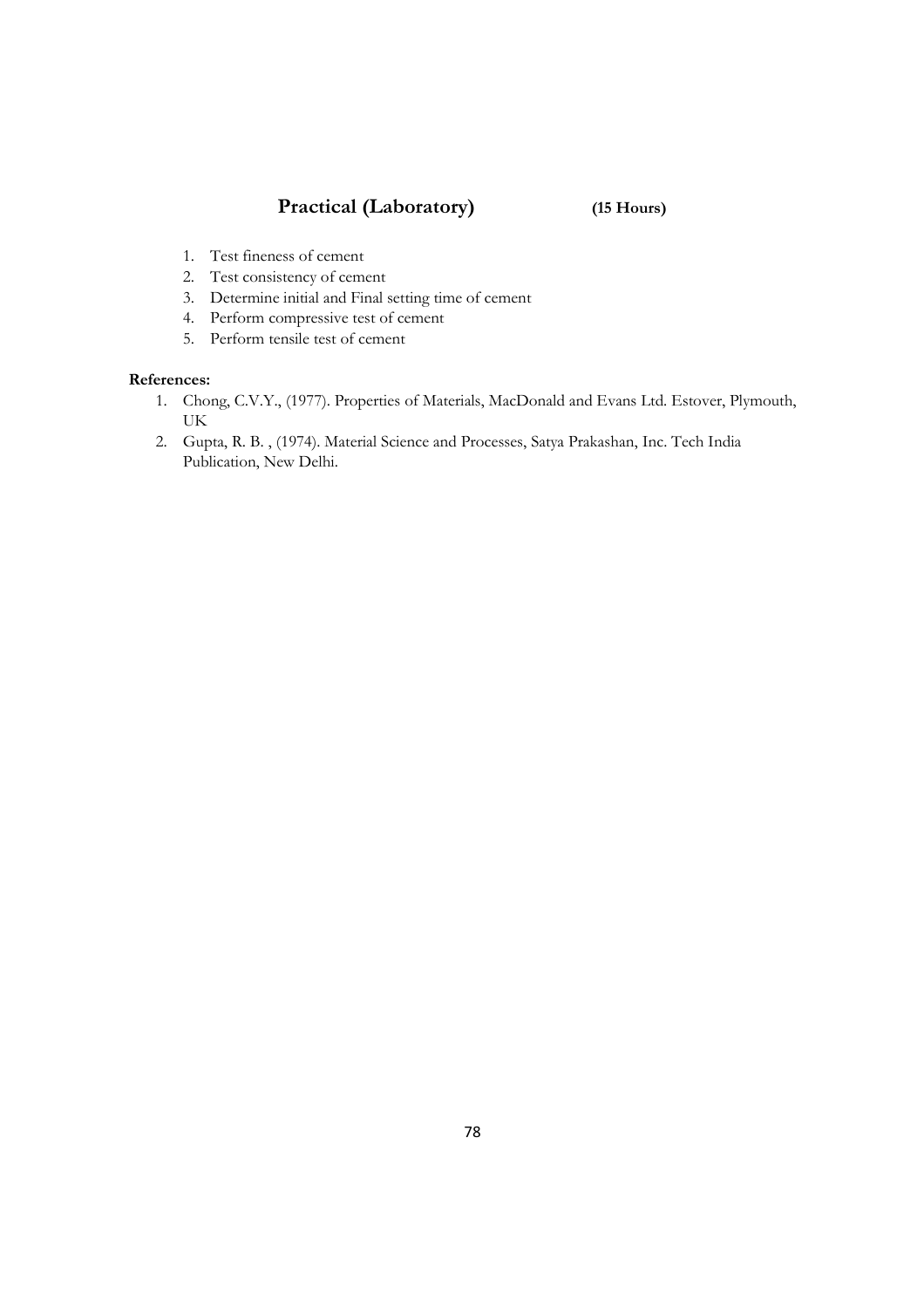# **Engineering Drawing II EG 1201 AR**

**Year: I Total: 4 hours /week Semester: II Lecture: hours/week Tutorial: hours/week Practical: 4 hours/week Lab: hours/week**

#### **Course description:**

This course is designed to impart knowledge and skills on drawing pictorial view (in isometric and oblique) of the solid, surface development and intersection between two elements.

Instructors are requested to manage and deliver the related theoretical contents at drawing room just before conducting the *specific practical work. All the theoretical and practical classes should be conducted with in total time of 60 Hours as allotted.* 

### **Course objectives:**

After the completion of this course, students will be able to:

- 1. Analyze/ draw the different orthographic projections;
- 2. Analyze/draw the different pictorial projections;
- 3. Draw surface development and
- 4. Analyze/ draw intersection.

### **Course Contents:**

Unit 1. Axonometric Projection: *CON* **CON EXECUTE: CON EXECUTE: CON EXECUTE: CON EXECUTE: CON EXECUTE: CON EXECUTE: CON EXECUTE: CON EXECUTE: CON EXECUTE: CON EXECUTE: CON EXECU** 1.1. Types of axonometric projection, 1.2. Introduction of axonometric projection 1.3. Isometric and oblique projection. Unit 2. Oblique Drawing: *Discrete Drawing:* **10.5 Hour 10.5 Hour 10.5 Hour 10.5 Hour 10.5 Hour 10.5 Hour 10.5 Hour 10.5 Hour 10.5 Hour 10.5 Hour 10.5 Hour 10.5 Hour 10.5 Hour 10.5 Hour 10.5 H** 2.1. Oblique drawing 2.2. Measurement in receding axis 2.3. Rules for placing object in oblique (box method) 2.4. Cavalier and Cabinet projection 2.5. Making of Angle, Circular arc in oblique drawing Unit 3. Isometric Drawing: [0.5 Hour] 3.1 Isometric scale 3.2 Angle of receding axis 3.3 Isometric drawing and isometric projection

**Theory** 

- 3.4 Isometric and Non isometric line
- 3.5 Making of angle, circular arc in isometric view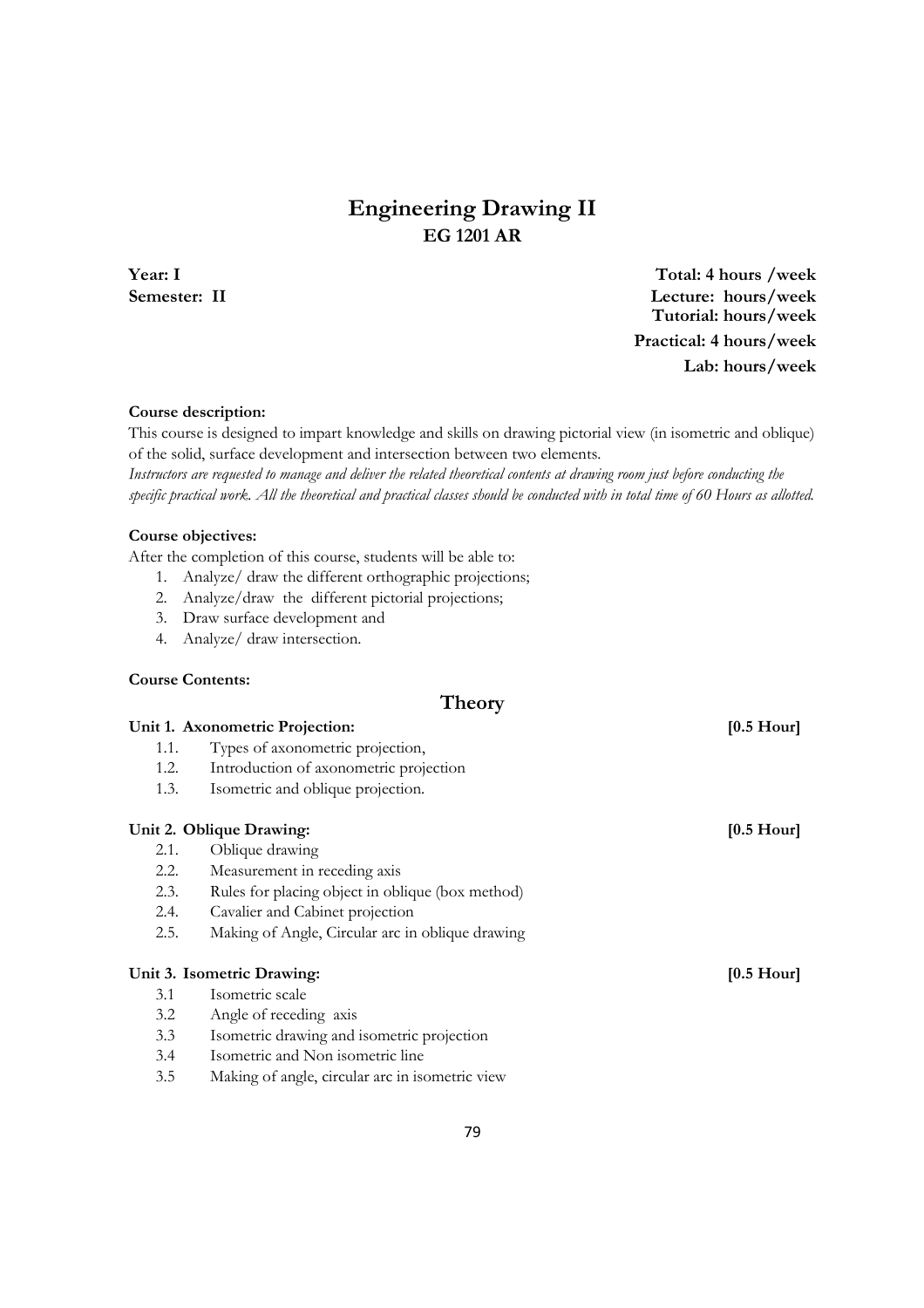|                  | Unit 4. Projection of True length and shape of oblique line and shape:                                                                 | $[0.5 \text{ Hour}]$ |
|------------------|----------------------------------------------------------------------------------------------------------------------------------------|----------------------|
| 4.1.             | Introduction of oblique line                                                                                                           |                      |
| 4.2.             | True length and angle to HP/VP of oblique line                                                                                         |                      |
| 4.3.             | True shape of oblique plane                                                                                                            |                      |
| 4.4.             | Revolving method                                                                                                                       |                      |
| 4.5.             | Replacing Method                                                                                                                       |                      |
|                  | Unit 5. Projection of intersection of line and plane:                                                                                  | $[1$ Hour]           |
| 5.1.             | Method of finding of intersection point                                                                                                |                      |
| 5.2.             | Method of finding the seen and hidden part of line                                                                                     |                      |
| 5.3.             | Method of finding the angle between plane and line                                                                                     |                      |
|                  | Unit 6. Projection of Intersection plane and plane:                                                                                    | $[0.5 \text{ Hour}]$ |
| 6.1.             | Line of intersection                                                                                                                   |                      |
| 6.2.             | Seen and hidden part of plane                                                                                                          |                      |
| 6.3.             | Finding the dihedral angle between two planes                                                                                          |                      |
|                  | Unit 7. Projection of points and line on the surface of geometrical solids:                                                            | $[0.5 \text{ Hour}]$ |
| 7.1.             | Finding the points and lines by generating method                                                                                      |                      |
| 7.2.             | Finding the points and line by cutting plane method                                                                                    |                      |
|                  | Unit 8. Projection of intersection between line and geometrical solids:                                                                |                      |
| 8.1.             | Projection of piercing point by generating method                                                                                      |                      |
| 8.2.             | Projection of piercing point by cutting plane method                                                                                   |                      |
| Unit 9. Section: |                                                                                                                                        | $[1$ Hour]           |
| 9.1.             | Introduction of section and its needed                                                                                                 |                      |
| 9.2.             | Sectional plane and sectional views                                                                                                    |                      |
| 9.3.             | Projection of sectional views                                                                                                          |                      |
| 9.4.             | Type of section- Longitudinal and cross section- Full section, half section, offset section,<br>detail section etc.                    |                      |
| <b>Unit 10.</b>  | Projection of intersection between planes and simple geometrical solids and its<br>Surface development with true shape of cut portion: | $[0.5 \text{ Hour}]$ |
| 10.1.            | Introduction sectional plane and solid                                                                                                 |                      |
| 10.2.            | Understanding the development of surfaces                                                                                              |                      |
| 10.3.            | Method of development                                                                                                                  |                      |
| 10.4.            | Method for development of cut surfaces                                                                                                 |                      |
|                  |                                                                                                                                        |                      |
| <b>Unit 11.</b>  | Projection of intersection between surfaces of solids:                                                                                 | $[1.5 \text{ Hour}]$ |
| 11.1.            | Introduction about surfaces of solids                                                                                                  |                      |
| 11.2.            | Type of cutting plane (Vertical/Horizontal projecting plane)                                                                           |                      |
| 11.3.            | Determination of line/curve of intersection                                                                                            |                      |
| 11.4.            | After the intersection of two solids that shape will be occurring of touched at touched<br>portion                                     |                      |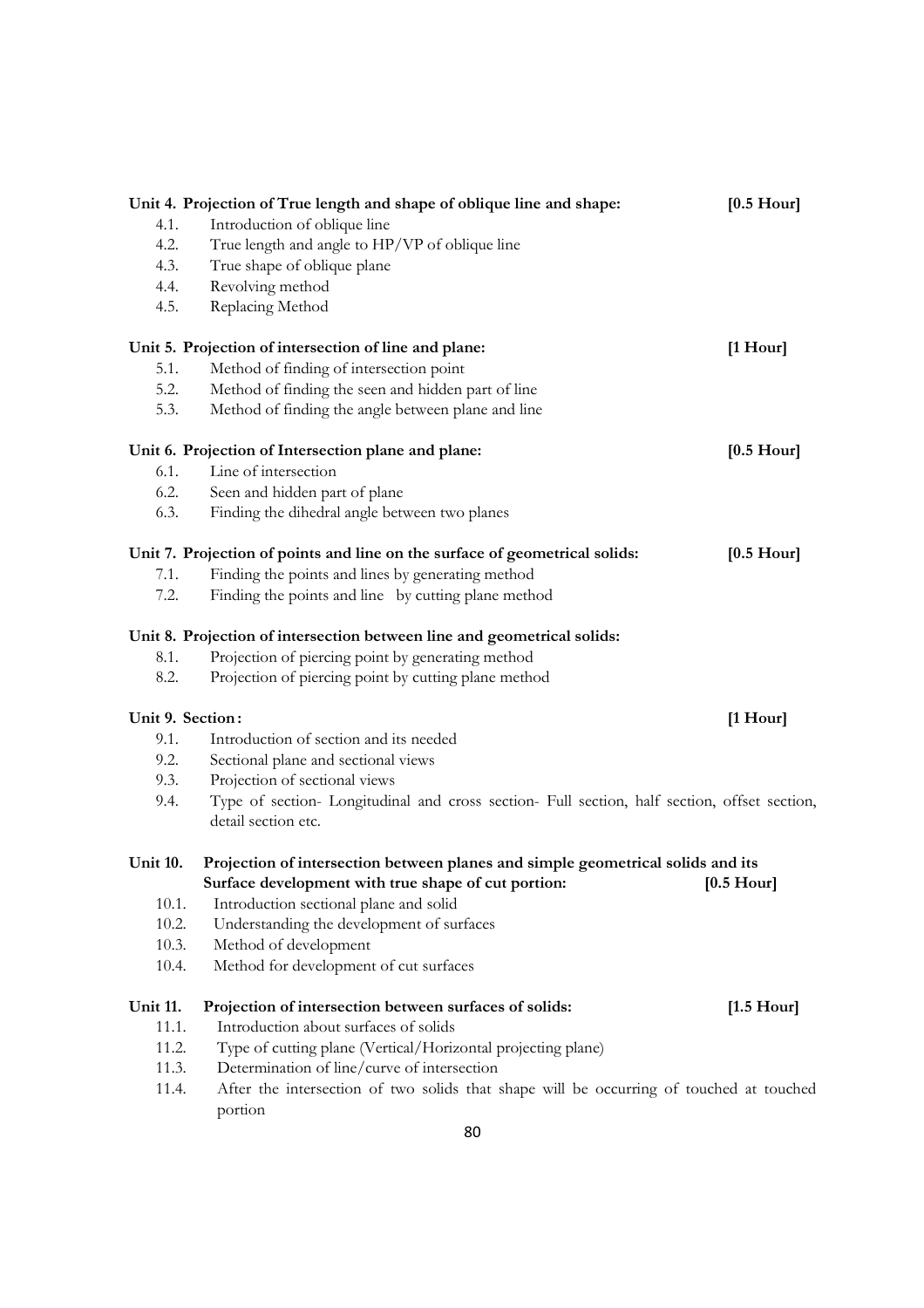# **Practical (Class work sheet)**

### **Sheet No. 1 [10 Hours]**

- 1. Make the oblique view using by models or work pieces.
- 2. Make oblique view by six models on flat or inclined surfaces.
- 3. Make oblique view by six models on round and inclined/ flat surfaces.

### **Sheet No 2** [**10 Hours]**

- 1. Make the isometric view by models or work pieces.
- 2. Make oblique view by six models on flat or inclined surfaces.
- 3. Make oblique view by six models on round and inclined/ flat surfaces.

#### **Sheet No 3 [3 Hour]**

- 1. Find the true length of oblique line by revolving method. (At least three exercise on true length by revolving method)
- 2. Find the true shape of oblique plane (Triangle) by replacing (Auxiliary view) method

#### **Sheet No 4** [3 Hours] **[3 Hours]**

- 1. Perform projection drawing of intersection of line a triangular plane showing the point of intersection,
- 2. Draw true shape of plane and angle between plane and line on the edge of given plane (At least two exercises should be done).

### **Sheet No 5** [3 Hours]

1. Perform projection drawing of intersection plane and plane (two triangular planes) showing line of intersection and dihedral angle between two planes. (At least three exercises should be done).

#### **Sheet No 6** [1 Hour]

1. Perform projection drawing of pyramid and cone with line(s) and point(s) of the surface finding in HP or VP as missing in one plane.

#### **Sheet No 7.** [3 Hours]

1. Perform projection drawing of full section and half sectional view of model which has through hole (At least two exercises should be done of this topic).

#### **Sheet No 8** [2 Hours]

1. Draw intersection between line and cylinder, pyramid cone, and sphere, showing the piercing points.

#### 81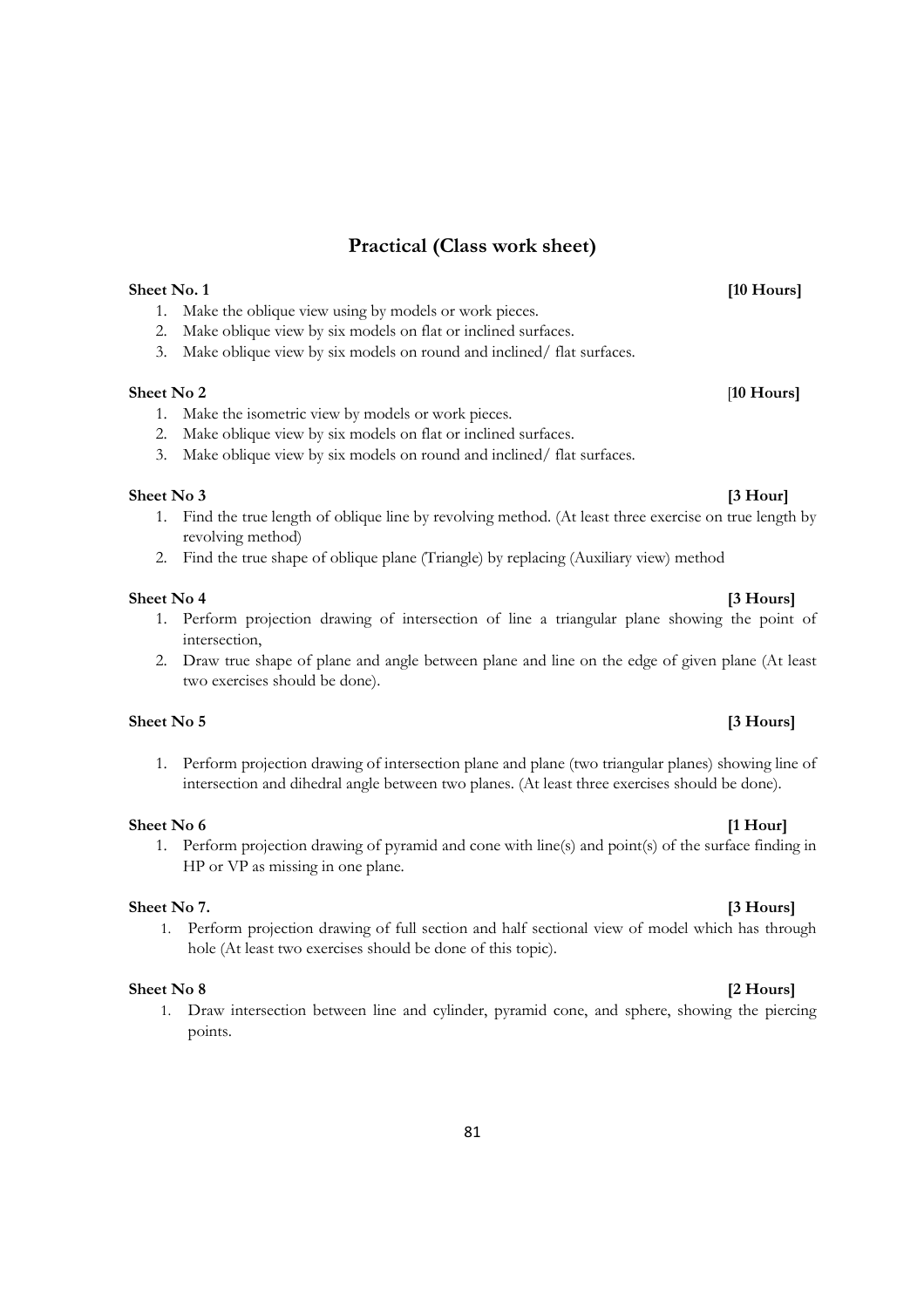#### **Sheet No 9.** [**10 Hours]**

- 1. Perform/draw square prism, pentagonal prism, hexagonal prism, cylinder and cone cut by a vertical projecting plane (Inclined to HP and perpendicular to VP) with true shape.
- 2. Perform/draw square, pentagonal, hexagonal, base pyramid, cone and sphere cut by a vertical projecting plane (inclined to HP and perpendicular to VP) with true shape.
- 3. Exercise on above mentioned pyramid and cone cut by a horizontal projecting plane (inclined to VP and perpendicular to HP)
- 4. Perform/draw surface development of prism (Triangular, square, pentagonal, hexagonal base), cylinder at simple position (uncut state).
- 5. Perform/draw surface development of pyramid and cone after the cut by sectional plane (truncated solid).

#### **Sheet No 10** [8 Hours]

Perform/draw projection drawing of intersection of two surfaces of two solids (intersection of two solids) on:

- 1. Vertical (right) prism and horizontal prism of different size.
- 2. Vertical (right) cylinder and horizontal cylinder of different size.
- 3. Vertical (right) cylinder and horizontal prism.
- 4. Vertical (right) cone and prism.
- 5. Vertical (right) cone and cylinder.
- 6. Vertical (right) pyramid and prism.

- 1. Luzzadar W. I Fundamental of Engineering drawing. Prentice-Hall of India.
- 2. S. Bogolyubov and A. Voinov , Engineering drawing. Mir Publishers, Moscow.
- 3. S. K Bogolyubov, Exercises in Machine Drawing. Mir publishers, Moscow.
- 4. K. Venugopal Engineering Drawing and Graphics, New age international (p) Ltd. India.
- 5. Gill P. S. Engineering Drawing, S. K. Kataria and sons India.
- 6. M. B. Shah and B.C. Rana, Engineering Drawing, Pearson India.
- 7. N. D. Bhatta and Panchal V.M. Engineering Drawing Charotar publishing House India.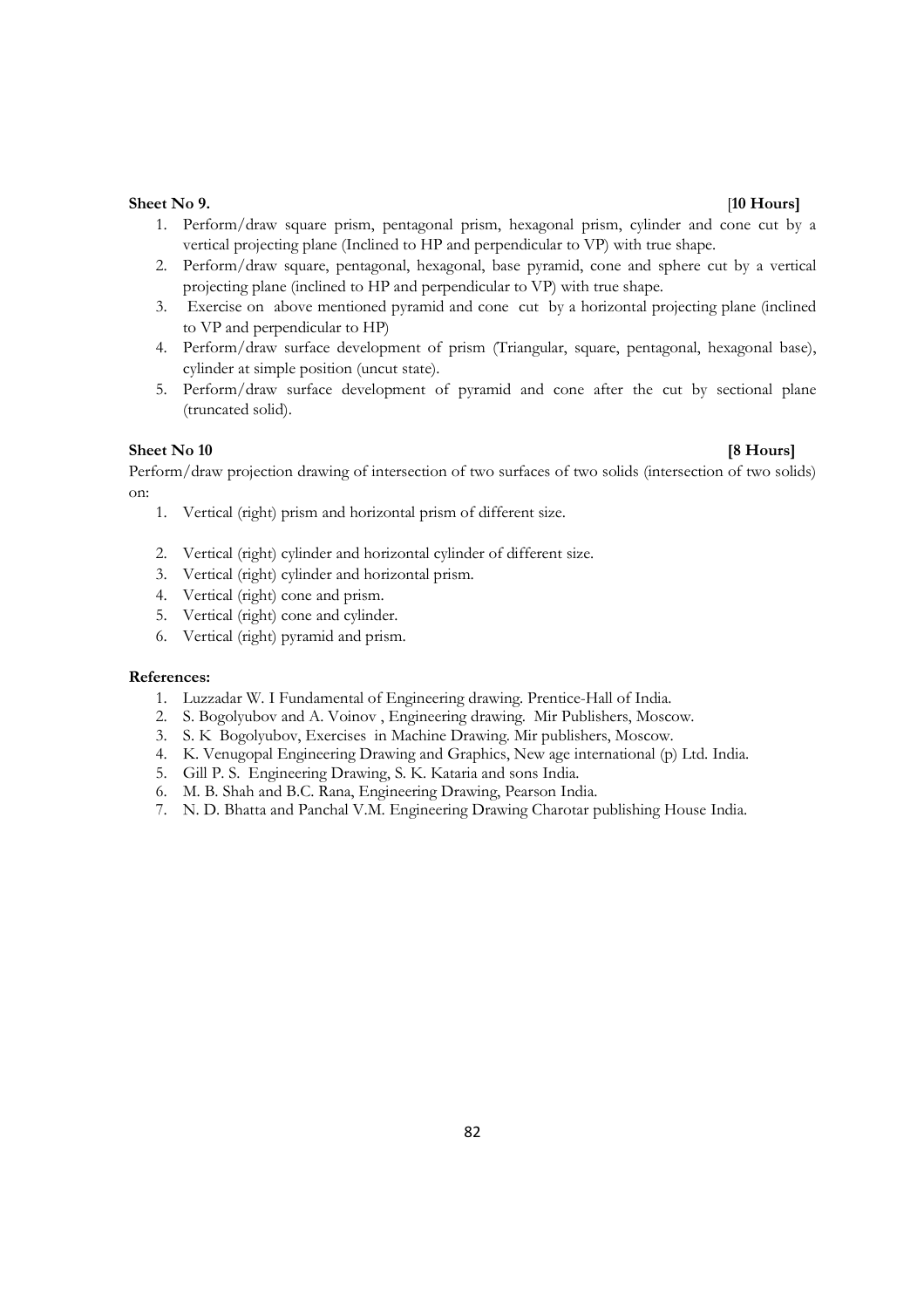# **Computer Application EG 1211 CT**

#### **Course description:**

This course deals with the history of computer development, hardware components, Operating systems, Software applications, Computer networks and Internet. Students will learn classifications of computers, its architecture and software application installations, Peripheral devices installation, computer networks, internet and their use in various purposes.

#### **Course objectives:**

On completion of this course the students will be able to:

- 1. Understand the basic architecture of Computer;
- 2. Identify major components of computer and their role;
- 3. Know the different Operating Systems like MS-DOS, Windows etc;
- 4. Use the different Software applications and
- 5. Understand the basic networking and internet concept.

#### **Course Contents:**

# **Theory**

### Unit 1 **Introduction to Computers:** [2 Hours]

- 1.1 History of computers
- 1.2 Generation and type of computers
- 1.3 Computer hardware and software

#### Unit 2 **Hardware Components: 16 Hours 16 Hours 16 Hours 16 Hours 16 Hours 16 Hours 16 Hours 16 Hours 16 Hours 16 Hours 16 Hours 16 Hours 16 Hours 16 Hours 16 Hours 16 Hours 16 Hours 16 H**

- 2.1 Major blocks of a digital computer
- 2.2 Input devices like keyboard, mouse, joystick, scanner, light pen etc.
- 2.3 Output devices like monitor, printer, plotter, sound card, speaker etc.
- 2.4 Central Processing Unit
- 2.5 Memory Unit: RAM, ROM, PROM, EPROM
- 2.6 Auxiliary storage devices:
	- Magnetic storage like floppy disk, hard disk, magnetic tape etc.
	- Optical storage like CD-ROM, DVD
	- Pen drive, flash memory card etc.

### Unit 3 **Introduction to Operating System Software:** [6 Hours] **[6 Hours]**

- 3.1 Importance and use of operating systems (OS)
- 3.2 Type of OS: MS-DOS, Windows, Unix, Linux
- 3.3 File management, device management and memory management by OS

 **Total: 4 hours/week Year: I Lecture: 2 hours/week Semester: II** Tutorial: hours/week  **Practical: 2 hours/week Lab: hours/week**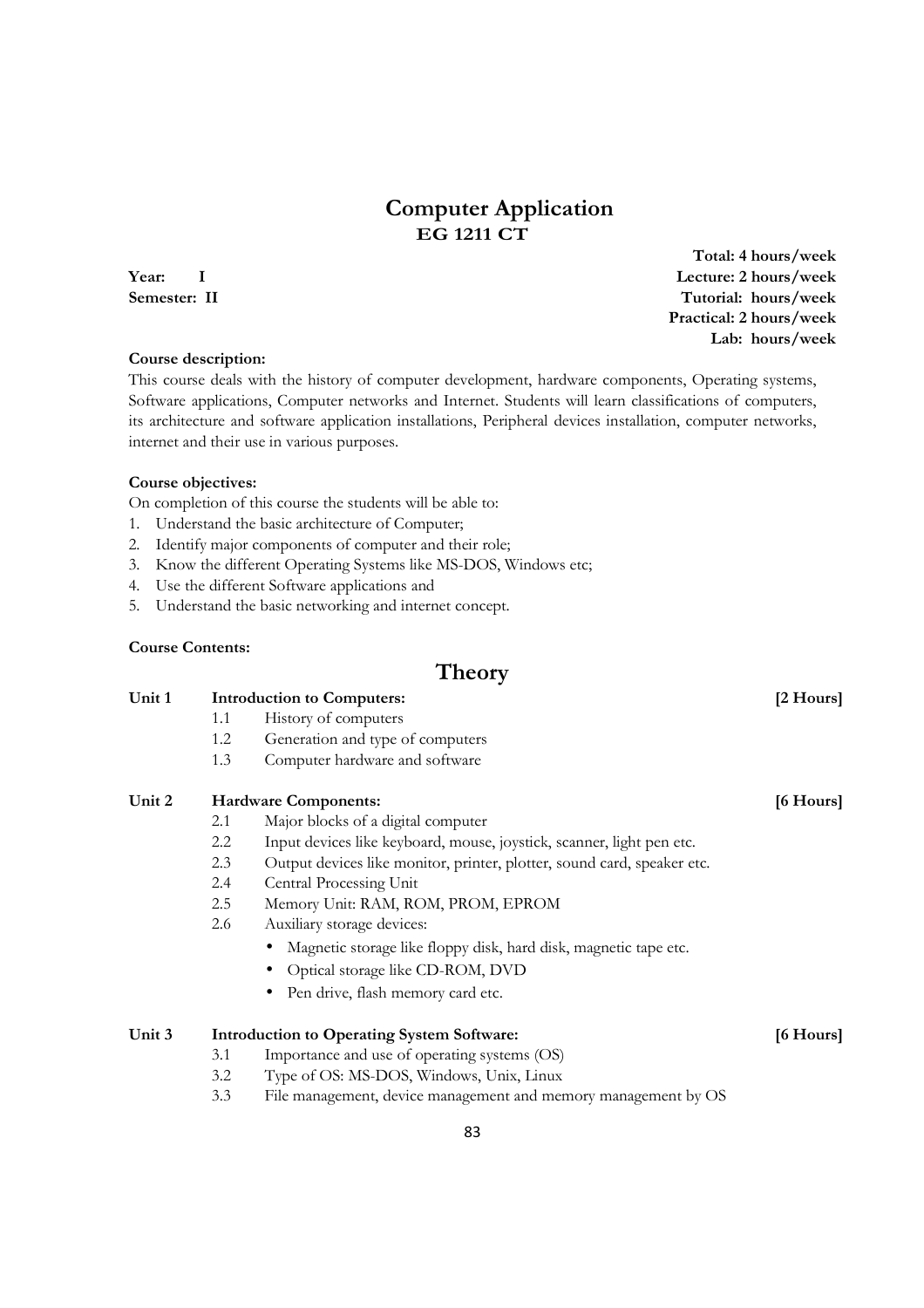|        | 3.4                                   | MS-DOS system files: io.sys, msdos.sys, command.com, config.sys, autoexec.bat                         |           |  |  |
|--------|---------------------------------------|-------------------------------------------------------------------------------------------------------|-----------|--|--|
|        | 3.5                                   | MS-DOS internal and external commands                                                                 |           |  |  |
|        | 3.6                                   | Windows Operating System: Graphical User Interface and windows environment,<br>file/folder management |           |  |  |
|        | 3.7                                   | Linux: GNU open source operating system                                                               |           |  |  |
| Unit 4 |                                       | <b>Application Packages:</b>                                                                          | [7 Hours] |  |  |
|        | 4.1                                   | Text Editors (edit in DOS, notepad in Windows, vi editor in Linux                                     |           |  |  |
|        | 4.2                                   | Word Processing Package: Microsoft Word                                                               |           |  |  |
|        | 4.3                                   | Spreadsheet Package: Microsoft Excel                                                                  |           |  |  |
|        |                                       | Entering data<br>$\bullet$                                                                            |           |  |  |
|        |                                       | Using formula<br>$\bullet$                                                                            |           |  |  |
|        |                                       | Basic calculations<br>٠                                                                               |           |  |  |
|        |                                       | Financial calculations                                                                                |           |  |  |
|        |                                       | Charts<br>$\bullet$                                                                                   |           |  |  |
|        | 4.4                                   | Concept of Database management system                                                                 |           |  |  |
|        | 4.5                                   | Database management package: Microsoft Access                                                         |           |  |  |
|        | 4.6                                   | Presentation Package: Microsoft PowerPoint                                                            |           |  |  |
| Unit 5 | <b>Utility Programs:</b><br>[2 Hours] |                                                                                                       |           |  |  |
|        | 5.1                                   | Computer virus and its removal (antivirus programs)                                                   |           |  |  |
|        | 5.2                                   | Multimedia: Audio, Video and Graphics                                                                 |           |  |  |
| Unit 6 |                                       | <b>Networks and Internet:</b>                                                                         | [7 Hours] |  |  |
|        | 6.1                                   | Brief Introduction of LAN, MAN, WAN                                                                   |           |  |  |
|        | 6.2                                   | Topologies: Bus, Ring and Star                                                                        |           |  |  |
|        | 6.3                                   | Hub, Switch, Modem                                                                                    |           |  |  |
|        | 6.4                                   | Network Cabling                                                                                       |           |  |  |
|        | 6.5                                   | <b>NIC</b>                                                                                            |           |  |  |
|        | 6.6                                   | Network OS                                                                                            |           |  |  |
|        | 6.7                                   | Client and server concept                                                                             |           |  |  |
|        | 6.8                                   | File and print sharing                                                                                |           |  |  |
|        | 6.9                                   | Email/Internet                                                                                        |           |  |  |
|        |                                       | World Wide Web (WWW)                                                                                  |           |  |  |
|        |                                       | <b>ISP</b>                                                                                            |           |  |  |
|        |                                       | Search Engines                                                                                        |           |  |  |
|        |                                       | Internet Client: Web browsers like Internet Explorer, Netscape Navigator,                             |           |  |  |
|        |                                       | Mozilla Firefox etc.,                                                                                 |           |  |  |
|        |                                       | Email clients like Outlook Express, Netscape Mail etc.                                                |           |  |  |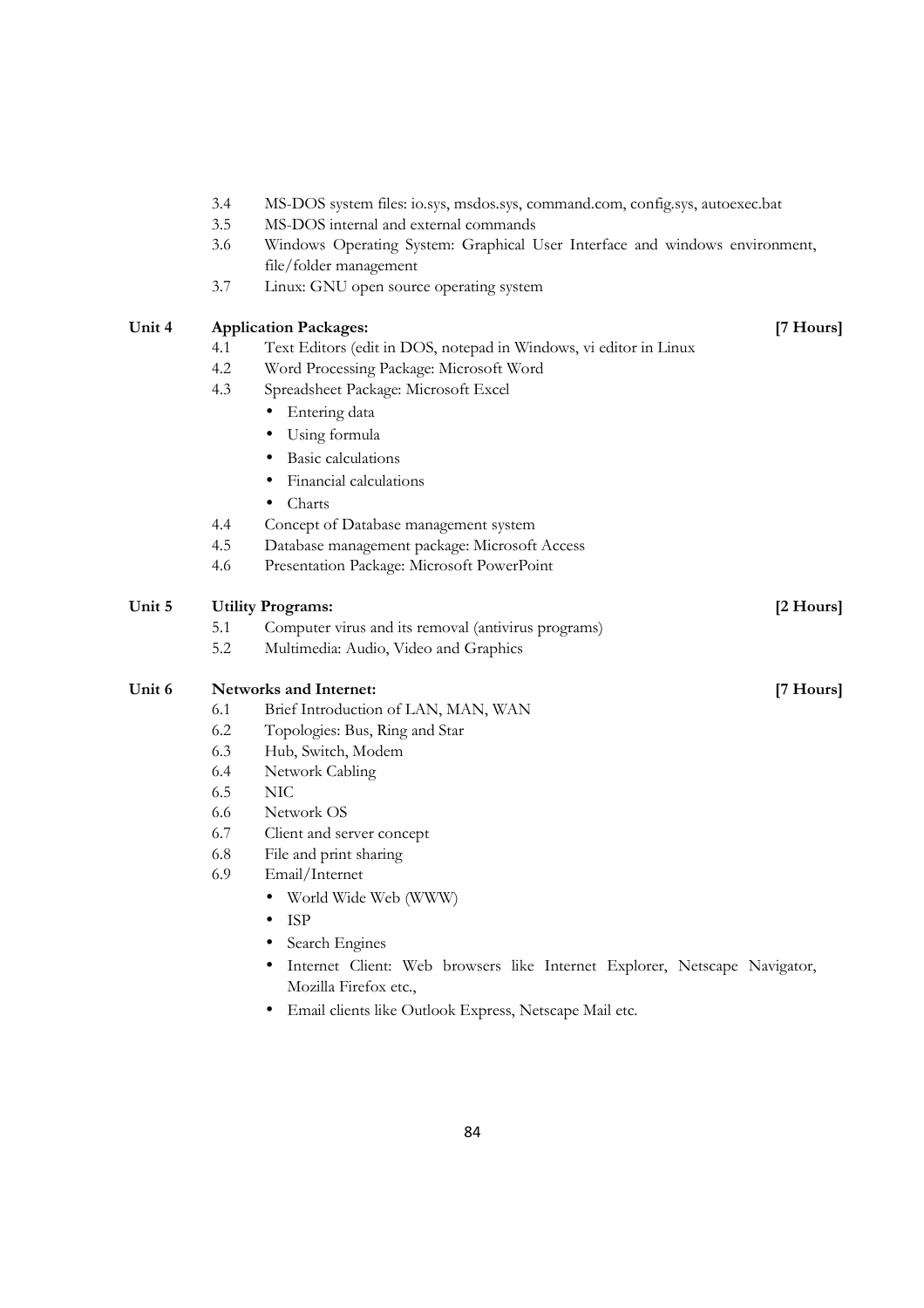### **Practical [30 Hours]**

- 1. Identification of major components of computer and familiarization with keyboard and mouse. (1 session)
- 2. Internal and External DOS commands (1 session)
- 3. Windows Graphical User Interface and file/folder management (1 session)
- 4. Microsoft Word (2 sessions)
	- a. Editing text
	- b. Formatting document
	- c. Creating tables
	- d. Creating graphics and word art
- 5. Microsoft Excel (3 sessions)
	- a. Editing worksheet
	- b. Data formatting and manipulation
	- c. Analysis of data(use of functions for calculation)
	- d. Charts/Data presentation
	- e. Import/Export data
- 6. Microsoft Access (2 sessions)
	- a. Creating and manipulating data tables
	- b. Query
	- c. Forms/Reports
- 7. Using Multimedia and Internet/Email (1 session)
- 8. Creating effective presentation using Microsoft PowerPoint (1 session)
- 9. Project Work (3 sessions)

The students will be assigned (individually or in group) a project work based on Microsoft Excel or Access. The students are required to prepare a short report in MS Word and prepare a short presentation in PowerPoint.

#### **Textbooks:**

1. Rajaraman, "*Fundamentals of Computers*", Prentice-Hall of India

- 1. B Ram, "*Computer Fundamentals*", Willey Eastern Publishers
- 2. S Saxena, "*A First Course in Computers"*, Vikash Publishing
- 3. Winn Rosch, " Harware Bible"
- 4. Noel Kalicharan, " Introduction to computer Studies", Cambridge Low Price Edition
- 5. P.K Sinha, " Computer Fundamentals"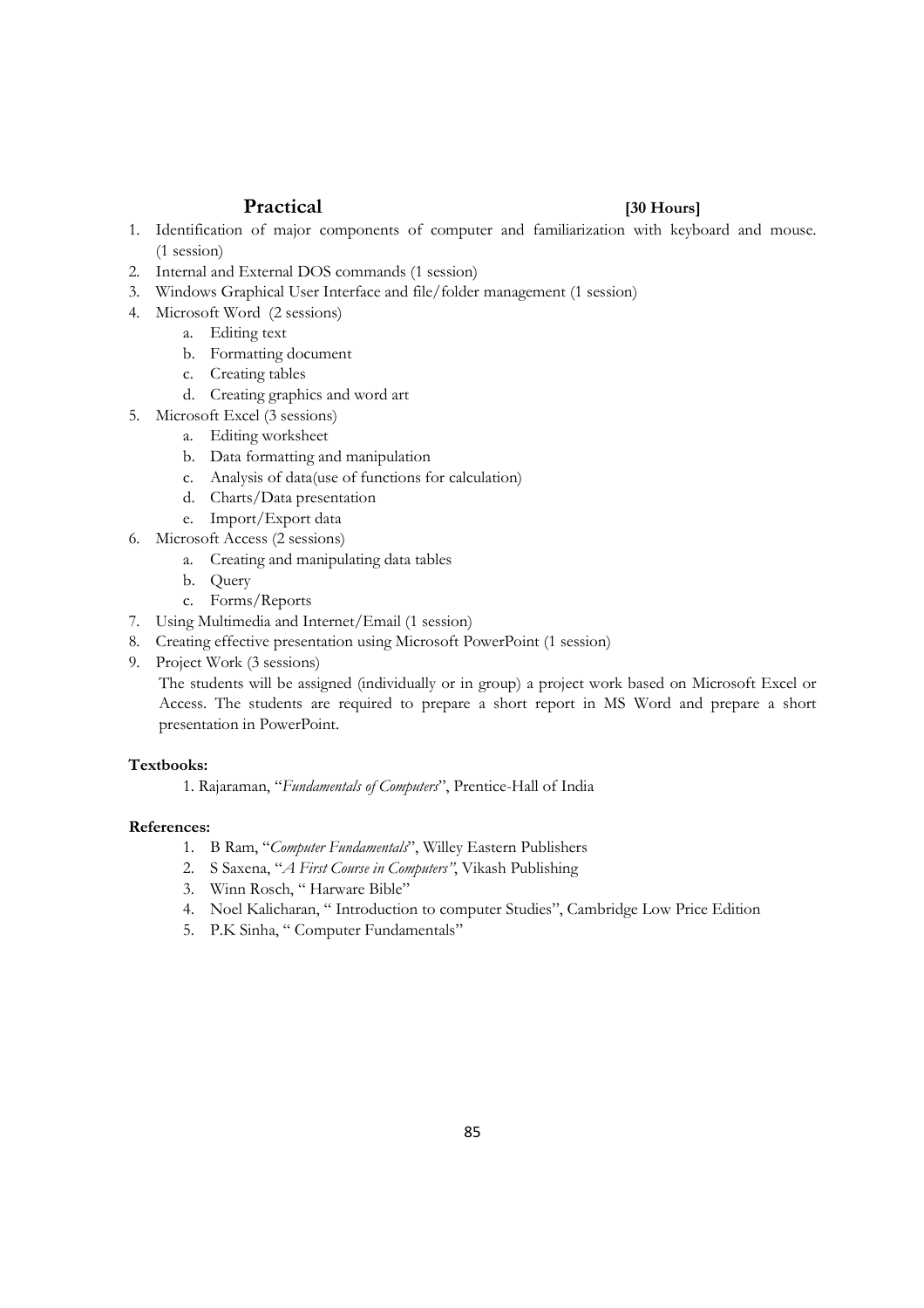# Second Year (Third and Fourth Semesters)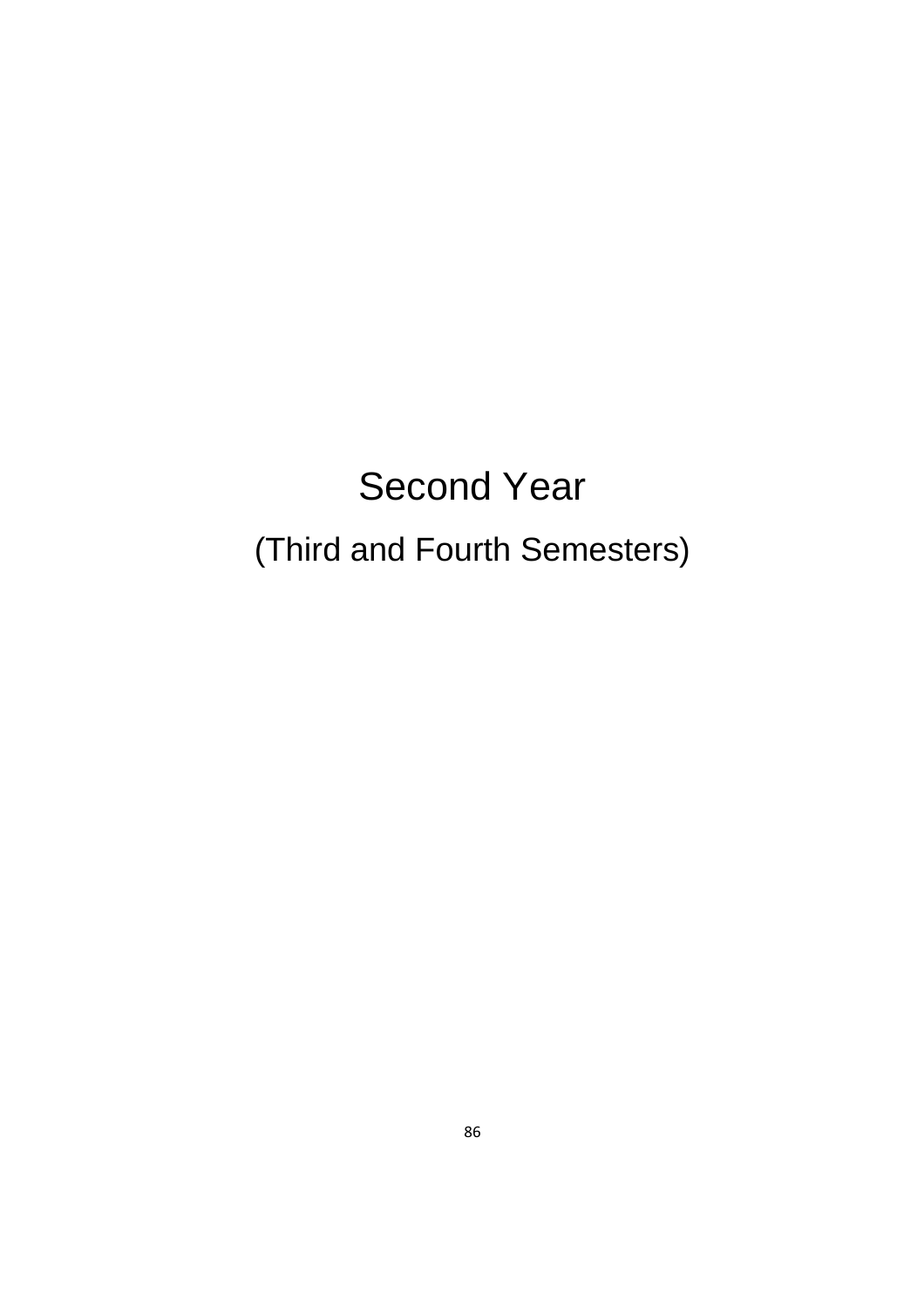# Third Semester

# **Subjects:**

|                             | EG 2104 SH       | <b>Engineering Mathematics III</b> |
|-----------------------------|------------------|------------------------------------|
| $\mathcal{D}_{\mathcal{L}}$ | <b>EG 2101CE</b> | Surveying I                        |
| 3                           | EG 2102 CE       | Applied Mechanics                  |
|                             | EG 2103 CE       | <b>Basic Hydraulics</b>            |
| $\overline{5}$              | EG 2104 CE       | <b>Building Construction</b>       |
| 6                           | EG 2105 CE       | <b>Construction Drawing</b>        |
|                             | EG 2106 CE       | Computer Aided Drafting            |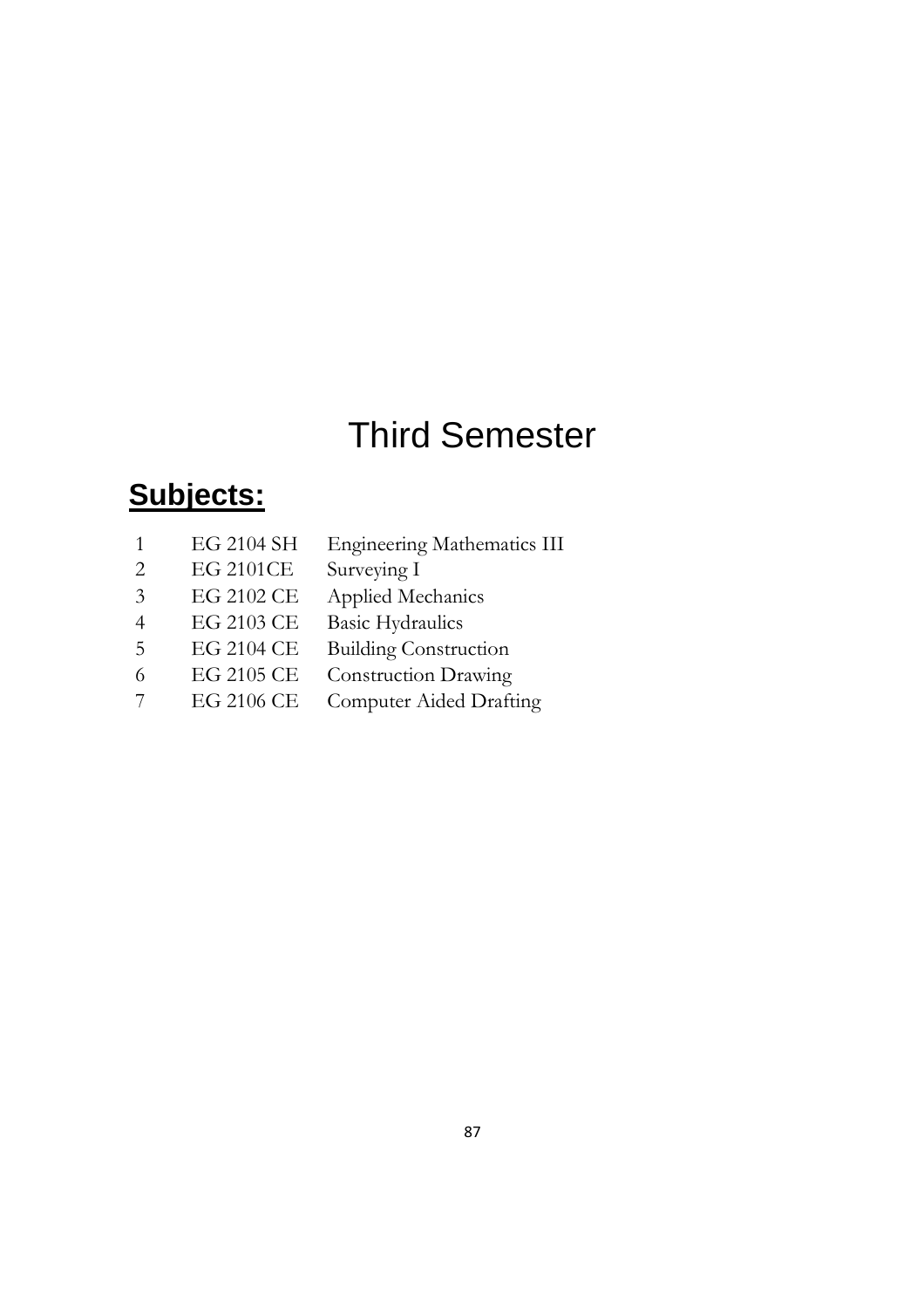# **Engineering Mathematics III EG 2104 SH**

#### **Course description:**

This course consists of Partial derivative, Differential equations, Infinite series, Fourier series, and Elementary group theory necessary to develop mathematical background.

#### **Course objectives:**

After completing this course students will able to:

- 1. Provide the basic mathematical idea for the analysis of electronic circuits and
- 2. Help in the development of program for the technical applications

### **Course Contents:**

### **Unit 1 Partial Derivative: [8 Hours]**

- 1.1 Functions of more than one variables
- 1.2 Partial derivative, partial differential coefficient.
- 1.3 Partial derivative of first and higher order.
- 1.4 Homogeneous function and Euler's Theorem on homogeneous functions.
- 1.5 Composite function, Derivative of composite functions.(Total differential coefficient)

#### **Unit 2 Differential Equations: [10 Hours]**

#### 2.1 **Ordinary Differential Equations**

- 2.1.1 Differential Equation and its order and degree.
- 2.1.2 Differential Equations of first order and first degree,
- 2.1.3 Differential Equations with separate variables,
- 2.1.4 Homogeneous and exacted differential Equations

### **2.2 Partial Differential Equations (PDF)**

- 2.2.1 Basic concepts, definition and formation
- 2.2.2 General solution of linear PDF of first order  $(Pp + Qq = R$  form)

#### Unit 3 Infinite Series: [11 Hours]

- 3.1 Definitions of sequence and infinite series,
- 3.2 Condition for convergence of an infinite series,
- 3.3 Geometric series.

**Total: 4 hours /week Year: II Lecture: 3 hours/week Semester: I** Tutorial: 1 hour/week  **Practical: hours/week Lab: hours/week**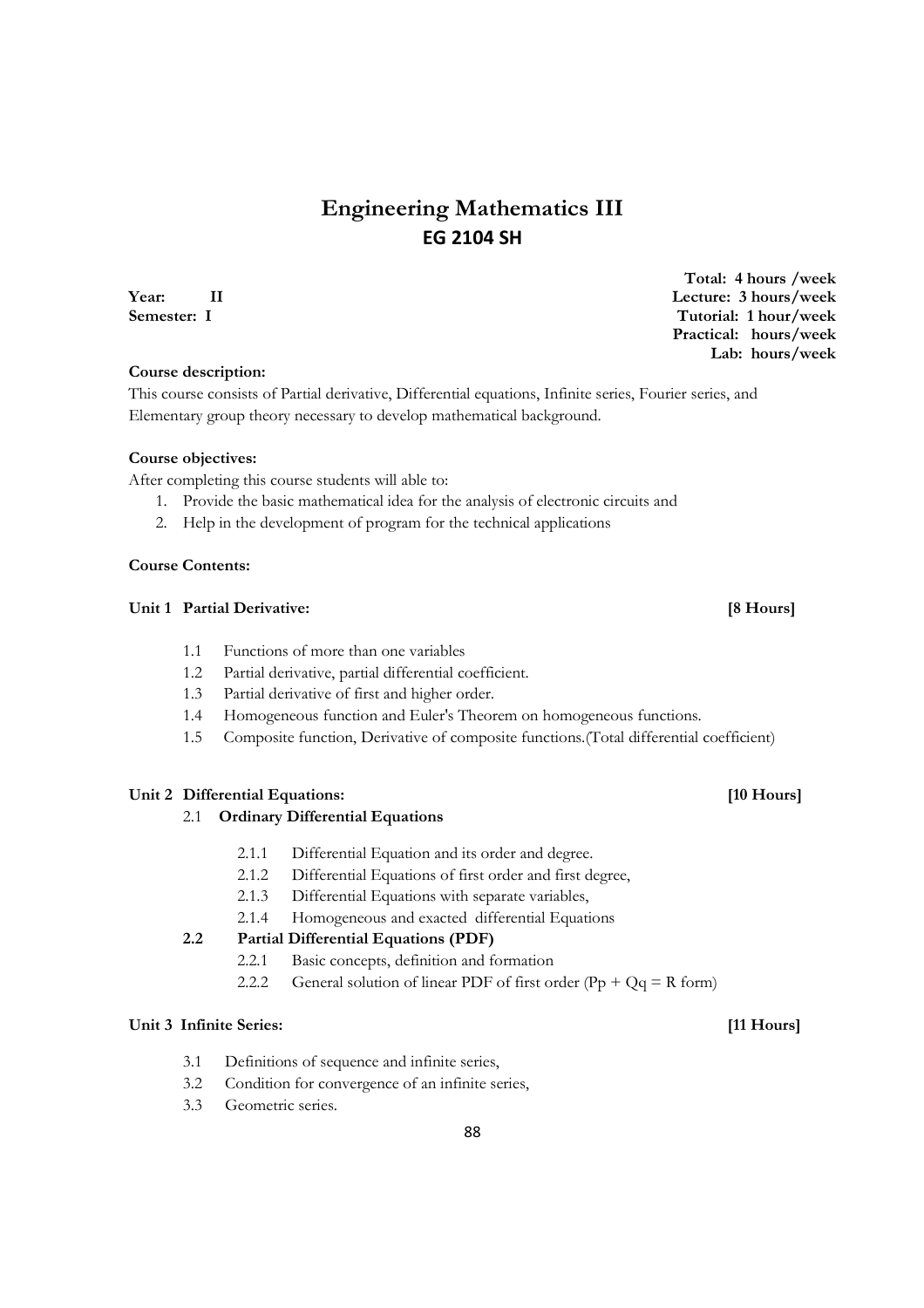- 3.4 Test of convergence. (p-test, D' alembert's ratio test, Cauchy radical test or root test)
- 3.5 Power series and its interval of convergence,
- 3.6 Expansion of functions using Taylor's and Maclaurin's theorems.

#### **Unit4. Fourier Series: [8 Hours]**

- 4.1 Periodic function,
- 4.2 Even and odd function
- 4.3 Trigonometric series
- 4.4 Fourier series of the functions of period 2π,
- 4.5 Euler's formula,

### Unit 5. Elementary Group Theory: **[8 Hours] [8 Hours]**

- 5.1. Binary operation, Binary operation on sets and their properties.
- 5.2. Definition of group
- 5.3. Group whose elements are not number
- 5.4. Finite, Infinite group and Abelian group
- 5.5. Elementary properties of group.

- 1. Thomas and Finney, *Calculus and Analytical Geometry*, Narosa Publishing House, New Delhi, 1990.
- 2. E. Kreyszig, *Advanced Engineering Mathematics*, Wiley-Easter Publication, New Delhi, 1990.
- 3. Chandrika Prasad, *Mathematics for Engineer*, Prasad Mudranalaya, Allahabad, 1996.
- 4. E. Kreyszig,*Advanced Engineering Mathematics*, Wiley-Easter Publication, New Delhi, 1990.
- 5. A.V. Oppenheim, *Discrete-Time Signal Processing*, Prentice Hall, India Limited, 1990.
- 6. K. Ogata, *Discrete-Time Control System*, Prentice Hall, India Limited, 1993.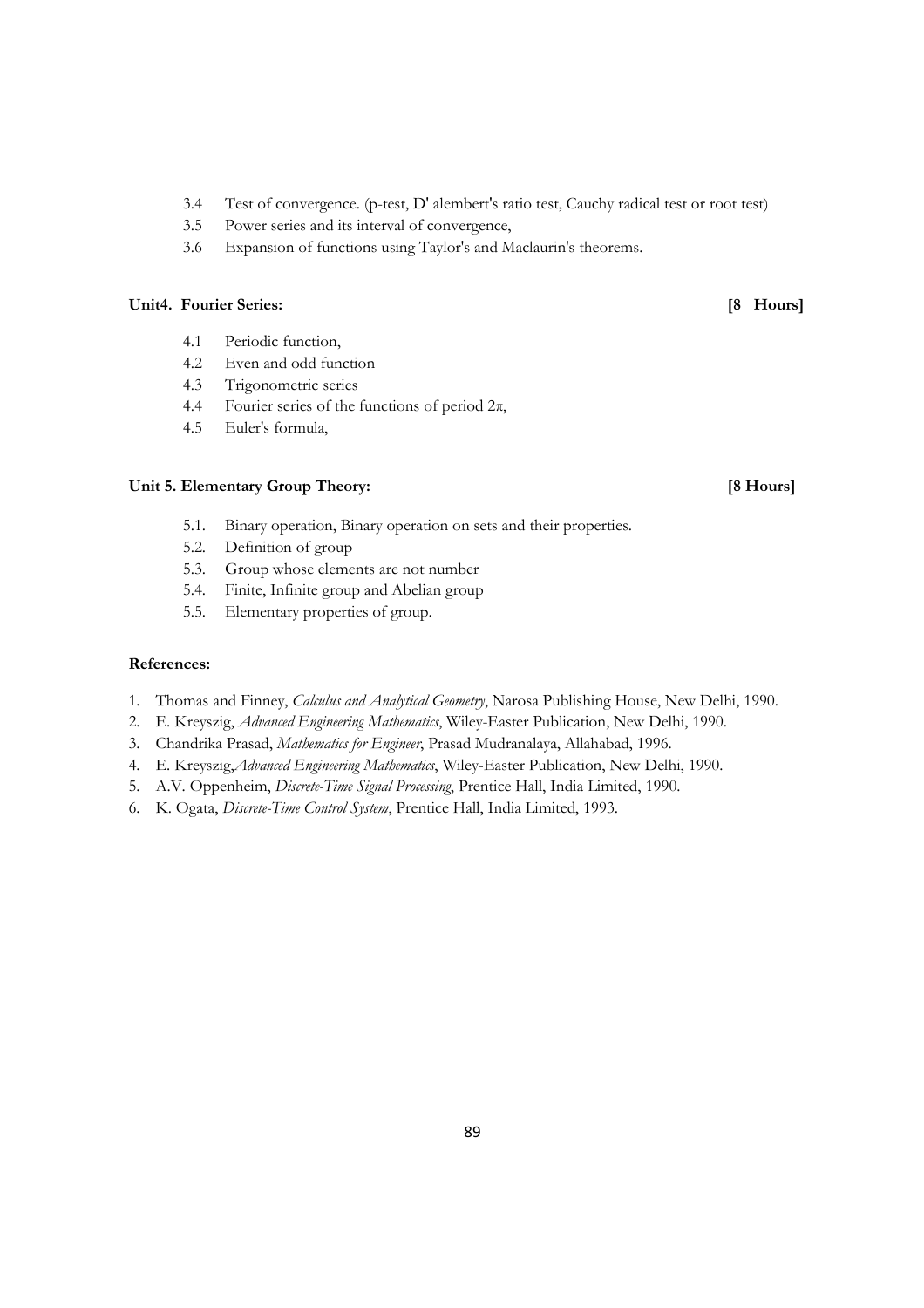# **Surveying I EG 2101CE**

**Year: II Total: 8 hours /week Semester: I Lecture 3 hours/week Tutorial: hours/week Practical: 5 hours/week Lab: hours/week**

#### **Course description:**

This course focuses on familiarization on different surveying techniques and handling of surveying equipment. The different surveying techniques include linear, angular, vertical measurements, and plotting skills.

#### **Course objectives:**

After the completion of this course, students will be able to:

- 1. Apply distance measurement techniques and
- 2. Use basic surveying techniques and plotting of plan and map.

#### **Course Contents:**

### **Theory**

### Unit 1 Introduction: [4 Hours]

1.1 History and definition of surveying

1.2 Primary division of survey

1.3 Classifications according to discipline, nature and instruments used

1.4 Principles of surveying

1.5 Units of measurements

1.6 Scales and their types

1.7 Maps and conventional symbols

#### Unit 2 Accuracy and Errors: *[2 Hours] can all the set of the set of the set of the set of the set of the set of the set of the set of the set of the set of the set of the set of the set of the set of the set of the s*

2.1 Definition of accuracy, precision and error

2.2 Types and sources of errors

### **Unit 3 Linear Distance Measurement: [8 Hours]**

3.1 Horizontal distance

3.2 Different methods of distance measurement i.e. direct, indirect and GPS technology

- 3.3 Equipments for direct chaining
- 3.4 Ranging and its methods

3.5 Chaining on horizontal and sloping ground by direct and indirect methods

3.6 Errors in chaining and precision ratio

3.7 Tape correction for various parameters

3.8 Field procedures and problems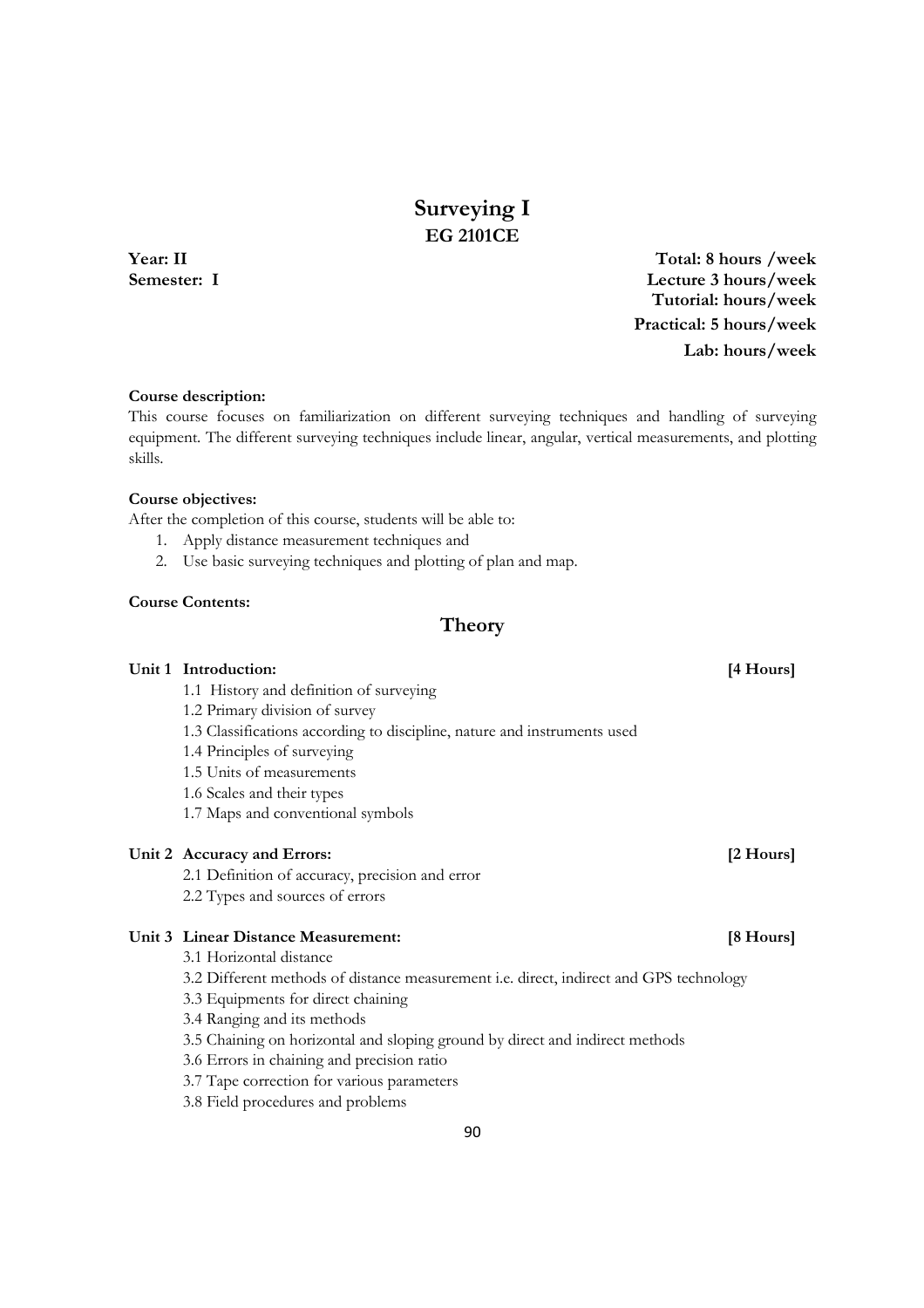### Unit 4 Chain Surveying: *Chain Surveying: Chain Surveying: Chain Surveying:* **<b>***Chain Surveying: Chain Surveying: Chain Surveying: Chain Surveying: Chain Surveying: <i>Chain Surveying: Chain Sur*

- 4.1 Principles of chain surveying
- 4.2 Survey stations and Survey lines
- 4.3 Procedures of chain surveying
	- 4.3.1 Recci
	- 4.3.2 Selection of survey stations and survey lines
	- 4.3.3 Referencing and marking of stations
	- 4.3.4 Detailing
- 4.4 Obstacles in chaining
- 4.5 Plotting and field problems

### Unit 5 Compass Traversing: *Unit 5 Compass Traversing: Particularly 12 Hours Particularly 12 Hours Particularly 12 Hours*

- 5.1 Introduction
- 5.2 Technical terms meridians, bearings angles etc
- 5.3 System of bearings, fore and back bearing
- 5.4 Prismatic and Surveyor's compass
- 5.5 Calculation of angles from bearing and bearing from angles, angular precision
- 5.6 Magnetic declination, local attraction, detection and correction of local attraction
- 5.7 Plotting and graphical adjustment of traverse and relative precision
- 5.8 Errors in compass
- 5.9 Field problems and procedures

### Unit 6 Leveling: [13 Hours]

- 6.1 Definition and objectives
- 6.2 Classification of leveling according to principles
- 6.3 Technical terms used in leveling
- 6.4 Instruments used in leveling
- 6.5 Temporary adjustment of level
- 6.6 Two peg test
- 6.7 Methods for booking and reducing of level
- 6.8 Classification of direct leveling

6.8.1 Simple leveling

- 6.8.2 Continuous or differential leveling
- 6.8.3 Fly leveling
- 6.8.4 Check leveling
- 6.8.5 Reciprocal leveling
- 6.8.6 Profile leveling and cross sectioning
- 6.8.7 Precise leveling
- 6.9 Errors in leveling
- 6.10 Error adjustment in closed circuit
- 6.11 Field procedures, problems and plotting of graphs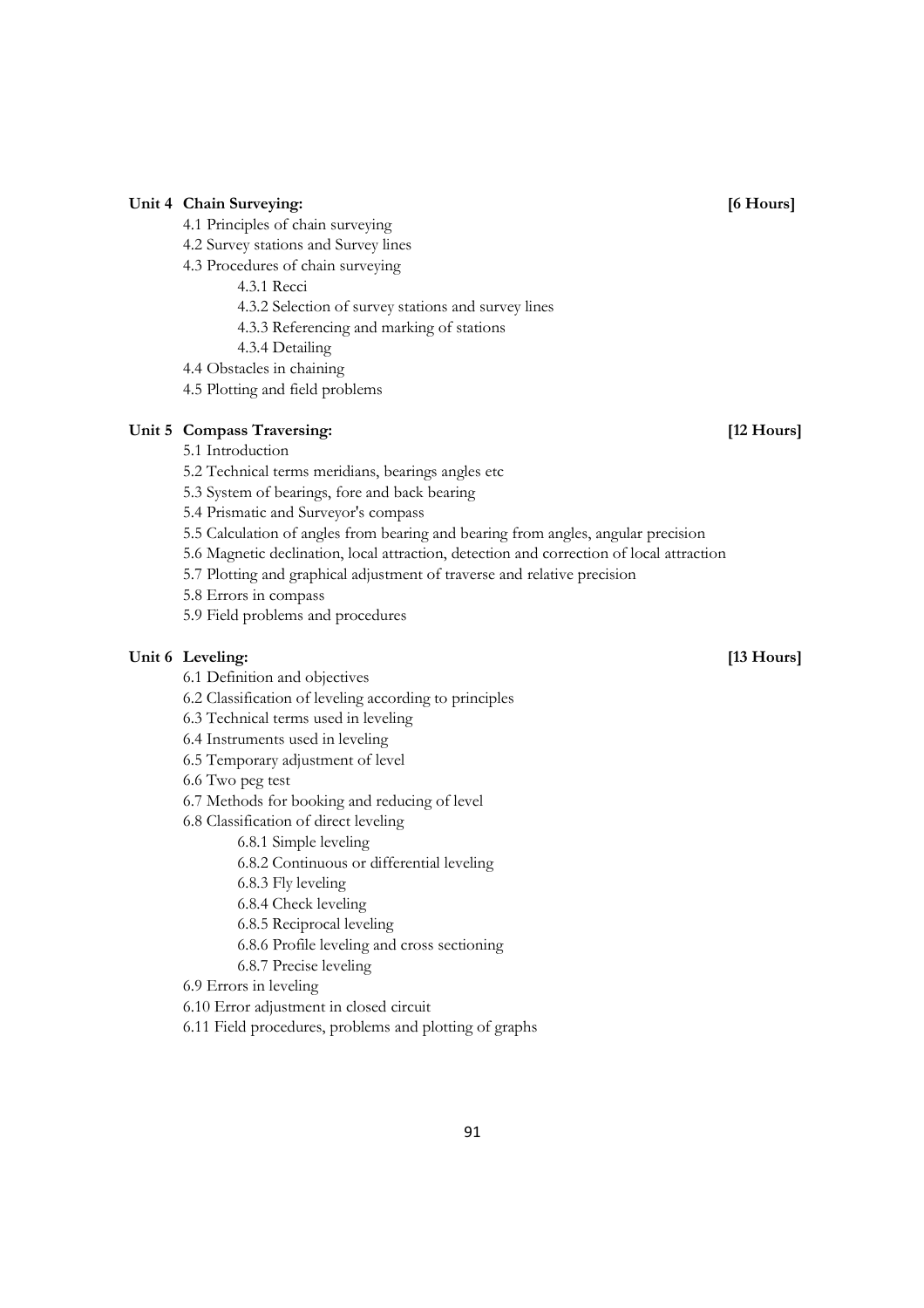# **Practical (Field work)**

| TTACHCAI (TTCHU WUIN)                                   |               |
|---------------------------------------------------------|---------------|
| 1. Care and handle instruments.                         | $[5.0$ Hours] |
| 2. Measure linear distance on plane and sloping ground. | $[10$ Hours]  |
| 3. Perform Chain triangulation and detailing.           | $[20$ Hours]  |
| 4. Perform Compass traversing and detailing.            | $[20$ Hours]  |
| 5. Perform Leveling                                     | $[20$ Hours]  |
| 5.1 Two peg test                                        |               |
| 5.2 Fly leveling                                        |               |
| 5.3 Profile leveling and cross sectioning               |               |
|                                                         |               |

**Evaluation of Practical:** Continuous evaluation (Viva + Instrumentation + Objective test)

#### **Textbooks:**

1. Dr. BC Punmia, " Surveying " Vol I and II, Laxmi Publication New Delhi

- 1. R. Agor ," Surveying and Leveling", Khanna Publication New Delhi
- 2. SK Duggal, " Surveying" Vol I and II,Tata MC Graw Hill Publishing
- 3. N Basnet and M Basnet, " Basic Surveying I", Benchmark Education Support Pvt. Ltd.,Tinkune Kathmandu
- 4. N Basnet and M Basnet, "Basic Surveying –II", Published by D. Shrestha & R. Shrestha , Rajmati Press, Lalitpur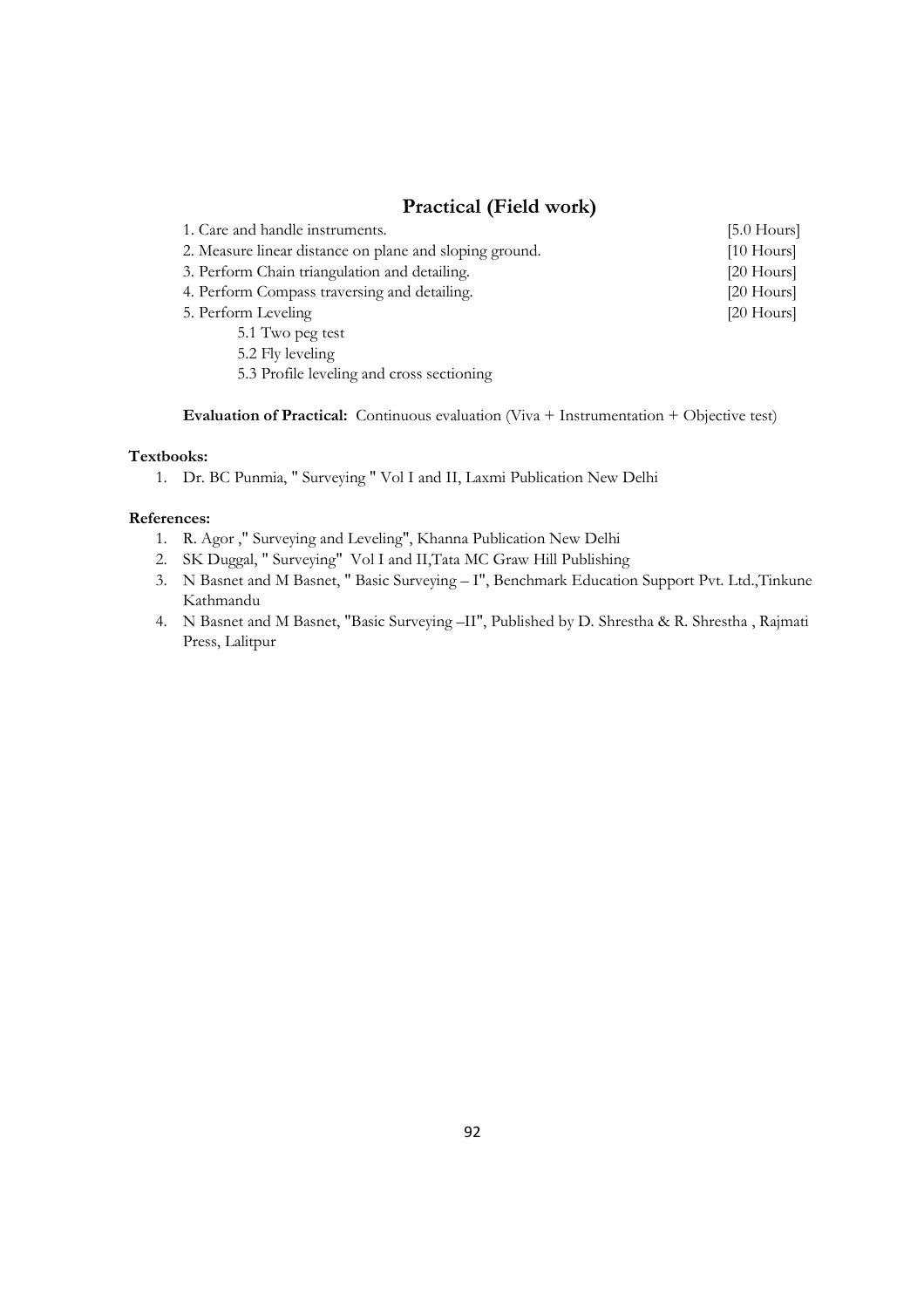# **Applied Mechanics EG 2102 CE**

**Year: II Total: 6 hours /week Semester: I Lecture: 3 hours/week Tutorial: 2 hours/week Practical: hours/week Lab: 2/2 hours/week**

#### **Course description:**

This course focuses on analysis and effect of various types of forces on the particle and body at rest.

#### **Course objectives:**

After the completion of this course, students will be able to:

- 1. Understand the concept of particle and rigid body and application of equations of static equilibrium;
- 2. Describe the different types of forces that may act on the body and analysis of typical problems;
- 3. Be familiar with the frictional force on the body and analysis of typical problems;
- 4. Be familiar with the distributed forces (Centre of gravity, Centroid, and Moment of Inertia) and calculation and
- 5. Know about the structure (beam and truss), their supports, loads and analysis of them.

#### **Course Contents:**

### **Theory**

| Unit 1 | Introduction: |                                                                        | [4 Hours] |  |  |
|--------|---------------|------------------------------------------------------------------------|-----------|--|--|
|        | 1.1           | Definition and scope of Applied Mechanics                              |           |  |  |
|        | 1.2           | Concept of Particle, Rigid Body, Deformed Body, Free Body Diagram and  |           |  |  |
|        |               | Equilibrium of particle and Rigid Body                                 |           |  |  |
|        | 1.3           | Equations of Static Equilibrium: Two and Three Dimensional analysis of |           |  |  |
|        |               | Particle, Two Dimensional analysis of Rigid Body                       |           |  |  |
| Unit 2 |               | Forces acting on Particle and Rigid Body:                              | [9 Hours] |  |  |
|        | 2.1           | Different types Forces: Internal, External, Translational, Rotational, |           |  |  |
|        |               | Coplanar, Non-Coplanar, Concurrent, Non-Concurrent, Like Parallel and  |           |  |  |
|        |               | Unlike Parallel                                                        |           |  |  |
|        | 2.2           | Resolution and Composition of Forces                                   |           |  |  |
|        | 2.3           | Principle of Transmissibility and Equivalent Forces                    |           |  |  |
|        | 2.4           | Moments and Couples                                                    |           |  |  |
|        | 2.5           | Varignon's Theorem                                                     |           |  |  |
|        | 2.6           | Resolution of a Force in to a Force and a Couple                       |           |  |  |
|        | 2.7           | State and Prove: Triangle Law of Forces, Parallelogram law of Forces   |           |  |  |

Polygon Law of Forces and Lami's Theorem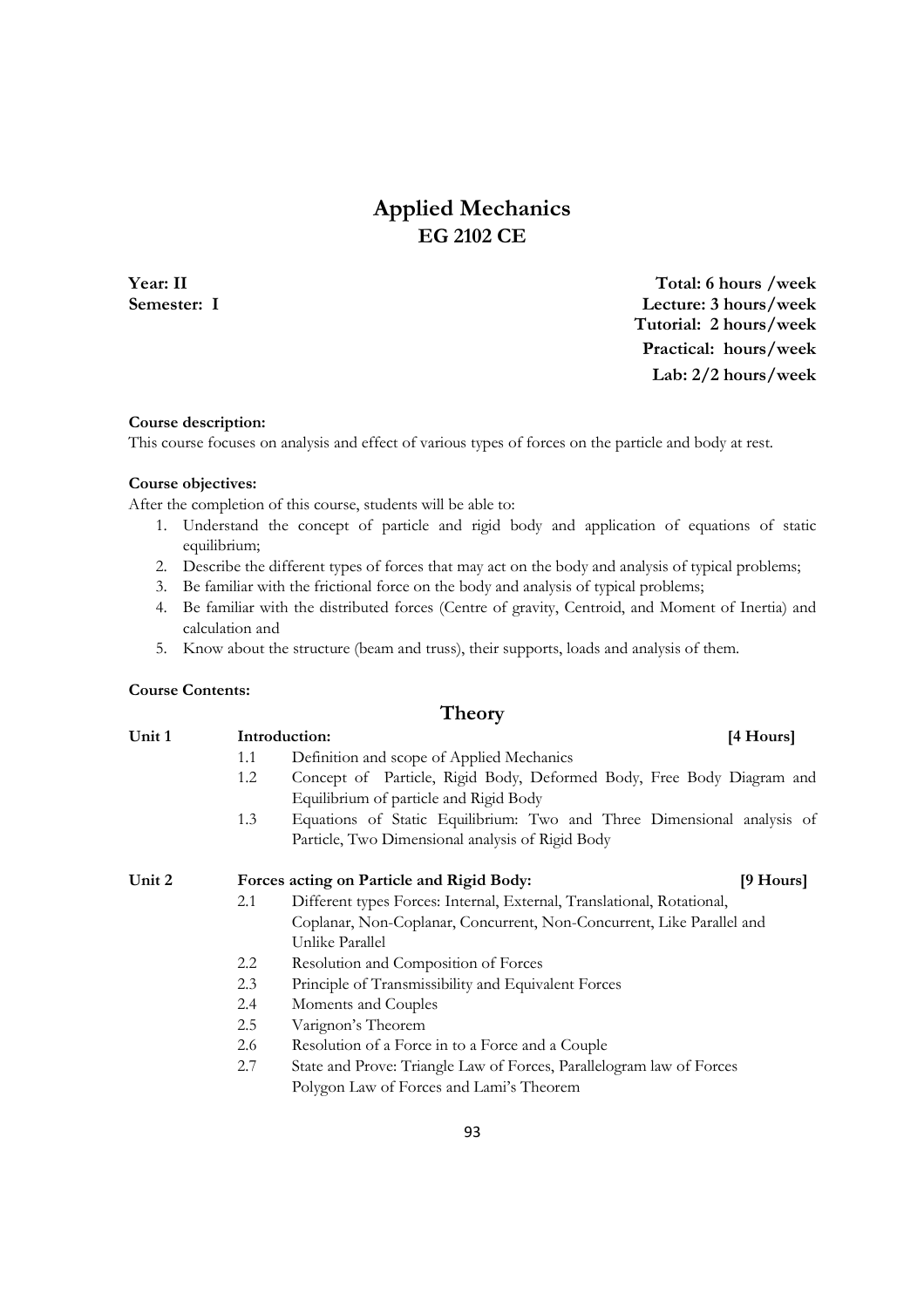| Unit 3 | Friction: |                                                                                 | [5 Hours]           |
|--------|-----------|---------------------------------------------------------------------------------|---------------------|
|        | 3.1       | Friction: Definition, Causes, Advantages, Disadvantages and Types               |                     |
|        | 3.2       | Laws of Dry Friction                                                            |                     |
|        | 3.3       | Static and Dynamic Friction and Their Coefficients                              |                     |
|        | 3.4       | Angle of Friction                                                               |                     |
|        | 3.5       | Different status (No Friction, Certain Friction, Impending Motion and           |                     |
|        |           | Motion)                                                                         |                     |
|        | 3.6       | Sliding and Tipping Condition of the Body                                       |                     |
| Unit 4 |           | Centre of Gravity and Centroid:                                                 | [6 Hours]           |
|        | 4.1       | Concept of Centre of Gravity, Centroid, Axis of Symmetry                        |                     |
|        | 4.2       | Centroid of Composite lines (straight line, arc, semicircle and quarter circle) |                     |
|        | 4.3       | Centroid of Composite Area (Rectangle, Triangle, Circle / Semi-circle /         |                     |
|        |           | Quarter circle / Circular sector, Parabola / Semi-parabola and Ellipse)         |                     |
|        | 4.4       | Centroid of Area under curve by the method of Integration                       |                     |
| Unit 5 |           | <b>Moment of Inertia:</b>                                                       | [6 Hours]           |
|        | 5.1       | First Moment and Second Moment of Area                                          |                     |
|        | 5.2       | Axial and Polar Moment of Inertia                                               |                     |
|        | 5.3       | Moment of Inertia of Regular Areas (Rectangle, Triangle, Circle and             |                     |
|        |           | Ellipse) about their Centroidal axes                                            |                     |
|        | 5.4       | Perpendicular and Parallel axis Theorem for Moment of Inertia                   |                     |
|        | 5.5       | Moment of Inertia of Composite Area                                             |                     |
|        | 5.6       | Radius of Gyration                                                              |                     |
| Unit 6 |           | Structures:                                                                     | [5 Hours]           |
|        | 6.1       | Structure and Mechanism                                                         |                     |
|        | 6.2       | Plane and Space Structures                                                      |                     |
|        | 6.3       | Different types of Load and Support in the Structures                           |                     |
|        | 6.4       | External and Internal forces (Axial Force, Shear Force, and Bending             |                     |
|        |           | Moment) in the Structural Members                                               |                     |
|        | 6.5       | Relationship between Load, Shear Force and Bending Moment                       |                     |
|        | 6.6       | Determinacy and Stability (Statically and Geometrically) of the Structures      |                     |
| Unit 7 |           | Analysis of Statically Determinate Beam:                                        | [5 Hours]           |
|        | 7.1       | Definition and Types of Beam                                                    |                     |
|        | 7.2       | Calculation of Support Reactions and Internal Forces (i.e. Axial Force,         |                     |
|        |           | Shear Force and Bending Moment) of the Beam                                     |                     |
|        | 7.3       | Draw Axial Force, Shear Force and Bending Moment Diagrams of the                |                     |
|        |           | Beam                                                                            |                     |
| Unit 8 |           | Analysis of Statically Determinate Plane Truss:                                 | $[5 \text{ Hours}]$ |
|        | 8.1       | Definition, uses and Types of Truss                                             |                     |
|        | 8.2       | Calculation of Member Force by the Method of Joints                             |                     |
|        | 8.3       | Calculation of Member Force by the Method of Sections                           |                     |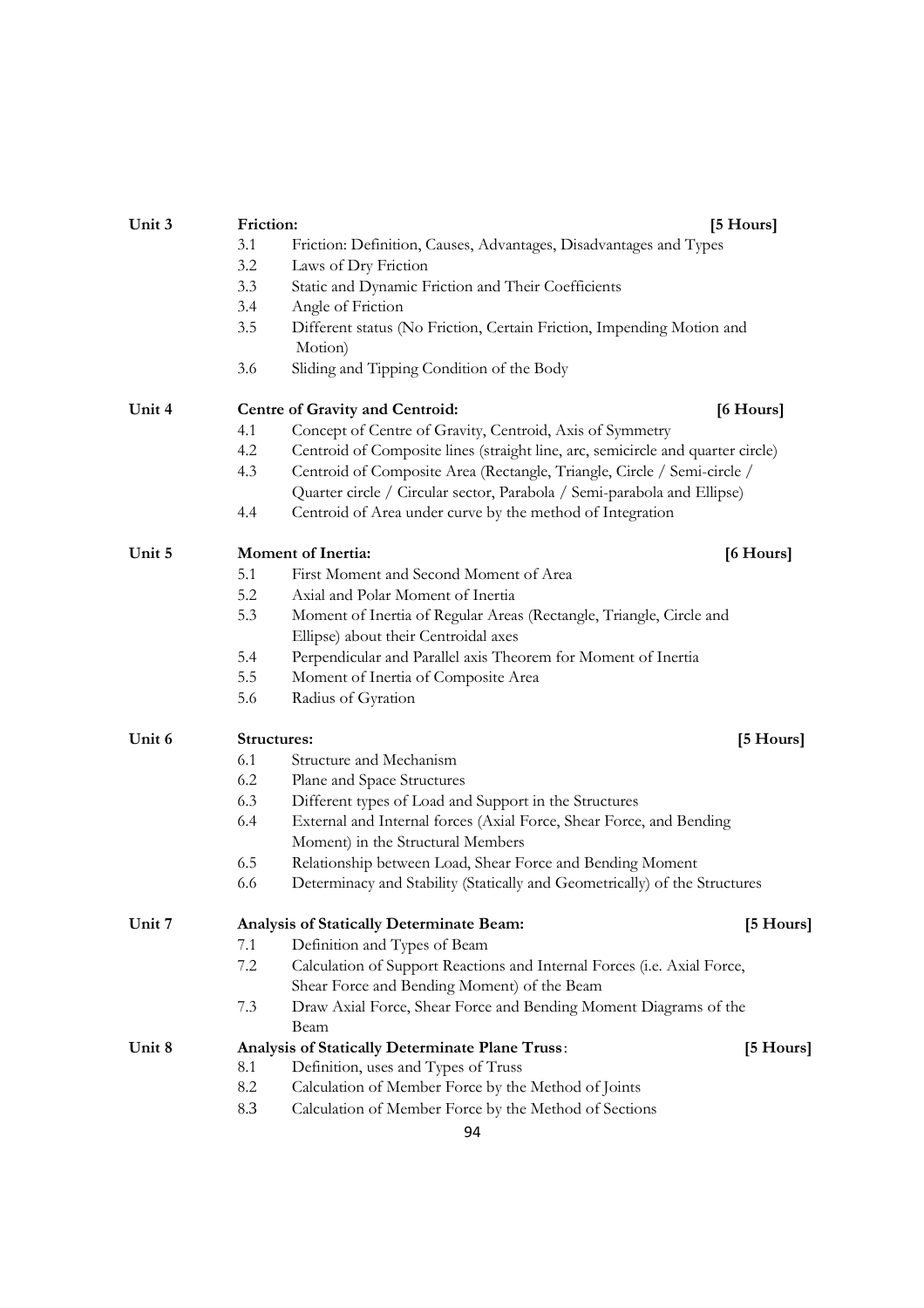### **Practical (Laboratory) [15 Hours]**

- 1. Verify Triangle law of forces, Parallelogram law of forces and Lami's theorem
- 2. Verify Principle of Moments
- 3. Determine Centroid of Plane Figures (Rectangle, Triangles, Circle and Ellipse)
- 4. Determine Moment of Inertia by Flywheel
- 5. Determine Support Reactions of Simply Supported and Cantilever Beam with different types of Loading
- 6. Determine Support Reactions and Member Force of Simply supported Truss

#### **Textbooks:**

- 1. F. P. Beer & E. R Johnston Jr, "*Vector Mechanics for Engineers Statics*", McGraw-Hill
- 2. I. H. Shames, "*Engineering Mechanics Statics and Dynamics*", New Delhi, Prentice Hall of India
- 3. R. C. Hibbeler, "*Engineering Mechanics*", McMilan Publishing Company, New York

- 1. M. R. Dhital, "*A Course Manual on Applied Mechanics I (Statics)",* IOE, Pulchowk Campus
- 2. R. Suwal, "*A Text Book of Applied Mechanics"*, R & R Engineering Consultancy Pvt. Ltd
- 3. R. S. Khurmi, "*Applied Mechanics and Strength of Materials"*, Nirja Construction and Development Pvt. Ltd., Ram Nagar, New Delhi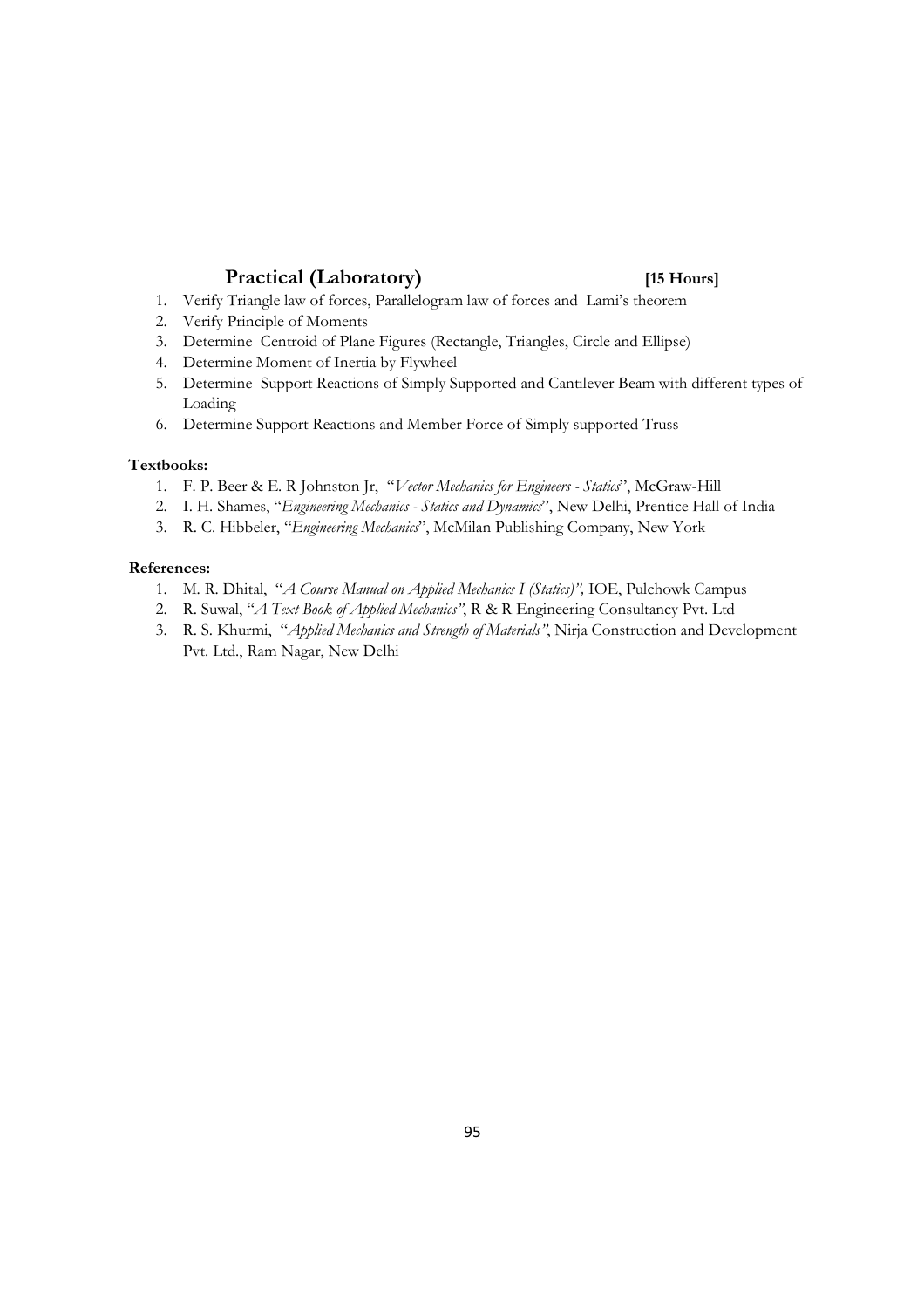# **Basic Hydraulics EG 2103 CE**

**Year: II Total: 5 hours /week Semester: I Lecture: 3 hours/week Tutorial: 1 hour/week Practical: hours/week Lab: 2/2 hours/week**

#### **Course description:**

This course focuses on the fundamental concepts and principles of Hydraulics, measurement of flow, introduction to open channel flow and pipe flow.

#### **Course objectives:**

After the completion of this course, students will be able to:

- 1. Understand the properties of fluid;
- 2. Analyze the behaviour of fluid at rest;
- 3. Analyze the behaviour of fluid in motion;
- 4. Apply the measurement techniques for pressure and discharge;
- 5. Understand the concept of head loss in pipe flow and
- 6. Understand the basic concept of open channel flow.

#### **Course Contents:**

### **Theory**

Unit 1 **Introduction:** [5 Hours]

- 1.1 Introduction to Fluid
- 1.2 Introduction to Fluid Mechanics and Hydraulics
- 1.3 Properties of fluid (Definition, formula, unit and dimension): mass density, specific weight, specific volume, specific gravity, viscosity (Newton's law, Dynamic and kinematic viscosity), compressibility and Bulk Modulus
- 1.4 Difference between real and ideal fluid
- 1.5 Difference between Newtonian and Non-Newtonian fluid

#### Unit 2 **Hydrostatics:** [10 Hours] *M*

- 2.1 Introduction to fluid pressure
- 2.2 Pascal's law
- 2.3 Derivation for pressure-depth relationship (Hydrostatic law)
- 2.4 Definition of atmospheric pressure, gauge pressure and absolute pressure
- 2.5 Measurement of pressure by piezometer and U-tube manometer
- 2.6 Definition of total pressure and center of pressure
- 2.7 Derivation for total pressure and center of pressure on vertical and inclined plane submerged surface
- 2.8 Definition of Buoyancy and Archimedes' principle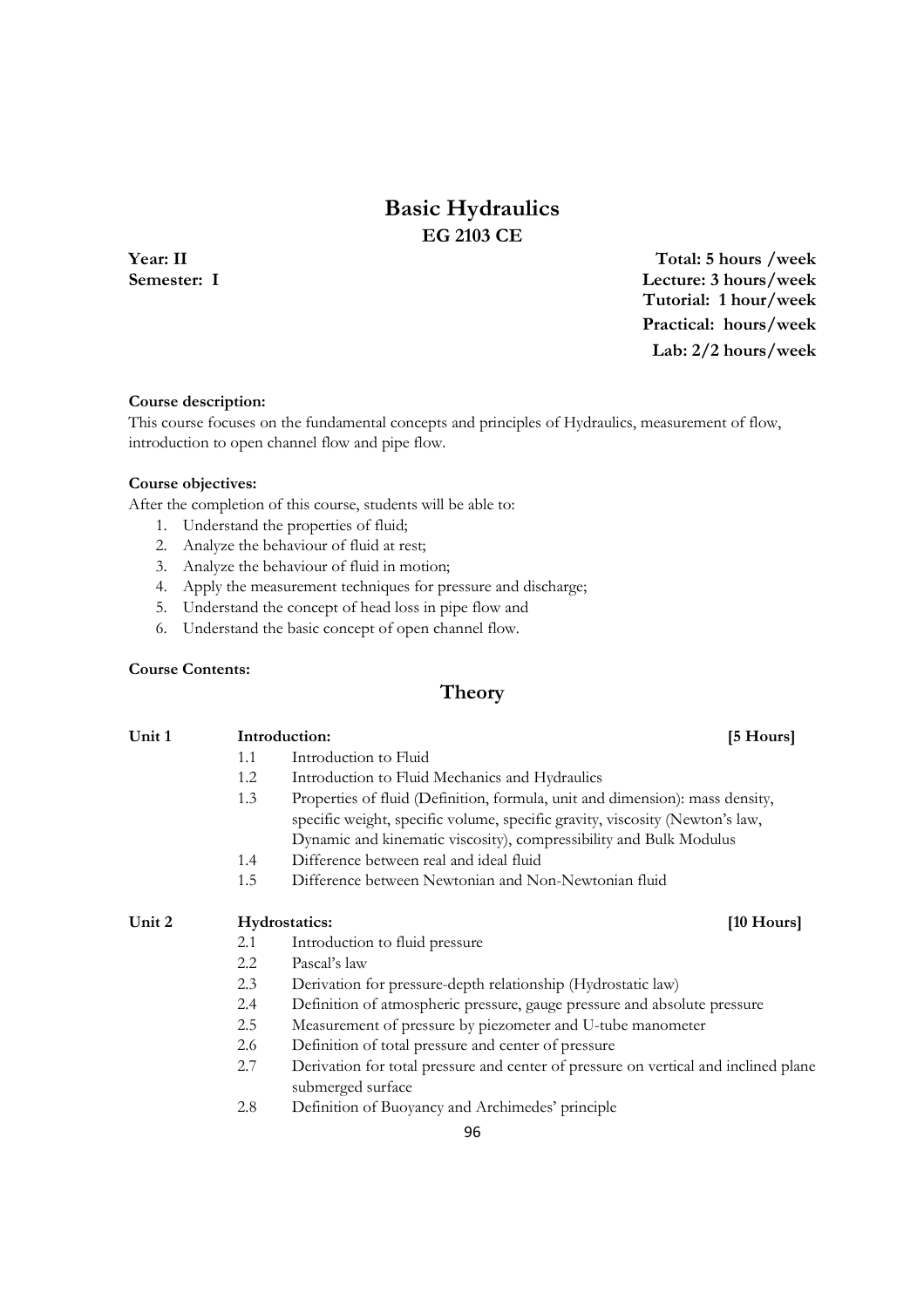|        | 2.9     | Principle of floatation                                                                                                                                                                                          |              |
|--------|---------|------------------------------------------------------------------------------------------------------------------------------------------------------------------------------------------------------------------|--------------|
| Unit 3 |         | Hydrokinematics:                                                                                                                                                                                                 | [5 Hours]    |
|        | 3.1     | Types of flow: Steady and unsteady, uniform and non-uniform, laminar and<br>turbulent, compressible and incompressible, rotational and irrotational, one, two<br>and three dimensional                           |              |
|        | 3.2     | Reynold's number: Definition, equation and criteria for laminar and turbulent<br>flow                                                                                                                            |              |
|        | 3.3     | Streamline: Definition, equation, characteristics                                                                                                                                                                |              |
|        | 3.4     | Conservation principles and continuity equation for one dimensional<br>incompressible flow                                                                                                                       |              |
| Unit 4 |         | Hydrodynamics:                                                                                                                                                                                                   | [3 Hours]    |
|        | 4.1     | Energy of flowing fluid: potential or datum energy, kinetic energy, pressure                                                                                                                                     |              |
|        |         | energy                                                                                                                                                                                                           |              |
|        | 4.2     | Concept of energy head                                                                                                                                                                                           |              |
|        | 4.3     | Bernoulli's theorem: Statements, assumptions, equation and applicability                                                                                                                                         |              |
|        | 4.4     | Concept of Hydraulic gradient line (HGL) and energy gradient line (EGL)                                                                                                                                          |              |
| Unit 5 |         | Pipe Flow:                                                                                                                                                                                                       | [5 Hours]    |
|        | 5.1     | Introduction to pipe flow                                                                                                                                                                                        |              |
|        | 5.2     | Velocity profile for laminar and turbulent flow through pipes                                                                                                                                                    |              |
|        | 5.3     | Loss of head in pipes: introduction to major and minor loss                                                                                                                                                      |              |
|        | 5.4     | Derivation of Darcy-Weisbach equation for loss of head due to friction                                                                                                                                           |              |
|        | 5.5     | Derivation of equation for expansion and contraction loss                                                                                                                                                        |              |
| Unit 6 |         | <b>Open Channel Flow:</b>                                                                                                                                                                                        | [7 Hours]    |
|        | 6.1     | Difference between pipe flow and open channel flow                                                                                                                                                               |              |
|        | 6.2     | Types of open channel flow: steady and unsteady, uniform and non-uniform<br>(gradually varied, rapidly varied and spatially varied flow), laminar and turbulent,<br>subcritical, critical and supercritical flow |              |
|        | 6.3     | Geometric elements of open channel (flow depth, flow area, top width, wetted<br>perimeter, hydraulic radius, hydraulic depth, section factor)                                                                    |              |
|        | 6.4     | Velocity distribution in open channel flow                                                                                                                                                                       |              |
|        | 6.5     | Chezy's equation and Manning's equation for the computation of velocity in<br>uniform flow                                                                                                                       |              |
|        | 6.6     | Energy equation and momentum equation in open channel flow                                                                                                                                                       |              |
|        | 6.7     | Specific energy: Definition, equation and diagram                                                                                                                                                                |              |
| Unit 7 |         | <b>Flow Measurement:</b>                                                                                                                                                                                         | $[10$ Hours] |
|        | 7.1     | Orifice: Definition and types, definition of vena-contracta                                                                                                                                                      |              |
|        | $7.2\,$ | Derivation of equation for discharge through small orifice                                                                                                                                                       |              |
|        | 7.3     | Hydraulic coefficients of orifice: coefficient of discharge, velocity and                                                                                                                                        |              |
|        |         | contraction (definition, formula and experimental method of determination)                                                                                                                                       |              |
|        |         |                                                                                                                                                                                                                  |              |

# Principle of floatation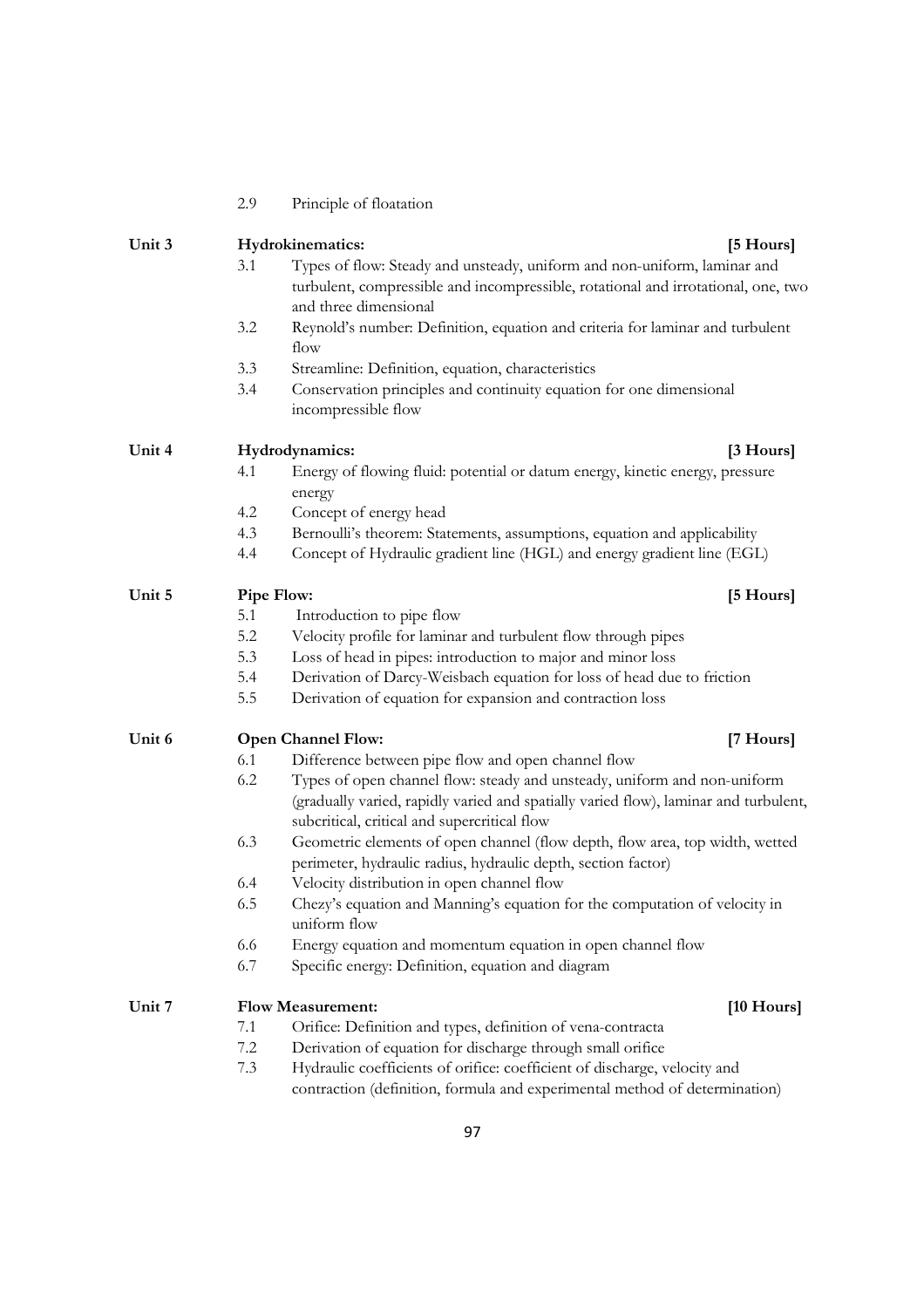- 7.4 Concept of venturimeter, derivation of equation for discharge through venturimeter
- 7.5 Introduction to weir or notch and their classifications
- 7.6 Derivation of equation for discharge through rectangular, triangular and trapezoidal weir or notch
- 7.7 Area-velocity method for the discharge measurement in open channel (float and current meter): description of measurement technique, mid-section method for discharge computation

#### **Tutorials: [15 Hours]**

- 1. Numericals of fluid properties
- 2. Pressure computation, Pressure measurement by piezometer and U-tube manometer, Total pressure and center of pressure for vertical and inclined submerged surface, principle of floatation
- 3. Computation of discharge by using continuity equation, computation of Reynold's number and identifying type of flow
- 4. Application of Bernoulli's equation with and without head loss
- 5. Head loss computation in pipe flow
- 6. Cross-sectional properties, velocity, discharge and flow depth computation for uniform flow through open channel
- 7. Computation of discharge through orifice, venturimeter, rectangular, triangular and trapezoidal weir, mid-section method for discharge computation

### **Practical (Laboratory) [15 Hours]**

- 1. Measure pressure by piezometer and manometer
- 2. Verify Bernoulli's theorem using venturimeter
- 3. Measure flow through orifice
- 4. Measure river discharge by float method

#### **Textbooks:**

1. R.K. Bansal, *"Fluid Mechanics and Hydraulic Machines"*, Laxmi Publications (P) Ltd.

#### **References:**

1. R.K. Rajput, *"Fluid Mechanics and Hydraulic Machines"*, S. Chand & Company Ltd. 2. A.K. Upadhyay, *"Hydraulics and Pneumatics"*, S.K. Kataria and Sons.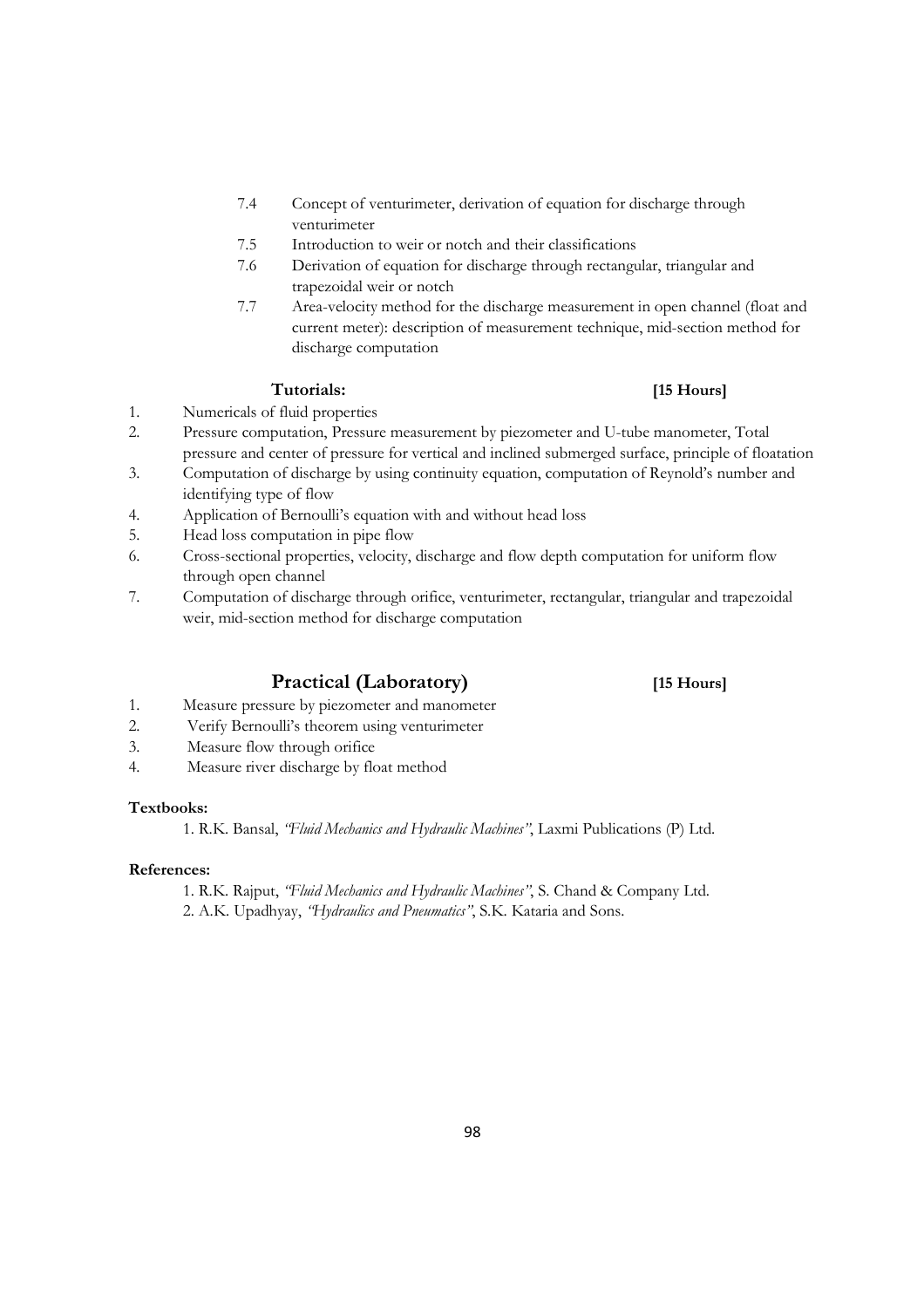# **Building Construction EG 2104 CE**

**Year: II Total: 8 hours /week Semester: I Lecture: 5 hours/week Tutorial: 1 hour/week Practical: 1 hour/week Lab: 2/2 hour/week**

### **Course description:**

This course is designed to provide knowledge and skills in building construction techniques and technology including earthquake resisting construction technology. It intends to provide skills and knowledge on preparing drawings and sketches of building components.

#### **Course objectives:**

After the completion of this course students will be able to:

- 1. Identify the different components of buildings;
- 2. Follow the steps of construction systematically;
- 3. Supervise and test on the workmanship and quality of materials to be used in construction and
- 4. Acquire knowledge and skills on earthquake resistant building construction techniques.

#### **Course Contents:**

### **Theory**

#### **Unit 1: Introduction to Building Construction: [4 Hours]**

- 1.1 Definition of building and its uses
- 1.2 Building types
- 1.3 General components of a building
- 1.4 Technical terms used in buildings
- 1.5 General requirements of parts of building
- 1.6 General rules of Vaastu

### Unit 2: Foundation and its types: **[10 Hours]**

- 2.1 Foundation and its purposes
- 2.2 Site exploration and its purposes
- 2.3 Preliminary soil investigation
- 2.4 Methods of site investigation
- 2.5 Depth and spacing of trial pits or bore holes
- 2.6 Bearing capacity of soil and methods of determination
- 2.7 Plate load test method
- 2.8 Penetration test method in brief
- 2.9 Safe bearing capacity values based on N.S, and I.S. code.
- 2.10 Methods of improving bearing capacity of soil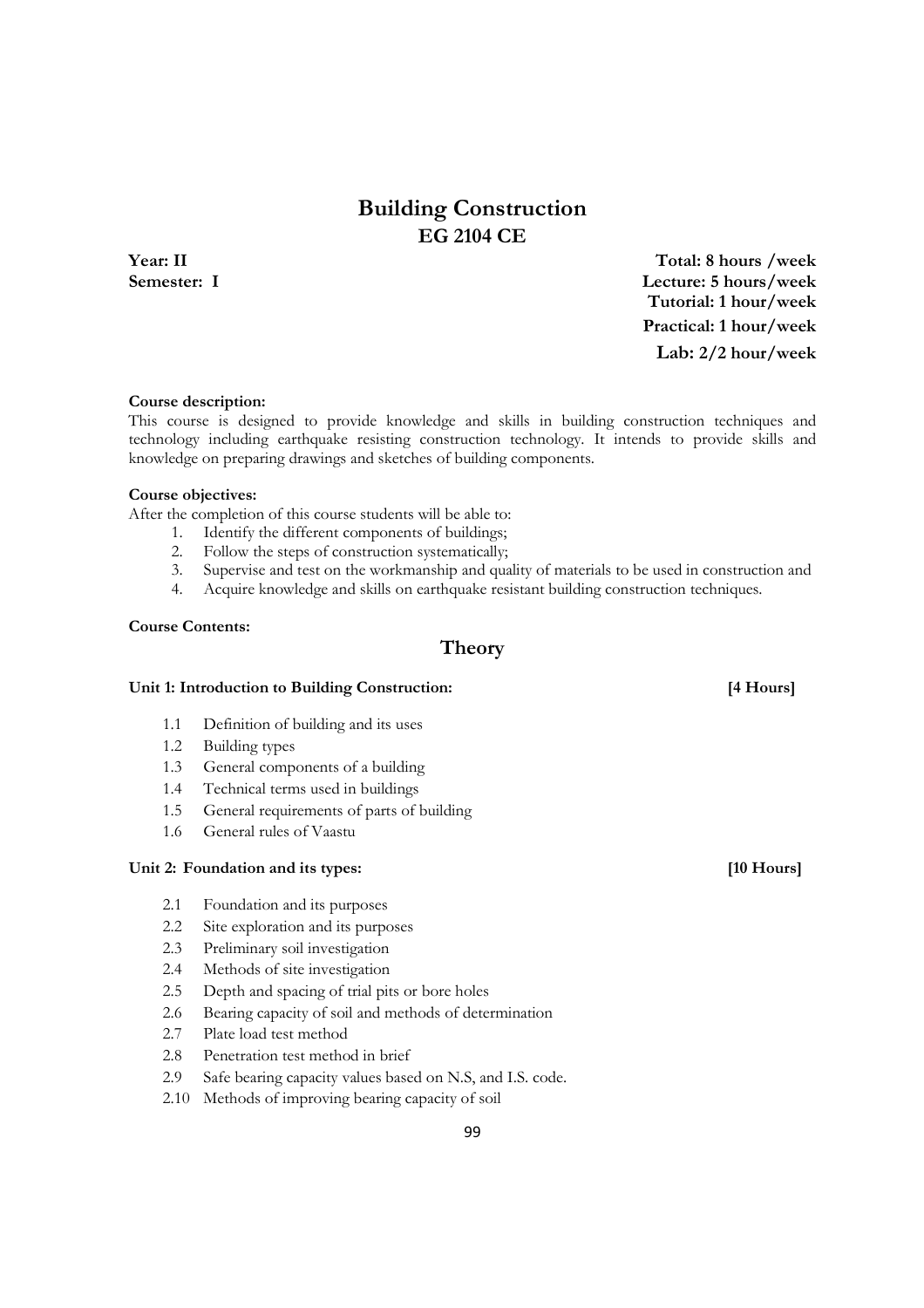- 2.11 Types of shallow foundation and their uses
- 2.12 Causes of failure of foundation and remedy
- 2.13 Setting out of foundation
- 2.14 Timbering of trenches
- 2.15 Construction of foundation under water lodged trenches.
- 2.16 Deep foundation and its types (introduction only)
- 2.17 Design example on masonry wall foundation
- 2.18 Design example on brick pillar foundation

#### **Unit 3: Masonry Wall: [6 Hours]**

- 3.1 General introduction to
	- 3.1.1 Types of bricks
	- 3.1.2 Types of bonds
	- 3.1.3 Types of junctions
- 3.2 bonds in Piers
- 3.3 Piers attached to main walls
- 3.4 Retaining wall
- 3.5 Stability of retaining walls
- 3.6 Thumb rules of retaining wall construction
- 3.7 Strength of brick masonry
- 3.8 Permissible compressive stress in brick masonry
- 3.9 Defects in brick masonry
- 3.10 Reinforced brickwork

### **Unit 4: Stone Masonry : [6 Hours]**

- 10.1. General definition
- 10.2. Technical Terms used in masonry
- 10.3. Dressing and selection of surface finish
- 10.4. Setting of stone work
- 10.5. Joints in stone masonry
- 10.6. General principles to be observed in stone masonry construction
- 10.7. Classification of stone masonry
- 10.8. Selection of stone for masonry
- 10.9. Stone masonry block construction
- 10.10. Safe permissible loads on stone masonry.
- 10.11.Composite masonry in stone and brick
- 10.12.Cement concrete block masonry

### Unit 5: Partition and Cavity wall: *Allen and Cavity wall Allen and Cavity wall Allen and Cavity wall Allen and Cavity wall Allen and Cavity wall Allen and Cavity wall Allen and Cavity wall All*

- 5.1. Objectives of partition wall
- 5.2. Types of partition walls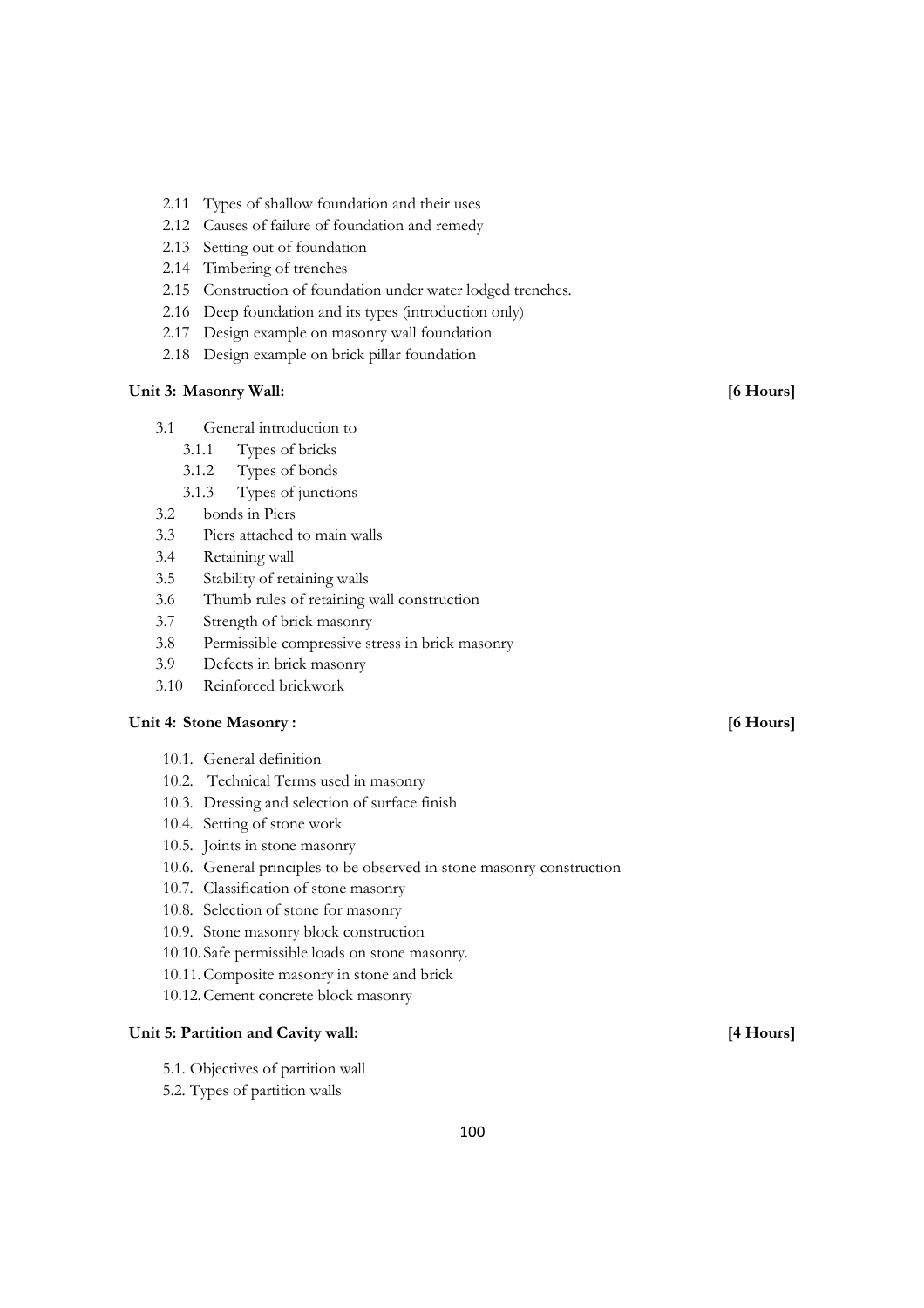- 5.3. Advantage of cavity wall
- 5.4. Position of cavity
- 5.5. Wall ties and construction details
- 5.6. Precautions on cavity construction

#### Unit 6: Damp and Water Proofing: **[4 Hours]**

- 6.1. Dampness and its effects on construction works
- 6.2. Causes and sources of dampness
- 6.3. Methods of damp proofing
- 6.4. Materials used for damp proofing
- 6.5. Damp proofing treatment in
	- 6.5.1. Foundation
	- 6.5.2. Walls
	- 6.5.3. Floors
	- 6.5.4. Roofs
	- 6.5.5. Parapet walls

#### **Unit 7: Concrete and Concrete Construction: [10 Hours]**

- 7.1. Concrete and grades of concrete
- 7.2. Properties of concrete
- 7.3. Methods of proportioning concrete mixes
- 7.4. Mix design
	- 7.4.1. Design mix
	- 7.4.2. Nominal mix
- 7.5. Concreting processes
	- 7.5.1. Batching of materials
	- 7.5.2. Concrete mixing
	- 7.5.3. Transportation of concrete
	- 7.5.4. Placing of concrete
	- 7.5.5. Compaction of concrete
	- 7.5.6. Curing of concrete
- 7.6. Concreting under water
- 7.7. Placing under cold weather
- 7.8. Placing concrete in hot weather
- 7.9. Water proofing of concrete
- 7.10. Steel reinforcement
- 7.11. Permissible stresses in reinforcement
- 7.12. Reinforced cement concrete and its characteristics
- 7.13. Advantages of reinforced cement concrete
- 7.14. Concreting equipments and accessories
- 7.15. Causes of failure of reinforced concrete structure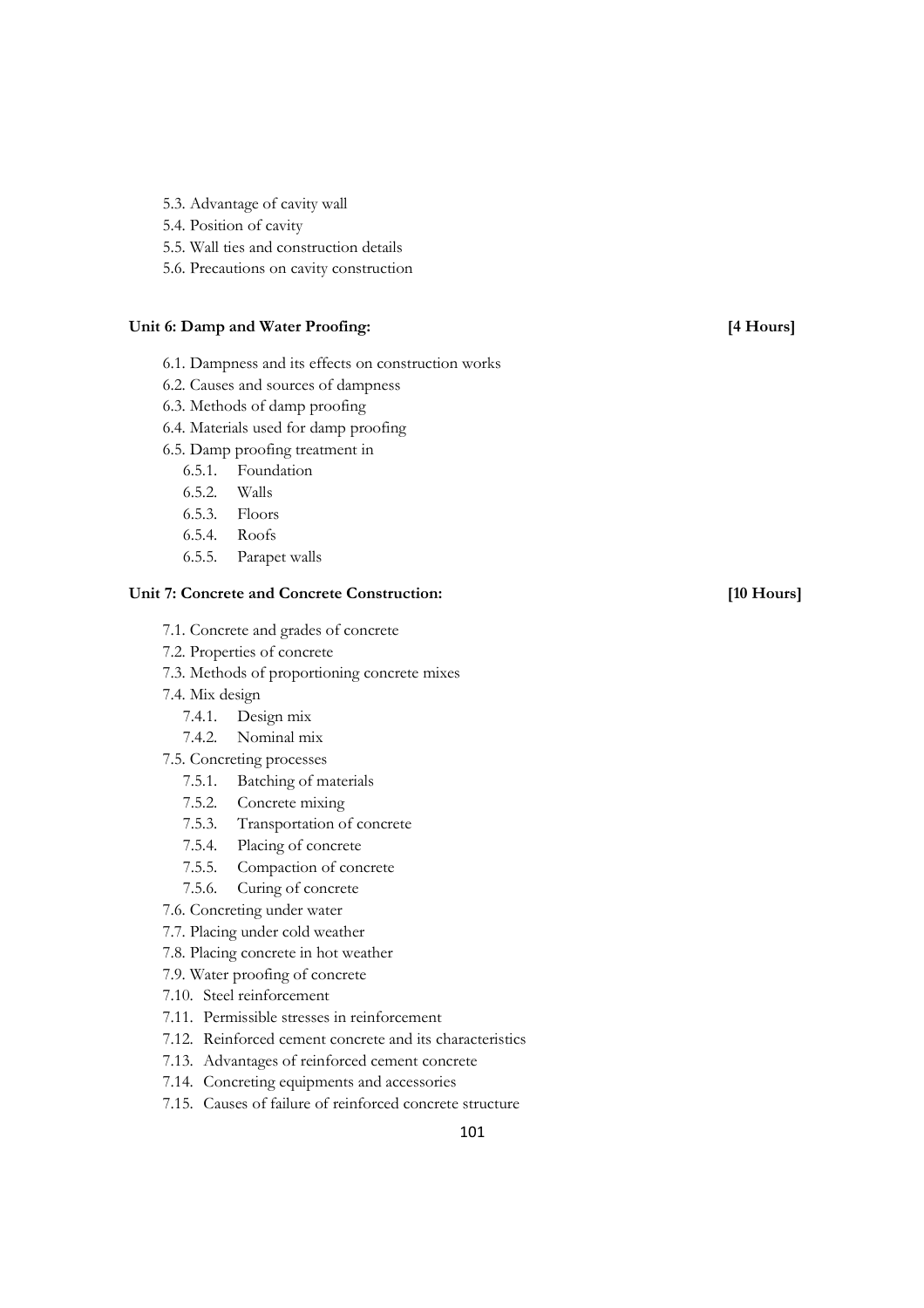| Unit 8: Formworks and Scaffolding:<br>[5 Hours] |                                                    |                      |
|-------------------------------------------------|----------------------------------------------------|----------------------|
|                                                 | 8.1. Characteristics of good formwork              |                      |
|                                                 | 8.2. Materials for formwork                        |                      |
| 8.2.1.                                          | Timber formwork                                    |                      |
|                                                 | 8.2.2. Plywood formwork                            |                      |
|                                                 | 8.2.3. Steel formwork                              |                      |
|                                                 | 8.3. Construction of formwork                      |                      |
|                                                 | 8.4. Order and method of removing formwork         |                      |
|                                                 | 8.5. Types of shoring and their uses               |                      |
|                                                 | 8.6. Types of scaffolding and their uses.          |                      |
| Unit 9: Lintels and Arches:                     |                                                    | [4 Hours]            |
|                                                 | 9.1. Lintels and its uses                          |                      |
|                                                 | 9.2. Types of lintels in terms of material used    |                      |
| 9.3. Arch and its uses                          |                                                    |                      |
|                                                 | 9.4. Types of arches and materials of construction |                      |
| Unit 10: Floors and Floor finishes:             |                                                    | $[10 \text{ Hours}]$ |
|                                                 | 10.1. Ground floor and its types                   |                      |
| 10.1.1                                          | Mud floor                                          |                      |
|                                                 | 10.1.2 Brick floor                                 |                      |
|                                                 | 10.1.3 Timber floor                                |                      |
|                                                 | 10.1.4 Flagstone floor                             |                      |
|                                                 | 10.1.5 Tile floor                                  |                      |
|                                                 | 10.1.6 Marble floor                                |                      |
|                                                 | 10.1.7 Concrete floor                              |                      |
|                                                 | 10.2. Upper floor and its types                    |                      |
|                                                 | 11.5.4 Timber floor                                |                      |
|                                                 | 11.5.5 Reinforced cement concrete floor            |                      |
| 11.5.6                                          | Reinforced brickwork floor                         |                      |
|                                                 | 11.5.7 Precast concrete floor                      |                      |
|                                                 | 10.3. Floor finishes and construction methods      |                      |
| 10.3.1                                          | Plaster punning                                    |                      |
|                                                 |                                                    |                      |
| 10.3.2                                          | Mosaic tile                                        |                      |
| 10.3.3                                          | Porcelain ceramic tile                             |                      |
| 10.3.4                                          | Marble<br>10.3.5 Parqueting                        |                      |

# Unit 11: Stairs and Roofs: **[8 Hours]**

- 11.1. Location of stair types of stair
- 11.2. Technical terms used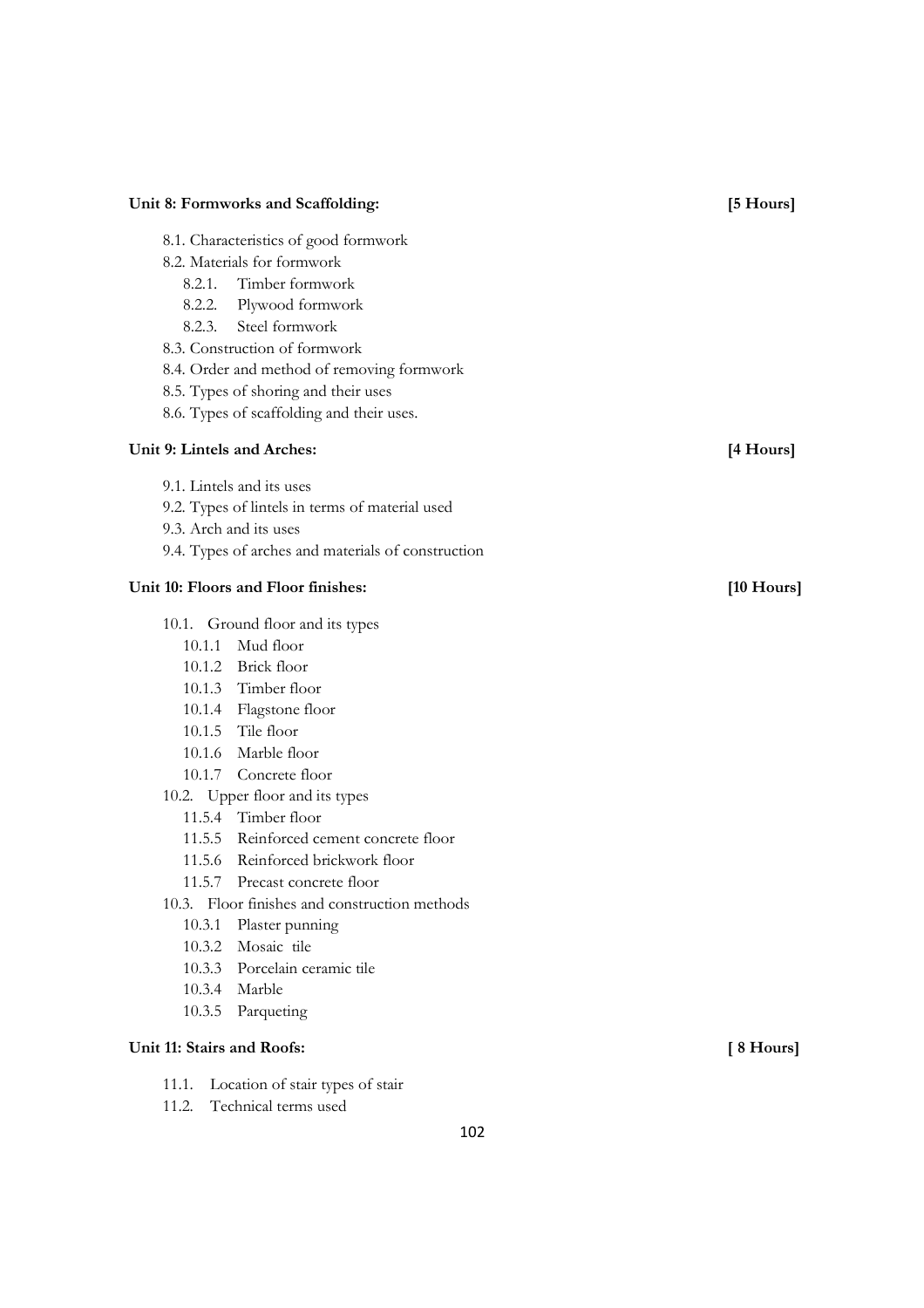- 11.3. Requirements of good stair
- 11.4. Fixing of going and rise
- 11.5. Types of roofs
	- 11.5.1 Slope or pitched roof
		- 11.5.1.1 Lean to roof
		- 11.5.1.2 Coupled roof
		- 11.5.1.3 Scissors roof
		- 11.5.1.4 King and Queen post roof truss
	- 11.5.2 Flat roof
		- 11.5.1.2 Mud terraced roof
		- 11.5.1.3 Brick, glazed tiled roof
- 11.6. Roof covering
	- 11.6.1 Thatch covering
	- 11.6.2 Shingle
	- 11.6.3 Tile
	- 11.6.4 A.C. and C.G.I. sheet
	- 11.6.5 Slate
	- 11.6.6 Laying and fixing of roof coverings

### Unit 12: Doors and Windows: [10 Hours]

- 12.1. Location of doors and door sizes
- 12.2. Door frame
- 12.3. Types of doors
	- 12.3.1 Battened, ledged braced and framed door
	- 12.3.2 Framed and Paneled door
	- 12.3.3 Flush door
	- 12.3.4 Sliding door
	- 12.3.5 Revolving door
	- 12.3.6 Collapsible steel door
	- 12.3.7 Rolling steel shutter door
- 12.4. Types of windows
	- 12.4.1 Fixed window
	- 12.4.2 Sliding window
	- 12.4.3 Double hung window
	- 12.4.4 Casement window
	- 12.4.5 Sash or glazed window
	- 12.4.6 Corner window
	- 12.4.7 Bay window
	- 12.4.8 Ventilators
- 12.5. Erecting and fixing of door and window frames
- 12.6. Fixtures and fastenings of door and windows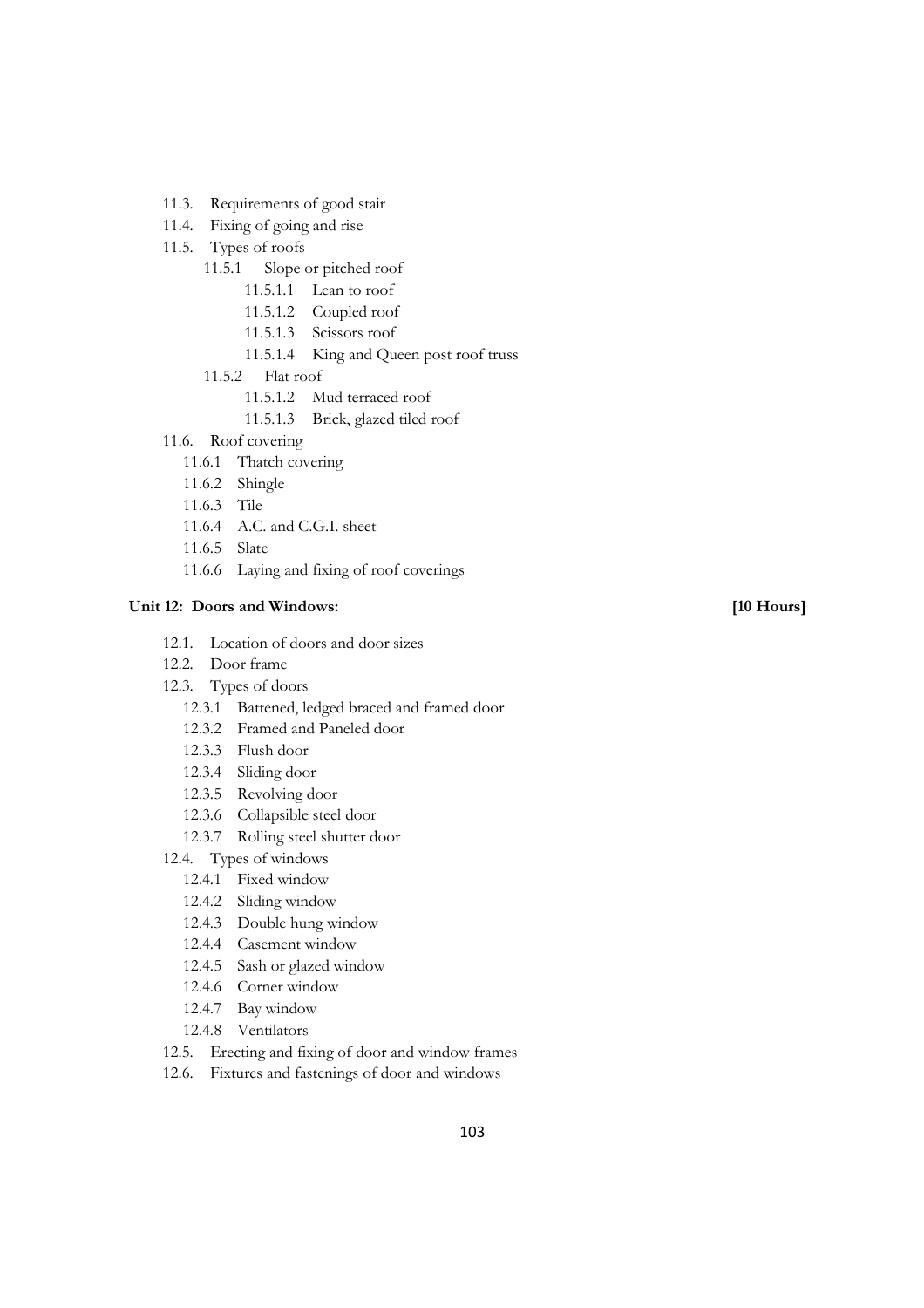| Unit 13: Finishing Works: |                      |                                                                            | [5 Hours]            |
|---------------------------|----------------------|----------------------------------------------------------------------------|----------------------|
|                           | 13.1. Plasterworks   |                                                                            |                      |
|                           | 13.1.1               | Material used (mud, lime, cement ,surkhi)                                  |                      |
|                           | 13.1.2               | Plaster applying procedures                                                |                      |
|                           |                      | 13.1.3 Pointing works on brick and stone masonry                           |                      |
|                           |                      | 13.2. Paints and painting procedure                                        |                      |
|                           | 13.2.1               | Cement paint                                                               |                      |
|                           |                      | 13.2.2 Enamel paint                                                        |                      |
|                           |                      | 13.2.3 Distemper                                                           |                      |
|                           |                      |                                                                            |                      |
|                           |                      | 13.2.4 Emulsion paint                                                      |                      |
|                           |                      | 13.3. Heritage plaster                                                     |                      |
|                           |                      | Unit 14: Miscellaneous Construction Works:                                 | $[5 \text{ Hours}]$  |
|                           | 14.1.                | Purpose and materials used for false ceiling                               |                      |
|                           |                      | 14.2. Plaster of Paris works                                               |                      |
|                           |                      | 14.3. Causes and prevention of cracks in buildings                         |                      |
|                           | 14.4.                | Methods to prevent termite action                                          |                      |
|                           |                      |                                                                            |                      |
|                           | Unit 15: Earthquake: |                                                                            | $[14 \text{ Hours}]$ |
| 15.1                      |                      | Concept of earthquake                                                      | $(2$ Hours)          |
|                           |                      | 15.1.1 Introduction                                                        |                      |
|                           |                      | 15.1.2 Terminologies                                                       |                      |
|                           |                      | 15.1.3 Causes of earthquake                                                |                      |
|                           |                      | 15.1.4 Earthquake locations                                                |                      |
|                           |                      | 15.1.5 Measurement of Earthquake                                           |                      |
|                           |                      | 15.1.5.1 Earthquake Magnitude                                              |                      |
|                           |                      | 15.1.5.2 Earthquake Intensity                                              |                      |
|                           | 15.1.6               | Seismicity of Nepal                                                        |                      |
|                           | 15.1.7               | Seismic hazard of Nepal                                                    |                      |
| 15.2                      |                      | Earthquake effect                                                          | $(1$ Hour $)$        |
|                           |                      | 15.2.1. Ground effects                                                     |                      |
|                           |                      | 15.2.2 Effects of earthquake on buildings                                  |                      |
| 15.3                      |                      | 15.2.3. Causes of failure                                                  |                      |
|                           |                      | Building forms for earthquake resistance<br>15.3.1. Building configuration | $(2$ Hours $)$       |
|                           |                      | 15.3.2. Height and number of storey                                        |                      |
|                           |                      | 15.3.3 Distribution of load bearing elements                               |                      |
|                           |                      | 15.3.4. Location and size of door and window openings                      |                      |
| 15.4                      |                      | Masonry building with rectangular building units in cement mortar          | $(3$ Hours)          |
|                           |                      | 15.4.1. Improving buildings for seismic safety                             |                      |
|                           |                      | 15.4.2. Foundation                                                         |                      |
|                           |                      | 15.4.2.1.RC Strip                                                          |                      |
|                           |                      | 15.4.2.2. PCC Strip / lime Strip                                           |                      |
|                           |                      | 15.4.2.3. Plum concrete                                                    |                      |

15.4.2.4. Brick / stone masonry

### 104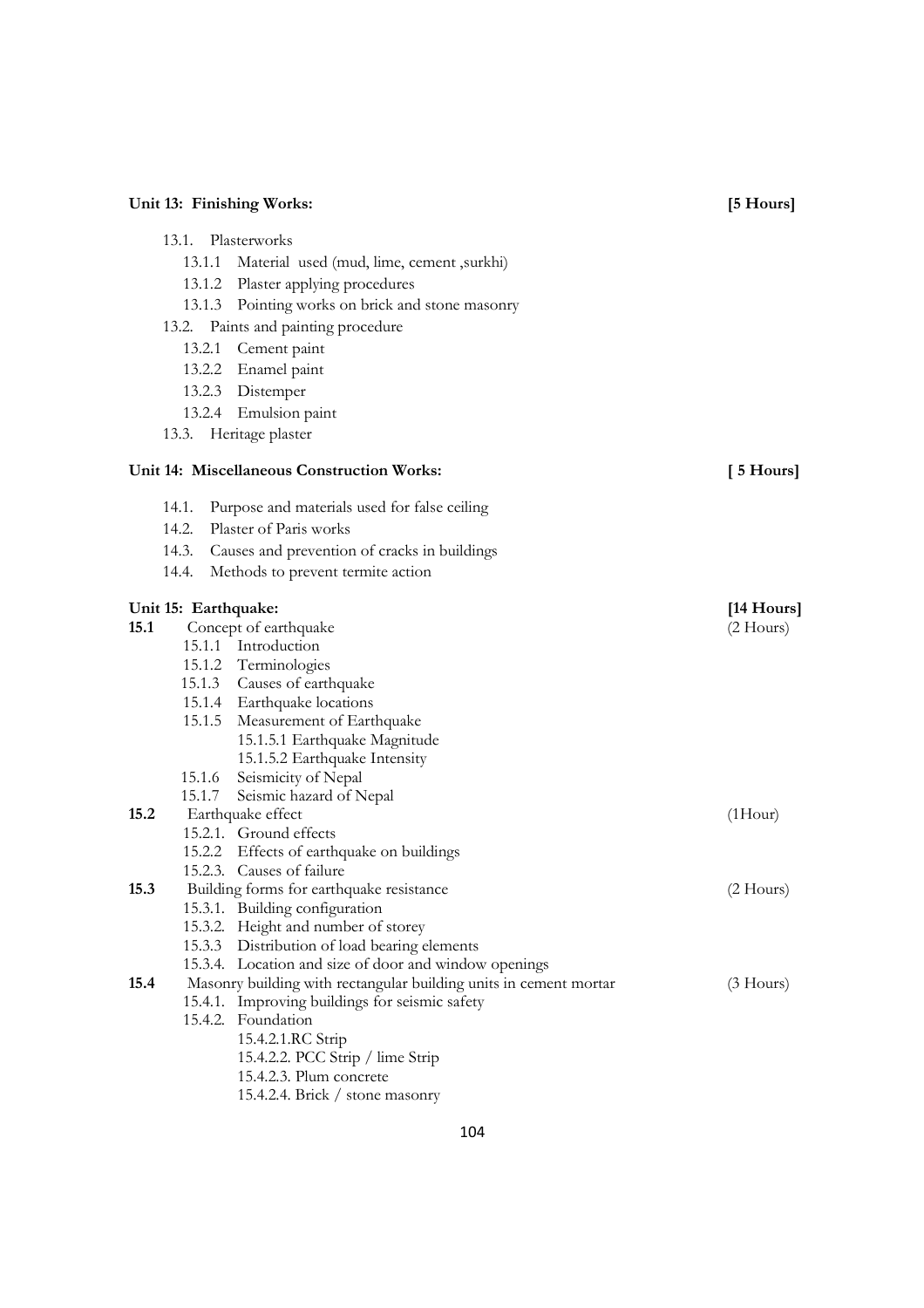- 15.4.3.1. Openings
- 15.4.3.2. Reinforcement of opening
- 15.4.3.3. Wall Reinforcement
	- 15.4.3.3.1. Strengthening the junctions
	- 15.4.3.3.2. Bands
	- 15.4.3.3.3. Vertical Reinforcement
- 15.5. Concrete block walls
- 15.6. Separation and crumple sections
- 15.7 Low strength Masonry in rectangular block and stone (3 Hours) 15.7.1. Definition 15.7.2. Limitations
	- 15.7.3. Strengthening measures
	- 15.7.4. Materials
	- 15.7.5. Walls
		- 15.7.5.1. Thickness
			- 15.7.5.2. Buttresses
			- 15.7.5.3. Door and window openings
				- 15.7.5.3.1. Rectangular block masonry
				- 15.7.5.3.2. Stone masonry
			- 15.7.5.4. Construction
				- 15.7.5.4.1. Block masonry
				- 15.7.5.4.2. Stone masonry
			- 15.7.5.5. Stitches
			- 15.7.5.6. Bands
			- 15.7.5.7. Vertical Reinforcing

### 15.8 Detailing of RC Frames (3 Hours)

15.8.1. Foundation

### 15.8.2. Beam

- 15.8.2.1. Dimensions
	- 15.8.2.2. Longitudinal Reinforcement
	- 15.8.2.3. Web Reinforcement
- 15.8.3. Column
	- 15.8.3.1. Dimension
		- 15.8.3.2. Longitudinal Reinforcement
		- 15.8.3.3. Web Reinforcement
- 15.8.4. Beam Column Joint
	- 15.8.4.1. Transverse Reinforcements

### **Laboratory/Practical**

#### **Unit 1: Laboratory: [15 Hours]**

- 1. Test bulking of sand<br>2. Perform slump test
- Perform slump test
- 3. Perform compressive strength test of local and machine made bricks
- 4. Perform compressive strength of concrete/Hollow blocks
- 5. Observe effects of water cement ratio on concrete

- 
-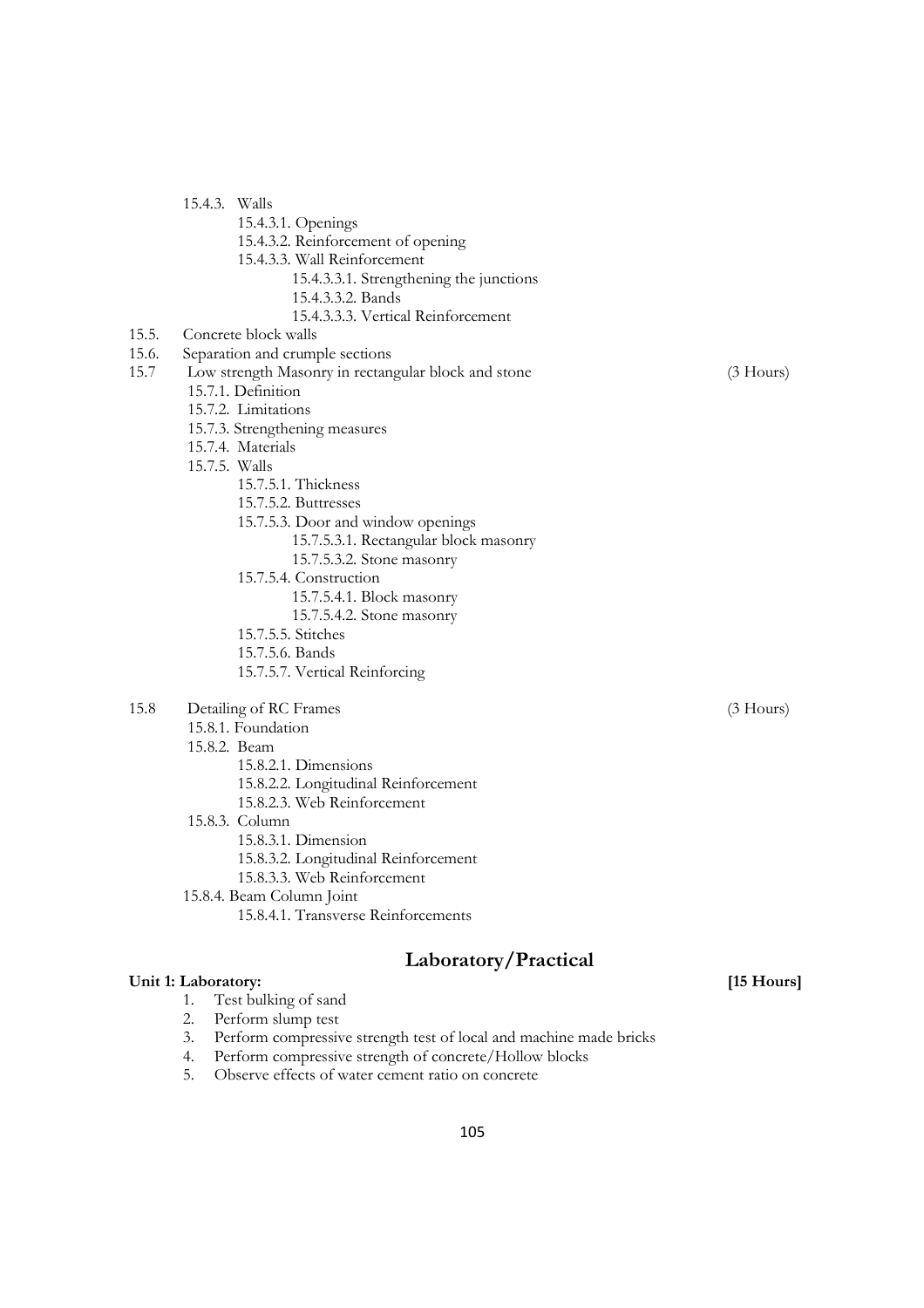#### **Unit 2: Designs and Drawings Study and Field visit: [15 Hours]**

Interpret designs/drawings and administer hand on practice on Earthquake resistant construction of following buildings:

- 1. Stone masonry houses
- 2. Timber houses
- 3. Brick and block masonry houses
- 4. Reinforced Concrete buildings
- 5. Repair and strengthening existing buildings

#### **Textbooks:**

- 1. Punmia B.C. Dr., *Building Construction* (Latest Edition).
- 2. Kumar Sushil *Building Construction* (Latest Edition).
- 3. Sharma S.K. & Kaul B.K., *Building Construction* (Latest Edition).
- 4. Singh Gurucharan, *Building Planning & Design* (Latest Edition)

#### **References:**

- 1. Department of Urban Development, *Nepal Building Code*
- 2. Arya A.S., *Masonry and Timber Structure including Earth* (Latest Edition)
- 3. Jain, *Plain Cement Concrete, Vol I & II* (Latest Edition)
- 4. Kumar Sushil, *Reinforced Concrete Structure*(Latest Edition)
- 5. Punmia B.C. Dr., *Reinforced Concrete Structure, Vol. I & II* (Latest Edition)
- 1. IS 4326-1993; Earthquake Resistant Design and Construction of Buildings-Code of Practice, Bureau of Indian Standards, New Delhi, India
- 2. NBC 108-1994; Site Consideration, Government of Nepal, Ministry of Housing and Physical Planning, Department of Buildings, Nepal, 1995.
- 3. NBC 109-1994; Masonry: Unreinforced, Government of Nepal, Ministry of Housing and Physical Planning, Department of Buildings, Nepal, 1995.
- 4. NBC 201-1994; Mandatory Rules of Thumb: Reinforced Concrete Buildings with Masonry Infill, Government of Nepal, Ministry of Housing and Physical Planning, Department of Buildings, Nepal, 1995.
- 5. NBC 202-1994; Mandatory Rules of Thumb Reinforced Concrete Buildings without Masonry Infill, Government of Nepal, Ministry of Housing and Physical Planning, Department of Buildings, Nepal, 1995.
- 6. NBC 202-1994; Mandatory Rules of Thumb: Load Bearing Masonry, Government of Nepal, Ministry of Housing and Physical Planning, Department of Buildings, Nepal, 1995.
- 7. *NSET-Nepal: Earthquakes, A manual for designers and builders,*

106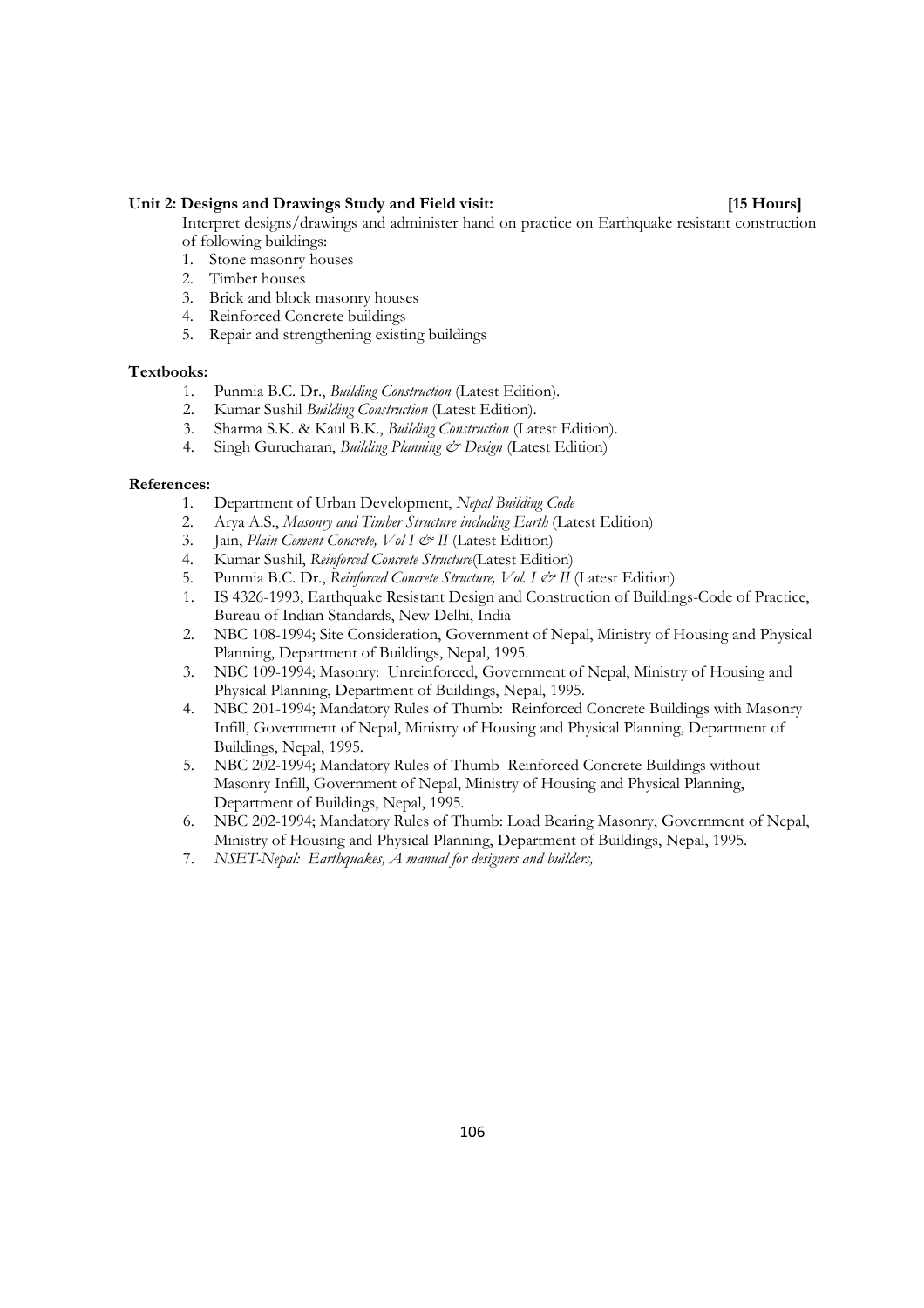# **Construction Drawing EG 2105 CE**

**Year: II Total: 4 hours /week Semester: I Lecture: hour/week Tutorial: hour/week Practical: 4 hours/week Lab: hours/week**

#### **Course description:**

This course is designed to provide skills in preparing engineering construction drawings. It also intends to impart skills on preparing drawings and sketches of construction details for earthquake resistant building construction and construction other structures.

#### **Course objectives:**

After the completion of this course students will be able to:

- 1. Prepare setting out drawings for construction activities;
- 2. Draw working drawings of different components of buildings;
- 3. Prepare working drawing of engineering constructions;
- 4. Use earthquake resistant building construction techniques and
- 5. Acquire knowledge and skills on retrofitting techniques for earthquake resistant.

### **Course Contents:**

#### Unit 1: Drawing and Field Work: *All and Field Work: Particular and Field Work:**<b>Particular and Field Work: <i>Particular and Field Work: Particular and Field Work: Particular and Field Work:*

- 1 Prepare drawing plate/plates of a building with three or more rooms per floor and two and half or more storied timber sloped roof meeting the requirements of local municipality/ VDC building rules and regulations.
- 2 Prepare setting out plans for earth cutting and construction lines of building drawn in task 1 above.
- 3 Practice staking out in the field of the plan prepared on task 2 above.
- 4 Draw detail drawings of:
	- 4.1. Dog legged stair case ( Timber and RCC)
	- 4.2. Door and Window frames including joints and fixing details
	- 4.3. Flush and panel door including joints and fixing details.
	- 4.4. Casement window including joints and fixing details.
- 5 Prepare a roof plan with valleys for CGI, Tile, Thatch and RCC roofing materials including their construction details.
- 6 Draw Racking, Flying and Dead shores with fixing details.
- 7 Draw septic tank and soak pit including sanitary fittings details.
- 8 Prepare working drawing of:
	- 8.1. Canal Gate and Aqueduct
	- 8.2. Slab and pipe Culvert
	- 8.3. Suspended and Suspension Bridge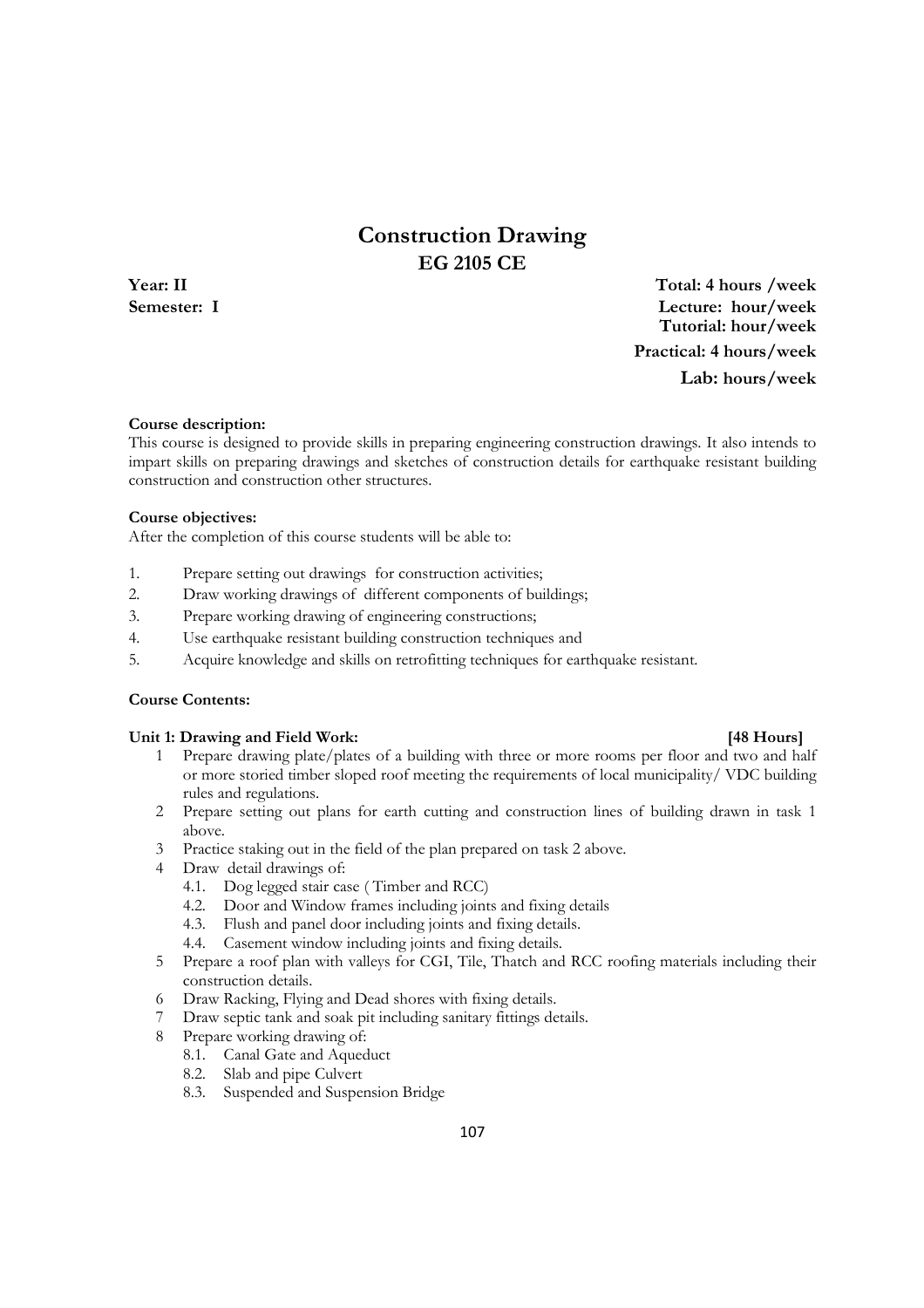9 Draw Retrofitting Techniques for Earthquake Resistant [12 Hours]

- 9.1 Modification of plan 9.2 Elevation improvement
- 9.3 Floor and roof improvement ( concrete and timber)
- 9.4 Earthquake resisting wall structure

#### **Textbooks:**

- 1. Civil Engineering Drawing; Gurcharan Singh<br>2. NSET NEPAL; Earthquakes, A manual for
- NSET NEPAL; Earthquakes, A manual for designers and builders.

- 1. Sushil Kumar; Building Construction<br>2. Dr.B.C. Punmia, A.K.Jain, Arun Kr. J
- 2. Dr.B.C. Punmia, A.K.Jain, Arun Kr. Jain, Building Construction.
- **3.** W.B. McKay, Building construction, Vols. I IV, ELBS, LONGMAN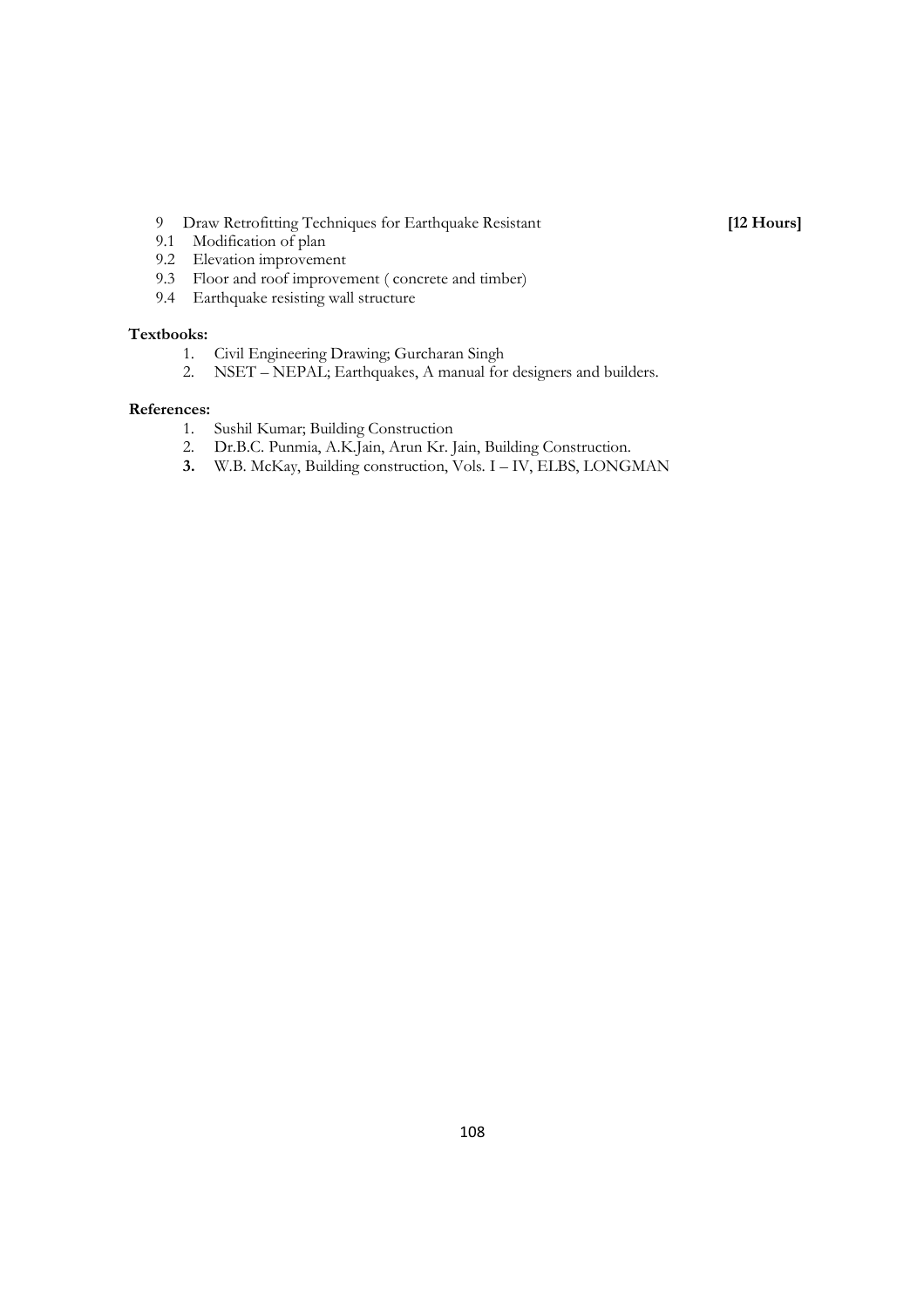## **Computer Aided Drafting EG 2106CE**

**Year: II Total: 5 hours /week Semester: I Lecture: 2 hours/week Tutorial: hours/week Practical: 3 hours/week Lab: hours/week**

#### **Course description:**

This course provides students with a broad introduction into 2-dimensional Computer-Aided Drawing and Drafting (CADD) with a focus on *civil engineering drawings*. This course is an intensive introduction to the use of a Computer Aided Design and Drafting (CADD) system for the development of construction drawing and documentation.

#### **Course objectives:**

After the completion of this course student will be able to:

- 1. Learn to use popular CAD software programs (Autodesk Auto CAD) to model construction projects and
- 2. Create basic Civil and Architectural drawings

#### **Course contents:**

#### **Theory**

#### **Unit 1: Introduction to the course and Hardware: [2 Hours]**

- 1.1. Overview about Fundamental of computer. (Hard ware, software etc.)
- 1.2. Introduction application software (specially CADD, Land Development software)
- 1.3. Overview of a PC, peripherals e.g. printers and plotters, system settings and the Windows environment.

#### **Unit 2: Starting a New Drawing/Opening an Existing Drawing: [2 Hours]**

- 2.1. Setting up a drawing, starting from scratch, using a Wizard, using and creating a template file.
- 2.2. Opening an existing drawing
- 2.3. Screen layout, pull-down menus, screen icons, command line and dialogue boxes, status bar toggles,
- 2.4. Setting preferences (Setting Units and Scale, managing drawing area by using MV setup and Limits, setting and use of drafting aids.

#### **Unit 3: Computer Graphics: [2 Hours]**

3.1. Computer graphics fundamentals (raster object and vector application) data storage and retrieval , hierarchical storage system ,introduction to basic graphical application, drawing exchange .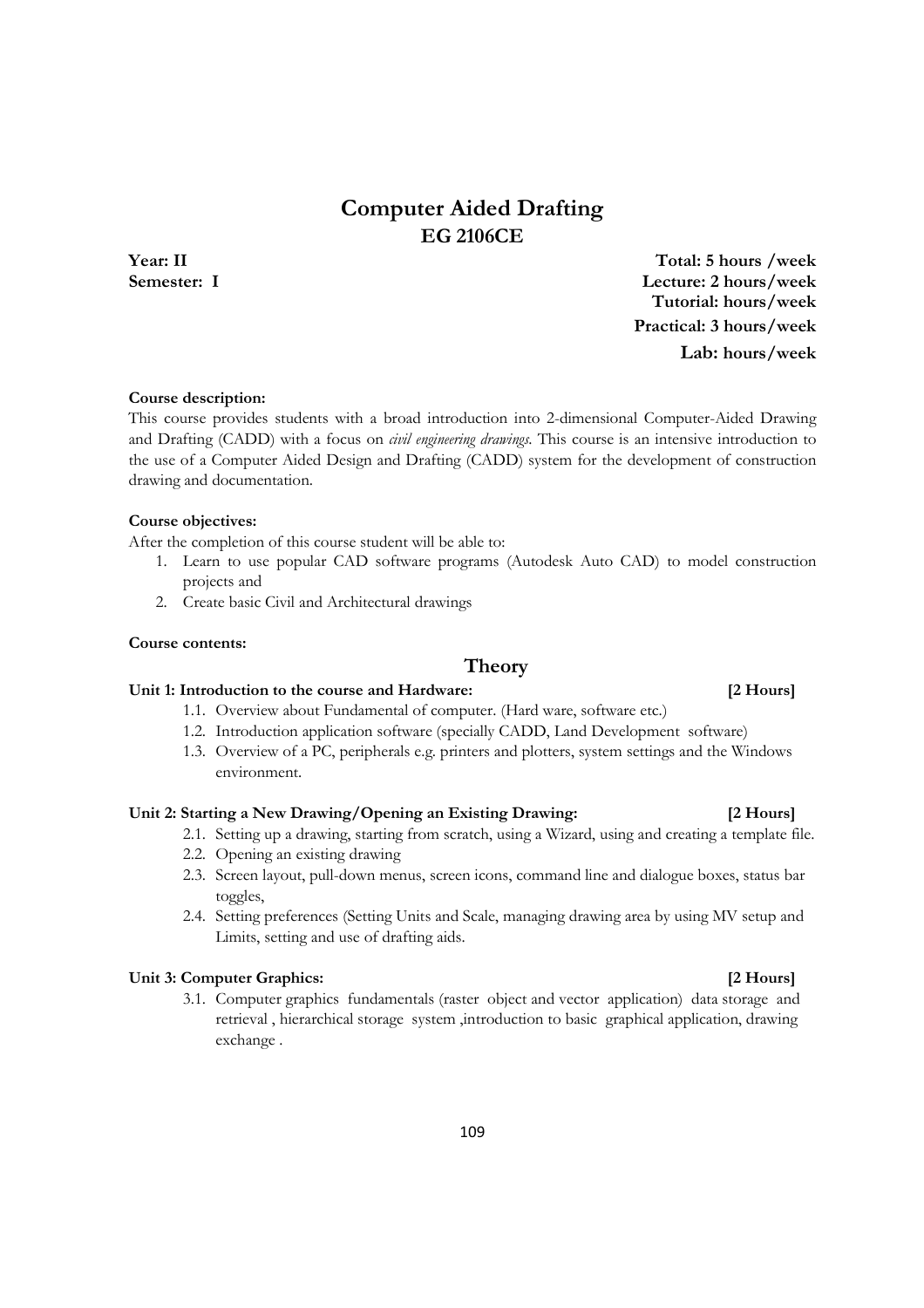|                   | 4.2. Point, Lines, Polyline, Multiline, Construction Lines                                  |           |
|-------------------|---------------------------------------------------------------------------------------------|-----------|
|                   | 4.3. Circle, Arc, Ellipse, Donut                                                            |           |
|                   | 4.4. Polygon, Rectangle, Spline, , solids etc                                               |           |
|                   | 4.5. Hatching                                                                               |           |
|                   | 4.6. Text (multi-line & single line / true type fonts                                       |           |
|                   | 4.7. Dimensions                                                                             |           |
|                   | Unit 5: Modify Commands:                                                                    | [6 Hours] |
|                   | 5.1. Object selection                                                                       |           |
|                   | 5.2. Erase, Trim, Break                                                                     |           |
|                   | 5.3. Copy, Mirror, Offset, Array,                                                           |           |
|                   | 5.4. Move, Rotate, Scale, Stretch,                                                          |           |
|                   | 5.5. Lengthen, Extend,                                                                      |           |
|                   | 5.6. Chamfer, Fillet, etc.                                                                  |           |
| Unit 6: Features: |                                                                                             | [6 Hours] |
|                   | 6.1. View tools,                                                                            |           |
|                   | 6.2. Layers concept, match and change properties.                                           |           |
|                   | 6.3. measure and divide                                                                     |           |
|                   | 6.4. inquiry commands (Id, Distance, Area, List, Mass property etc.                         |           |
|                   | 6.5. Working with Block, W-block and External References.                                   |           |
|                   | 6.6. Drawing Exchange (convert to other format from drawing format and into drawing format) |           |
|                   | 6.7. Using drawing attributes, uses of pre defined objects etc.                             |           |
|                   | 6.8. Uses of script files.                                                                  |           |
|                   | Unit 7: Use of CADD in Civil Engineering Field:                                             | [6 Hours] |
|                   | 7.1. Land development and surveying,                                                        |           |
|                   | 7.2. CADD and Highway Engineering                                                           |           |
|                   | 7.3. CADD and Building Drawing                                                              |           |
|                   | 7.4. CADD with water supply and sanitary drawings                                           |           |
|                   | Unit 8: Plotters and Plotting the Drawing:                                                  | [2 Hours] |
|                   | Practical                                                                                   |           |
|                   | Unit 1: Starting a New Drawing/Opening an existing drawing                                  | [5 Hours] |

**Unit 4: Drawing Commands: [4 Hours]** 

4.1. Co-ordinate input methods (directive, absolute, relative and polar)

- **1.1.** Setting up a drawing starting from scratch, using a Wizard, using and creating a template file, drafting aids.
- 1.2. Opening an existing drawing
- 1.3. Screen layout, pull-down menus, screen icons, command line and dialogue boxes, toggles keys, Screen organization.
- 1.4. Setting preferences (Setting Units and Scale, managing drawing area by using MVsetup and Limits.)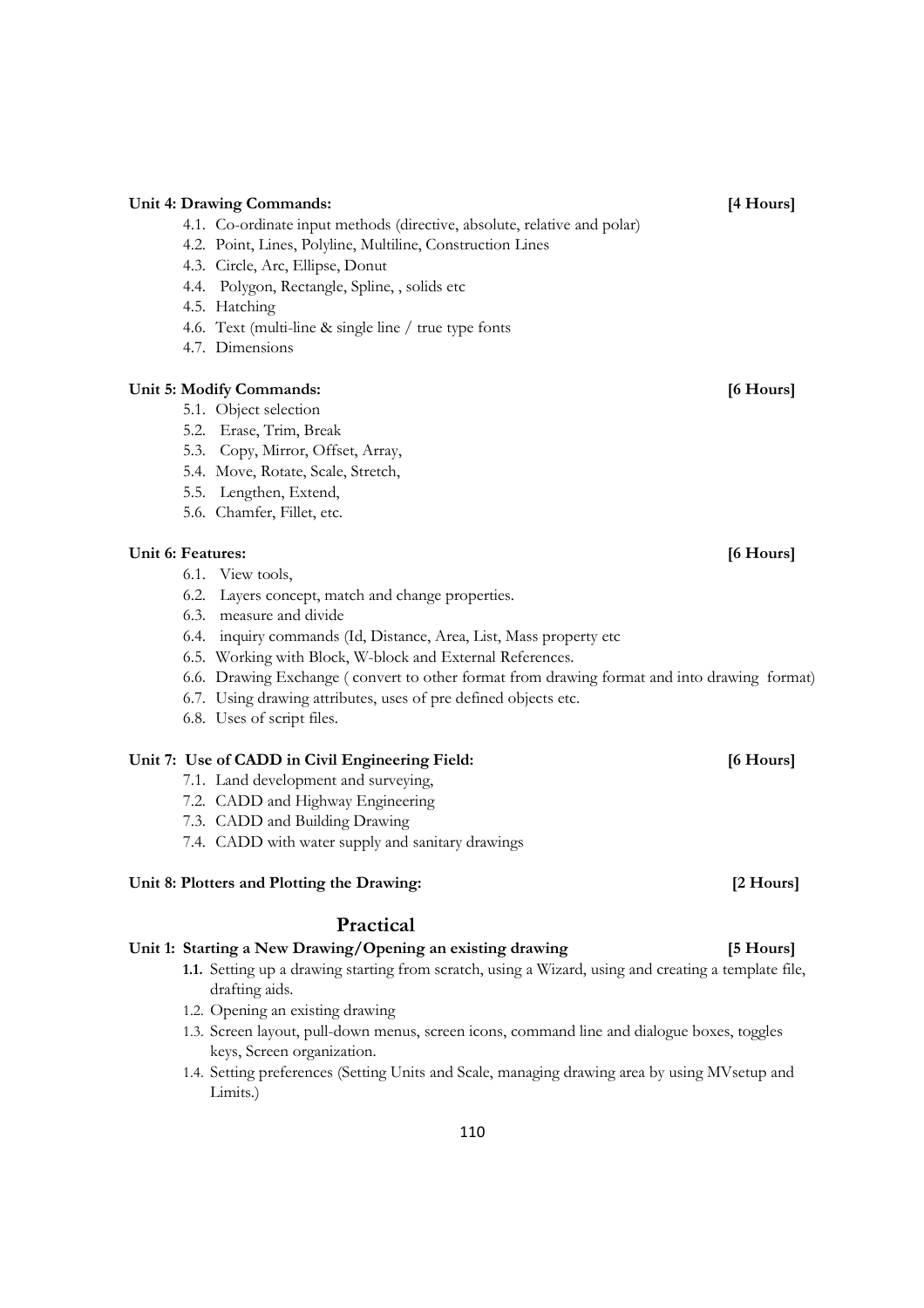| Unit 2: Drawing Commands                                                                    | [5 Hours]  |
|---------------------------------------------------------------------------------------------|------------|
| 2.1. Co-ordinate input methods (directive, absolute, relative and polar)                    |            |
| 2.2. Point, Lines, Polyline, Multiline, Construction Lines                                  |            |
| 2.3. Circle, Arc, Ellipse, Donut                                                            |            |
| 2.4. Polygon, Rectangle, Spline, , solids etc                                               |            |
| 2.5. Hatching                                                                               |            |
| 2.6. Text (multi-line & single line / true type fonts                                       |            |
| 2.7. Dimensions                                                                             |            |
| <b>Unit 3: Modify Commands</b>                                                              | [5 Hours]  |
| 3.1. Object selection                                                                       |            |
| 3.2. Erase, Trim, Break                                                                     |            |
| 3.3. Copy, Mirror, Offset, Array,                                                           |            |
| 3.4. Move, Rotate, Scale, Stretch,                                                          |            |
| 3.5. Lengthen, Extend,                                                                      |            |
| 3.6. Chamfer, Fillet, etc.                                                                  |            |
| <b>Unit 4: Features</b>                                                                     | [5 Hours]  |
| 4.1. Layers concept, match and change properties.                                           |            |
| 4.2. Measure and divide                                                                     |            |
| 4.3. Inquiry commands                                                                       |            |
| 4.4. Model Space Viewports and Template Drawings                                            |            |
| 4.5. Uses of Script files                                                                   |            |
| 4.6. Drawing Exchange (convert to other format from drawing format and into drawing format) |            |
| Unit 5: Use of CADD in Civil Engineering Field                                              | [20 Hours] |
| Following drawings are to be prepared by using CADD software.                               |            |
| 5.1. Architectural drawing of one storey residential building.                              |            |
| 5.2. Cross section of Foundation - masonry wall, RCC columns (isolated)                     |            |
| 5.3. Different types of staircases                                                          |            |
| 5.4. Concept drawing of rebars of footing, slab, beam etc.                                  |            |
| 5.5. Symbol drawing of sanitary and water supply, electrical and communication etc.         |            |
| 5.6. Contour plotting with the help of Land development.                                    |            |
| Unit 6: Plotters and Plotting the drawing in different scale                                | [5 Hours]  |

- 1. AutoCAD 2007 Textbooks (also above version )
- 2. AutoCAD Land Development (latest Version )
- 3. Mastering AutoCAD 2013 and AutoCAD LT 2013 by George Omura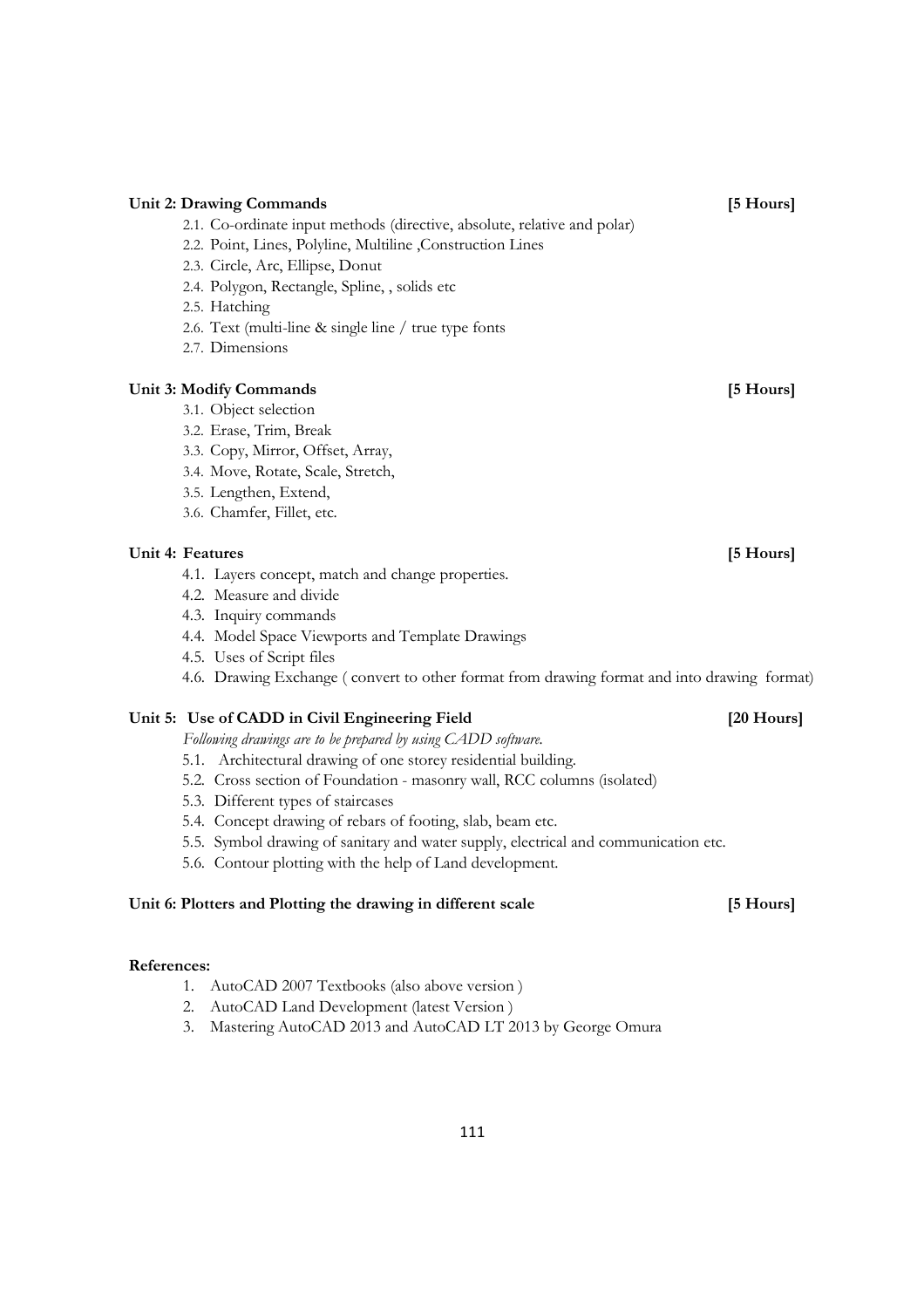# Fourth Semester

# **Subjects:**

| 1              | EG 2206 SH | Social Studies           |
|----------------|------------|--------------------------|
| 2              | EG 2201 MG | Management               |
| 3              | EG 2201 CE | Surveying II             |
| $\overline{4}$ | EG 2202 CE | Estimating and Costing I |
| .5             | EG 2203 CE | Mechanics of Structure   |
| 6              | EG 2204 CE | Soil Mechanics           |
|                | EG 2205 CE | Water Supply Engineering |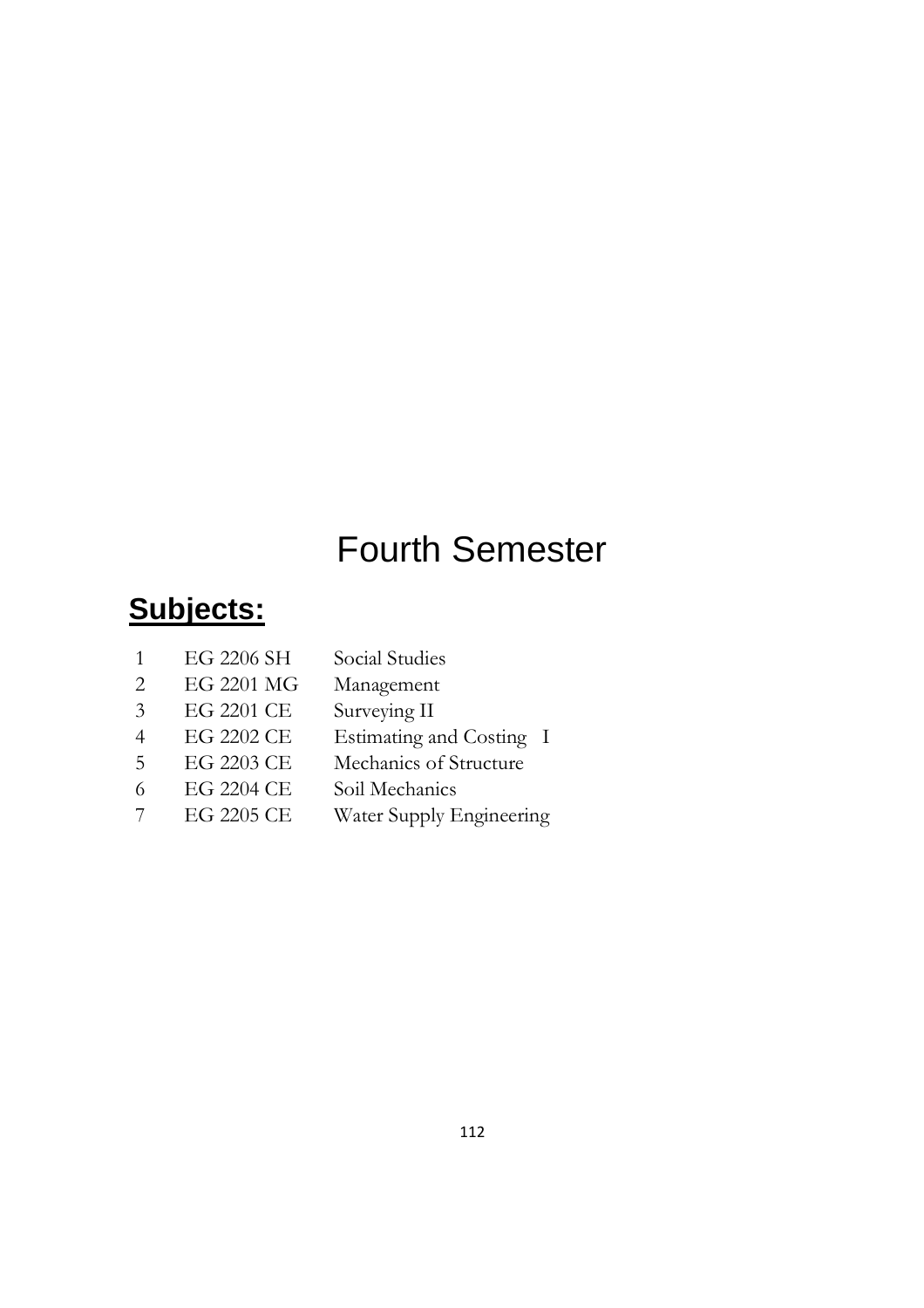*;fdflhs cWoog cWoog* 

*O{=hL= @@)^ P;=Pr= @@)^ P;=Pr=* 

*jif{M bf];|f] bf];|f] bf];|f] hDdfM @ 306f÷ xKtf 306f÷ xKtf xKtf ;]d]i6/ ;]d]i6/Mbf];|f] bf];|f] bf];|f] k|jrgM @ 306f÷ xKtf M @ 306f÷ xKtf M 306f÷ xKtf विशेष* : घण्टा / हप्ता  $x$ योगात्मक : **घण्टा∕ हप्ता**  *k|of]uzfnf k|of]uzfnfM 306f÷ xKtf M 306f÷ xKtf M 306f÷ xKtf* 

#### *kf7\oqmdsf] kl/ro oqmdsf] kl/ro oqmdsf] kl/roM*

*;fdflhs cWoog ljifosf] kf7\oqmdsf] d"n p2]Zo g]kfnsf] j:t'l:ylt ljz]iftM ef}uf]lns hfgsf/L ;+If]kdf lbO{ k|fljlws ljBfyL{x¿nfO{ g]kfnsf ljljw kIfaf6 kl/lrt u/fpg' xf] . ;fdflhs cWoogsf] kf7\oqmd l8Knf]df*  इन्जिनियरिङ तहमा पढ्ने विद्यार्थीहरूका लागि इतिहास, संस्कृति, भूगोल, अर्थशास्त्र, राजनीतिशास्त्र, समाजशास्त्र, मानवशास्त्र, जनसंख्या शिक्षा, वातावरण शिक्षा आदिका विषयवस्तुलाई एकीकृत गरी निर्माण गरिएको छ ।

#### *kf7\oqmdsf] p2]Zo oqmdsf] p2]Zo p2]ZoM*

यस पाठयक्रमको अध्ययनपछि मध्यम स्तरीय प्राविधिक विद्यार्थीहरू निम्नलिखित विषयमा सक्षम हुनेछन् :

- *क*) विश्वमानचित्रमा नेपालको परिचय दिन ।
- *ख*) नेपाल शब्दको उत्पत्तिबारे जानकारी दिन ।
- *u\_ ;fdflhs lj1fg–dfgj / ;dfhsf] ;fdfGo hfgsf/L lbg .*
- घ) नेपालको आर्थिक व्यवस्थाको विशेषताहरूसहित कृषि, व्यापार, उद्योग, यातायात, सञ्चारको सामान्य परिचय दिन ।
- ङ) नेपालको छिमेकी तथा मित्रराष्ट्र भारत र चीनसँगको सम्बन्धको छोटकरीमा परिचय तथा असंलग्न परराष्ट्र नीति, संयुक्त राष्ट्रसंघ, सार्कबारे छोटकरीमा जानकारी गराउन ।
- च) नेपालको शासन व्यवस्थाका प्रमुख अङ्गहरू र संविधान, विकेन्द्रीकरणको सामान्य परिचय दिन ।
- *5\_ ;fdflhs tyf ;f+:s[lts kl/jt{g;DaGwL hfgsf/L lbg .*
- ज) वातावरण, सामाजिक सेवा र सामुदायिक विकास, सामाजिक अनुसन्धान, जनसंख्या शिक्षासम्बन्धी सामान्य जानकारी *दि*न ।

| एकाइ | पाठ्यांश विवरण                                 | पाठ घण्टा |
|------|------------------------------------------------|-----------|
|      | सामाजिक अध्ययन तथा सामाजिक विज्ञानको परिचय     |           |
|      | क) सामाजिक अध्ययनको अर्थ, क्षेत्र, महत्व       | २         |
|      | ख) सामाजिक अध्ययनको सामाजिक विज्ञानसँग सम्बन्ध |           |
|      | ग) सामाजिक अध्ययनको अन्य विषयसित सम्बन्ध       |           |
|      | घ) सामाजिक अध्ययन र सामाजिक विज्ञानबीच भिन्नता |           |
|      | ड) समाजशास्त्र र ग्रामीण समाजशास्त्रको परिचय   |           |
|      | च) समाजशास्त्रको प्रकृति र वैज्ञानिक पद्धति    |           |
|      | छ) सामाजिक विज्ञान र भौतिक विज्ञानबीचको अन्तर  |           |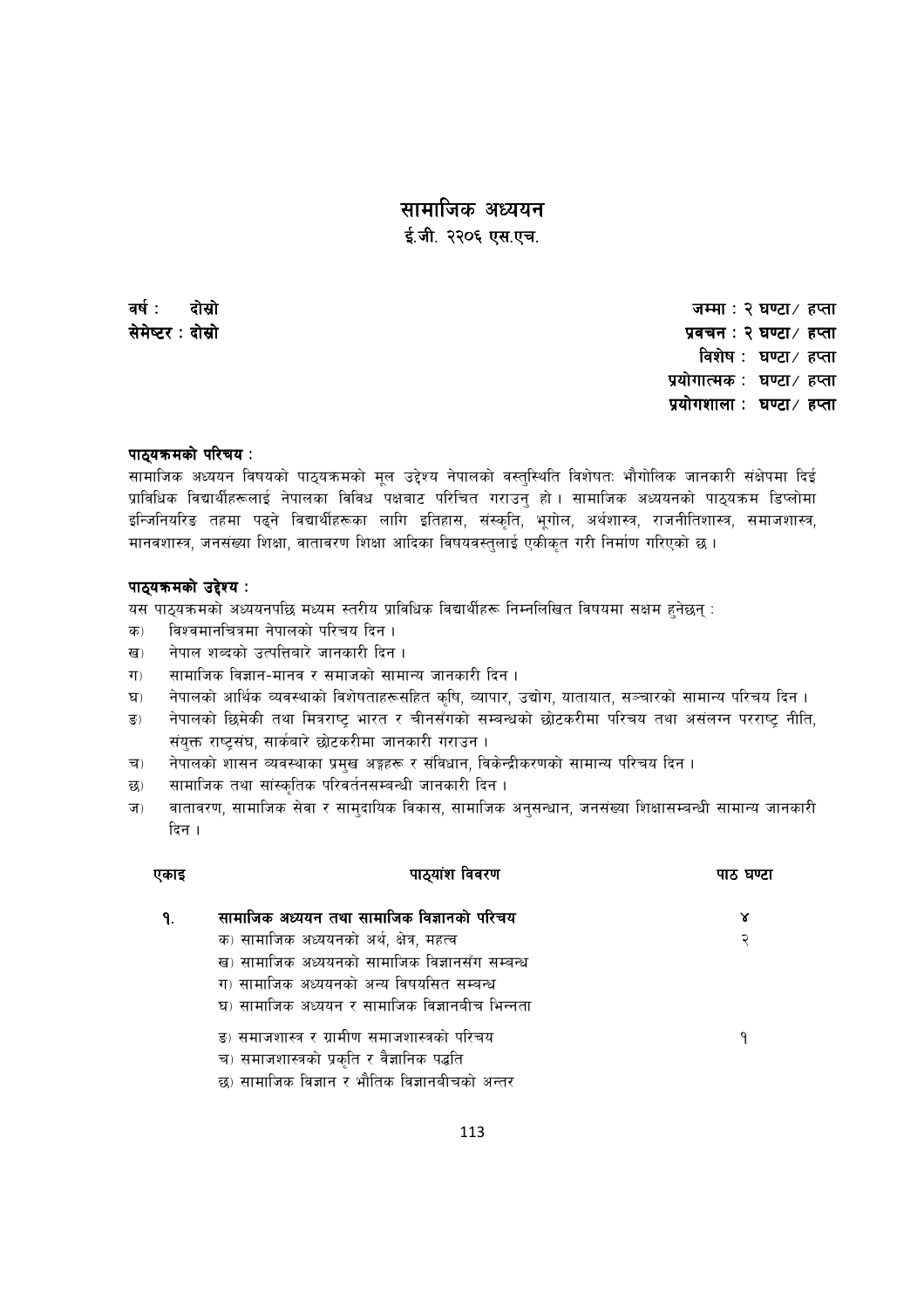|                    | ज) विज्ञान र इन्जिनियरिङ                             | ٩    |
|--------------------|------------------------------------------------------|------|
|                    | भ्रुः) विज्ञान र प्रविधि                             |      |
|                    | ञ) विज्ञान र धर्म                                    |      |
|                    | ट) विज्ञान र समाज                                    |      |
| २.                 | मानव र समाज                                          | २    |
|                    | क) समाज, संस्कृति र व्यक्तित्व, बानी, परम्परा र फेसन | ۹    |
|                    | ख) जाति, भाषा, धर्म, पेसा, रहनसहन र चाडपर्व          | ۹    |
|                    | ग) समाजमा महिलाहरूको स्थिति                          |      |
| ₹.                 | सामाजिक तथा सांस्कृतिक परिवर्तन                      | γ    |
|                    | क) सामाजिक तथा सांस्कृतिक परिवर्तनका अर्थ            | ۹    |
|                    | ख) सामाजिक तथा सांस्कृतिक परिवर्तनका सिद्धान्तहरू    |      |
|                    | ग) सामाजिक परिवर्तनको विशेषताहरू                     | ٩    |
|                    | घ) सामाजिक र सांस्कृतिक परिवर्तनका कारक तत्वहरू      |      |
|                    | ङ) औद्योगिकीकरण र सामाजिक परिवर्तन                   | ٩    |
|                    | च) ग्रामीण सामाजिक जनजीवनमा प्रविधिको प्रभाव         |      |
|                    | छ) औद्योगिक र ग्रामीण समाजका विशेषताहरू              | ۹    |
|                    | ज) सहरीकरण                                           |      |
| $\lambda^{\prime}$ | वातावरण र पर्यावरण                                   | ۹    |
|                    | क) वातावरण र पर्यावरणको अर्थ                         |      |
|                    | ख) वातावरण संरक्षणको आवश्यकता र महत्व                |      |
| 义.                 | सामाजिक सेवा र सामुदायिक विकास                       | २.५  |
|                    | क) सामुदायिक विकास परियोजनाको अर्थ र उद्देश्य        | ۹    |
|                    | ख) सामुदायिक विकास कार्यक्रम                         |      |
|                    | ग) जनसहभागिता र सामुदायिक विकास                      | Q, Q |
|                    | घ) सामाजिक सेवाको अर्थ, क्षेत्र र उद्देश्य           | ۹    |
|                    | ङ) सामाजिक कार्यकर्ताको अर्थ, प्रकार, गुण र भूमिका   |      |
| ٤.                 | सामाजिक अनुसन्धान                                    | २    |
|                    | क) परिभाषा, प्रकृति, उद्देश्य र प्रकार               | Q, Q |
|                    | ख) सामाजिक अनुसन्धानका प्रेरकताहरू                   | 9.k  |
|                    | ग) सामाजिक अनुसन्धानका प्रमुख चरण                    |      |
|                    | घ) सामाजिक अनुसन्धान प्रतिवेदन तयार गर्ने ढाँचा      |      |
| ७                  | हाम्रा स्रोतहरू                                      | २    |
|                    | क) मानवशक्ति                                         | ۹    |
|                    | ख) जलस्रोत                                           |      |
|                    | ग) भूमि                                              |      |
|                    | घ) वनसम्पदा                                          | O.8  |
|                    | ङ) खनिजशक्ति                                         |      |
|                    | च) सौर्यशक्ति                                        | Q, Q |
|                    | छ) वायुशक्ति                                         |      |
| ζ.                 | नेपाल शब्दको उत्पत्ति                                | ۹    |
| ९.                 | विश्वमानचित्रमा नेपाल                                | ٩    |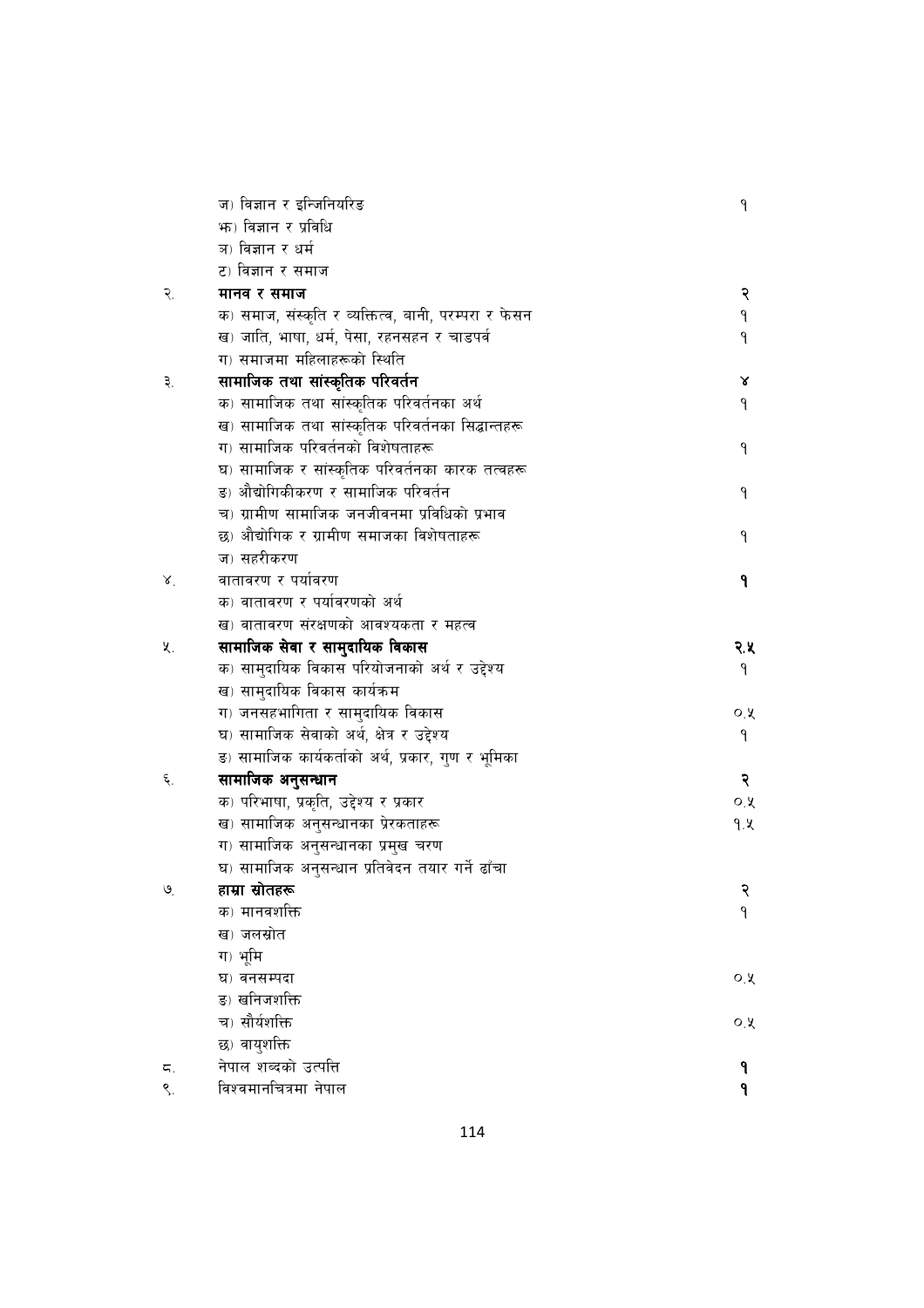| 9O. | आर्थिक अवस्था                                                                     | २    |
|-----|-----------------------------------------------------------------------------------|------|
|     | क) कृषि, व्यापार, उद्योग, यातायात र सञ्चारको महत्व                                | ٩    |
|     | ख) आर्थिक व्यवस्थाका विशेषताहरू                                                   | ٩    |
|     | कृषिजन्य अर्थव्यवस्था, मिश्रित अर्थव्यवस्था, साभ्रा अर्थव्यवस्था, योजनाबद्ध विकास |      |
| 99. | परराष्ट्र नीति                                                                    | ३    |
|     | क) नेपालको असंलग्न परराष्ट् नीतिको अर्थ                                           | ٩    |
|     | ख) नेपालको परराष्ट्र नीतिका विशेषताहरू                                            |      |
|     | ग) नेपाल भारत सम्बन्ध                                                             | Q, Q |
|     | घ) नेपाल चीन सम्बन्ध                                                              | Q, Q |
|     | ङ) संयुक्त राष्ट्रसंघ र नेपाल                                                     | ٩    |
|     | च) सार्क र नेपाल                                                                  |      |
| १२. | शासन व्यवस्था                                                                     | ३.४  |
|     | क) व्यवस्थापिका                                                                   | 0, 8 |
|     | ख) कार्यपालिका                                                                    | Q, Q |
|     | ग) न्यायपालिका                                                                    | Q, Q |
|     | घ) संविधान, संविधानसभा, अन्तरिम संविधानको छोटो परिचय                              | ٩    |
|     | ड़) नेपाल अधिराज्यको संविधान २०४७ को विशेषताहरू                                   | Q, Q |
|     | च) विकेन्द्रीकरण, महत्व, आवश्यकता र विशेषताहरू                                    | Q, Q |
| ۹₹. | जनसंख्या शिक्षा                                                                   | २    |
|     | क) जनसंख्या शिक्षाको परिचय                                                        | ٩    |
|     | ख) जनसंख्या शिक्षाको उद्देश्यहरू                                                  |      |
|     | ग) जनसंख्या वृद्धि र नियन्त्रण                                                    | ۹    |

#### **पाठ्**यपुस्तक

*!= ;fdflhs cWoog, l;4LZj/dfg >]i7, 8f= /fh]Gb|k|;fb clwsf/L, ;fljqL >]i7, cIfnf]s, k|sfzg, sf7df8f}F .* 

#### *सन्द*र्भ पुस्तक

- *!= g]kfn clw/fHosf] ;+ljwfg @)\$&, sfg'g, Gofo tyf ;+;bLo Joj:yf dGqfno, sfg'g lstfa Joj:yf ;ldlt, sf7df8f}F, @)\$& .*
- *@= g]kfn clw/fHosf] ;+ljwfg @)\$& M Ps l6Kk0fL, lvdnfn b]jsf]6f, lg/Gt/ k|sfzg, sf7df8f}F, @)%\* .*
- ३. नेपाल परिचय, सिद्धीश्वरमान श्रेष्ठ, प्रा. श्यामकृष्ण जोशी, सावित्री श्रेष्ठ, अक्षलोक प्रकाशन, काठमाडौँ, २०६५ ∕०६९ ।
- *#= g]kfnsf] cGtl/d ;+ljwfg @)^# .*
- *\$= g]kfnsf] ;/sf/ / k|zf;g, l;4LZj/dfg >]i7, cIfnf]s k|sfzg, sf7df8f}F, @)%) .*
- *%= g]kfnL a[xt\ zAbsf]if, g]kfn /fhsLo k|1f–k|lti7fg, sf7df8f}F, @)%@ .*
- ६. नेपाली महिला र जनआन्दोलन २०६३, सावित्री श्रेष्ठ, अक्षलोक प्रकाशन, २०६३ ।
- *&= k|Zgf]Q/ g]kfn kl/ro, ;fljqL >]i7, l;4LZj/dfg >]i7, lg/Gt/ k|sfzg, sf7df8f}F, @)%), @)%\* -t];|f] ;+:s/0f\_ .*
- *\*= jftfj/0f lzIff ;|f]t ;ª\ufnf], /fli6«o ;+/If0f sfo{gLlt sfof{Gjog cfof]hgf, sf7df8f}F, @)%) .*
- ९. महत्वपूर्ण राजनीतिक शब्दज्ञान, सिद्धीश्वरमान श्रेष्ठ, अक्षलोक प्रकाशन, काठमाडौँ, २०५५, २०५८, २०६६ ।
- *!)= d'b|f, a}ª\lsª, /fh:j, cGt/f{li6«o Jofkf/ tyf g]kfnsf] cy{Joj:yf, dx]Zj/dfg >]i7, /Tg k':ts e08f/, sf7df8f}F, @)%! .*
- *!!= /fhgLltzf:qsf] kl/ro, l;4LZj/dfg >]i7, lg/Gt/ k|sfzg, sf7df8f}F, @)%), @)%\* -bf];|f] ;+:s/0f\_ .*
- *!@= ;fdflhs cg';Gwfg k|ljlw, k|efs/ nfn bf;, >L ho gf/fo0f, ;Kt/L, @)%\$ .*
- १३. सामाजिक अध्ययन (हेल्थ साइन्स), सिद्धीश्वरमान श्रेष्ठ, सावित्री श्रेष्ठ, अक्षलोक प्रकाशन, काठमाडौँ, २०६७ ।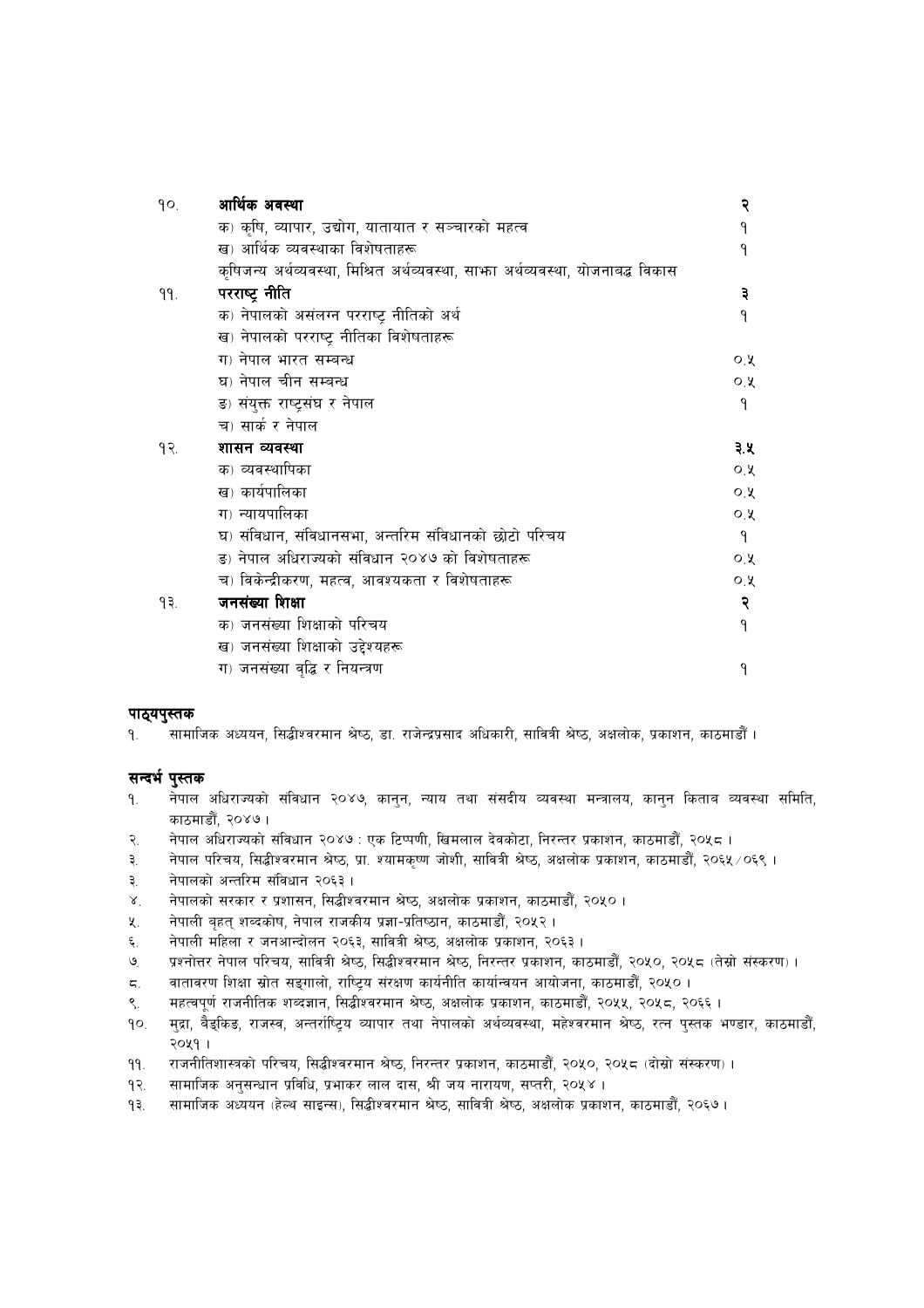# **Management EG 2201 MG**

**Year: II Total: 3 hours /week Semester: II Lecture: 3 hours/week Tutorial: hours/week Practical: hours/week Lab: hours/week**

#### **Course description:**

This course focuses on the familiarization of the basics of management that are essential for the management of various resources in the construction site.

#### **Course objectives:**

After the completion of this course, students will be able to:

- 1. Understand the needs of management in the field of works;
- 2. Control and motivate the people working in the site;
- 3. Understand the organizational goals and guide the workers along with it;
- 4. Manage materials and equipment and
- 5. Maintain labor relation in the working field.

### **Course Contents:**

| Unit 1: | Organization: |                                             |           |
|---------|---------------|---------------------------------------------|-----------|
|         | 1.1           | Introduction to Organization                |           |
|         | 1.2           | Definition                                  |           |
|         | 1.3           | Meaning                                     |           |
|         | 1.4           | Purposes                                    |           |
|         | 1.5           | Types of organization                       |           |
| Unit 2: |               | Management:                                 | [4 Hours] |
|         | 2.1           | Introduction                                |           |
|         | $2.2\,$       | Definition                                  |           |
|         | 2.3           | Meaning and its concept                     |           |
|         | 2.4           | Importance                                  |           |
|         | 2.5           | Management process                          |           |
| Unit 3: |               | <b>Motivations and Incentive:</b>           | [8 Hours] |
|         | 3.1           | Definition                                  |           |
|         | 3.2           | Theories of motivation-                     |           |
|         |               | Maslow's hierarchical need theory<br>3.2.1. |           |
|         |               | 3.2.2.<br>Theory X and theory Y             |           |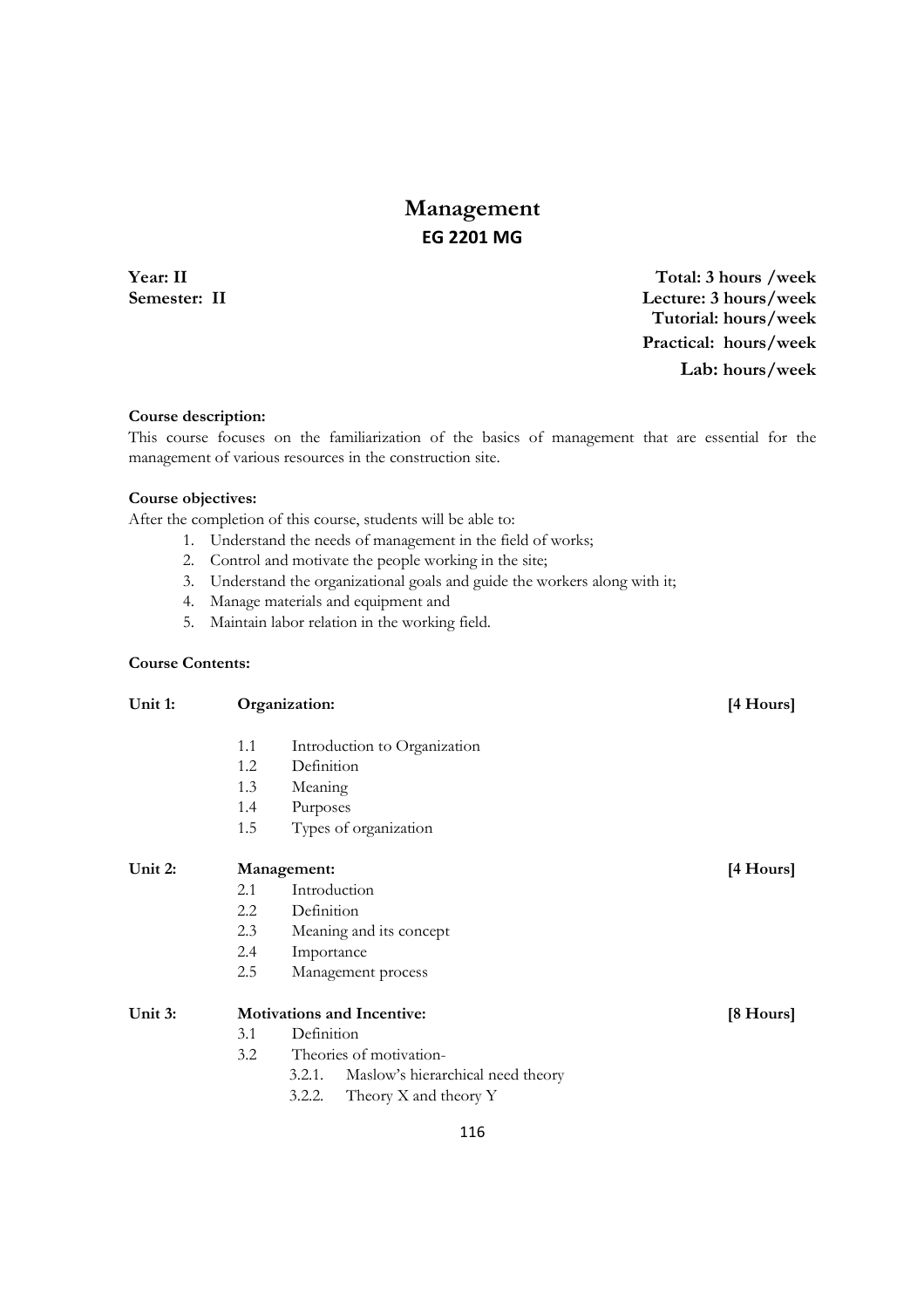|         |           | Herzberg's Hygiene theory<br>3.2.3.                                   |                     |
|---------|-----------|-----------------------------------------------------------------------|---------------------|
|         | 3.3       | Incentives – meaning                                                  |                     |
|         | 3.4       | Importance of incentives,                                             |                     |
|         | 3.5       | Different principles of incentives                                    |                     |
|         |           | Reward and punishment,<br>3.5.1.                                      |                     |
|         |           | 3.5.2.<br>Carrot and stick                                            |                     |
|         |           | 3.5.3.<br>Monetary and non-monetary incentives                        |                     |
| Unit 4: |           | Leadership:                                                           | $[4$ Hours]         |
|         | 4.1       | Meaning and definition                                                |                     |
|         | 4.2       | Sources of leadership power                                           |                     |
|         | 4.3       | Importance of leadership – difference between a manager and a leader, |                     |
| Unit 5: | Staffing: |                                                                       | $[5 \text{ Hours}]$ |
|         | 5.1       | Meaning and Definition                                                |                     |
|         | 5.2       | Human Resource Management                                             |                     |
|         |           | 5.2.1.<br>Acquisition                                                 |                     |
|         |           | 5.2.2.<br>Development                                                 |                     |
|         |           | 5.2.3.<br>Motivation, and                                             |                     |
|         |           | 5.2.4.<br>Maintenance                                                 |                     |
|         | 5.3       | Importance of HRM in an organization                                  |                     |
| Unit 6: |           | <b>Labor Relation:</b>                                                | $[4$ Hours]         |
|         | 6.1       | Meaning and purposes                                                  |                     |
|         | 6.2       | Importance                                                            |                     |
|         | 6.3       | Collective bargaining                                                 |                     |
| Unit 7: | Account:  |                                                                       | [8 Hours]           |
|         | 7.1       | Book keeping and accounting                                           |                     |
|         |           | 7.1.1.<br>Definition                                                  |                     |
|         |           | 7.1.2.<br>Importance                                                  |                     |
|         | 7.2       | Principle of double entry                                             |                     |
|         |           | 7.2.1.<br>Personnel account                                           |                     |
|         |           | 7.2.2.<br>Property or Real account,                                   |                     |
|         |           | 7.2.3.<br>Nominal account                                             |                     |
|         | 7.3       | Introduction to Journal, Ledger and Final account                     |                     |
| Unit 8: |           | <b>Cost Accounting and Material Management:</b>                       | [8 Hours]           |
|         | 8.1       | Cost accounting                                                       |                     |
|         |           | 8.1.1.<br>Meaning and Scope                                           |                     |
|         |           | 8.1.2.<br>Elements of cost-Materials, Labor and other expenses        |                     |
|         |           | 8.1.3.<br>Cost classification                                         |                     |
|         | 8.2       | Materials management                                                  |                     |
|         |           | 8.2.1.<br>Introduction,                                               |                     |
|         |           | 8.2.2.<br>Inventory                                                   |                     |
|         |           | 117                                                                   |                     |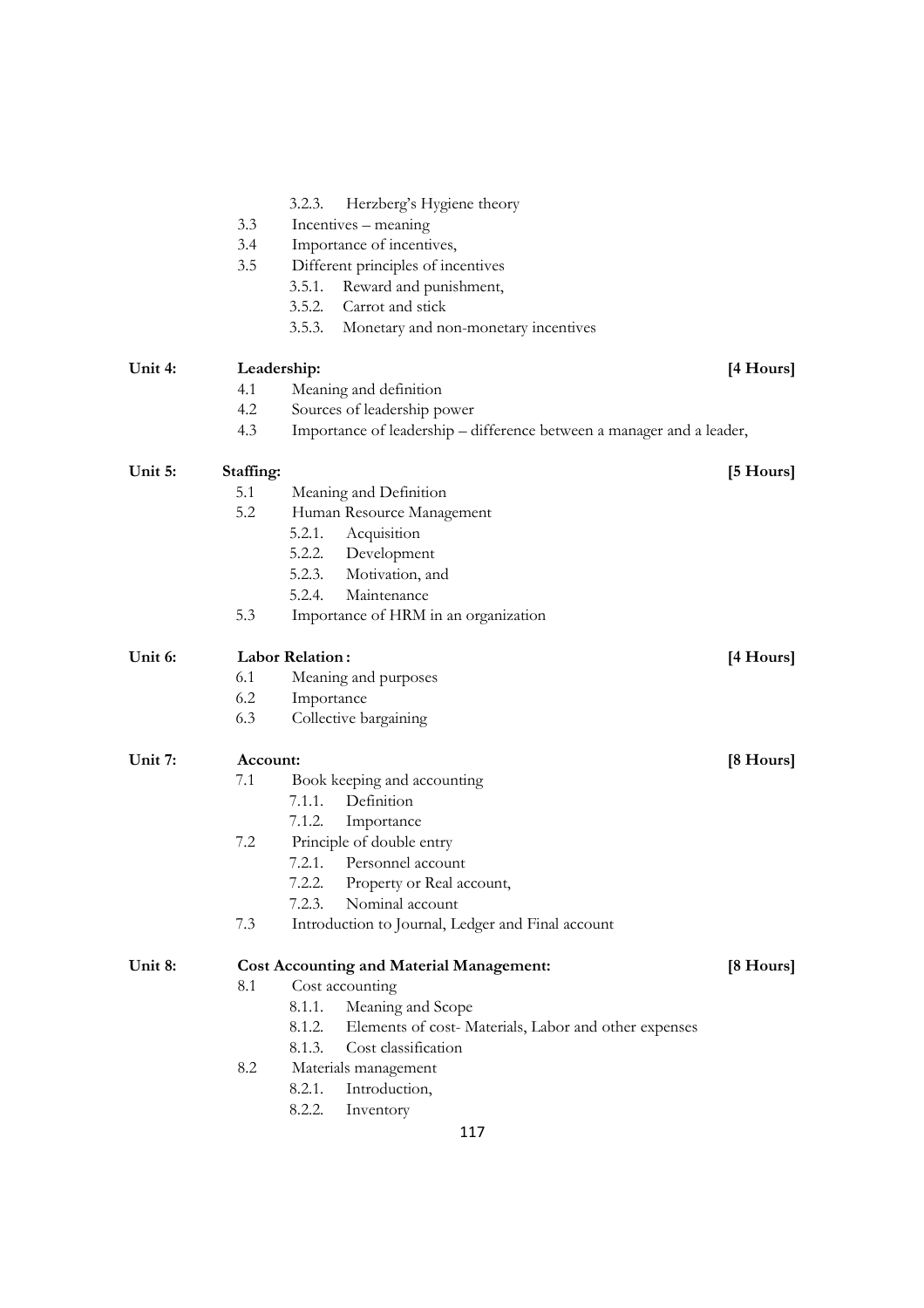### 8.2.3. Procurement- Objective and system of procurement

- 8.3 Store keeping
	- 8.3.1. Meaning,
	- 8.3.2. Objectives
	- 8.3.3. Role of a storekeeper

- 1. Shrestha, S.M. and Shrestha, S. (2012). **Management-I,** Akshalok Prakashan, Kathmandu, Nepal.
- 2. DeCenzo, D.A. and Robbins, S.P. (1999.) **Personnel /Human Resource Management,** Third Edition. Prentice –Hall of India, New Delhi.
- 3. Boone, L.E. and Kurtz, D.L. (1992). **Management,** McGraw-Hill, Inc. New Delhi, India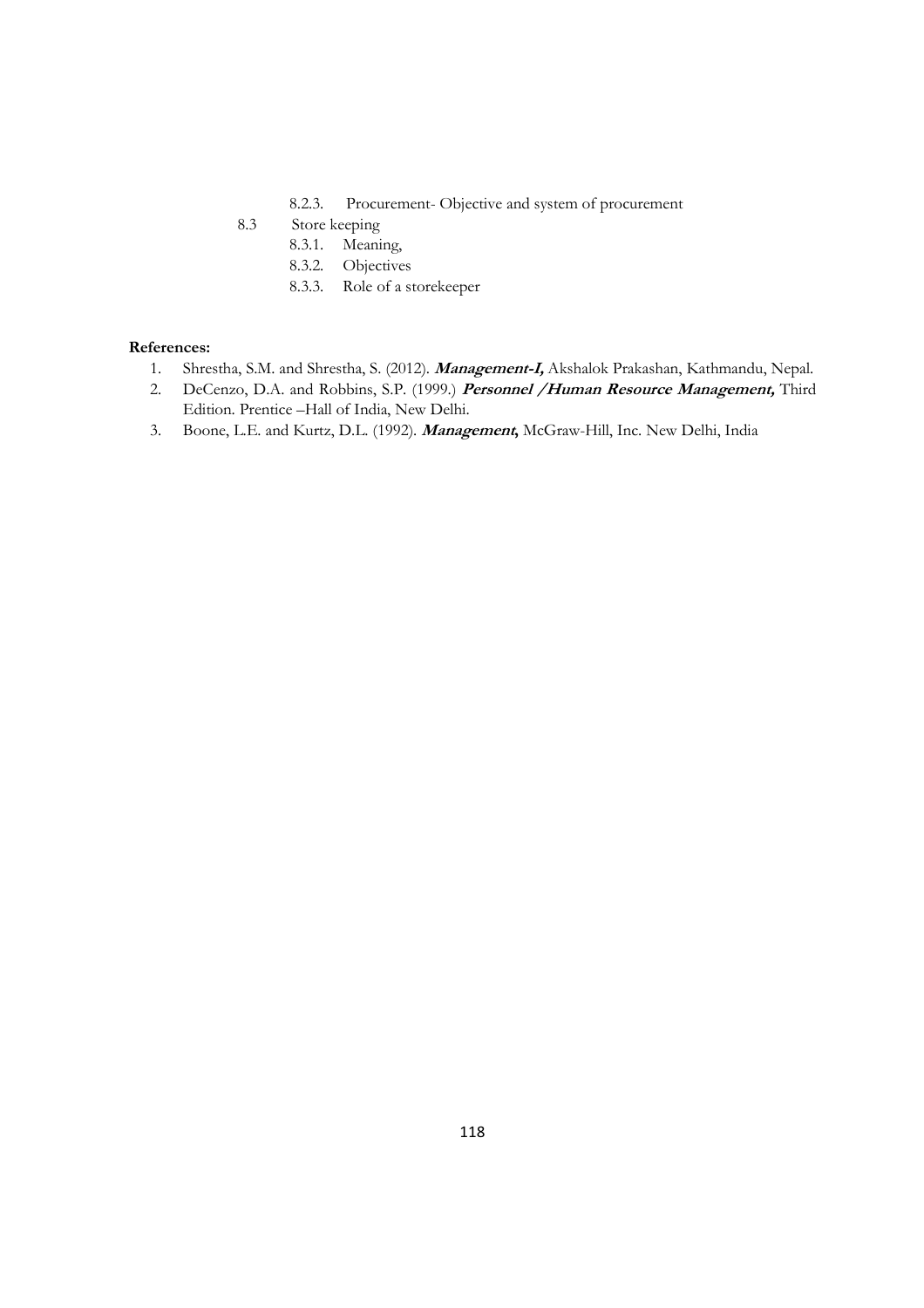# **Surveying II EG 2201 CE**

**Year: II Total: 8 hours /week Semester: II Lecture: 3 hours/week Tutorial: hours/week Practical: 5 hours/week Lab: hours/week**

#### **Course description:**

This course focuses on familiarization of different surveying techniques and equipment. The different surveying techniques include area, volume, coordinate system, and graphical and analytical method of mapping.

#### **Course objectives:**

After the completion of this course, students will be able to:

- 1. Understand the concept of different surveying techniques of civil engineering field;
- 2. Apply modern survey techniques and
- 3. Use modern survey instruments for surveying, constructions and map making procedures.

#### **Course Contents:**

#### Unit 1: Contouring: *IT* Hours] *IT* Hours *IT* Hours *IT* Hours *IT* Hours *IT*

1.1 Definition - Contour interval, Horizontal equivalent, general contours, Index contour

**Theory** 

- 1.2 Criteria for selection of contour interval
- 1.3 Characteristics of contours
- 1.4 Methods of control for contour survey
	- 1.4.1 Direct method
	- 1.4.2 Indirect method i.e. grid method, cross section method and radial method
- 1.5 Methods of interpolation of contours
- 1.6 Uses of contour maps
- 1.7 Field procedures and problems

#### **Unit 2: Plane Tabling: [6 Hours]**

- 2.1 Definition and principles
- 2.2 Accessories used in plane tabling
- 2.3 Working operations temporary adjustment and orientation
- 2.4 Methods of plane tabling
- 2.4.1 Radiation, Intersection, Traversing and Resection (introduction only for resection)
- 2.5 Errors in plane table surveying
- 2.6 Merits and demerits of plane table surveying

#### 119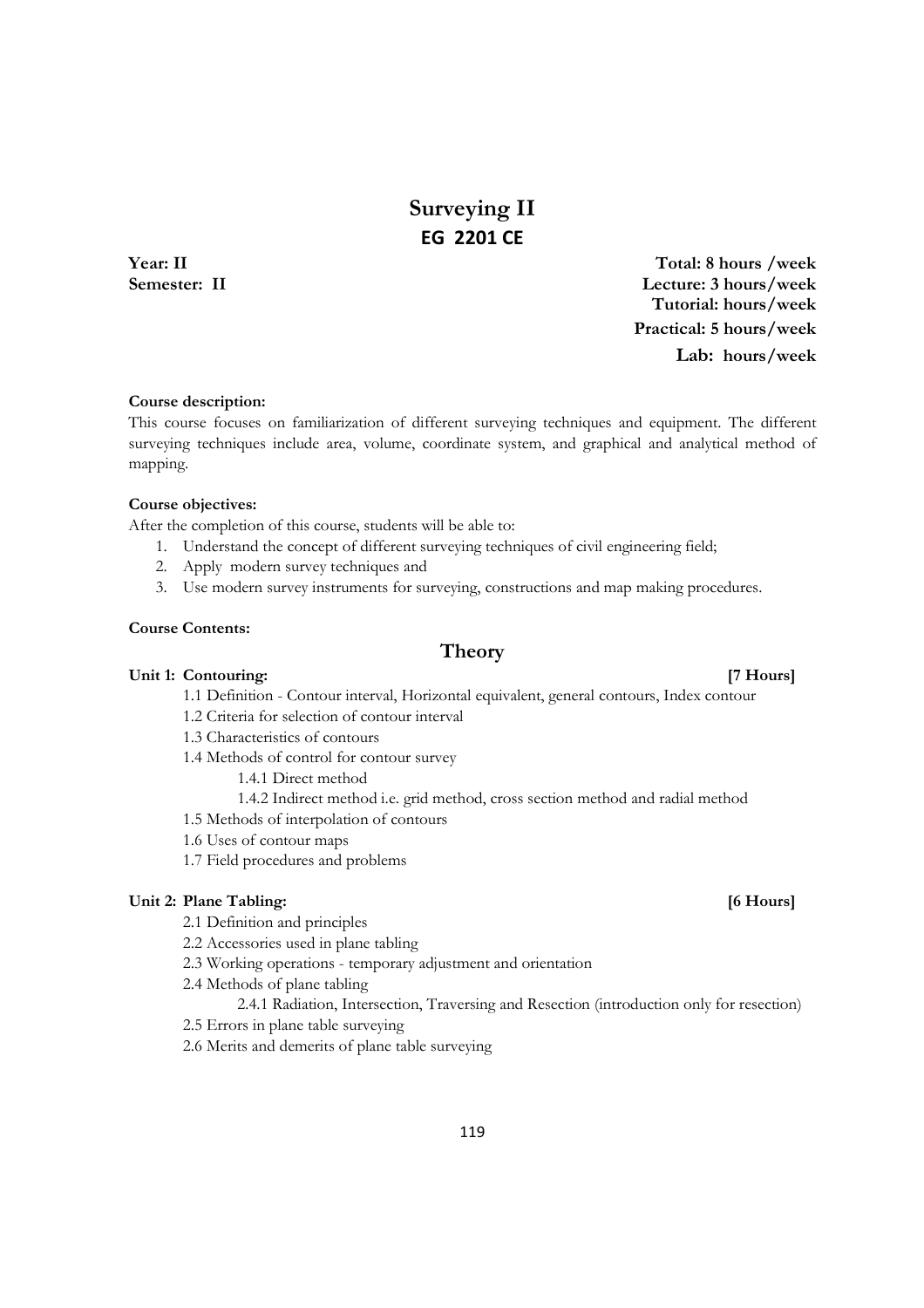| Unit 3: Theodolite:                                                                  | [10 Hours]   |
|--------------------------------------------------------------------------------------|--------------|
| 3.1 Introduction and uses of theodolites                                             |              |
| 3.2 Geometry of theodolites                                                          |              |
| 3.3 Classification of theodolites                                                    |              |
| 3.4 Technical terms, fundamental lines and planes of theodolites                     |              |
| 3.5 Working principle of theodolites                                                 |              |
| 3.6 Temporary adjustment of theodolites                                              |              |
| 3.7 Measurement of angles                                                            |              |
| 3.7.1 Horizontal angles                                                              |              |
| 3.7.2 Vertical and zenithal angles                                                   |              |
| 3.8 Laying out of horizontal angles                                                  |              |
| 3.9 Errors in theodolites survey                                                     |              |
| Unit 4: Theodolite Traversing:                                                       | [11 Hours]   |
| 4.1 Traverse definition, purpose, types and equipments                               |              |
| 4.2 Traverse field works                                                             |              |
| 4.3 Traverse adjustment and computation of total coordinates                         |              |
| 4.4 Traverse plotting                                                                |              |
| 4.5 Omitted measurements in traverse                                                 |              |
| Unit 5: Area and Volume Measurements:                                                | $[11$ Hours] |
| 5.1 Basic definition                                                                 |              |
| 5.2 Area by division into simple figures                                             |              |
| 5.3 Area by different methods                                                        |              |
| 5.3.1 Area by coordinates                                                            |              |
| 5.3.2 Area by trapezoidal rule                                                       |              |
| 5.3.3 Area by Simpson's 1/3 rule                                                     |              |
| 5.4 Volume by cross section                                                          |              |
| 5.5 Volume by Trapezoidal formula                                                    |              |
| 5.6 Volume by Prismoidal formula                                                     |              |
| <b>Practical (Field works):</b>                                                      |              |
| 1 Developm Contouring on a sloped ground by indirect method (Crid method) [15 Hours] |              |

| $[15$ Hours]                                                                                 |
|----------------------------------------------------------------------------------------------|
| $[15$ Hours]                                                                                 |
| $[10$ Hours                                                                                  |
| $[10$ Hours]                                                                                 |
| 5. Perform traversing by Theodolite, computation, grid sheet making and plotting of traverse |
| $[25$ Hours                                                                                  |
|                                                                                              |

 **Evaluation of Practical:** Continuous evaluation (Viva + Instrumentation + Objective test)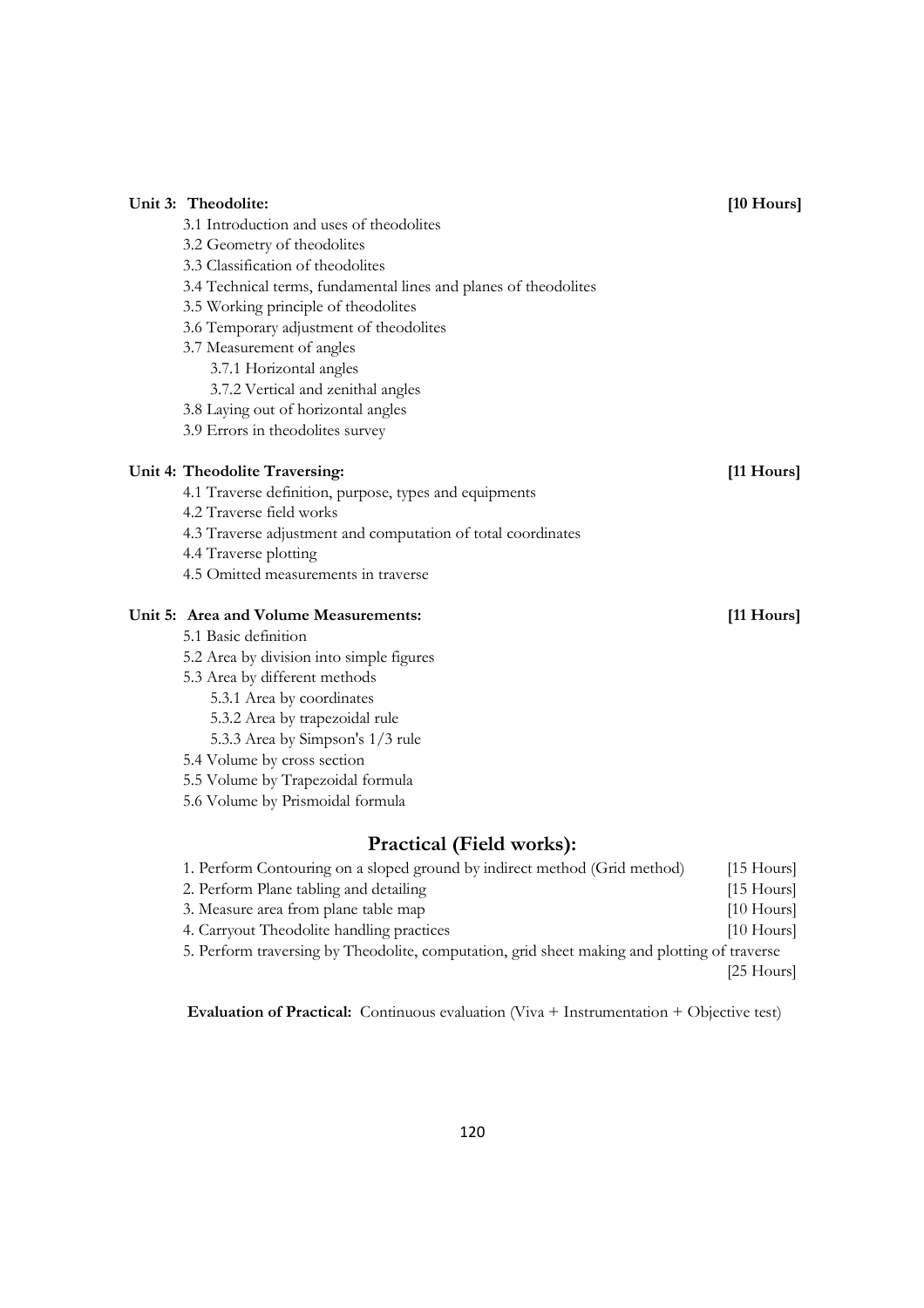### **Textbooks:**

1. Dr. BC Punmia, "Surveying"- Vol I & II, Laxmi Publication New Delhi

- 1. R. Agor, " Surveying and Leveling" , Khanna Publication New Delhi
- 2. SK Duggal, "Surveying" Vol I & II,T ata MC Graw Hill Publishing
- 3. N Basnet & M Basnet , "Basic Surveying I", Benchmark Education Support Pvt, Ltd, Tinkune Katmmandu
- 4. N Basnet & M Basnet, " Basic Surveying II", Published by D. Shrestha & R. Shrestha, Rajmati Press, Lalitpur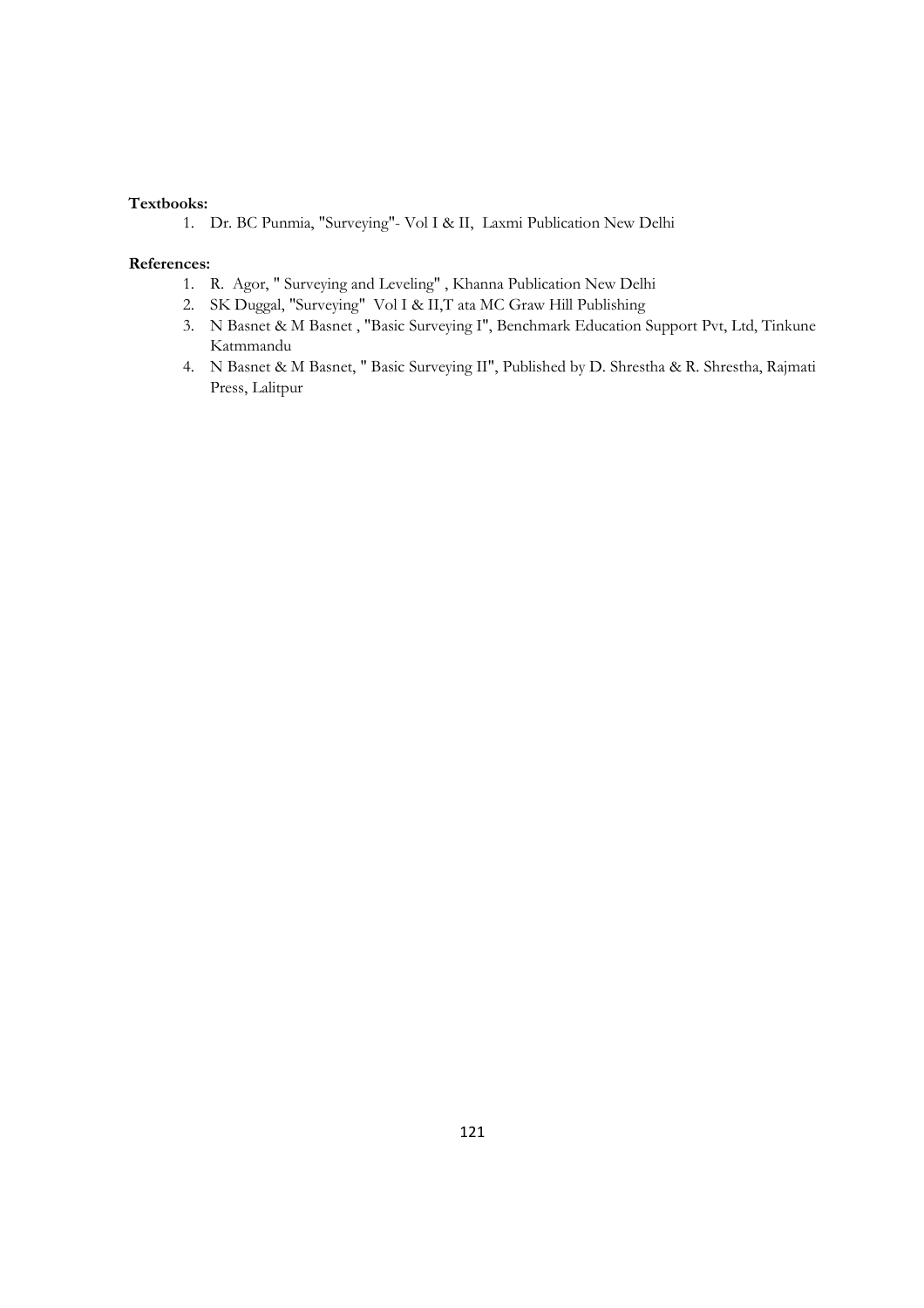# **Estimating and Costing I EG 2202 CE**

**Year: II Total: 7 hours /week Semester: II Lecture: 3 hours/week Tutorial: hours/week Practical: 4 hours/week Lab: hours/week**

#### **Course description:**

This course focuses on familiarization of estimating and costing of building works.

#### **Course objectives:**

After the completion of this course, students will be able to:

- 1. Understand the estimated cost, actual cost and types of estimation;
- 2. Understand the procedures methods of measuring and quantifying the building works and
- 3. Prepare the estimating the cost of building works.

#### **Course Contents:**

### **Theory**

#### Unit 1: Introduction: *5 Hours*

- 1.1. Definition of estimate
- 1.2. Purpose of estimating
- 1.3. Estimate and the actual cost
- 1.4. Definition of terms
	- 1.4.1. Administrative approval
	- 1.4.2. Technical sanction
	- 1.4.3. Capital cost
	- 1.4.4. Schedule of rates
	- 1.4.5. Abstract of cost
	- 1.4.6. Bill of quantities
	- 1.4.7. Contingency
	- 1.4.8. Plinth area
	- 1.4.9. Carpet area
	- 1.4.10. Work charged establishment

#### Unit 2: Types of Estimates: [8 Hours]

- 2.1 Approximate estimate
- 2.2 Detailed estimate
- 2.3 Revised estimate
- 2.4 Supplementary estimate
- 2.5 Annual repair and maintenance estimate
- 2.6 Extension and improvement estimate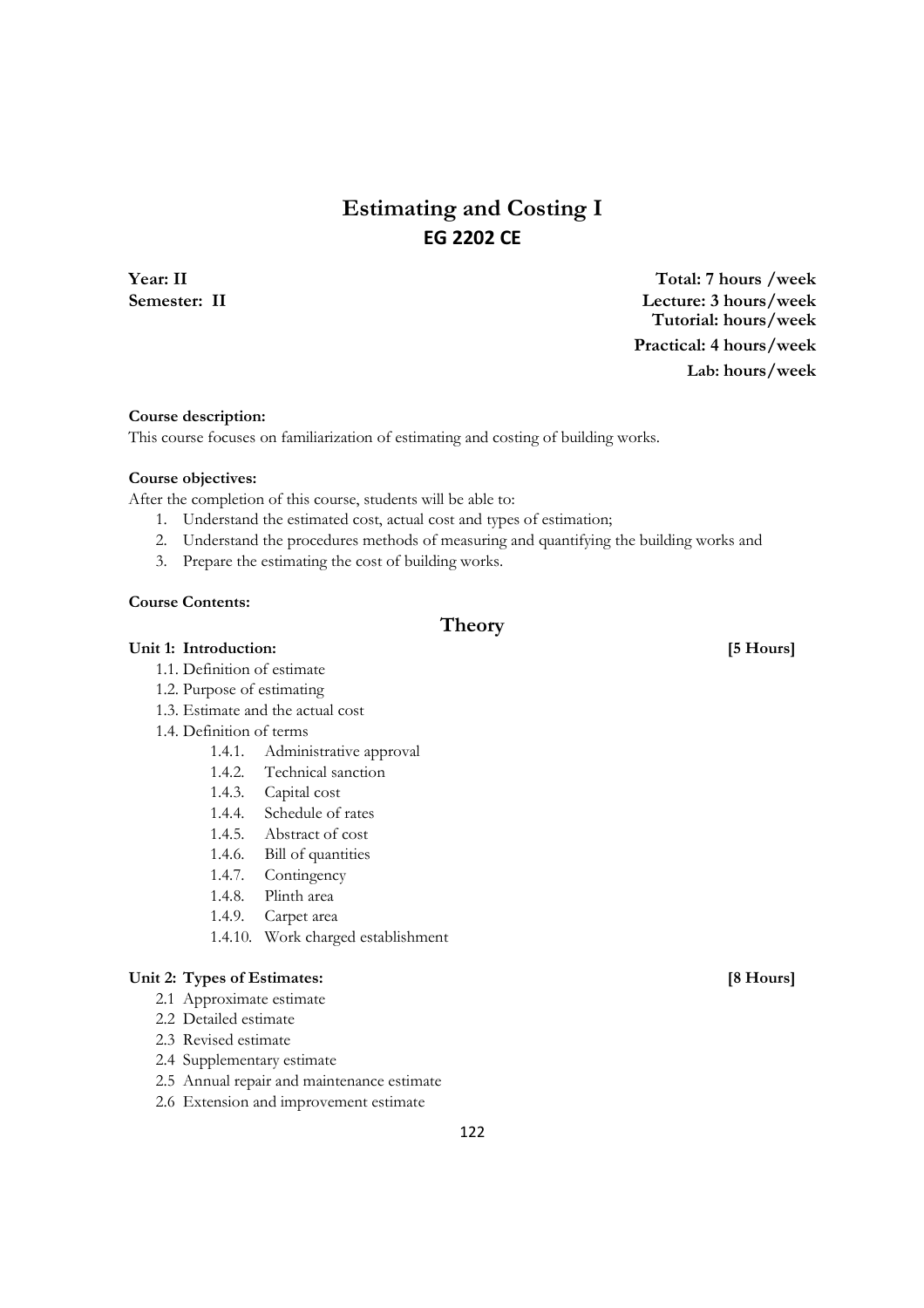- 2.7 Complete estimate of work/project
- 2.8 Split up of the cost of building work

#### Unit 3: Estimation of Building: *If*  $\left| \begin{array}{c} 16 \text{ Hours} \\ 16 \text{ Hours} \end{array} \right|$

- 3.1. Data required for preparation of detailed estimate
- 3.2. Principle of units of measurement
- 3.3. Units of measurement and payment for various items of work
- 3.4. Limits of measurement and degree of accuracy
- 3.5. Methods of taking out quantities of building work
- 3.6. Methods of measurement of building and other civil engineering works
- 3.7. Various types of forms used in estimating
- 3.8. Preparation of detailed estimate

#### Unit 4: Analysis of Rates: *If* Hours *If* Hours *If*  $\frac{16}{16}$  Hours *If*  $\frac{16}{16}$  Hours *If*

- 4.1. Introduction
- 4.2. Purpose of analysis of rates
- 4.3. Requirements of rate
- 4.4. Factor affecting rate analysis
- 4.5. Importance of rate analysis
- 4.6. Terms used in analysis of rates
	- 4.6.1. Overhead cost
	- 4.6.2. Task or out turn work
	- 4.6.3. Labour rate
	- 4.6.4. Material rate
	- 4.6.5. Through rate
- 4.7. Government procedure of preparing analysis of rates for building works
- 4.8. Estimating quantities of materials

#### **Practical [60 Hours]**

#### **Taking out detailed quantities and preparing estimate for the following:**

- 1. Estimate a wall
- 2. Estimate one room building with RCC flat roof
- 3. Estimate one room building (having verandah) with RCC flat roof
- 4. Estimate two roomed RCC framed structure building
- 5. Estimate steel reinforcement of footing, RCC beam, column and slab
- 6. Estimate stone and brick masonry retaining walls
- 7. Estimate steel tubular truss and purlins
- 8. Estimate dog legged staircase
- 9. Estimate septic tank and soak pit
- 10. Perform approximate estimation of building works, road works water supply and sanitary works, irrigation work and bridge works
- 11. Determine approximate quantities of materials and labour for building based on CBRI, Rookee
- 12. Perform computerized estimation of quantities of building work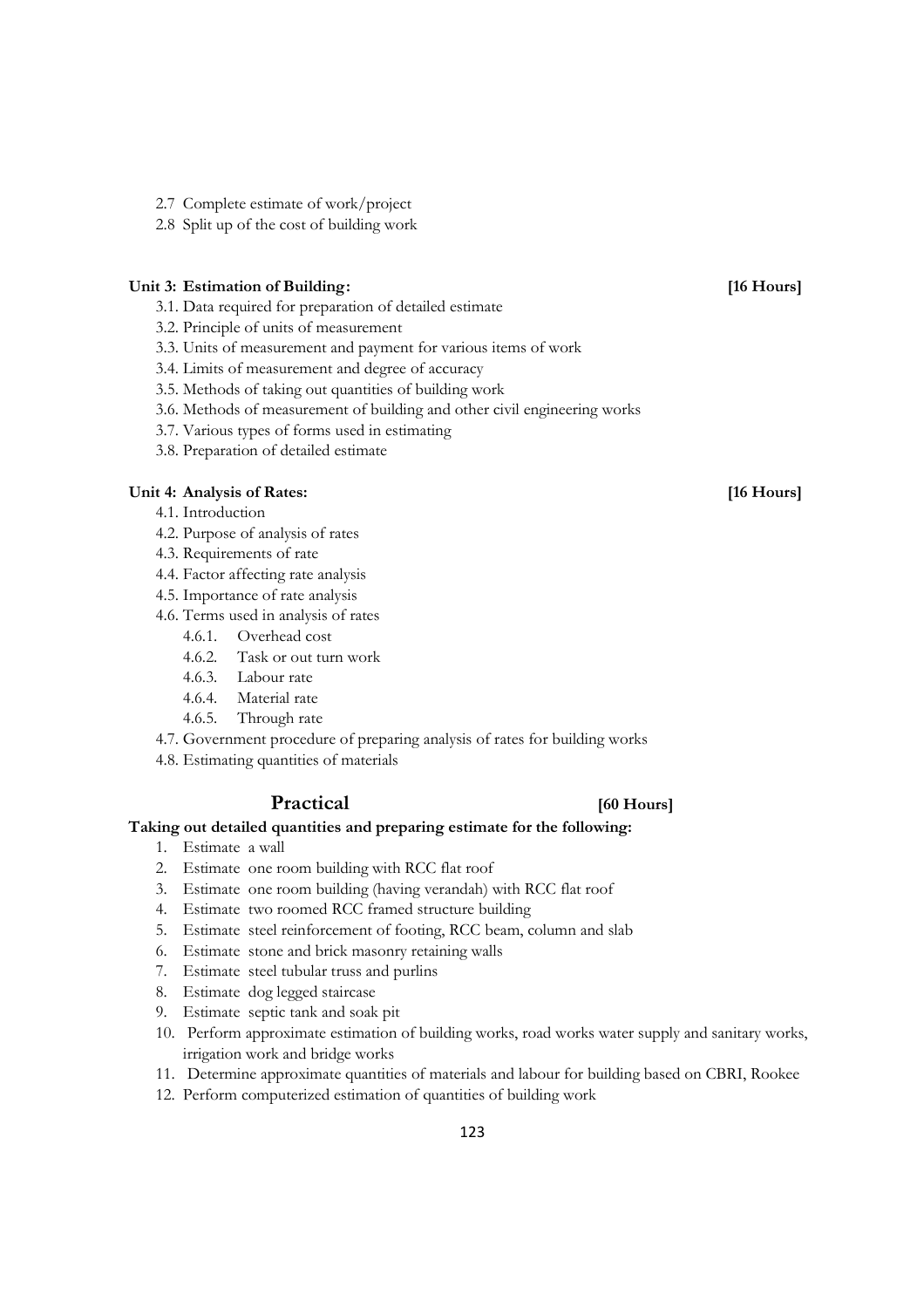- 1. Amarjit Aggarwal "Civil estimating quantity surveying and valuation" Katson Publishing House, Ludhiyana, 1985
- 2. P.K. Guha "Quantity Surveying" (Principles and application Khanna Publishers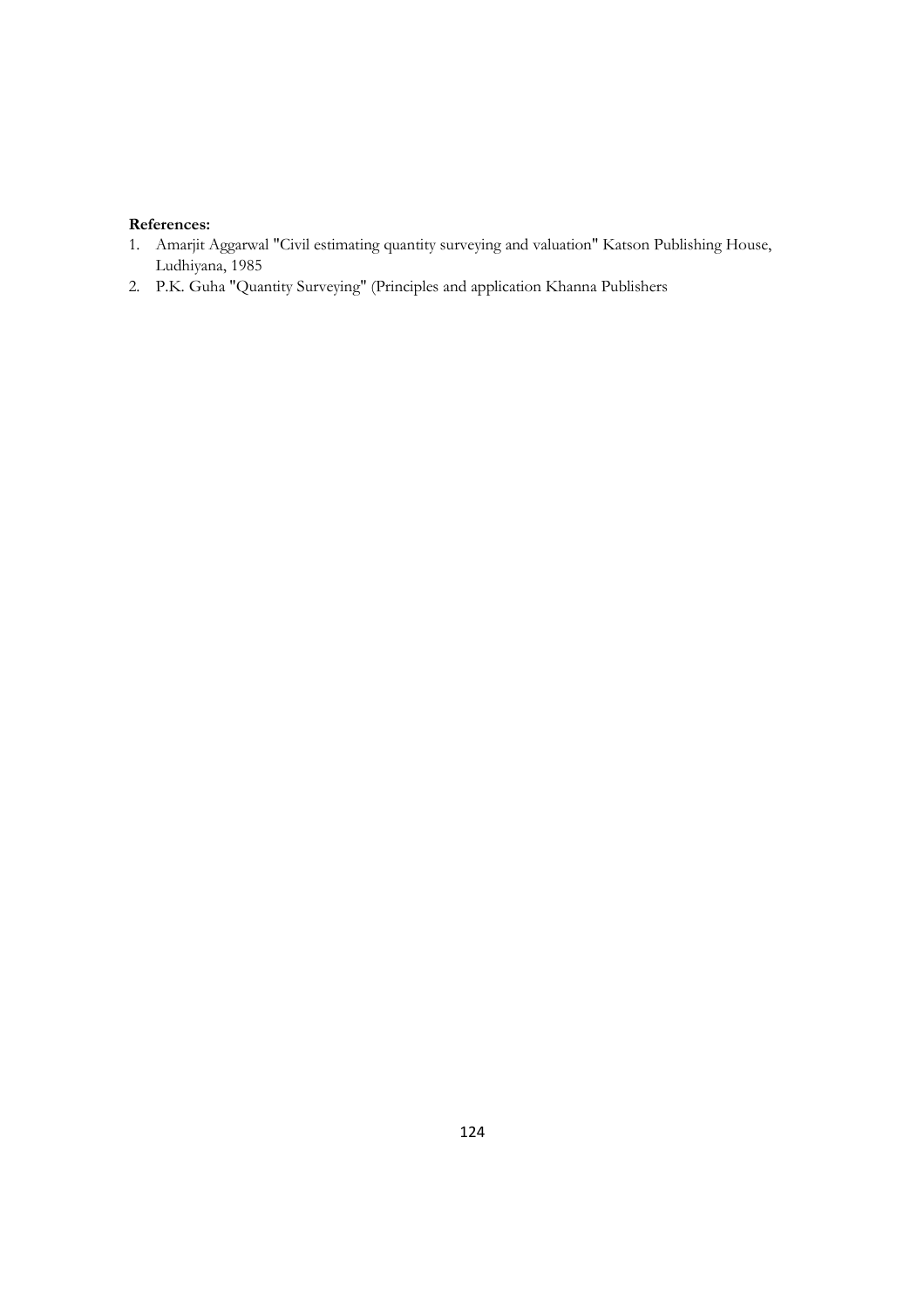# **Mechanics of Structure EG 2203 CE**

**Year: II Total: 7 hours /week Semester: II Lecture: 4 hours/week Tutorial: 2 hours/week Practical: hours/week Lab: 2/2 hours/week**

#### **Course description:**

This course is about structural analysis of statically determinate structures and properties of some materials used in structure. It is requisite for design of simple structures.

#### **Course objectives:**

After the completion of this course, students will be able to:

- 1. Understand constitutive relation of some materials to be used in structures;
- 2. Identify stable and unstable and statically determinate and indeterminate structures;
- 3. Determine degree of static indeterminacy of statically indeterminate structures and
- 4. Analyze the simple determinate structures like truss, beam and frame.

#### **Course Contents:**

#### **Theory**

#### **Unit 1. Introduction: [4 Hours]**

- 1.1 Definition of mechanics of structure.
- 1.2 Review on types of loads, types of supports. Their symbolic representation. Reactions on them and degrees of freedom.
- 1.3 Stability of structure(beam, frame and truss)
- 1.4 Introduction to statically determinate and indeterminate structures
- 1.5 Determination of degrees of static indeterminacies.

#### **Unit 2. Simple Stress and Strain: [12 Hours]**

- 2.1 Concepts of stress and strain
- 2.2 Linear stress and strain and their relation, Hooke's law and Young's modulus of elasticity.
- 2.3 Deformation of uniform bar due to axial load
- 2.4 Stress strain curves for different materials.
- 2.5 Ultimate strength and working stress of materials and factor of safety.
- 2.6 Factors affecting factor of safety.
- 2.7 Thermal stress.
- 2.8 Stress and strains in plain and composite bars.
- 2.9 Poisson's ratio.
- 2.10 Shear stress shear strain and modulus of rigidity.
- 2.11 Volumetric strain and Bulk modulus.
- 2.12 Relation between Young's modulus, Bulk modulus and modulus of rigidity.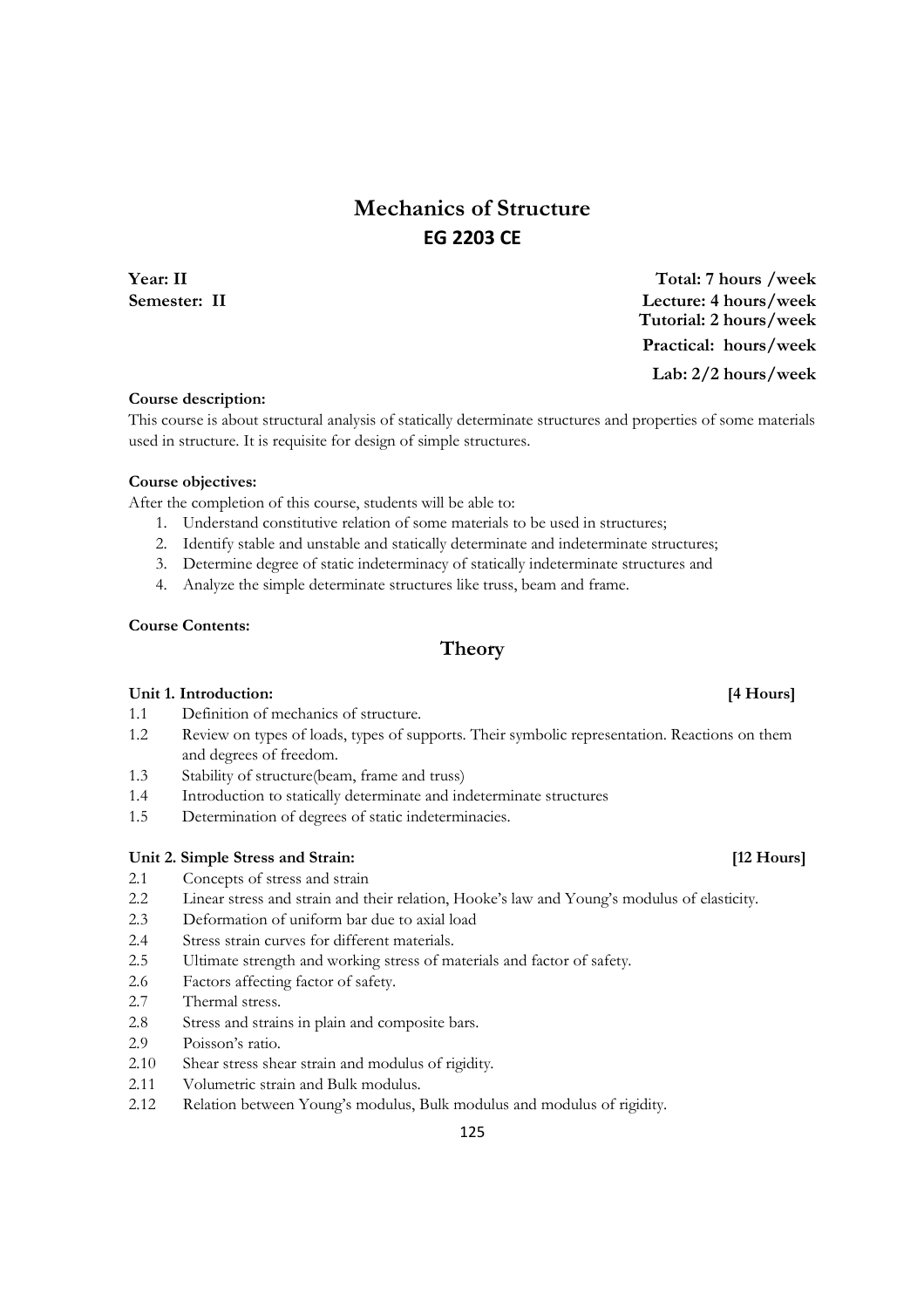#### **Unit 3. Analysis of Plane Truss: [8 Hours]**

- 3.1 Definition and types of truss.
- 3.2 Assumptions.
- 3.3 External and internal forces in truss.
- 3.4 Determination of internal forces in truss by method of joints and method of sections.

#### **Unit 4. Axial force, Shearing force and Bending moment: [12 Hours]**

- 4.1 Force actions in statically determinate beams.
- 4.2 Definition of axial force, shear force and bending moment.
- 4.3 Relation between shear force bending moment and applied load.
- 4.4 Axial force, shear force and bending moment diagrams for statically determinate beam and frame under various types of loading.
- 4.5 Point of contraflexure.

#### **Unit 5. Theory of Simple Bending: [12 Hours]**

- 5.1 Concept of bending and pure bending.
- 5.2 Assumptions in theory of simple bending.
- 5.3 Radius of curvature, neutral layer and neutral axis.
- 5.4 Stress due to bending.
- 5.5 Moment of resistance.
- 5.6 Derivation of flexural formula (Relation between bending stress, radius of curvature and moment of resistance)
- 5.7 Section modulus.
- 5.8 Shearing stress in beams.
- 5.9 Distribution of shear stress in rectangular cross section of beam.
- 5.10 Definition of elastic curve, slope and deflection in a beam.
- 5.11 Differential equation of elastic curve.
- 5.12 Deflection of simply supported and cantilever beams by double integration method.

#### Unit 6. Torsion: **[6 Hours]**

- 6.1 Introduction.
- 6.2 Definition of torque and angle of twist.
- 6.3 Stress due to torsion.
- 6.4 Derivation of torsional equation.
- 6.5 Strength of solid and hollow circular shaft.
- 6.6 Power transmitted by shaft.

#### Unit 7. Simple Strut Theory: *6. March* **1989 1989 1989 1989 1989 1989 1989 1989 1989 1989 1989 1989 1989 1989 1989 1989 1989 1989 1989 1989 1989 1989 1989 1989 1989 1989**

- 7.1 Definition of column and strut.
- 7.2 Stability of columns
- 7.3 End conditions and their effects.
- 7.4 Derivation of Euler's formula for columns
- 7.5 Effective height.
- 7.6 Slenderness ratio.
- 7.7 Introduction to eccentrically loaded column.

126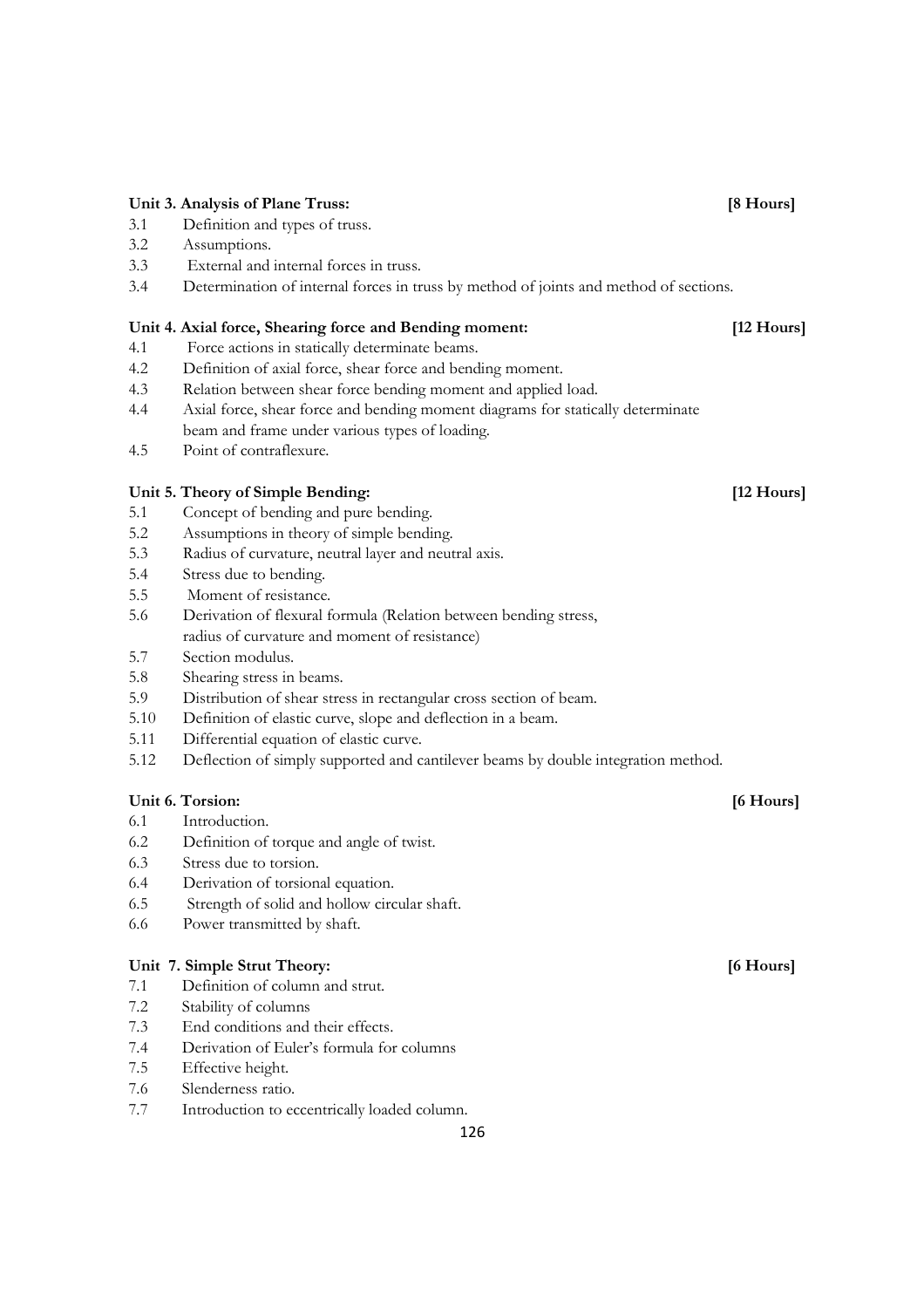## **Practical (Laboratory) [15 Hours]**

- 1 Determine Young's modulus yield stress and ultimate strength of mild steel specimen (Stress-strain curve)
- 2 Measure strains and determination of forces in members of a model truss
- 3 Measure deflection of simple beams
- 4 Determine stability/buckling of columns

#### **Textbooks:**

1. G B Motra, "A text book of strength of materials" 2nd edition

- 1. Surendra singh "Strength of materials" S. K. Kkataria and sons.
- 2. Ferdinand P. Beer E Russell Johnston "Mechanics of Materials" Mcgrow hill Book Company.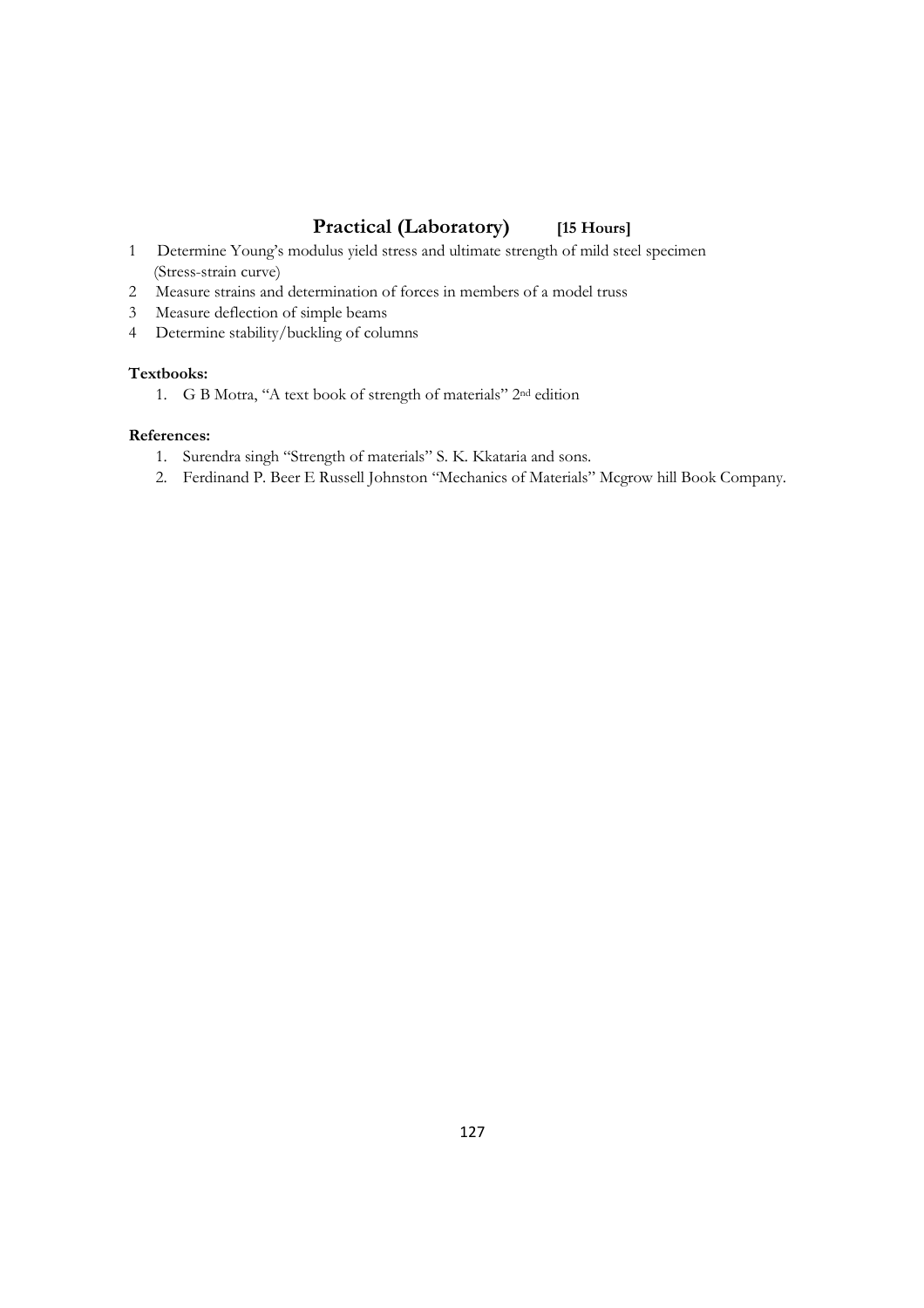# **Soil Mechanics EG 2204 CE**

**Year: II Total: 7 hours /week Semester: II Lecture: 4 hours/week Tutorial: 2 hours/week Practical: hours/week Lab: 2/2 hours/week**

#### **Course description:**

This course is intended to give student a brief introduction to the field of soil mechanics and use of the basic data for analyzing various soil problems common to the civil engineering.

#### **Course objectives:**

After the completion of this course, students will be able to:

- 1. Understand the fundamental and relevant principles of soil mechanics;
- 2. Have an overall picture of the behavior of soil;
- 3. Describe the nature of some of the soil problems encountered in civil engineering and
- 4. Formulate the basic technique and to develop the methodologies to solve the soil problem.

#### **Course Contents:**

## **Theory**  Unit 1: Introduction: [2 Hours] 1.1 Definition of soil 1.2 Soil mechanics 1.3 Objective of soil mechanics 1.4 Formation of soil and their types Unit 2: Basic Terminology and Interrelations: [4 Hours] 2.1 Introduction 2.2 Phase diagrams 2.3 Void ratio, porosity, degree of saturation, unit weight, density, air content and percentage air voids 2.4 Interrelations Unit 3: **Index properties of Soil:** [6 Hours] 3.1 Introduction 3.2 Specific gravity 3.3 Water content 3.4 Particle size distribution 3.5 Consistency of soils 3.6 Determination of field density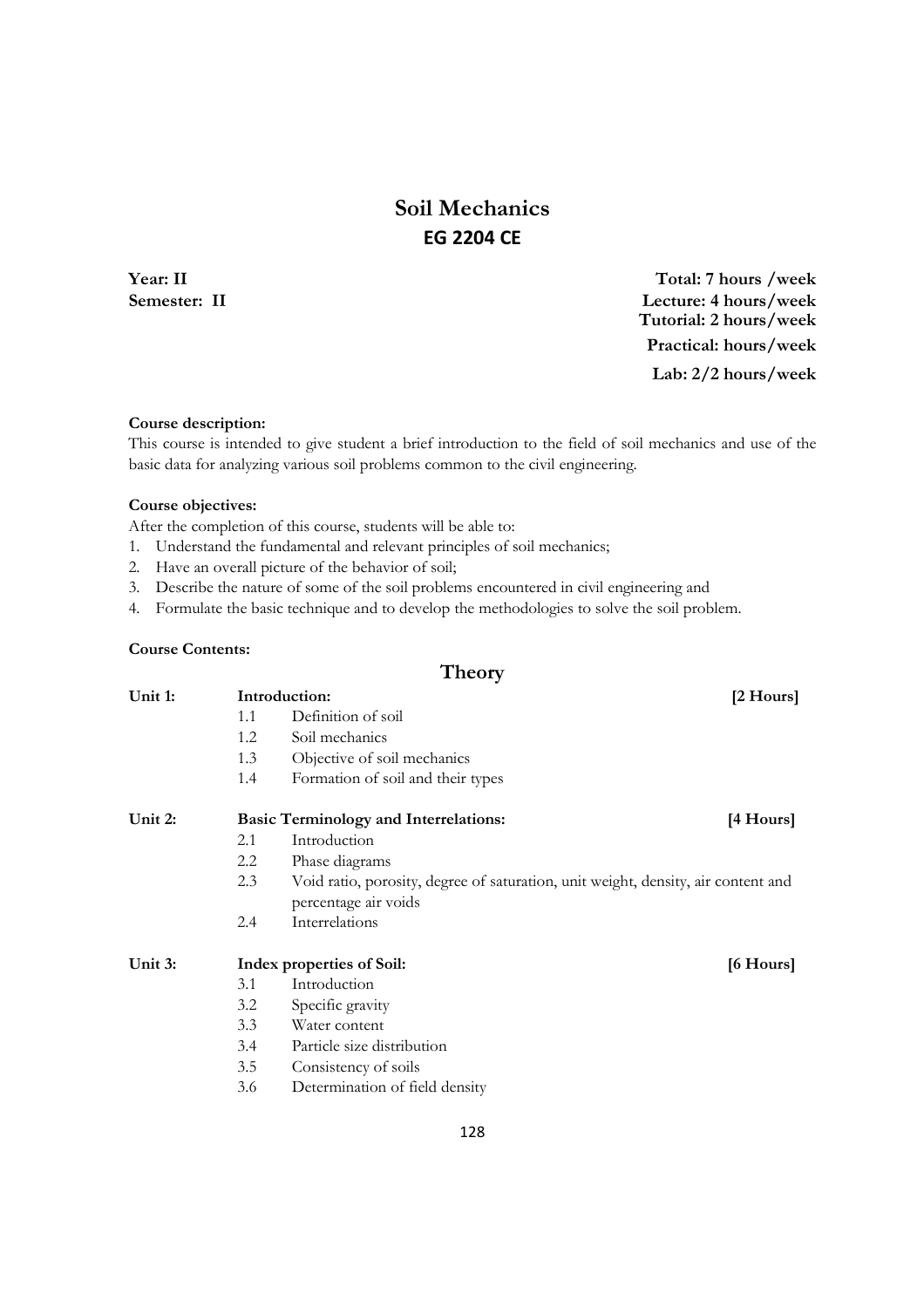| Unit 4: | Soil Classification: | [6 Hours]                                                        |           |
|---------|----------------------|------------------------------------------------------------------|-----------|
|         | 4.1                  | Purpose of soil classification                                   |           |
|         | 4.2                  | M.I.T classification system                                      |           |
|         | 4.2                  | Textural soil classification of soil                             |           |
|         | 4.3                  | Unified soil classification of soil                              |           |
|         | 4.4                  | Field identification of soil                                     |           |
| Unit 5: |                      | <b>Soil Water and Effective Stress:</b>                          | [9 Hours] |
|         | 5.1                  | Types of soil water                                              |           |
|         | 5.2                  | Water table                                                      |           |
|         | 5.3                  | Permeability                                                     |           |
|         | 5.4                  | Seepage through soils                                            |           |
|         | 5.5                  | Darcy's Law                                                      |           |
|         | 5.6                  | Determination of coefficient of permeability: laboratory methods |           |
|         | 5.7                  | Principle of effective stress                                    |           |
|         | 5.8                  | Quick sand condition                                             |           |
|         | 5.9                  | Approximate stress distribution method for loaded areas          |           |
| Unit 6: |                      | Compaction:                                                      | [4 Hours] |
|         | 6.1                  | Introduction                                                     |           |
|         | 6.2                  | Standard proctor test                                            |           |
|         | 6.3                  | Field compaction methods                                         |           |
|         | 6.4                  | Factors affecting compaction                                     |           |
|         | 6.5                  | Compaction control                                               |           |
| Unit 7: | Consolidation:       |                                                                  |           |
|         | 7.1                  | Introduction                                                     |           |
|         | 7.2                  | Primary and secondary consolidation                              |           |
|         | 7.3                  | Settlement                                                       |           |
|         | 7.4                  | The spring analogy                                               |           |
|         | 7.5                  | The standard one-dimensional consolidation test                  |           |
|         | 7.6                  | Pressure-void ratio curves                                       |           |
|         | 7.7                  | Co-efficient of compressibility                                  |           |
|         | 7.8                  | Co-efficient of volume change                                    |           |
|         | 7.9                  | Computation of consolidation settlement                          |           |
| Unit 8: |                      | <b>Shear Strength of Soils:</b>                                  | [6 Hours] |
|         | 8.1                  | Introduction                                                     |           |
|         | 8.2                  | Principle plane and principle stress                             |           |
|         | 8.3                  | Mohr's circle for two dimensional stress system                  |           |
|         | 8.4                  | Mohr-Coulomb failure theory                                      |           |
|         | 8.5                  | Determination of shear strength parameter                        |           |
|         | 8.6                  | Direct shear test                                                |           |
|         | 8.7                  | Unconfined compression test                                      |           |
|         |                      | 129                                                              |           |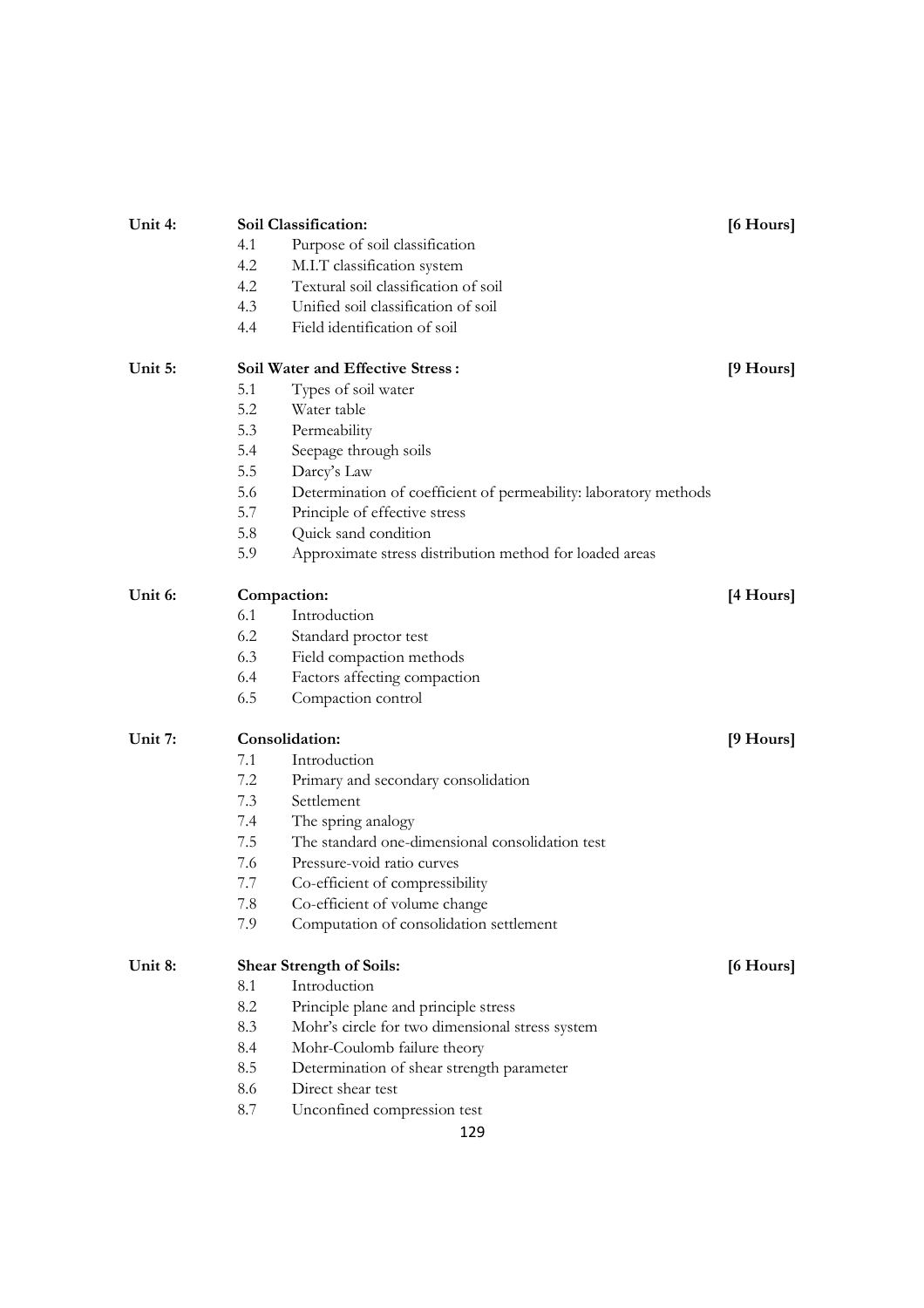### 10.4 Gross and net foundation pressure 10.5 Terzaghi's bearing capacity theory

10.1 Introduction

 10.2 Types of foundation 10.3 Basic definition

9.1 Introduction

- 10.6 Bearing capacity of footing with finite dimensions
- 10.7 Effect of water table on bearing capacity

9.2 Different types of lateral earth pressures

9.5 Principles of the design of retaining walls

9.3 Rankine's earth pressure theory

9.4 Types of retaining walls

10.8 Settlement of foundation

## **Practical (Laboratory) [15 Hours]**

- 1. Perform sieve analysis of Coarse grained soil (1 session)
- 2. Determine specific gravity by Pycnometer method(1 session)
- 3. Determine liquid limit and plastic limit(1 session)
- 4. Determine field density by Sand replacement method and Core cutter method(1 session)
- 5. Perform compaction test: Standard proctor test(1 session)
- 6. Perform direct shear test(1 session)
- 7. Perform unconfined compression test(1 session)

### **Text books:**

1. K.R Arora,"*Soil Mechanics and Foundation Engineering*" ,Standard Publishers Distributors, Nai-sarak, New Delhi, 2005

### **References:**

- 1. V.N.S Murthy "*A Text Book of Soil Mechanics and Foundation Engineering in SI Units* "UBS Distributors Ltd. Fourth Edition,1993
- 2. Prof.T.N Ramamurthy, Prof.T.G Sitaram "*Geotechnical Engineering, Soil Mechanics"* S.Chand Publishing, New Delhi, Revised Edition, 2000
- 3. Dr. Sehgal "A text book of soil mechanics" S.B CBS Publishers and Distributors, New Delhi,1988

Unit 9: Earth Pressure Theory: [5 Hours]

Unit 10: Bearing Capacity: **[9 Hours] Bearing Capacity: 19 Hours**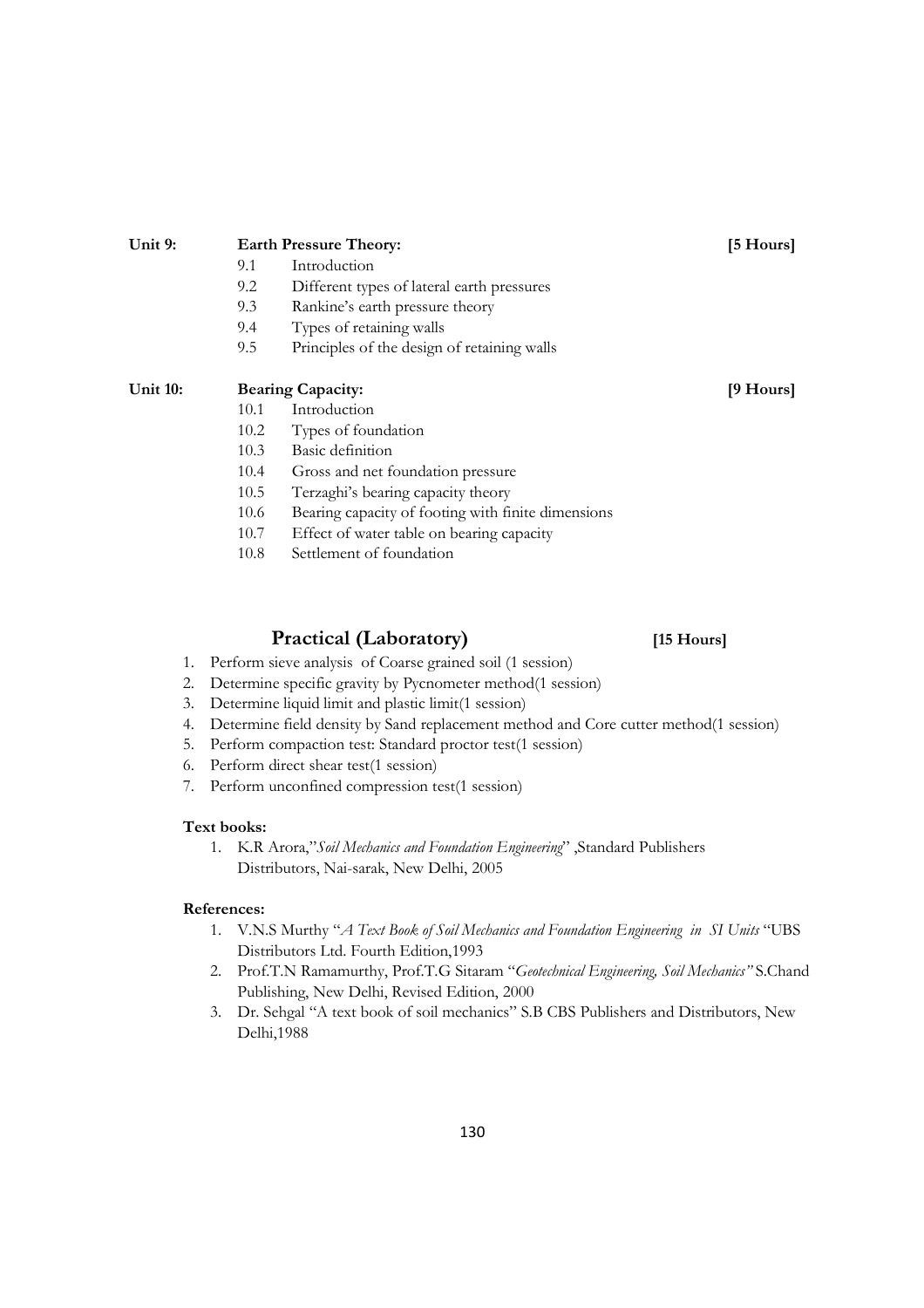# **Water Supply Engineering EG 2205 CE**

**Year:** II Total: 6 hours /week **Semester: II** Lecture: 4 hours /week  **Tutorial: 1 hour/week Practical: hours/week Lab: 2/2 hours/week** 

#### **Course description:**

This course focuses on familiarization of fundamental of water supply engineering terminology, principle, system management, different component of w/s design and construction.

#### **Course objectives:**

After the completion of this course, students will be able to:

- 1. Assess the various water consumption categories;
- 2. Describe the sources and methods of water collection;
- 3. Explain and illustrate water transmission and distribution systems;
- 4. Describe and illustrate pipe fittings, valves accessories and layout;
- 5. Carry out qualitative and quantitative analysis of water;
- 6. Understand an overview of the water treatment process and
- 7. Outline and sketch the water treatment process.

#### **Course Contents:**

### **Theory**

| Introduction: |                                                  |  |
|---------------|--------------------------------------------------|--|
|               | Importance and necessity of planned water supply |  |
|               | Need for protected water supply                  |  |
|               |                                                  |  |

- 1.3 History of planned water supply system in Nepal
- 1.4 Impact of water supply (long term and short term impact)
- 1.5 Water supply and its impact on public health, women , and environment
- 1.6 Components of water supply system (Rural and Urban)

### Unit 2: Sources of Water Supply: [6 Hours]

- 2.1 Hydrological Cycle
- 2.2 Surface Sources: River, Streams, Pond, Lake, Impounded reservoir
- 2.3 Ground Sources: Springs gravity and artesian, Wells shallow, deep, artesian and tube wells, Infiltration galleries
- 2.4 Alternative Water Sources: Rain Water Harvesting, Pani Ghainto, Conservation Pond , fog collection (introduction only)
- 2.5 Conservation and protection of sources
- 2.6 Selection of sources
- 2.7 Other issues to be addressed like water right problem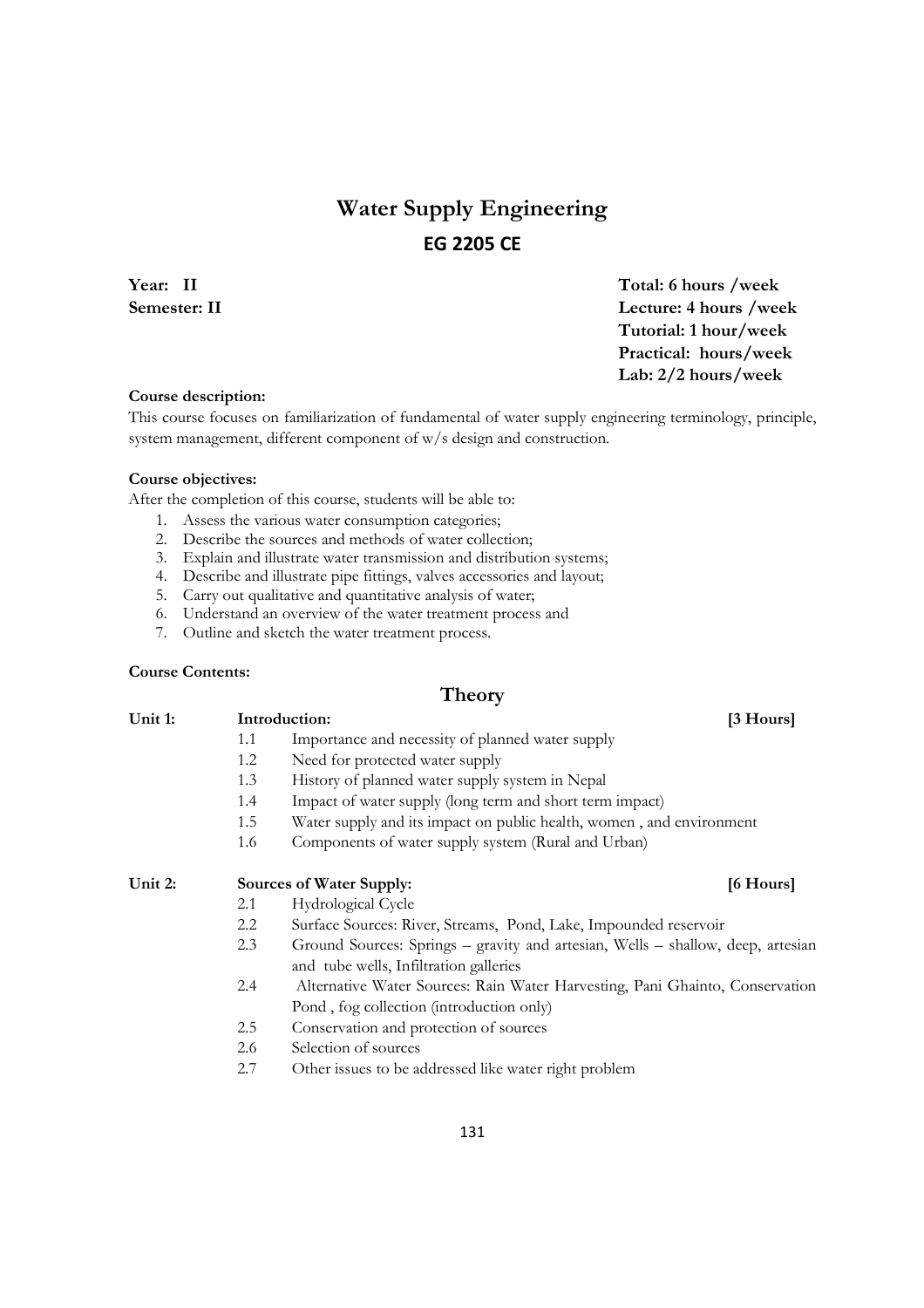| Unit 3: |         | [6 Hours]<br><b>Quantity of Water:</b>                                                 |
|---------|---------|----------------------------------------------------------------------------------------|
|         | 3.1     | Per capita consumption: Per capita consumption for domestic, industrial, public        |
|         |         | and firefighting uses as per guidelines                                                |
|         | 3.2     | Type of water demand: domestic, livestock, commercial, industrial and public           |
|         |         | uses, firefighting and losses and wastage                                              |
|         | 3.3     | Design period: definition, factors affecting design period (selection basis)           |
|         | 3.4     | Population forecasting: necessity and methods                                          |
|         | 3.5     | Variation in water demand: types of variation, average demand, peak demand,            |
|         |         | peak factor, factors affecting water demand, socio-economic factors affecting          |
|         |         | water demand                                                                           |
|         | 3.6     | Numerical exercise on population forecasting, total water demand computation           |
| Unit 4: | Intake: | [4 Hours]                                                                              |
|         | 4.1.    | Intake works                                                                           |
|         | 4.2.    | Site selection for intake works                                                        |
|         | 4.3.    | Characteristics of different types of intake (spring, reservoir, and river intakes)    |
|         | 4.4.    | Protection measures for intake works                                                   |
| Unit 5: |         | <b>Quality of Water:</b><br>[6 Hours]                                                  |
|         | 5.1.    | Wholesome Water, Potable Water, Contaminated Water                                     |
|         | 5.2.    | Impurities in water, their classification and effects                                  |
|         | 5.3.    | Hardness in water, types of hardness, alkalinity in water                              |
|         | 5.4.    | Living organisms in water: virus, algae, worms and bacteria                            |
|         | 5.5.    | Water related diseases: water borne, water washed, water based and water vector,       |
|         |         | transmission route, and preventive measures                                            |
|         | 5.6.    | Drinking water quality standards (WHO, GoN)                                            |
|         | 5.7.    | Water sampling and storing                                                             |
|         | 5.8.    | Physical analysis (temperature, colour, turbidity, taste and odour)                    |
|         | 5.9.    | Chemical analysis (total solids, pH, chlorine)                                         |
| Unit 6: |         | <b>Treatment of Water:</b><br>[16 Hours]                                               |
|         | 6.1.    | Objectives of water treatment                                                          |
|         | 6.2.    | Types of treatment process and impurity removal                                        |
|         | 6.3.    | Screening: coarse and fine screens                                                     |
|         | 6.4.    | Plain Sedimentation: purpose, ideal sedimentation tank, types of sedimentation         |
|         |         | tank                                                                                   |
|         | 6.5.    | Sedimentation with coagulation: purpose, process, types of coagulant,                  |
|         |         | Determination of optimum dose of coagulant, flocculation and clarifier                 |
|         | 6.6.    | Filtration: purpose and theory of filtration, types of filter - gravity and pressure   |
|         |         | filters - slow sand and rapid sand filter, Potable filter in emergency, filter media - |
|         |         | sand and gravel                                                                        |
|         | 6.7.    | Disinfection: purpose, methods of disinfection                                         |
|         | 6.8.    | Chlorination: chlorine dose, residual chlorine, contact time, forms of chlorination    |
|         |         | - plain chlorination, break point chlorination, super chlorination and de-             |

- 6.4. Plain Sedimentation: purpose, ideal sedimentation tank, types of sedimentation
- 
- filters slow sand and rapid sand filter, Potable filter in emergency, filter media -
- plain chlorination, break point chlorination, super chlorination and dechlorination, factors affecting chlorination

132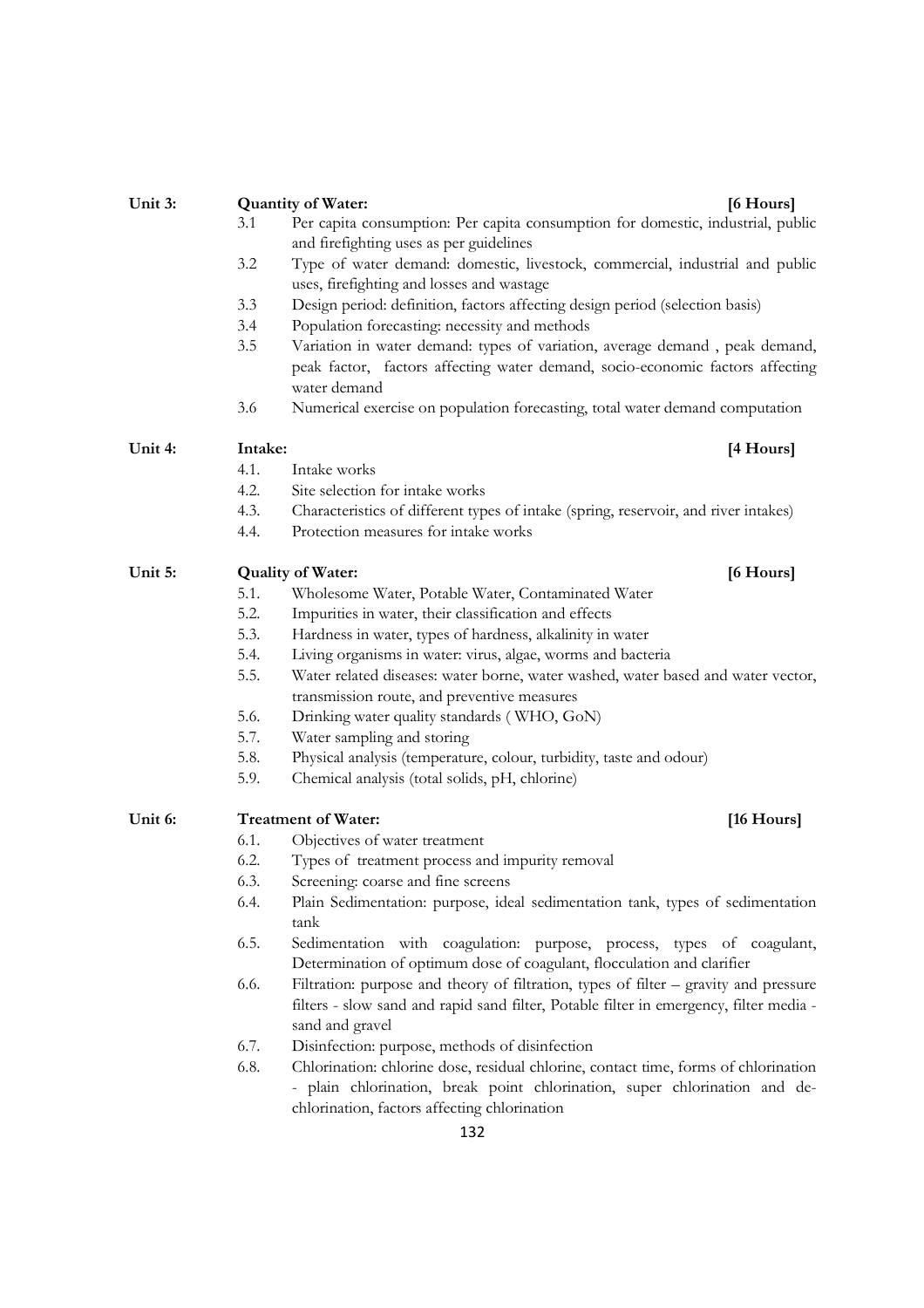|                 | 6.9.  | Softening: removal of temporary hardness by boiling and lime treatment, removal<br>of permanent hardness by lime soda, zeolite and ionization process |           |
|-----------------|-------|-------------------------------------------------------------------------------------------------------------------------------------------------------|-----------|
|                 | 6.10. | Miscellaneous treatments: aeration methods, removal of iron and manganese,<br>domestic purification process                                           |           |
| Unit 7:         |       | <b>Distribution System:</b>                                                                                                                           | [4 Hours] |
|                 | 7.1.  | Distribution system: gravity, pumping, and dual system                                                                                                |           |
|                 | 7.2.  | Water storage (Reservoir): clear water reservoir, service reservoir                                                                                   |           |
|                 | 7.3.  | Layout of distribution system: dead end, grid iron, ring and radial system                                                                            |           |
|                 |       | (introduction only)                                                                                                                                   |           |
|                 | 7.4.  | Methods of water supply: continuous and intermittent system                                                                                           |           |
|                 | 7.5.  | Pressure in distribution system                                                                                                                       |           |
| Unit 8:         |       | <b>Gravity Water Supply System:</b>                                                                                                                   | [4 Hours] |
|                 | 8.1.  | Concept of gravity water supply                                                                                                                       |           |
|                 | 8.2.  | Schematic diagram of a typical gravity water supply system                                                                                            |           |
|                 | 8.3.  | Pipeline design and hydraulic grade line                                                                                                              |           |
|                 | 8.4.  | Break pressure tank                                                                                                                                   |           |
|                 | 8.5.  | Public tap stand post                                                                                                                                 |           |
|                 | 8.6.  | Residual head requirement                                                                                                                             |           |
| Unit 9:         |       | <b>Conveyance of Water:</b>                                                                                                                           | [4 Hours] |
|                 | 9.1.  | Requirements of pipe material                                                                                                                         |           |
|                 | 9.2.  | Types of pipe: CI, GI, steel, PVC, polythene, PPR pipes                                                                                               |           |
|                 | 9.3.  | Laying procedure of pipes                                                                                                                             |           |
|                 | 9.4.  | Pipe joints and their types                                                                                                                           |           |
|                 | 9.5.  | Testing of pipe joints (leakage test)                                                                                                                 |           |
| Unit 10:        |       | <b>Valves and Fittings:</b>                                                                                                                           | [4 Hours] |
|                 | 10.1. | Service Connection                                                                                                                                    |           |
|                 | 10.2. | Water Meters, sluice valve, Gate Valves, Globe Valve, Ball Valve, Reflux Valve,                                                                       |           |
|                 |       | Safety Valve, Air Release Valve, Drain Valve, Fire Hydrant, Bib Cock, Stop Cock,                                                                      |           |
|                 |       | Bends, Tee, Elbow, Union, Cross, Reducer And Enlarger Shower, wash basin,                                                                             |           |
|                 |       | shower, and sink                                                                                                                                      |           |
|                 | 10.3. | Operation and Maintenance                                                                                                                             |           |
| <b>Unit 11:</b> |       | Water supply in Emergency Situation:                                                                                                                  | [3 Hours] |
|                 | 11.1. | Introduction: Sphere Guidelines                                                                                                                       |           |
|                 | 11.2. | Quantity of water required in emergencies                                                                                                             |           |
|                 | 11.3. | Cleaning and disinfecting water sources, tanker, pot/utensils                                                                                         |           |
|                 | 11.4. | Rehabilitation of small-scale piped water distribution systems, water treatment                                                                       |           |
|                 |       | works after an emergency                                                                                                                              |           |
|                 | 11.5. | Emergency treatment of drinking-water at the point of use                                                                                             |           |
|                 |       |                                                                                                                                                       |           |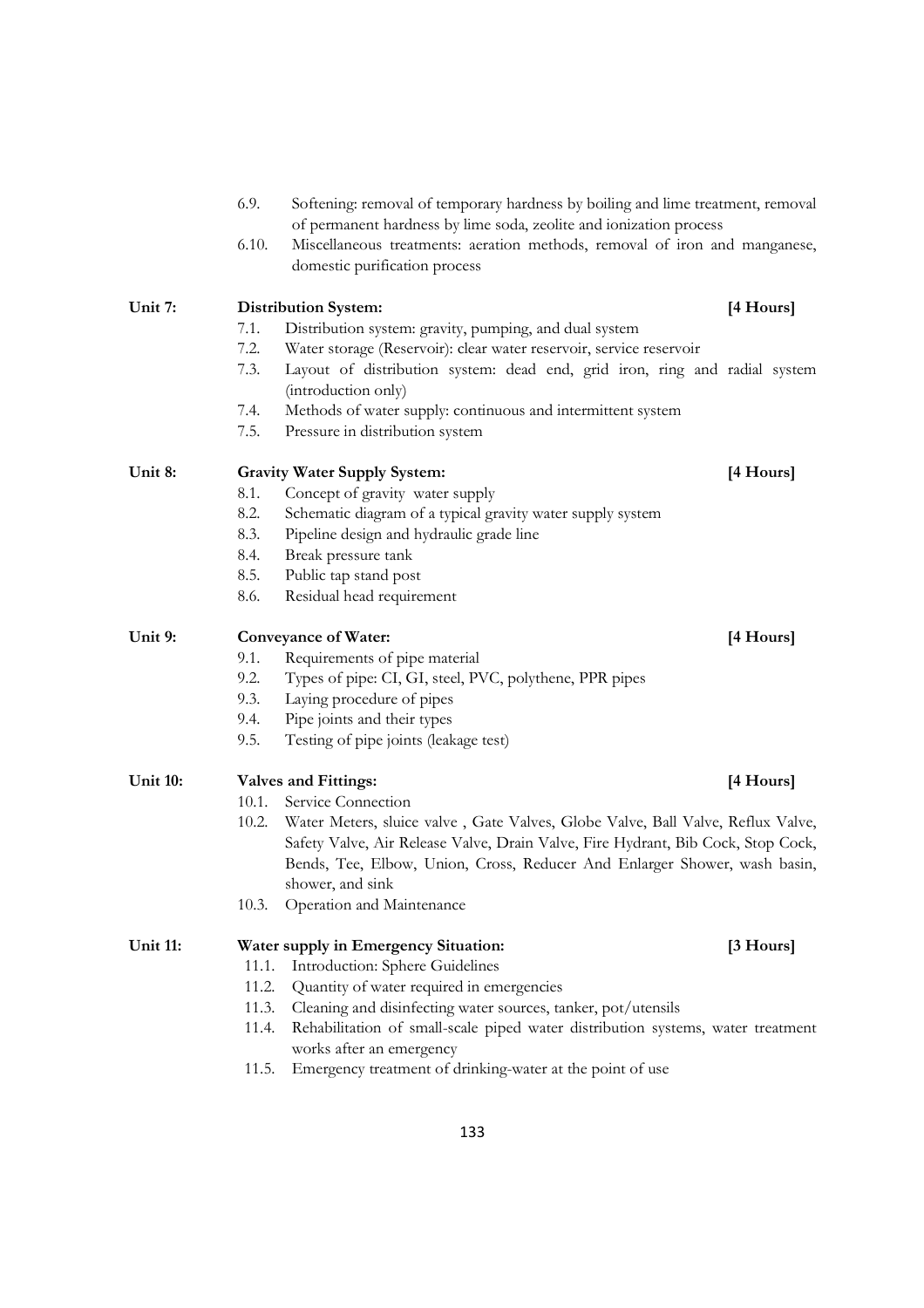### **Tutorials: [15 Hours]**

Drawing of:

- 1.1 Intake ; river, spring
- 1.2 Typical sedimentation tank
- 1.3 Filtration ; slow and rapid
- 1.4 Storage tank (RVT)
- 1.5 Break pressure tank
- 1.6 Tap stand
- 1.7 Layout of distribution system

### **Practical [15 Hours]**

- 1.1 Determine physical parameters (Colour, Turbidity, Temperature)
- 1.2 Determine pH value
- 1.3 Perform jar test
- 1.4 Determine total solids
- 1.5 Determine dissolved oxygen

- 1. Birdie, G.S. and Birdie, J.S, Water Supply and Sanitary Engineering, Dhanapat Rai & Sons Publishers, Nai Sarak, Delhi- 110006, India.
- 2. Dr. Punmia B C, jain A, and Jain, A, Water Supply Engineering, Laximi Publications (P) Ltd, New Delhi
- 3. Barry, R, The Construction Of Building (Volume 4) Building Services, Affiliated East- west Press Pvt. Ltd., New Delhi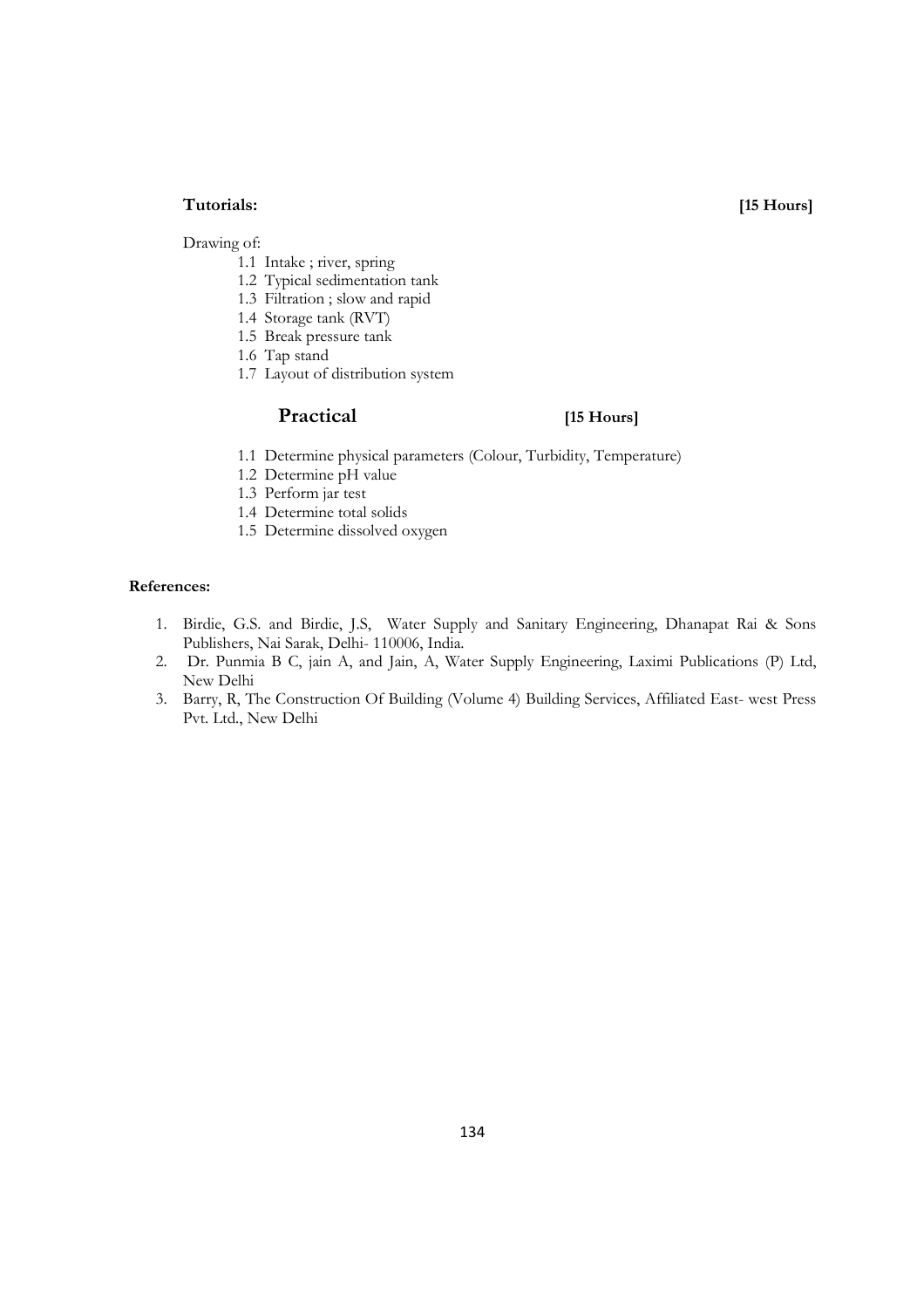# Third Year (Fifth and Sixth Semesters)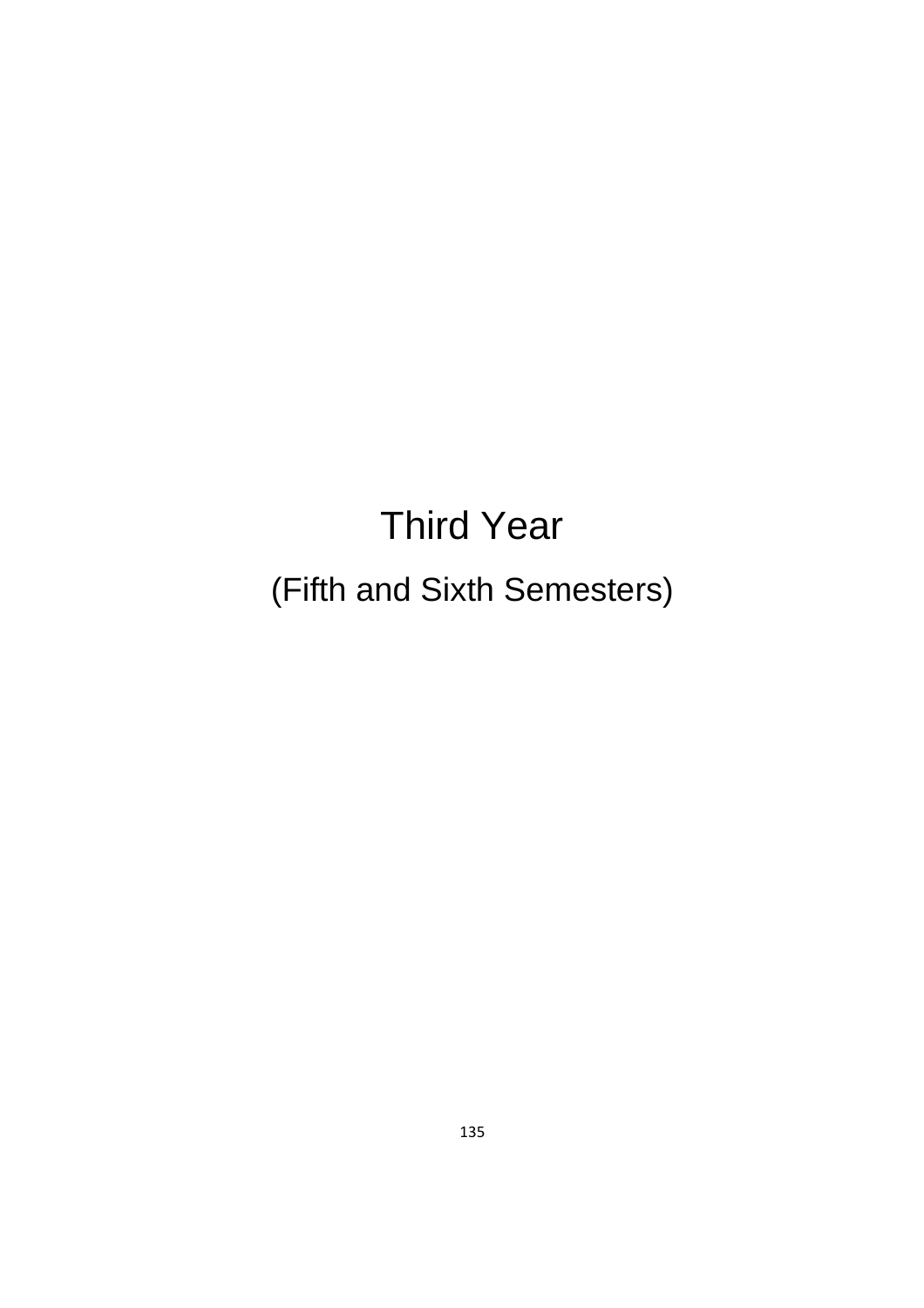# Fifth Semester

# **Subjects:**

|                             | EG 3101 CE | Surveying III                  |
|-----------------------------|------------|--------------------------------|
|                             | EG 3102 CE | Estimating and Costing II      |
| $\mathcal{R}_{\mathcal{A}}$ | EG 3103 CE | Structural Design and Drawing  |
|                             | EG 3104 CE | Highway Engineering I          |
| 5                           | EG 3105 CE | Sanitary Engineering           |
| 6                           | EG 3106 CE | <b>Construction Management</b> |
|                             | EG 3107 CE | Minor Project (Survey Camp)    |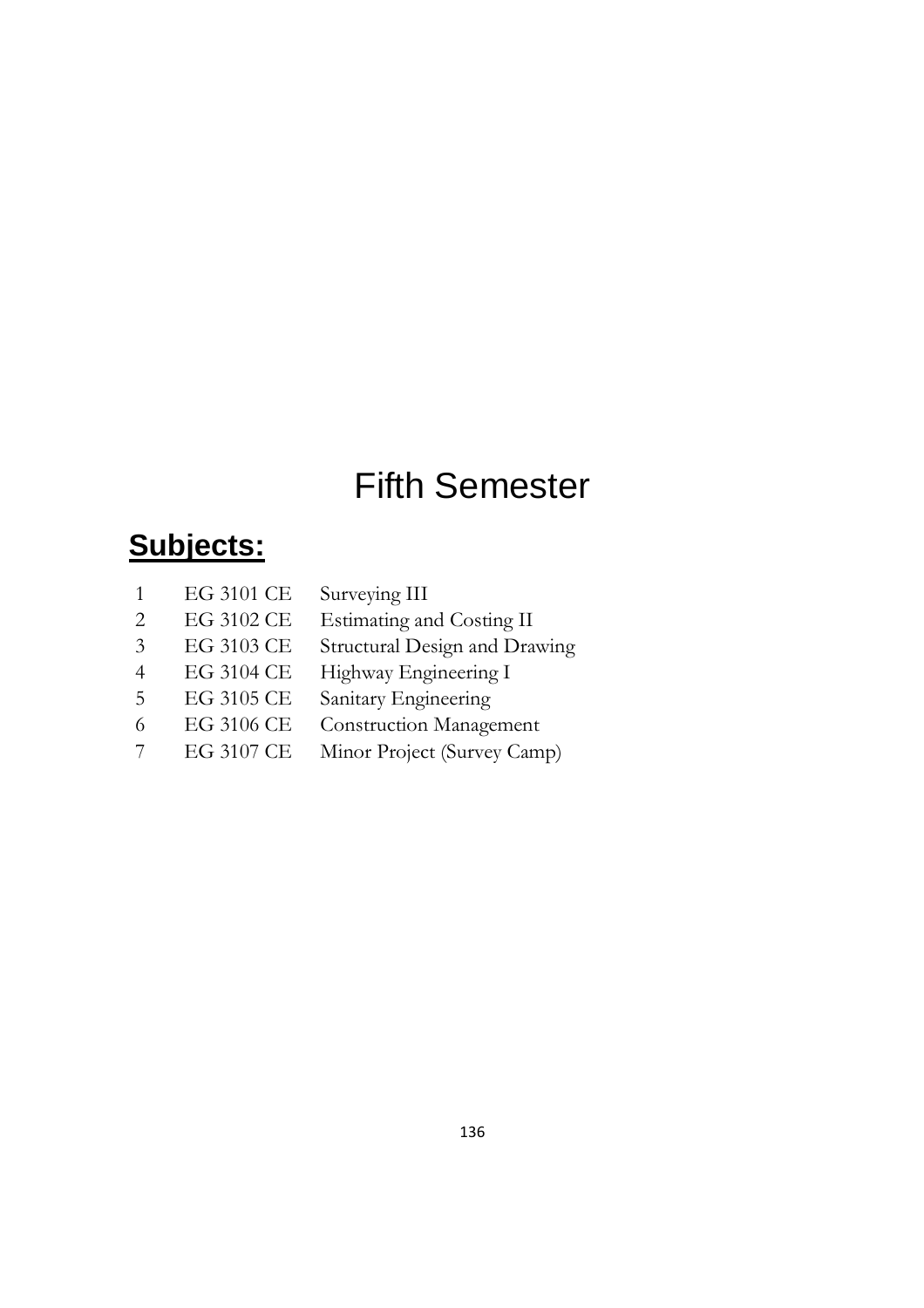# **Surveying III EG 3101 CE**

**Year: III Total: 6 hours /week Semester: I Lecture: 3 hours/week Tutorial: hour/week Practical: 3 hours/week Lab: hours/week**

**Course description:** 

This course focuses on familiarization of different surveying techniques and equipment. The different surveying techniques include computation, and setting out of curves, optical and electronic distance measurement.

#### **Course objectives:**

After completion of this course students will able to:

- 1. Apply different techniques of civil engineering survey;
- 2. Perform traverse survey, detailing, heightening, curves design, and lay out techniques and
- 3. Carryout building layout techniques.

#### **Course Contents:**

### **Theory**

#### Unit 1: Trigonometric Leveling: **[7 Hours] [7 Hours]**

- 1.1 Introduction
- 1.2 Different cases of trigonometric leveling
- 1.3 Refraction and curvature correction by linear method
- 1.4 Field procedures and problems

#### Unit 2: Stadia Tacheometry: *[13 Hours]*

- 2.1 Introduction
- 2.2 Instrument used for tacheometry
- 2.3 Different system of tacheometric measurements
- 2.4 Stadia method Distance and elevation formula for horizontal line of sight and inclined line of sight with staff vertical
- 2.5 Tangential method and different cases for distance and elevation computation
- 2.6 Horizontal base subtense method
- 2.7 Stadia field procedures
- 2.8 Self reducing tacheometer, Introduction of Total Station
- 2.9 Errors in stadia tacheometry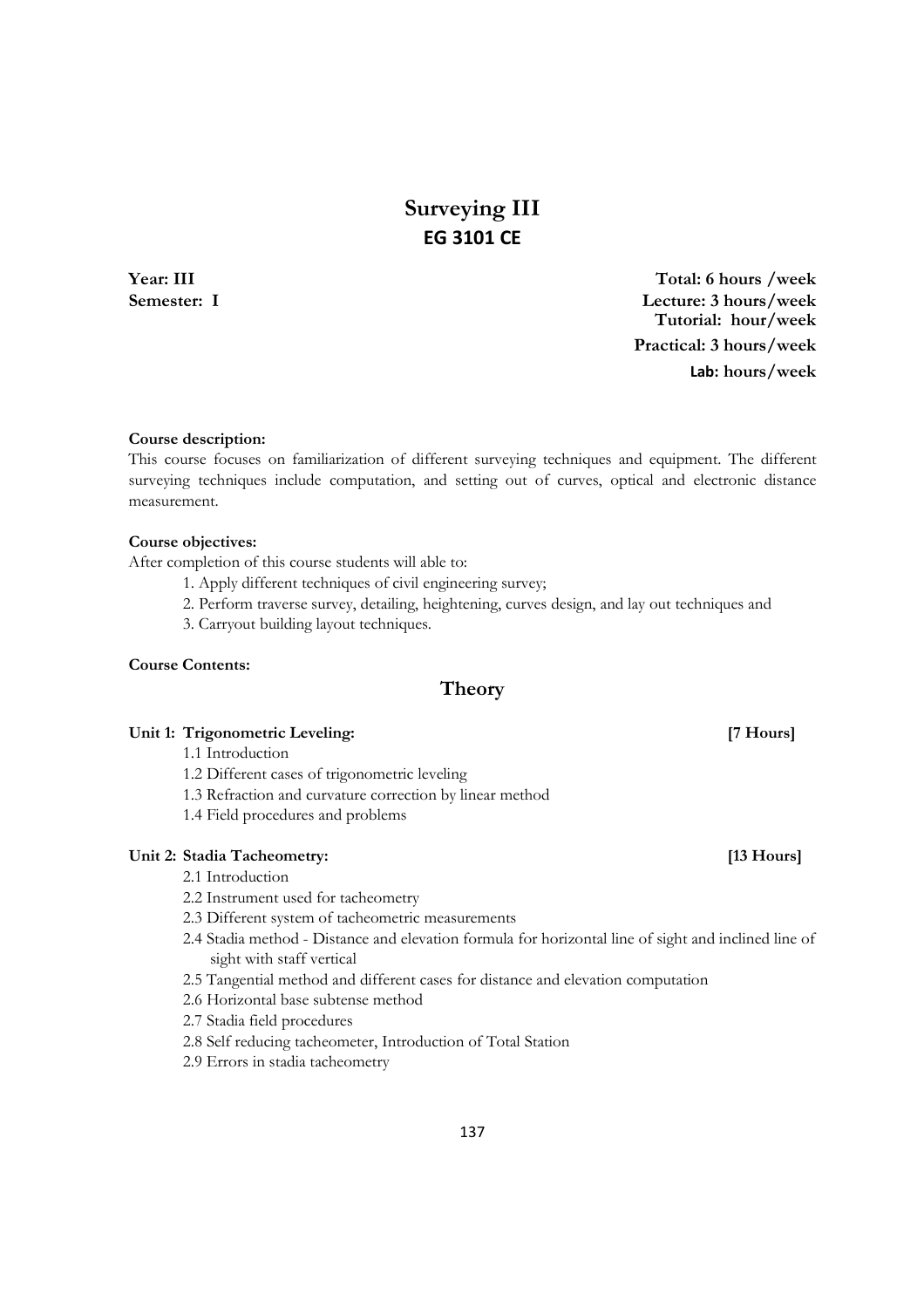#### **Unit 3: Horizontal Curves: [12 Hours]**

- 3.1 General definition and purposes
- 3.2 Classification of horizontal curves
- 3.3 Designation of curves
- 3.4 Elements of simple circular curve
- 3.5 Design and setting out of curves
	- 3.5.1 Linear method by ordinates from long chord, offset from tangents
	- 3.5.2 Deflection angle method by Rankine's method, two theodolite method

#### Unit 4: Vertical Curves: **1998 Curves: 1999 Contract Curves: 1999 Contract Curves: 1999 Contract Curves: 1999 Contract Curves: 1999 Contract Curves: 1999 Contract Curves: 1999 Contract Curves:**

- 4.1 Definition and purposes
- 4.2 Types of vertical curves
- 4.3 Length of vertical curves
- 4.4 Computation and setting out of vertical curves by tangent correction and parabolic equation method

#### Unit 5: Transition and Composite Curves [5 Hours]

- 5.1 Introduction and purposes
- 5.2 Classification of transition curves
- 5.3 Elements of transition curves

### **Practical (Field Works)**

|    | 1. Perform trigonometric leveling for determining height of different targets (accessible and |               |
|----|-----------------------------------------------------------------------------------------------|---------------|
|    | Inaccessible cases)                                                                           | $[10$ Hours   |
|    | 2. Perform tacheometric surveying by stadia method and tangential method for producing        |               |
|    | Topographic map in semi built up area                                                         | $[15$ Hours]  |
| 3. | Set out simple circular curve, transition curve and composite curves by                       |               |
|    | linear and angular method                                                                     | $[15$ Hours]  |
| 4. | Set out simple building by linear and angular method                                          | $[5.0$ Hours] |

#### **Evaluation of Practical:** Continuous evaluation (Viva + Instrumentation + Objective test)

#### **Textbooks:**

1. BC Punmia, "Surveying Vol I and II", Laxmi Publication New Delhi.

- 1. R Agor ,"Surveying and Leveling" , Khanna Publication New Delhi.
- 2. SK Duggal, "Surveying VOL I and II" ,Tata MC Graw Hill Publishing.
- 3. N Basnet and M Basnet, "Basic Surveying-I ", Benchmark Education Support Pvt. Ltd, Tinkune Kathmandu.
- 4. N Basnet and M Basnet, "Basic Surveying –II", Published by D. Shrestha & R. Shrestha Rajmati Press, Lalitpur.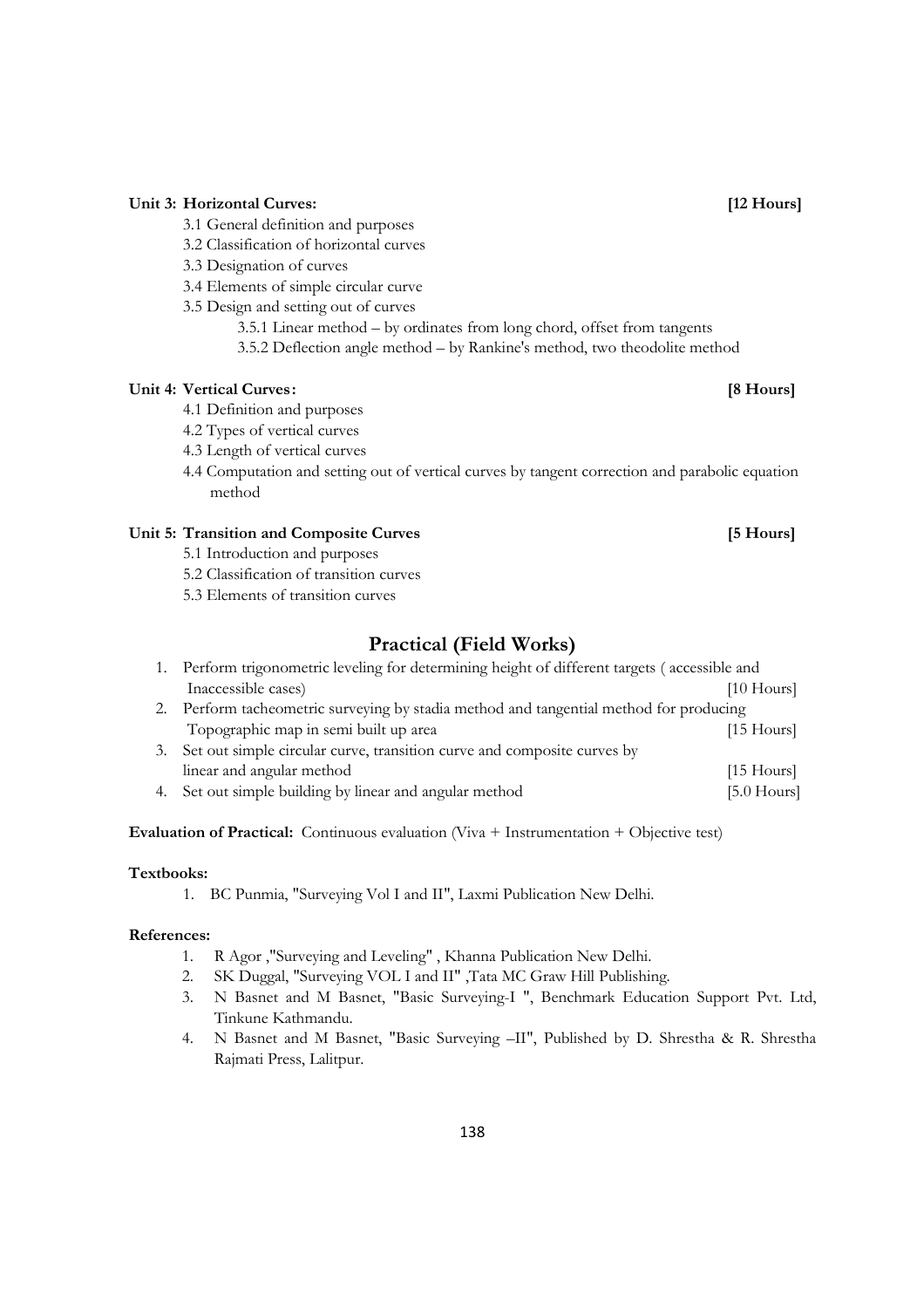# **Estimating and Costing II EG 3102 CE**

**Year: III Total: 7 hours /week Semester: I Lecture: 3 hours/week Tutorial: hour/week Practical: 4 hours/week Lab: hours/week**

#### **Course description:**

This course focuses on familiarization of estimating and costing and specifications of road works and water supply and sanitary works and valuation of existing property.

#### **Course objectives:**

On completion of this course the student will be able to:

- 1. Understand the procedures, methods of measuring and quantifying the road and restoration work;
- 2. Calculate the quantities of earthwork of road in plan and hilly area;
- 3. Analyze rate of road and water supply and sanitations works;
- 4. Provide basic knowledge of the value of existing properly and role of computes in valuation;
- 5. Provide basic knowledge of specifications building and road works and
- 6. Prepare estimate of road and restoration works.

#### **Course Contents:**

### **Theory**

| Unit 1 Introduction:                                                                        | [3 Hours]            |
|---------------------------------------------------------------------------------------------|----------------------|
| 1.1. Terms use in Earthwork in road construction                                            |                      |
| 1.2. Method of estimating of road and restoration works                                     |                      |
| Unit 2 Earthwork in road construction:                                                      | $[10 \text{ Hours}]$ |
| 2.1 Various methods of earthwork calculation in road work                                   |                      |
| 2.2 Earthwork calculation of road work in plain area                                        |                      |
| 2.3 Earthwork calculation of road work having vertical drop                                 |                      |
| 2.4 Earthwork calculation of road work in highly area                                       |                      |
| Unit 3 Analysis of rules (for road and sanitary and water supply):                          | $[10 \text{ Hours}]$ |
| 3.1. Task or outturn work                                                                   |                      |
| 3.2. Factor's affecting the cost of road and sanitary and water supply works                |                      |
| 3.3. Govt. procedure of preparing rate analysis of road and sanitary and water supply works |                      |
| Unit 4 Valuation:                                                                           | $[10 \text{ Hours}]$ |
| 4.1. Definition                                                                             |                      |
| 4.2. Purpose of valuation                                                                   |                      |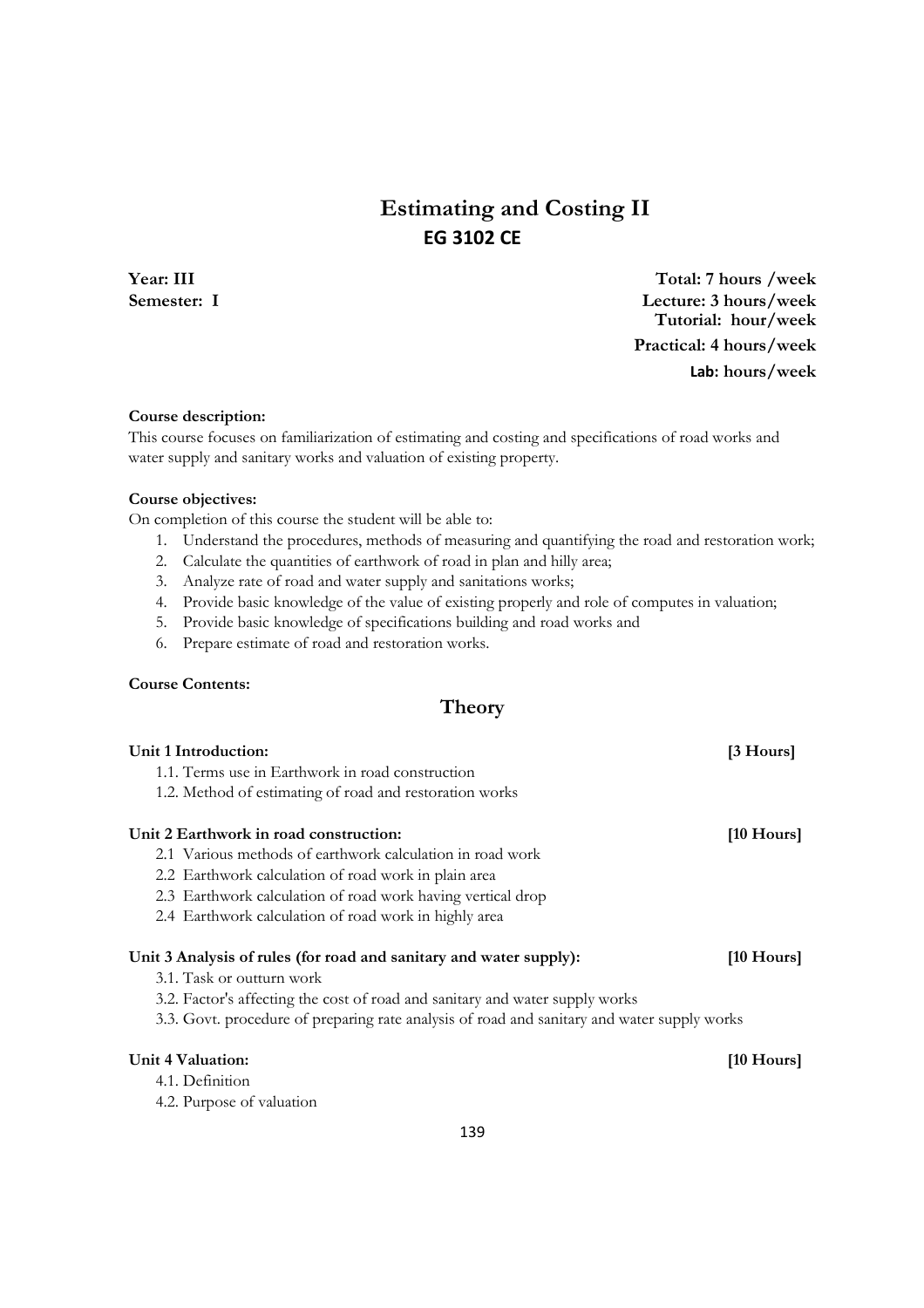- 4.3. Principle of valuation
- 4.4. Factors affecting the value of propose
- 4.5. Definition of terms used in valuation
- 4.6. Method of valuation
- 4.7. Method of writing valuation report

#### Unit 5 Specifications: [12 Hours]

- 5.1. Definition
- 5.2. Purpose of specification
- 5.3. Types of specification
- 5.4. Necessity of specification
- 5.5. Technique of specification
- 5.6. Paragraph of specification
- 5.7. Detailed specification for:
	- a) Building work :
		- earthwork in excavation
		- plain content concrete work
		- steel reinforcement
		- form work
		- brick masonry work
		- stone masonry work
		- wood work for doors and windows frame and shutters
		- cement sand plaster work
		- CGI sheet roofing

#### b) Road works:

- embankment construction
- sub-grade
- base course
- WBM road
- surface dressing using hot bitumen
- premix capet

### **Practical: [60 Hours]**

### **Taking out detailed quantities and preparing estimate for the following:**

- 1 Estimate two storey RCC framed structure building having a flat roof
- 2 Calculate earthwork in road construction by three methods
- 3 Calculate earthwork of road in plain area
- 4 Calculate earthwork of road having vertical drop
- 5 Calculate earthwork of road in highly area
- 6 Estimate metalled road of one KM
- 7 Evaluate report of existing properly
- 8 Estimate restoration work of road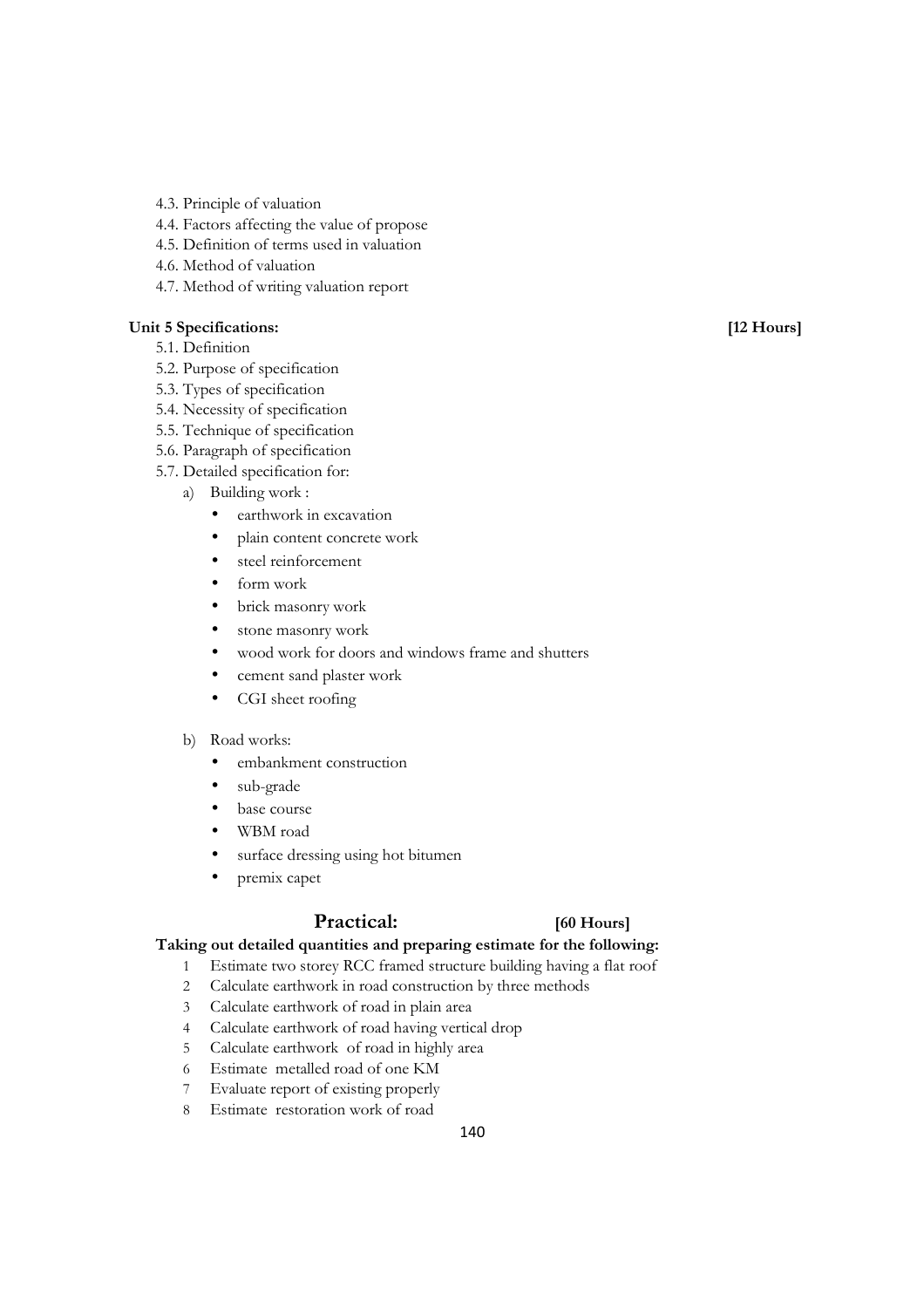- Amarjit Aggrawal "civil estimating quantity surveying and valuation, " Katson publishing house, Ludhiana, 1985.
- M. Charkraborti "estimating, costing, specifications and valuation in civil engineering"
- G.S. Berdie "text book of estimating and costing".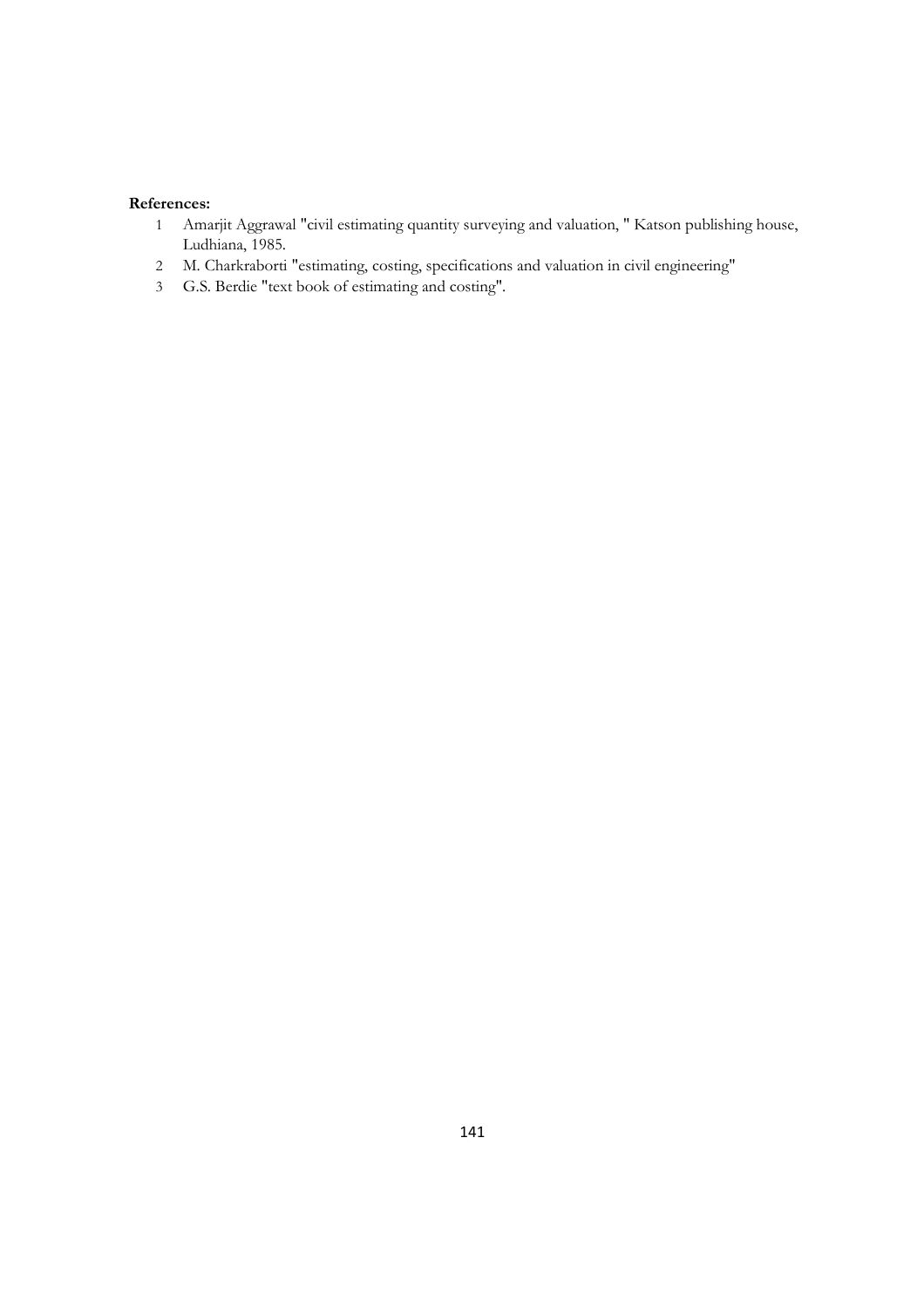# **Structural Design and Drawing EG 3103 CE**

**Year: III Total: 10 hours /week Semester: I Lecture: 5 hours/week Tutorial: 3 hours/week Practical: 2 hours/week Lab: hours/week** 

#### **Course description:**

This course focused on giving the general ideas and design of steel, timber and reinforced concrete structures.

#### **Course objectives:**

After the completion of this course, the students will be able to:

- 1. Identify material and structural elements of steel, timber and RCC structures;
- 2. Understand concept of design and codal provisions and
- 3. Design simple structural elements.

### **Course Contents:**

### **Theory**

| Unit 1:                      | Introduction:                                                                                                                                                                                      | [4 Hours] |
|------------------------------|----------------------------------------------------------------------------------------------------------------------------------------------------------------------------------------------------|-----------|
| 1.1                          | Introduction to steel structures                                                                                                                                                                   |           |
| 1.2                          | Types & properties of steel                                                                                                                                                                        |           |
| 1.3                          | Allowable stresses in structural steel                                                                                                                                                             |           |
| 1.4                          | Use of steel as a structural member in construction                                                                                                                                                |           |
| 1.5                          | Codes of practice for design of steel structures                                                                                                                                                   |           |
| 1.6                          | Advantage and disadvantage of steel structures                                                                                                                                                     |           |
| 1.7                          | Different types of load on roof truss                                                                                                                                                              |           |
| 2.1.<br>2.2.<br>2.3.<br>2.4. | Unit 2: Joints in the Steel Structures :<br>Types of rived and bolted joints<br>Types of failure of riveted and bolted joints<br>Rivets value and efficiency of joints<br>Welded joints            | [4 Hours] |
| 3.1.<br>3.2.<br>3.3.         | Unit 3: Design & Details of Joints :<br>Design of riveted bolted joints under axial force<br>Details of riveted and bolted joints under axial forces<br>Design of welded joints under axial forces | [8 Hours] |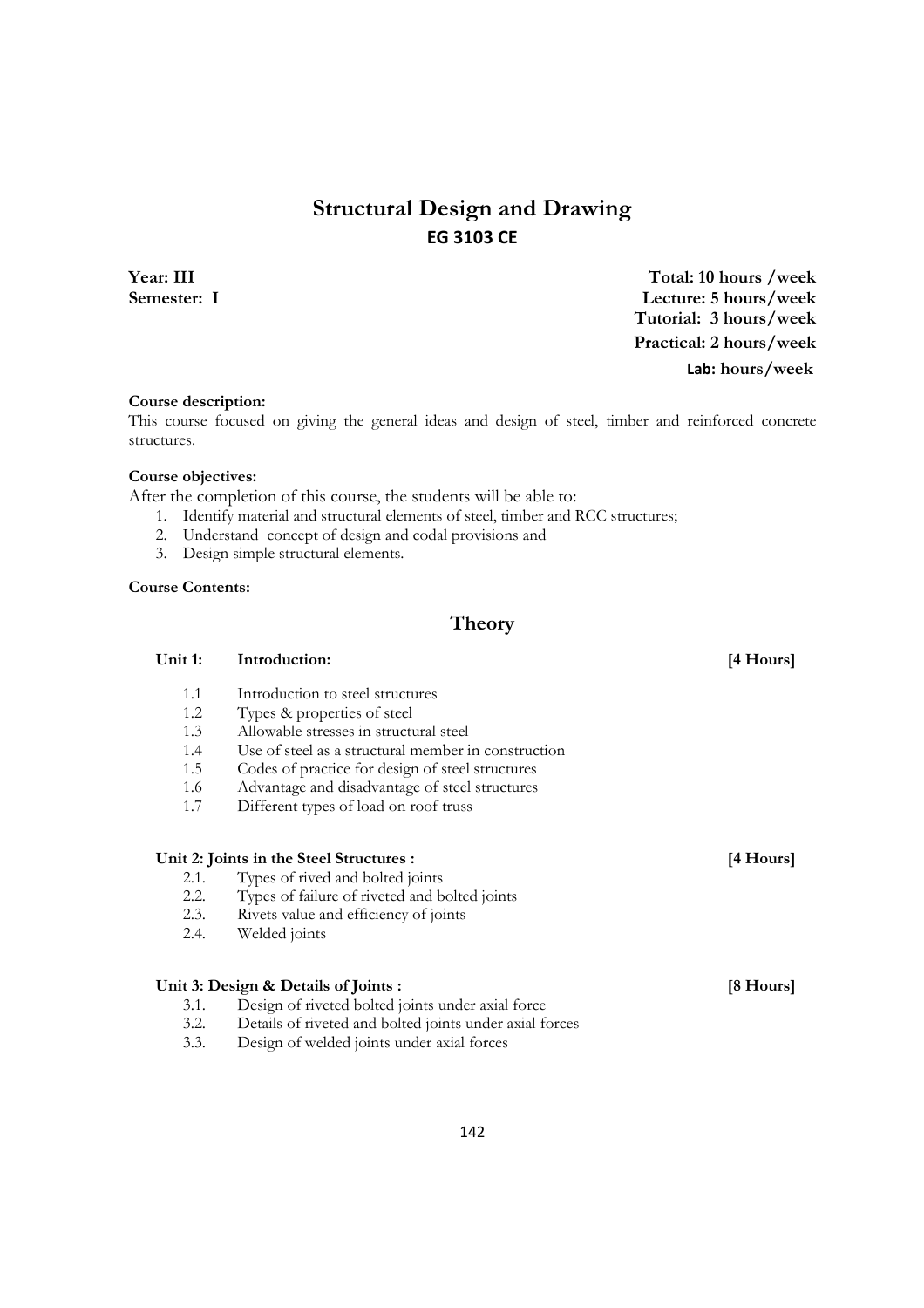| Unit 4: Design of Tension of Members: |                                                                          | [6 Hours] |
|---------------------------------------|--------------------------------------------------------------------------|-----------|
| 4.1.                                  | Types of tension members                                                 |           |
| 4.2.                                  | Net sectional area                                                       |           |
| 4.3.                                  | Design of members subjected to axial load                                |           |
|                                       |                                                                          |           |
|                                       | Unit 5: Axially loaded Compression Members (Tubular) and angle section): | [8 Hours] |
| 5.1.                                  | End condition & Effective lengths                                        |           |
| 5.2.                                  | Radius of gyration and slenderness ratio                                 |           |
| 5.3.                                  | Strength of compression members                                          |           |
| 5.4.                                  | Design of compressive members                                            |           |
|                                       | Unit 6: Design of Roof Trusses:                                          | [4 Hours] |
| 6.1.                                  | Different types of loads on roof truss                                   |           |
| 6.2.                                  | Introduction to the design of roof trusses:                              |           |
| 6.3.                                  | Tubular sections                                                         |           |
|                                       | <b>Unit 7: Timber Structures:</b>                                        | [3 Hours] |
| 7.1.                                  | Introduction of timber                                                   |           |
| 7.2.                                  | Properties of timber                                                     |           |
| 7.3.                                  | Use of timber as a structural member in construction                     |           |
| 7.4.                                  | Code of practice of design of timber structures                          |           |
| 7.5.                                  | Advantage & disadvantage of timber structure                             |           |
|                                       | Unit 8: Design of Timber Structure:                                      | [6 Hours] |
| 8.1.                                  | Design of compression member                                             |           |
| 8.2.                                  | Design of solid rectangular beam                                         |           |
| 8.3.                                  | Check of deflections                                                     |           |
| 8.4.                                  | Types of joints and their connection                                     |           |
|                                       | Unit 9: Design Concept of Reinforced Concrete:                           | [6 Hours] |
| 9.1.                                  | Properties of concrete and steel reinforcement                           |           |
| 9.2.                                  | Behavior of reinforced concrete in bending                               |           |
| 9.3.                                  | Methods of design of a reinforced concrete section                       |           |
| 9.4.                                  | Concept of modular ratio, permissible and ultimate stress                |           |
| 9.5.                                  | Description of ultimate load and limit state method                      |           |
|                                       | Unit 10: R.C Section in Bending:                                         | [6 Hours] |
| 10.1.                                 | Basic assumption (working stress method)                                 |           |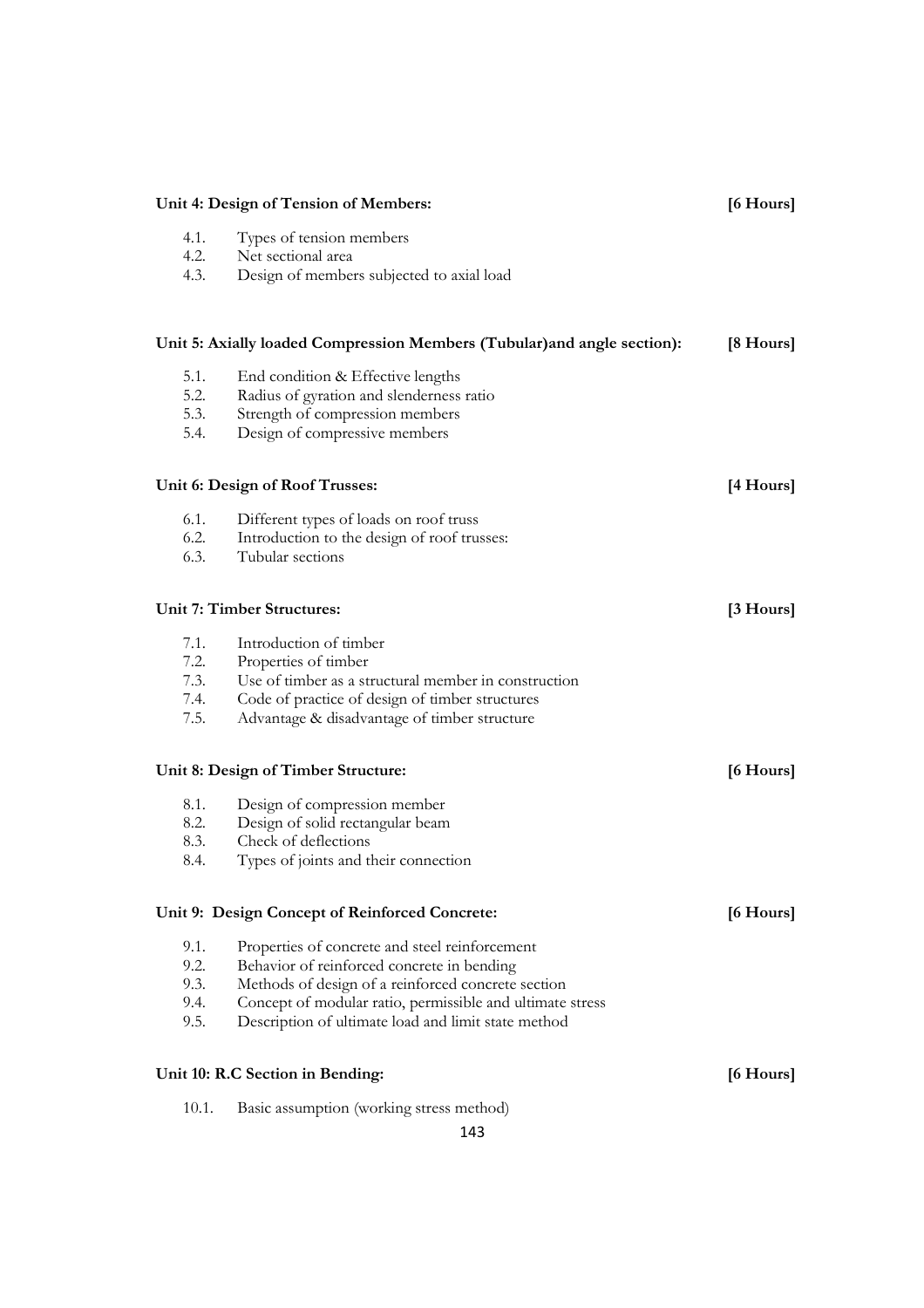- 10.2. Stress strain diagram
- 10.3. Position of neutral axis
- 10.4. Moment of resistance
- 10.5. Under reinforcement, over reinforcement, and balanced sections
- 10.6. Analysis of singly and doubly reinforcement rectangular sections
- 10.7. Analysis of singly reinforced flanged sections
- 10.8. Flexure design of rectangular and flanged section
- 10.9. Design of one way and two way slabs using IS Code

#### **Unit 11: Shear and Bonds for R.C. Sections: [6 Hours]**

- 11.1. Behavior of a R.C. section in shear<br>11.2. Shear resistance of reinforced section
- 11.2. Shear resistance of reinforced section<br>11.3. Types of shear reinforcement
- 11.3. Types of shear reinforcement<br>11.4. Strength of vertical links (stirr
- 11.4. Strength of vertical links (stirrups)<br>11.5. Design of vertical stirrups
- Design of vertical stirrups
- 11.6. Local and anchorage bond
- 11.7. Anchorage lengths
- 11.8. Bar curtailment

#### **Unit 12: Axial Loaded R.C. Columns: [8 Hours]**

- 12.1. Short and long columns
- 12.2. Types of compression members
- 12.3. Design of a RCC column
- 12.4. Reinforcement detailing
- 12.5. Code requirements

#### **Unit 13: Introduction to the Limit State Method: [6 Hours]**

- 13.1. General introduction<br>13.2. Use of IS-456 and Ta
	- Use of IS-456 and Tables of SP 16 for the design of :
		- 13.2.1. Singly reinforcement beam<br>13.2.2. Doubly reinforcement bear
		- 13.2.2. Doubly reinforcement beam<br>13.2.3. Axially and uni-axially loaded
		- 13.2.3. Axially and uni-axially loaded columns

### **Practical: [30 Hours]**

#### **Design and draw followings:**

- 1. Singly reinforcement rectangular beams
- 2. Doubly reinforcement rectangular beams
- 3. Singly reinforcement T beams
- 4. One way slabs ( simply supported, cantilever and overhang)
- 5. Two way slab
- 6. Short and long columns (axially loaded )
- 7. Simple pad footings for columns
- 8. Preparation of bar bending schedule for all RC drawings
- 9. Details riveted and welded joints.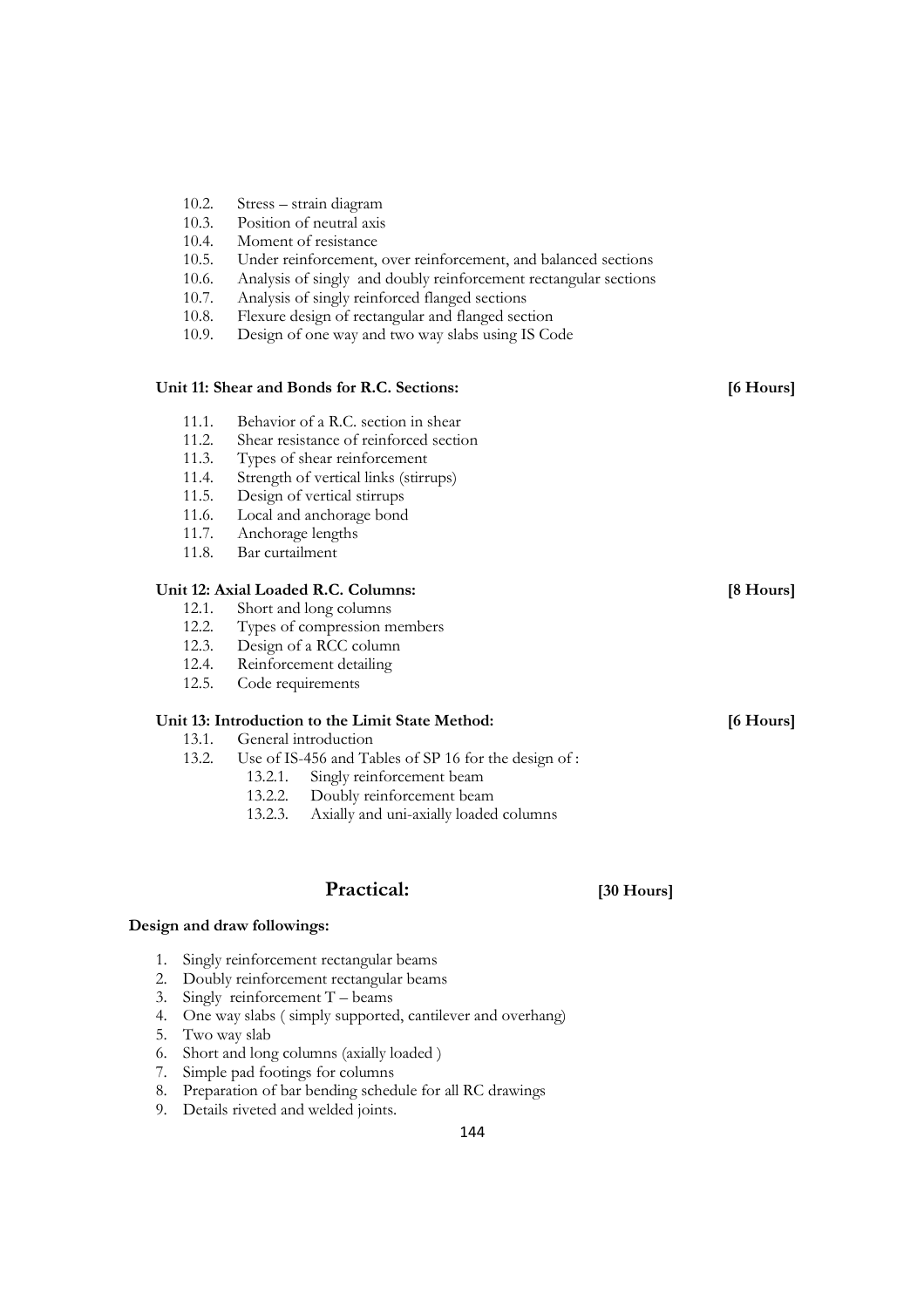- 10. Steel beam column connection and column bases
- 11. Steel roof truss joint details
- 12. Timber roof truss joint details
- 13. Timber beam and column

- 1. Dr Rajan Suwal, "Design of Steel and Timber Structures", R & R Group, Kathmandu
- 2. P. Dayaratnam, "Design of Reinforced Concrete Structures", Oxford & IBH Publishing Company.
- 3. S. Negi, "Design of Steel & Timber Structures", Tata McGraw Hill Publishing Co., New Delhi.
- 4. Dr Rajan Suwal, "Design of Reinforced Concrete Structures", A.K. Book Publication, Kathmandu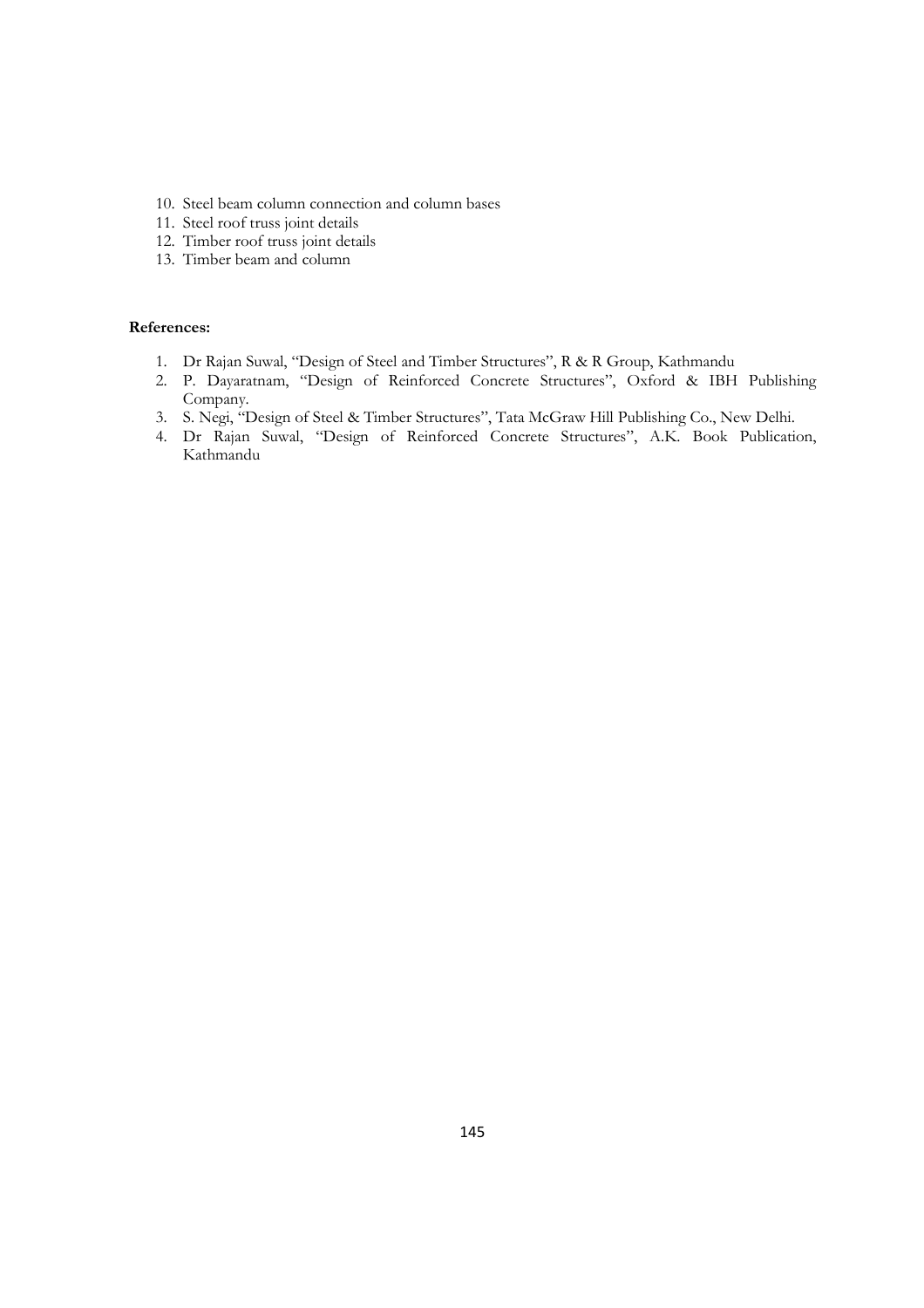## **Highway Engineering I EG 3104 CE**

**Year: III Total: 4 hours /week Semester: I Lecture: 3 hours/week Tutorial: 1 hour/week Practical: hours/week Lab: hours/week**

### **Course description:**

This course is aimed to provide general background knowledge of highway engineering putting emphasis on alignment survey, geometric design, drainage, highway materials.

#### **Course objectives:**

After the completion of this course, students will be able to:

- 1. Describe highway alignments and conduct its engineering survey;
- 2. Understand the principles of geometric design, both vertical and horizontal together with drainage components of highway;
- 3. Differentiate between the various types of materials used in road construction and
- 4. Perform different test of road construction materials.

#### **Course Contents:**

### **Unit 1: Introduction to Transportation System: [6 Hours]**

#### 5.1. Introduction

- 5.2. Comparison of different modes of transportation system, suitability of each mode in Nepal
- 5.3. Road transport and its advantages/disadvantages
- 5.4. History of road development
	- 1.4.1 Roman roads construction technique
	- 1.4.2 Tresaguet road construction technique
	- 1.4.3 Telford road construction technique
	- 1.4.4 Macadam road construction technique
	- 1.4.5 Modern roads
- 5.5. Road construction in Nepal
- 5.6. Road classification as per Nepal Road Standard (functional classification only)
- 5.7. Urban road patterns
	- 1.7.1 Grid iron pattern
	- 1.7.2 Radial pattern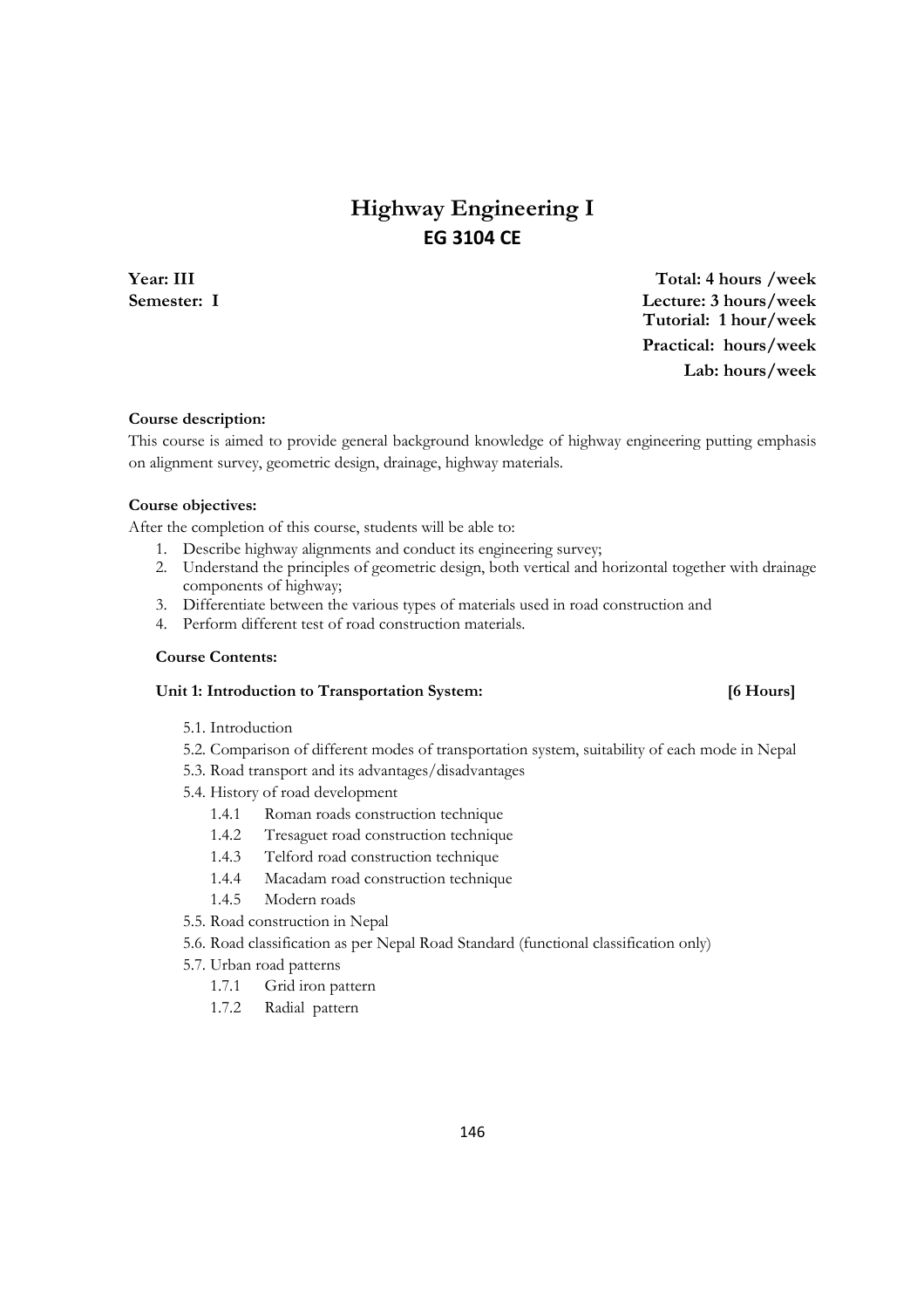#### **Unit 2: Highway Alignment and Engineering Survey: [4 Hours]**

- 2.1. Introduction
- 2.2. Requirements of ideal highway alignment
- 2.3. Factors controlling highway alignment
- 2.4. Engineering survey for highway alignment
	- 2.4.1. Map study
	- 2.4.2. Reconnaissance,
	- 2.4.3. Preliminary survey
	- 2.4.4. Final location and detailed survey

### Unit 3: Geometric Design of Highways: [20 Hours]

- 3.1. Introduction
- 3.2. Basic road terms
	- 3.2.1. Traffic volume
	- 3.2.2. Traffic capacity
	- 3.2.3. Skid/slip
- 3.3. Cross sectional elements

#### 3.3.1. Typical drawings of highway cross sections, rural roads/ urban roads

- 3.4. Camber
	- 3.4.1. Definition
	- 3.4.2. Objectives
	- 3.4.3. Types
	- 3.4.4. camber board preparation with numerical example
- 3.5. Highway curves
	- 3.5.1. Types
	- 3.5.2. Necessity
	- 3.5.3. Design of horizontal curves (Effect of centrifugal force)
- 3.6. Superelevation
	- 3.6.1. Definition
	- 3.6.2. Objectives
	- 3.6.3. Analysis of superelevation with numerical example of superelevation design in mixed traffic condition
	- 3.6.4. Methods of providing superelevation
- 3.7. Extrawidening
	- 3.7.1. Definition
	- 3.7.2. Objectives
	- 3.7.3. Analysis of mechanical widening with numerical example for calculating total widening
	- 3.7.4. Methods of providing extrawidening
- 3.8. Sight distance
	- 3.8.1. Definition
	- 3.8.2. Types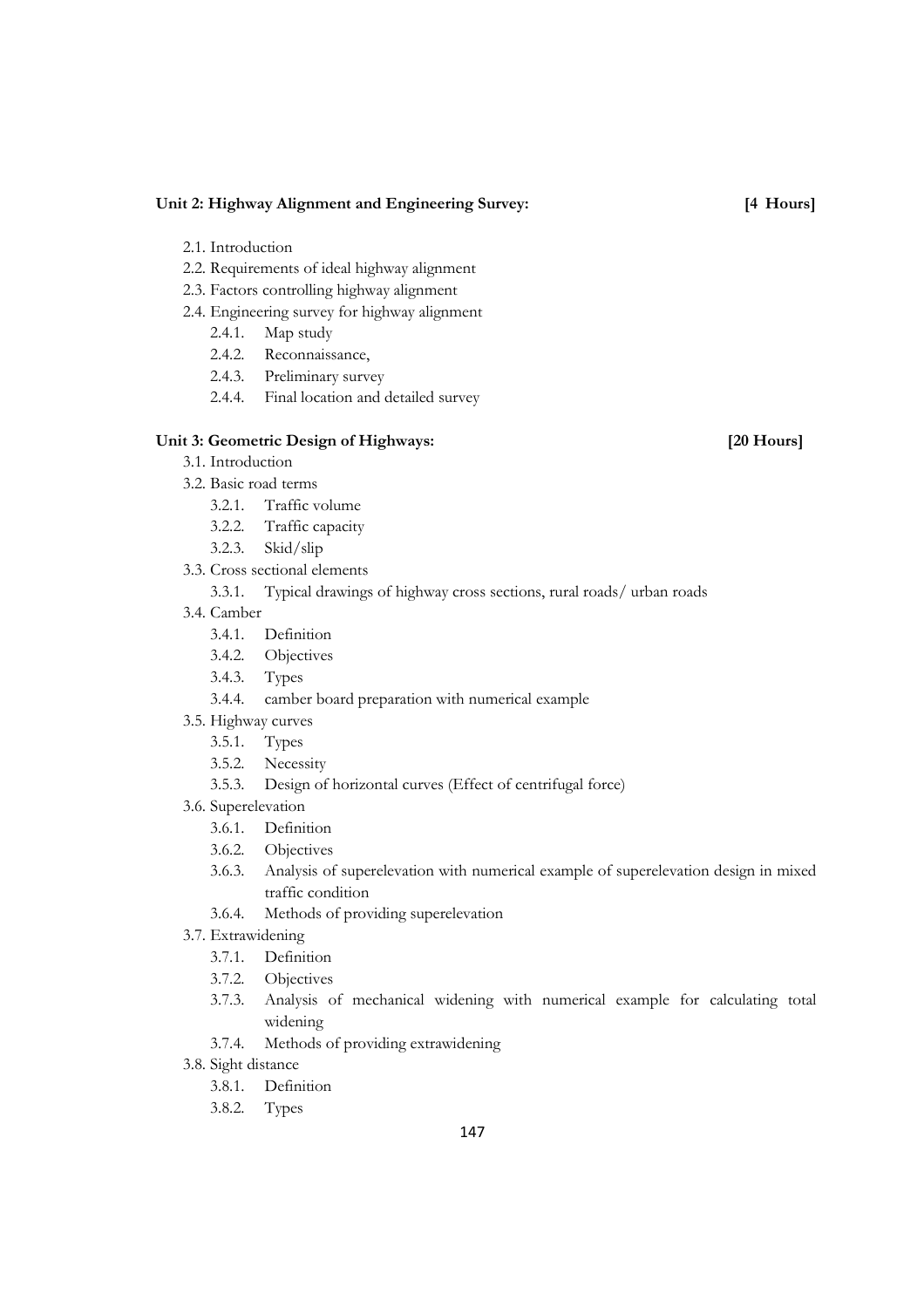- 3.8.3. Objectives
- 3.8.4. Examples of situations restricting sight distance
- 3.8.5. Numerical example of calculation of stopping sight distance
- 3.9. Gradient
	- 3.9.1. Definition
	- 3.9.2. Types
	- 3.9.3. Factors governing the selection of grades, effect of high grades)
	- 3.9.4. Grade compensation in horizontal curves (reasons)
- 3.10. Vertical curves
	- 3.10.1. Definition
	- 3.10.2. Types
	- 3.10.3. Design of summit curves (minimum length requirement based on stopping sight distance with numerical example)
	- 3.10.4. Design of valley curves (minimum length requirement based on both comfort and head light sight distance with numerical example)

### **Unit 4: Highway Drainage: [5 Hours]**

- 4.1. Introduction and important of highway drainage
- 4.2. Causes of moisture variation in subgrade soil
- 4.3. Requirements of good drainage system
- 4.4. Classification of highway drainage system
	- 4.4.1. Surface drainage
	- 4.4.2. Subsurface drainage
	- 4.4.3. Cross drainage
	- 4.4.4. Energy dissipating structures
- 4.5. Surface drainage system (longitudinal drainage types like lined/unlined, rural/urban/hill road drainage system)
- 4.6. Subsurface drainage system
	- 4.6.1. Seepage flow
	- 4.6.2. Water table
	- 4.6.3. Capillary rise)
- 4.7. Cross drainage structures
	- 4.7.1. Culverts (pipe, slab, box, arch)
	- 4.7.2. Component parts of culvert
	- 4.7.3. Causeways
	- 4.7.4. Typical drawings of pipe culvert/slab culvert

### **Unit 5: Highway Materials: [10 Hours]**

- 5.1. Classification of highway materials
- 5.2. Subgrade soil
	- 5.2.1. Uses
	- 5.2.2. Requirements of soil as a highway material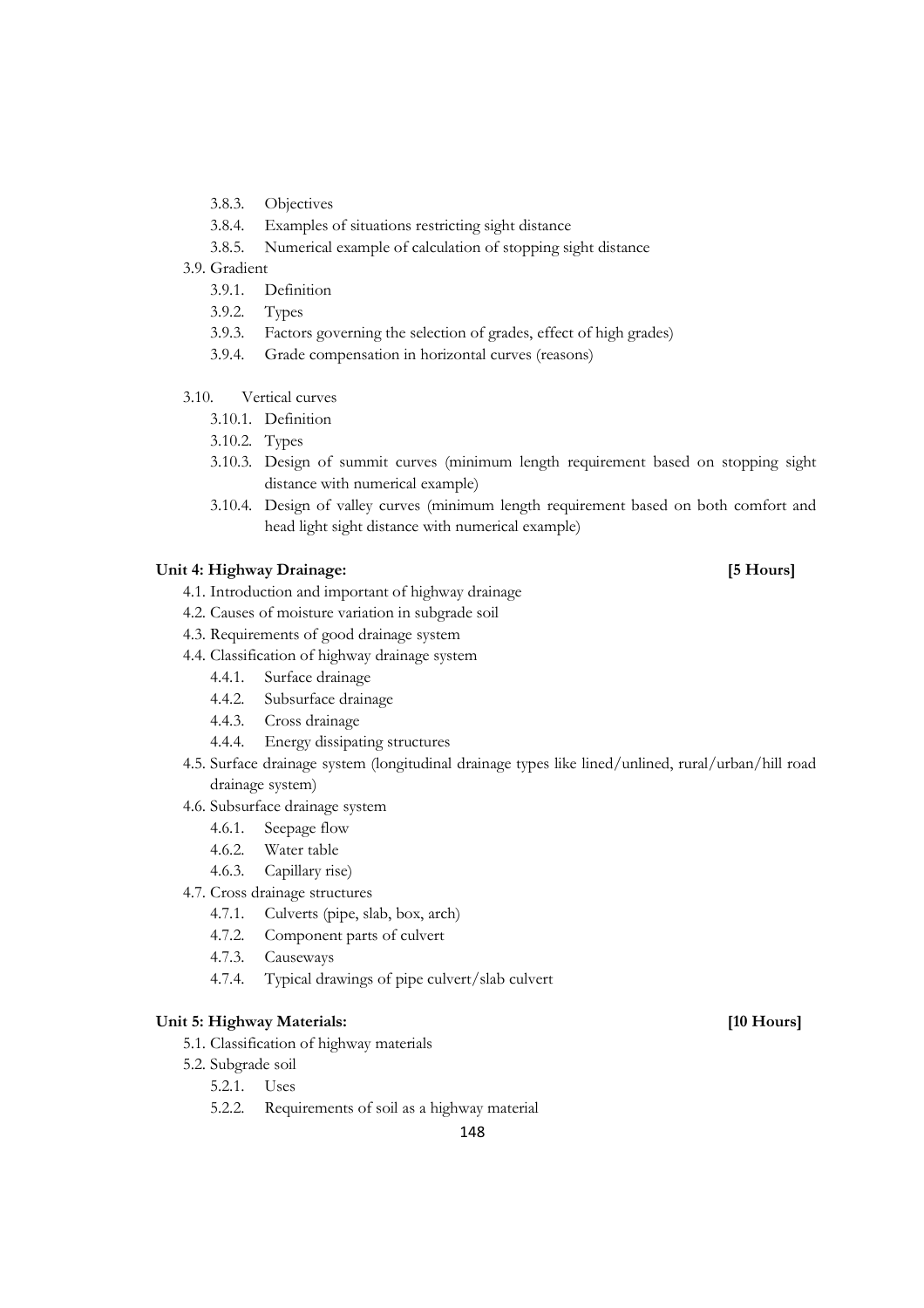- 5.2.3. California Bearing Ratio test of soil
- 5.3. Stone aggregates
	- 5.3.1. Definition
	- 5.3.2. Types
	- 5.3.3. Desirable properties of road aggregates
	- 5.3.4. Tests on road aggregates (Los Angeles Abrasion test, Aggregate Impact test, Water absorption test, Specific Gravity test, Shape test)
- 5.4. Binding materials (bituminous material):
	- 5.4.1. Introduction
	- 5.4.2. Types of binding materials (bitumen, tar), natural bitumen, petroleum bitumen, cutback bitumen, bituminous emulsion
- 5.5. Tests on bitumen: penetration test, ductility test, viscosity test, softening point test

- 1. Dinesh Kumar Shrestha, Anil Marsani, Transportation Engineering volume 1, Jasni Publications, Mid Baneshwor, Kathmandu, Nepal, 2013.
- 2. Partha Mani Parajuli, Course Manual on Transportation Engineering I. IoE, Pulchowk, Lalitpur, Nepal.
- 3. C E G Justo, S K Khanna, Highway Engineering, Khanna Publications, New Delhi, India
- 4. Ajay K Duggal, Vijaya P. Puri, Laboratory manual on Highway Engineering, 1991, New Age International (P) Limited, New Delhi, India.
- 5. S. K. Sharma, Principles, Practice and Design of Highway Engineering, S Chand and Company Ltd. New Delhi, 1985.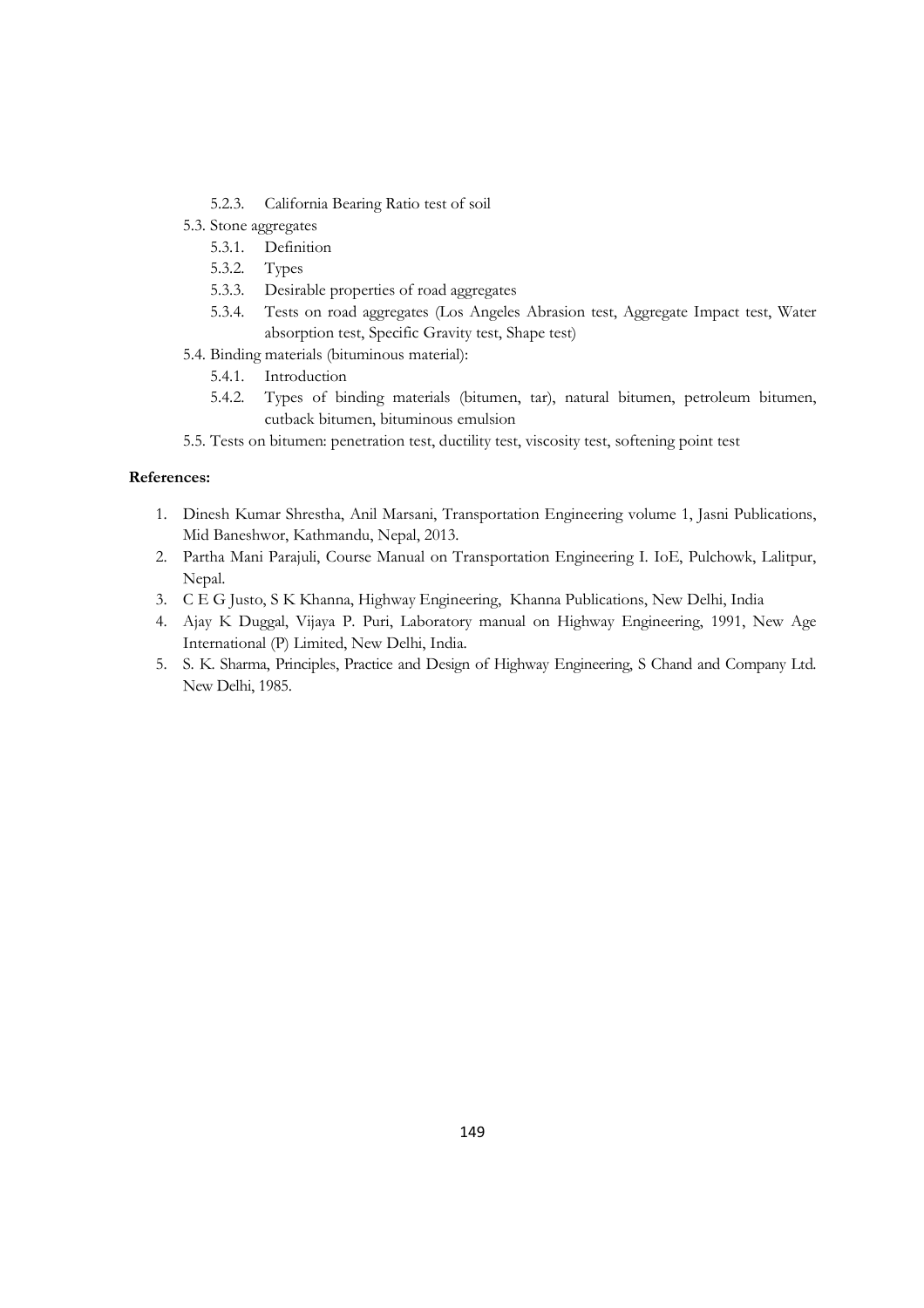## **Sanitary Engineering EG 3105 CE**

**Year: III Total: 4 hours /week Semester: I Lecture: 3 hours/week Tutorial: 1 hour/week Practical: hours/week Lab: hours/week**

#### **Course description:**

The course aims at developing fundamental knowledge of sanitary engineering such as sewerage system, preliminary sewage treatment system, on site sanitation systems and solid waste management.

#### **Course objectives:**

After completion of the course, the students will be able to:

- 1. Understand the basic knowledge on sanitation and health, main diseases transmitted due to unsanitary excreta disposal;
- 2. Understand the basic knowledge on wastewater collection, conveyance, treatment and disposal methods and design of sewers;
- 3. Be familiar with the fundamental problems, issues related to wastewater and its management;
- 4. Describe the onsite sanitation systems and
- 5. Explain the importance and methods of solid waste disposal.

### **Course Contents:**

#### Unit 1: Introduction: *6 Hours*

- 1.1. Sanitation and health
- 1.2. Main diseases transmitted by unsanitary excreta disposal
- 1.3. Transmission routes
- 1.4. Preventive measures
- 1.5. Importance of sanitation, awareness of public health engineering
- 1.6. Definitions of common terms used in sanitary engineering
	- 1.6.1. Sewage/wastewater, domestic sewage, industrial sewage, sanitary sewage, storm water
	- 1.6.2. Sullage, sewer, sewerage, rubbish, garbage, refuse and solid waste
- 1.7. System of sanitation
	- 1.7.1. Conservancy system with merits and demerits
	- 1.7.2. Water carriage system with merits and demerits
- 1.8. Sewerage systems and types
	- 1.8.1. Separate system
	- 1.8.2. Combined system
	- 1.8.3. Partially separate system
	- 1.8.4. Comparison in tabular form between separate and combined systems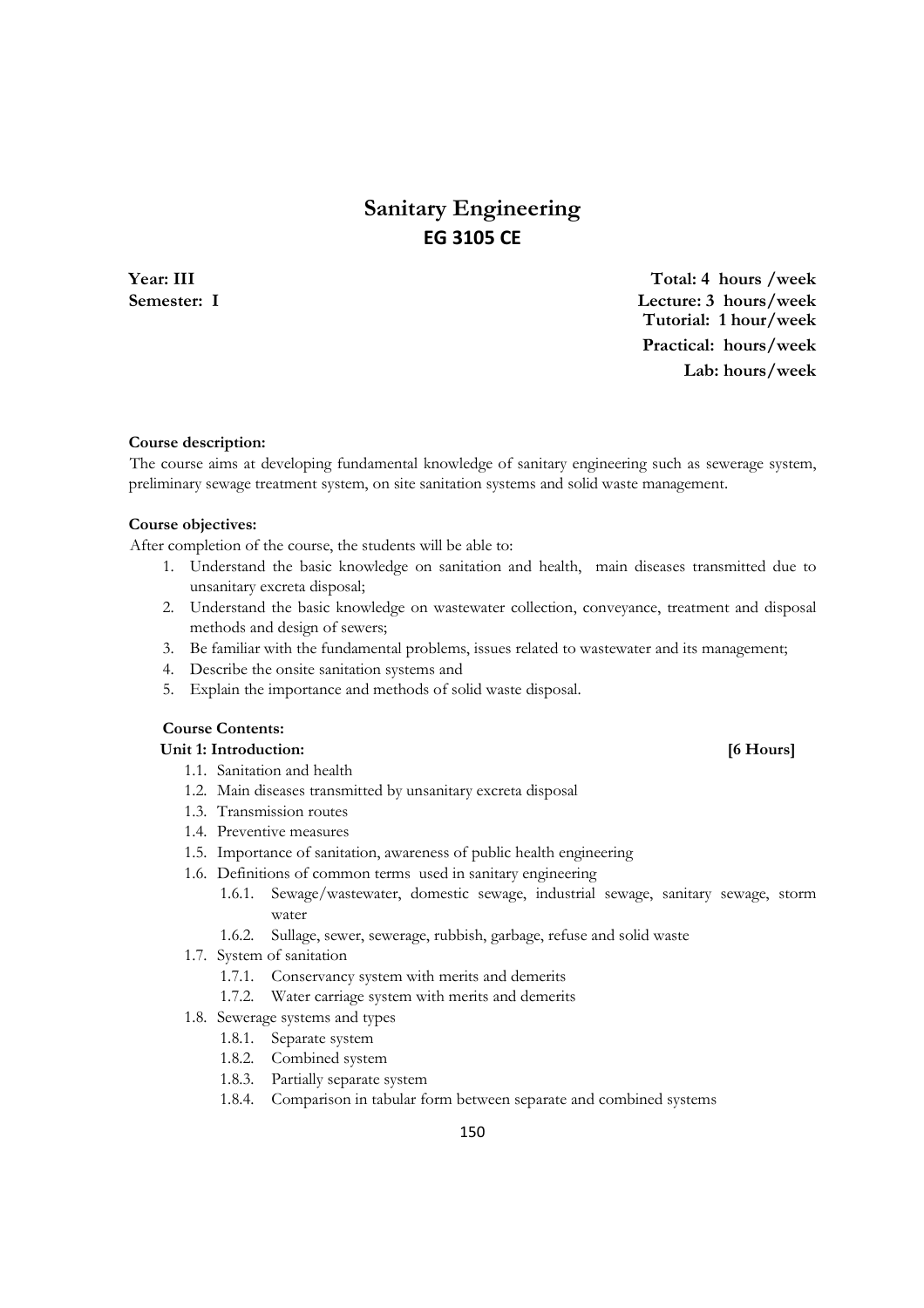#### **Unit 2: Quantity of Sewage: [4 Hours]**

- 2.1. Sources of sanitary sewage
- 2.2. Dry Weather Flow (DWF) and Wet Weather Flow (WWF)
- 2.3. Factors affecting quantity of sanitary sewage
- 2.4. Determination of quantity of sanitary sewage peak factor, peak flow, minimum and maximum flows
- 2.5. Determination of quantity of storm water- Rational method and its limitation, Overall runoff coefficient, intensity of rainfall, Time of concentration
- 2.6. Numerical on determination of quantity of wastewater for separate, combined and partially separate systems

#### **Unit 3: Design and Construction of Sewers: [4 Hours]**

- 3.1. Shapes of sewer
- 3.2. Sewer Materials salt glazed stoneware, cement concrete, cast iron
- 3.3. Design criteria of sewers design period, minimum and maximum velocities, self cleansing velocity, sewer size range, sewer gradient
- 3.4. Hydraulic formulae for design Manning's, and Hazen Williams formulae, hydraulic elements of circular sewers for partial flow condition, partial flow diagrams
- 3.5. Numerical on design of circular and rectangular sewers

#### Unit 4: Sewer Appurtenances (only introduction): [4 Hours]

- 4.1. Necessity of sewer appurtenances
- 4.2. Construction of sewer appurtenances- (location , function and construction)
	- 4.2.1. Manhole
		- 4.2.2. Drop manhole
		- 4.2.3. Street inlets
		- 4.2.4. Catch basin
		- 4.2.5. Flushing device
		- 4.2.6. Inverted siphon
		- 4.2.7. Ventilating shaft
		- 4.2.8. Water closet
		- 4.2.9. Trap

#### **Unit 5: Sampling and Characteristics of Wastewater (introduction only): [3 Hour]**

- 5.1. Sampling of wastewater grab and composite samples
- 5.2. Biochemical Oxygen Demand (BOD)
- 5.3. Chemical Oxygen Demand (COD
- 5.4. Decomposition of wastewater-process, aerobic and anaerobic decomposition, reactions
- 5.5. Wastewater disposal Standards

### Unit 6: Wastewater Disposal: *5 Hours p. 15 Hours p. 15 Hours p. 15 Hours p. 15 Hours p. 15 Hours*

- 6.1. Necessity and objectives of wastewater disposal
- 6.2. Wastewater disposal by Dilution process and essential conditions for dilution
- 6.3. Self purification of rivers/streams and sag curve
- 6.4. Wastewater disposal by land treatment and Suitability of land treatment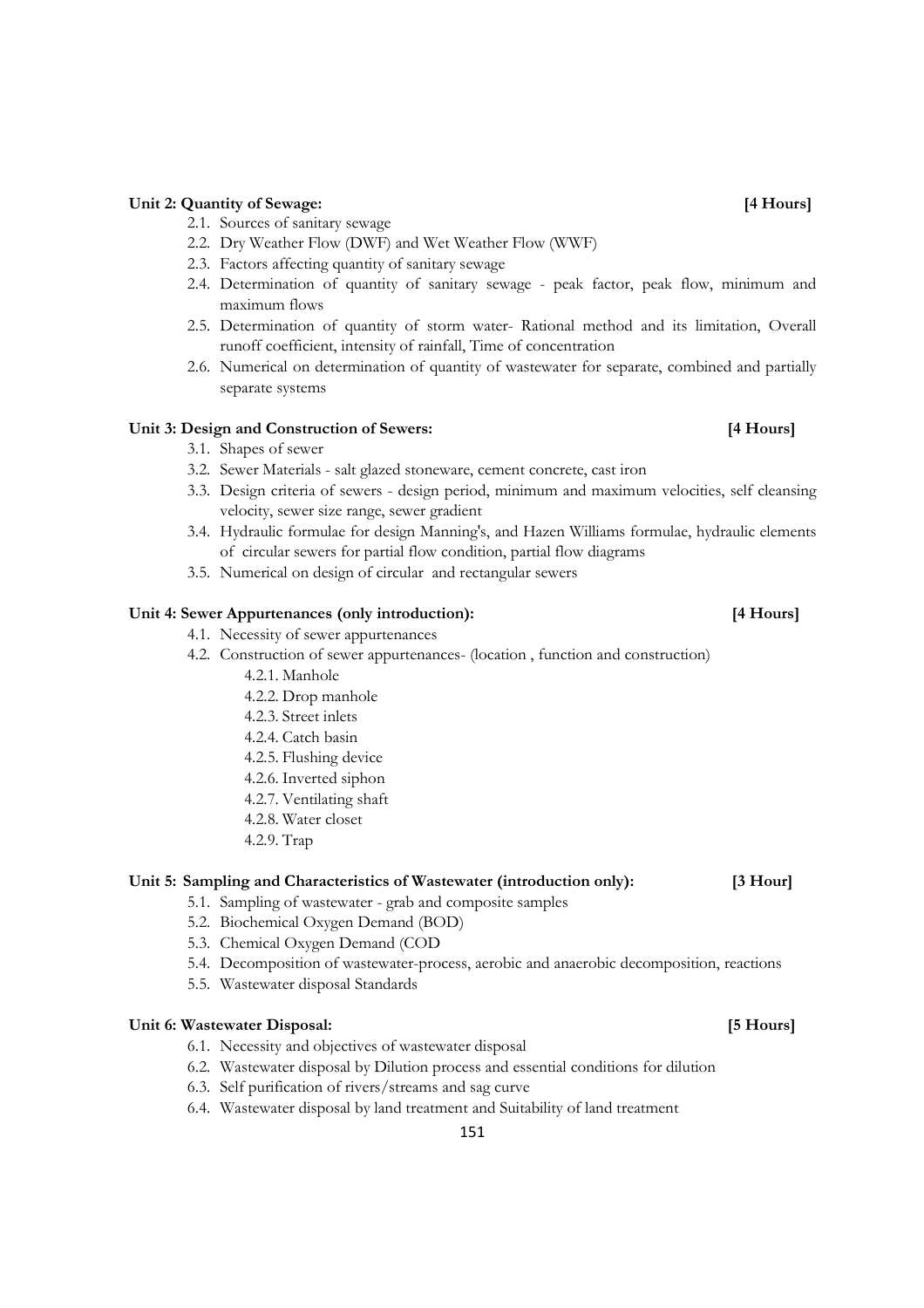- 6.5. Methods of land treatment irrigation, overland flow and rapid infiltration, Broad irrigation and sewage farming, Methods of application of sewage on land - flooding, surface irrigation, ridge and furrow method, subsurface irrigation and spray irrigation
- 6.6. Sewage sickness and its prevention

#### Unit 7: Wastewater Treatments: *PHOURS* **19 Hours**

### 7.1. Objectives of wastewater treatment

- 7.2. Treatment process types and impurity removal
- 7.3. Primary treatment process
	- 7.3.1. Racks and Screens purpose and types, design criteria, construction, working and maintenances
		- 7.3.1.1. Skimming tank purpose and types, design criteria, construction, working and maintenances
	- 7.3.2. Grit chamber purpose and types, design criteria, construction, working and maintenances
- 7.4. Waste stabilization pond purpose and types, design criteria, construction, working and maintenances
- 7.5. Constructed wetland purpose and types, design criteria, construction, working and maintenances
- 7.6. Numerical on design of Racks and Screens, Skimming tank, Grit chamber, Waste stabilization pond and Constructed wetland

### **Unit 8: On site Sanitations for Isolated / Unsewered Area: [8 Hours]**

### 8.1. Necessity

- 8.2. On site sanitation Definition and types
- 8.3. Pit privy purpose and construction
- 8.4. Ventilated Improved Pit (VIP) latrine purpose, construction, design criteria,
- 8.5. Compost latrine- purpose and types, design criteria, construction, working and maintenances
- 8.6. Septic tank purpose, construction, design criteria, working and maintenance
- 8.7. Disposal of septic tank effluent methods
- 8.8. Drain field purpose, construction and design criteria
- 8.9. Soak pit purpose, construction and design criteria
- 8.10.Leaching cesspool purpose
- 8.11.Numerical on design of latrine, Septic tank and Soak pit

#### **Unit 9: Solid Waste Disposal: [2 Hours]**

- 9.1. Importance of solid waste disposal
- 9.2. Collection and transportation methods
- 9.3. Methods of solid waste disposal
	- 9.3.1. Dumping
	- 9.3.2. Sanitary landfill
	- 9.3.3. Incineration
	- 9.3.4. Composting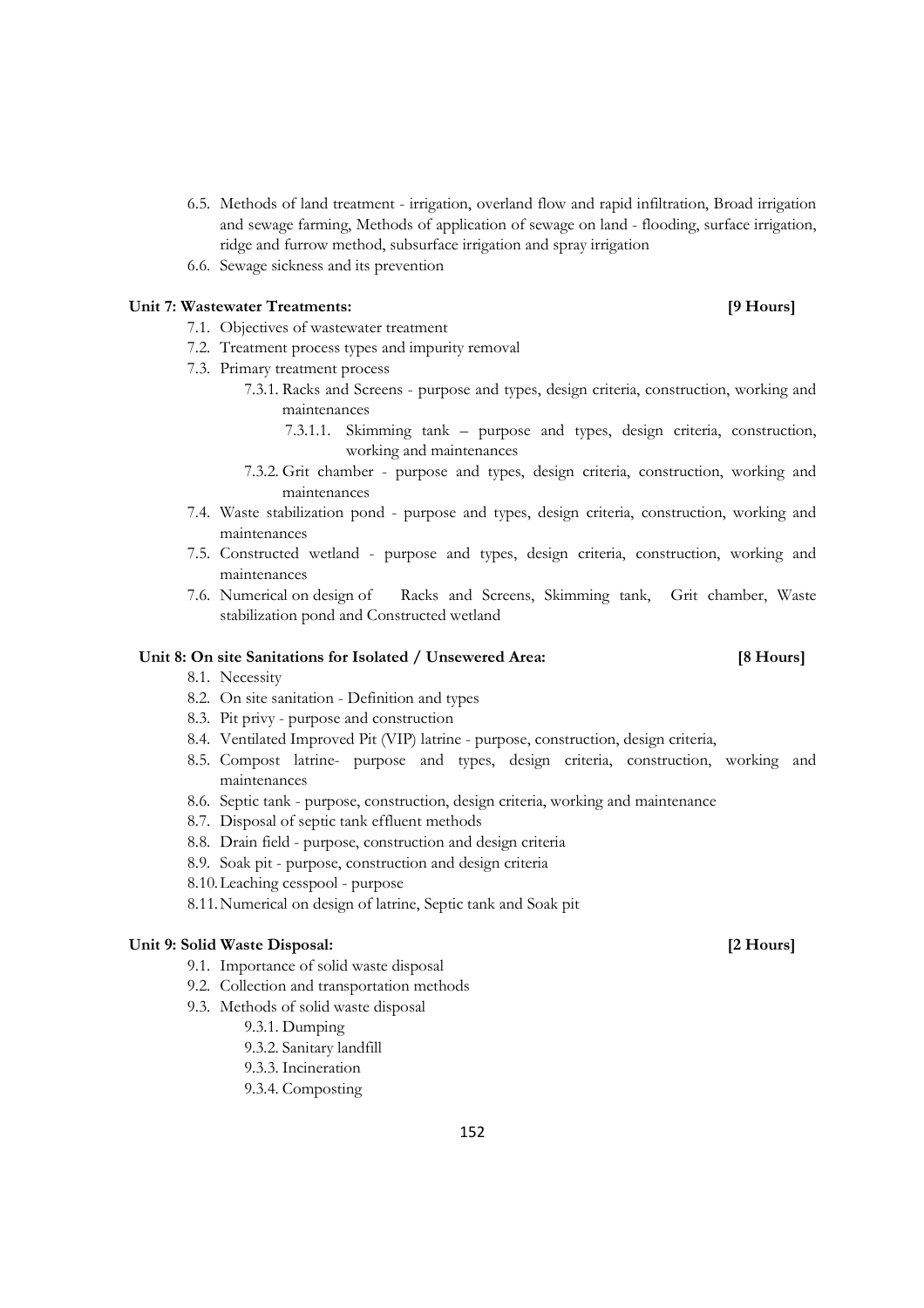| Tutorials:  |                                                                                                                                                                                                               |               |
|-------------|---------------------------------------------------------------------------------------------------------------------------------------------------------------------------------------------------------------|---------------|
| 1.0         | Introduction<br>Definitions                                                                                                                                                                                   | $[1$ Hour]    |
| 2.0         | <b>Quantity of Wastewater</b><br>Definitions, Numerical on determination of sanitary sewage and storm water, determination on<br>quantity of wastewater for separate, combined and partially separate systems | [2 Hours]     |
| 3.0         | Design and Construction of Sewers<br>Design criteria of sewers, partial flow conditions in sewers, Numerical on design of circular<br>and rectangular sewers for separate and combined systems                | [2 Hours]     |
| 4.0         | <b>Sewer Appurtenances</b><br>Definitions and sketches                                                                                                                                                        | [2 Hours]     |
| 5.0         | Sampling and Characteristics of Wastewater<br>Definitions, standards                                                                                                                                          | $[1$ Hour $]$ |
| 6.0         | <b>Wastewater Disposal</b><br>Definitions, drawing sag curve                                                                                                                                                  | [1 Hour]      |
| 7.0         | <b>Wastewater Treatment</b><br>Numerical on design of Racks and Screens, Skimming tank, Grit chamber, Waste stabilization<br>pond and Constructed wetland                                                     | [2 Hours]     |
| 8.0         | Disposal of Sewage from Isolated Buildings<br>Definitions, Numerical on design of VIP latrine, Pour flush latrine, Septic tank and Soak pit                                                                   | [3 Hours]     |
| 9.0         | <b>Solid Waste Disposal</b><br>Definitions, purpose, classification                                                                                                                                           | $[1$ Hour $]$ |
| References: |                                                                                                                                                                                                               |               |
| 1.          | B. C. Punmia and Ashok Jain, "Wastewater Engineering", Laxmi Publications (P) Ltd., NewDelhi,<br>1998.                                                                                                        |               |
| 2.          | P.N. Modi, "Sewage Treatment & Disposal and Wastewater Engineering", Standard Book House,<br>Delhi, 2001.                                                                                                     |               |
| 3.          | G.S. Birdie and J,S, Birdie, "Water Supply and Sanitary Engineering", Dhanpat Rai Publishing<br>Company (P) Ltd., New Delhi, 2002.                                                                            |               |

4. K.N. Duggal, "Elements of Environmental Engineering", S. Chand and Company Ltd., New Delhi, 1997.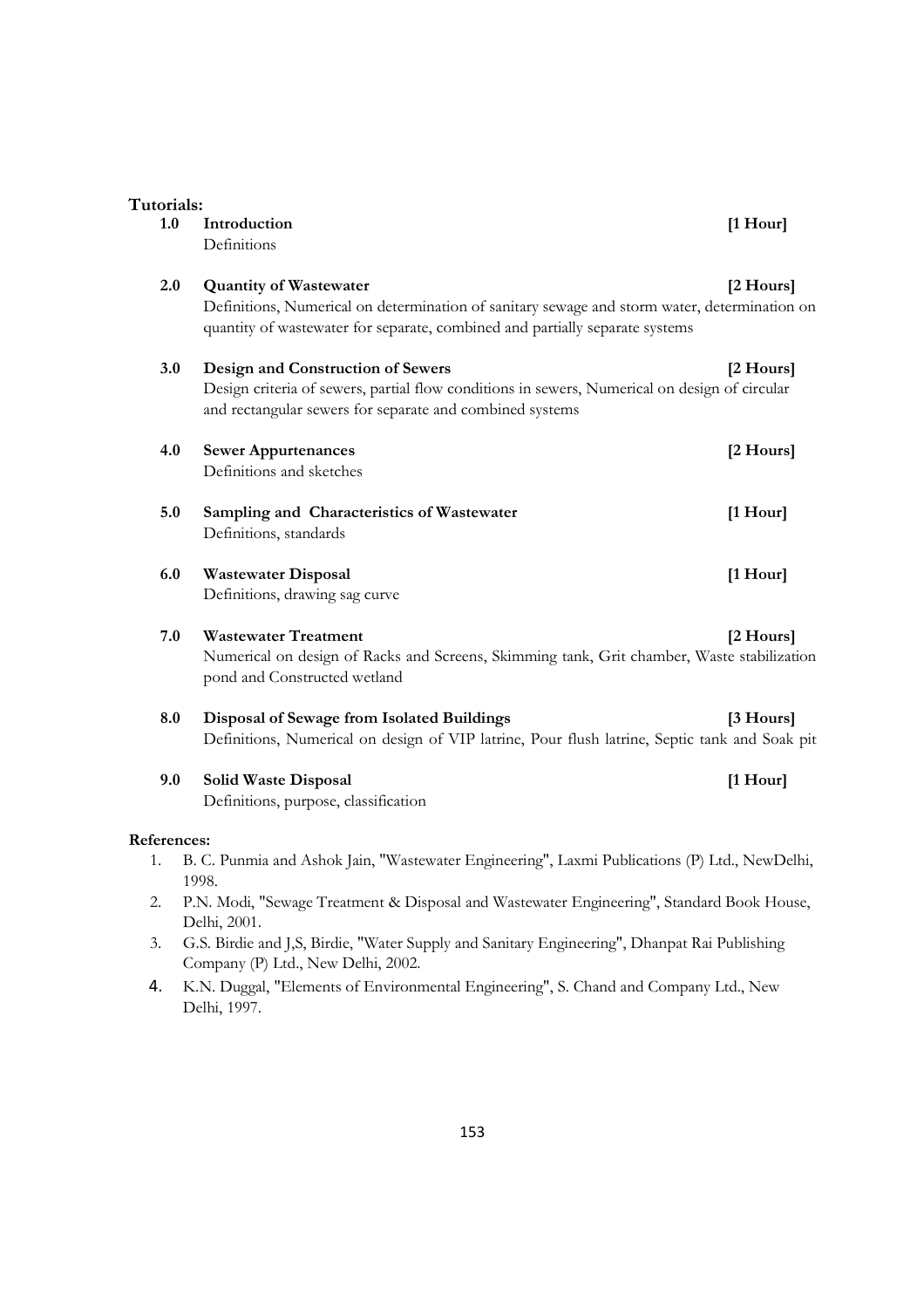## **Construction Management EG 3106 CE**

## **Year: III Total: 5 hours/week Semester: I Lecture: 4 hours/week Tutorial: 1 hour/week Practical: hours/week Lab: hours/week**

#### **Course description:**

This course focuses on management of construction works. This course imparts knowledge on accounts, procurement of works, contract management, planning, scheduling, and managing construction works.

#### **Course objectives:**

After completion of this course students will be able to:

- 1. Acquire basic knowledge on management of construction works;
- 2. Plan and schedule different activities of construction project;
- 3. Plan and schedule resources required in construction project and
- 4. Understand basic knowledge of procurement/contract management.

### **Course Contents:**

### Unit 1: Introduction: [4 Hours]

- 1.1 Definition of Project
- 1.2 Characteristics of Project
- 1.3 Definition of Management
- 1.4 Need of Construction Management
- 1.5 Functions of Construction Management

### Unit 2: Project Planning and Scheduling: [12 Hours]

- 2.1 Definition of Planning
- 2.2 Steps in Planning
- 2.3 Importance of Planning
- 2.4 Construction Site Planning
- 2.5 Work Breakdown Structure
- 2.6 Bar Chart
- 2.7 Linked Bar Chart and Milestone Chart
- 2.8 Advantages of Construction Schedule
- 2.9 Preparation of Construction Schedule
- 2.10 Material Schedule
- 2.11 Labor Schedule
- 2.12 Equipment Schedule
- 2.13 Financial Schedule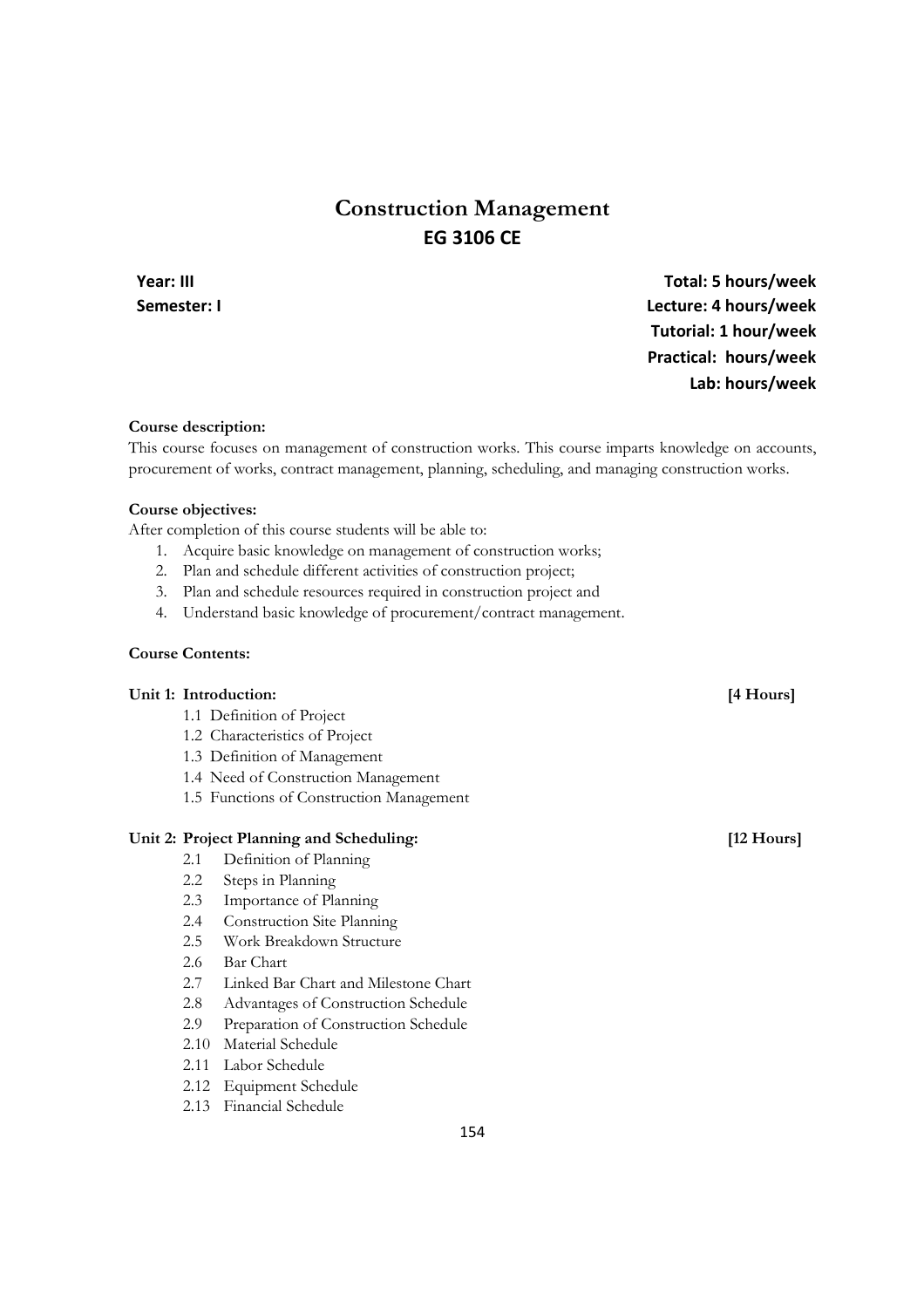## 3.3 Network Rules 3.4 Definition of the Terms: Network Diagram, Activity, Event, Forward Pass, Backward Pass, Critical Path 3.5 Determination of Critical Paths and Floats 3.6 Introduction to PERT **Unit 4: Contract Administration and Accounts: [12 Hours]**  4.1 Definition of Contract 4.2 Essentials elements of a Valid Contract 4.3 Types of Construction Contracts 4.4 Information to be given in Tender Notice 4.5 Tender Document 4.6 Bid Bond and Performance Bond 4.7 Contract Document 4.8 Conditions of Contract 4.9 Supervising Work of a Contractor 4.10 Duties and Responsibilities of a Site Supervisor 4.11 Site Order Book 4.12 Materials at Site Account 4.13 Muster Roll 4.14 Measurement Book 4.15 Running Bill and Final Bill 4.16 Completion Report 4.17 Relation between Owner, Consultant, and Contractor Unit 5: Quality: **[3 Hours]** *Secure 2 Secure 2* **<b>***Secure 2 Secure 2* **<b>***Secure 2 Secure 2 Secure 2 Secure 2* **<b>***Secure 2 Secure 2 Secure 2 Secure 2 Secure 2* **<b>***Secure 22 Secure 22* **<b>** 5.1 Definition of Quality 5.2 Characteristics of Quality 5.3 Factors affecting Quality 5.4 Stages of Quality Control Unit 6: Monitoring, and Control: *If*  $\begin{bmatrix} 5 & 4 & 6 \\ 1 & 6 & 7 \end{bmatrix}$ 6.1. Introduction to Monitoring 6.2. Purpose of Monitoring

Unit 3: CPM and PERT: *[14 Hours]* 

6.3. Introduction to Control

3.1 Introduction to CPM 3.2 Elements of Network

- 6.4. Elements of Control: Quality, Cost, and Time
	- 6.4.1. Quality Control
	- 6.4.2. Cost Control
	- 6.4.3. Time/Schedule Control
- 155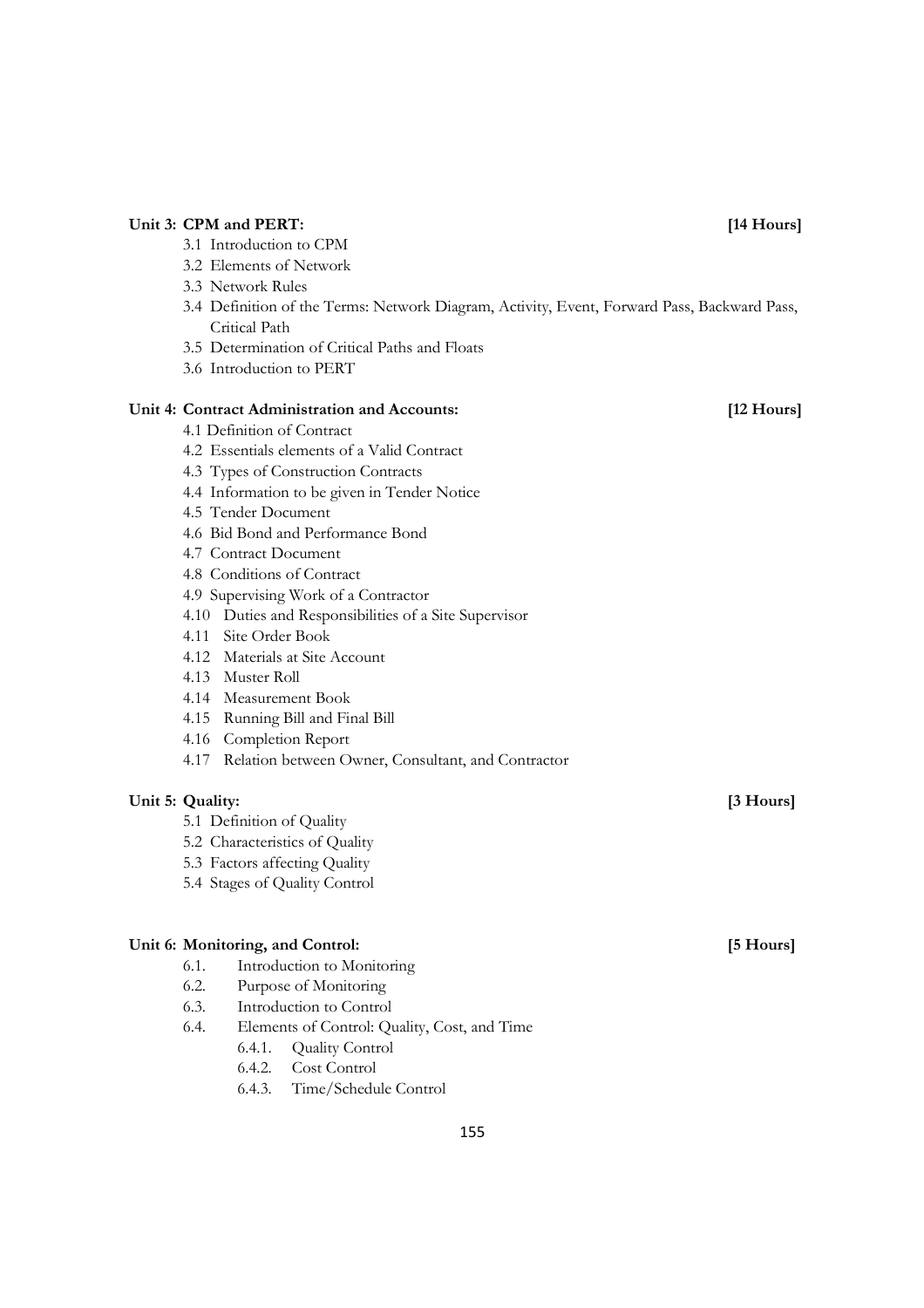### Unit 7: Construction Equipment: [6 Hours]

- 7.1. Advantages of using Construction Equipment
- 7.2. Equipment for Excavation
- 7.3. Equipment for Concrete Mixing
- 7.4. Equipment for Transportation and Compaction
- 7.5. Equipment for Lifting of Materials and Parts

### Unit 8: Safety: [4 Hours]

- 8.1. Introduction to Accidents
- 8.2. Causes of Accidents
- 8.3. Importance of Safety
- 8.4. Safety Measures

- **1.** Adhikari, R. P. , Construction Management.
- **2.** Punmia, B. C., PERT and CPM.
- **3.** Shrestha, S.K.; Adhikari, I. A text book of Project Engineering, Chandeswori Publication.
- **4.** Dutta, B. N., Estimating and Costing.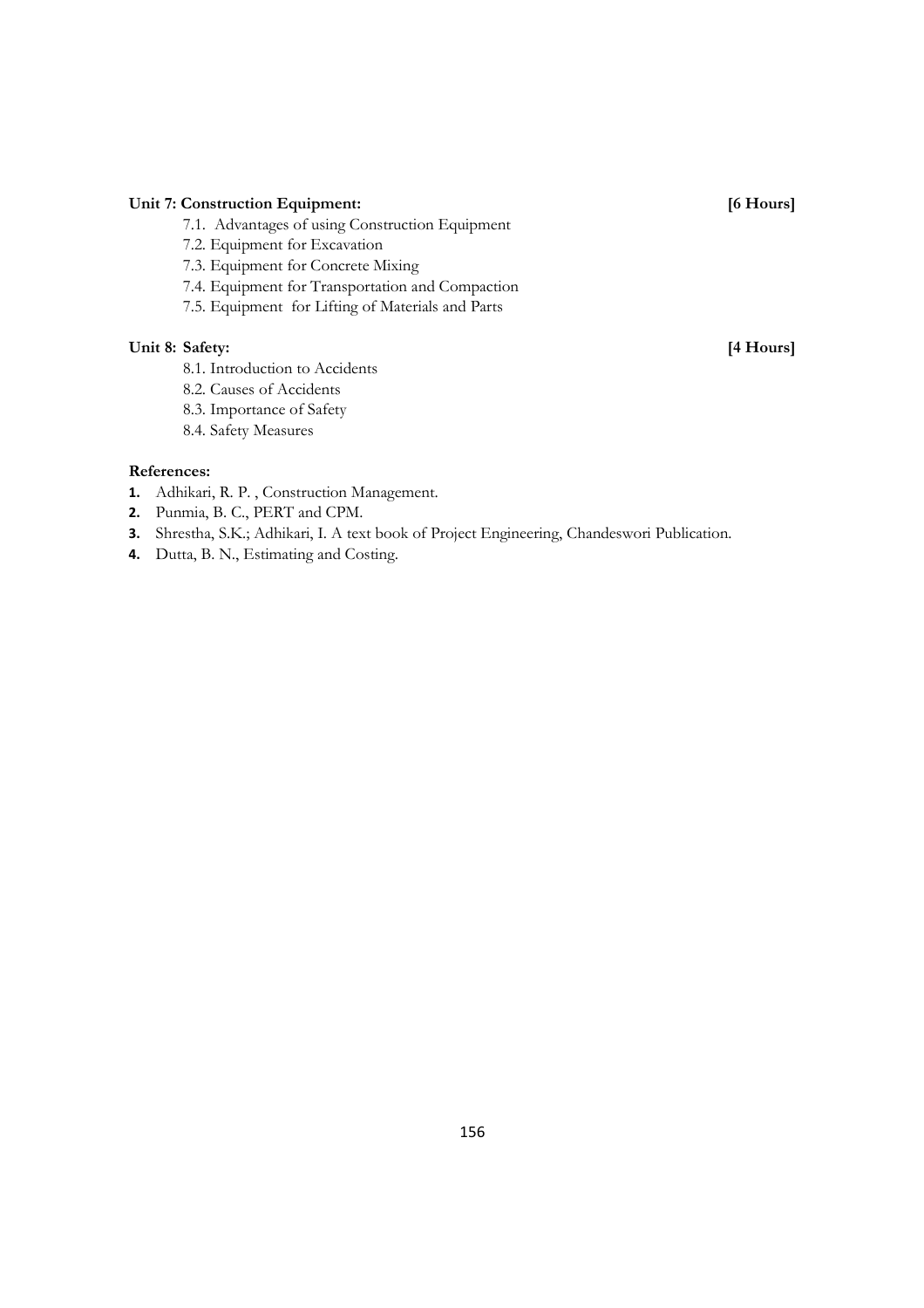## **Minor Project: Survey Camp EG 3107 CE**

**Year: III Total: 4 hours /week Semester: I Lecture: hours/week Tutorial: hour/week Practical: 4 hours/week Lab: hours/week**

#### **Course description:**

This course is designed to equip students with hands on practice on field survey of different survey techniques. The duration of this programme will be not less than 7 days (60 hours).

#### **Objectives:**

After completion of this course students will be able to:

- 1. Provide an ample opportunity to consolidate and update their practical and theoretical knowledge in surveying, with facing actual field conditions and problems and
- 2. Provide real field based exposure to learn and apply different surveying methods, modern surveying instruments, computational practices, and ways of presentation of their final reports including plotting.

### **Course Contents:**

#### **1) Horizontal and Vertical Control Practices for Topographic Surveying**: **[4 Days]**

Instrument for Horizontal Control: Theodolite and Total Station

Instrument for Vertical control: Auto level

Detailing by: Theodolite and Total Station

Conduct horizontal control practices around 2 hectares of land (about **8** control points) with semi built up area. Traverse must be enclosed and detailed topographic survey must be conducted within the periphery of that area. Coordinates (XYZ) of these traverses including details must be controlled by using theodolite, total station and auto level. Link traverse exercise can be done if necessary.

```
Horizontal Control: 1 set horizontal angles 
Allowable difference between FL and FR observations = 1800
 ±2 *Least Count 
Angular Accuracy =1.5'√n 
Linear accuracy: 1:1000 
Plotting scale: 1:500
```
Vertical control for control points must be done by fly leveling using auto level and detailing can be done by using total station or by theodolite.

Leveling misclosure:  $25\sqrt{K}$  mm, where  $K =$  Circuit distance in Km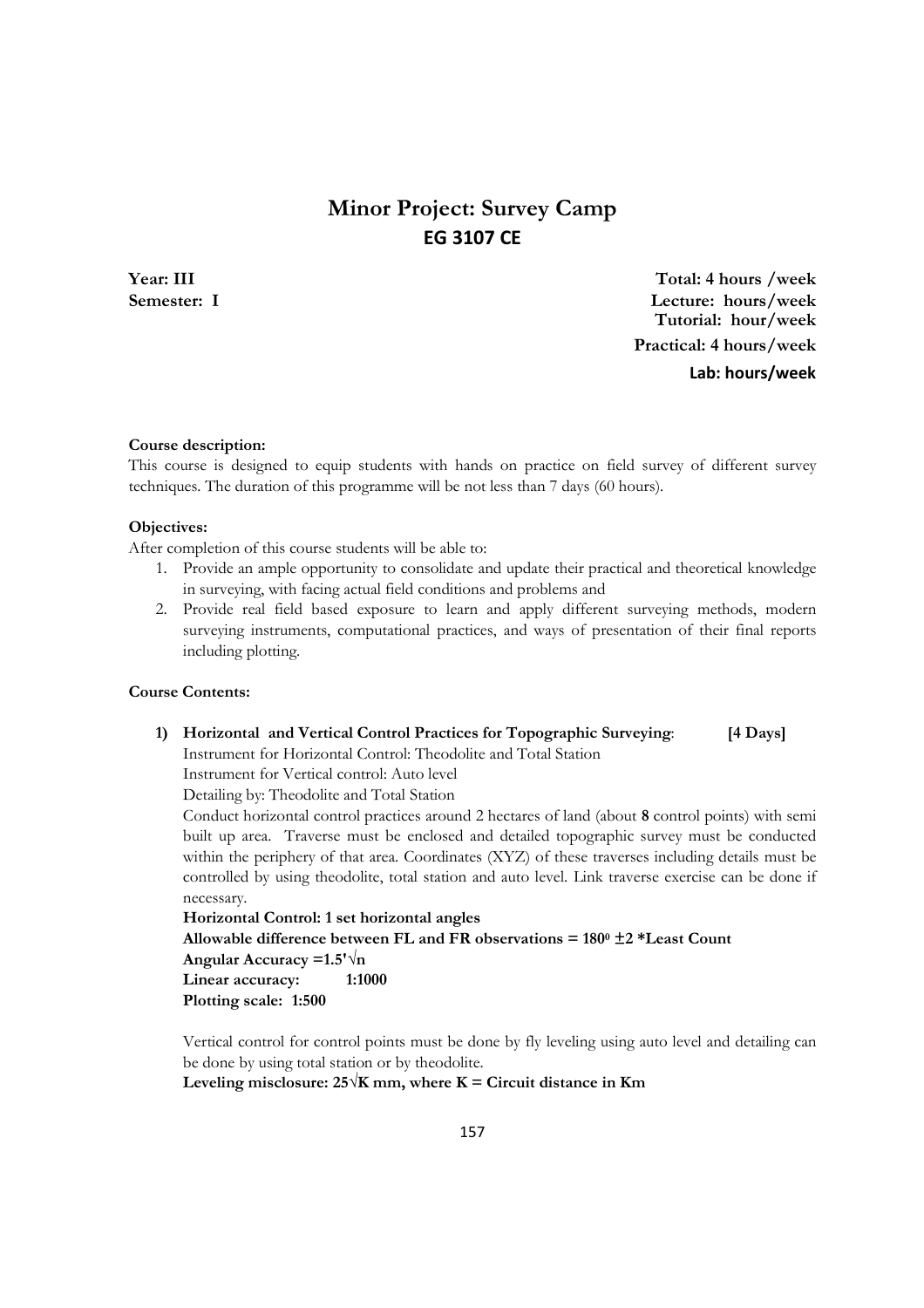#### **2) Bridge Site Survey: [1.5 days]**

Conduct triangulation survey for horizontal control. Conduct detailed topographic survey of bridge site area (125m \*90m) to produce topographic map, L- section, X section etc. **Plotting scale:** 

**Topographic Map: 1:200 or 1:500** 

**L section: H- scale: 1:1000, V- scale 1:100** 

**X section: H= V scale: 1:200** 

No of triangulation stations not more than 6

Coverage Area: Upstream 75m and downstream 50m from propose bridge axis& side width 30 m on either side of river bank.

Allowable angular accuracy =  $\pm 1.5' \sqrt{n}$ 

**One set horizontal angle observations with FL and FR difference of 1800± 2\*Least Count Conduct reciprocal leveling and fly leveling for vertical control.**  Allowable accuracy =  $\pm 25\sqrt{K}$  mm

#### **3) Road Alignment Survey: [1.5 Days]**

Perform at least **300m** road alignment survey and plot plan, L section, X section etc at standard scale.

Establish BC, MC and EC while setting out of horizontal curves, and compute chainages.

L sectioning data must be taken by auto level at 15m regular interval with plus stations if necessary.

X sectioning data must be taken up to 10m left and 10m right from centre line.

### **Plotting scale:**

**Plan: 1:500 L- sectioning: H scale: 1:1000, V scale: 1:100 X sectioning: H and V scale: 1:200** 

#### **Requirements:**

As far as possible, no of students for each group should not be more than 5 (five).

**Evaluation Scheme:** 

#### **Internal Assessment:**

Continuous assessment throughout the 7 days as well as viva for computation and plotting of traverse, viva for road and bridge site survey should be taken. The weitage of internal assessment will be 60% (60 marks).

### **Final Assessment:**

 Each group must submit survey camp report in standard format. During compilation of report, data must be submitted content wise including reference sketches and standard drawings must be compiled in A**3** size. Original data and drawings must be presented during final viva voce. The weitage of final assessment will be 40% (40 marks).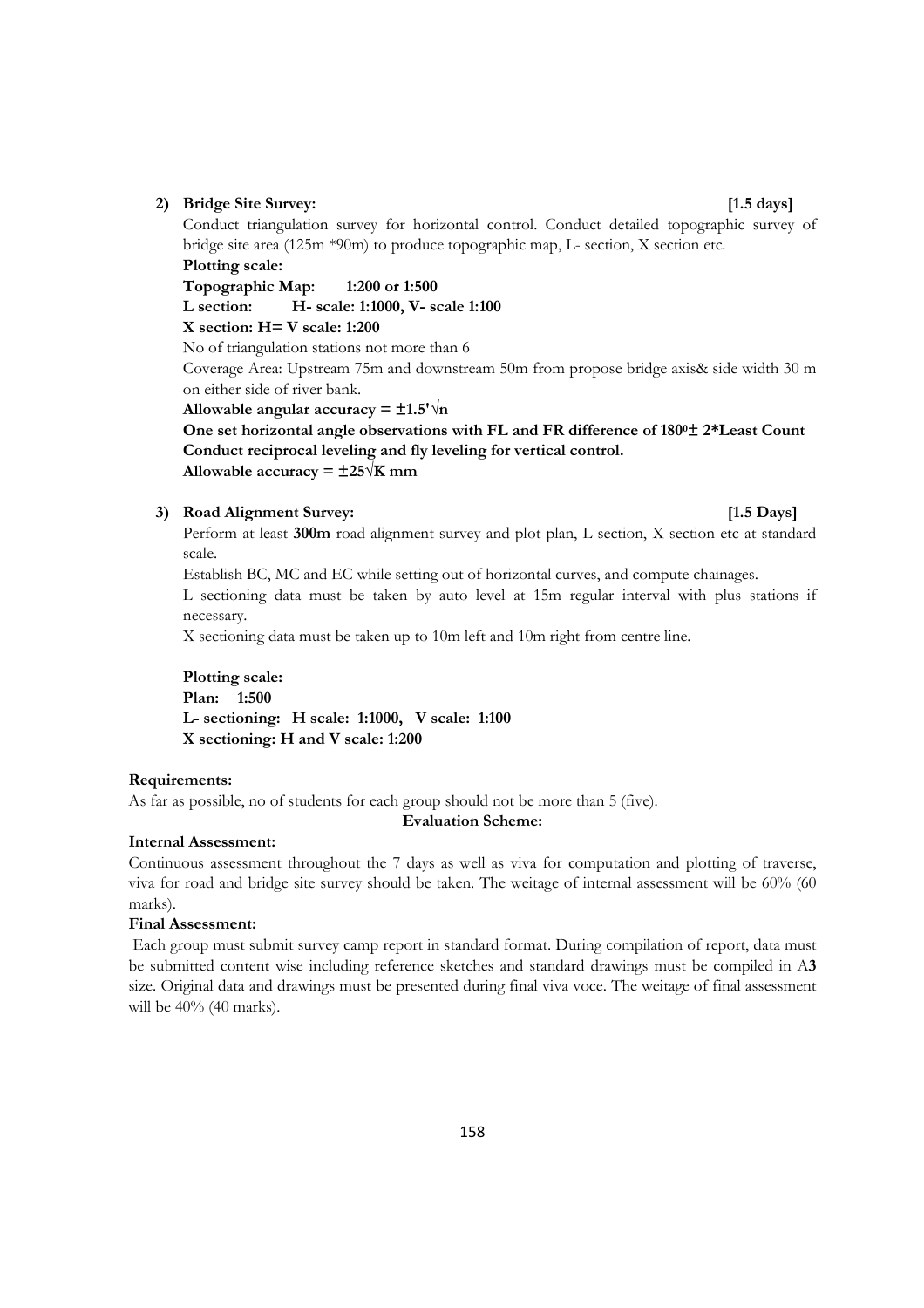# Sixth Semester

## **Subjects:**

|  | EG 3201 MG Entrepreneurship Development     |
|--|---------------------------------------------|
|  | $\Omega$ DO 2000 CD II'LL D $\Gamma$ iii II |

- 2 EG 3202 CE Highway Engineering II
- 3 EG 3203 CE Estimating and Costing III
- 4 EG 3204 CE Irrigation and Drainage Engineering
- 5 EG 3205 CE Major Project
- 6 EG 3206 CE Elective (One of the followings)
	- A: Trail Bridge
	- B: Hill Road
	- C: Hill Irrigation Engineering
	- D: Gravity Flow Water Supply System
	- E: Rural/Agriculture Road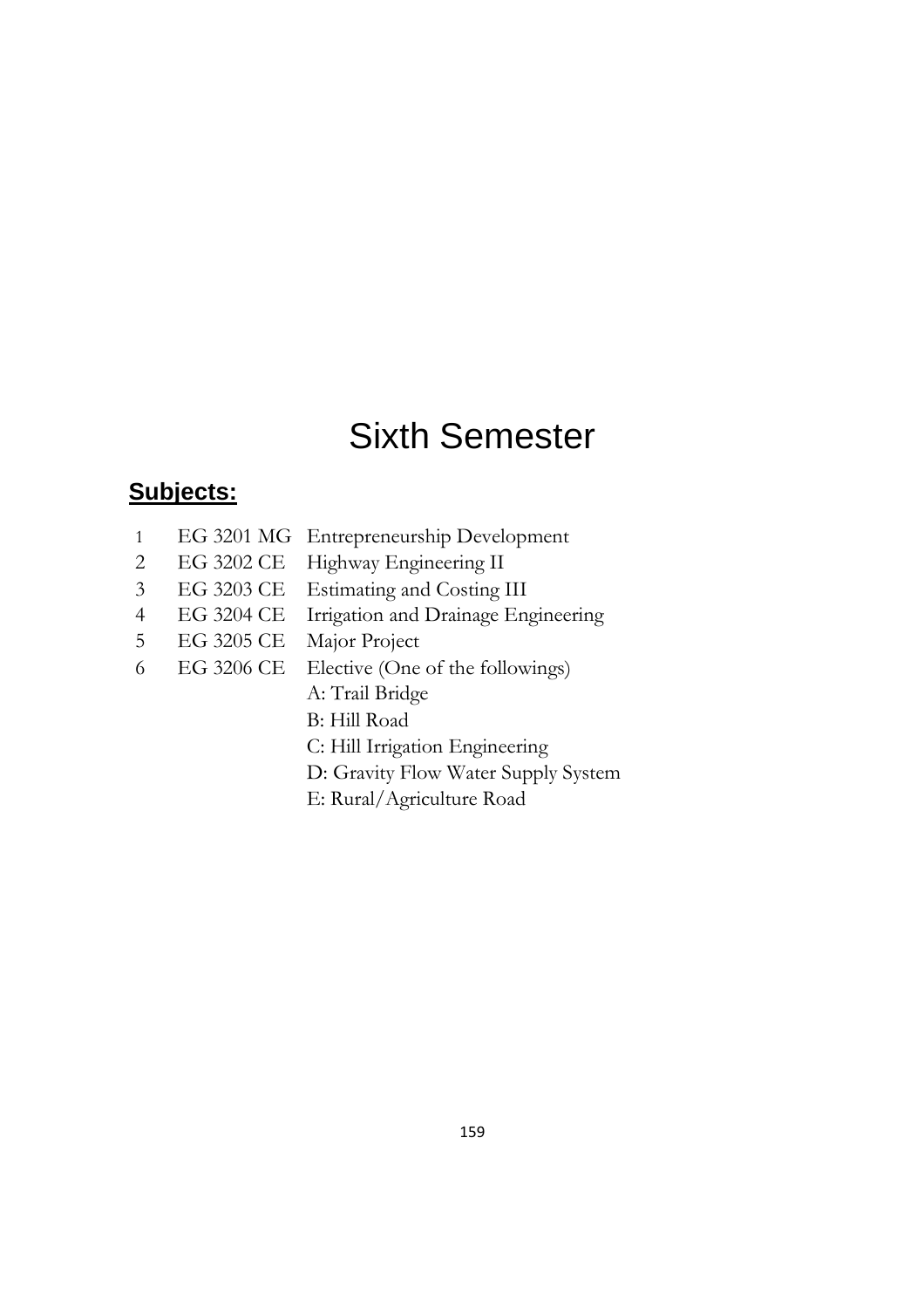## **Entrepreneurship Development EG 3201 MG**

**Year: III Total: 5 hours /week Semester: II Lecture: 3 hours/week Tutorial: hour/week Practical: 2 hours/week Lab: hours/week**

#### **Course description:**

This course is designed to provide the knowledge and skills on formulating business plan and managing small business. The entire course deals with assessing, acquiring, and developing entrepreneurial attitude; skills and tools that are necessary to start and run a small enterprise.

#### **Course objectives:**

After completion of this course students will be able to:

- 1. Understand the concept of business and entrepreneurship;
- 2. Explore entrepreneurial competencies;
- 3. Analyze business ideas and viability;
- 4. Learn to formulate business plan with its integral components and
- 5. Manage small business.

#### **Course Contents:**

#### **Theory**

### **Unit 1: Introduction to Business & Entrepreneurship: [9 Hours]**

## 1. Overview of entrepreneur and entrepreneurship

- 2. Wage employment , self- employment and business
- 3. Synopsis of types and forms of enterprises
- 4. Attitudes, characteristics & skills required to be an entrepreneur
- 5. Myths about entrepreneurs
- 6. Overview of MSMEs (Micro, Small and Medium Enterprises) in Nepal

#### **Unit 2: Exploring and Developing Entrepreneurial Competencies: [10 Hours]**

- 1. Assessing individual entrepreneurial inclination
- 2. Assessment of decision making attitudes
- 3. Risk taking behavior and risk minimization
- 4. Creativity and innovation in business
- 5. Enterprise management competencies

### Unit 3: Business identification and Selection: **[4 Hours] [4 Hours]**

- 1. Sources and method of finding business idea(s)
- 2. Selection of viable business ideas
- 3. Legal provisions for MSMEs in Nepal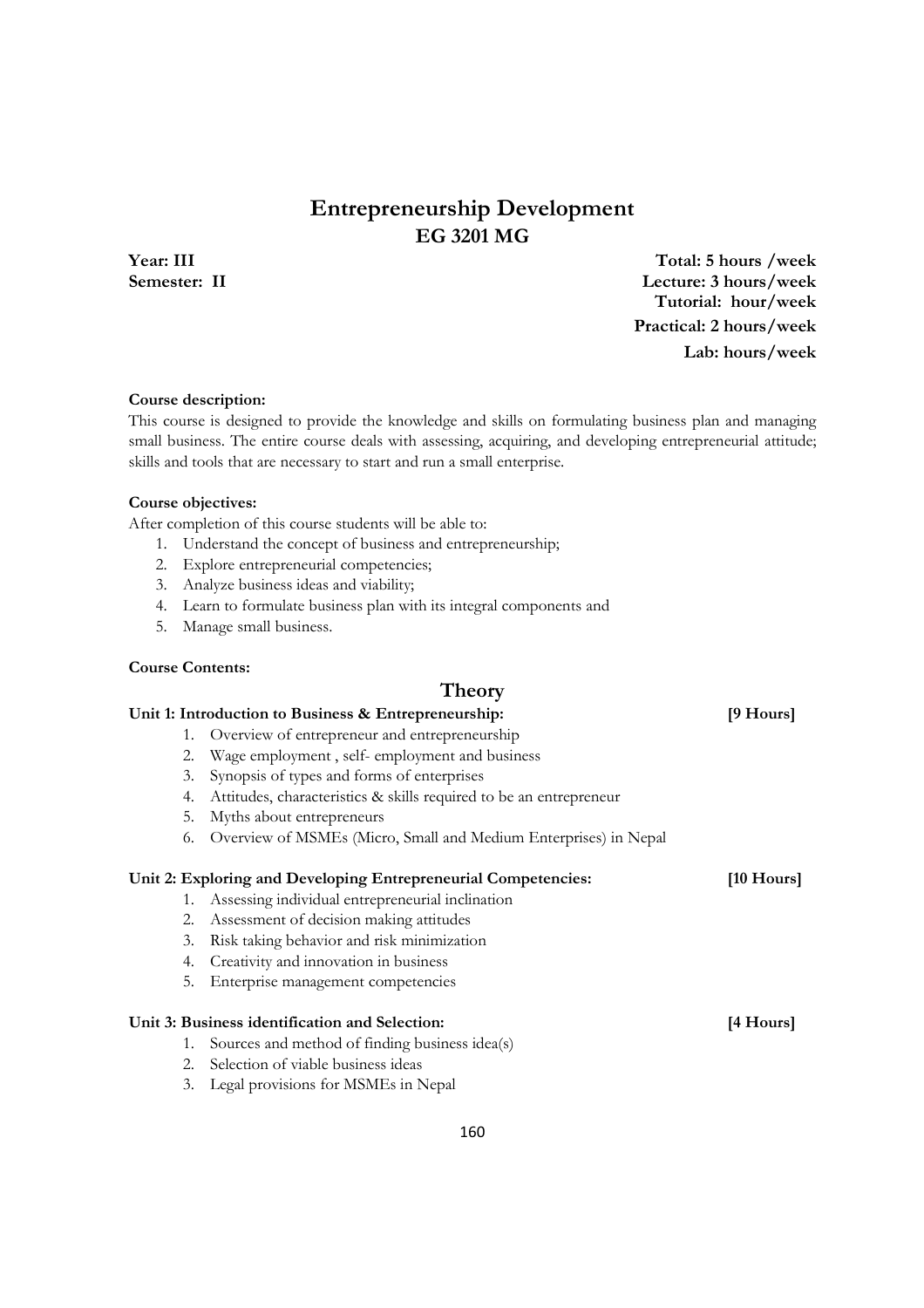#### **Unit 4: Business plan Formulation: [17 Hours]**

- 1. Needs and importance of business plan
- 2. Marketing plan
	- Description of product or service
	- Targeted market and customers
	- Location of business establishment
	- Estimation of market demand
	- Competitors analysis
	- Estimation of market share
	- Measures for business promotion
- 3. Business operation plan
	- Process of product or service creation
	- Required fix assets
	- Level of capacity utilization
	- Depreciation & amortization
	- Estimation office overhead and utilities
- 4. Organizational and human resource plan
	- Legal status of business
	- Management structure
	- Required human resource and cost
	- Roles and responsibility of staff
- 5. Financial plan
	- Working capital estimation
	- Pre-operating expenses
	- Source of investment and financial costs
	- Per unit cost of service or product
	- Unit price and profit/loss estimation of first year
- 6. Business plan appraisal
	- Return on investment
	- Breakeven analysis
	- Risk factors

#### **Unit 5: Small Business Management: [5 Hours]**

- 1. Concept of small business management
- 2. Market and marketing mix
- 3. Basic account keeping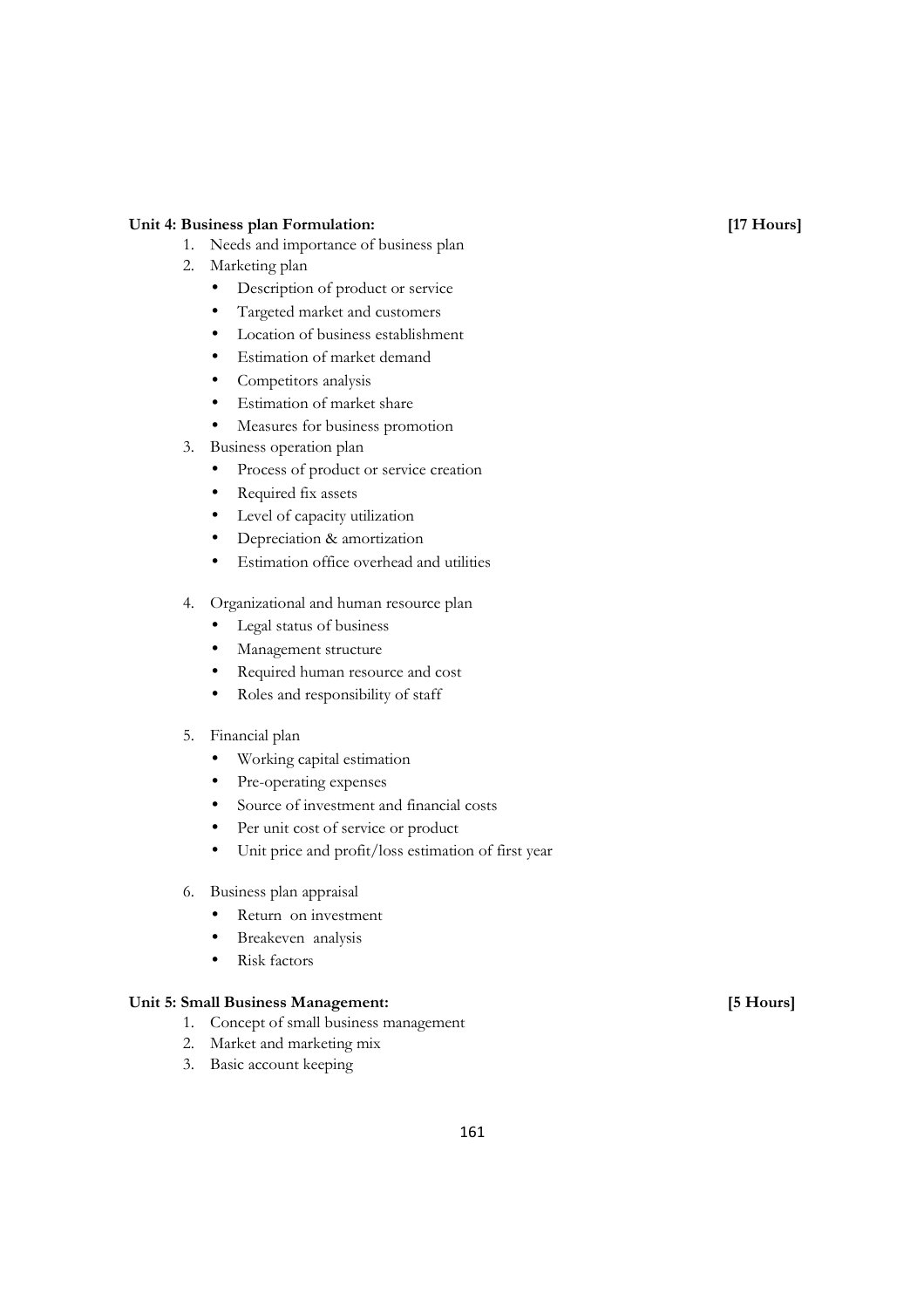|                                                 |    | Practical                                                                        |             |
|-------------------------------------------------|----|----------------------------------------------------------------------------------|-------------|
| Unit 1: Overview of Business & Entrepreneurship |    |                                                                                  | [2 Hours]   |
|                                                 |    | 1. Collect business information through interaction with successful entrepreneur |             |
|                                                 |    | Unit 2: Exploring and Developing Entrepreneurial Competencies                    | [2 Hours]   |
|                                                 |    | 1. Generate innovative business ideas                                            |             |
|                                                 |    | Unit 3: Product or service Identification and Selection                          | [2 Hours]   |
|                                                 | 1. | Analyze business ideas using SWOT method                                         |             |
|                                                 |    | Unit 4: Business Plan Formulation                                                | $[22$ Hours |
|                                                 |    | 1. Prepare marketing plan                                                        |             |
|                                                 |    | 2. Prepare operation plan                                                        |             |
|                                                 | 3. | Prepare organizational and human resource plan                                   |             |
|                                                 | 4. | Prepare financial plan                                                           |             |
|                                                 |    | 5. Appraise business plan                                                        |             |
|                                                 | 6. | Prepare action plan for business startup                                         |             |
|                                                 |    | Unit 5: Small Business Management                                                | [2 Hours]   |
|                                                 | 1. | Prepare receipt and payment account                                              |             |
|                                                 |    | 2. Perform costing and pricing of product and service                            |             |

## *Kff7\ok':ts M ok':ts M M*

| क) प्रशिक्षकहरुका लागि निर्मित निर्देशिका तथा प्रशिक्षण सामग्री, प्राविधिक शिक्षा तथा व्यावसायिक तालीम परिषद्,  २०६९ । |  |
|------------------------------------------------------------------------------------------------------------------------|--|
|------------------------------------------------------------------------------------------------------------------------|--|

ख) प्रशिक्षार्थीहरुका लागि निर्मित पाठ्यसामग्री तथा कार्यपुस्तिका, प्राविधिक शिक्षा तथा व्यावसायिक तालीम परिषद् *(अप्रकाशित), २*०६९ ।

### **References:**

1. Entrepreneur's Handbook, Technonet Asia, 1981.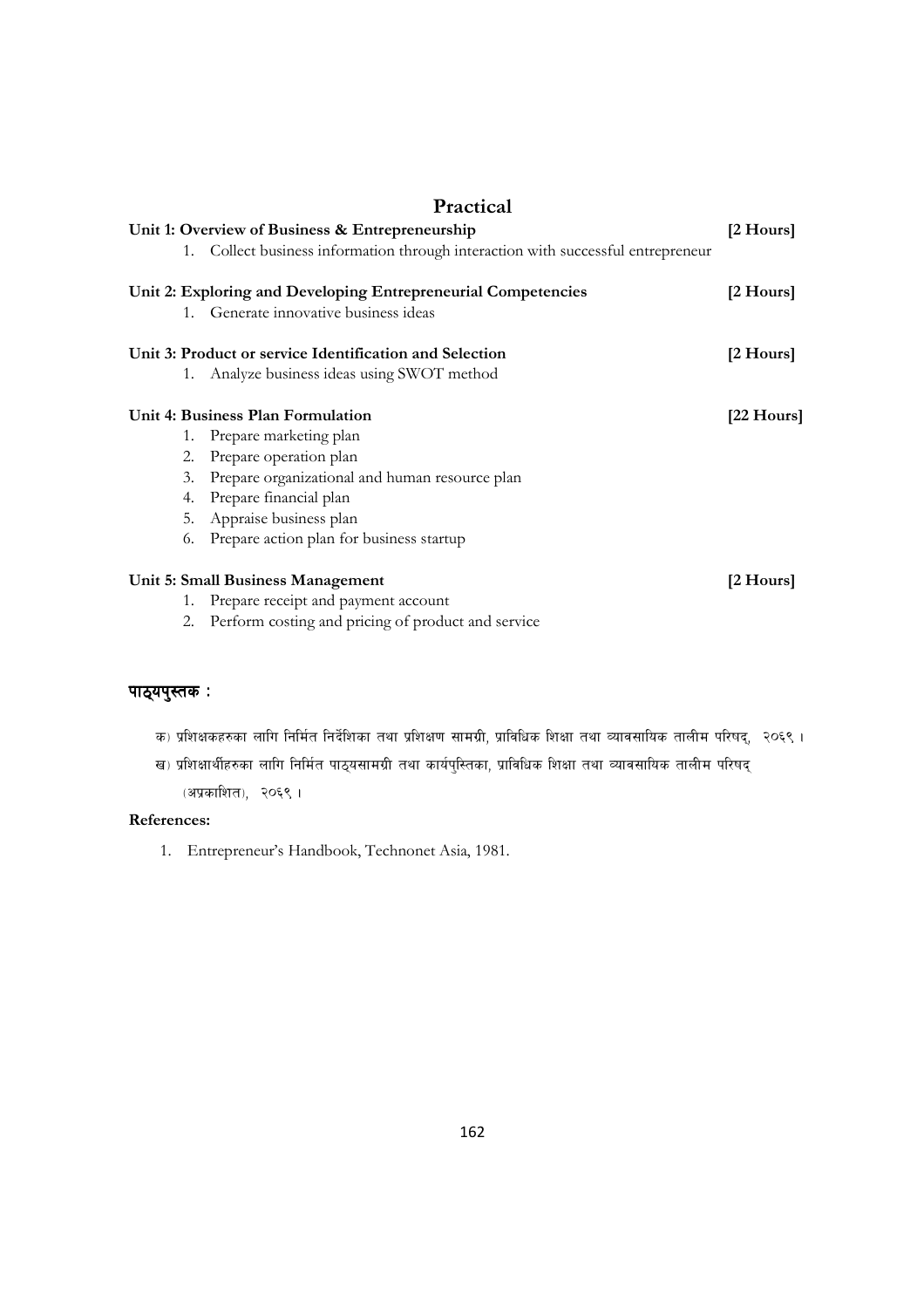## **Highway Engineering II EG 3202 CE**

**Year: III Total: 5 hours /week Semester: II Lecture: 3 hours/week Tutorial: 1 hour/week Practical: hours/week Lab:2/2 hours/week**

#### **Course description:**

This course is the continuation of Highway Engineering providing general background knowledge of road pavement, hill roads, road machineries, road construction technology and road maintenance.

#### **Course objectives:**

After completion of this course students will be able to:

- 1. Differentiate between road pavement structures;
- 2. Provide concept of hill road focusing on difference aspect to be considered in design;
- 3. Know the different types of equipments used in road construction along with the road construction methodology depending upon the type of road surface and
- 4. Be familiar with different types of failures that may occur in road pavement after its operation and probable causes of failure.

#### **Course Contents:**

### **Theory**

| Unit $1$ : | <b>Road Pavement:</b>                                                                   | [2 Hours] |
|------------|-----------------------------------------------------------------------------------------|-----------|
| 1.1        | Definition, types, difference between flexible and rigid pavement                       |           |
| 1.2        | Different layers in pavement structure and their functions                              |           |
| Unit 2:    | <b>Hill Roads:</b>                                                                      | [7 Hours] |
| 2.1        | Definition, importance of hill roads in Nepal                                           |           |
| 2.2        | Design and construction problems in hill roads                                          |           |
| 2.3        | Special consideration of hill road geometric design                                     |           |
| 2.4        | Typical cross sections of hill roads                                                    |           |
| 2.5        | Special structures in hill roads like retaining walls, revetment walls, tow wall, slope |           |
|            | protection works                                                                        |           |
| Unit 3:    | <b>Road Machineries:</b>                                                                | [3 Hours] |
| 3.1        | Methods of road construction (labor based, machine based)                               |           |
| 3.2        | Different types of tools, equipment and plants                                          |           |
| 3.3        | Different types of compacting equipment                                                 |           |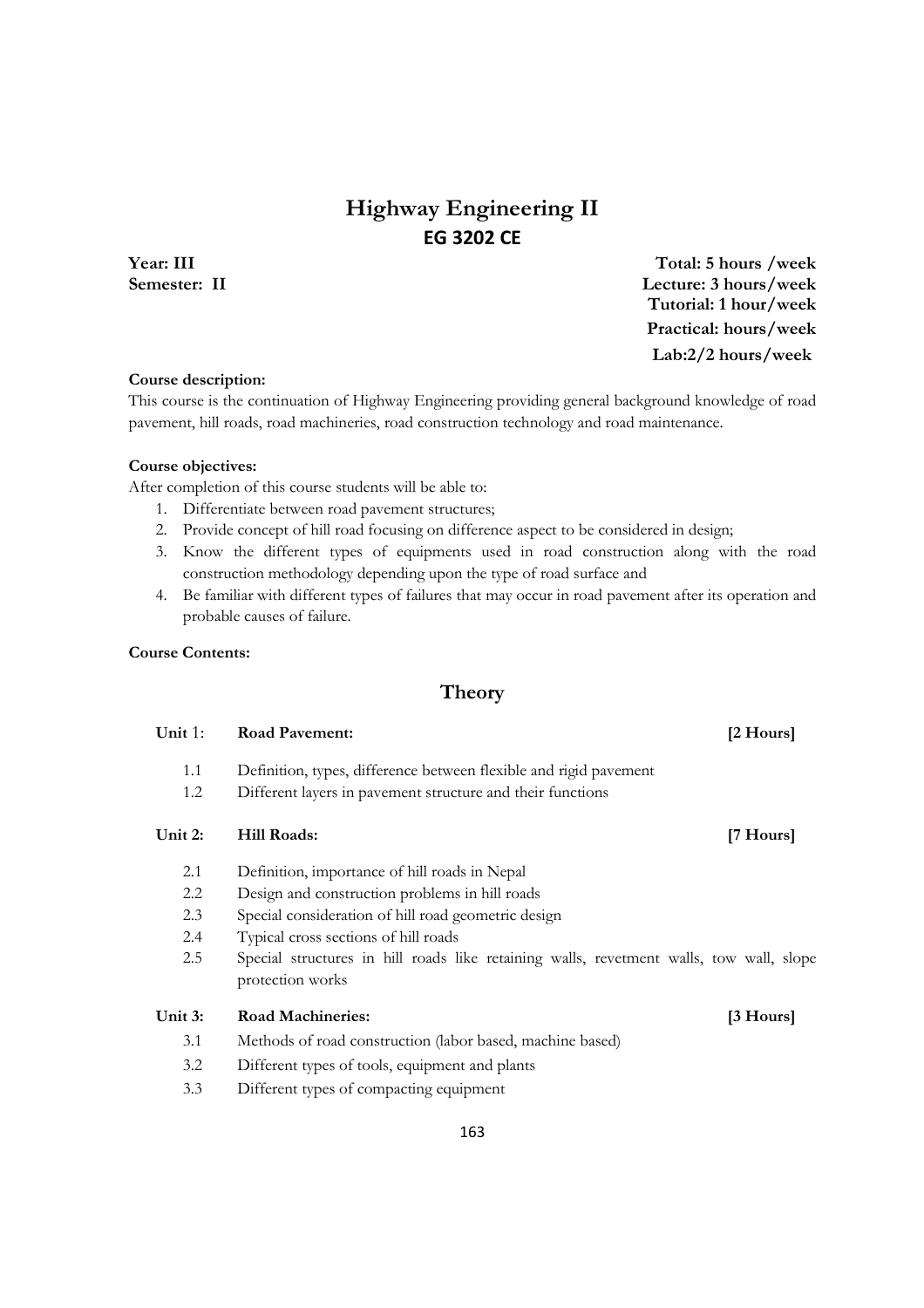#### Unit 4: Road Construction Technology: [18 Hours]

- 4.1 Introduction
- 4.2 Activities involved in road construction
	- 4.2.1 Earthwork
	- 4.2.2 Drainage work
	- 4.2.3 Pavement work
	- 4.2.4 Protection works
	- 4.2.5 Miscellaneous works
- 4.3 Earthwork
	- 4.3.1 Introduction
	- 4.3.2 Purpose
	- 4.3.3 Earthwork in embankment/excavation
	- 4.3.4 Relation of optimum moisture content and maximum dry density
	- 4.3.5 Field control of compaction and test required for field control
- 4.4 Construction of earthen road: Introduction, materials required, equipment required, construction procedure
- 4.5 Construction of gravel roads: Introduction, materials required, equipment required, construction procedure
- 4.6 Construction of soil stabilized roads: Introduction to soil stabilization, types of soil stabilization, mechanical stabilization of soil (materials, equipment, construction procedure)
- 4.7 Constructions of Water Bound Macadam (WBM) roads: Introduction, materials required, equipment required, construction procedure
- 4.8 Construction of bituminous roads: Introduction, types of bituminous surfacing, interface treatment (prime coat, tack coat), seal coat, functions of each coat
- 4.9 Surface dressing: types (single, double), materials required, equipment required, construction procedure
- 4.10 Grouted macadam: types (full, semi), materials required, equipment required, construction procedure

#### **Unit 5: Highway Maintenance and Repair: [9 Hours]**

- 5.1 Introduction
- 5.2 Types of maintenance activities
- 5.3 Maintenance of earth roads, gravel roads, WBM roads
- 5.4 Maintenance of bituminous roads (pot hole, patch repair works, crack sealing, edge repairing, resurfacing)
- 5.5 Maintenance of drainage structures
- 5.6 Maintenance of miscellaneous road structures (shoulder, slope, retaining structures, road furniture)

### Unit 6: Bridge: **1999 Contract Contract Contract Contract Contract Contract Contract Contract Contract Contract Contract Contract Contract Contract Contract Contract Contract Contract Contract Contract Contract Contract**

- 6.1 Introduction
	- 6.1.1 Definition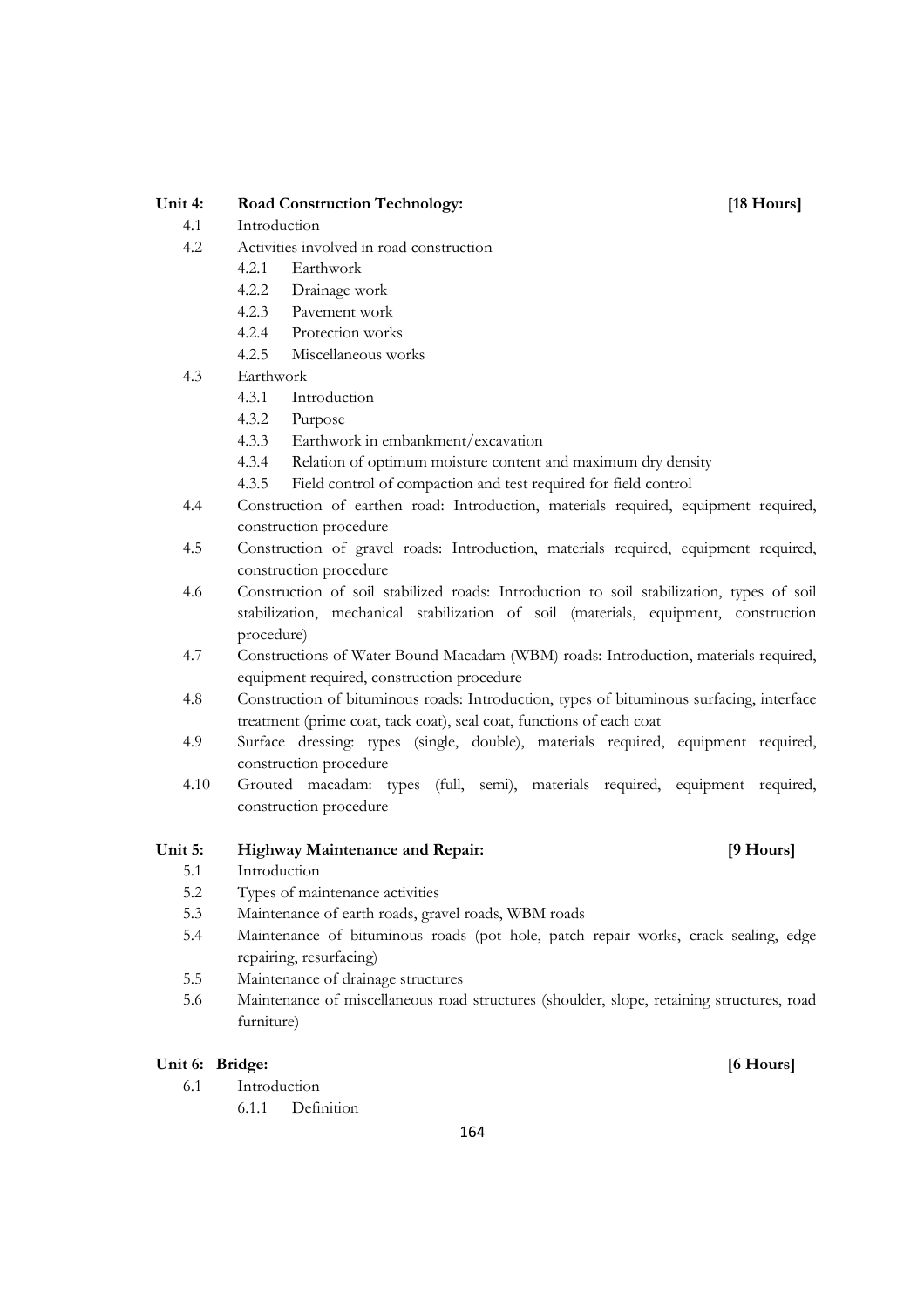- 6.1.2 Classification based on span, length, loading, materials and structures
- 6.2 T beam bridge
	- 6.2.1 Essential elements
	- 6.2.2 Detail of superstructure and substructure
- 6.3 Suspension bridge
	- 6.3.1 Introduction
	- 6.3.2 Components and their function

### **Practical (laboratory) [15 Hours]**

- 1. Perform California bearing test of soil
- 2. Perform Los Angeles Abrasion test of aggregate
- 3. Perform penetration test of bitumen
- 4. Perform softening point test of bitumen
- 5. Perform ductility test of bitumen

- 1. Dinesh Kumar Shrestha, Anil Marsani, Transportation Engineering volume 1, Jasni Publications, Mid Baneshwor, Kathmandu, Nepal (2013).
- 2. Partha Mani Parajuli, Course Manual on Transportation Engineering I, IoE, Pulchowk, Lalitpur, Nepal.
- 3. C E G Justo, S K Khanna, Highway Engineering, Khanna Publications, New Delhi, India.
- 4. S. K. Sharma, Principles, Practice and Design of Highway Engineering, S Chand and Company Ltd. New Delhi, 1985.
- 5. A training manual on trail bridges, RTU, Department of Civil Engineering, Institute of Engineering.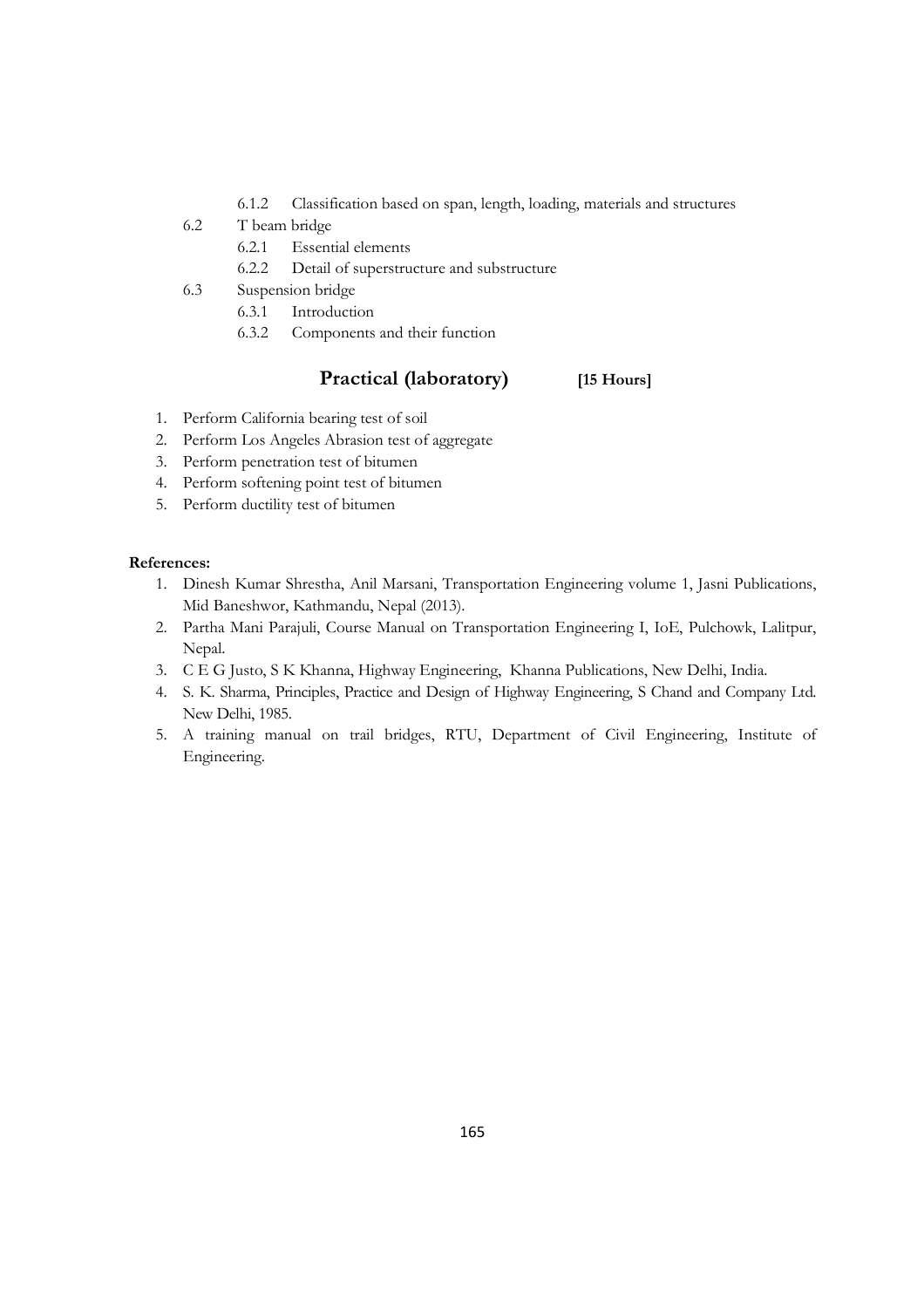## **Estimating and Costing III EG 3203 CE**

**Year: III Total: 6 hours /week Semester: II Lecture: 3 hours/week Tutorial: hour/week Practical: 3 hours/week Lab: hours/week**

#### **Course description:**

This course focuses on familiarization of estimating and costing. It also deals with the specifications of sanitary, water supply and irrigation works.

#### **Course objectives:**

After completion of this course students will be able to:

- 1. Understand the procedures methods of measuring and quantity of irrigation, water supply and sanitary suspension bridges and culvert and RCC T beam decking works;
- 2. Analyze rates for irrigation and suspension bridge works;
- 3. Provide the basic knowledge of specification for water supply and sanitary and irrigation works and
- 4. Prepare the estimating the cost of irrigation, culvert water supply and sanitary works.

#### **Course Contents:**

### **Theory**

#### Unit 1: Method of Estimating: *I* [15 Hours] *I*

1.1. Water supply and sanitary works

#### 1.2. Irrigation works

- 1.3. Culvert and RCC T- beam decking
- 1.4. Suspension bridge

#### **Unit 2: Analysis of Rate for Irrigation and Suspension Bridges: [15 Hours]**

- 2.1 Factors affecting the cost of irrigation and suspension bridge works
- 2.2 Government procedure of preparing analysis or rate for irrigation and suspension bridges

#### Unit 3: Specifications: *I15 Hours I15 Hours*

- 3.1. Detailed specifications for water supply, sanitary and irrigation works:
	- 3.1.1. WC commode cistern
	- 3.1.2. WC pan with cistern
	- 3.1.3. Wash basin
	- 3.1.4. Supplying and laying G.I Pipe and fittings, PPR pipe
	- 3.1.5. Supplying and fixing winds with cistern
	- 3.1.6. Supplying and laying HDP pipe and fittings
	- 3.1.7. Supplying and laying PVC pipe and fittings
	- 3.1.8. Canal lining
	- 3.1.9. Hume pipe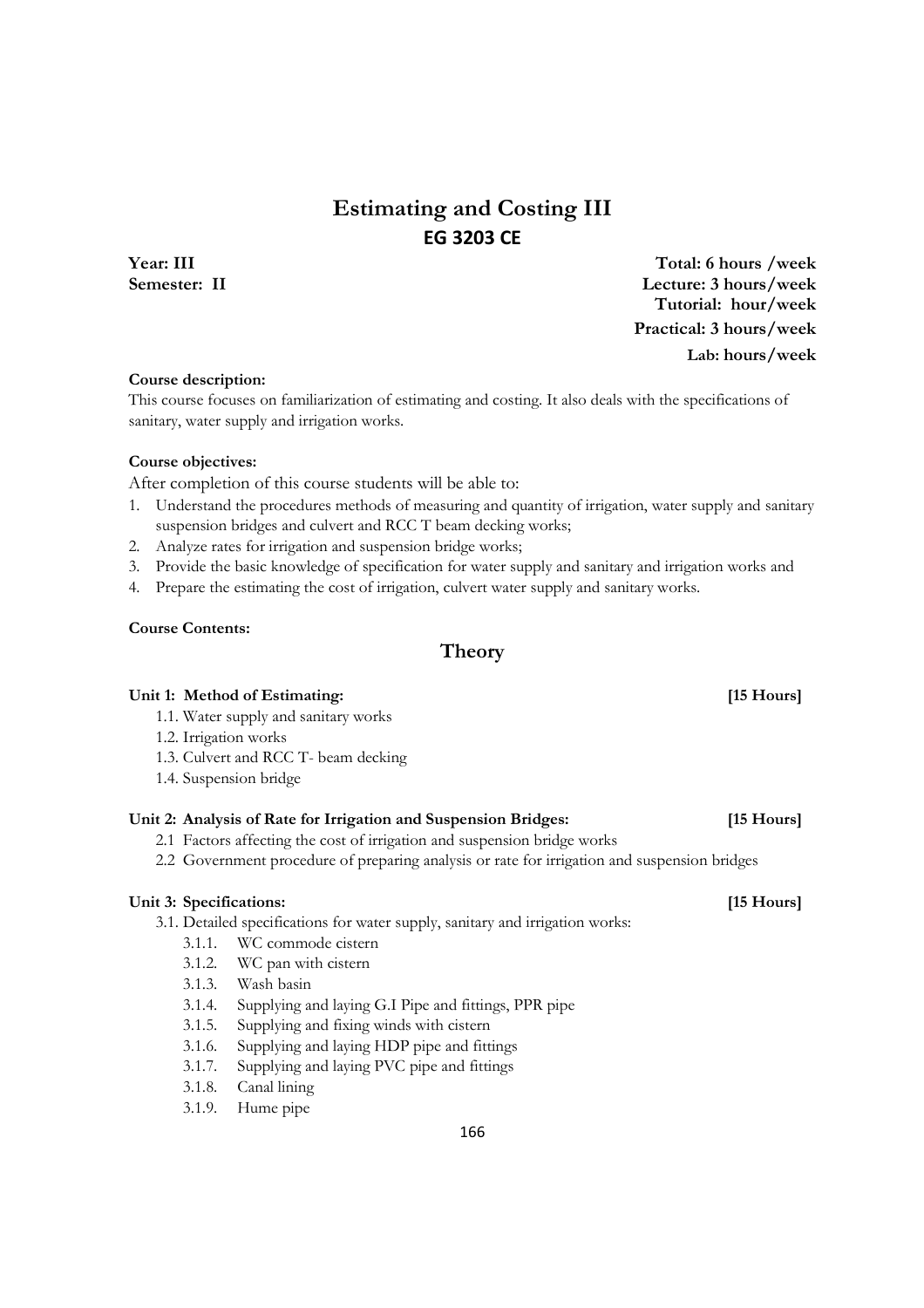### **Practical [45 Hours]**

### **Taking out detailed quantities and preparing estimate for the following:**

- 1. Estimate internal plumbing and water supply work
- 2. Estimate service connection between street and consumer's pipe
- 3. Estimate tube well and accessories
- 4. Estimate earthwork in channel/canal
- 5. Estimate canal lining
- 6. Estimate sewer line, manholes and surface drain
- 7. Estimate suspension/suspended bridge
- 8. Estimate slab culvert
- 9. Estimate RCC T-beam decking
- 10. Estimate rural water supply (Drawing prepared by the student in water supply)
- 11. Estimate aqueduct structure
- 12. Estimate canal fall structure
- 13. Estimate slow sand filter
- 14. Estimate rapid sand filter

- 1. Amarjit Aggarwal "Estimating civil quantity surveying and valuation" katson publishing house, ludhiyana, 1985
- 2. G.S. Berdie "Test book of estimating and costing"
- 3. M. Chakraborti "Estimating, costing, specification and valuation in civil engineering"
- 4. B.N Dutta "Estimating and costing, specification and valuation"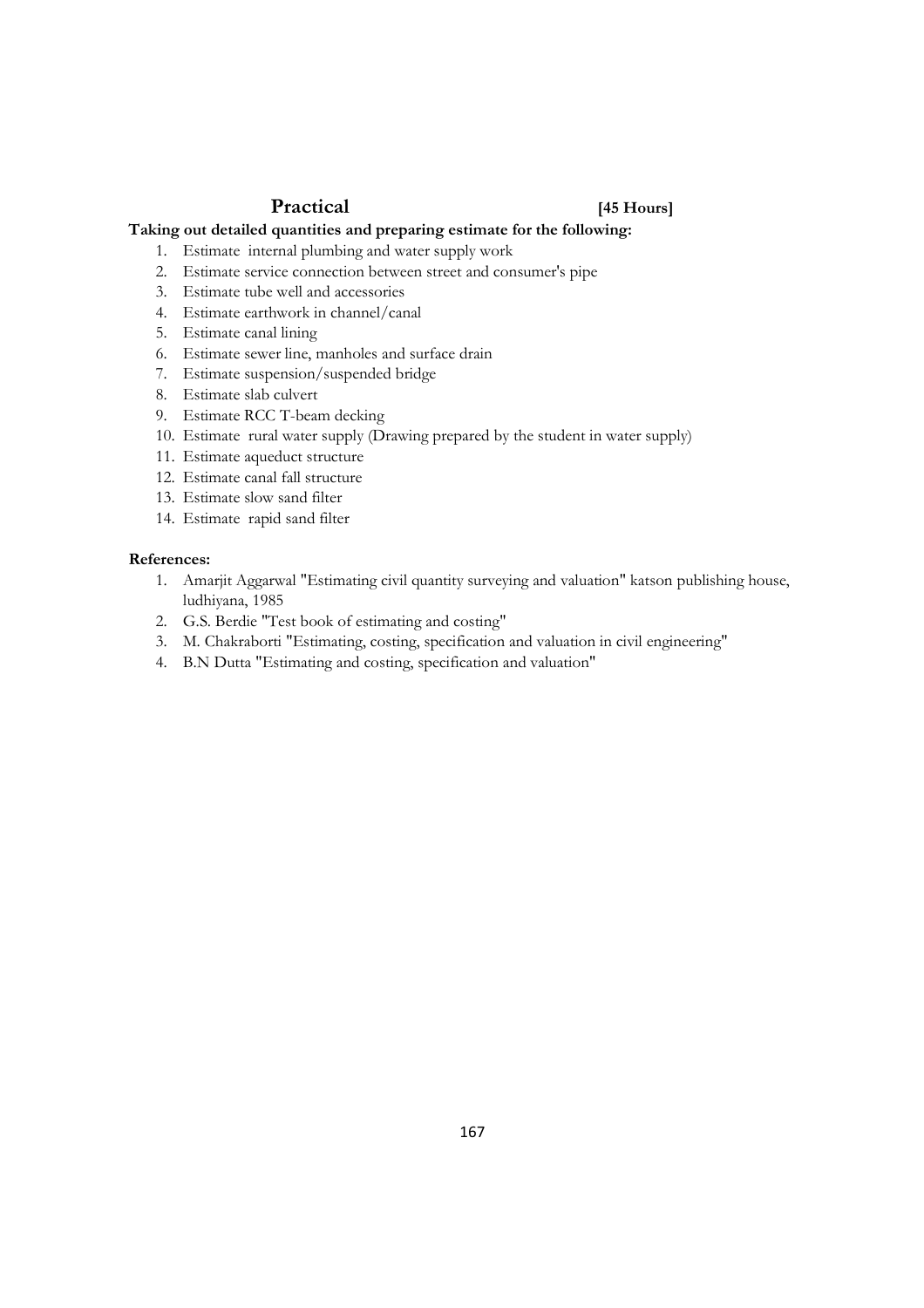## **Irrigation and Drainage Engineering EG 3204 CE**

### **Year: III Total: 8 hours /week Semester: II Lecture: 4 hours/week Tutorial: 2 hours/week Practical: 2 hours/week Lab: hour/week**

#### **Course description:**

This course focuses the development and management of irrigation and drainage systems in general.

#### **Course objectives:**

After completion of this course students will be able to:

- 1. Estimate irrigation water requirements;
- 2. Measure stream flow discharge;
- 3. Estimate monthly flows at intake;
- 4. Design canals based on soil type;
- 5. Identify suitable irrigation methods based on topography, crop and water source and
- 6. Explain the function, operation and maintenance of irrigation structures.

#### **1. Introduction: [4 Hours]**

- 1. Need and objectives of irrigation
- 2. Advantages and disadvantages of irrigation
- 3. Sources of irrigation water and types of irrigation system
- 4. History and future scope of irrigation in Nepal

### **2. Crop Water and Irrigation Water Requirements: [8 Hours]**

- 1. Types and season of crops
- 2. Base and crop periods
- 3. Duty, Delta and their relation
- 4. Commanded areas (gross, net and irrigable)
- 5. Soil moisture contents and irrigation interval
- 6. Water requirement of different crops
- 7. Irrigation water requirement considering losses, land preparation and effective rainfall

#### **3. Water Availability for Irrigation: [8 Hours]**

- 1. Occurrence and distribution of rainfall in Nepal (Surface and ground waters)
- 2. Catchment area and runoff generation (factors affecting runoff)
- 3. Rain gauges and stream gauges (Gauge types and data presentation)
- 4. Stream flow measurement by velocity area method (Floats and Current meters)
- 5. Long term monthly flows at gauged and un-gauged locations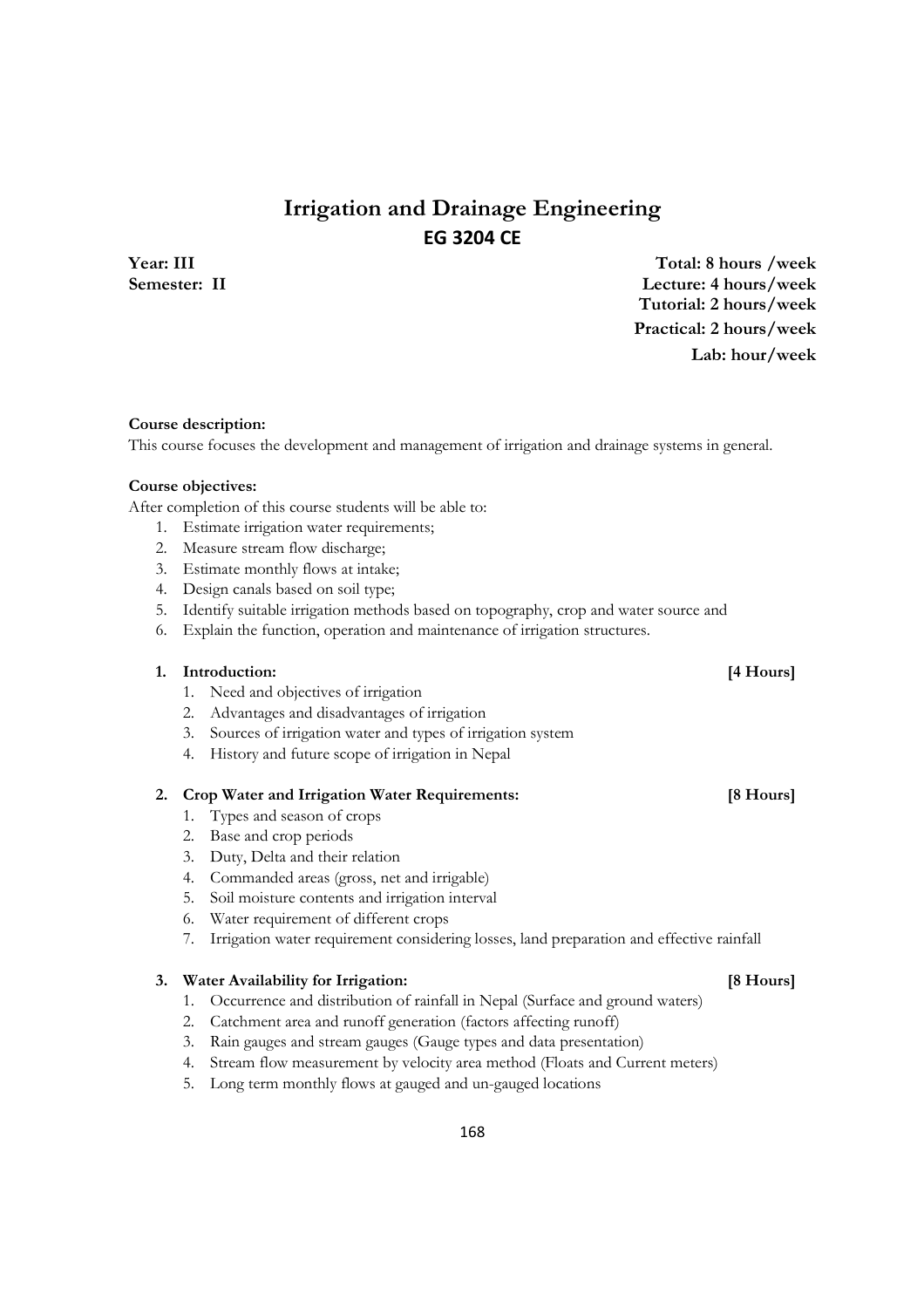| 4.         | <b>Methods of Irrigation:</b>                                                                     | [6 Hours]            |
|------------|---------------------------------------------------------------------------------------------------|----------------------|
|            | Surface irrigation(Free flooding, Border strip, Check, Basin and Zigzag methods)<br>1.            |                      |
|            | Subsurface irrigation<br>2.                                                                       |                      |
|            | Sprinkler irrigation<br>3.                                                                        |                      |
|            | Drip or Trickle irrigation<br>4.                                                                  |                      |
| 5.         | <b>Diversion Head Works:</b>                                                                      | [8 Hours]            |
|            | Layout, components and their functions<br>1.                                                      |                      |
|            | Weir and Barrage systems<br>2.                                                                    |                      |
|            | Silt control by under sluices at head works (still pond regulation and continuous flushing)<br>3. |                      |
|            | Silt excluder and sediment ejector<br>4.                                                          |                      |
|            | Head regulator<br>5.                                                                              |                      |
| 6.         | Canal Irrigation:                                                                                 | $[10 \text{ Hours}]$ |
|            | Components of canal system<br>1.                                                                  |                      |
|            | Alignment of canals<br>2.                                                                         |                      |
|            | Design of alluvial canals (Lacey's and Kennedy's theories)<br>3.                                  |                      |
|            | Design of non-alluvial canals (Manning's and Chezy's Formulae)<br>4.                              |                      |
|            | Seepage of canals and lining<br>5.                                                                |                      |
|            | Canal standards<br>6.                                                                             |                      |
| 7.         | <b>Irrigation Structures:</b>                                                                     | [8 Hours]            |
|            | Cross-drainages<br>1.                                                                             |                      |
|            | Drops or Falls<br>2.                                                                              |                      |
|            | Head and Cross regulators<br>3.                                                                   |                      |
|            | Escapes<br>4.                                                                                     |                      |
|            | Outlets<br>5.                                                                                     |                      |
| 8.         | <b>Water Logging and Drainage:</b>                                                                | [5 Hours]            |
|            | Causes, effects and preventive measures of water logging<br>1.                                    |                      |
|            | Need and importance of drainage<br>2.                                                             |                      |
|            | Surface and subsurface drainage systems<br>3.                                                     |                      |
| 9.         | <b>Irrigation Management:</b>                                                                     | [3 Hours]            |
|            | Operation and maintenance of irrigation works<br>1.                                               |                      |
|            | Institutional development of irrigation systems<br>2.                                             |                      |
| Tutorials: |                                                                                                   | $[30$ Hours]         |
| 1.         | Duty-Delta relation                                                                               |                      |
| 2.         | Soil moisture contents and irrigation interval                                                    |                      |
| 3.         | Estimation of canal design discharge                                                              |                      |
| 4.         | Design of canals based on theory of Lacey, Kennedy, Chezy and Manning                             |                      |
| 5.         | Estimation of long term monthly flows in river at intake                                          |                      |
|            |                                                                                                   |                      |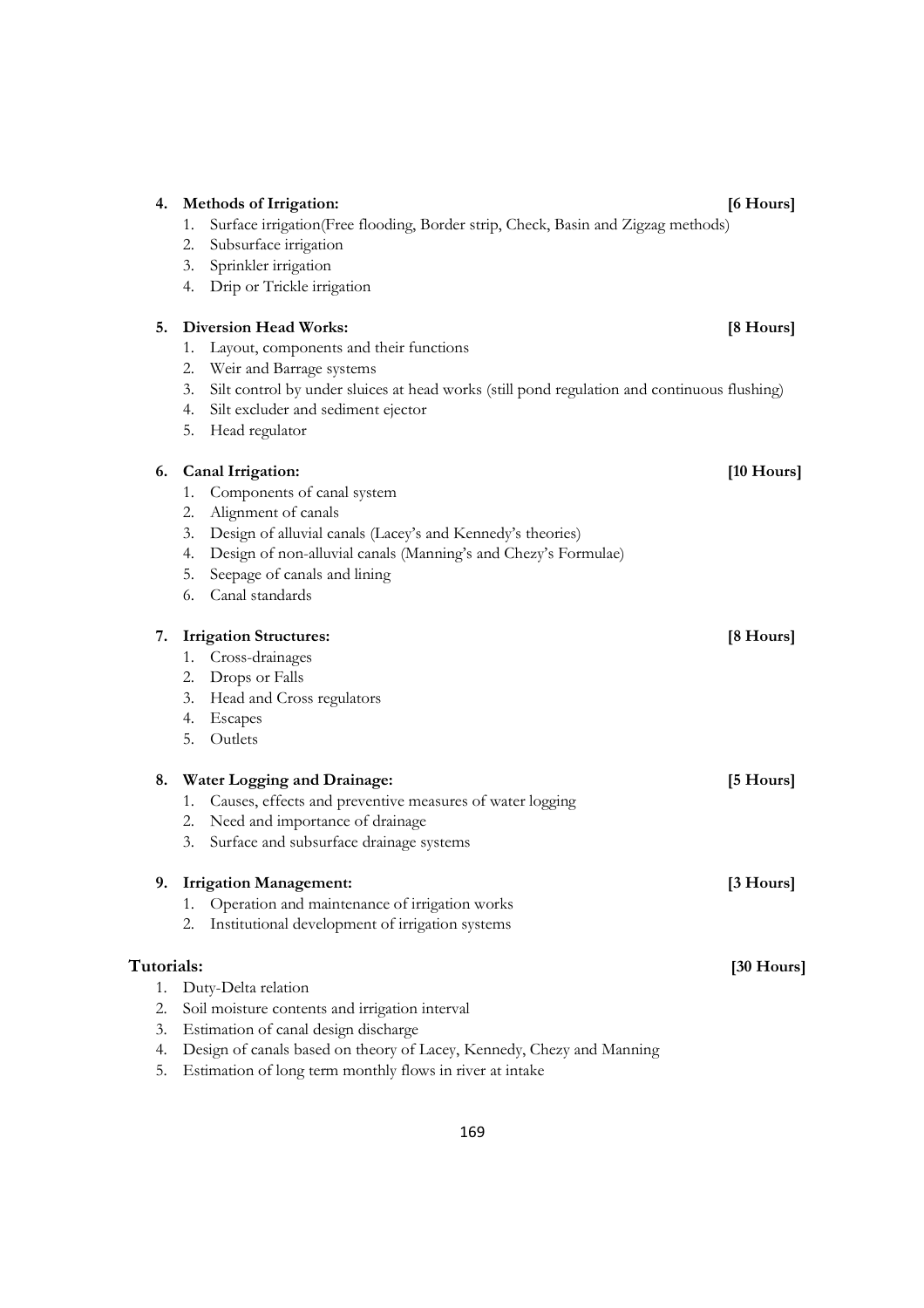### **Practical [30 Hours]**

- 1. Measure flow by velocity area method
- 2. Estimate irrigation water requirement by CROPWAT software

- 1. Irrigation Engineering and Hydraulic Structures, S K Garg, Delhi, 1983
- 2. Irrigation Engineering, Gurcharan Singh
- 3. Fundamentals of Irrigation Engineering, Bharat Singh, Nem Chand and Bros, Roorkee, 1983
- 4. Theory and design of irrigation structures, volume I and II, R S Varshney, S C Gupta and R L Gupta, Nem Chand and Bros., Roorkee, 1979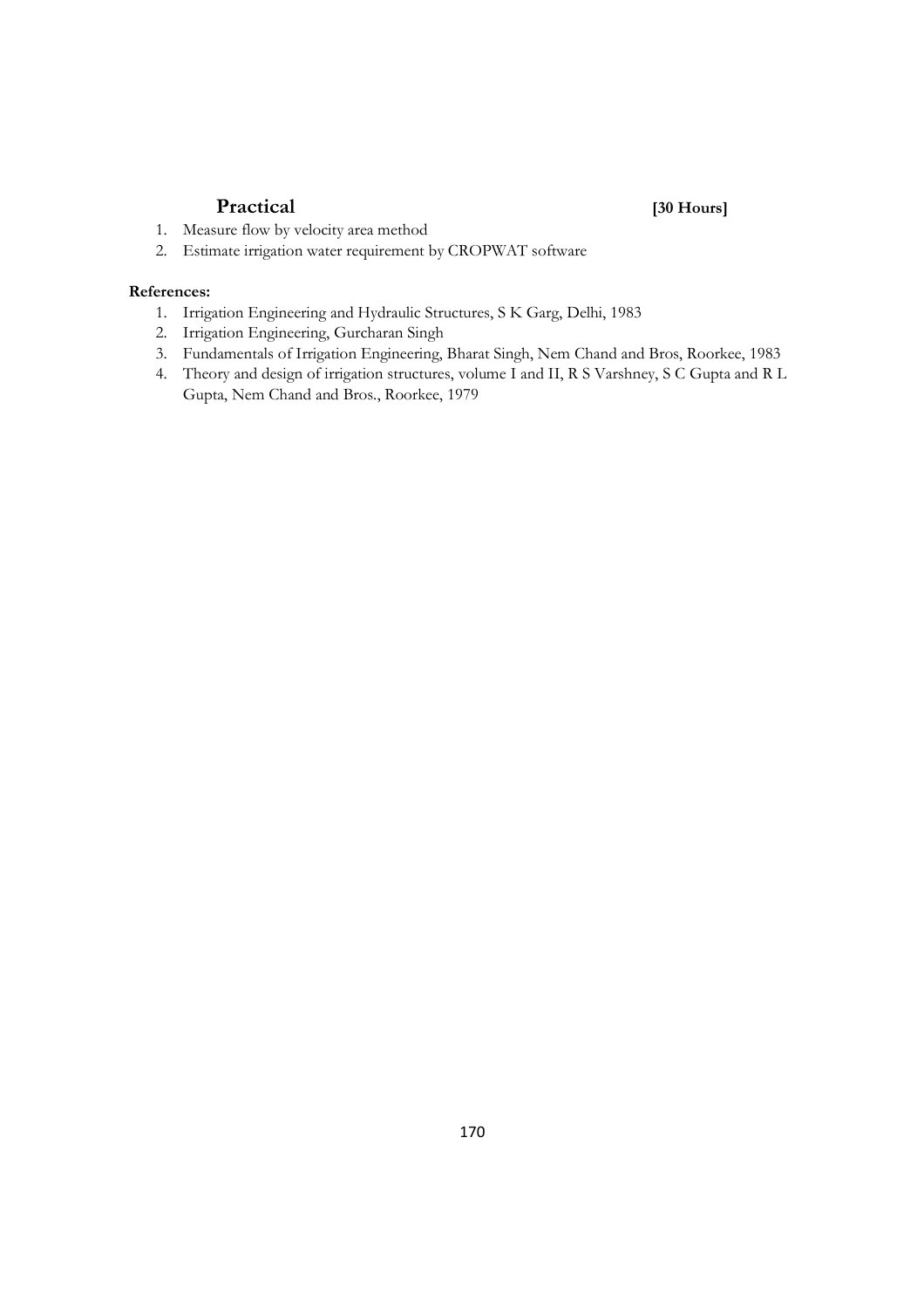## **Major Project Work EG 3205 CE**

**Year: III Total: 10 hours /week Semester: II Lecture: hour/week Tutorial: hour/week Practical: 10 hours/week Lab: hour/week**

### **Course description:**

This course is designed to make students aware of using theoretical and practical application in integrated manner to their knowledge gained during whole course related to civil engineering. Topics will normally contain measurement, design, drawing, cost estimate of components. Reading assignments and lecture on report design and oral presentations techniques will be in beginning of session. Preparation of the report and an oral seminar will occur at the end of the session.

#### **Course objectives:**

After completion of this course students will be able to:

- 1. Prepare design, drawing and cost estimate of residential/small office building projects;
- 2. Prepare design, drawing and cost estimate of small rural water supply projects and sanitary works and
- 3. Prepare drawings and cost estimate of small roads and irrigation projects.

The overall assignment will be as follows:

| A. Building:                  | 5.0 Hours/week |
|-------------------------------|----------------|
| B. Sanitary and Water supply: | 1.5 Hours/week |
| C. Highway:                   | 1.5 Hours/week |
| D. Irrigation:                | 2.0 Hours/week |

Each part of the subjects will be evaluated as a continuous process.

#### **Course Contents:**

#### Unit 1 Building: [75 Hours] **[75 Hours]**

- 1.1. Measure a plot of land for building layout.
- 1.2. Collect materials and labour rate for rate analysis.
- 1.3. Carryout architectural design and drawing of a 3 or 4 rooms and 2 to 4 storey residential/office building (site plan, floor plans, elevations, sections, flooring, roofing, staircase, finishes, fire place details).
- 1.4. Design/interpret structural components (foundation, wall, column, beams, ties, floors, and roof trusses) including seismic details drawings.
- 1.5. Prepare design and drawing of internal plumbing details (bathroom, hot and cold water supply system, waste water and rain water systems).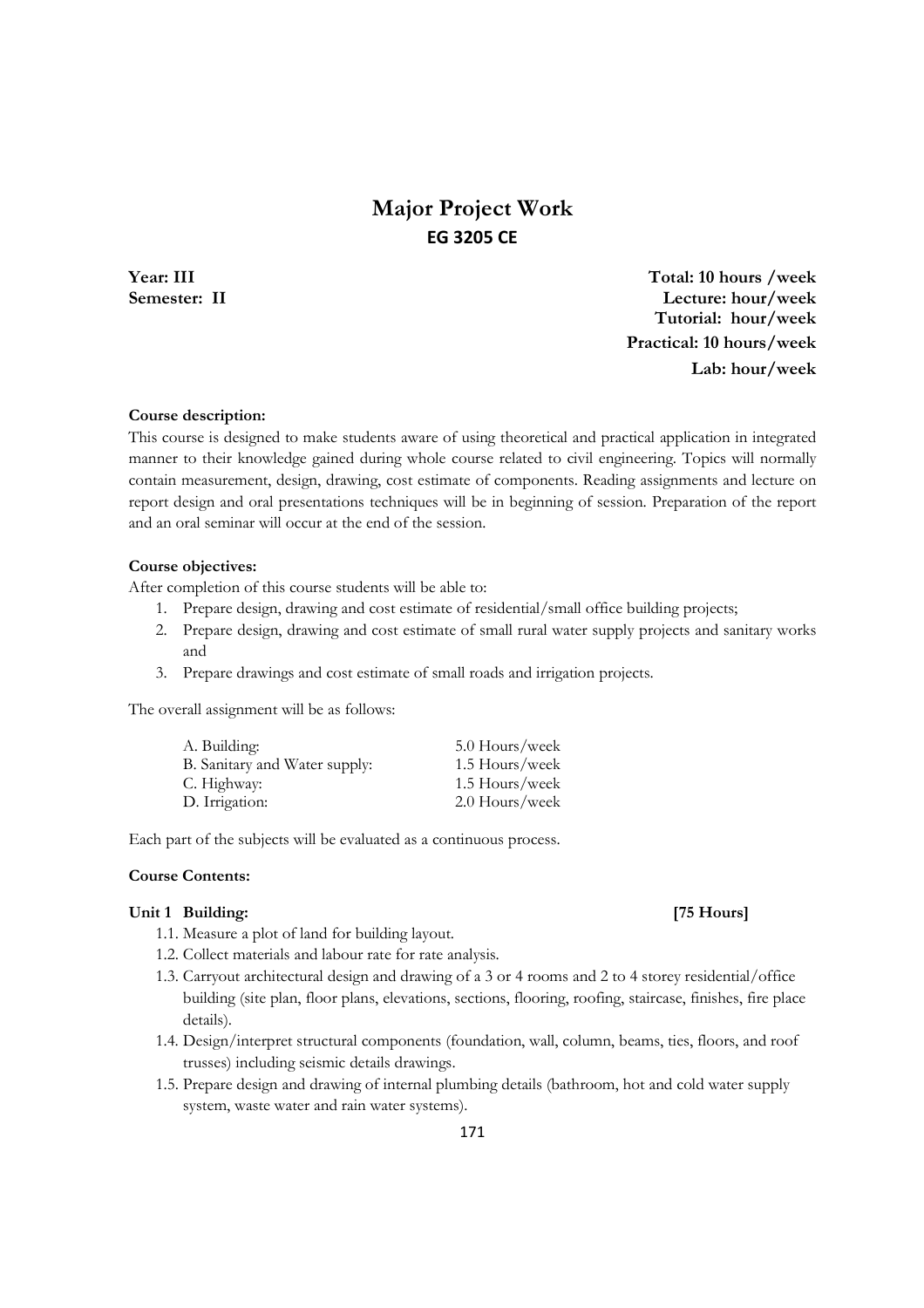- 1.6. Rain water (rain water harvesting, ground water recharge) and ground water treatment details for domestic use.
- 1.7. Study drawing of electrical system (power, light layout)and telephone network system.
- 1.8. Rate analysis and detailed cost estimate.
	- Prepare drawings both manually and using CADD software.

### Unit 2 Sanitary and Water Supply: *[22 Hours]*

- 2.1. Prepare/observe external drainage system, sewer pipe layout, septic tank, soak pit design and drawings.
- 2.2. Prepare design and drawings of a rural water supply scheme (gravity flow).
- 2.3. Prepare bill of quantities and cost estimate.

### Unit 3 Highway: [23 Hours]

- 3.1. Study of contour map.
- 3.2. Draw layout of road alignment, profile, cross-section with the help of given data/topographic map.
- 3.3. Design horizontal and vertical curve.
- 3.4. Provide typical retraining structures, drains and culverts.
- 3.5. Prepare bill of quantities and cost estimate.

#### **Unit 4 Irrigation: [30 Hours]**

- 4.1. Draw layout, profile and cross-section of small hill irrigation project with the help of given data/topographic map.
- 4.2. Draw typical head works structure (weir, trash-rack), aqueduct, fall, Siphon, lined canal sections etc.
- 4.3. Prepare bill of quantities and cost estimate.

#### **Evaluation Scheme:**

| S. No. | Subjects/Topics           | Marks distribution % | Internal % | Final $\%$ |
|--------|---------------------------|----------------------|------------|------------|
|        | Building                  | 50                   | 30         | 20         |
|        | Sanitary and Water Supply |                      |            |            |
|        | Highway                   |                      |            |            |
|        | Irrigation                | 20                   |            |            |
|        | Total                     | 100                  | 60         | 40         |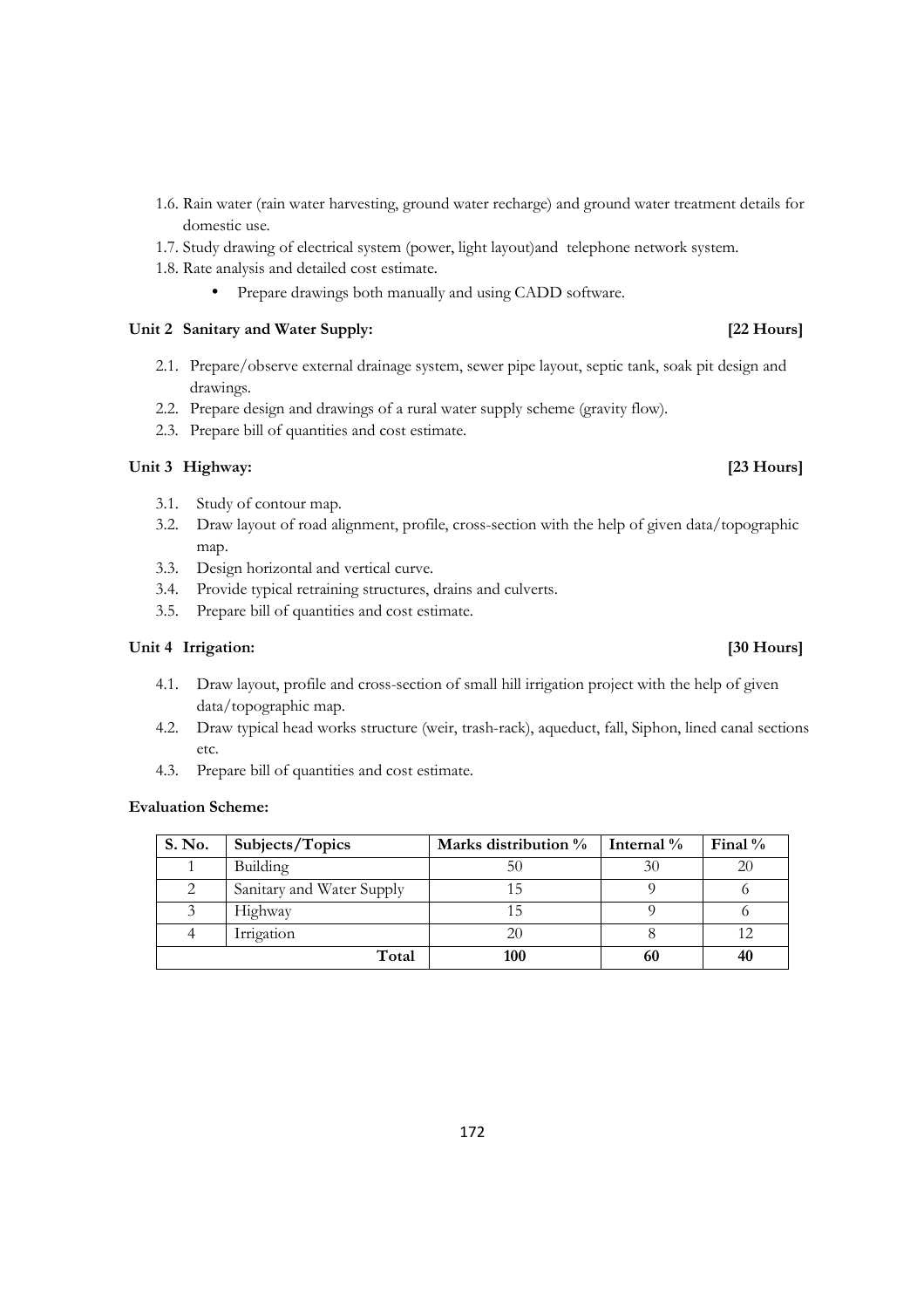- 1. Course notes provided by the teachers/department.
- 2. Sample drawings of different municipality office, Nepal Government Projects.
- 3. Building bye-laws.
- 4. Building Construction Hand Book by Roy Chudley and Roger Greeno.
- 5. Nepal National Building Codes.
- 6. Village water systems- A technical journal (Nepal and Bhutan)
- 7. Estimating and Costing by B. N. Dutta.
- 8. Text books of related courses.
- 9. Government norms of rate analysis.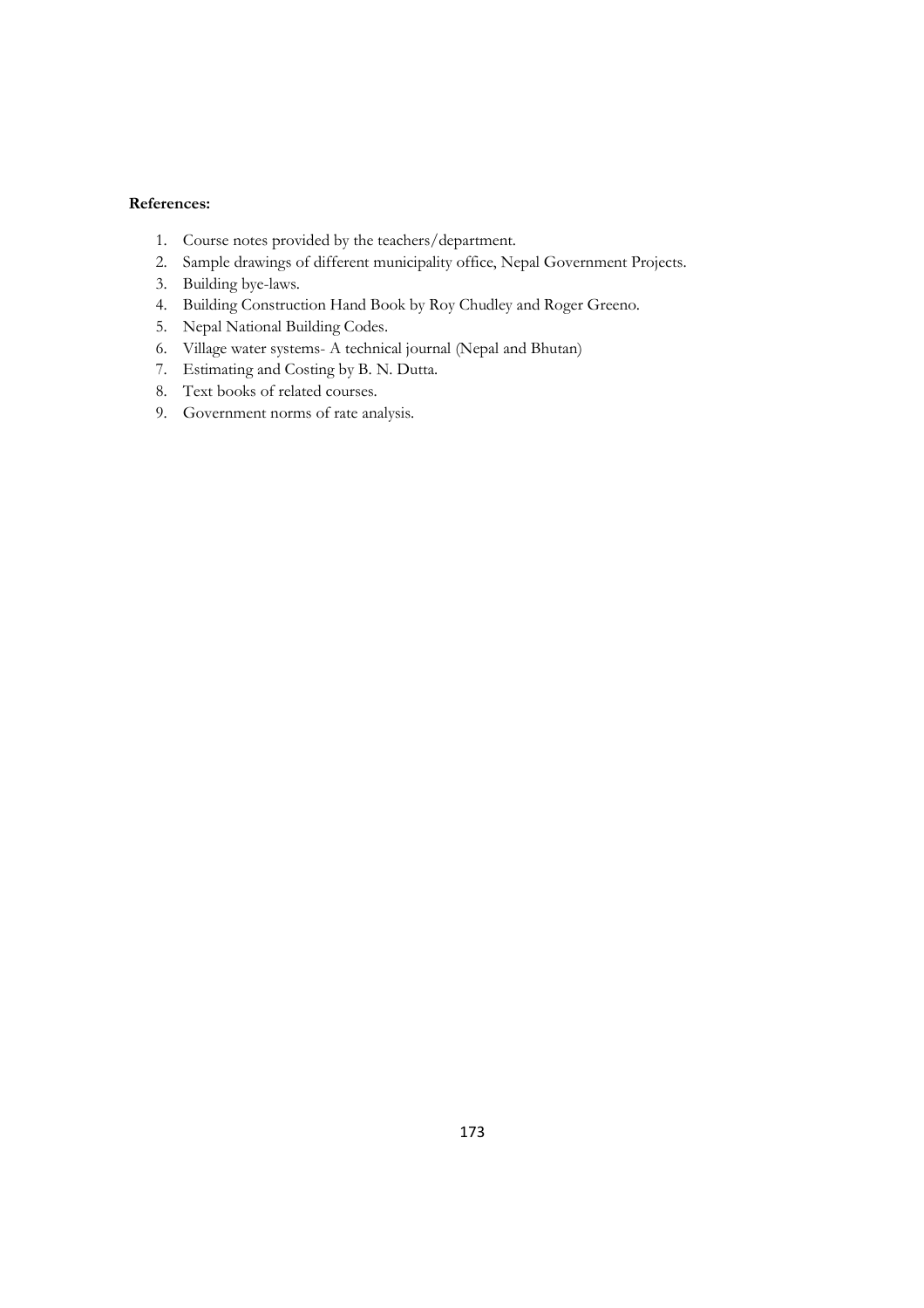## **Trail Bridge EG 3206 CE**

**Year: III Total: 6 hours /week Semester: II Lecture: 3 hours/week Tutorial: hour/week Practical: 3 hours/week Lab: hour/week**

#### **Course description:**

Course focuses on the design and construction of Trail Bridge. It includes survey works, fundamental of design works, and calculation of quantity and cost estimate and construction of Trail Bridge

#### **Course objectives:**

After completion of this course students will be able to:

- 1. Identify components of trail bridge;
- 2. Perform design of a trail bridge;
- 3. Prepare standard drawings and quantity estimate;
- 4. Construct/supervise a trail bridge and
- 5. Explain trail bridge maintenance and site investigation works.

### **Course Contents:**

## **Theory**

| Unit 1: |           | Introduction:                                        | [2 Hours]  |
|---------|-----------|------------------------------------------------------|------------|
|         | 1.1       | Trail bridge in Nepal                                |            |
|         | 1.2       | Classification of trail bridges and their components |            |
| Unit 2: |           | <b>Survey and Bridge Site Selection:</b>             | [7 Hours]  |
|         | 2.1       | Collection of essential data                         |            |
|         | 2.2       | Socio-economic survey                                |            |
|         | 2.3       | Topographic study and engineering survey             |            |
|         | 2.4       | Bridge site selection                                |            |
| Unit 3: |           | Design of Trail Bridge:                              | [18 Hours] |
|         |           | 3.1 Basic design concept and design procedure        |            |
|         | 3.2 Cable |                                                      |            |
|         |           | 3.2.1 Introduction to cable and its specification    |            |
|         |           | 3.2.2 Cable geometry and its analytical presentation |            |
|         |           | 3.2.3 Cable design                                   |            |
|         | 3.3       | Standard tower selection                             |            |
|         | 3.4       | Design of tower foundation and cable anchorage       |            |
|         | 3.5       | Design of walkway, suspenders/hangers                |            |
|         |           | 174                                                  |            |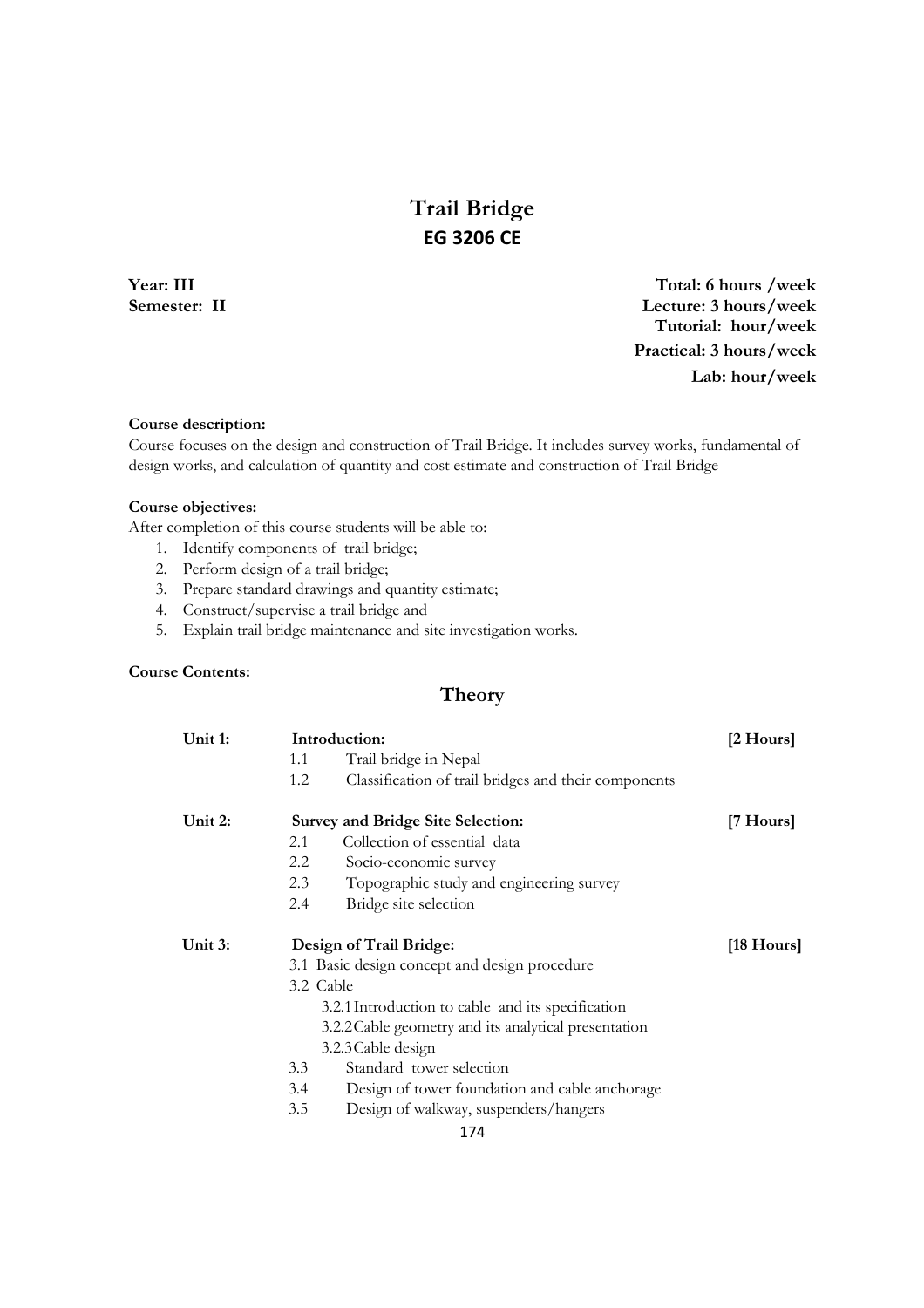| Unit 4: |      | <b>Bridge Standard Drawings:</b>                | [4 Hours]   |
|---------|------|-------------------------------------------------|-------------|
|         | 4.1  | Construction drawing                            |             |
|         | 4.2  | Steel drawing                                   |             |
| Unit 5: |      | <b>Estimating and Costing:</b>                  | $[3$ Hours] |
|         | 5.1. | Estimate of different bridge components         |             |
|         | 5.2. | Costing of different bridge components          |             |
| Unit 6: |      | <b>Construction of Trail Bridge:</b>            | [9 Hours]   |
|         | 6.1  | Construction planning                           |             |
|         | 6.2  | Setting out of the bridge                       |             |
|         | 6.3  | Excavation works, cement works                  |             |
|         | 6.4  | Transportation, handling and hoisting of cable  |             |
|         | 6.5  | Fabrication / erection / construction of bridge |             |
| Unit 7: |      | <b>Bridge Maintenance:</b>                      | [2 Hours]   |
|         | 7.1. | Introduction                                    |             |
|         | 7.2. | Classification                                  |             |
|         | 7.3. | Bridge condition investigation                  |             |
|         |      | Practical                                       |             |
| 1.      |      | Identify components of suspension trail bridge  | [3 Hours]   |
| 2.      |      | Identify components of suspended trail bridge   | $[3$ Hours] |
| 3.      |      | Perform bridge site selection                   | $[3$ Hours] |
| 4.      |      | Layout bridge axis and bridge components        | $[9$ Hours] |
| 5.      |      | Design trail bridge components                  | $[9$ Hours] |
| 6.      |      | Prepare drawings trail bridge components        | [9 Hours]   |

7. Perform quantity calculation and cost of trail bridge components [9 Hours]

- 1. **Survey, Design and Construction of Trail Suspension Bridges for Remote Areas**  Volume A: **Design**, F. Grob, J. Krähenbühl, A. Wagner. Volume B: **Survey**, J. Krähenbühl, A. Wagner. Volume C: **Standard Design Drawings**, C. B. Basnet, J. Krähenbühl. Volume D: **Execution of Construction Works**, D. Panciotto. Volume E: **Costing and Contracting,** J. Krähenbühl.
- 2. **Trail Suspension Bridges** (Course Manual), SBD,DOR & IOE.
- 3. **Short-span Trail Bridge Standard**, Technical Handbook, Trail Bridge Section, GoN.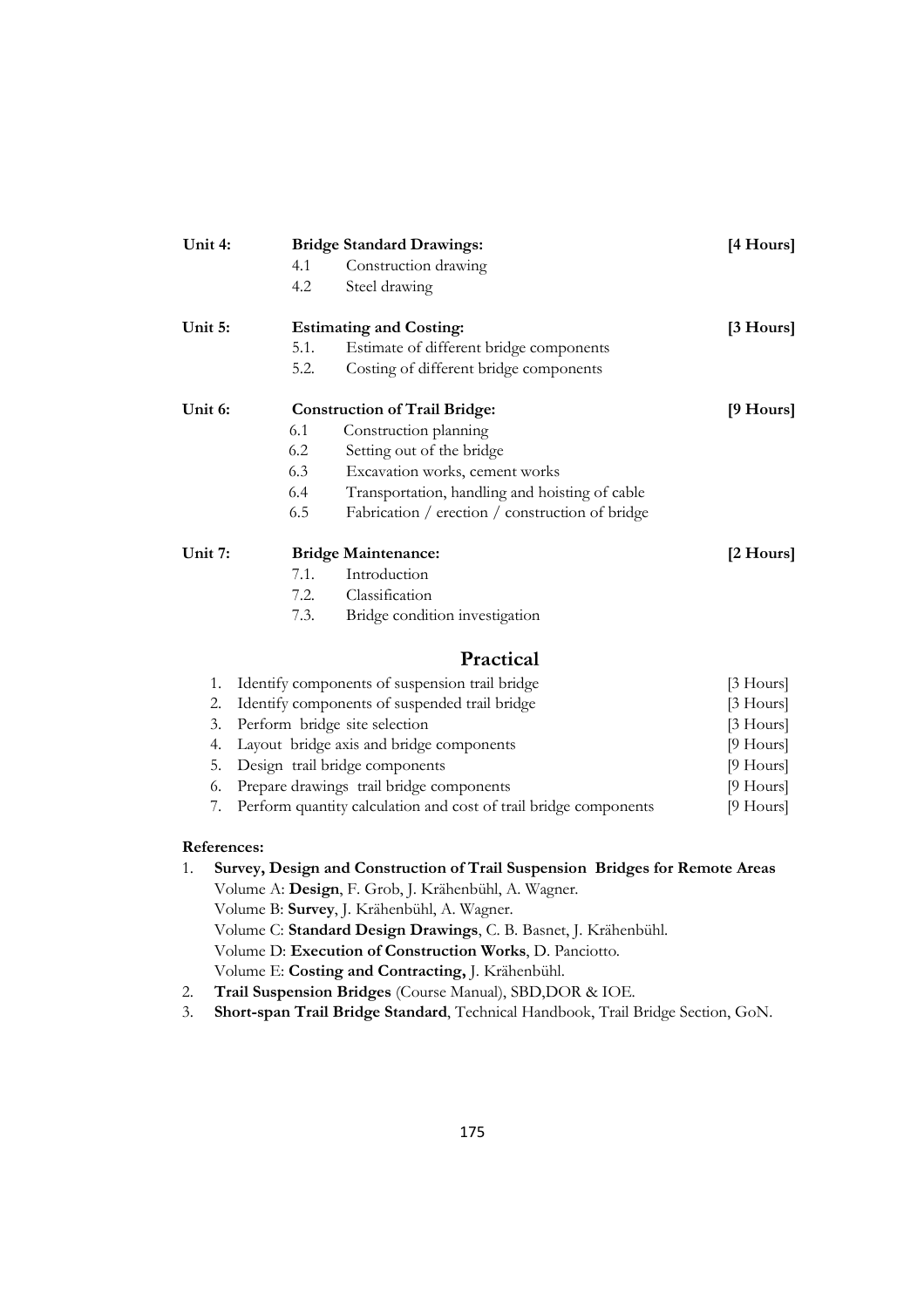## **Hill Road EG 3206 CE**

**Year: III Total: 6 hours /week Semester: II Lecture: 3 hours/week Tutorial: hour/week Practical: 3 hours/week Lab: hours/week**

### **Course description:**

This course is aimed at providing general background knowledge of hill roads regarding route location process, geometric design, hairpin bends, and hill roads drainage.

### **Course objectives:**

After completion of this course students will be able to:

- 1. Understand the concept of hill road alignment; consideration of different factors in choosing the alignments;
- 2. Understand the principles of hill road geometric design, both vertical and horizontal together with drainage component of hill road;
- 3. Know the construction methodology to be adopted in hill road along with pavement type and its maintenance and
- 4. Sensitize special road side facilities to be provided in hill road and its safety implications and impact on environment.

#### **Course Contents:**

### **Theory**

#### Unit 1: Introduction to Hill Roads: *All Roads* **Example 2.1** *All Roads* **Example 2.1** *All Roads EXAMPLE 2.1 <b><i>All Roads EXAMPLE 2.1 <b><i>All Roads EXAMPLE 2.1 <b>All Roads EXAMPLE 2.1 <b><i>EXAMPLE 2.1 <b>All*

- 1.1 Definition and importance of hill roads in Nepal
- 1.2 Design and construction problems in hill roads
- 1.3 Special consideration of hill road geometric design

### **Unit 2: Hill Road Alignment: [5 Hours]**

- 2.1. Introduction
- 2.2. Factors affecting hill road alignment
	- 2.2.1. Temperature
	- 2.2.2. Rainfall
	- 2.2.3. Atmospheric pressure
	- 2.2.4. Geological conditions
- 2.3. Survey methods
- 2.4. Hill road route location process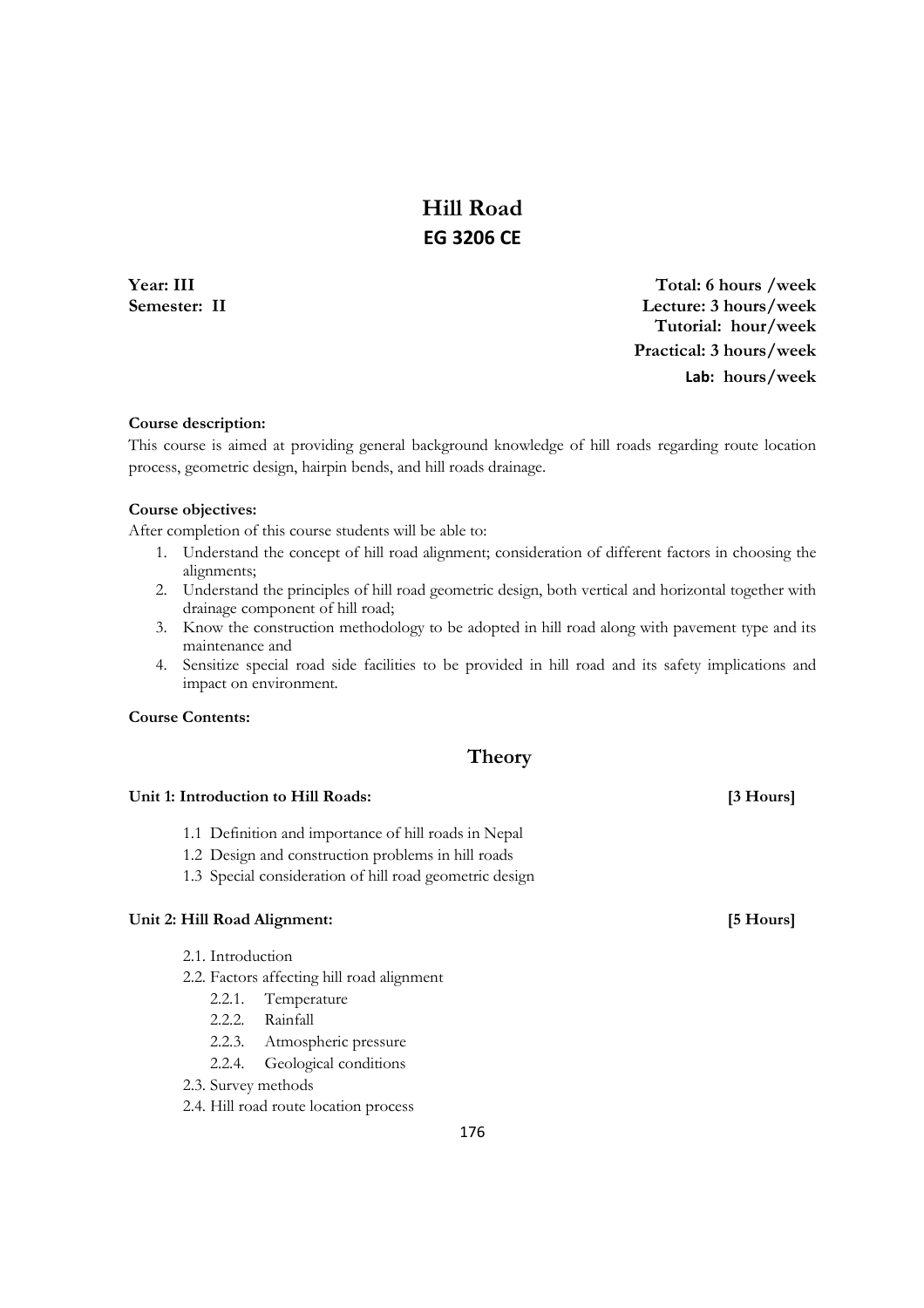#### Unit 3: Geometric Design of Hill Roads: [12 Hours]

- 3.1. Introduction
- 3.2. Design speed
- 3.3. Design of cross sectional elements
	- 3.3.1. Road width
	- 3.3.2. Camber
	- 3.3.3. Super elevation
	- 3.3.4. Lateral and vertical clearance
- 3.4. Horizontal alignment
	- 3.4.1. Superelevation
	- 3.4.2. Extrawidening
	- 3.4.3. Setback
- 3.5. Hair pin bends (symmetrical/unsymmetrical)
- 3.6. Sight distance
- 3.7. Gradient
- 3.8. Vertical curves
- 3.9. Typical cross sections of hill roads

### **Unit 4: Formation Works: [4 Hours]**

- 4.1. Trace cut
- 4.2. Jungle clearance
- 4.3. Earthwork in excavation
- 4.4. Rock cutting, drilling, blasting, clearing
- 4.5. Earthwork in embankment
- 4.6. Tools required for manual method of road construction
- 4.7. Plants and equipment required for mechanized method of road construction

#### **Unit 5: Pavement and Maintenance: [5 Hours]**

- 5.1. Types of pavement
- 5.2. Factors governing pavement design
- 5.3. Pavement design methods
- 5.4. Introduction and necessity of maintenance
- 5.5. Component of maintenance activities

#### **Unit 6: Drainage and Cross Drainage: [5 Hours]**

- 6.1. Introduction
- 6.2. Hydrological study (empirical formula for runoff calculation)
- 6.3. Design of side drains
- 6.4. Intercepting catch water drains, chutes, cross drains, ford, causeways, subsurface drainage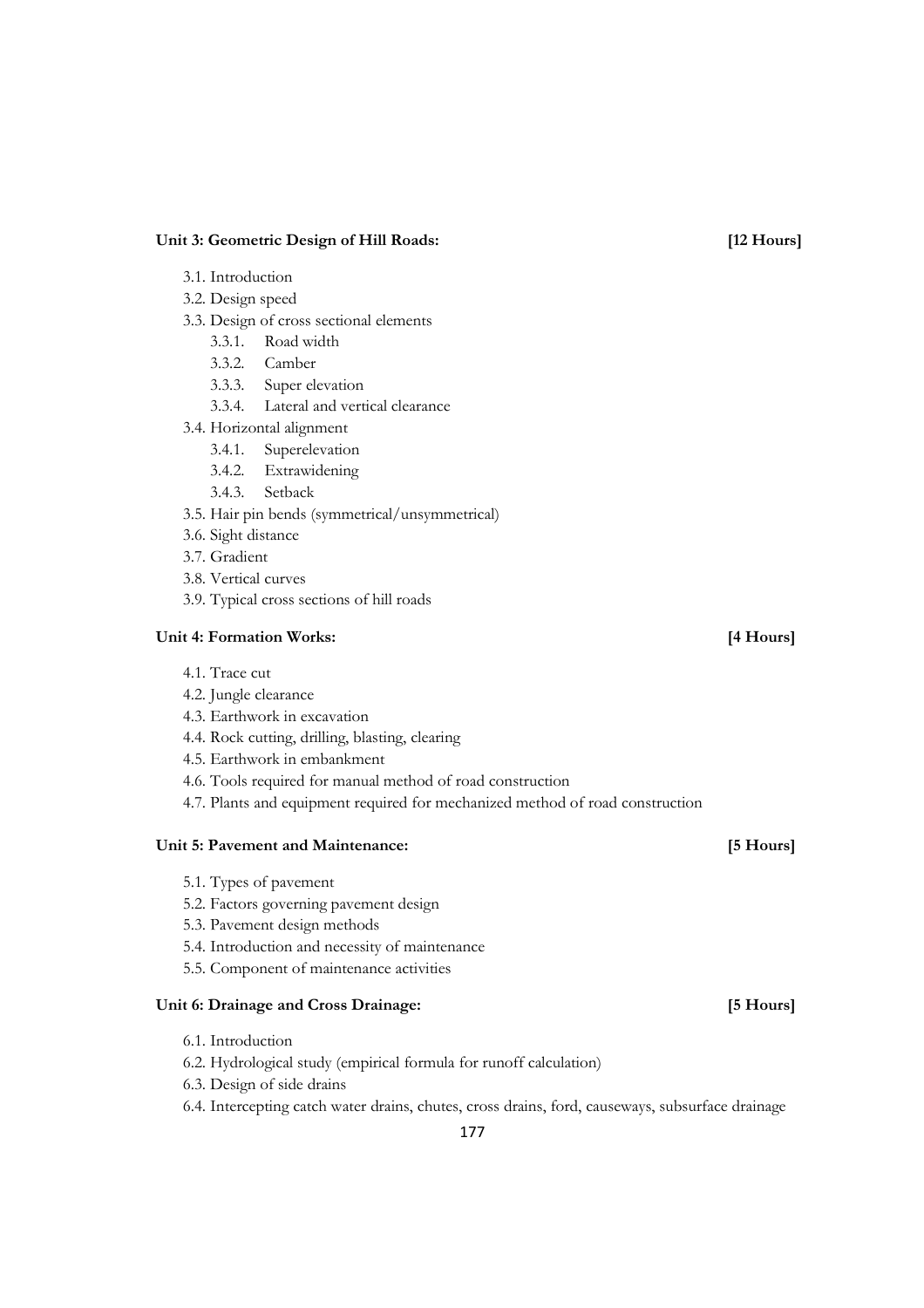#### **Unit 7: Special Structures in Hill Roads: [4 Hours]**

- 7.1. Slope protection structures
- 7.2. Classification of retaining walls (based on materials, structural scheme, location)
- 7.3. Parapet, railing and edge stones
- 7.4. River training structures

#### **Unit 8: Road side Facilities, Safety and Environment: [7 Hours]**

- 8.1. Introduction and importance of road side facilities
- 8.2. Types of road side facilities
- 8.3. Introduction to hill road safety
- 8.4. Introduction
- 8.5. Causes of accidents
- 8.6. Safety measures (engineering, enforcement, education)
- 8.7. Introduction to environment
- 8.8. Impact of highway projects on environment
- 8.9. Mitigation measures of adverse environmental impacts

### **Practical [45 Hours]**

- 1. Perform design and drafting of hair pin bends (both symmetrical and unsymmetrical)
- 2. Perform drafting of hill road typical cross sections (cut and fill, benching, embankment with retaining walls, semi tunnel, semi bridge, platform)
- 3. Perform drafting of drainage facilities: Low level causeway, High level causeway, Pipe culvert, Slab culvert (Plan, Profile and Cross section)
- 4. Perform drafting of typical gravity retaining wall, gabion retaining wall (Cross section)

- 1. Dinesh Kumar Shrestha, Anil Marsani, Transportation Engineering volume 1, Jasni Publications, Mid Baneshwor, Kathmandu, Nepal, 2009.
- 2. Partha Mani Parajuli, Course Manual on Transportation Engineering I, IoE, Pulchowk, Lalitpur, Nepal.
- 3. C E G Justo, S K Khanna, Highway Engineering, Khanna Publications, New Delhi, India.
- 4. S. K. Sharma, Principles, Practice and Design of Highway Engineering, S Chand and Company Ltd. New Delhi, 1985.
- 5. Hill Road Manual, IRC SP 48: 1988, Indian Road Congress, New Delhi, India.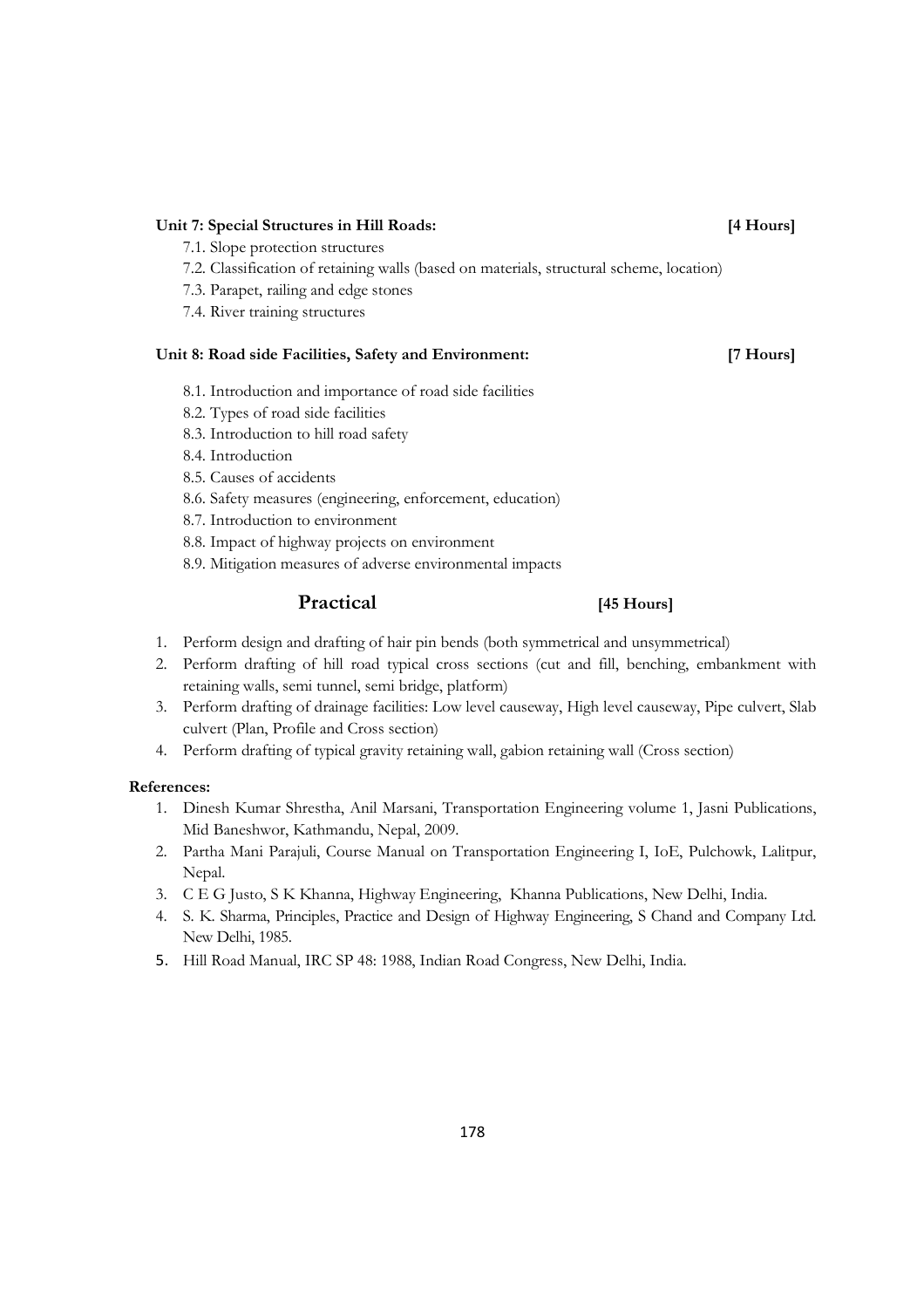## **Hill Irrigation Engineering EG 3206 CE**

**Year: III Total: 6 hours /week Semester: II Lecture: 3 hours/week Tutorial: hour/week Practical: 3 hours/week Lab: 3 hours/week**

#### **Course description:**

This course focuses on development and management of small canal irrigation and micro irrigation schemes in the hills of Nepal.

#### **Course objectives:**

After completion of this course students will be able to:

- 1. Understand importance and scope of irrigation in the hills of Nepal;
- 2. Align safe and cost effective canals in hilly areas;
- 3. Estimate monthly flows at intake;
- 4. Design canals based on soil type;
- 5. Know the specific irrigation structures suitable for hills;
- 6. Use sprinkler and drip irrigation methods in remote hills and
- **7.** Operate and maintain hill irrigation systems.

### **Course Contents:**

## **Theory**

| Unit 1: Introduction:                                                                | [5 Hours]           |
|--------------------------------------------------------------------------------------|---------------------|
| 1.1 Physiographic regions and farming systems of Nepal                               |                     |
| 1.2 Characteristics of hill irrigation systems                                       |                     |
| 1.3 Need, potentiality and types of irrigation development in the hills of Nepal     |                     |
| Unit 2: Environmental Aspects of Hill Irrigation:                                    | $[5 \text{ Hours}]$ |
| 2.1 Problems of floods, soil erosion and land slides                                 |                     |
| 2.2 Mountain zone classification                                                     |                     |
| 2.3 Engineering and vegetative measures for hilly canals in different mountain zones |                     |
| Unit 3: Planning and Implementation of Hill Irrigation:                              | [4 Hours]           |
| 3.1 Long term planning with farmer's participation                                   |                     |
| 3.2 Request proposal for project assistance and screening                            |                     |
| 3.3 Stages of project study and data collection                                      |                     |
| Unit 4: Water Availability and Irrigation Requirements:                              | [8 Hours]           |
| 4.1 Flow assessment techniques based on data availability (MIP, WECS & HSC)          |                     |
| 179                                                                                  |                     |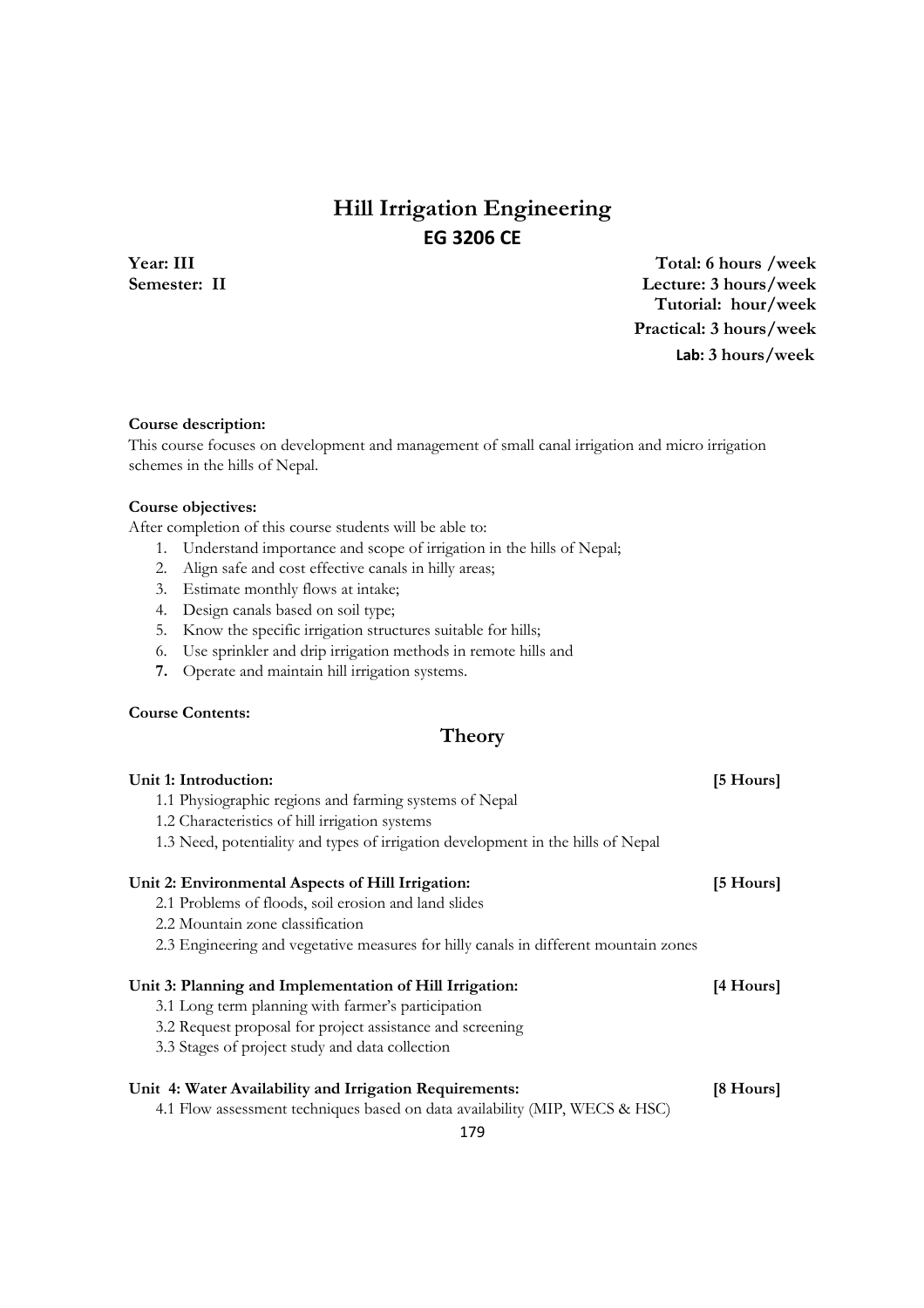- 4.2 Extractable flow for irrigation
- 4.3 Consumptive use of selected cropping pattern
- 4.4 Operational water requirements
- 4.6 Percolation losses and irrigation efficiencies
- 4.7 Computation of irrigation water requirements

#### Unit 5: Canal Irrigation in Hills: *[10 Hours]*

- 5.1 Canal intakes for hill irrigation: Suitable intakes and their locations; Design factors of bank intakes; Single orifice and bottom rack intakes
- 5.2 Sediment control for hill canals: Natural and artificial methods; Sediment control structures for hill canals; Gravel trap and settling basin
- 5.3 Canals and Distribution Systems for Hill Irrigation: Nomenclature, layout and alignment of hill canals; Seepage and lining of hill canals; Characteristics of distribution systems and Layout pattern appropriate to hill irrigation; Structural components of the distribution system; Flow division structures and Operation of Saacho
- 5.4 Escapes and Drop structures for Hill Canals: Need of escapes in hills; Suitable escapes for hills; Location of escapes in hills; Suitable drops in hills
- 5.5 Cross Drainage Structures for Hill Canals: Selection of suitable C/D structures in hills; Aqueducts, their advantages and disadvantages; Problems of aqueducts and prevention; Super passages, their advantages and disadvantages; Problems of super passages and prevention; Siphons and their disadvantages; Problems of siphons and prevention; Level crossings, their advantages and disadvantages; Inlets and Outlets

| Unit 6: Sprinkler Irrigation:                                   | [5 Hours] |
|-----------------------------------------------------------------|-----------|
| 6.1 Advantages and suitability of sprinkler for hill irrigation |           |
| 6.2 Limitations and disadvantages of sprinkler irrigation       |           |
| 6.3 Types and components of sprinkler system                    |           |
| 6.4 Design approach and selection of sprinklers                 |           |
| Unit 7: Drip or Trickle Irrigation:                             | [5 Hours] |
| 7.1 Advantages and suitability of drip for hill irrigation      |           |
| 7.2 Limitations and disadvantages of drip irrigation            |           |
| 7.3 Types and components of drip system                         |           |
| 7.4 Design approach and selection of drips                      |           |
| Unit 8: Gabion Structures for Remote Hill Areas:                | [3 Hours] |
| 8.1 Advantages of gabion construction                           |           |
| 8.2 Design considerations for gabion structures                 |           |
| 8.3 Characteristics of fill material                            |           |
|                                                                 |           |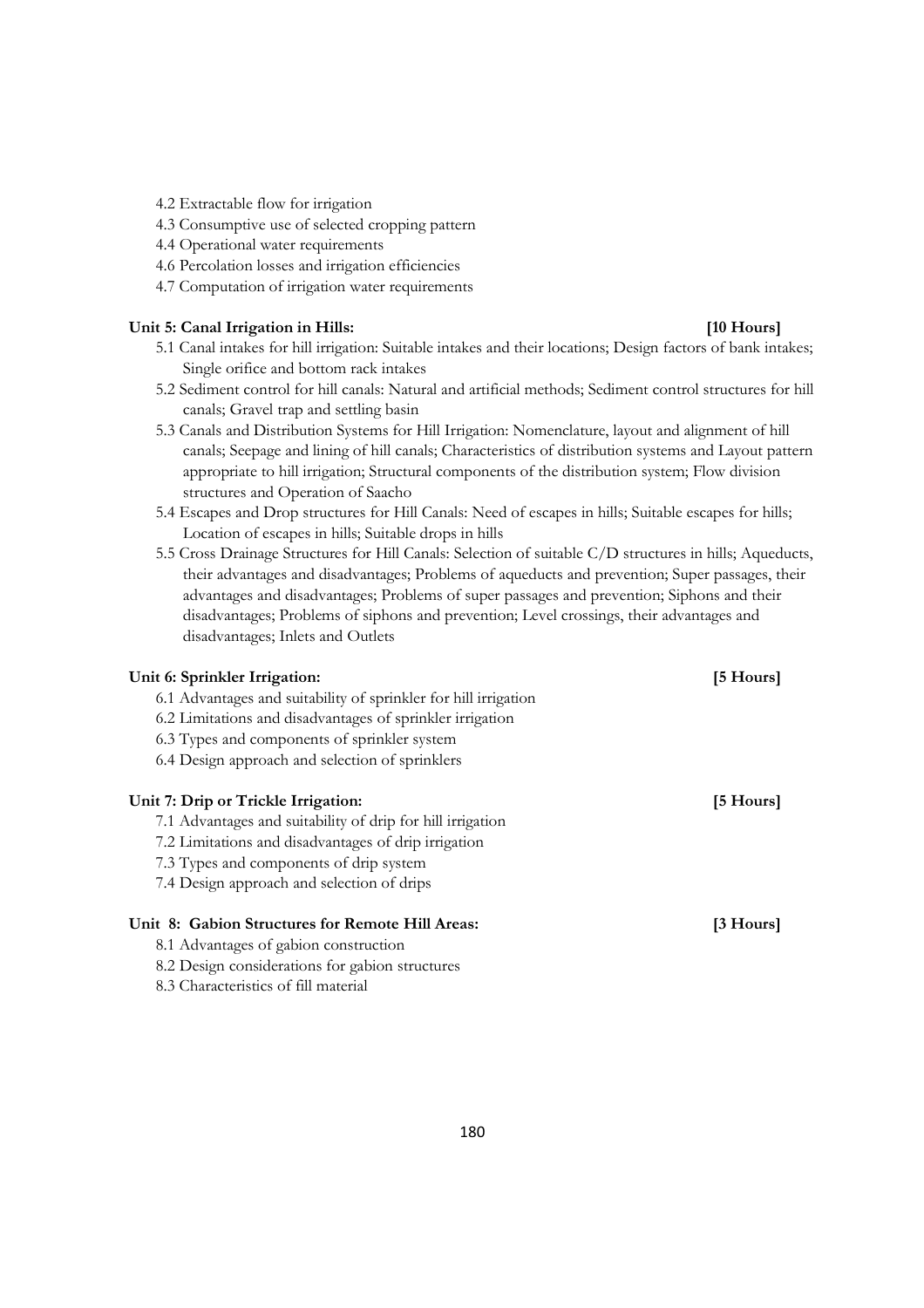## **Practical [45 Hours]**

- 1. Demonstration of sprinkler and drip irrigation
- 2. Assignment on estimation of monthly flows and floods at canal intake

#### **References:**

- 1. Hill Irrigation Engineering, Institute of Engineering, TU, Pulchowk Campus, Pulchowk, Lalitpur.
- 2. Design Manuals for Irrigation Projects in Nepal, M.1 to M.13, Sir M MacDonald & Partners Ltd, PDSP, UNDP, World Bank, DOI, February 1990.
- 3. Simple Design of Hill Irrigation, P C Pokharel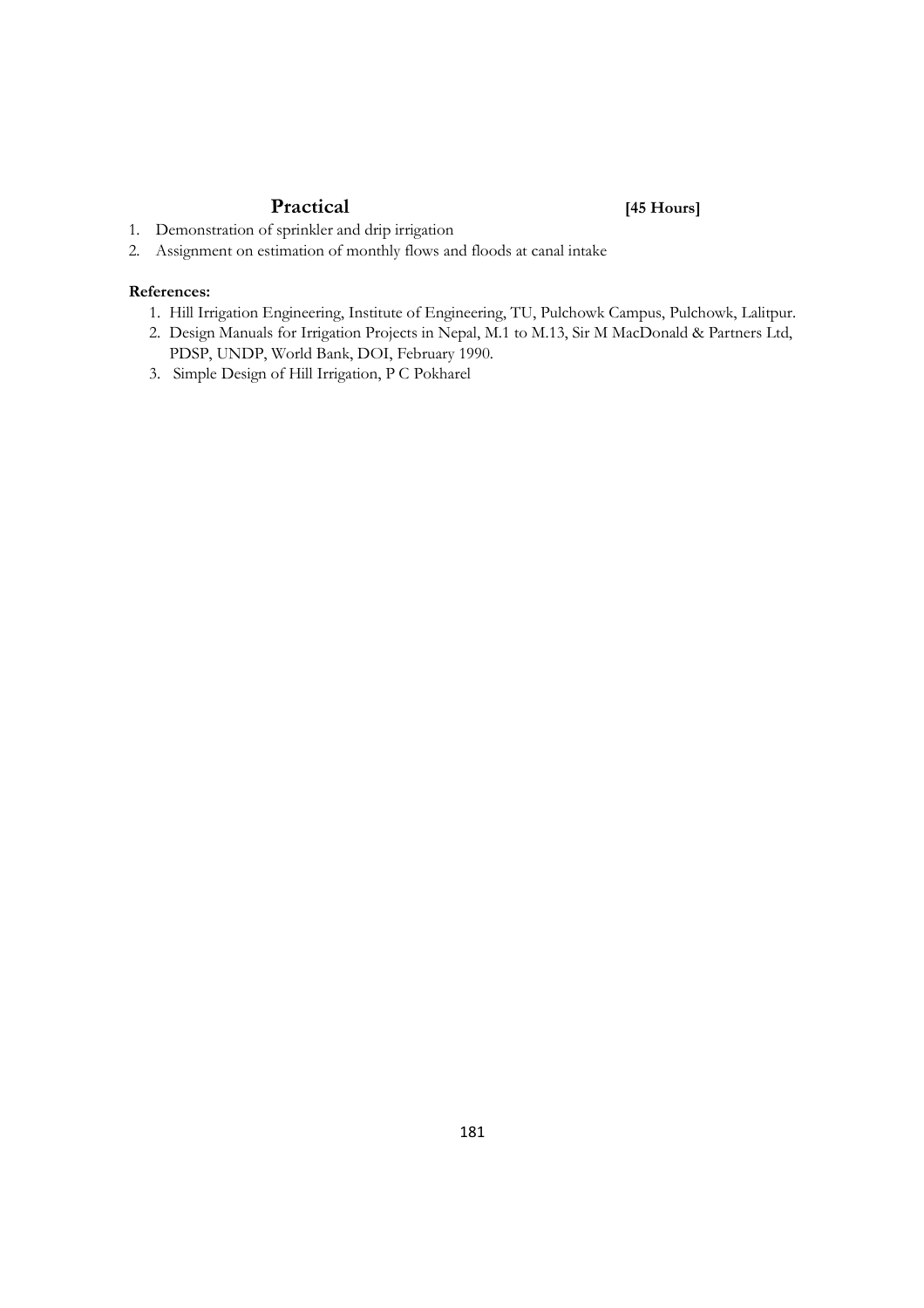# **Gravity Flow Water Supply System EG 3206 CE**

**Year: III Total: 6 hours /week Semester: II Lecture: 3 hours/week Tutorial: hour/week Practical: 3 hours/week Lab: hours/week**

#### **Course description:**

This course is designed to provide the concepts and principles, and functions of the various components of gravity flow water supply system, water sources and their selection, determination of water demand, intake construction, design and construction of water mains and distribution systems. The practical work is expected to give students an in-depth knowledge of the gravity flow water supply systems.

#### **Course objectives:**

After completion of this course students will be able to:

- 1. Explain the various types of gravity flow water supply system;
- 2. Describe the components of gravity flow water supply system;
- 3. Estimate the yield of various water sources;
- 4. Make selection of appropriate sources and
- 5. Carry out the feasibility survey for gravity water supply system.

#### **Course Contents:**

## **Theory**

#### **Unit 1. Introduction: [4 Hours]**

- 1.1 Definition of gravity flow water supply system
- 1.2 Types of gravity flow water supply system
	- 1.2.1 Closed systems
	- 1.2.2 Open systems
	- 1.2.3 Intermittent systems
	- 1.2.4 Combination system
- 1.3 Main components and their function
	- 1.3.1 Intake
	- 1.3.2 Collection Chamber
	- 1.3.3 Interruption Chamber and Break Pressure Tank
	- 1.3.4 Distribution Chamber
	- 1.3.5 Reservoir Tank (RVT)
	- 1.3.6 Sedimentation Tanks
	- 1.3.7 Pipeline
	- 1.3.8 Other appurtenances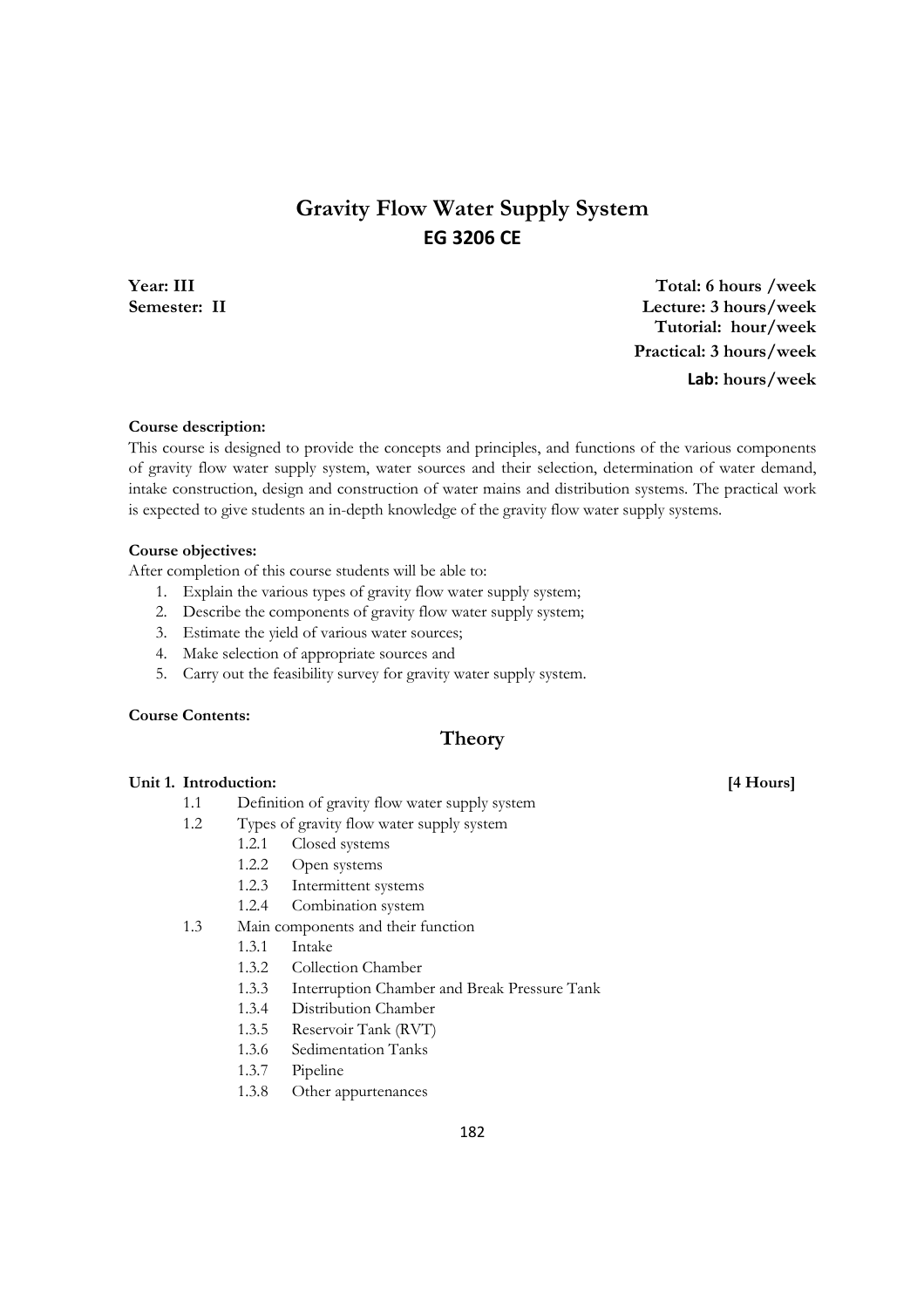## 2.1 Types of survey (Feasibility and Detailed) 2.2 Source Measurement 2.2.1 Wrist watch-Bucket method 2.2.2 Weir (V-Notch) method 2.2.3 Velocity Area method 2.3 Safe Yield 2.4 Topographical survey 2.5 Population Survey 2.6 Determination of material, transportation and labor availability and rates **Unit 3. Design Period, Per Capita Water Demand and Total Water Requirement: [4 Hours]**  3.1 Design Period 3.2 Annual population growth rate 3.3 Water Demand 3.3.1 Per capita demand 3.3.2 Domestic demand 3.3.3 Non-domestic Demand 3.3.4 Total system Daily Demand 3.3.5 Continuous Demand Flow 3.4 Peak period/Peak factor 3.5 Tap stand Flow Rates **Unit 4. Pipeline Design: [12 Hours]**  4.1 Hydraulics Background 4.1.1 Water Pressure 4.1.2 Frictional Losses 4.1.3 Minor Losses 4.2 Pressure limits of pipes 4.3 Pipe Diameter 4.4 Velocity Limits 4.5 Plotting of Ground Profile 4.6 Hydraulic Calculations 4.6.1 Determination of the available frictional percent 4.6.2 Selection of Pipe Size 4.6.3 Hydraulic Calculation Form 4.6.4 Plotting the HGL 4.7 Design Example **Unit 5. Pipeline Construction: [5 Hours]**  5.1 Organizing Material and Labor 5.2 Laying of Pipeline 5.2.1 Excavating Trenches

Unit 2. Engineering Survey: *COMPRESS 6 [6 Hours]* **EXECUTE:** 

5.2.2 Bedding Trenches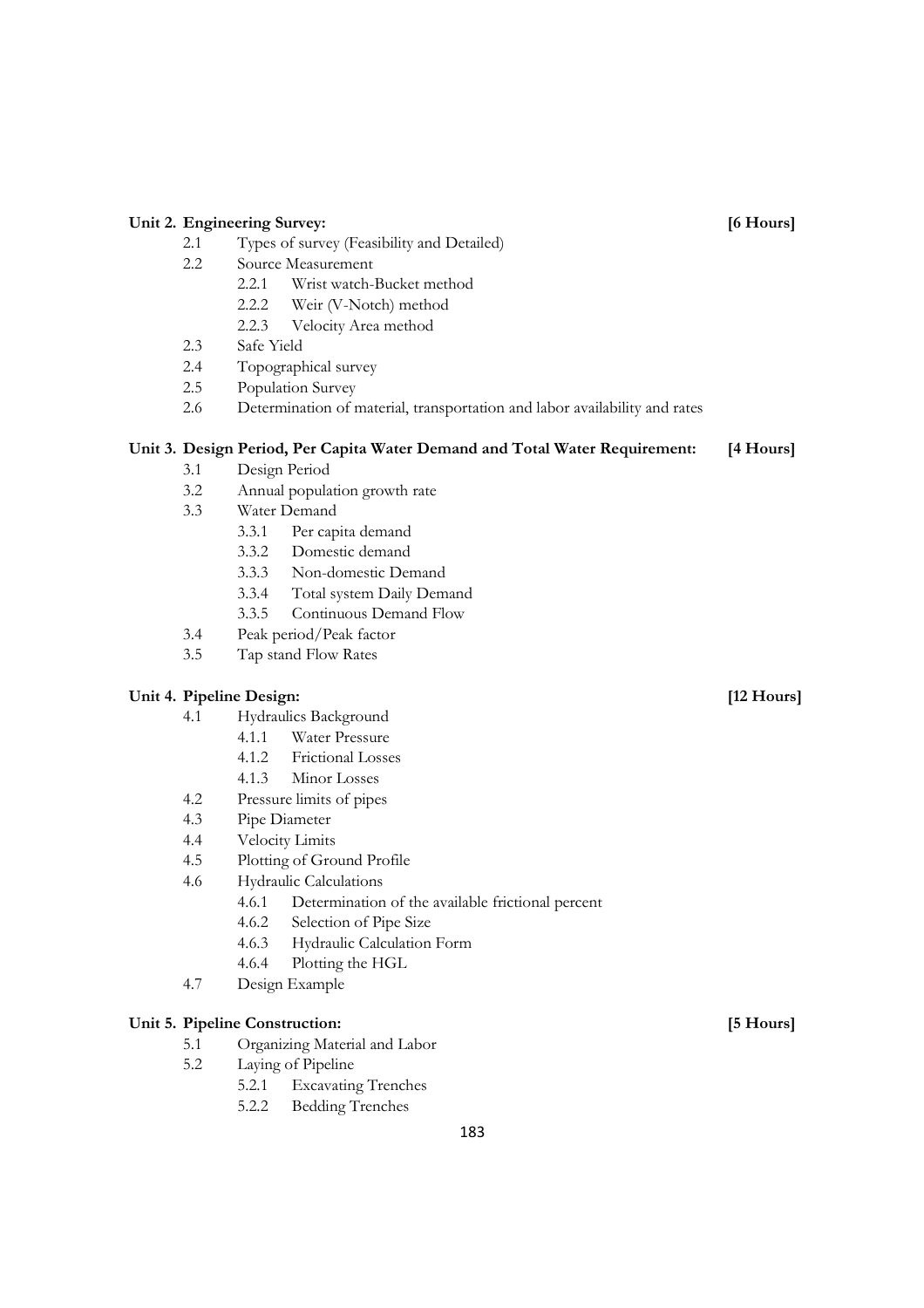- 5.2.3 Pipe Joining
- 5.2.4 Thrust Blocking
- 5.2.5 Backfilling Trenches
- 5.3 Break-Pressure Tank Construction

#### **Unit 6. Intake Structures: [4 Hours]**

- 6.1 Definition and Types
- 6.2 Site selection
- 6.3 Spring Intakes
	- 6.3.1 Excavation of gravity fed springs
	- 6.3.2 Spring Catchment Structures
	- 6.3.3 Collection Chamber and Valve Box

#### 6.4 Stream Intakes

- 6.4.1 Site Selection
- 6.4.2 Excavation
- 6.4.3 Catchment Dam
- 6.4.4 Spillway
- 6.4.5 Valve Box, Collection Chamber and Fittings

#### Unit 7. Reservoir Tank (RVT): [4 Hours]

- 7.1 Reservoir Tank Sizing
- 7.2 Reservoir Tank Layout Options
- 7.3 Location of Reservoir Tank
- 7.4 Structural Considerations/Material Requirements

#### Unit 8. Tap stand: [4 Hours]

#### 8.1 Necessity

- 8.2 Location of Tap stands
- 8.3 Tap stand Flow Rate
	- 8.3.1 Open Systems
	- 8.3.2 Intermittent Systems
	- 8.3.3 Multi-RVT Systems
- 8.4 Construction Tips
- 8.5 Fittings, Material and Labor Requirements

#### **Unit 9. Sustainability of the System: [2 Hours]**

- 9.1 Sanitation and health education
- 9.2 User committee empowerment
- 9.3 Operation and maintenance
- 9.4 Continued training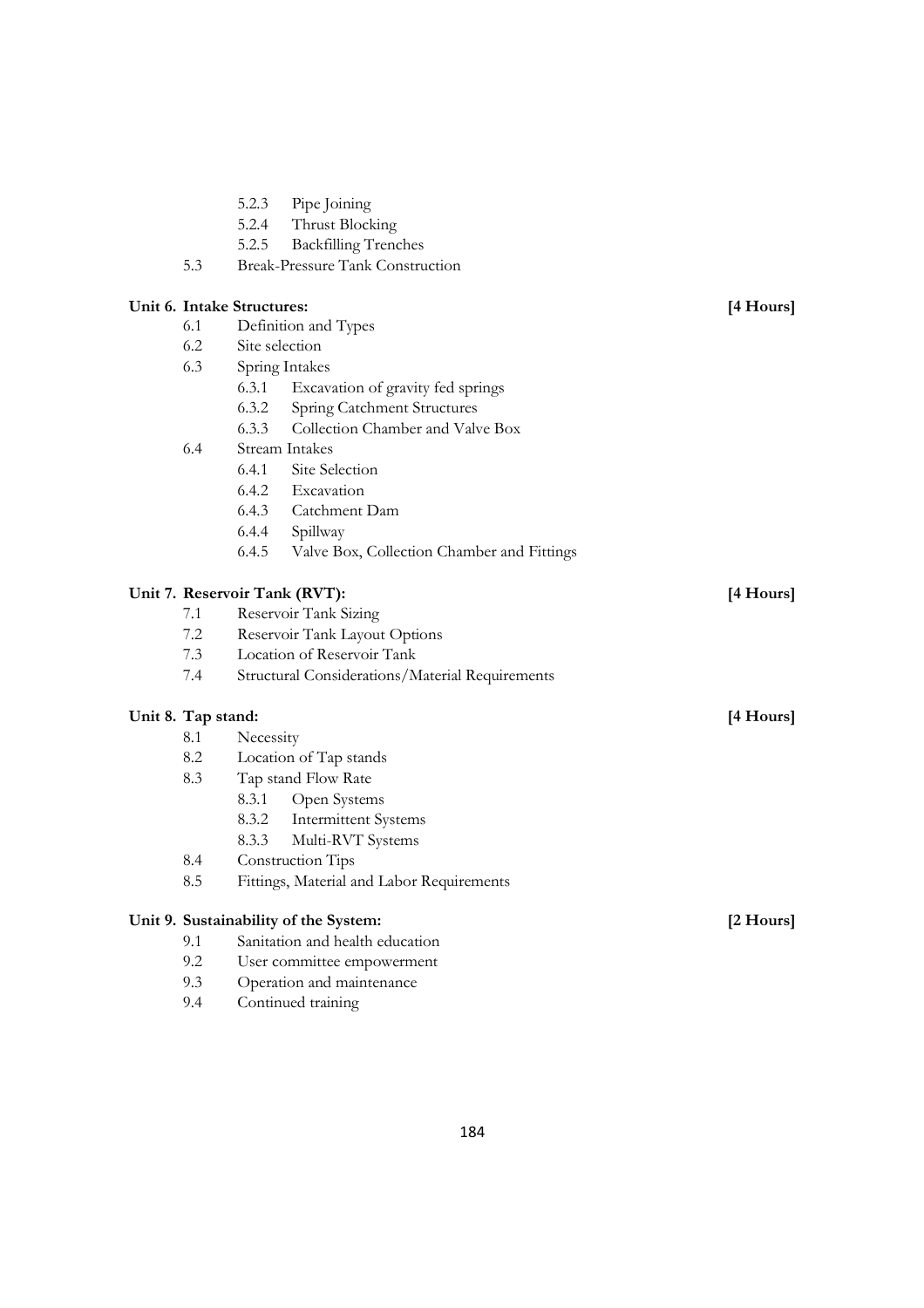## **Practical (with drawings) [45 Hours]**

- 1. Estimate design population and design discharge
- 2. Determine reservoir tank sizing
- 3. Compute tap stand flow rate
- 4. Compute pipe size
- 5. Observe rural water supply scheme and write a brief report and submit to concerned teacher

#### **References:**

- 1. Rural Gravity Flow Water Systems (Design Techniques and Standard Structures), UNICEF, Nepal, 1996.
- 2. Jordan, T. J., Handbook of Gravity Flow Water Systems, UNICEF, 1990.
- 3. Guidelines for Gravity Water Supply System (Survey, Design and Estimate), Rural Water Supply and Sanitation Fund Development Board (RWSSFDB).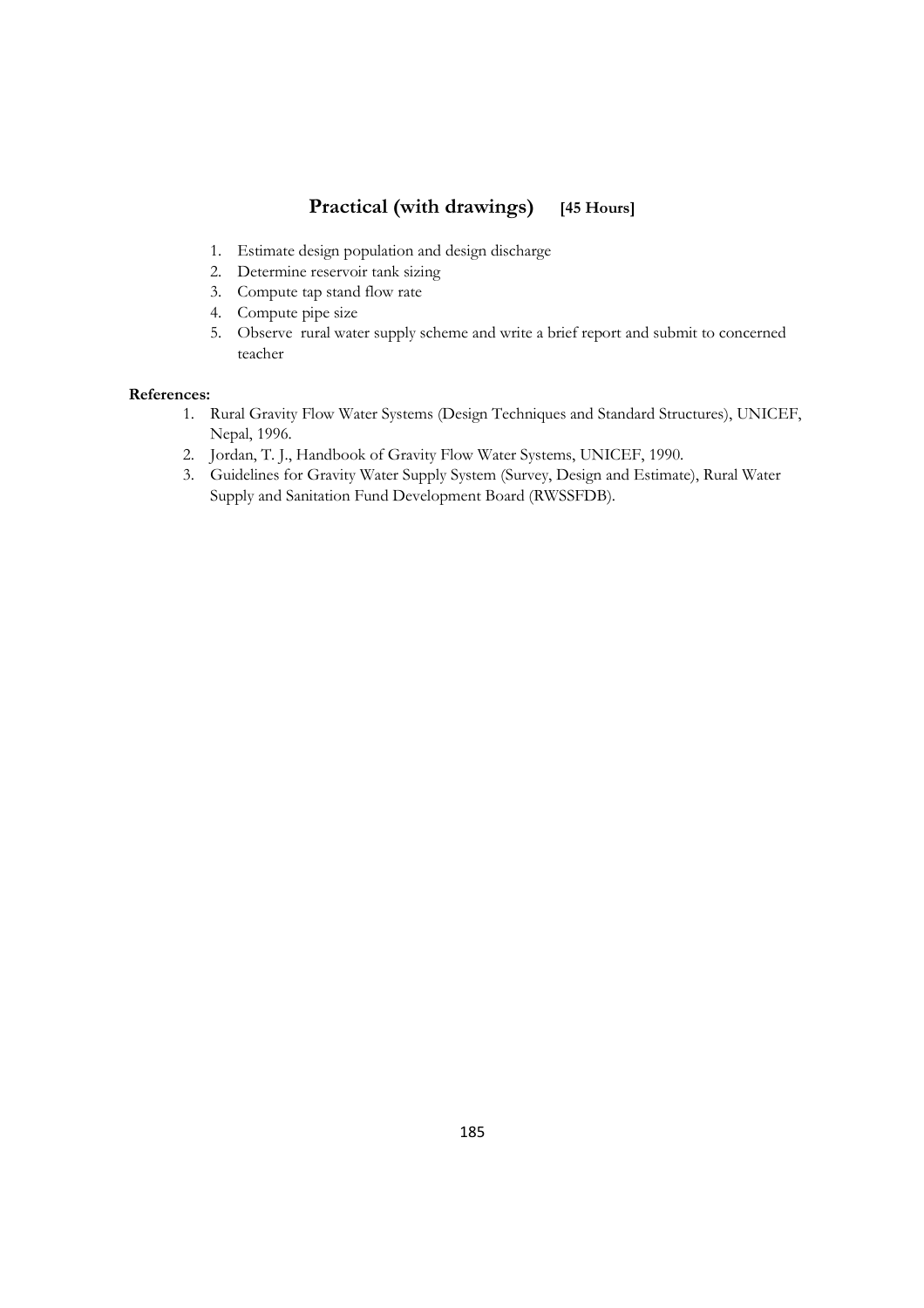# **Rural/Agricultural Road EG 3206 CE**

**Year: III Total: 6 hours /week Semester: II Lecture: 3 hours/week Tutorial: hour/week Practical: 3 hours/week Lab: hours/week**

#### **Course description:**

This course is aimed at providing general background knowledge of rural/agricultural roads regarding route location process, geometric design, drainage facilities and quality construction during construction.

#### **Course objectives:**

After completion of this course students will be able to:

- 1. Understand the concept of rural/agricultural road alignments;
- 2. Be familiar with the survey procedure;
- 3. Understand the principles of geometric design, both vertical and horizontal together with drainage component of rural/agricultural road and
- 4. Differentiate between the different types of pavement used in rural road construction along with their construction methodology and maintenance.

#### **Course Contents:**

### **Theory**

#### **Unit 1. Introduction of Rural/Agricultural Road: [4 Hours]**

- 1.1 Classification
- 1.2 Vehicle type and dimension
- 1.3 Terrain classification
- 1.4 Design speed
- 1.5 Design capacity

#### Unit 2. Route Selection and Surveying : **and Surveying :** [4 Hours]

- 2.1 Reconnaissance survey
- 2.2 Preliminary survey
- 2.3 Determination of final center line
- 2.4 Final location survey
- 2.5 Preparation and presentation of project document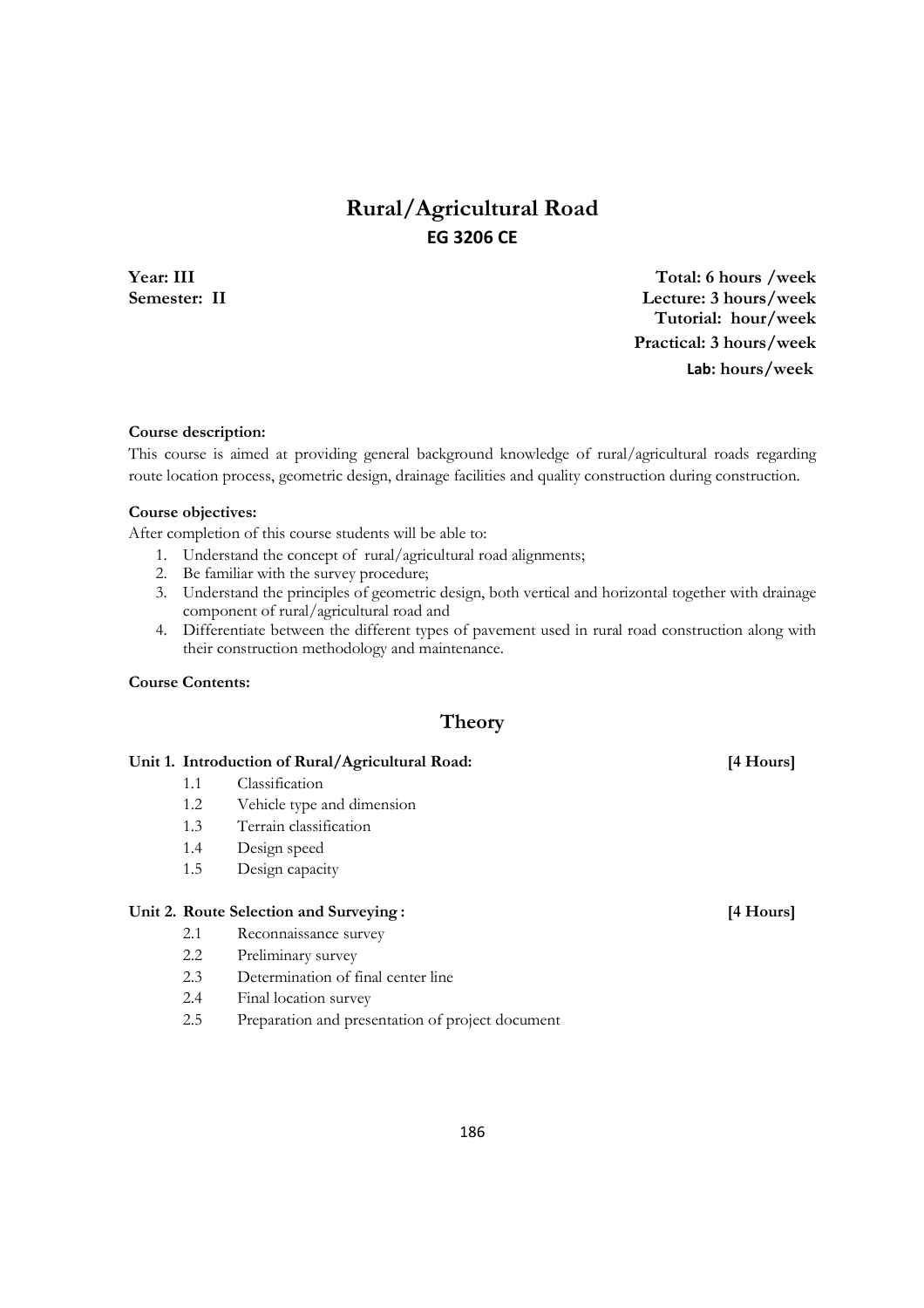| Unit 3. Drainage and Retaining Structures:              |                                                      |                                    |                                                     | [6 Hours] |
|---------------------------------------------------------|------------------------------------------------------|------------------------------------|-----------------------------------------------------|-----------|
|                                                         | Introduction<br>3.1                                  |                                    |                                                     |           |
|                                                         | 3.2                                                  | Side drains                        |                                                     |           |
|                                                         | 3.3<br>Catch water drains                            |                                    |                                                     |           |
|                                                         | 3.4<br>Cross drainage structures                     |                                    |                                                     |           |
|                                                         | 3.5                                                  |                                    | Retaining walls                                     |           |
|                                                         | 3.6                                                  | <b>Breast walls</b>                |                                                     |           |
| Unit 4. Pavement:                                       |                                                      |                                    |                                                     | [4 Hours] |
| 4.1<br>Pavement materials, properties and specification |                                                      |                                    |                                                     |           |
| 4.2                                                     |                                                      | Pavement thickness and composition |                                                     |           |
|                                                         |                                                      |                                    |                                                     |           |
|                                                         | Unit 5. Road Design:                                 |                                    | $[10$ Hours]                                        |           |
|                                                         | 5.1.<br>Geometric design of rural/agricultural roads |                                    |                                                     |           |
|                                                         | 5.2.                                                 |                                    | Construction stages                                 |           |
|                                                         | 5.3.                                                 |                                    | Design standard                                     |           |
|                                                         | 5.4.                                                 | Critical design factors            |                                                     |           |
|                                                         | 5.5.                                                 |                                    | Design specification for                            |           |
|                                                         |                                                      | 5.5.1.                             | Horizontal alignment                                |           |
|                                                         |                                                      | 5.5.2.                             | Super elevation                                     |           |
|                                                         |                                                      |                                    | 5.5.3. Curve widening                               |           |
|                                                         |                                                      |                                    | 5.5.4. Transition curve                             |           |
|                                                         |                                                      |                                    | 5.5.5. Sight distance                               |           |
|                                                         |                                                      |                                    | 5.5.6. Intersection                                 |           |
|                                                         |                                                      |                                    | 5.5.7. Vertical alignment                           |           |
|                                                         |                                                      |                                    | Unit 6. Construction Procedure and Quality Control: | [8 Hours] |
|                                                         | 6.1                                                  | Introduction                       |                                                     |           |
|                                                         | 6.2                                                  |                                    | Tools, plants and equipment required                |           |
|                                                         | 6.3                                                  | Embankment                         |                                                     |           |
|                                                         | 6.4                                                  |                                    | Granular sub-base                                   |           |
|                                                         | 6.5                                                  |                                    | Mechanical stabilization                            |           |
|                                                         | 6.6                                                  |                                    | Water bound macadam                                 |           |
|                                                         | 6.7                                                  |                                    | Bituminous works                                    |           |
|                                                         |                                                      |                                    |                                                     |           |
| Unit 7. Maintenance Strategy:<br>7.1. Introduction      |                                                      |                                    |                                                     | [9 Hours] |
| 7.2. Maintenance of earth roads                         |                                                      |                                    |                                                     |           |
|                                                         | 7.3. Maintenance of gravel and stabilized roads      |                                    |                                                     |           |
|                                                         | 7.4. Maintenance of WBM roads                        |                                    |                                                     |           |
|                                                         | 7.5. Maintenance of bituminous roads                 |                                    |                                                     |           |
|                                                         | 7.6. Maintenance of bridges, structures and drains   |                                    |                                                     |           |
|                                                         |                                                      |                                    |                                                     |           |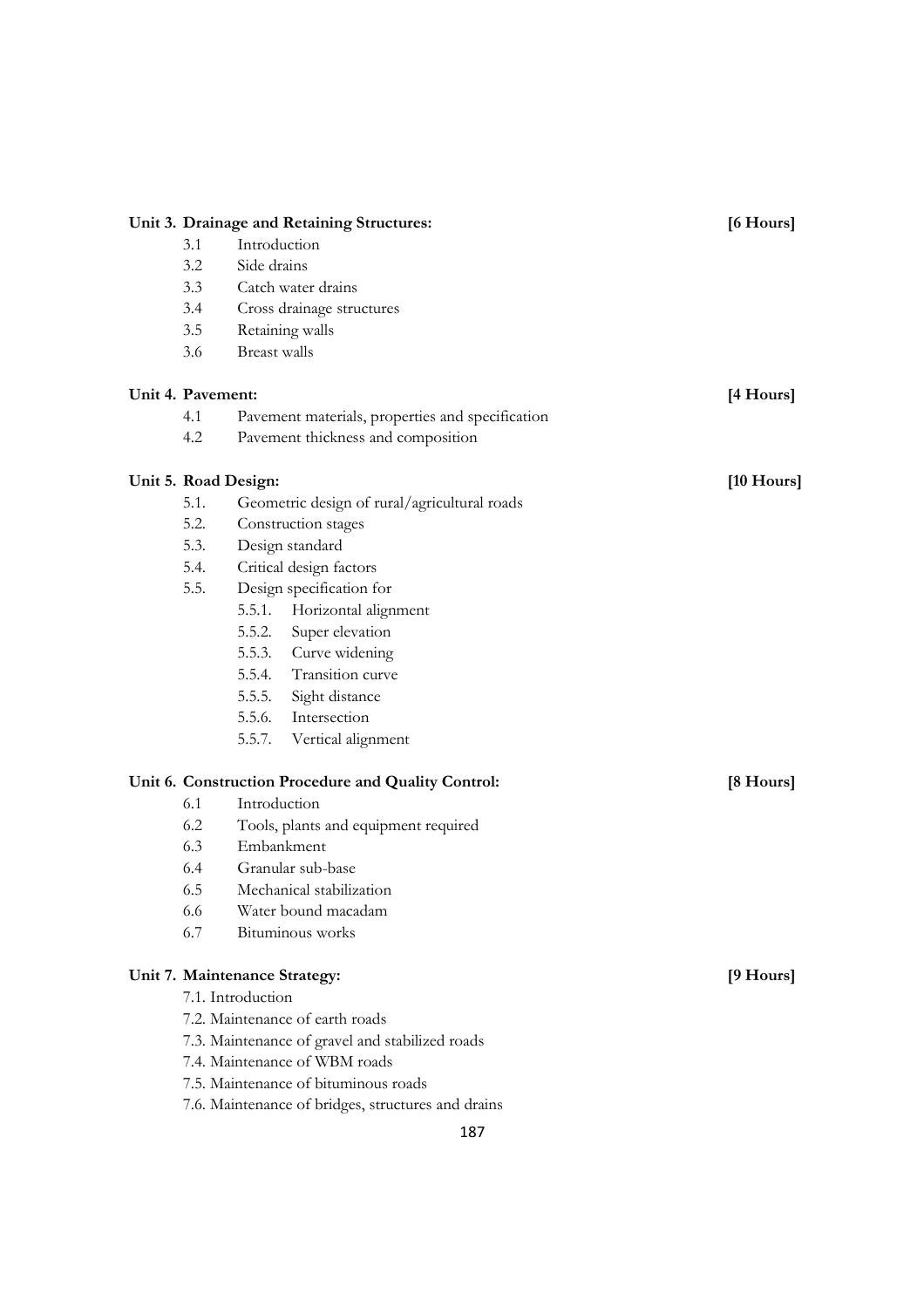## **Practical (45 Hours)**

- 1. Perform drafting of drainage facilities: Low level causeway, High level causeway, Pipe culvert, Slab culvert (Plan, Profile and Cross section)
- 2. Perform drafting of typical gravity retaining wall, gabion retaining wall (Cross section)
- 3. Observe nearest rural/agricultural road, and write a brief report and submit to concerned teacher

### **References:**

- 1. Technical guidelines for agricultural and rural roads, GoN, DoLIDAR, 1998.
- 2. Technical specification for agricultural and rural roads, GoN, DoLIDAR, 1998.
- 3. Rural road technical design manual, GoN, DoLIDAR.